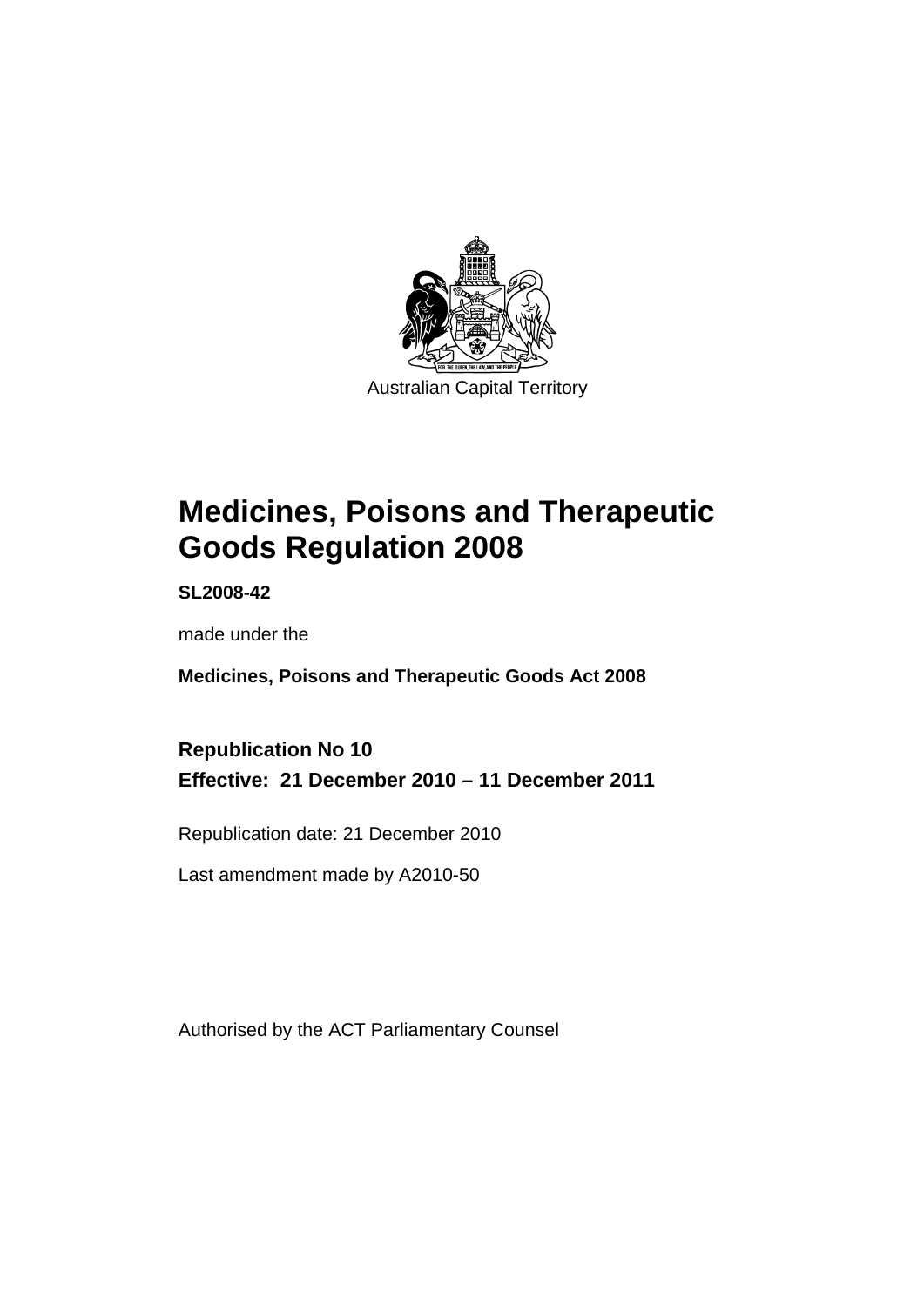#### **About this republication**

#### **The republished law**

This is a republication of the *Medicines, Poisons and Therapeutic Goods Regulation 2008*, made under the *Medicines, Poisons and Therapeutic Goods Act 2008* (including any amendment made under the *Legislation Act 2001*, part 11.3 (Editorial changes)) as in force on 21 December 2010*.* It also includes any amendment, repeal or expiry affecting the republished law to 21 December 2010.

The legislation history and amendment history of the republished law are set out in endnotes 3 and 4.

#### **Kinds of republications**

The Parliamentary Counsel's Office prepares 2 kinds of republications of ACT laws (see the ACT legislation register at www.legislation.act.gov.au):

- authorised republications to which the *Legislation Act 2001* applies
- unauthorised republications.

The status of this republication appears on the bottom of each page.

#### **Editorial changes**

The *Legislation Act 2001*, part 11.3 authorises the Parliamentary Counsel to make editorial amendments and other changes of a formal nature when preparing a law for republication. Editorial changes do not change the effect of the law, but have effect as if they had been made by an Act commencing on the republication date (see *Legislation Act 2001*, s 115 and s 117). The changes are made if the Parliamentary Counsel considers they are desirable to bring the law into line, or more closely into line, with current legislative drafting practice.

This republication does not include amendments made under part 11.3 (see endnote 1).

#### **Uncommenced provisions and amendments**

If a provision of the republished law has not commenced or is affected by an uncommenced amendment, the symbol  $\mathbf{U}$  appears immediately before the provision heading. The text of the uncommenced provision or amendment appears only in the last endnote.

#### **Modifications**

If a provision of the republished law is affected by a current modification, the symbol  $\vert \mathbf{M} \vert$ appears immediately before the provision heading. The text of the modifying provision appears in the endnotes. For the legal status of modifications, see *Legislation Act 2001*, section 95.

#### **Penalties**

At the republication date, the value of a penalty unit for an offence against this law is \$110 for an individual and \$550 for a corporation (see *Legislation Act 2001*, s 133).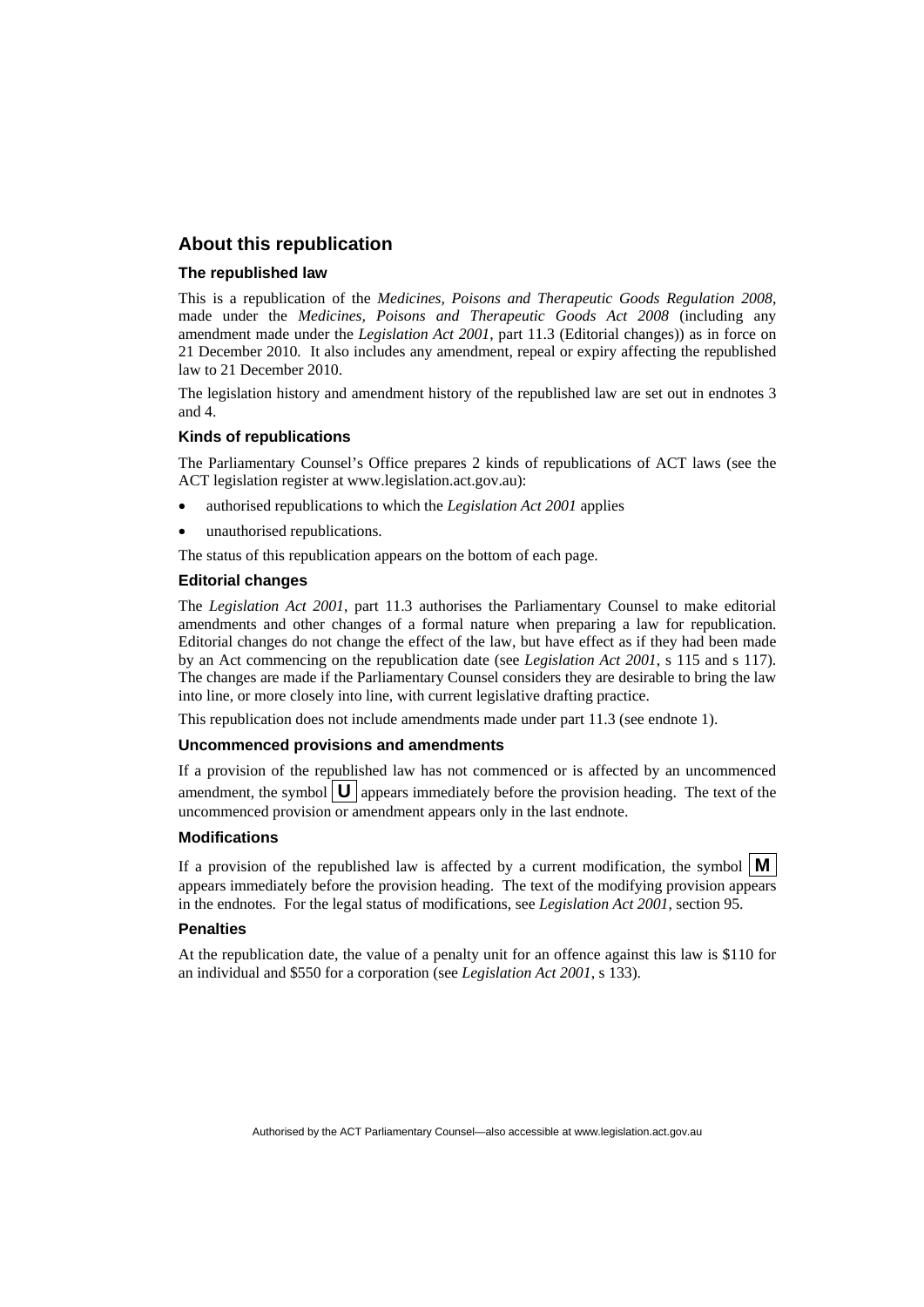

# **Medicines, Poisons and Therapeutic Goods Regulation 2008**

made under the

**Medicines, Poisons and Therapeutic Goods Act 2008** 

# **Contents**

21/12/10

R10 Medicines, Poisons and Therapeutic Goods Regulation contents 1 **Chapter 1 [Preliminary](#page-25-0)** 1 [Name of regulation 2](#page-25-1) 3 [Dictionary 2](#page-25-2) 4 [Notes 2](#page-25-3) 5 [Offences against regulation—application of Criminal Code etc 2](#page-25-4) 6 [Overview of things to which medicines and poisons standard does not](#page-26-0)  [apply 3](#page-26-0)0 and 30 and 30 and 30 and 30 and 30 and 30 and 30 and 30 and 30 and 30 and 30 and 30 and 30 and 30 and

Page

2008 Effective: 21/12/10-11/12/11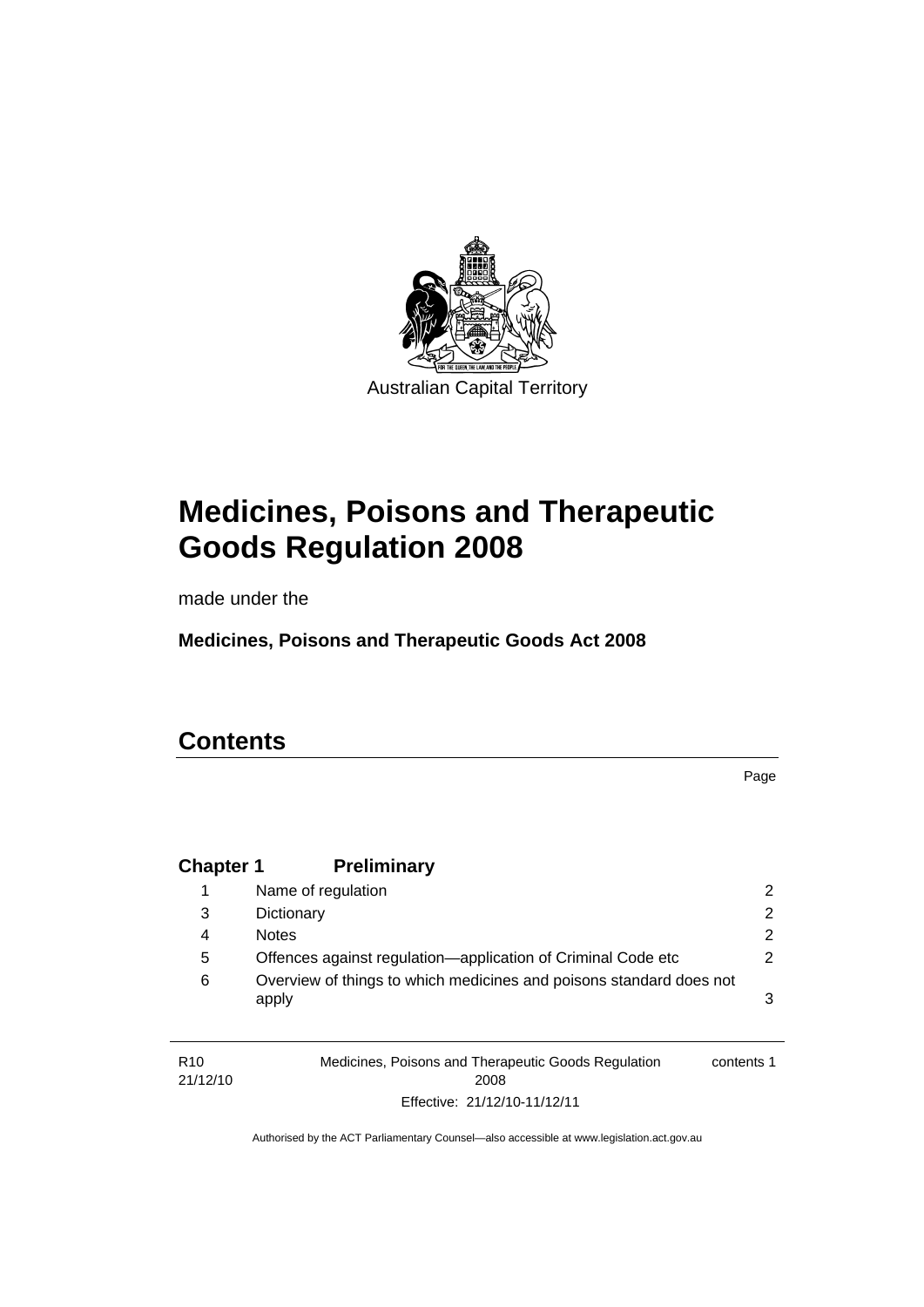### **Contents**

| <b>Chapter 2</b> | <b>Medicines-authorisations generally</b>                                                             | Page           |
|------------------|-------------------------------------------------------------------------------------------------------|----------------|
| <b>Part 2.1</b>  | <b>Overview of medicines authorisations</b>                                                           |                |
| 10               | General overview of authorisations for medicines                                                      | 4              |
| 11               | Overview of medicines authorisations under this regulation                                            | 5              |
| 12               | General overview of authorisation conditions for medicines                                            | $\overline{7}$ |
| <b>Part 2.2</b>  | <b>Relationship with registration laws</b>                                                            |                |
| 20               | Medicines authorisations subject to Health Practitioner Regulation<br>National Law (ACT) restrictions | 9              |
| 21               | Medicines authorisations subject to Health Professionals Act                                          |                |
|                  | restrictions                                                                                          | 10             |
|                  |                                                                                                       |                |
| <b>Chapter 3</b> | <b>Medicines-supply authorities</b>                                                                   |                |
| <b>Part 3.1</b>  | <b>Prescribing medicines</b>                                                                          |                |
| Division 3.1.1   | Authorisation to prescribe medicines                                                                  |                |
| 30               | Authorisation under sch 1 to prescribe medicines—Act, s 40 (1) (b), (2)<br>(b) and $(3)$ (b)          | 11             |
| 31               | Authorisation conditions for prescribing medicines—Act, s 44 (1) (b)<br>and $(2)$ $(b)$               | 12             |
| 32               | Additional requirements for prescribing controlled medicines for human<br>use                         | 13             |
| 33               | Additional requirements for designated appendix D medicines<br>prescriptions for human use            | 15             |
| Division 3.1.2   | <b>Prescriptions</b>                                                                                  |                |
| 40               | General requirements for written prescriptions                                                        | 15             |
| 41               | Particulars for prescriptions                                                                         | 16             |
| <b>Part 3.2</b>  | <b>Requisitioning medicines</b>                                                                       |                |
| Division 3.2.1   | Authorisation to issue requisitions                                                                   |                |
| 50               | Authorisation under sch 1 to issue requisitions for medicines-Act, s<br>41 (b)                        | 19             |

| contents 2 | Medicines, Poisons and Therapeutic Goods Regulation | R <sub>10</sub> |
|------------|-----------------------------------------------------|-----------------|
|            | 2008                                                | 21/12/10        |
|            | Effective: 21/12/10-11/12/11                        |                 |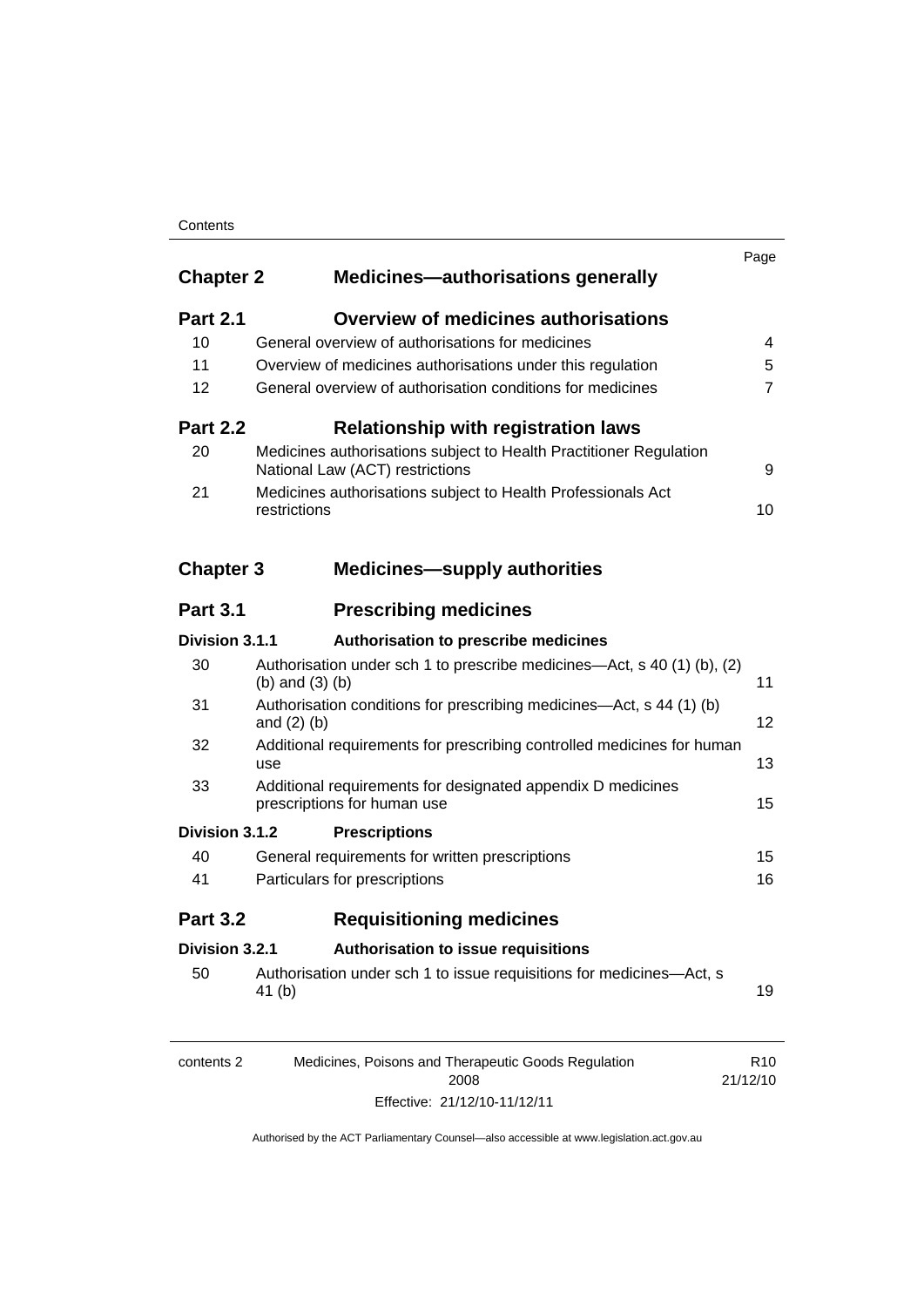|                 |              |                                                                                                                             | Contents |
|-----------------|--------------|-----------------------------------------------------------------------------------------------------------------------------|----------|
| 51              |              | Authorisation conditions for issuing requisitions for medicines-Act,                                                        | Page     |
|                 |              | s 44 (1) (b) and (2) (b)                                                                                                    | 19       |
| Division 3.2.2  |              | <b>Requisitions</b>                                                                                                         |          |
| 55              |              | General requirements for written requisitions                                                                               | 20       |
| 56              |              | Particulars for requisitions                                                                                                | 20       |
| <b>Part 3.3</b> |              | <b>Medicines purchase orders</b>                                                                                            |          |
| Division 3.3.1  |              | Authorisation to issue purchase orders                                                                                      |          |
| 60              |              | Authorisation under sch 1 to issue purchase orders for medicines-<br>Act, s $38(1)$ (b) and (2) (a)                         | 21       |
| 61              |              | Authorisation conditions for issuing purchase orders for medicines-<br>Act, $s$ 44 (1) (b) and (2) (b)                      | 21       |
| Division 3.3.2  |              | <b>Purchase orders</b>                                                                                                      |          |
| 62              |              | General requirements for medicines purchase orders—Act, s 38 (2) (c)                                                        | 22       |
| <b>Part 3.4</b> |              | <b>Standing orders for medicines</b>                                                                                        |          |
| Division 3.4.1  |              | <b>CHO standing orders</b>                                                                                                  |          |
| 70              |              | Authorisation of CHO to issue standing orders for supply of medicines<br>in public health emergencies—Act, s 42 (b)         | 23       |
| 71              |              | Authorisation of CHO to issue standing orders for administration of<br>medicines for public health matters-Act, s 42 (b)    | 23       |
| 72              |              | Particulars for CHO standing orders for administration of medicines for<br>public health matters                            | 23       |
| Division 3.4.2  |              | <b>Standing orders for institutions</b>                                                                                     |          |
| 75              |              | Authorisation of doctors to issue standing orders for administration of<br>medicines at institutions-Act, s 42 (b)          | 24       |
| 76              | institutions | Particulars for standing orders for administration of medicines at                                                          | 25       |
|                 |              |                                                                                                                             |          |
| Division 3.4.3  |              | Standing orders for walk-in centre                                                                                          |          |
| 77              |              | Authorisation of CHO to issue standing orders for supply and<br>administration of medicines at walk-in centre-Act, s 42 (b) | 26       |

| R10      | Medicines, Poisons and Therapeutic Goods Regulation | contents 3 |
|----------|-----------------------------------------------------|------------|
| 21/12/10 | 2008                                                |            |
|          | Effective: 21/12/10-11/12/11                        |            |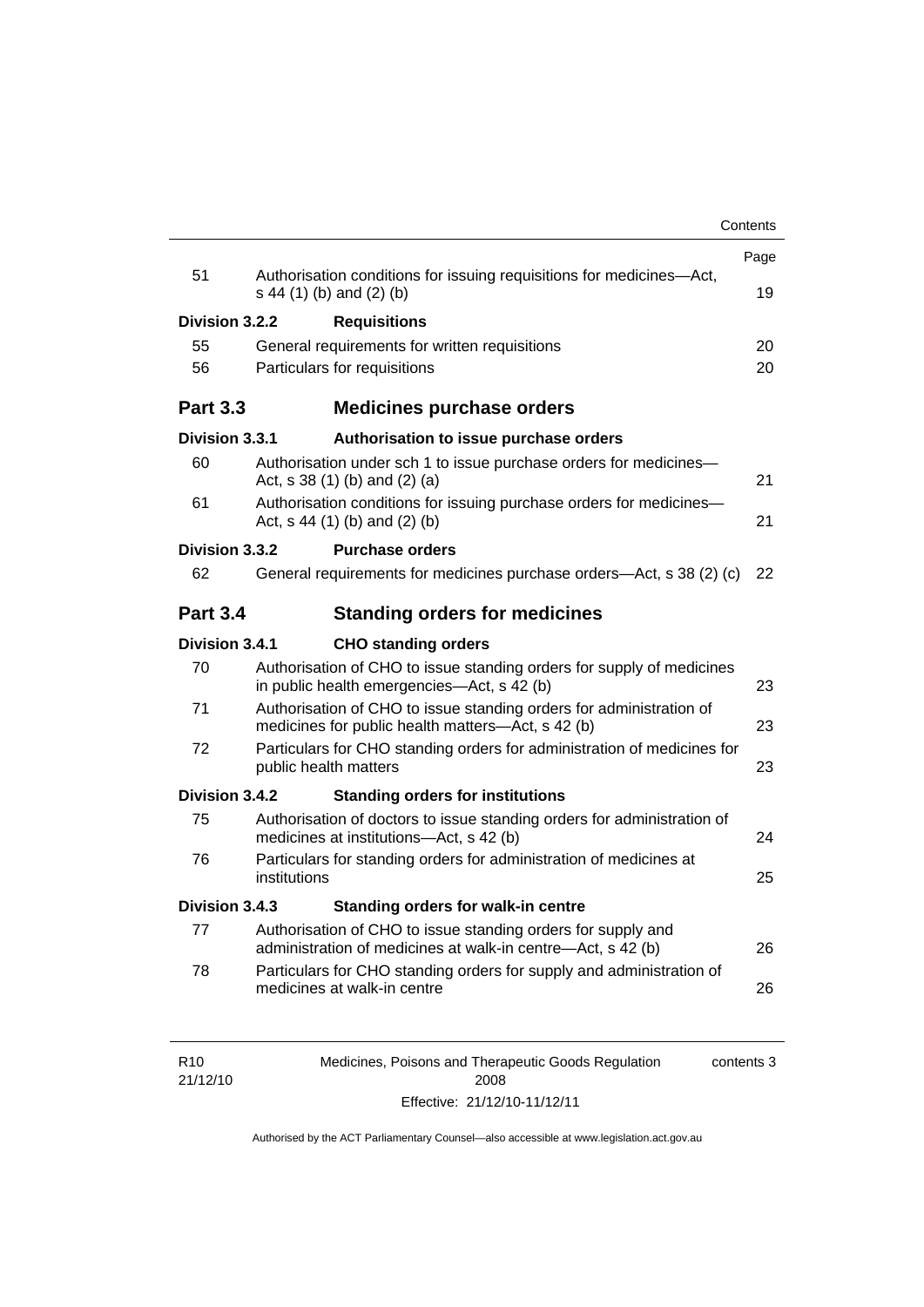|                  |                                                                                                                                      | Page |
|------------------|--------------------------------------------------------------------------------------------------------------------------------------|------|
| <b>Part 3.5</b>  | <b>Medicines supply authorities generally</b>                                                                                        |      |
| 80               | Cancellation of invalid supply authorities—Act, s 30 (2) (d)                                                                         | 28   |
| 81               | Information for CHO about controlled medicines supplied on supply<br>authorities-Act, s 31 (1) (b) and (4), def required information | 28   |
| <b>Chapter 4</b> | <b>Supplying medicines</b>                                                                                                           |      |
| <b>Part 4.1</b>  | <b>Preliminary</b>                                                                                                                   |      |
| 100              | Overview of supply authorisations for medicines                                                                                      | 30   |
| <b>Part 4.2</b>  | <b>Medicines—supply authorisations under</b><br>sch <sub>1</sub>                                                                     |      |
| Division 4.2.1   | Sch 1 medicines supply authorisations                                                                                                |      |
| 110              | Authorisation under sch 1 to supply medicines-<br>Act, s 26 (1) (b) and (2) (b)                                                      | 31   |
| Division 4.2.2   | <b>Dispensing medicines</b>                                                                                                          |      |
| 120              | Authorisation conditions for dispensing medicines—Act, s 44 (1) (b)<br>and $(2)$ $(b)$                                               | 32   |
| 121              | How medicines are dispensed                                                                                                          | 33   |
| 122              | Noting changes to prescriptions on oral direction of prescriber-Act, s<br>$27(2)$ (b) (ii)                                           | 35   |
| 123              | Labelling dispensed medicines—Act, s 60 (1) (c) (i) and (2) (c) (i)                                                                  | 36   |
| 124              | Marking dispensed prescriptions                                                                                                      | 37   |
| 125              | Recording dispensing of medicines                                                                                                    | 38   |
| Division 4.2.3   | <b>Supplying medicines on requisitions</b>                                                                                           |      |
| 130              | Authorisation conditions for supplying medicines on requisitions-<br>Act, s 44 (1) (b) and (2) (b)                                   | 39   |
| 131              | Supplying medicines on requisitions                                                                                                  | 40   |
| 132              | Labelling medicines supplied on requisition—Act, s 60 (1) (c) (i) and<br>$(2)$ (c) (i)                                               | 41   |
| 133              | Marking filled requisitions                                                                                                          | 41   |
| 134              | Recording supply of medicines on requisitions                                                                                        | 42   |
|                  |                                                                                                                                      |      |

| contents 4 | Medicines, Poisons and Therapeutic Goods Regulation | R <sub>10</sub> |
|------------|-----------------------------------------------------|-----------------|
|            | 2008                                                | 21/12/10        |
|            | Effective: 21/12/10-11/12/11                        |                 |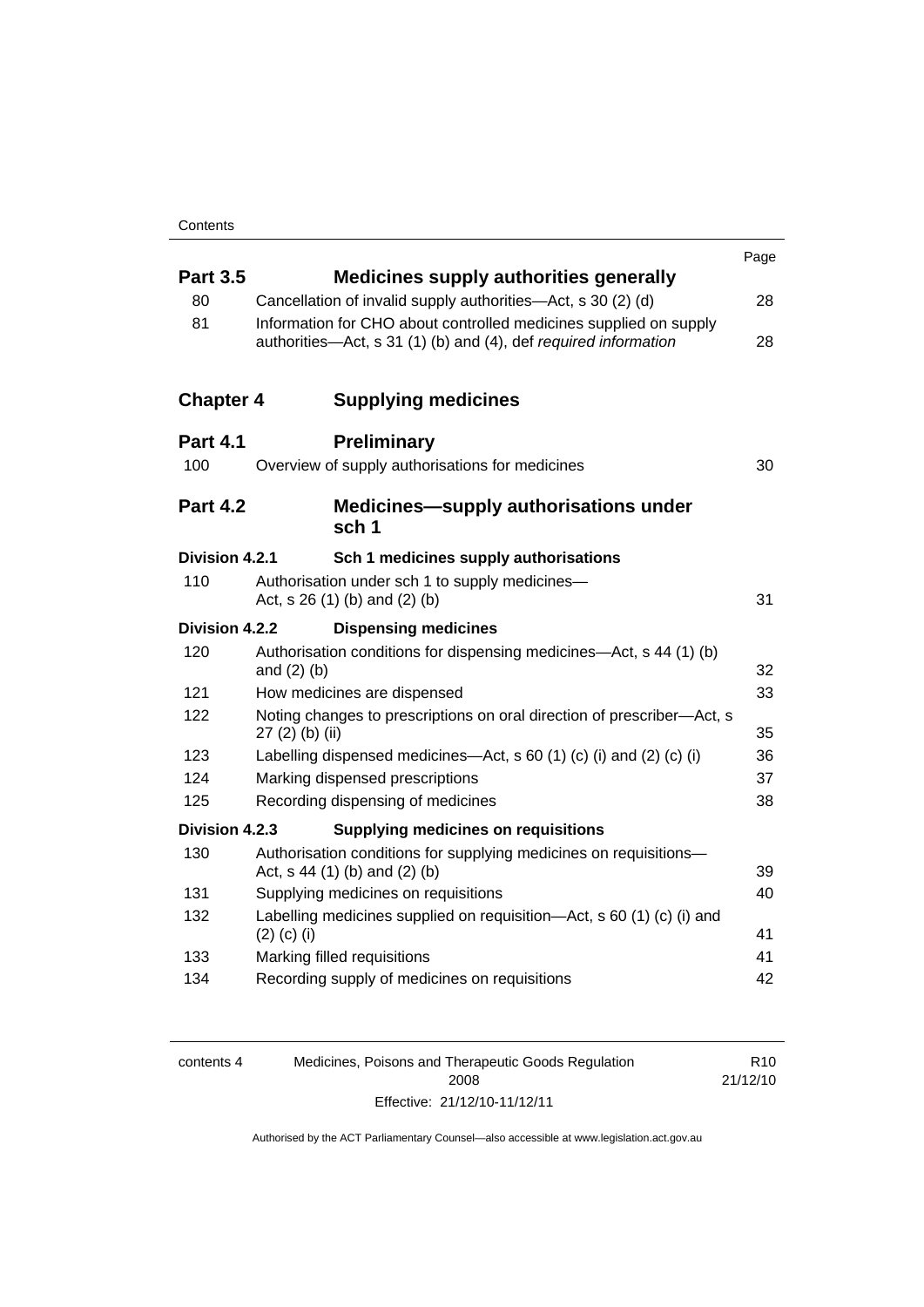| Contents |
|----------|
|----------|

|                |                                                                                                                                     | Page |
|----------------|-------------------------------------------------------------------------------------------------------------------------------------|------|
| Division 4.2.4 | Supplying medicines on purchase orders                                                                                              |      |
| 140            | Authorisation conditions for supplying medicines on purchase orders-<br>Act, s 44 (1) (b) and (2) (b)                               | 43   |
| 141            | Supplying medicines on purchase orders                                                                                              | 44   |
| 142            | Recording supply of medicines on purchase orders                                                                                    | 45   |
| Division 4.2.5 | Supplying medicines on standing orders                                                                                              |      |
| 150            | Authorisation conditions for supplying medicines on standing orders-<br>Act, s 44 (1) (b) and (2) (b)                               | 46   |
| 151            | Supplying medicines on standing orders                                                                                              | 47   |
| 152            | Labelling medicines supplied on standing order-Act, s 60 (1) (c) (i)<br>and $(2)$ $(c)$ $(i)$                                       | 47   |
| 153            | Recording supply of medicines on standing orders                                                                                    | 48   |
| Division 4.2.6 | <b>Supplying medicines during consultations</b>                                                                                     |      |
| 160            | Authorisation conditions for supplying medicines during<br>consultations- $-\text{Act}$ , s 44 (1) (b) and (2) (b)                  | 49   |
| 161            | Labelling medicines supplied during consultations                                                                                   | 50   |
| 162            | Recording medicines supplied during consultations                                                                                   | 52   |
| 163            | Additional requirements for supplying controlled medicines for human<br>use during consultations                                    | 52   |
| 164            | Information for CHO about controlled medicines supplied during<br>consultations-Act, s 31 (2) (b) and (4), def required information | 53   |
| Division 4.2.7 | Selling pseudoephedrine by retail                                                                                                   |      |
| 170            | Meaning of retail sale-div 4.2.7                                                                                                    | 54   |
| 171            | Authorisation conditions for retail sale of pseudoephedrine-Act, s 44<br>$(1)$ (b) and $(2)$ (b)                                    | 54   |
| 172            | Requirement to tell buyer about pseudoephedrine sales record                                                                        | 55   |
| 173            | Required information for pseudoephedrine sales records                                                                              | 56   |
| 174            | Failure to amend pseudoephedrine sales record                                                                                       | 58   |
| 175            | Pseudoephedrine sales record-decision by CHO                                                                                        | 59   |
| Division 4.2.8 | Supplying pharmacist only medicines                                                                                                 |      |
| 180            | Authorisation conditions for supply of pharmacist only medicines—Act,<br>s 44 (1) (b) and (2) (b)                                   | 59   |

Medicines, Poisons and Therapeutic Goods Regulation 2008 Effective: 21/12/10-11/12/11 contents 5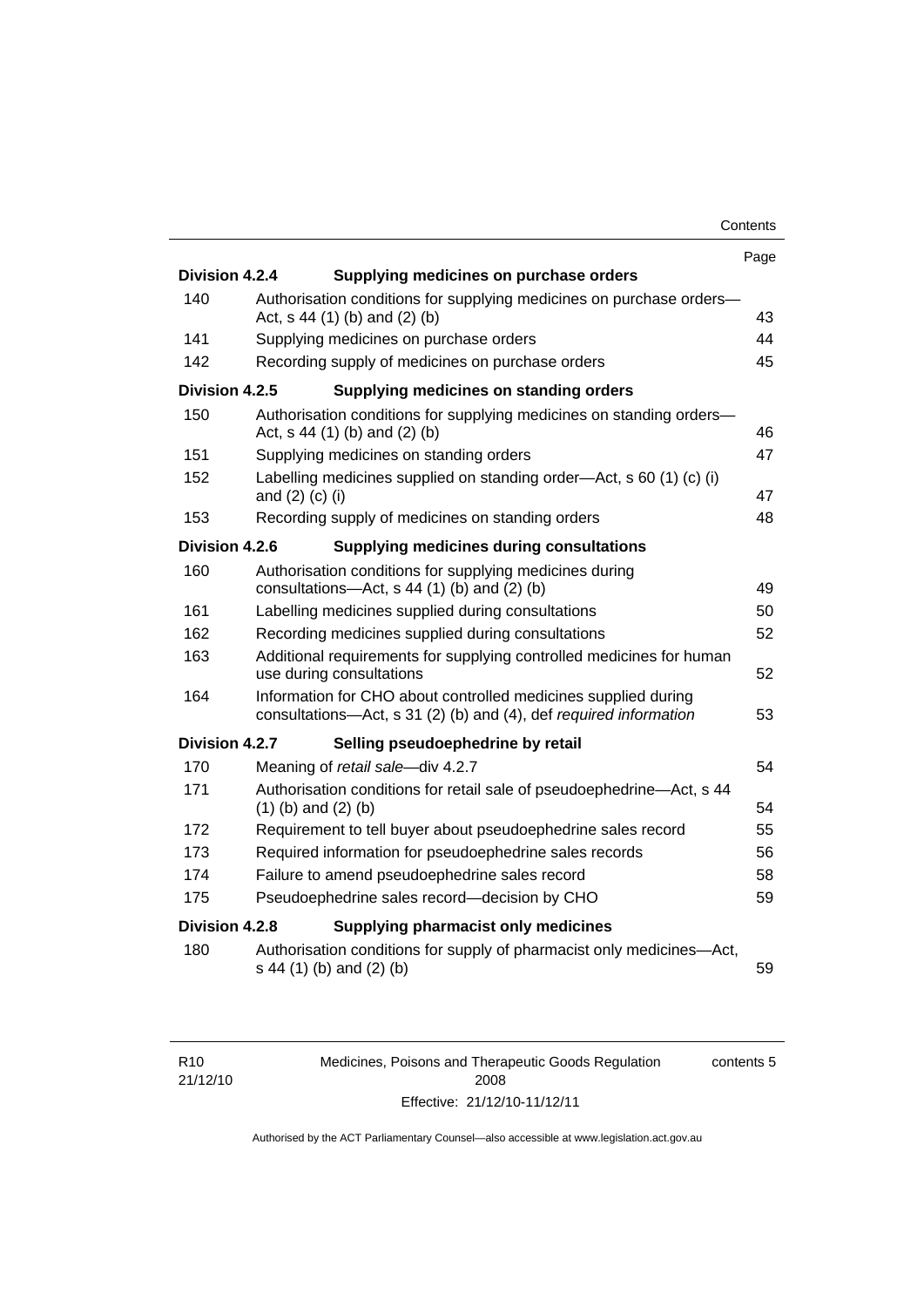|                  |                                                                                                                                                   | Page                        |
|------------------|---------------------------------------------------------------------------------------------------------------------------------------------------|-----------------------------|
| <b>Part 4.3</b>  | Authorisation to supply without prescription<br>in emergencies                                                                                    |                             |
| 250              | Meaning of designated prescription only medicine-pt 4.3                                                                                           | 61                          |
| 251              | Authorisation to supply certain medicines without prescription in<br>emergencies-Act, s 26 (1) (b)                                                | 61                          |
| 252              | Authorisation conditions for supplying of certain medicines without<br>prescription in emergencies—Act, s 44 (1) (b) and (2) (b)                  | 62                          |
| 253              | Labelling medicines supplied without prescription in emergencies-<br>Act, s 60 (1) (c) (i) and (2) (c) (i)                                        | 63                          |
| 254              | Recording medicines supplied without prescription in emergencies                                                                                  | 64                          |
| <b>Part 4.4</b>  | Authorisation to supply medicines for<br>disposal                                                                                                 |                             |
| 260              | Authorisation to supply medicines to pharmacists for disposal-Act, s<br>26(1)(b)                                                                  | 65                          |
| 261              | Authorisation to supply medicines to commercial disposal operators for<br>disposal—Act, s $26(1)(b)$                                              | 65                          |
| <b>Part 4.5</b>  | Wholesale supply of medicines under<br>corresponding laws                                                                                         |                             |
| 270              | Conditions for wholesalers supplying medicines under corresponding<br>laws-Act, s $20(4)(c)$                                                      | 66                          |
| <b>Chapter 5</b> | <b>Administering medicines</b>                                                                                                                    |                             |
| <b>Part 5.1</b>  | <b>Authorisations for health-related occupations</b>                                                                                              |                             |
| 350              | Authorisation under sch 1 for people in health-related occupations to<br>administer medicines—Act, s 37 (1) (b) and (3) (b)                       | 67                          |
| 351              | Authorisation conditions for administration of medicines at institutions<br>by people in health-related occupations—Act, s 44 (1) (b) and (2) (b) | 67                          |
| <b>Part 5.2</b>  | Other administration authorisations                                                                                                               |                             |
| 360              | Authorisation for self-administration etc of medicines—Act, s 37 (2) (b)<br>and $(3)$ $(b)$                                                       | 69                          |
| 361              | Authorisation for administration of medicines by assistants-Act,<br>$s 37(1)$ (b)                                                                 | 70                          |
| contents 6       | Medicines, Poisons and Therapeutic Goods Regulation<br>2008                                                                                       | R <sub>10</sub><br>21/12/10 |
|                  | Effective: 21/12/10-11/12/11                                                                                                                      |                             |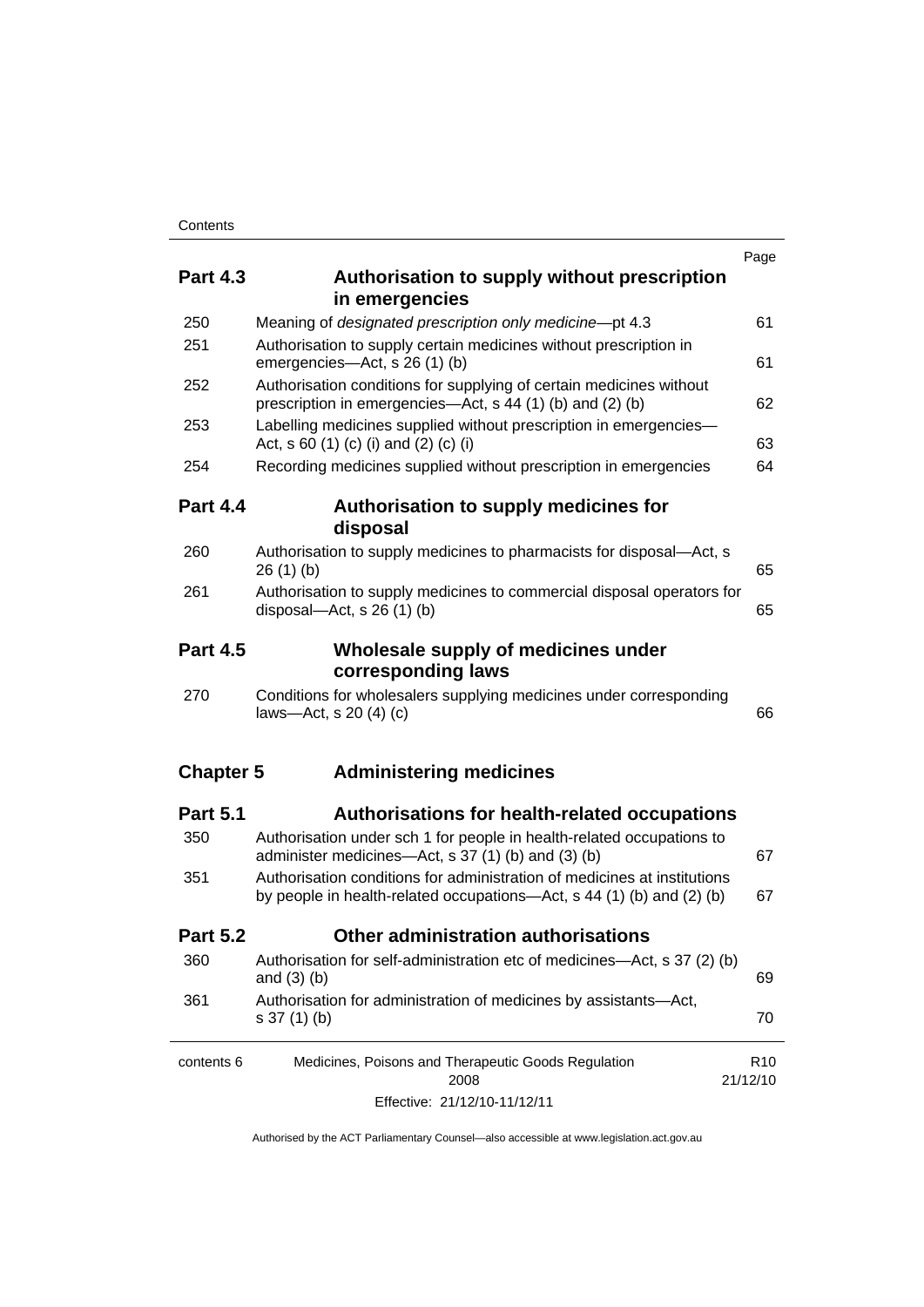|                             |                                                                                                                                        | Page       |
|-----------------------------|----------------------------------------------------------------------------------------------------------------------------------------|------------|
| <b>Chapter 6</b>            | <b>Obtaining and possessing medicines</b>                                                                                              |            |
| 370                         | Authorisation under sch 1 to obtain and possess medicines—Act, s 35<br>$(1)$ (b), (2) (b) and s 36 (b)                                 | 71         |
| 371                         | Authorisation to obtain and possess medicines for certain personal<br>use-related dealings—Act, $s$ 35 (1) (b), (2) (b) and $s$ 36 (b) | 71         |
| <b>Chapter 7</b>            | <b>Manufacturing medicines</b>                                                                                                         |            |
| 380                         | Authorisation under sch 1 to manufacture medicines—Act, s 33 (b)                                                                       | 72         |
| <b>Chapter 8</b>            | <b>Discarding medicines</b>                                                                                                            |            |
| 390                         | Discarding controlled medicines-Act, s 34 (1) (a)                                                                                      | 73         |
| <b>Chapter 9</b>            | <b>Other medicines authorisations</b>                                                                                                  |            |
| <b>Part 9.1</b>             | Authorisations for delivery people and<br>commercial disposal operators                                                                |            |
| 400                         | Authorisations to deliver medicines under supply authorities-Act,<br>s 26 (1) (b), (2) (b), s 35 (1) (b), (2) (b) and s 36 (b)         | 74         |
| 401                         | Authorisations for commercial disposal operators-Act, s 26 (1) (b)<br>and (2) (b), s 35 (1) (b) and (2) (b) and s 36 (b)               | 75         |
| <b>Part 9.2</b>             | <b>Emergency supply and administration of</b><br>adrenaline and salbutamol                                                             |            |
| 410                         | Authorisations to supply and administer adrenaline and salbutamol-<br>Act, s 26 (1) (b) and s 37 (1) (b)                               | 76         |
| <b>Part 9.3</b>             | <b>Medicines authorisations for corrections</b><br>functions                                                                           |            |
| 420                         | Authorisations for CYP authorised people—Act, s 26 (1) (b),<br>s 35 (1) (b), (2) (b), s 36 (b) and s 37 (1) (b)                        | 77         |
| 421                         | Authorisations for corrections officers—Act, s 26 (1) (b), s 35 (1) (b),<br>$(2)$ (b), s 36 (b) and s 37 (1) (b)                       | 78         |
| 422                         | Authorisations for court and police cell custodians-Act, s 26 (1) (b),<br>s 35 (1) (b), (2) (b), s 36 (b) and s 37 (1) (b)             | 78         |
| R <sub>10</sub><br>21/12/10 | Medicines, Poisons and Therapeutic Goods Regulation<br>2008<br>Effective: 21/12/10-11/12/11                                            | contents 7 |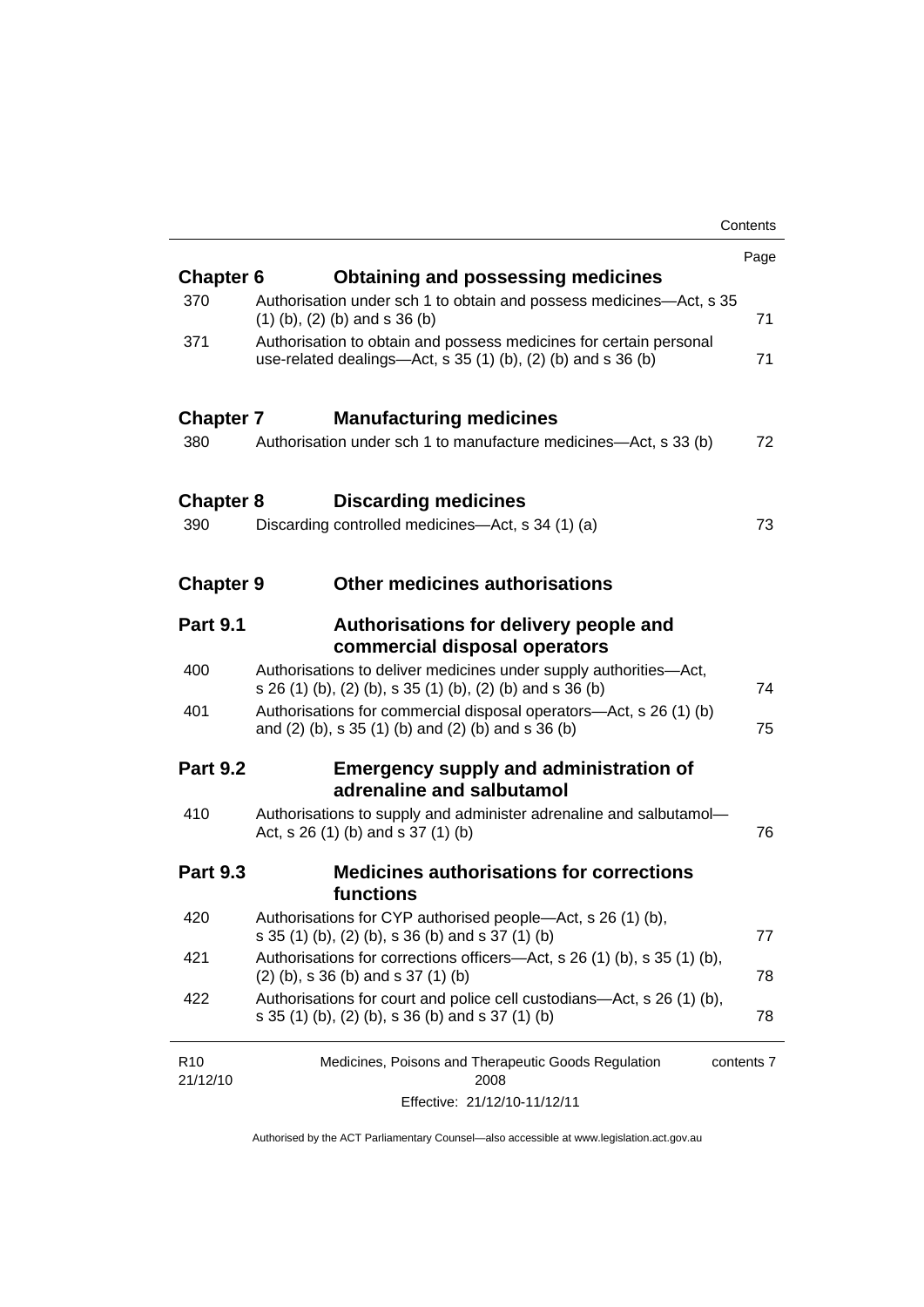|                 |                                                                                                                           | Page |
|-----------------|---------------------------------------------------------------------------------------------------------------------------|------|
| <b>Part 9.4</b> | Authorisations for medicines research and<br>education program purposes other than<br>controlled medicines                |      |
| 430             | Authorisations for non-controlled medicines research and education-<br>Act, $s$ 26 (1) and (2) (b)                        | 80   |
| 431             | Authorisation conditions for non-controlled medicines research and<br>education- $Act$ , s 44 (1) (b) and (2) (b)         | 81   |
| <b>Part 9.5</b> | <b>Authorisations under medicines licences</b>                                                                            |      |
| Division 9.5.1  | Controlled medicines research and education program<br>licence authorisations                                             |      |
| 440             | Authorisations under controlled medicines research and education<br>program licences—Act, s 20 (1) (a)                    | 83   |
| 441             | Authorisation condition for controlled medicines research and<br>education program licences—Act, s 44 (1) (b) and (2) (b) | 84   |
| Division 9.5.2  | <b>First-aid kit licence authorisations</b>                                                                               |      |
| 450             | Authorisations under first-aid kit licences—Act, s 20 (1) (a)                                                             | 85   |
| 451             | Authorisation condition for first-aid kit licences—Act, s 44 (1) (b) and<br>$(2)$ (b)                                     | 86   |
| Division 9.5.3  | Wholesalers licence authorisations                                                                                        |      |
| 460             | Authorisations under medicines wholesalers licences—Act, s 20 (1) (a)                                                     | 86   |
| 461             | Authorisation conditions for medicines wholesalers licences-Act,<br>s 44 (1) (b) and (2) (b)                              | 87   |
| Division 9.5.4  | Opioid dependency treatment licence authorisations                                                                        |      |
| 470             | Authorisations under opioid dependency treatment licences-Act,<br>s 20(1)(a)                                              | 88   |
| 471             | Authorisation condition for opioid dependency treatment licences-<br>Act, s 44 (1) (b) and (2) (b)                        | 89   |
| Division 9.5.5  | Pharmacy medicines rural communities licences                                                                             |      |
| 480             | Authorisations under pharmacy medicines rural communities<br>licences- $-\text{Act}$ , s 20 (1) (a)                       | 90   |
| 481             | Authorisation conditions for pharmacy medicines rural communities<br>licences- $-\text{Act}$ , s 44 (1) (b) and (2) (b)   | 91   |
|                 |                                                                                                                           |      |

| contents 8 | Medicines, Poisons and Therapeutic Goods Regulation | R <sub>10</sub> |
|------------|-----------------------------------------------------|-----------------|
|            | 2008                                                | 21/12/10        |
|            | Effective: 21/12/10-11/12/11                        |                 |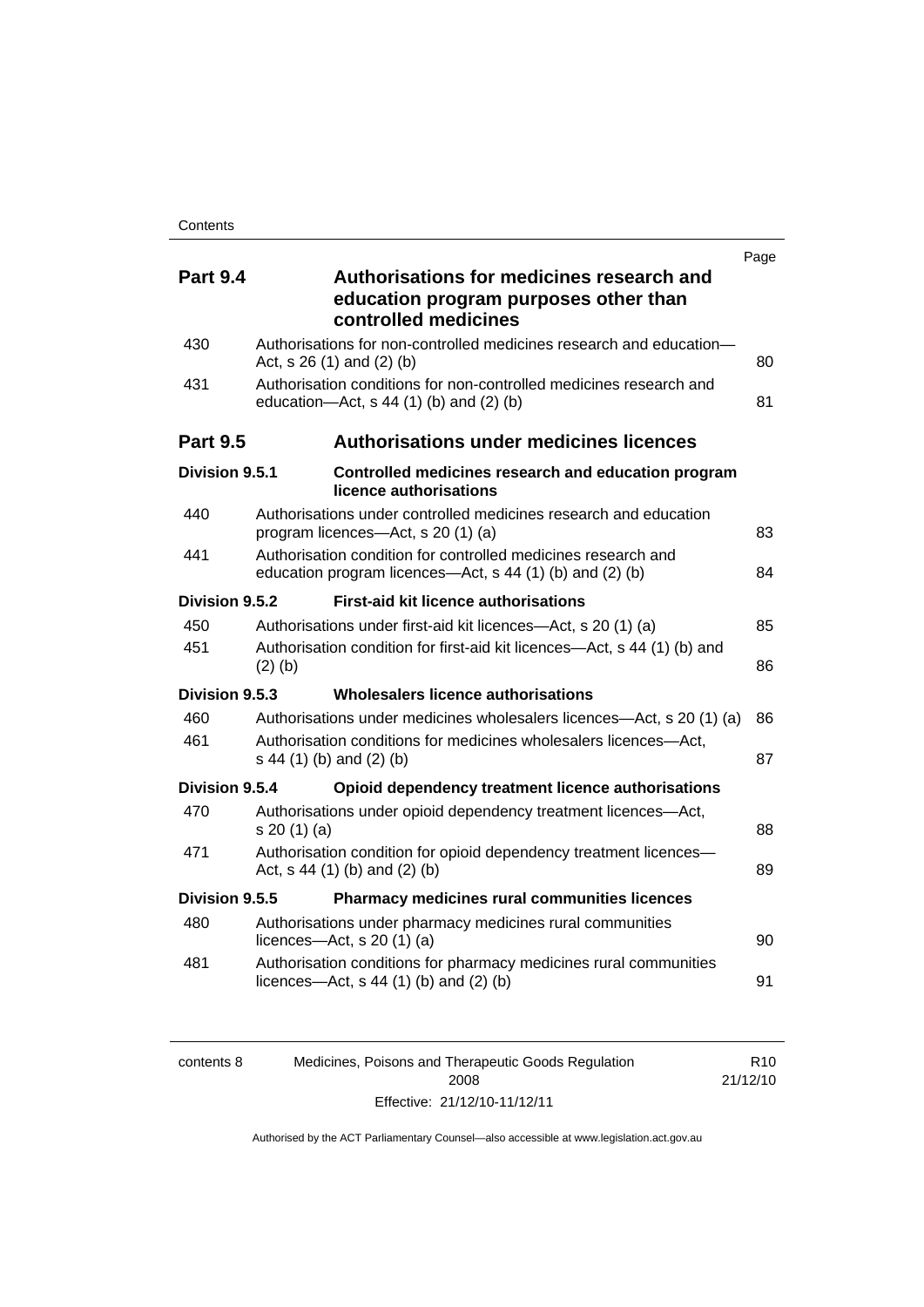| <b>Chapter 10</b> | Packaging and labelling of medicines<br>generally                                                                                     | Page |
|-------------------|---------------------------------------------------------------------------------------------------------------------------------------|------|
| 500               | When pharmacy medicines and pharmacist only medicines to be<br>supplied in manufacturer's packs-Act, s 59 (1) (c) (i) and (2) (c) (i) | 93   |
| 501               | Packaging of supplied manufacturer's packs of medicines-Act, s 59<br>$(1)$ (c) (i) and (2) (c) (i)                                    | 93   |
| 502               | Labelling of supplied manufacturer's packs of medicines-Act,<br>s 60 (1) (c) (i) and (2) (c) (i)                                      | 94   |
| <b>Chapter 11</b> | <b>Storage of medicines</b>                                                                                                           |      |
| <b>Part 11.1</b>  | <b>Preliminary</b>                                                                                                                    |      |
| 510               | Meaning of prescribed person-ch 11                                                                                                    | 95   |
| 511               | Meaning of key-ch 11                                                                                                                  | 96   |
| <b>Part 11.2</b>  | Storage requirements for medicines generally                                                                                          |      |
| 515               | Storage of medicines generally-Act, s 61 (b) and (c)                                                                                  | 97   |
| <b>Part 11.3</b>  | Additional storage requirements for<br>medicines other than controlled medicines                                                      |      |
| 520               | Storage of medicines other than controlled medicines in community<br>pharmacies-Act, s 61 (b) and (c)                                 | 98   |
| 521               | Storage of medicines other than controlled medicines by other<br>people—Act, s 61 (b) and (c)                                         | 99   |
| 522               | Storage of pharmacy medicines by pharmacy medicines rural<br>communities licence-holders-Act, s 61 (b) and (c)                        | 99   |
| <b>Part 11.4</b>  | Additional storage requirements for<br>controlled medicines                                                                           |      |
| 530               | Meaning of personal custody-pt 11.4                                                                                                   | 100  |
| 531               | Storage of controlled medicines by wholesalers licence-holders-<br>Act, $s \, 61$ (b) and (c)                                         | 100  |
| 532               | Storage of controlled medicines for certain health-related<br>occupations-Act, s 61 (b) and (c)                                       | 101  |

| R <sub>10</sub> | Medicines, Poisons and Therapeutic Goods Regulation | contents 9 |
|-----------------|-----------------------------------------------------|------------|
| 21/12/10        | 2008                                                |            |
|                 | Effective: 21/12/10-11/12/11                        |            |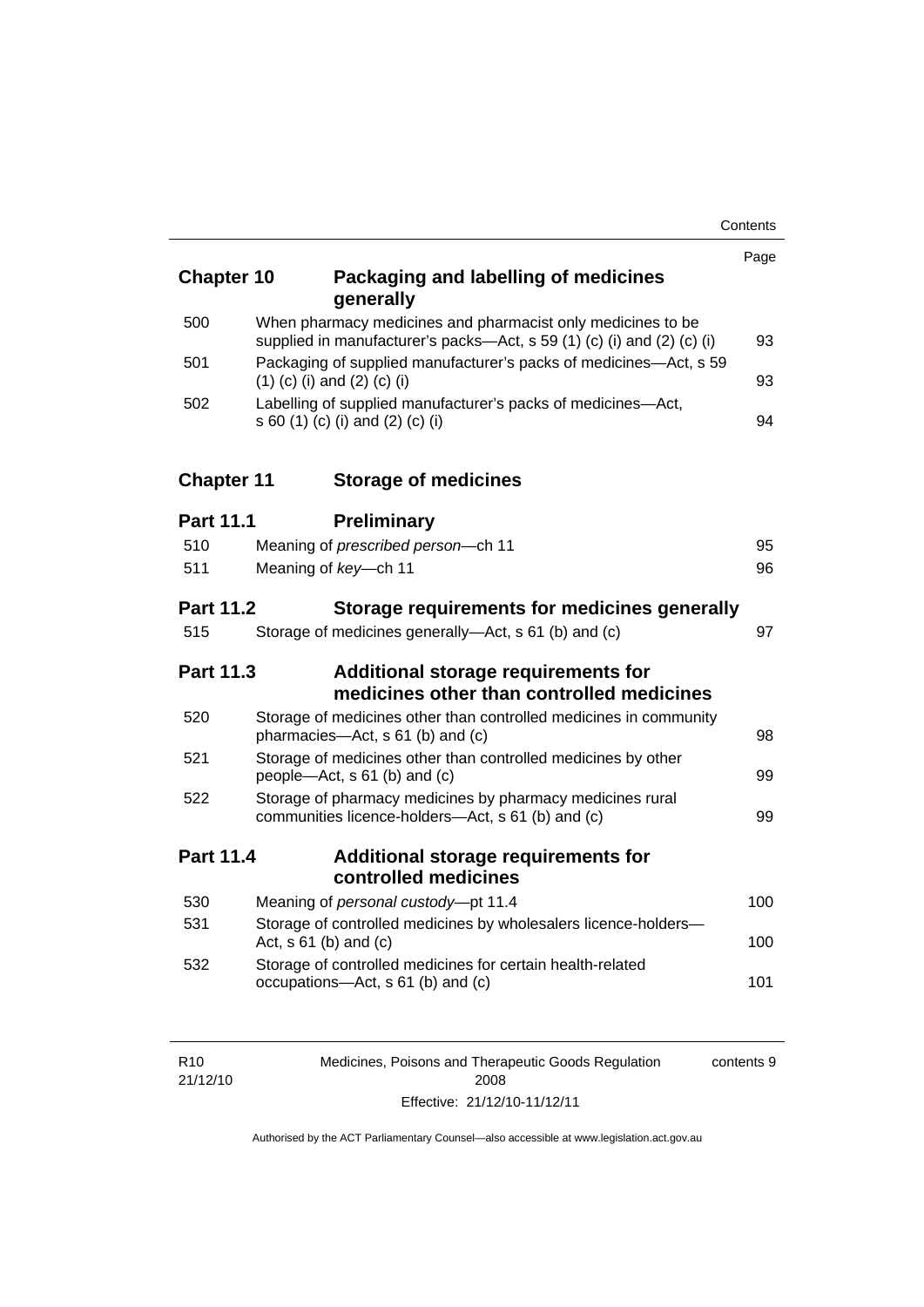| 533               |                                                                                                                  | Page |
|-------------------|------------------------------------------------------------------------------------------------------------------|------|
|                   | Storage of controlled medicines by certain other prescribed people-<br>Act, $s \, 61$ (b) and (c)                | 102  |
| <b>Chapter 12</b> | <b>Controlled medicines registers</b>                                                                            |      |
| 540               | Keeping of controlled medicines registers by certain people-Act, s 48<br>(a) and $s$ 50 (1) (b) and (2) (b)      | 105. |
| 541               | Keeping of controlled medicines registers by first-aid kit holders—Act,<br>s 48 (a) and s 50 (1) (b) and (2) (b) | 107  |
| 542               | Form of controlled medicines registers—Act, s 49 (1) (b) and (2) (b)                                             | 108  |
| 543               | Making entries in controlled medicines registers—Act, s 51 (1) (b)                                               | 108  |
| 544               | Prescribed witnesses for administration of controlled medicines—Act,<br>s 53 (a) and (b)                         | 110  |
| 545               | Prescribed witnesses for discarding of controlled medicines—Act, s 54<br>$(a)$ and $(b)$                         | 110  |
| 546               | Changes etc to entries in controlled medicines registers—Act, s 55 (2)<br>(b)                                    | 111  |

### **Chapter 13 [Controlled medicines and appendix D](#page-136-0)  [medicines approvals for human use](#page-136-0)**

### **Part 13.1 [Controlled medicines approvals](#page-136-1)**

# contents 10 Medicines, Poisons and Therapeutic Goods Regulation **[Division 13.1.1](#page-136-2) Preliminary** 550 Meaning of *controlled medicines approval* [113](#page-136-3) 551 Meaning of *designated prescriber*[—pt 13.1 113](#page-136-4) **Division 13.1.2 [Standing controlled medicines approvals](#page-137-0)** 555 [Standing approval to prescribe controlled medicines for hospital in](#page-137-1)[patients 114](#page-137-1) 556 [Standing approval to prescribe controlled medicines for short-term](#page-137-2)  [treatment 114](#page-137-2) 557 [Standing interim approval to prescribe buprenorphine and methadone](#page-137-3)  [for patients of certain institutions 114](#page-137-3) **Division 13.1.3 [Chief health officer controlled medicines approvals](#page-139-0)** 560 [Applications for CHO controlled medicines approvals 116](#page-139-1)

2008 Effective: 21/12/10-11/12/11 R10 21/12/10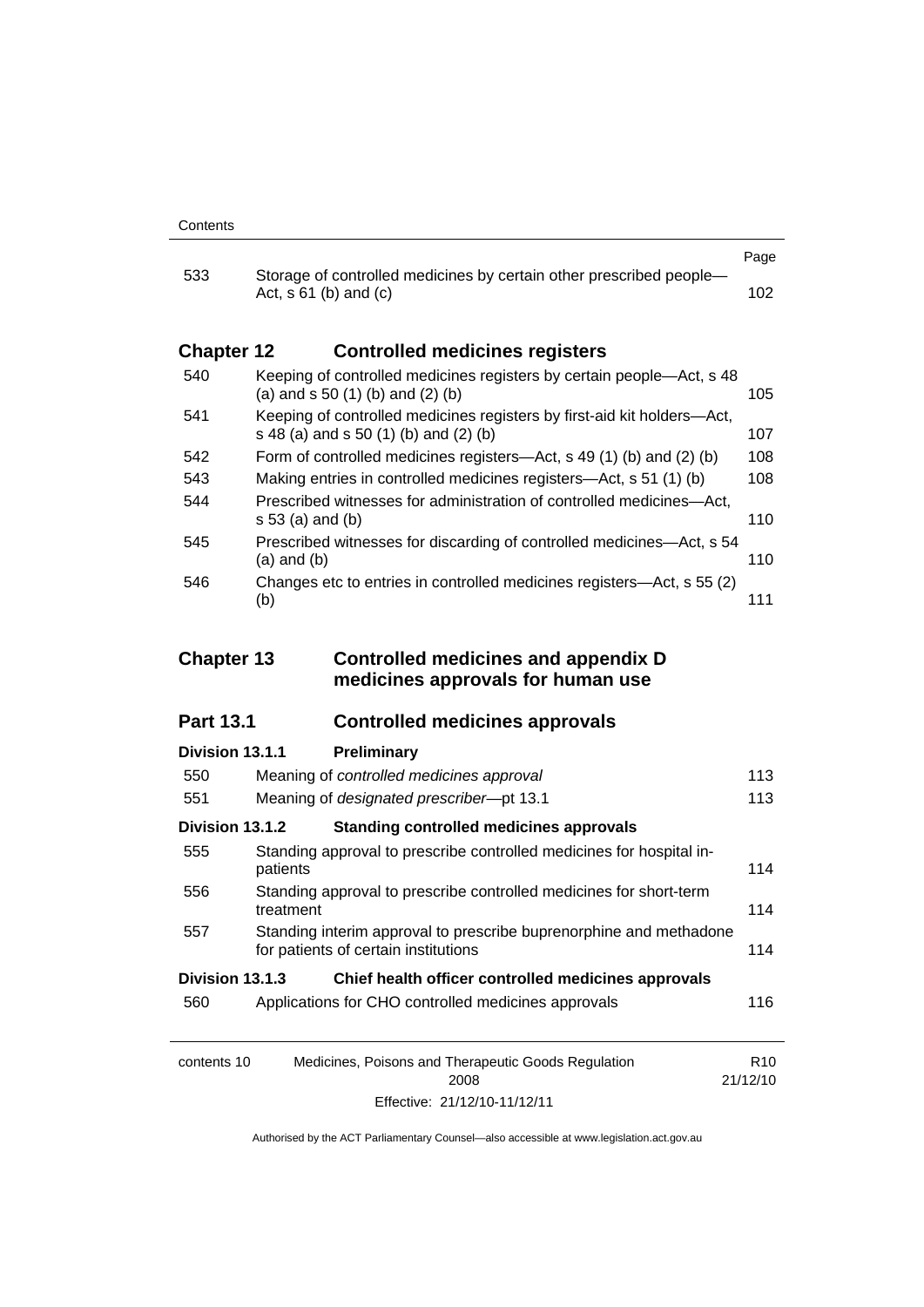| Contents |  |
|----------|--|
|----------|--|

|                  |                                                                                                         | Page |
|------------------|---------------------------------------------------------------------------------------------------------|------|
| 561              | Requirements for CHO controlled medicines approval applications                                         | 117  |
| 562              | CHO decision on applications to prescribe controlled medicines                                          | 118  |
| 563              | Restrictions on CHO power to approve applications for approvals                                         | 119  |
| 564              | Term of CHO controlled medicines approvals                                                              | 120  |
| 565              | Applications for review of unfavourable CHO decisions for approvals                                     | 120  |
| 566              | Medicines advisory committee-referred applications and review of<br>unfavourable CHO decisions          | 121  |
| 567              | Amendment and revocation of controlled medicines approvals                                              | 122  |
| 568              | Application for review of amendment and revocation on CHO initiative                                    | 123  |
| 569              | Medicines advisory committee-review of amendment or revocation<br>on CHO initiative                     | 124  |
| 570              | Conditional controlled medicines approvals                                                              | 124  |
| 571              | Form of CHO controlled medicines approvals                                                              | 125  |
| 572              | When controlled medicines approvals etc take effect                                                     | 126  |
| 573              | Medicines advisory committee-directions to CHO                                                          | 126  |
| 574              | Medicines advisory committee-guidelines for CHO decisions on<br>applications                            | 127  |
|                  |                                                                                                         |      |
| Division 13.1.4  | <b>Endorsements to treat drug-dependency</b>                                                            |      |
| 580              | Meaning of endorsement-div 13.1.4                                                                       | 127  |
| 581              | Applications for CHO endorsement to treat drug-dependency                                               | 127  |
| 582              | CHO decisions on applications for endorsement to treat<br>drug-dependency                               | 128  |
| 583              | Form of CHO endorsements to treat drug-dependency                                                       | 128  |
| 584              | Medicines advisory committee-review of CHO decisions to refuse<br>endorsements to treat drug-dependency | 129  |
| <b>Part 13.2</b> | Appendix D medicines approvals                                                                          |      |
| 590              | Meaning of appendix D medicines approval                                                                | 130  |
| 591              | Standing approval to prescribe designated appendix D medicines                                          | 130  |
| 592              | Applications for CHO approval to prescribe designated appendix D<br>medicines                           | 131  |
| 593              | CHO decisions on applications to prescribe designated appendix D<br>medicines                           | 131  |

| R <sub>10</sub> | Medicines, Poisons and Therapeutic Goods Regulation | contents 11 |
|-----------------|-----------------------------------------------------|-------------|
| 21/12/10        | 2008                                                |             |
|                 | Effective: 21/12/10-11/12/11                        |             |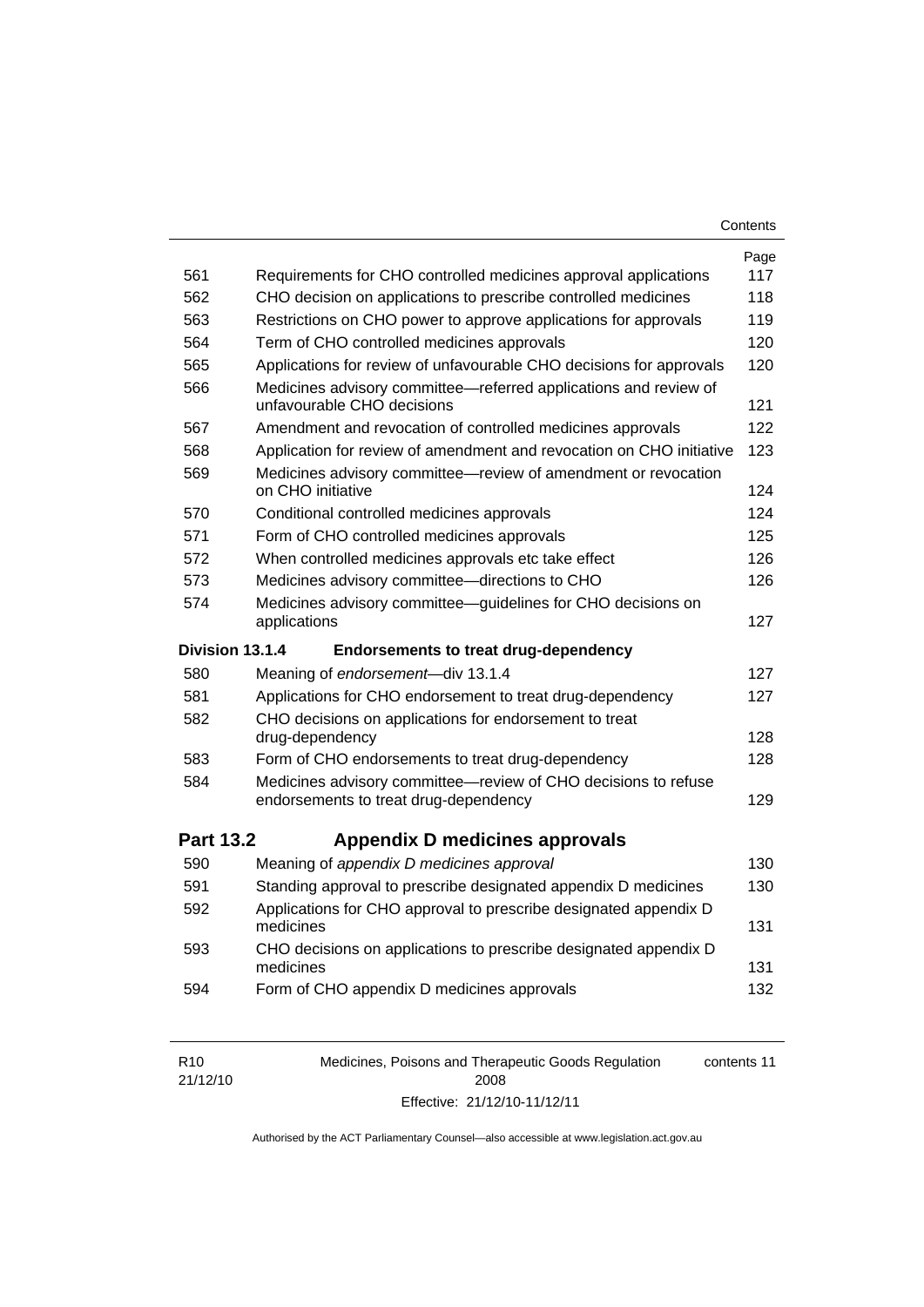| <b>Chapter 14</b> | <b>Medicines licences</b>                                                                                    | Page                        |
|-------------------|--------------------------------------------------------------------------------------------------------------|-----------------------------|
| <b>Part 14.1</b>  | <b>Medicines licences generally</b>                                                                          |                             |
| 600               | Medicines licences that may be issued—Act, s 78 (2)                                                          | 133                         |
| <b>Part 14.2</b>  | Controlled medicines research and education<br>program licences                                              |                             |
| 605               | Applications for controlled medicines research and education program<br>licences                             | 134                         |
| 606               | Restrictions on issuing of controlled medicines research and education<br>program licences—Act, s 85 (1) (a) | 135                         |
| 607               | Additional information for controlled medicines research and education<br>program licences—Act, s 88 (1) (k) | 135                         |
| <b>Part 14.3</b>  | <b>First-aid kit licences</b>                                                                                |                             |
| 610               | Applications for first-aid kit licences                                                                      | 137                         |
| 611               | Restrictions on issuing of first-aid kit licences—Act, s 85 (1) (a)                                          | 138                         |
| 612               | Additional information for first-aid kit licences—Act, s 88 (1) (k)                                          | 139                         |
| <b>Part 14.4</b>  | <b>Medicines wholesalers licences</b>                                                                        |                             |
| 615               | Applications for medicines wholesalers licences                                                              | 140                         |
| 616               | Restrictions on issuing of medicines wholesalers licences—Act, s 85<br>$(1)$ (a)                             | 140                         |
| 617               | Additional information for medicines wholesalers licences—Act, s 88<br>$(1)$ (k)                             | 141                         |
| <b>Part 14.5</b>  | <b>Opioid dependency treatment licences</b>                                                                  |                             |
| 620               | Applications for opioid dependency treatment licences                                                        | 142                         |
| 621               | Restriction on issuing of opioid dependency treatment licences-Act, s<br>85(1)(a)                            | 142                         |
| 622               | Witnessing not required for administration under opioid dependency<br>treatment licence-Act, s 190 (1) (a)   | 142                         |
| <b>Part 14.6</b>  | <b>Pharmacy medicines rural communities</b><br><b>licences</b>                                               |                             |
| 625               | Applications for pharmacy medicines rural communities licences                                               | 143                         |
| contents 12       | Medicines, Poisons and Therapeutic Goods Regulation<br>2008                                                  | R <sub>10</sub><br>21/12/10 |
|                   | Effective: 21/12/10-11/12/11                                                                                 |                             |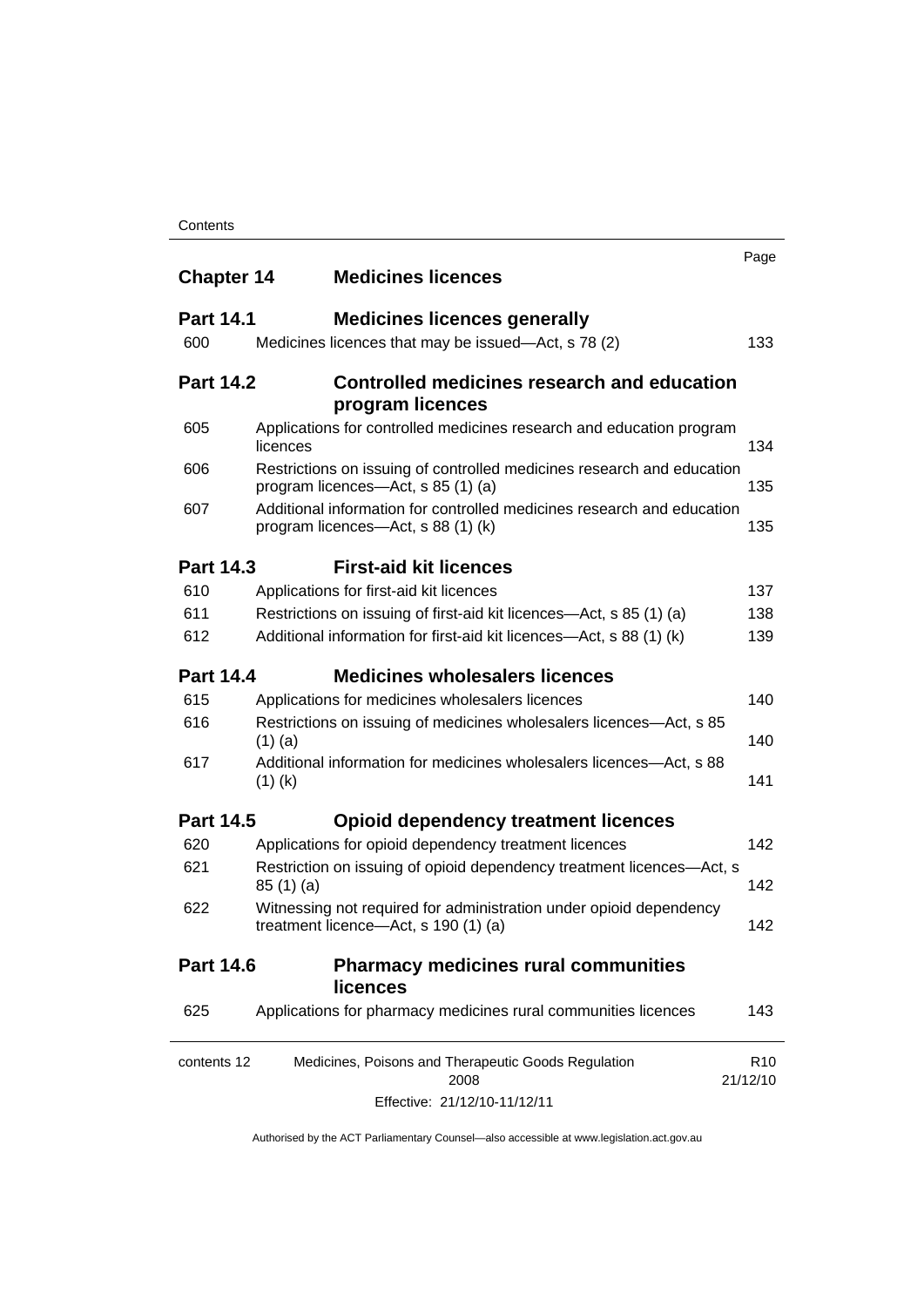|                   |                                                                                                           | Contents |
|-------------------|-----------------------------------------------------------------------------------------------------------|----------|
|                   |                                                                                                           | Page     |
| 626               | Restrictions on issuing of pharmacy medicines rural communities<br>licences- $-\text{Act}$ , s 85 (1) (a) | 143      |
| <b>Chapter 15</b> | <b>Medicines-other provisions</b>                                                                         |          |
| <b>Part 15.1</b>  | Opioid dependency treatment guidelines                                                                    |          |
| 630               | Guidelines for treatment of opioid dependency                                                             | 144      |
| <b>Part 15.2</b>  | <b>Medicines advisory committee</b>                                                                       |          |
| 635               | Medicines advisory committee-membership                                                                   | 145      |
| 636               | Medicines advisory committee-term of appointments                                                         | 146      |
| 637               | Medicines advisory committee-conditions of appointments                                                   | 146      |
| 638               | Medicines advisory committee-time and place of meetings                                                   | 146      |
| 639               | Medicines advisory committee-presiding member                                                             | 146      |
| 640               | Medicines advisory committee-quorum                                                                       | 147      |
| 641               | Medicines advisory committee-voting                                                                       | 147      |
| 642               | Medicines advisory committee-conduct of meetings                                                          | 147      |
| 643               | Medicines advisory committee-disclosure of interests by members                                           | 148      |
| 644               | Medicines advisory committee—ending appointments                                                          | 150      |
| <b>Part 15.3</b>  | <b>Other medicines provisions</b>                                                                         |          |
| 650               | Advertising controlled medicines—Act, s 66 (3) (b)                                                        | 152      |
| 651               | Advertising other medicines                                                                               | 152      |
| 652               | Prescribed institutions-Act, dict, def <i>institution</i> , par (b)                                       | 153      |
| <b>Chapter 16</b> | Low and moderate harm poisons                                                                             |          |
| <b>Part 16.1</b>  | <b>Preliminary</b>                                                                                        |          |

## 660 Meaning of *relevant law*[—ch 16 154](#page-177-2)

Medicines, Poisons and Therapeutic Goods Regulation 2008 Effective: 21/12/10-11/12/11 contents 13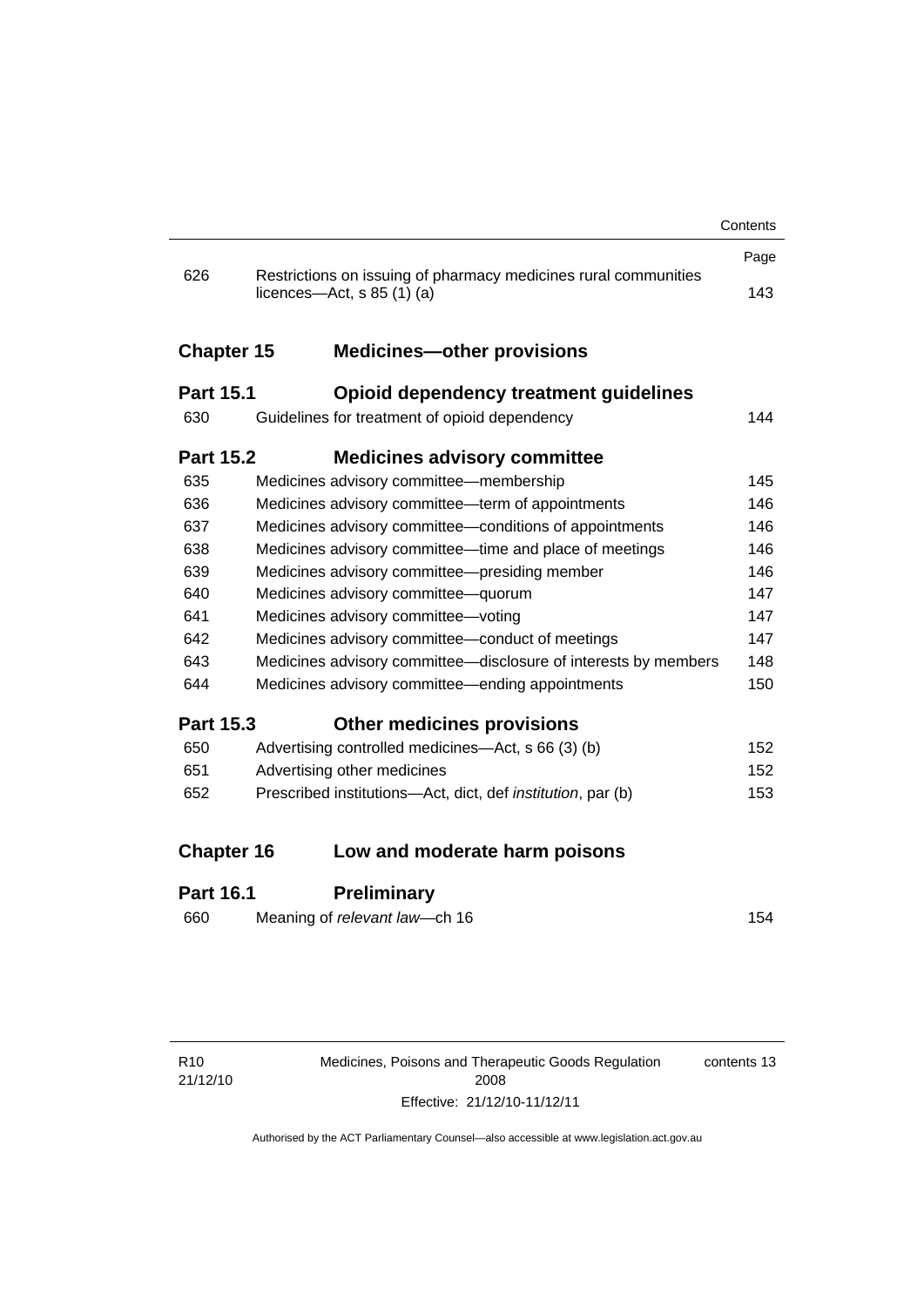|                   |                                                                                                                                  |          | Page            |
|-------------------|----------------------------------------------------------------------------------------------------------------------------------|----------|-----------------|
| <b>Part 16.2</b>  | Authorisation to supply low and moderate<br>harm poisons                                                                         |          |                 |
| 661               | Authorisation to supply low and moderate harm poisons—Act, s 26 (1)<br>(b) and $(2)$ (b)                                         |          | 155             |
| 662               | Authorisation condition for supplying low and moderate harm<br>poisons—Act, s 44 (1) (b) and (2) (b)                             |          | 155             |
| <b>Part 16.3</b>  | Authorisation to manufacture low and<br>moderate harm poisons                                                                    |          |                 |
| 663               | Authorisation to manufacture low and moderate harm poisons—Act, s<br>33 <sub>(b)</sub>                                           |          | 156             |
| 664               | Authorisation condition for manufacturing low and moderate harm<br>poisons—Act, s 44 (1) (b) and (2) (b)                         |          | 156             |
| <b>Part 16.4</b>  | Packaging and labelling of low and moderate<br>harm poisons                                                                      |          |                 |
| 665               | Packaging of supplied manufacturer's packs of low and moderate<br>harm poisons—Act, s 59 (1) (c) (i) and (2) (c) (i)             |          | 157             |
| 666               | Labelling of supplied manufacturer's packs of low and moderate harm<br>poisons—Act, s 60 $(1)$ $(c)$ $(i)$ and $(2)$ $(c)$ $(i)$ |          | 157             |
| <b>Chapter 17</b> | Dangerous poisons authorisations                                                                                                 |          |                 |
| <b>Part 17.1</b>  | <b>Overview of dangerous poisons</b><br>authorisations                                                                           |          |                 |
| 670               | General overview of authorisations for dangerous poisons                                                                         |          | 158             |
| 671               | Overview of dangerous poisons authorisations under this regulation                                                               |          | 159             |
| 672               | General overview of authorisation conditions for dangerous poisons                                                               |          | 160             |
| <b>Part 17.2</b>  | Authorisations under dangerous poisons<br>licences                                                                               |          |                 |
| Division 17.2.1   | Dangerous poisons manufacturers licence<br>authorisations                                                                        |          |                 |
| 675               | Authorisations under dangerous poisons manufacturers licences-Act,<br>s 20(1)(a)                                                 |          | 161             |
| contents 14       | Medicines, Poisons and Therapeutic Goods Regulation<br>2008                                                                      | 21/12/10 | R <sub>10</sub> |
|                   |                                                                                                                                  |          |                 |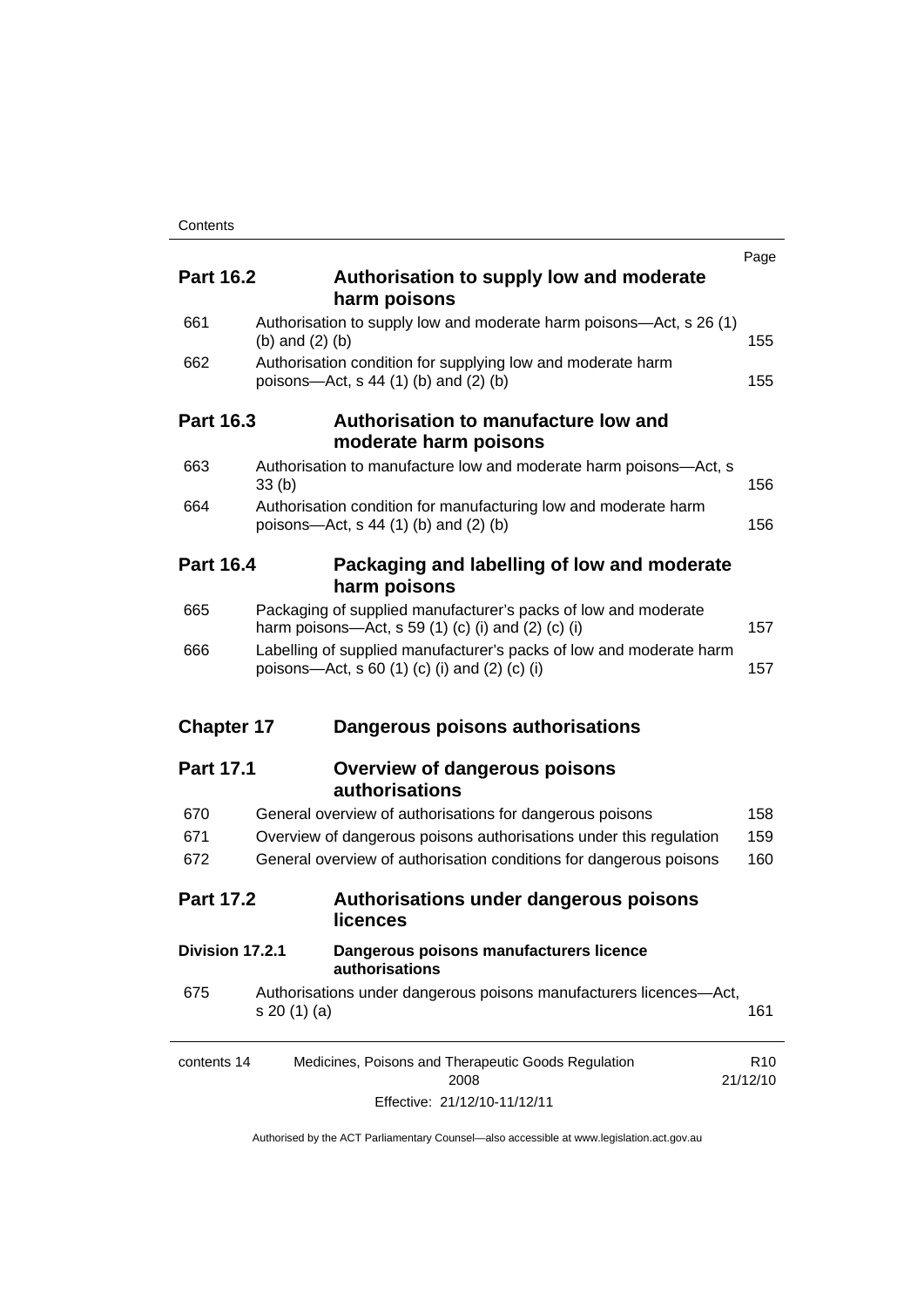|                  |                                                                                                                                         | Contents |
|------------------|-----------------------------------------------------------------------------------------------------------------------------------------|----------|
|                  |                                                                                                                                         | Page     |
| 676              | Authorisation conditions for dangerous poisons manufacturers<br>licences- $-\text{Act}$ , s 44 (1) (b) and (2) (b)                      | 162      |
| Division 17.2.2  | Dangerous poisons-research and education program<br>licence authorisations                                                              |          |
| 680              | Authorisations under dangerous poisons research and education<br>program licences—Act, s 20 (1) (a)                                     | 164      |
| 681              | Authorisation condition for dangerous poisons research and education<br>program licences—Act, s 44 (1) (b) and (2) (b)                  | 165      |
| Division 17.2.3  | Dangerous poisons suppliers licence authorisations                                                                                      |          |
| 685              | Authorisations under dangerous poisons suppliers licences—Act,<br>s 20 (1) (b)                                                          | 166      |
| 686              | Authorisation conditions for dangerous poisons suppliers licences-<br>Act, $s$ 44 (1) (b) and (2) (b)                                   | 167      |
| <b>Part 17.3</b> | Other dangerous poisons authorisations                                                                                                  |          |
| Division 17.3.1  | Authorisations for manufacturing etc purposes                                                                                           |          |
| 690              | Manufacturing etc authorisations for dangerous poisons—Act, s 20 (2)<br>(a)                                                             | 169      |
| Division 17.3.2  | Authorisations for delivery people and commercial<br>disposal operators                                                                 |          |
| 692              | Authorisations to deliver dangerous poisons under purchase orders-<br>Act, s 26 (1) (b) and (2) (b), s 35 (1) (b), (2) (b) and s 36 (b) | 170      |
| 693              | Authorisation to supply dangerous poisons to commercial disposal<br>operator for disposal—Act, s 26 (1) (b)                             | 170      |
| 694              | Authorisations for commercial disposal operators-Act, s 26 (1) (b)<br>and (2) (b), s 35 (1) (b) and (2) (b) and s 36 (b)                | 171      |
| Division 17.3.3  | Authorisations for dangerous poisons research and<br>education programs by scientifically qualified people                              |          |
| 695              | Authorisations for dangerous poisons research and education-Act, s<br>26 (1) and (2) (b)                                                | 172      |
| 696              | Authorisation conditions for dangerous poisons research and<br>education-Act, s 44 (1) (b) and (2) (b)                                  | 173      |
|                  |                                                                                                                                         |          |

Medicines, Poisons and Therapeutic Goods Regulation 2008 Effective: 21/12/10-11/12/11 contents 15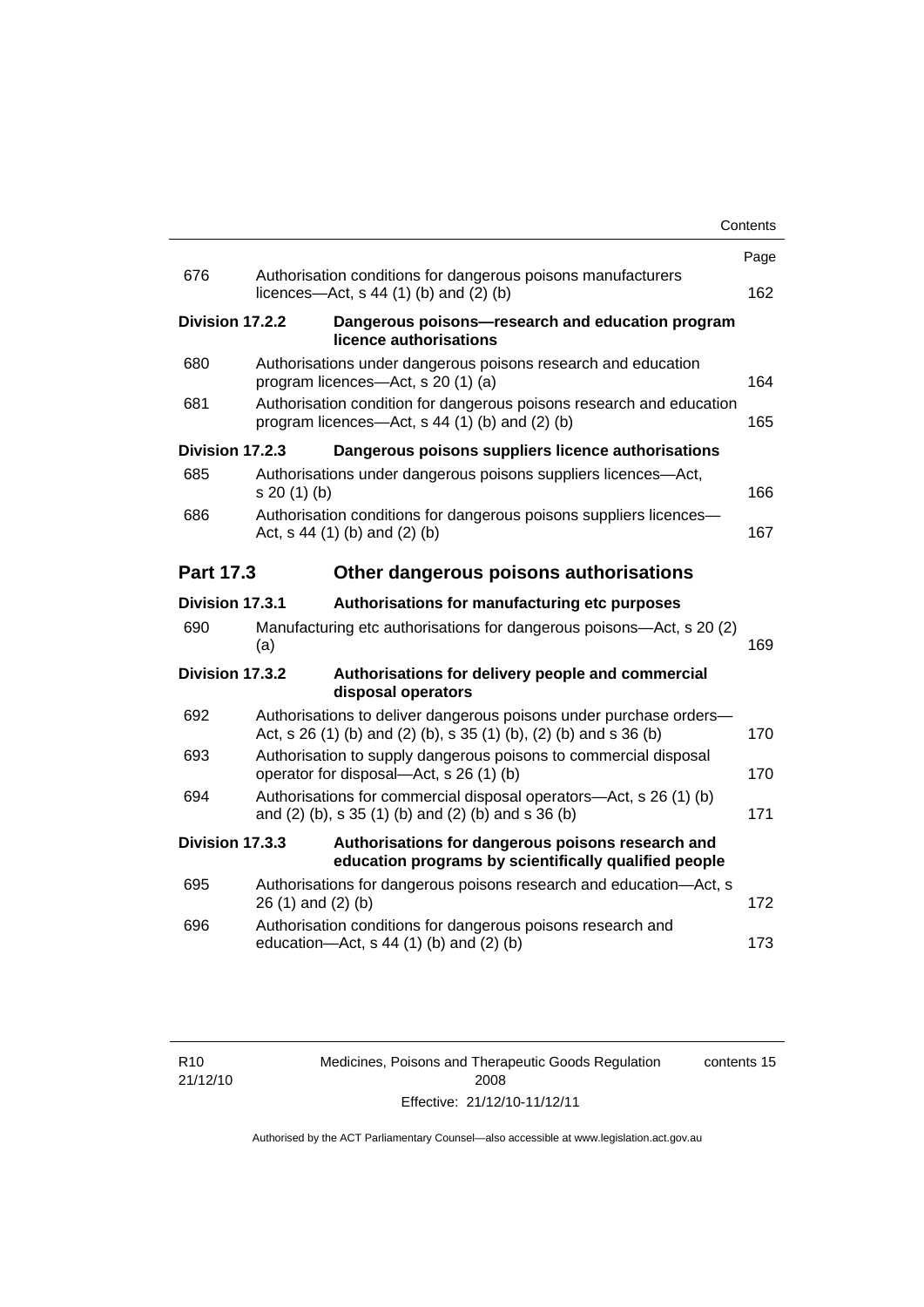| <b>Chapter 18</b> | Dangerous poisons licences                                                                                | Page                        |
|-------------------|-----------------------------------------------------------------------------------------------------------|-----------------------------|
| <b>Part 18.1</b>  | Dangerous poisons licences generally                                                                      |                             |
| 700               | Dangerous poisons licences that may be issued—Act, s 78 (2)                                               | 174                         |
| <b>Part 18.2</b>  | Dangerous poisons manufacturers licences                                                                  |                             |
| 705               | Applications for dangerous poisons manufacturers licences                                                 | 175                         |
| 706               | Restrictions on issuing of dangerous poisons manufacturers<br>licences- $-\text{Act}$ , s 85 (1) (a)      | 176                         |
| 707               | Additional information for dangerous poisons manufacturers<br>licences—Act, $s$ 88 (1) (k)                | 176                         |
| <b>Part 18.3</b>  | Dangerous poisons research and education<br>program licences                                              |                             |
| 710               | Applications for dangerous poisons research and education program<br>licences                             | 177                         |
| 711               | Restrictions on issuing of dangerous poisons research and education<br>program licences—Act, s 85 (1) (a) | 178                         |
| 712               | Additional information for dangerous poisons research and education<br>licences—Act, $s$ 88 (1) (k)       | 179                         |
| <b>Part 18.4</b>  | Dangerous poisons suppliers licences                                                                      |                             |
| 715               | Applications for dangerous poisons suppliers licences                                                     | 180                         |
| 716               | Restrictions on issuing of dangerous poisons suppliers licences-Act,<br>s 85(1)(a)                        | 180                         |
| 717               | Additional information for dangerous poisons suppliers licences-Act,<br>s 88 (1) (k)                      | 181                         |
| <b>Chapter 19</b> | Dangerous poisons-other provisions                                                                        |                             |
| <b>Part 19.1</b>  | Dangerous poisons purchase orders                                                                         |                             |
| 720               | Supplying dangerous poisons on purchase orders                                                            | 182                         |
| 721               | General requirements for dangerous poisons purchase orders-Act, s<br>38(2)(c)                             | 183                         |
| 722               | Recording supply of dangerous poisons on purchase orders                                                  | 183                         |
| contents 16       | Medicines, Poisons and Therapeutic Goods Regulation<br>2008                                               | R <sub>10</sub><br>21/12/10 |

Effective: 21/12/10-11/12/11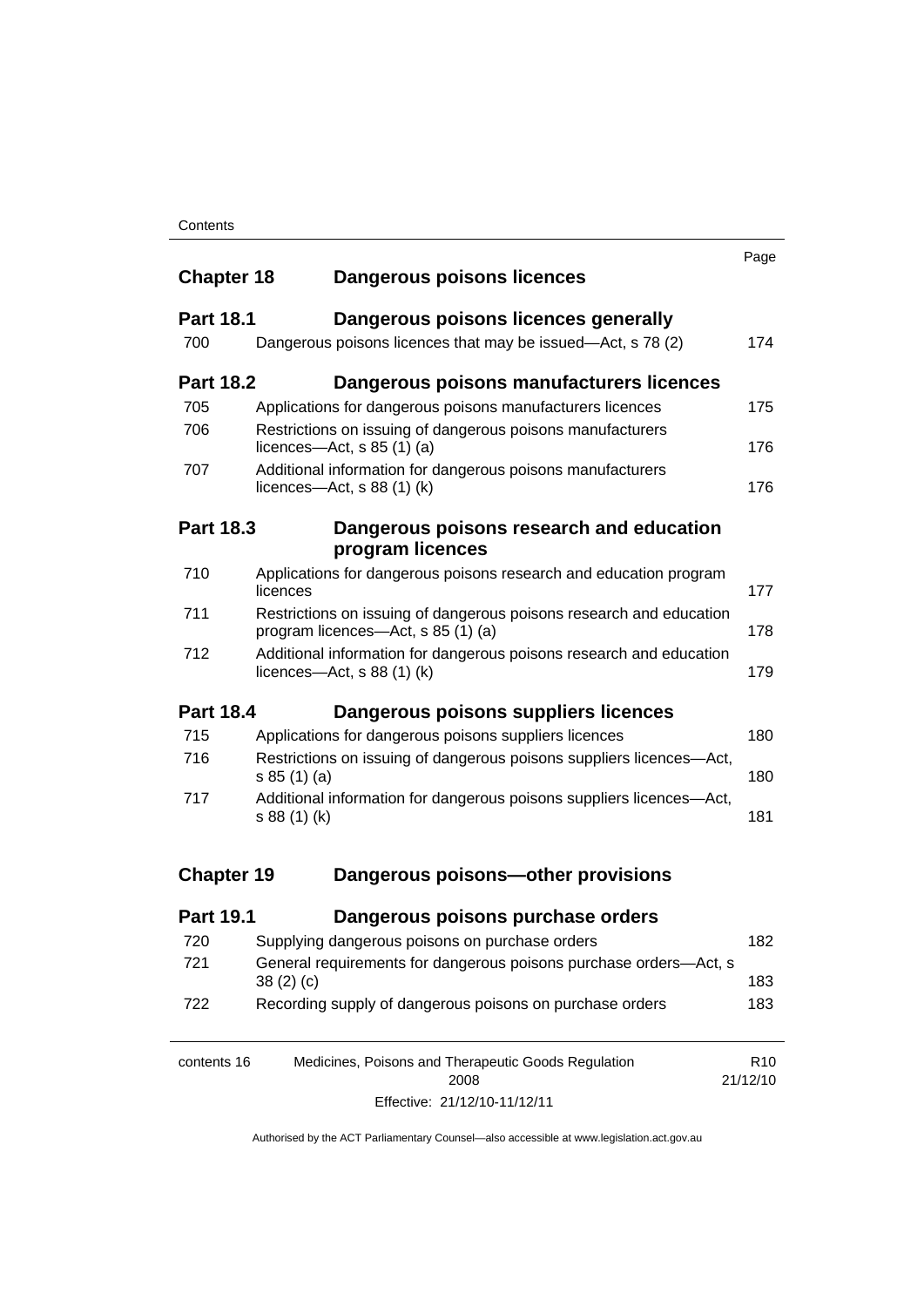|                   |                                                                                                           | Contents |
|-------------------|-----------------------------------------------------------------------------------------------------------|----------|
|                   |                                                                                                           | Page     |
| <b>Part 19.2</b>  | Wholesale supply of dangerous poisons<br>under corresponding laws                                         |          |
| 725               | Conditions for wholesalers supplying dangerous poisons under<br>corresponding laws-Act, s 20 (4) (c)      | 185      |
| <b>Part 19.3</b>  | Packaging and labelling of dangerous<br>poisons                                                           |          |
| 730               | Meaning of relevant law-pt 19.3                                                                           | 186      |
| 731               | Packaging of supplied manufacturer's packs of dangerous poisons-<br>Act, s 59 (1) (c) (i) and (2) (c) (i) | 186      |
| 732               | Labelling of supplied manufacturer's packs of dangerous poisons-<br>Act, s 60 (1) (c) (i) and (2) (c) (i) | 187      |
| <b>Part 19.4</b>  | Storage of dangerous poisons                                                                              |          |
| 735               | Storage of dangerous poisons-Act, s 61 (b) and (c)                                                        | 188      |
| <b>Part 19.5</b>  | Dangerous poisons registers                                                                               |          |
| 740               | Keeping of dangerous poisons registers by certain people-Act, s 48<br>and s 50 (1) (b) and (2) (b)        | 189      |
| 741               | Form of dangerous poisons registers-Act, s 49 (1) (b)                                                     | 190      |
| 742               | Making entries in dangerous poisons registers—Act, s 51 (1) (b)                                           | 190      |
| 743               | Prescribed witnesses for discarding of dangerous poisons-Act, s 54<br>$(a)$ and $(b)$                     | 190      |
| 744               | Changes to entries in dangerous poisons registers-Act, s 55 (2) (b)                                       | 191      |
| <b>Chapter 20</b> | <b>Paints</b>                                                                                             |          |
| 750               | Manufacture, supply and use of paints containing white lead-Act, s<br>70 (1) (b), (2) (b) and (3) (b)     | 192      |
| 751               | Manufacture, supply and use of paints for certain purposes-Act, s 71<br>$(1)$ and $(3)$                   | 192      |
| 752               | Manufacture, supply and use of paints for toys-Act, s 72 (b)                                              | 193      |
| 753               | Manufacture, supply and use of paints containing pesticides-Act, s<br>73(b)                               | 193      |

Medicines, Poisons and Therapeutic Goods Regulation 2008 Effective: 21/12/10-11/12/11 contents 17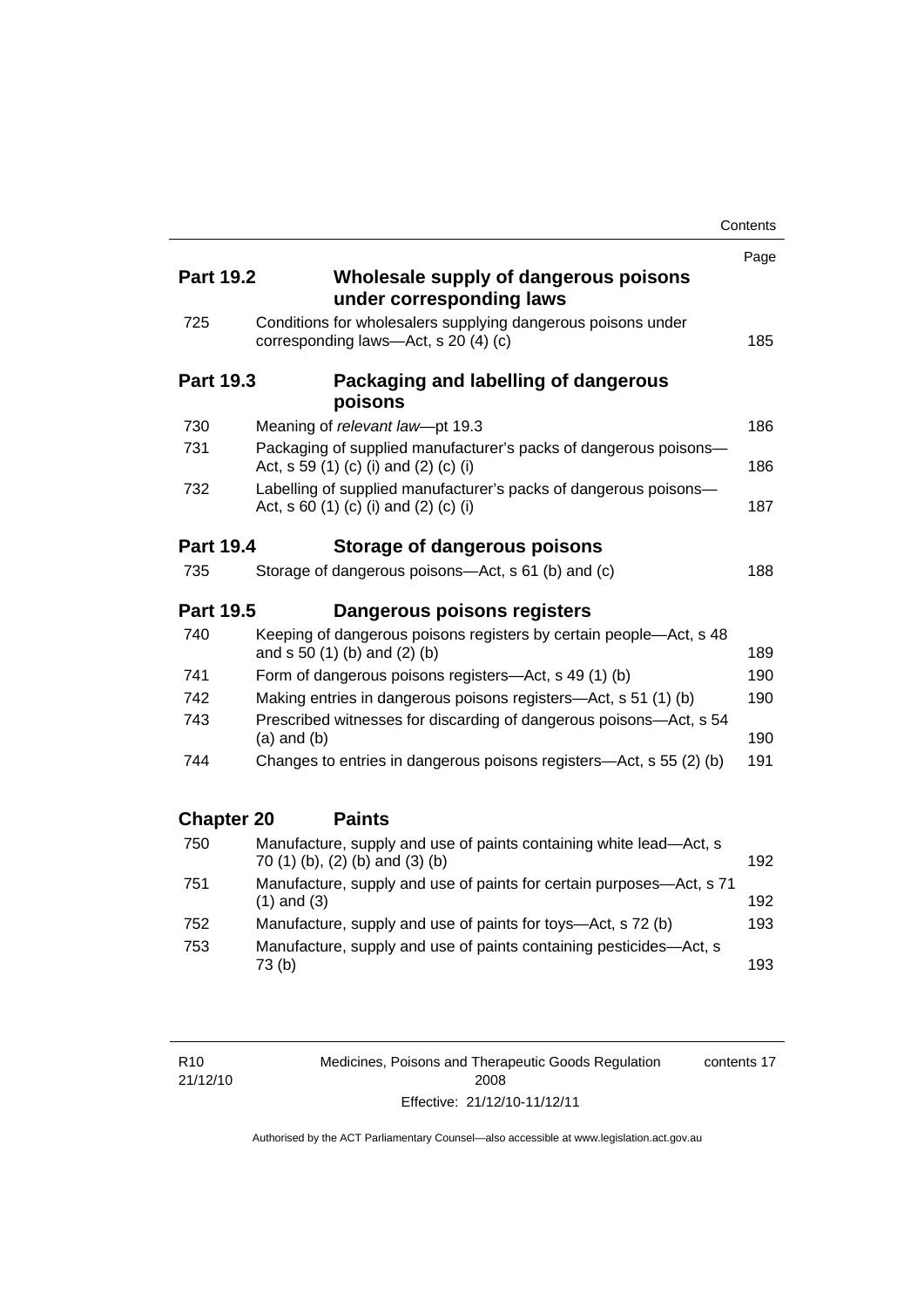### **Contents**

| <b>Chapter 21</b> |                                                                                                                                                                           | <b>Prohibited and appendix C substances</b>           | Page |
|-------------------|---------------------------------------------------------------------------------------------------------------------------------------------------------------------------|-------------------------------------------------------|------|
| <b>Part 21.1</b>  | <b>Preliminary</b>                                                                                                                                                        |                                                       |      |
| 760               | Meaning of prohibited substance-ch 21                                                                                                                                     |                                                       | 195  |
| 761               | Prohibited substances licences-Act, s 78 (2)                                                                                                                              |                                                       | 195  |
| <b>Part 21.2</b>  | <b>Prohibited substances research and</b><br>education program licences                                                                                                   |                                                       |      |
| Division 21.2.1   | program licences                                                                                                                                                          | Issue of prohibited substances research and education |      |
| 765               | Applications for prohibited substances research and education<br>program licences                                                                                         |                                                       | 196  |
| 766               | Restrictions on issuing of prohibited substances research and<br>education program licences-Act, s 85 (1) (a)                                                             |                                                       | 197  |
| 767               | Additional information for prohibited substances research program and<br>education licences-Act, s 88 (1) (k)                                                             |                                                       | 198  |
| Division 21.2.2   | program authorisations                                                                                                                                                    | Prohibited substances research and education          |      |
| 768               | Authorisations under prohibited substances research and education<br>program licences—Act, s 20 (1) (a)                                                                   |                                                       | 198  |
| 769               | Authorisation condition for prohibited substances research and<br>education program licences—Act, s 44 (1) (b) and (2) (b)                                                |                                                       | 199  |
| Division 21.2.3   | education program licences                                                                                                                                                | Other provisions-prohibited substances research and   |      |
| 770               | Approvals of dealings for prohibited substances research and<br>education program licences-Act, s 20 (1) (c)                                                              |                                                       | 200  |
| 771               | Authorisation condition for approval-holders—Act, s 44 (1) (b) and (2)<br>(b)                                                                                             |                                                       | 201  |
| 772               | General requirements for prohibited substances purchase orders-<br>Act, s 38 (2) (c)                                                                                      |                                                       | 201  |
| 773               | Recording supply of prohibited substances on purchase orders                                                                                                              |                                                       | 202  |
| 774               | Information for CHO about supplied prohibited substances research<br>and education program licences—Act, s 31 (1) (a) (ii), (1) (b), (2) (a)<br>(ii), $(2)$ (b) and $(4)$ |                                                       | 202  |

| contents 18 | Medicines, Poisons and Therapeutic Goods Regulation | R <sub>10</sub> |
|-------------|-----------------------------------------------------|-----------------|
|             | 2008                                                | 21/12/10        |
|             | Effective: 21/12/10-11/12/11                        |                 |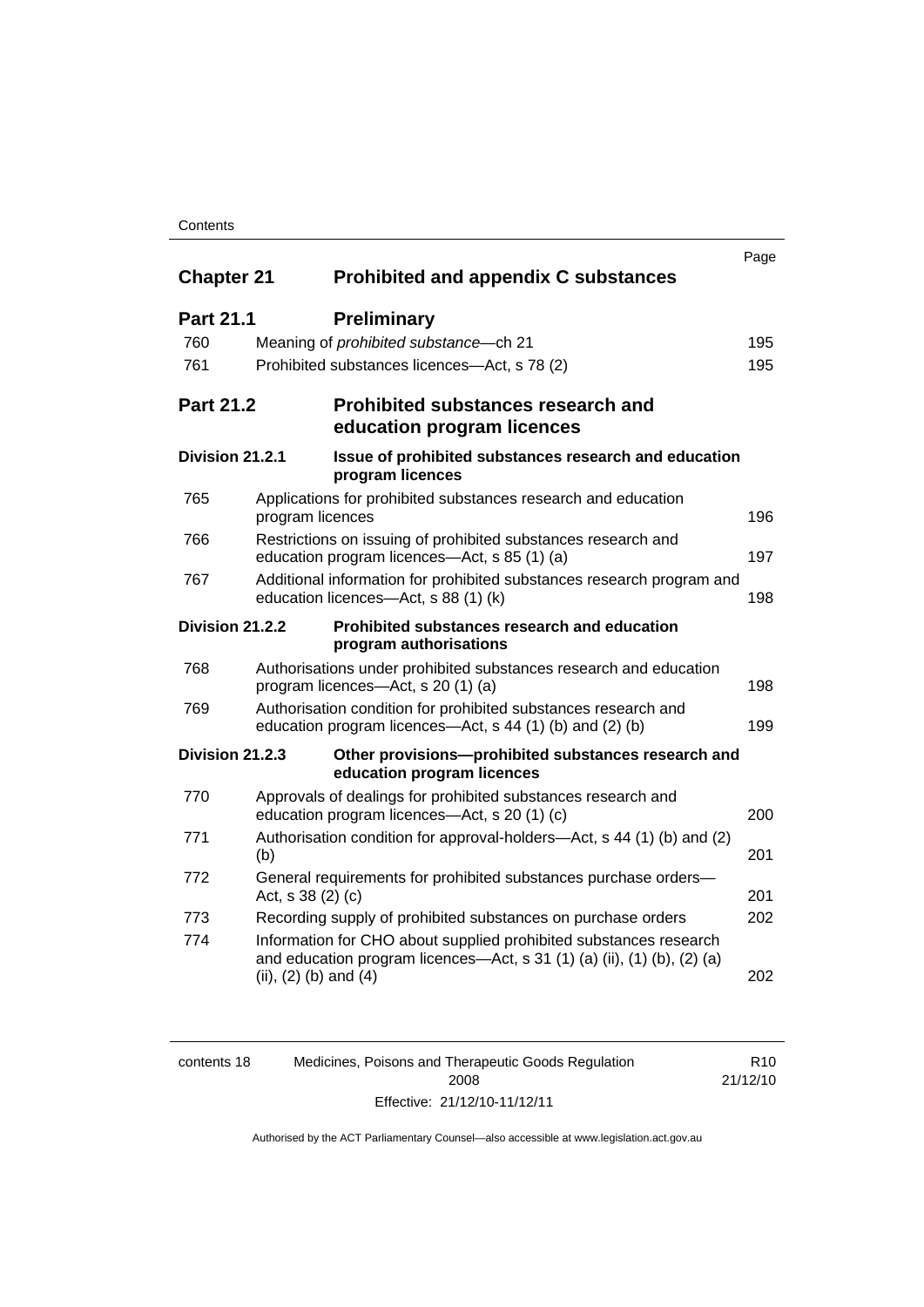| Contents |
|----------|
|----------|

|                   |                                                                                                                | Page |
|-------------------|----------------------------------------------------------------------------------------------------------------|------|
| <b>Part 21.3</b>  | <b>Prohibited substances registers</b>                                                                         |      |
| 775               | Keeping of prohibited substances registers by certain people—Act,<br>s 48 and s 50 (1) (b) and (2) (b)         | 204  |
| 776               | Form of prohibited substances registers-Act, s 49 (1) (b)                                                      | 204  |
| 777               | Making entries in prohibited substances registers—Act, s 51 (1) (b)                                            | 205  |
| 778               | Prescribed witnesses for discarding of prohibited substances-Act, s<br>54 (a) and (b)                          | 205  |
| 779               | Changes to entries in prohibited substances registers—Act, s 55 (2)<br>(b)                                     | 206  |
| <b>Chapter 22</b> | <b>Therapeutic goods</b>                                                                                       |      |
| 800               | Definitions-ch 22                                                                                              | 207  |
| 801               | Prescribed regulated therapeutic goods-Act, s 14, def regulated<br>therapeutic good, par (b)                   | 207  |
| 802               | Authorisation to supply optical devices—Act, s 74 (1) (b) and (2) (b)                                          | 207  |
| 803               | Authorisation conditions for supplying optical devices—Act, s 75 (1) (b) 208                                   |      |
| <b>Chapter 23</b> | <b>Notification and review of decisions</b>                                                                    |      |
| 850               | Meaning of reviewable decision-ch 23                                                                           | 209  |
| 851               | Reviewable decision notices                                                                                    | 210  |
| 852               | Applications for review                                                                                        | 211  |
| <b>Chapter 24</b> | <b>Miscellaneous</b>                                                                                           |      |
| 860               | Authorisations for public employees—Act, s 26 (1) (b), (2) (b), s 35 (1)<br>$(b)$ , $(2)$ $(b)$ and s 36 $(b)$ | 212  |
| 861               | Other authorisations for public employees—Act, s 20 (1) (a), (2) (a)<br>and s 74 (1) (b)                       | 213  |
| 862               | Certain containers not to be used for human-use substances—Act, s<br>63(1)(b)                                  | 214  |
| 863               | Displacement of Legislation Act, s 47 (6)                                                                      | 214  |

| R <sub>10</sub> |  |
|-----------------|--|
| 21/12/10        |  |

Medicines, Poisons and Therapeutic Goods Regulation 2008 Effective: 21/12/10-11/12/11 contents 19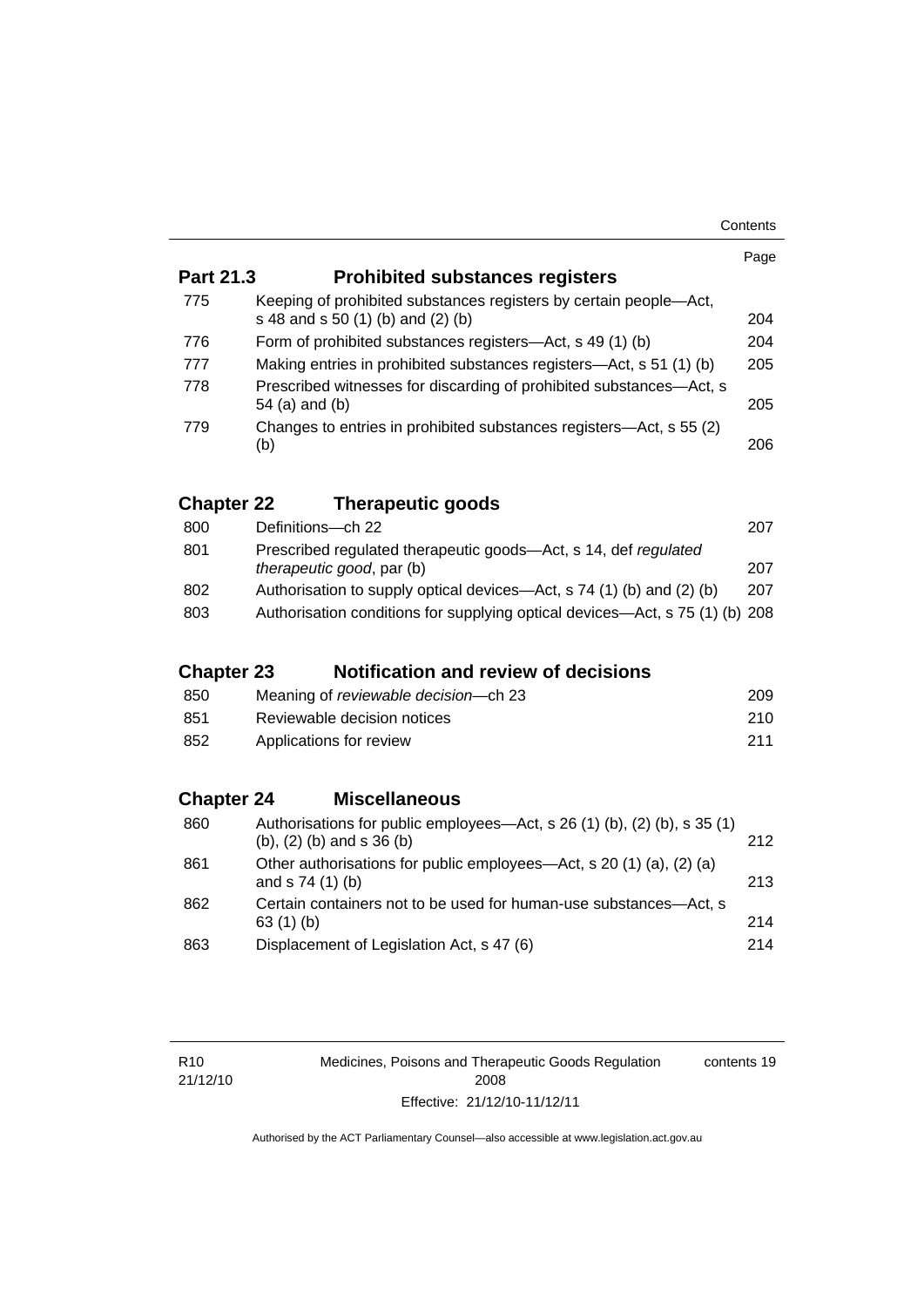|                          |                                                                      | Page |
|--------------------------|----------------------------------------------------------------------|------|
| <b>Schedule 1</b>        | <b>Medicines-health-related occupations</b><br>authorisations        | 215  |
| <b>Part 1.1</b>          | <b>Ambulance services and officers</b>                               | 215  |
| <b>Part 1.2</b>          | Dentists, dental hygienists and dental therapists                    | 216  |
| <b>Part 1.3</b>          | <b>Doctors</b>                                                       | 219  |
| <b>Part 1.4</b>          | <b>Health professionals at institutions</b>                          | 221  |
| <b>Part 1.5</b>          | <b>Midwives</b>                                                      | 222  |
| <b>Part 1.6</b>          | <b>Nurses</b>                                                        | 224  |
| <b>Part 1.7</b>          | Opioid dependency treatment centres operated by<br><b>Territory</b>  | 227  |
| <b>Part 1.8</b>          | <b>Optometrists</b>                                                  | 228  |
| <b>Part 1.9</b>          | <b>Pharmacists and employees</b>                                     | 229  |
| Part 1.10                | <b>Podiatrists</b>                                                   | 232  |
| Part 1.11                | <b>Residential care facilities</b>                                   | 233  |
| Part 1.12                | Sales representatives for medicines manufacturers<br>and wholesalers | 235  |
| Part 1.13                | Veterinary surgeons and employees                                    | 236  |
|                          |                                                                      |      |
| <b>Schedule 2</b>        | <b>Optometry medicines</b>                                           | 239  |
|                          |                                                                      |      |
| <b>Schedule 3</b>        | Designated appendix D medicines—standing                             |      |
|                          | approvals                                                            | 241  |
| <b>Part 3.1</b>          | <b>Approval conditions</b>                                           | 241  |
| Definitions-sch 3<br>3.1 |                                                                      | 241  |
| <b>Part 3.2</b>          | Standing approvals for designated appendix D<br>medicines            | 242  |
|                          |                                                                      |      |

| contents 20 | Medicines, Poisons and Therapeutic Goods Regulation |  |
|-------------|-----------------------------------------------------|--|
|             | 2008                                                |  |
|             | Effective: 21/12/10-11/12/11                        |  |

R10 21/12/10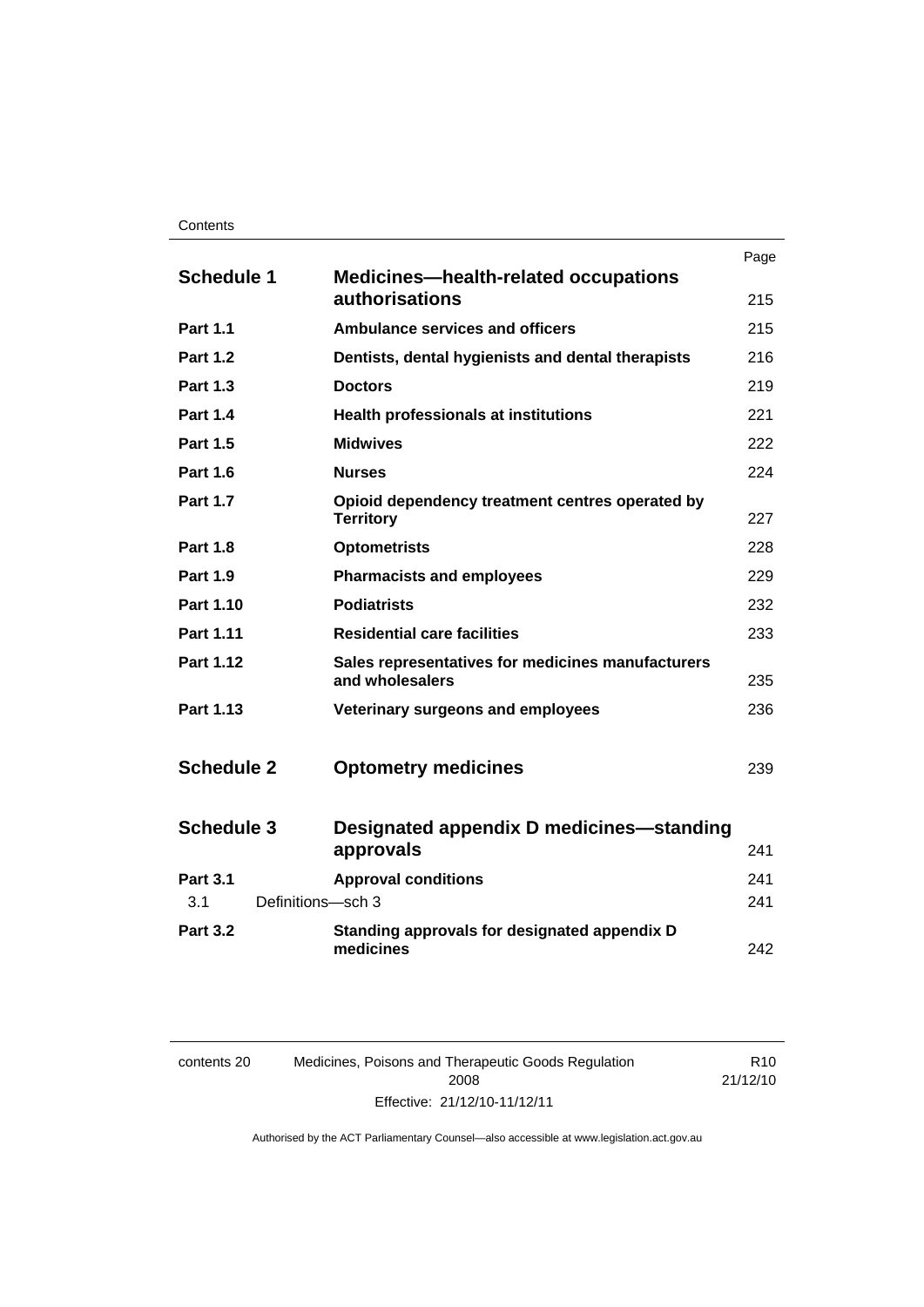|                   |                                                       | Contents |
|-------------------|-------------------------------------------------------|----------|
| <b>Schedule 4</b> |                                                       | Page     |
|                   | Dangerous poisons—manufacturing etc<br>authorisations | 244      |
| <b>Schedule 5</b> | Requirements for storage receptacles                  | 247      |
| <b>Part 5.1</b>   | <b>Medicines cabinets</b>                             | 247      |
| 5.1               | Medicines cabinets-general requirements               | 247      |
| 5.2               | Medicines cabinets-body requirements<br>247           |          |
| 5.3               | 247<br>Medicines cabinets-door requirements           |          |
| 5.4               | 248<br>Medicines cabinets-lock requirements           |          |
| 5.5               | 248<br>Medicines cabinets—mounting requirements       |          |
| <b>Part 5.2</b>   | Safes, strong rooms and vaults                        | 249      |
| 5.6               | Requirements for safes                                |          |
| 5.7               | Requirements for strong rooms<br>249                  |          |
| 5.8               | Requirements for vaults<br>249                        |          |
| <b>Dictionary</b> |                                                       | 251      |
| <b>Endnotes</b>   |                                                       |          |
| 1                 | About the endnotes                                    | 261      |
| 2                 | Abbreviation key                                      | 261      |
| 3                 | Legislation history                                   | 262      |
| 4                 | Amendment history                                     | 263      |

5 [Earlier republications 268](#page-291-0)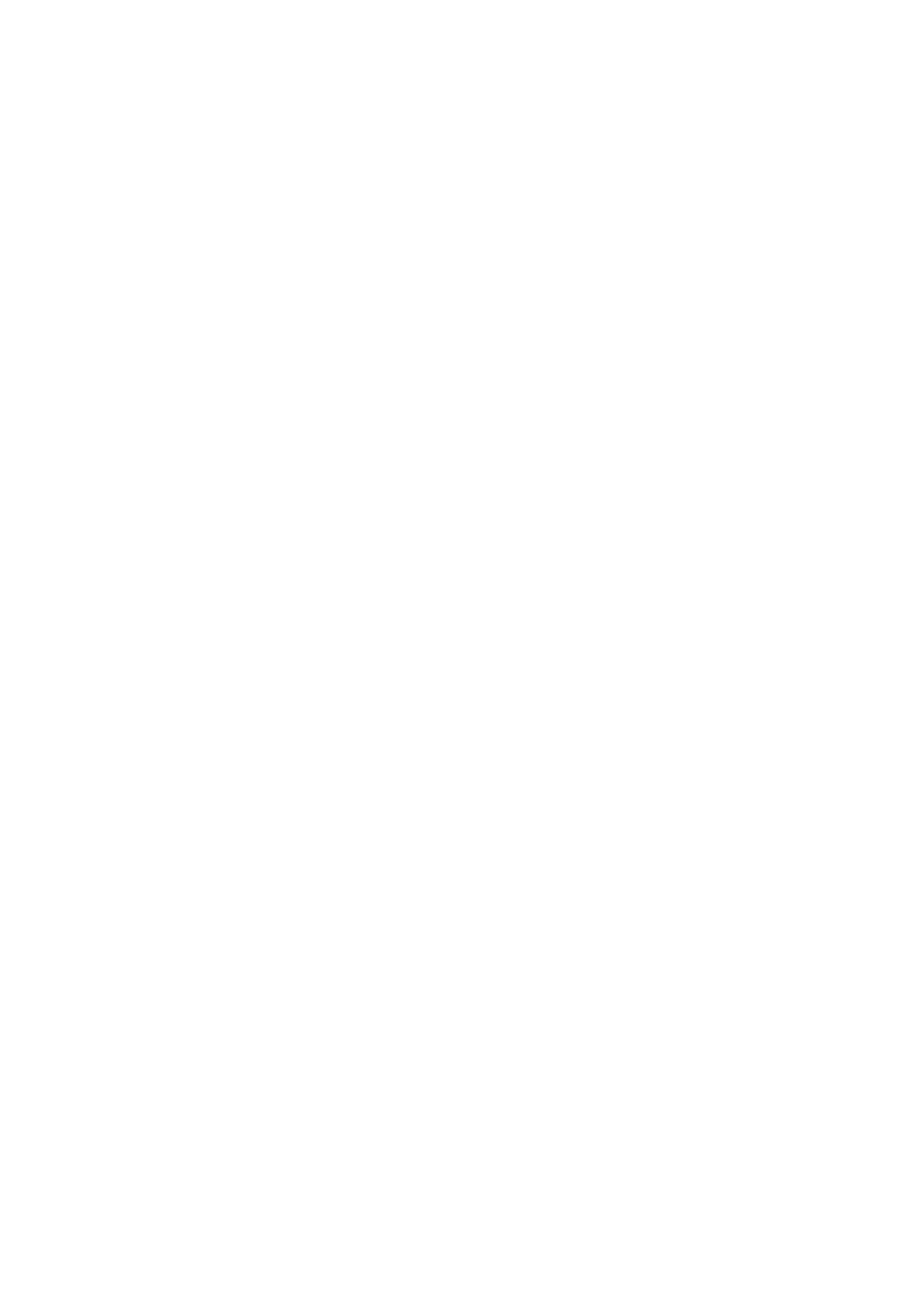

# **Medicines, Poisons and Therapeutic Goods Regulation 2008**

made under the

**Medicines, Poisons and Therapeutic Goods Act 2008** 

R10 21/12/10

l

Medicines, Poisons and Therapeutic Goods Regulation 2008 Effective: 21/12/10-11/12/11

page 1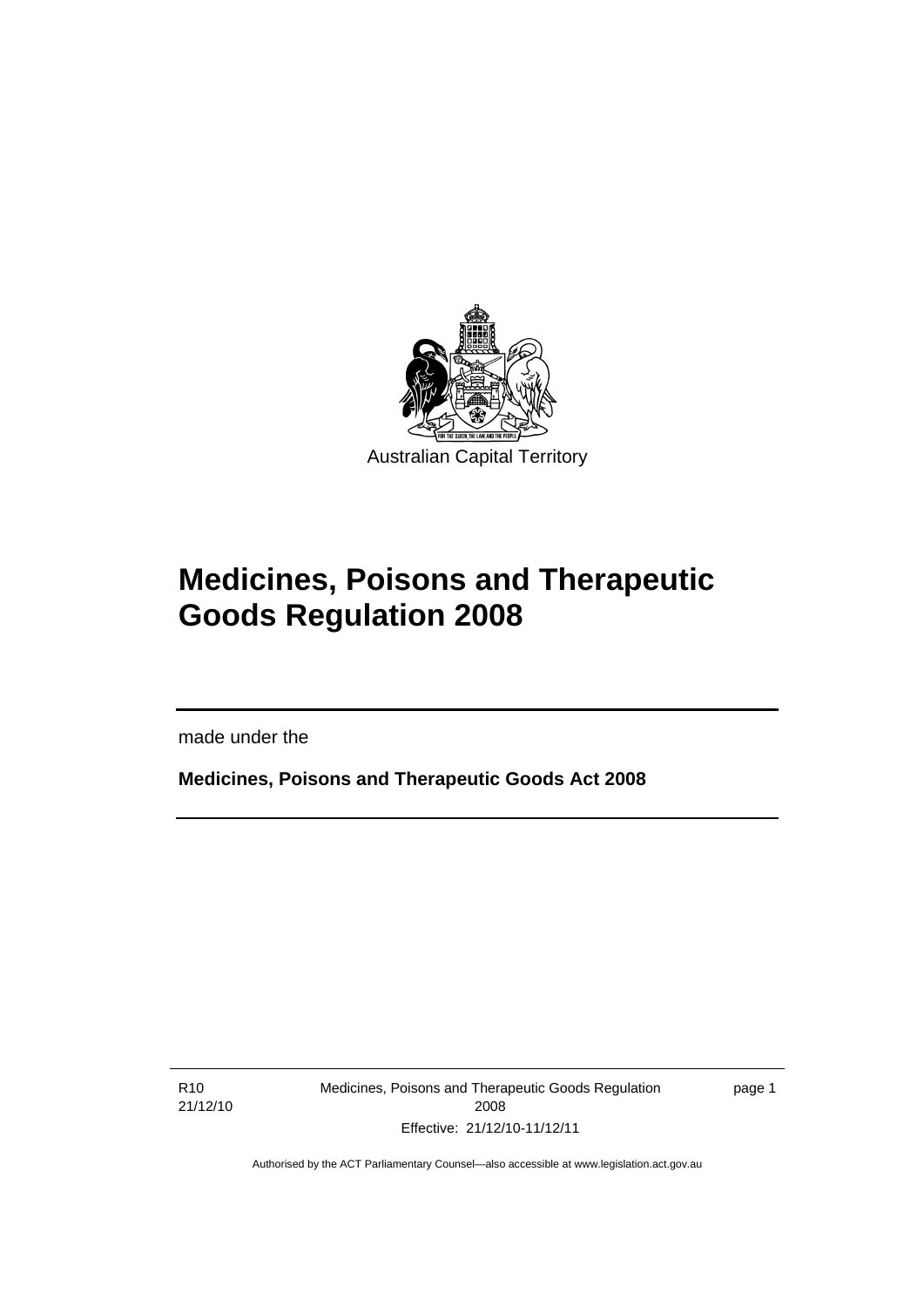Section 1

# <span id="page-25-0"></span>**Chapter 1** Preliminary

#### <span id="page-25-1"></span>**1 Name of regulation**

This regulation is the *Medicines, Poisons and Therapeutic Goods Regulation 2008*.

#### <span id="page-25-2"></span>**3 Dictionary**

The dictionary at the end of this regulation is part of this regulation.

*Note 1* The dictionary at the end of this regulation defines certain terms used in this regulation, and includes references (*signpost definitions*) to other terms defined elsewhere.

> For example, the signpost definition '*health profession*—see the *Health Professionals Act 2004*, dictionary.' means that the term 'health profession' is defined in that dictionary and the definition applies to this regulation.

*Note 2* A definition in the dictionary (including a signpost definition) applies to the entire regulation unless the definition, or another provision of the regulation, provides otherwise or the contrary intention otherwise appears (see Legislation Act, s 155 and s 156 (1)).

#### <span id="page-25-3"></span>**4 Notes**

A note included in this regulation is explanatory and is not part of this regulation.

*Note* See the Legislation Act, s 127 (1), (4) and (5) for the legal status of notes.

<span id="page-25-4"></span>

#### **5 Offences against regulation—application of Criminal Code etc**

Other legislation applies in relation to offences against this regulation.

*Note 1 Criminal Code*

The Criminal Code, ch 2 applies to all offences against this regulation (see Code, pt 2.1).

| × |
|---|
|---|

Medicines, Poisons and Therapeutic Goods Regulation 2008 Effective: 21/12/10-11/12/11

R10 21/12/10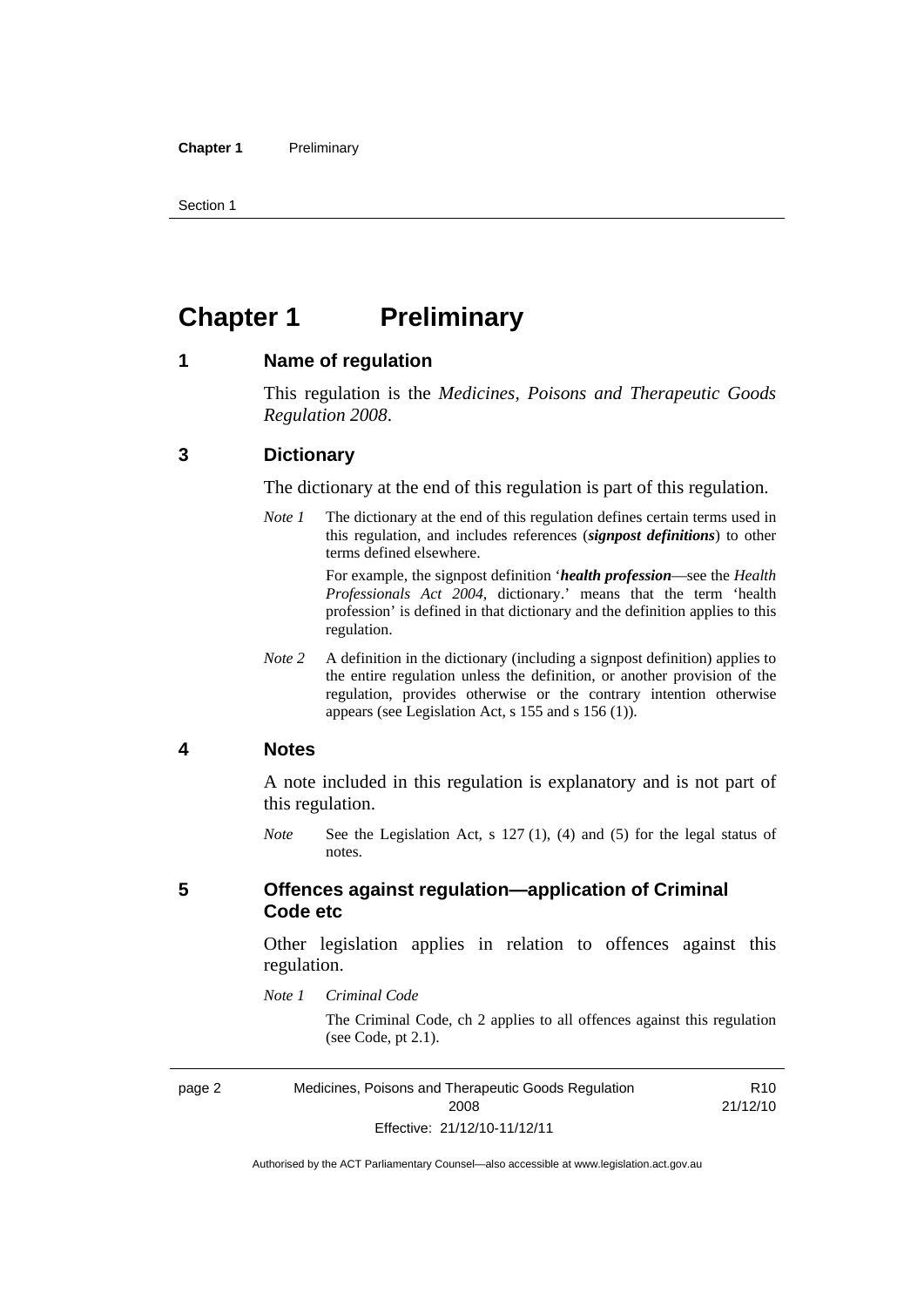The chapter sets out the general principles of criminal responsibility (including burdens of proof and general defences), and defines terms used for offences to which the Code applies (eg *conduct*, *intention*, *recklessness* and *strict liability*).

*Note 2 Penalty units* 

The Legislation Act, s 133 deals with the meaning of offence penalties that are expressed in penalty units.

### <span id="page-26-0"></span>**6 Overview of things to which medicines and poisons standard does not apply**

- (1) The medicines and poisons standard applies to regulated substances (see the Act, pt 3.1 and s 17).
- (2) However, the medicines and poisons standard sets out the following things to which it does not apply (unless there is a contrary intention in the standard):
	- (a) a substance in a preparation or product included in the standard, appendix A (General Exemptions) (see the standard, par 1 (2) (h));
	- (b) a substance and the reason for its entry in the standard, appendix B (Substances considered not to require control by scheduling) (see the standard, par  $1(2)(h)$ );
	- (c) a substance to which the standard, appendix G (Dilute Preparations) applies (see the standard, par 1 (2) (i));
	- (d) certain low concentrations of substances included in the standard, schedules 1 to 6 if the substance is not also included in schedule 7 or 8 (see the standard, par  $1(2)(i)$ );
	- (e) certain impurities in pesticides (see the standard, par 1 (2) (k)).

page 3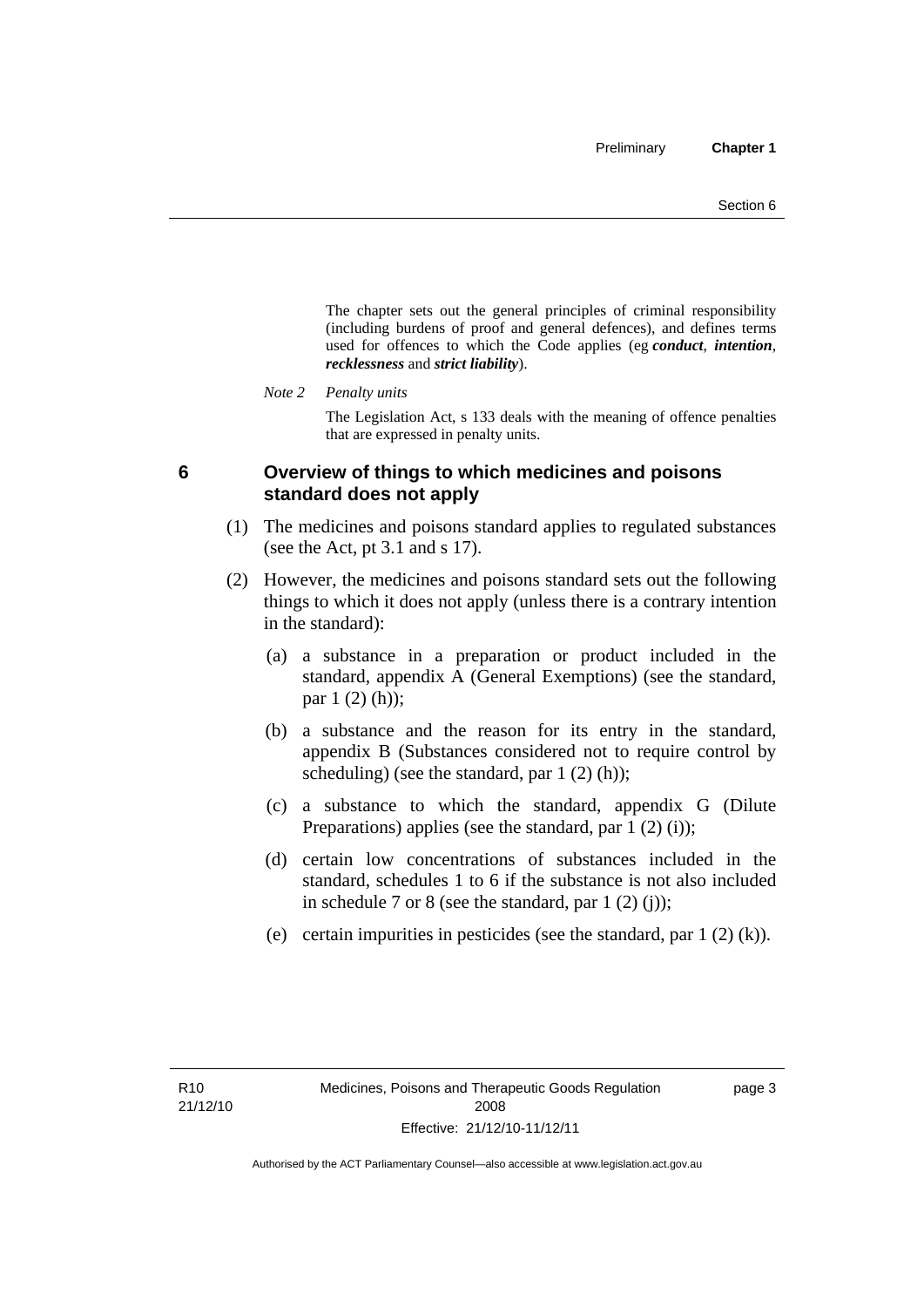Section 10

# <span id="page-27-0"></span>**Chapter 2 Medicines—authorisations generally**

# <span id="page-27-1"></span>**Part 2.1 Overview of medicines authorisations**

#### <span id="page-27-2"></span>**10 General overview of authorisations for medicines**

 (1) The Act requires that a person must not deal with a medicine in a particular way unless the person is authorised to deal with the medicine.

#### **Example**

the Act, s 35 is about obtaining certain substances (which include medicines)

- *Note 1* The Act, s 19 sets out when a person *deals* with a medicine.
- *Note 2* An example is part of the regulation, is not exhaustive and may extend, but does not limit, the meaning of the provision in which it appears (see Legislation Act, s 126 and s 132).
- (2) The Act, section 20 sets out when a person is authorised to deal with a medicine.
- (3) This regulation authorises certain dealings with medicines.

*Note* An authorisation is not required to deal with the following:

- a substance excluded from the medicines and poisons standard by the standard, par  $1(2)$  (see s 6);
- a substance mentioned in the medicines and poisons standard, sch 2, 3, 4 or 8 if none of the schedules apply to the substance because of an exception in the standard (eg Aspirin in packets available from supermarkets).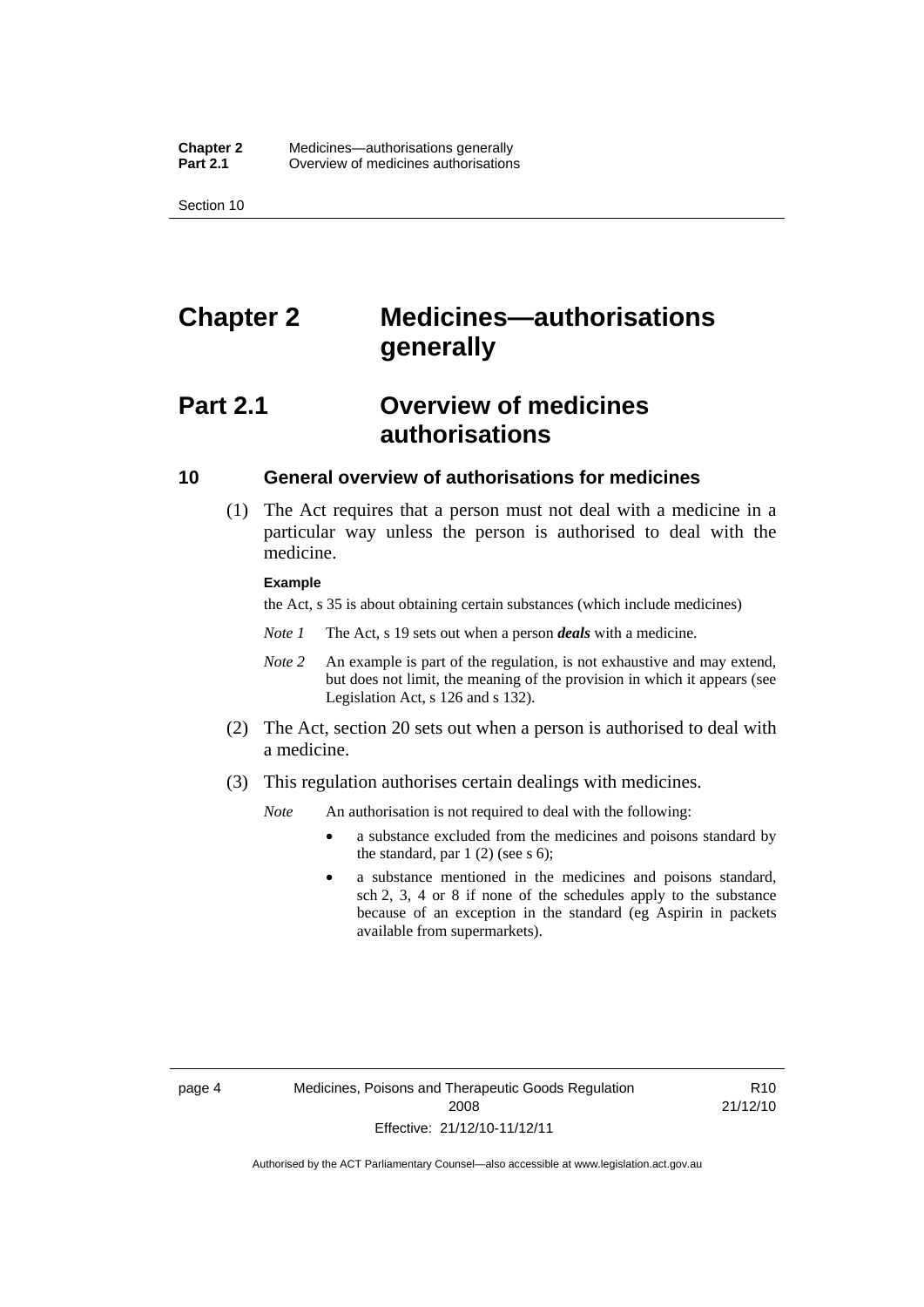### (4) An authorisation under this regulation may be subject to limitations.

#### **Examples—s (4)**

- 1 a health practitioner's authorisation is subject to any condition or restriction to which the health practitioner is subject to under the *Health Practitioner Regulation National Law (ACT)* (see s 20)
- 2 the authorisation of a person to prescribe a medicine is subject to any restriction included in sch 1 in relation to the person (see s 30 (1) (b))

*Note* For the power to impose other restrictions, see the Act, ch 8.

### <span id="page-28-0"></span>**11 Overview of medicines authorisations under this regulation**

- (1) Medicines authorisations under this regulation that are specific to health-related occupations are given by the following provisions (and are set out in schedule 1):
	- (a) section 30 (which is about authorisations under schedule 1 to prescribe medicines);
	- (b) section 50 (which is about authorisations under schedule 1 to issue requisitions for medicines);
	- (c) section 60 (which is about authorisations under schedule 1 to issue purchase orders for medicines);
	- (d) section 110 (which is about authorisations under schedule 1 to supply medicines);

*Note Supply* includes dispense on prescription (see Act, s 24).

- (e) section 350 (which is about authorisations under schedule 1 for people in health-related occupations to administer medicines);
- (f) section 370 (which is about authorisations under schedule 1 to obtain and possess medicines);
- (g) section 380 (which is about authorisations under schedule 1 to manufacture medicines).

page 5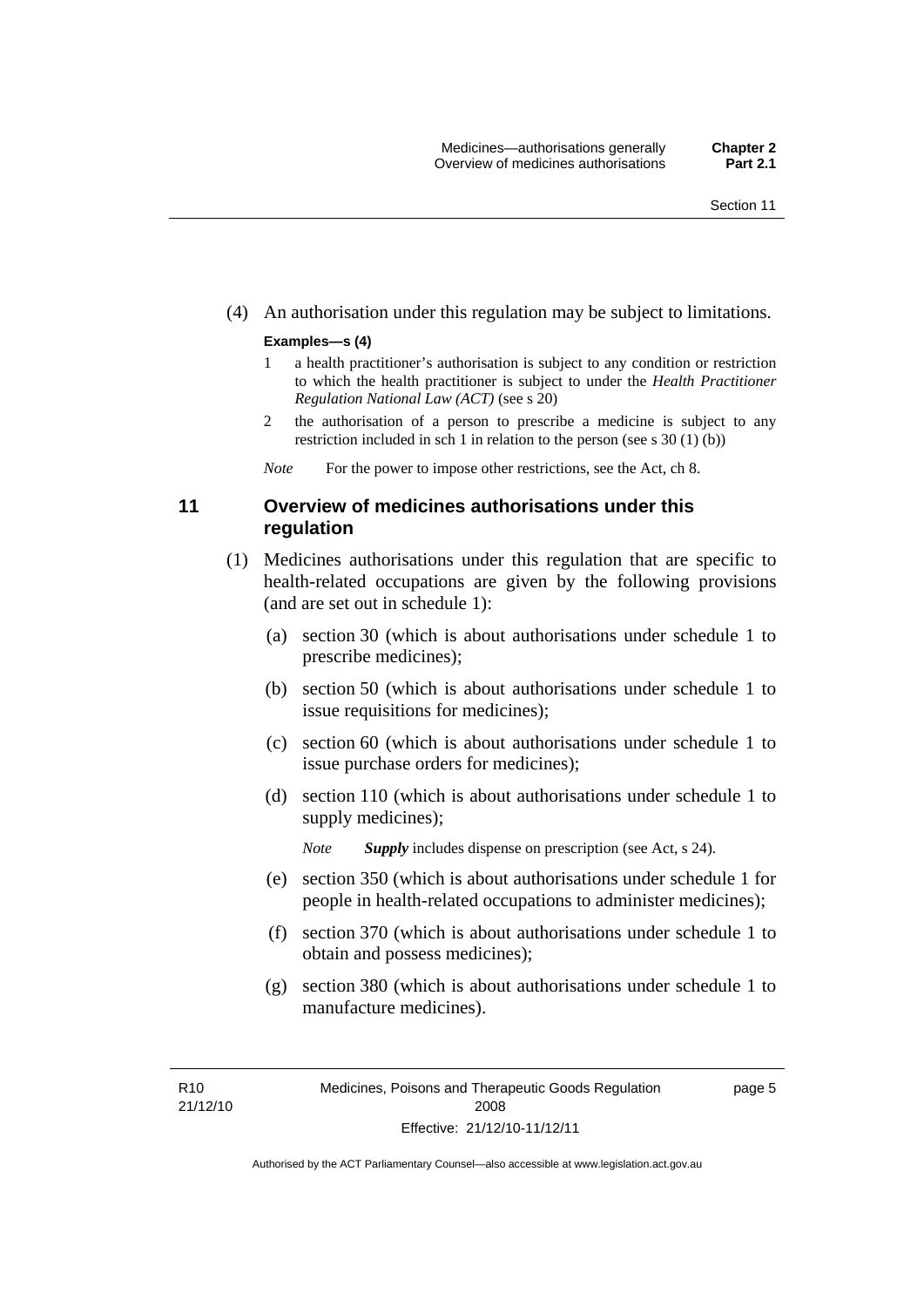Section 11

- (2) For other authorisations, see the following provisions:
	- (a) section 70 (which is about authorisation of CHO to issue standing orders for supply of medicines in public health emergencies);
	- (b) section 71 (which is about authorisation of CHO to issue standing orders for administration of medicines for public health matters);
	- (c) section 75 (which is about authorisation of doctors to issue standing orders for administration of medicines at institutions);
	- (d) section 77 (which is about authorisation of CHO to issue standing orders for supply and administration of medicines at walk-in centres);
	- (e) section 251 (which is about authorisation to supply certain medicines without prescription in emergencies);
	- (f) section 260 (which is about authorisation to supply medicines to pharmacists for disposal);
	- (g) section 261 (which is about authorisation to supply medicines to commercial disposal operators for disposal);
	- (h) section 360 (which is about authorisation for self-administration of medicines);
	- (i) section 361 (which is about authorisation for the administration of medicines by assistants);
	- (j) section 371 (which is about authorisation to obtain and possess medicines for certain personal use-related dealings);
	- (k) section 400 (which is about authorisation to deliver medicines under supply authorities);
	- (l) section 401 (which is about authorisation for commercial disposal operators for disposal of medicines);

R10 21/12/10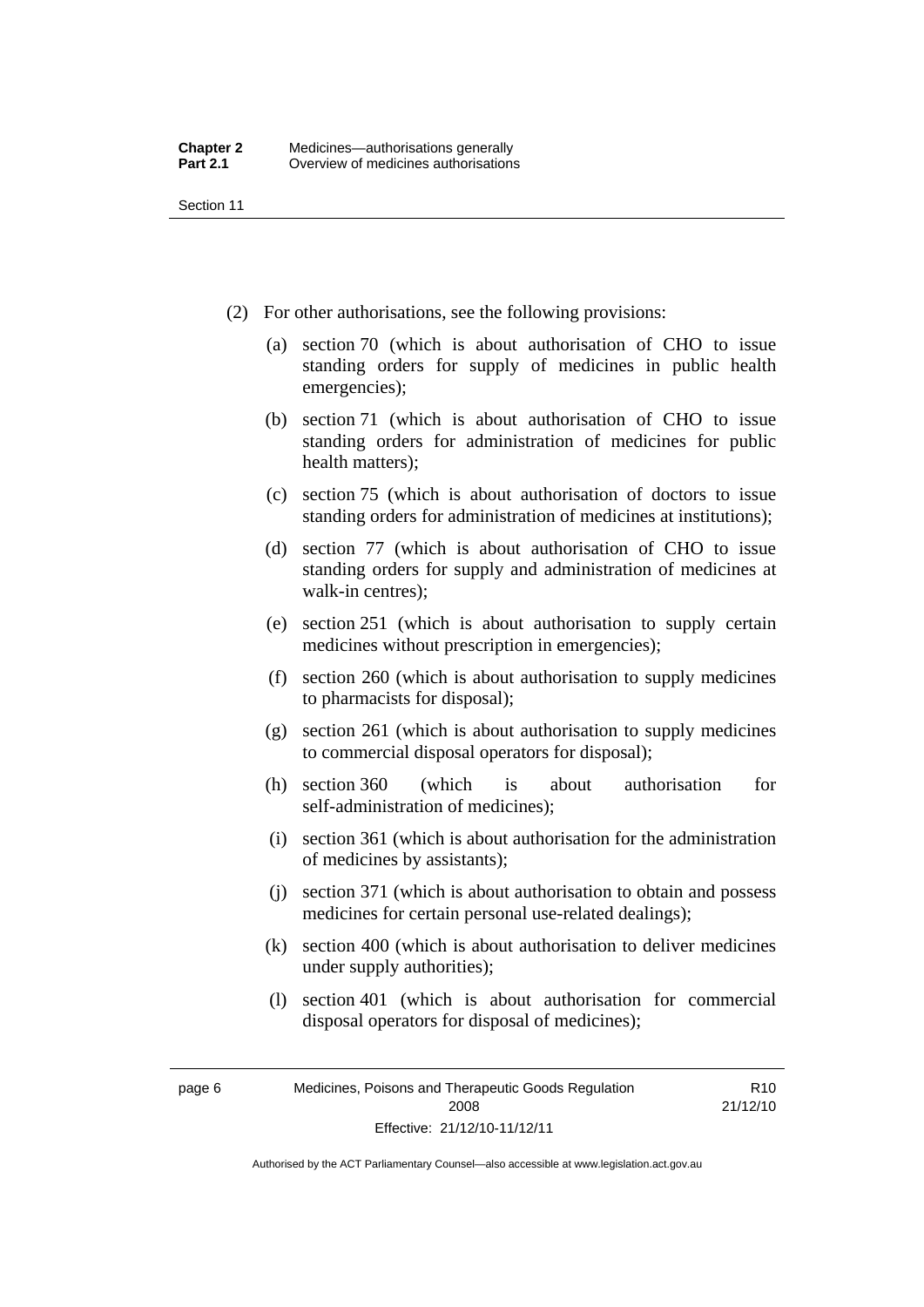- (m) section 410 (which is about authorisation to supply and administer adrenaline and salbutamol);
- (n) section 420 (which is about authorisations for CYP authorised people);
- (o) section 421 (which is about authorisations for corrections officers);
- (p) section 430 (which is about authorisations for non-controlled medicines research and education);
- (q) section 440 (which is about authorisations under controlled medicines research and education program licences);
- (r) section 450 (which is about authorisations under first-aid kit licences);
- (s) section 460 (which is about authorisations under medicines wholesalers licences);
- (t) section 470 (which is about authorisations under opioid dependency treatment licences);
- (u) section 480 (which is about authorisations under pharmacy medicines rural communities licences).

### <span id="page-30-0"></span>**12 General overview of authorisation conditions for medicines**

(1) The Act, section 44 requires a person who is authorised to deal with a medicine to comply with any condition to which the authorisation is subject.

#### **Example**

Section 31 sets out the authorisation conditions for an authorised person to prescribe a medicine.

*Note* An example is part of the regulation, is not exhaustive and may extend, but does not limit, the meaning of the provision in which it appears (see Legislation Act, s 126 and s 132).

 $R10$ 21/12/10 Medicines, Poisons and Therapeutic Goods Regulation 2008 Effective: 21/12/10-11/12/11

page 7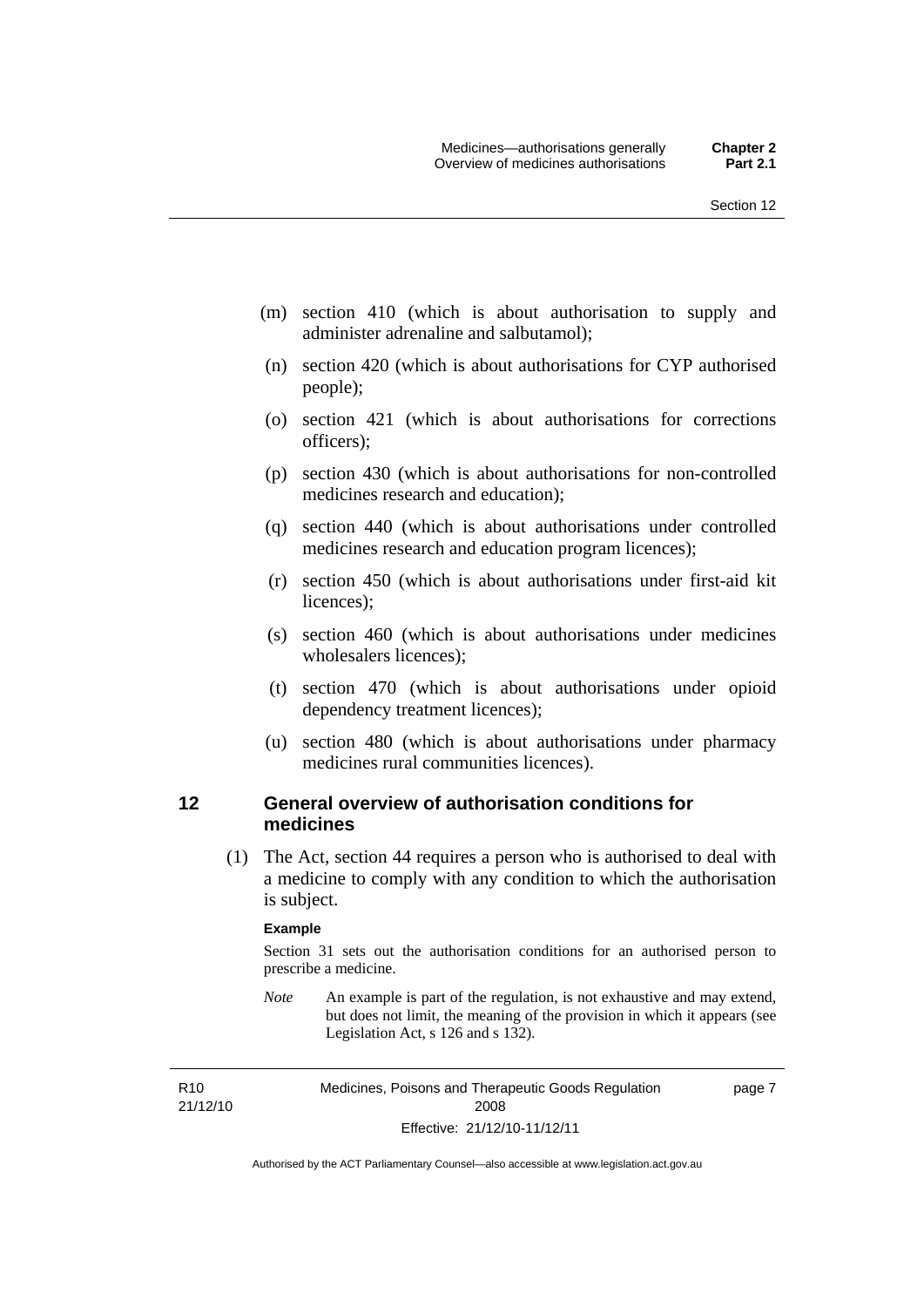| <b>Chapter 2</b> | Medicines—authorisations generally   |
|------------------|--------------------------------------|
| <b>Part 2.1</b>  | Overview of medicines authorisations |

Section 12

 (2) The conditions are additional to other restrictions on an authorised person's authority to deal with a medicine.

#### **Example—s (2)**

Schedule 1 limits the use of restricted optometry medicines (see sch 2, table 2.2) to an optometrist who holds a particular authority.

*Note* Conditions may also be imposed under other provisions of the Act including, for example, s 89 which sets out conditions on licences.

page 8 Medicines, Poisons and Therapeutic Goods Regulation 2008 Effective: 21/12/10-11/12/11

R10 21/12/10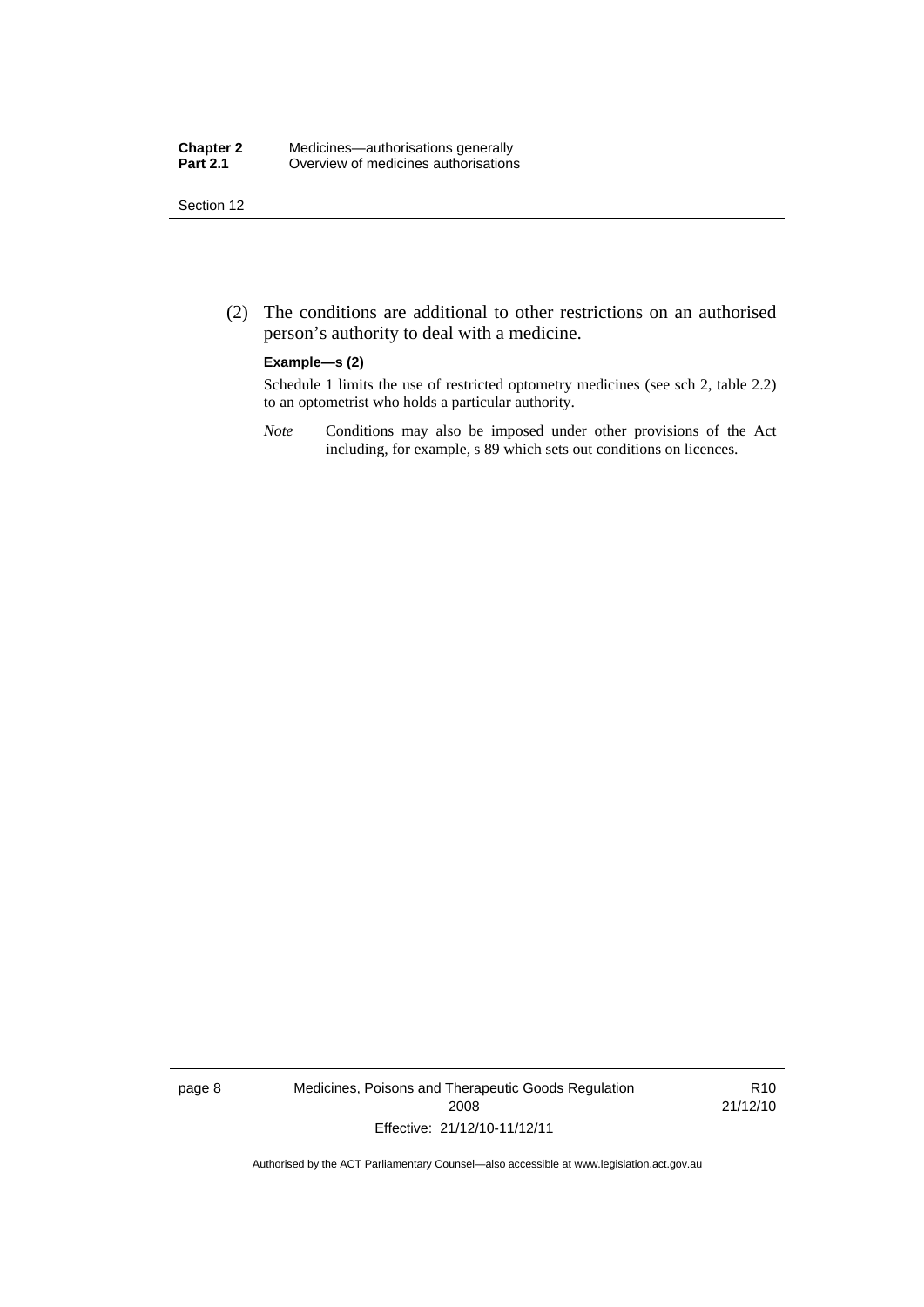# <span id="page-32-0"></span>**Part 2.2 Relationship with registration laws**

#### <span id="page-32-1"></span>**20 Medicines authorisations subject to Health Practitioner Regulation National Law (ACT) restrictions**

 (1) A health practitioner's authorisation under the Act to deal with a medicine is subject to any condition or other restriction to which the health practitioner is subject under the *Health Practitioner Regulation National Law (ACT)*.

#### **Example**

Section 31 places conditions on the prescribing of medicines by a health practitioner authorised to prescribe the medicines. If a particular health practitioner's registration under the *Health Practitioner Regulation National Law (ACT)* is subject to the condition or restriction that the person may not prescribe certain medicines, the health practitioner's authorisation under the *Medicines, Poisons and Therapeutic Goods Act 2008* to prescribe medicines is also subject to that condition or restriction.

- *Note 1* A reference to an Act includes a reference to the statutory instruments made or in force under the Act, including any regulation (see Legislation Act, s 104).
- *Note 2* An example is part of the regulation, is not exhaustive and may extend, but does not limit, the meaning of the provision in which it appears (see Legislation Act, s 126 and s 132).
- (2) A health professional's authorisation under the Act to deal with a medicine is subject to any condition or other restriction to which the health professional is subject under the *Health Professionals Act 2004*.

page 9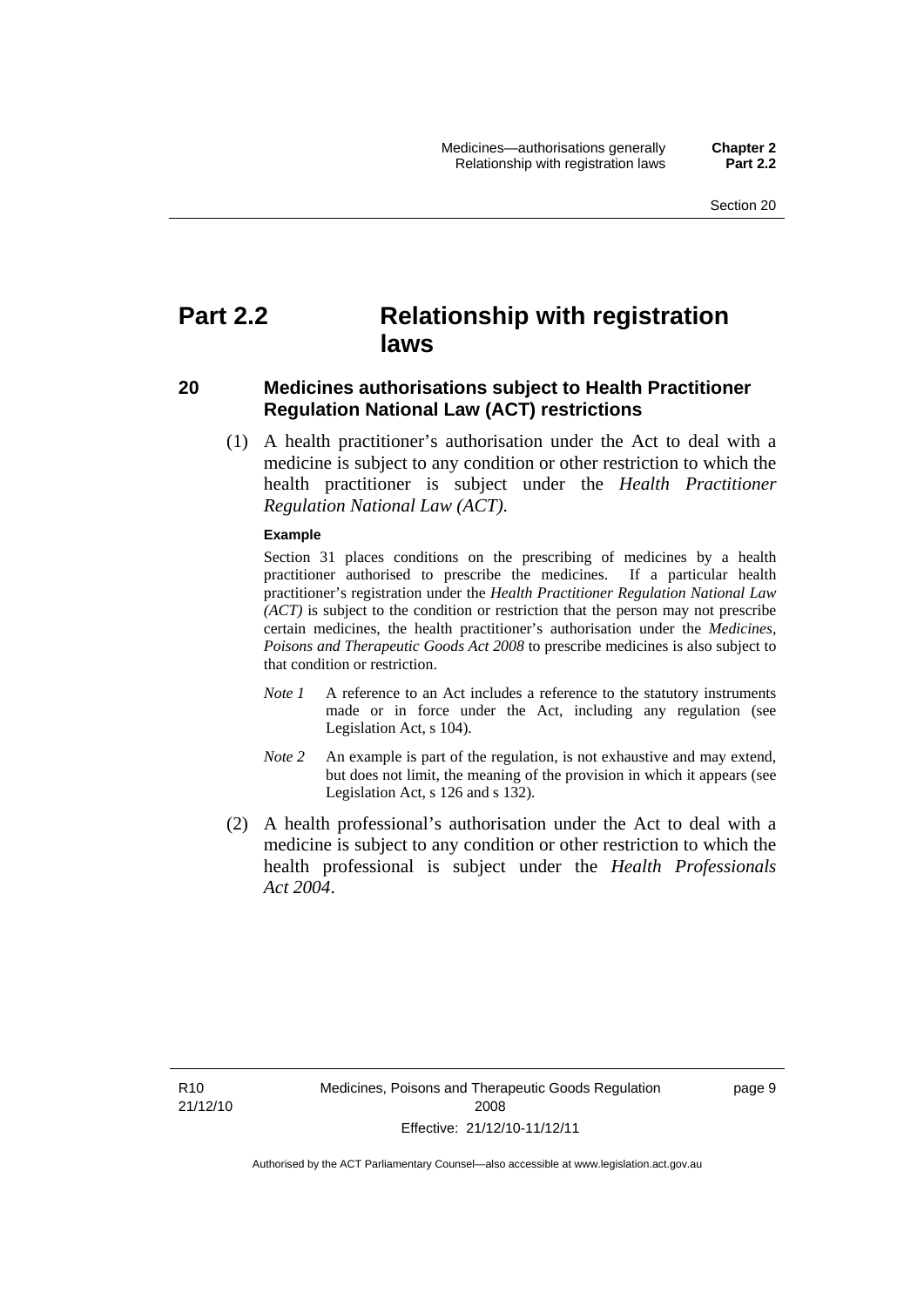Section 21

## <span id="page-33-0"></span>**21 Medicines authorisations subject to Health Professionals Act restrictions**

A health professional's authorisation under the Act to deal with a medicine is subject to any condition or other restriction to which the health professional is subject under the *Health Professionals Act 2004*.

page 10 Medicines, Poisons and Therapeutic Goods Regulation 2008 Effective: 21/12/10-11/12/11

R10 21/12/10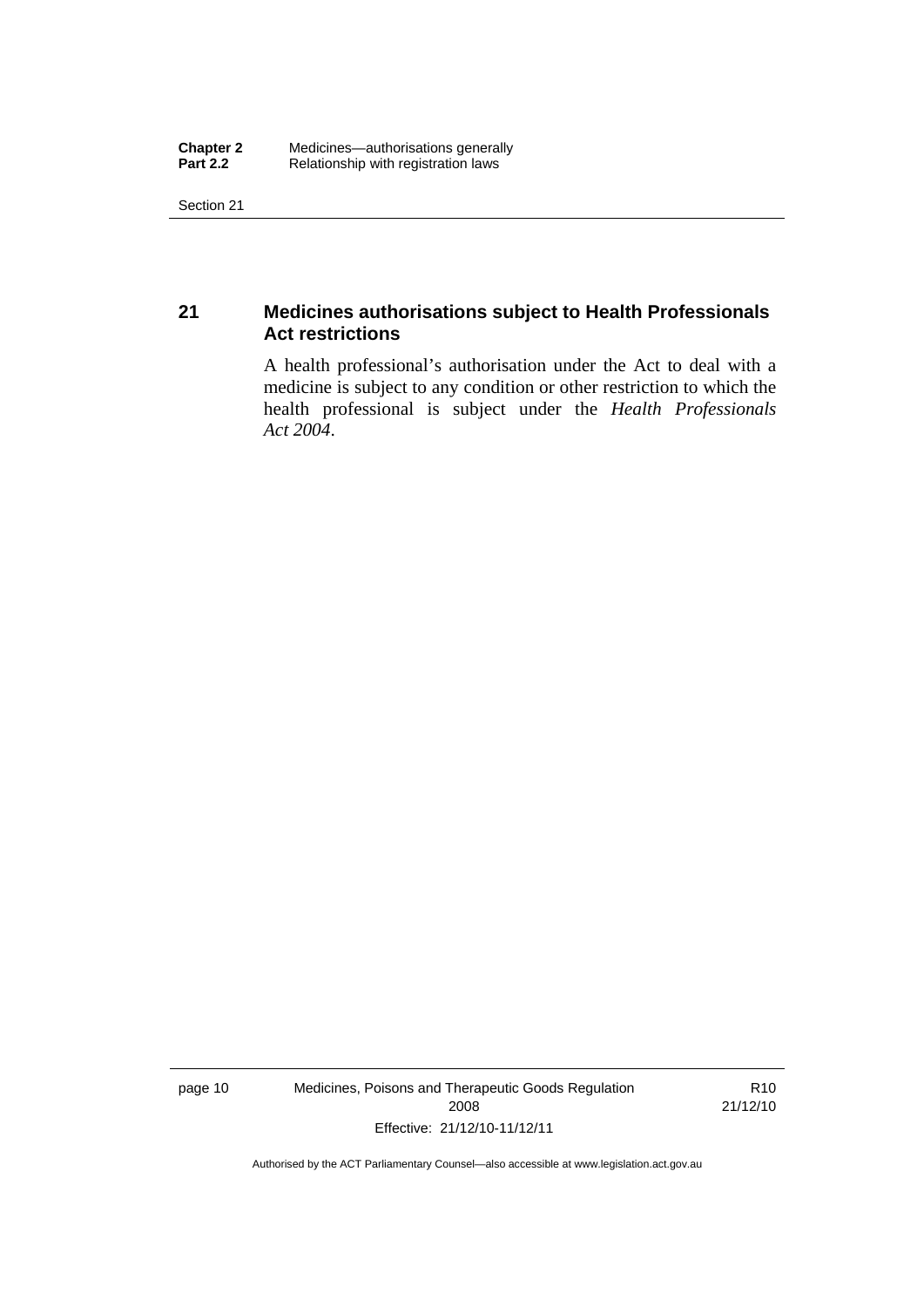# <span id="page-34-0"></span>**Chapter 3 Medicines—supply authorities**

# <span id="page-34-1"></span>**Part 3.1 Prescribing medicines**

# <span id="page-34-2"></span>**Division 3.1.1 Authorisation to prescribe medicines**

## <span id="page-34-3"></span>**30 Authorisation under sch 1 to prescribe medicines— Act, s 40 (1) (b), (2) (b) and (3) (b)**

- (1) A person mentioned in schedule 1, column 2 is authorised to prescribe a medicine if—
	- (a) prescribing the medicine is included in the schedule, column 3 in relation to the person; and
	- (b) the prescribing is consistent with any restriction for the prescribing mentioned in the schedule, column 3; and
	- (c) if the prescription is a self-prescription of the medicine—
		- (i) the person is not a trainee dentist, trainee nurse practitioner, intern doctor or person training to be an eligible midwife; or
		- (ii) the medicine is not a restricted medicine.
- (2) In this section:

## *restricted medicine* means—

- (a) an anabolic steroid; or
- (b) a designated appendix D medicine; or
- (c) a benzodiazepine; or
- (d) a controlled medicine.

page 11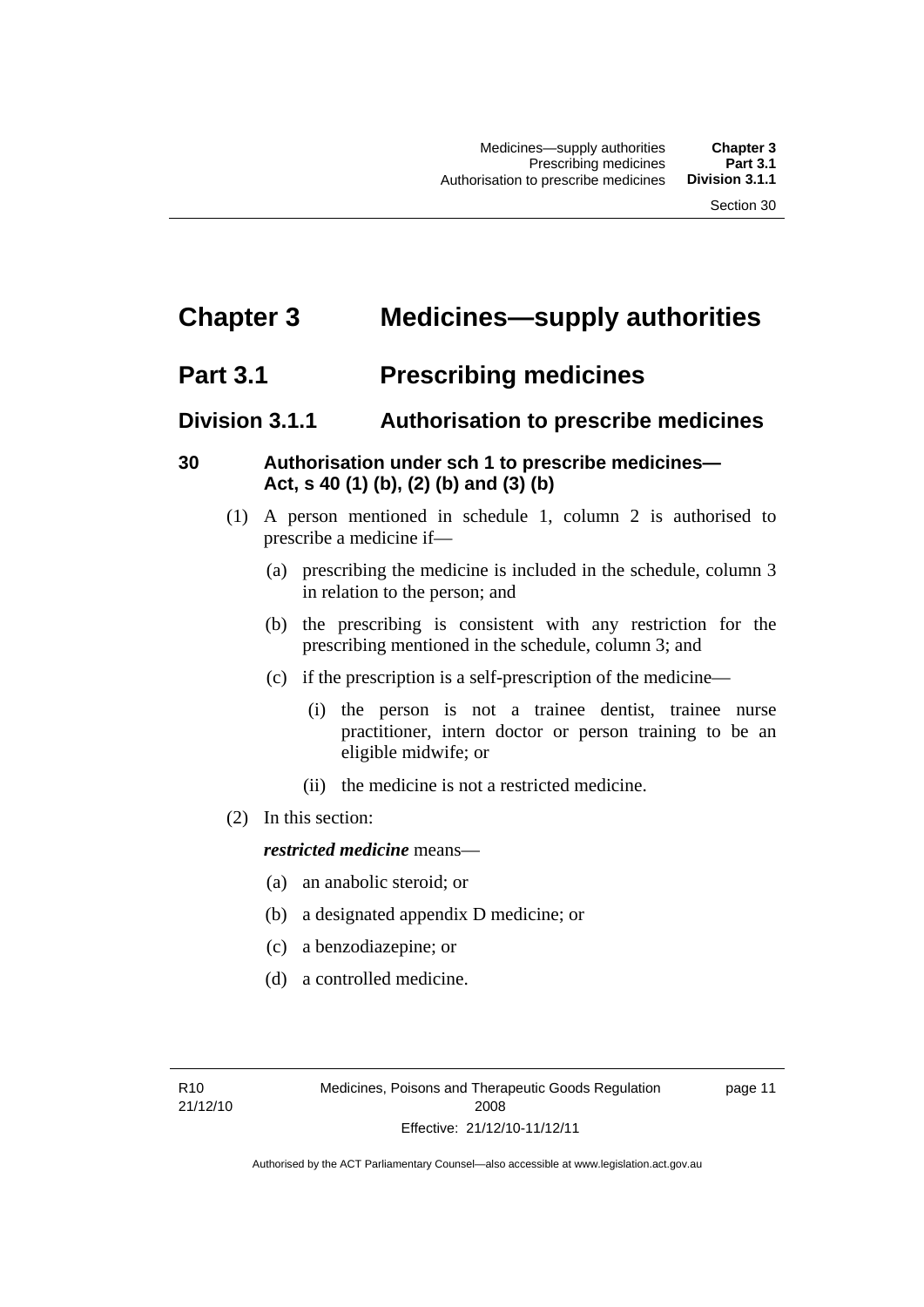<span id="page-35-0"></span>**31 Authorisation conditions for prescribing medicines—Act, s 44 (1) (b) and (2) (b)** 

> A prescriber's authorisation under section 30 to prescribe a medicine is subject to the following conditions:

- (a) the medicine is prescribed in accordance with the Act, section 7 (Appropriate prescription and supply of medicines);
- (b) if the prescription is a written prescription—
	- (i) the prescription complies with section 40 (General requirements for written prescriptions); and
	- (ii) the prescription includes the particulars mentioned in section 41 on the front of the prescription; and
	- (iii) if the prescription is faxed by a prescriber to a pharmacist—the prescriber sends the original prescription to the pharmacist not later than 24 hours after the prescriber faxes the prescription to the pharmacist;
		- *Note 1* For the endorsement of faxed prescriptions, see s 41 (1) (m).
		- *Note 2 Pharmacist* does not include an intern pharmacist (see dict).
- (c) if the prescription is an oral prescription—
	- (i) the prescriber believes on reasonable grounds that giving an oral prescription for the medicine is reasonably necessary for the patient's treatment; and
	- (ii) if the prescription is for an unusual or dangerous dose of a medicine—the prescription includes a statement telling the person who is to dispense or administer the medicine that the prescription is for an unusual or dangerous dose; and

page 12 Medicines, Poisons and Therapeutic Goods Regulation 2008 Effective: 21/12/10-11/12/11

R10 21/12/10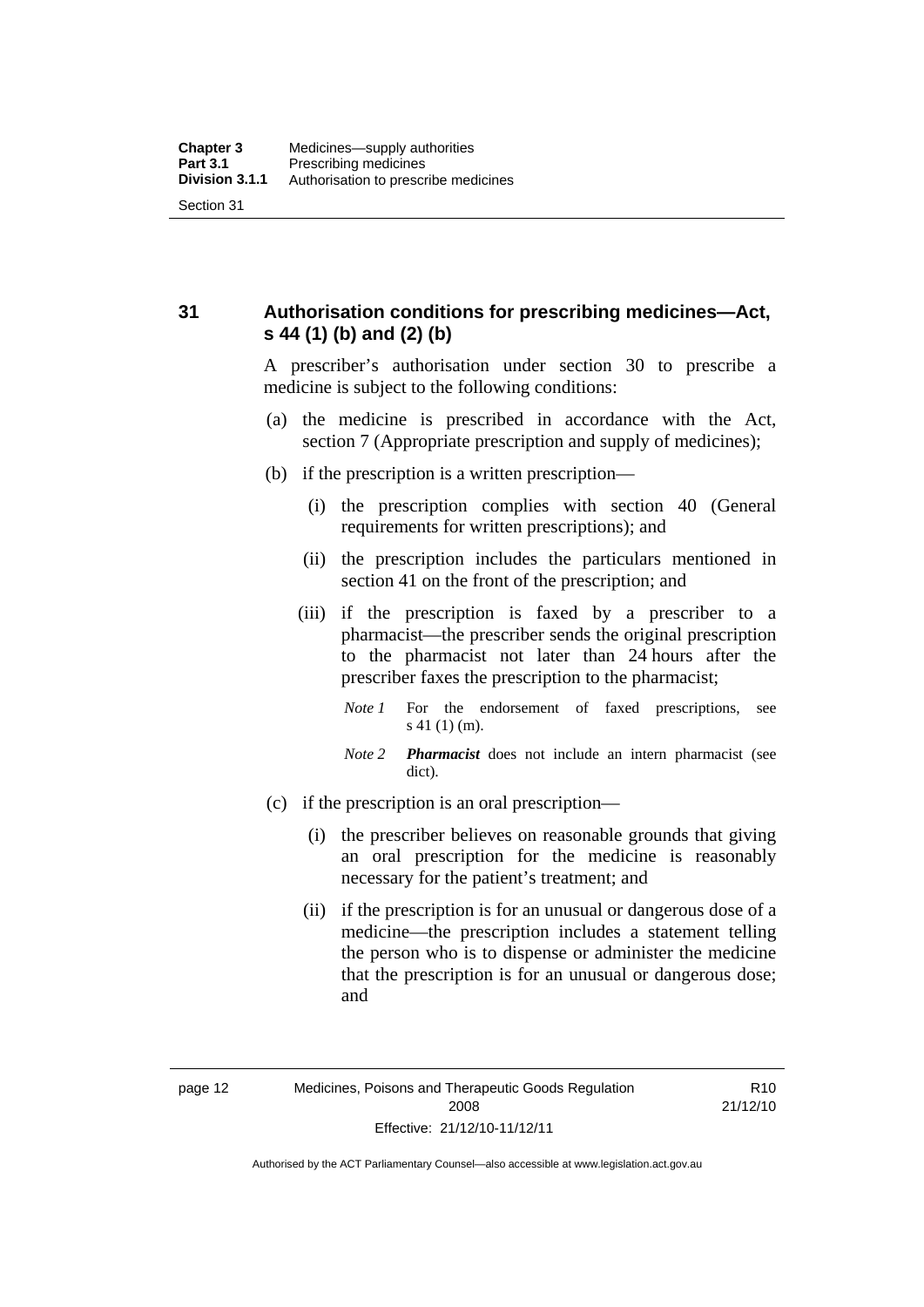- (iii) the prescription includes the particulars mentioned in section 41; and
- (iv) the prescriber sends a written prescription for the medicine to the pharmacist not later than 24 hours after the prescriber gives the oral prescription to the pharmacist;
	- *Note* For the endorsement of written prescriptions confirming oral prescriptions, see s 41 (1) (n).
- (d) if the medicine is a controlled medicine for human use—
	- (i) the prescriber complies with the additional requirements under section 32 for prescribing a controlled medicine; and
	- (ii) if the controlled medicines approval is an oral approval the prescriber sends the chief health officer a written application for the approval in accordance with section 561 (Requirements for CHO controlled medicines approval applications) not later than 7 days after the day the oral approval is given;
- (e) if the medicine is a designated appendix D medicine prescribed for a purpose mentioned in schedule 3 (Designated appendix D medicines—standing approvals), part 3.2, column 3 in relation to the medicine—the prescriber complies with the additional requirements under section 33 in relation to the prescription.

#### **32 Additional requirements for prescribing controlled medicines for human use**

The following are the additional requirements for prescribing a controlled medicine for human use:

- (a) the prescriber has a controlled medicines approval to prescribe the medicine;
- $R10$ 21/12/10 Medicines, Poisons and Therapeutic Goods Regulation 2008 Effective: 21/12/10-11/12/11 page 13
- *Note* For controlled medicines approvals, see pt 13.1.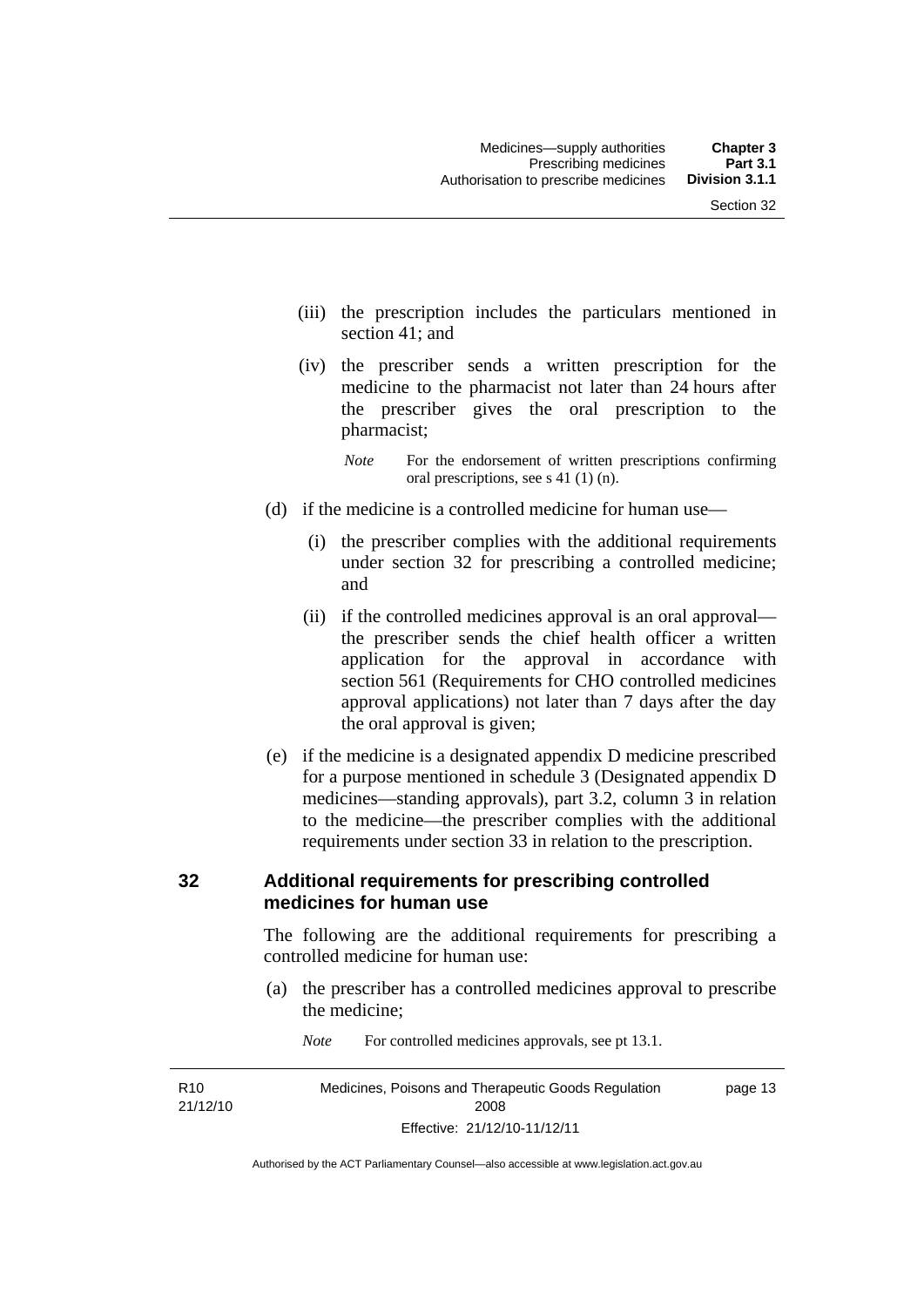(b) if the approval is for a particular form of the medicine—the prescription is for the form of the medicine approved or a bioequivalent form;

*Note Bioequivalent*—see the dictionary.

- (c) if the approval is for a particular strength of the medicine—the prescription is for the strength approved or a weaker strength;
- (d) if the approval is for a particular quantity of the medicine—the prescription is for not more than the quantity approved;
- (e) the prescriber complies with each condition (if any) of the approval;
- (f) if the controlled medicine is dronabinol for human use—
	- (i) the prescriber also has an authorisation under the *Therapeutic Goods Act 1989* (Cwlth), section 19 to supply the medicine; and
	- (ii) the prescriber complies with each condition (if any) of the authorisation.

#### **Example—par (b)**

If a slow release form of a medicine is approved, the prescriber is not authorised to prescribe an immediate release form of the medicine.

#### **Example—par (c) and par (d)**

If a doctor is given an approval to prescribe 25 morphine 20mg capsules, the doctor may prescribe 5 20mg capsules and 10 15mg capsules. Later, if the approval is still in force, the doctor may prescribe not more than 10 morphine capsules of any strength up to and including 20mg.

*Note* An example is part of the regulation, is not exhaustive and may extend, but does not limit, the meaning of the provision in which it appears (see Legislation Act, s 126 and s 132).

R10 21/12/10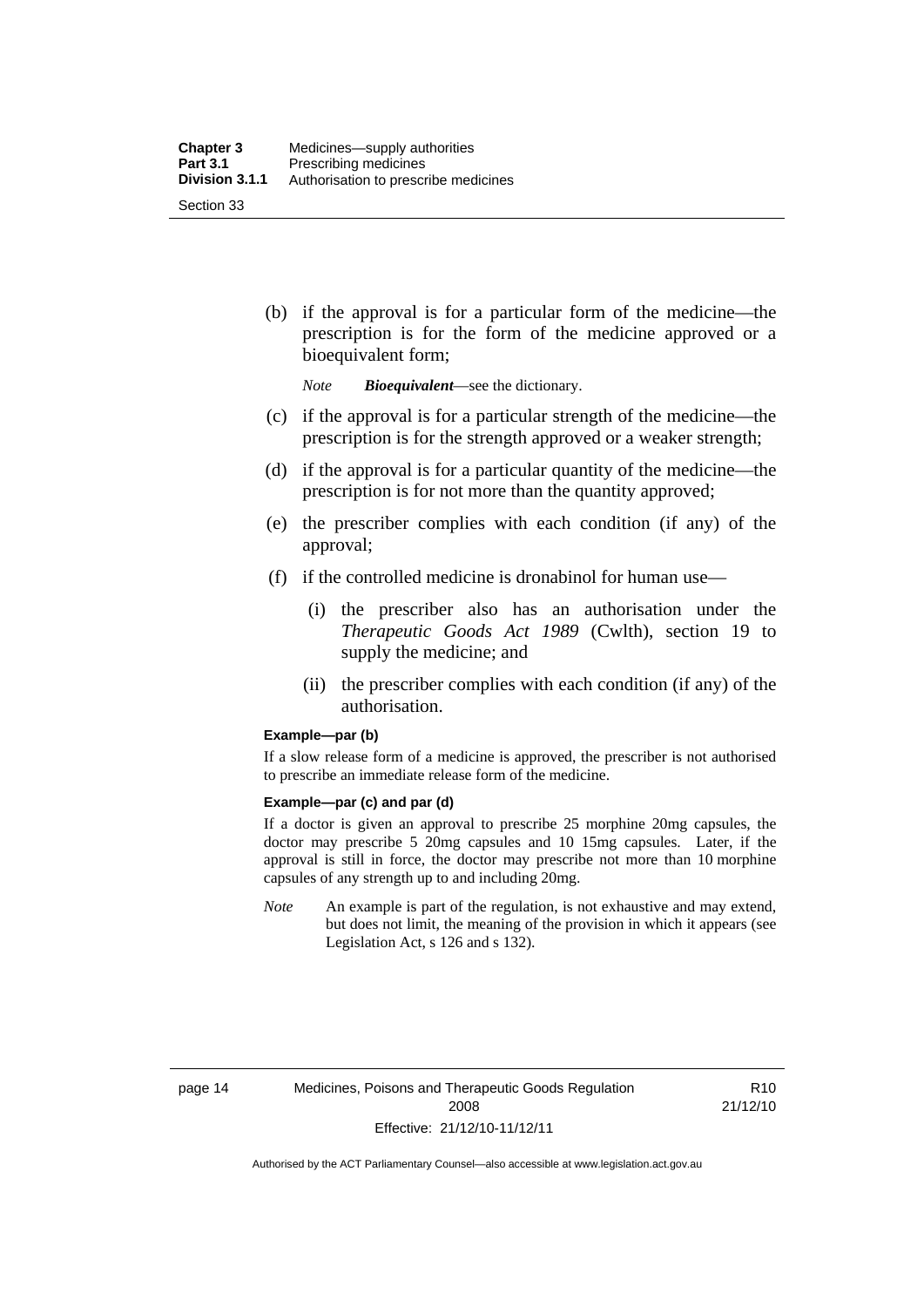#### **33 Additional requirements for designated appendix D medicines prescriptions for human use**

The following are the additional requirements for prescribing a designated appendix D medicine for a purpose mentioned in schedule 3 (Designated appendix D medicines—standing approvals), part 3.2, column 3 in relation to the medicine:

- (a) the prescriber has an appendix D medicines approval to prescribe the medicine;
- (b) the prescriber complies with each condition (if any) of the approval (including any condition in schedule 3, part 3.2, column 4 in relation to the medicine).

## **Division 3.1.2 Prescriptions**

*Note* A prescription may provide for a medicine to be dispensed or administered (see Act, dict, def *prescription*).

#### **40 General requirements for written prescriptions**

A written prescription for a medicine must—

- (a) be signed by the prescriber; and
	- *Note* The prescription must be signed with the prescriber's usual signature (see Act, dict, def *signs*).
- (b) if the prescriber amends the prescription—be initialled and dated beside the amendment by the prescriber; and
- (c) be written in terms and symbols used in ordinary professional practice; and
- (d) if the prescription is for an unusual or dangerous dose include the prescriber's initials beside an underlined reference to the dose.
- *Note Written* includes in electronic form (see Act, dict).

 $R10$ 21/12/10 page 15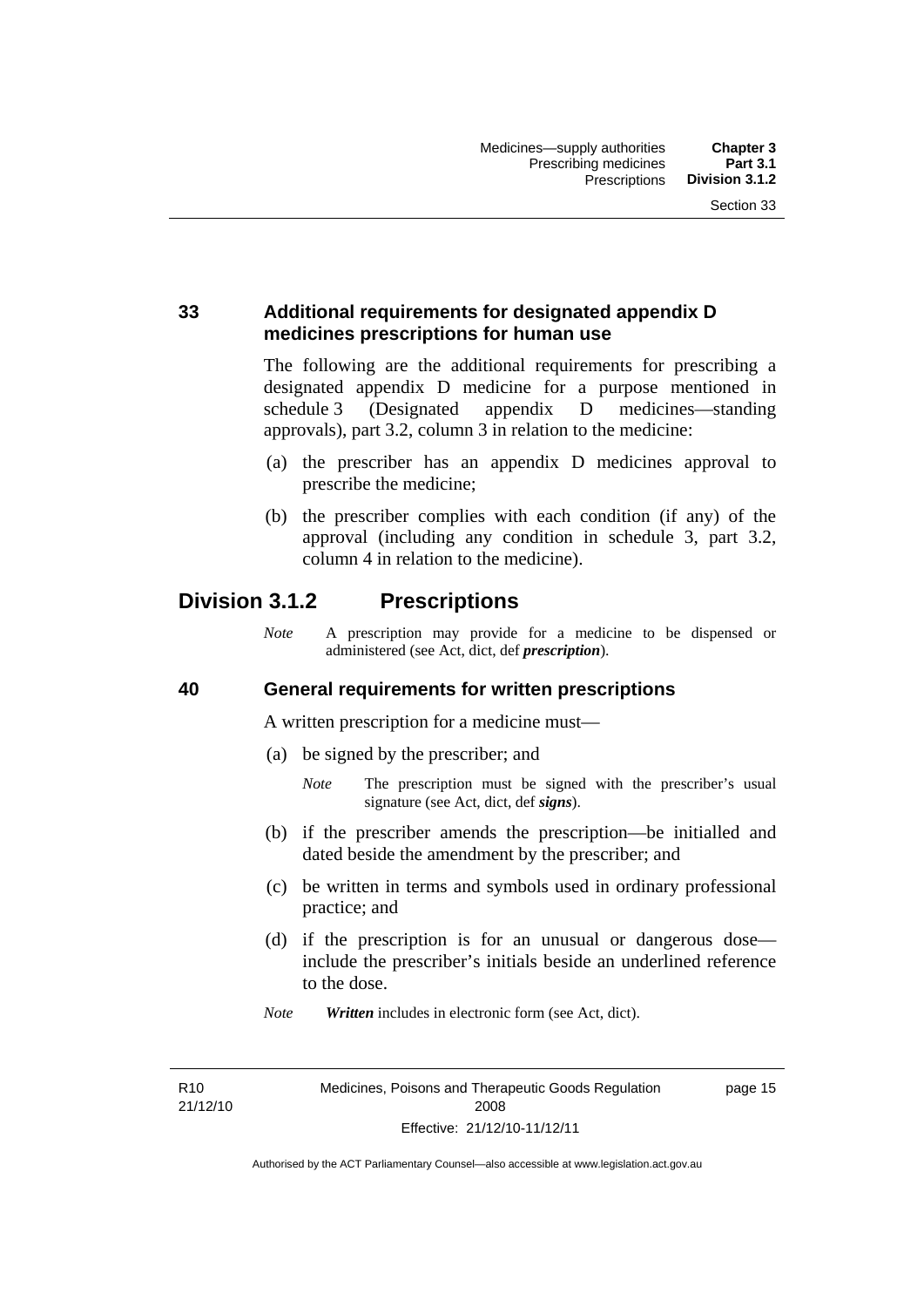#### **41 Particulars for prescriptions**

- (1) A prescription must include the following particulars:
	- (a) the prescriber's name, professional qualifications and business address and telephone number;
	- (b) the date the prescription is given;
	- (c) the medicine, and the form, strength and quantity of the medicine, to be dispensed or administered under the prescription;
	- (d) the name and address of the person for whom the medicine is prescribed;
	- (e) directions about the use of the medicine, including the dose and regimen of the medicine, that are adequate to allow the medicine to be taken or administered safely;
	- (f) the number of times the medicine may be dispensed or administered under the prescription;
	- (g) if the prescription is for a controlled medicine for human use—
		- (i) the relevant approval particulars; and
		- (ii) if the medicine is dronabinol—the relevant TGA authorisation particulars; and
		- (iii) if the prescription is a repeat prescription—the period that must elapse between each dispensing or administration of the medicine;
	- (h) if the prescription is for a designated appendix D medicine for a purpose mentioned in schedule 3 (Designated appendix D medicines—standing approvals), part 3.2, column 3 in relation to the medicine—the relevant approval particulars;
	- (i) if the prescriber is a dentist—the words 'for dental treatment only';

R10 21/12/10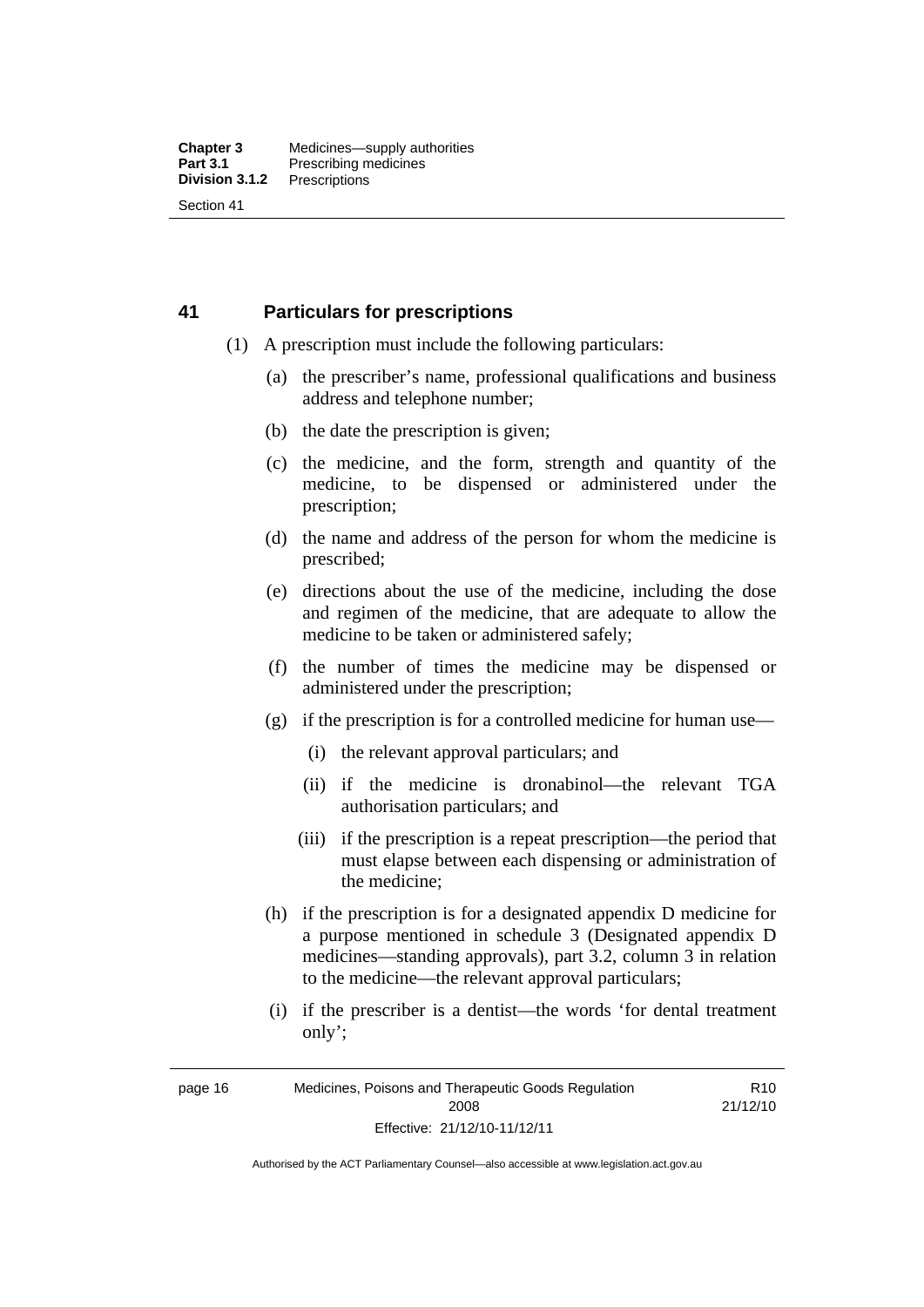- (j) if the prescriber is an eligible midwife—the words 'for midwifery use only';
- (k) if the prescriber is an optometrist—the words 'for optometry use only';
- (l) if the prescriber is a veterinary surgeon—
	- (i) the words 'for animal treatment only'; and
	- (ii) the species of the animal for which the medicine is to be dispensed; and
	- (iii) if possible, a way of identifying the animal;
- (m) if the prescription is an original of a prescription that was faxed by a prescriber to a pharmacist—the prescription is endorsed with words to the effect that the prescription was faxed to a named pharmacy on a stated date;
- (n) if the prescription is a written prescription under section 31 (c) (iv) (which is about oral prescriptions)—the prescription is endorsed with words to the effect that the prescription is a confirmation copy of an oral prescription issued to a named pharmacist on a stated date.
- (2) However, if the prescription is written for an in-patient at a hospital in the patient's medical records, the prescription need not include any of the following:
	- (a) the prescriber's professional qualifications and business address and telephone number;
	- (b) if the medicine prescribed is a controlled medicine or designated appendix D medicine—the relevant approval particulars.
	- *Note 1 Hospital* means a public hospital, private hospital or day hospital and includes a body prescribed by regulation as a hospital (see Act, dict).
	- *Note 2* A *hospice* is a hospital (see *The Macquarie Dictionary*, 4th ed).

 $R10$ 21/12/10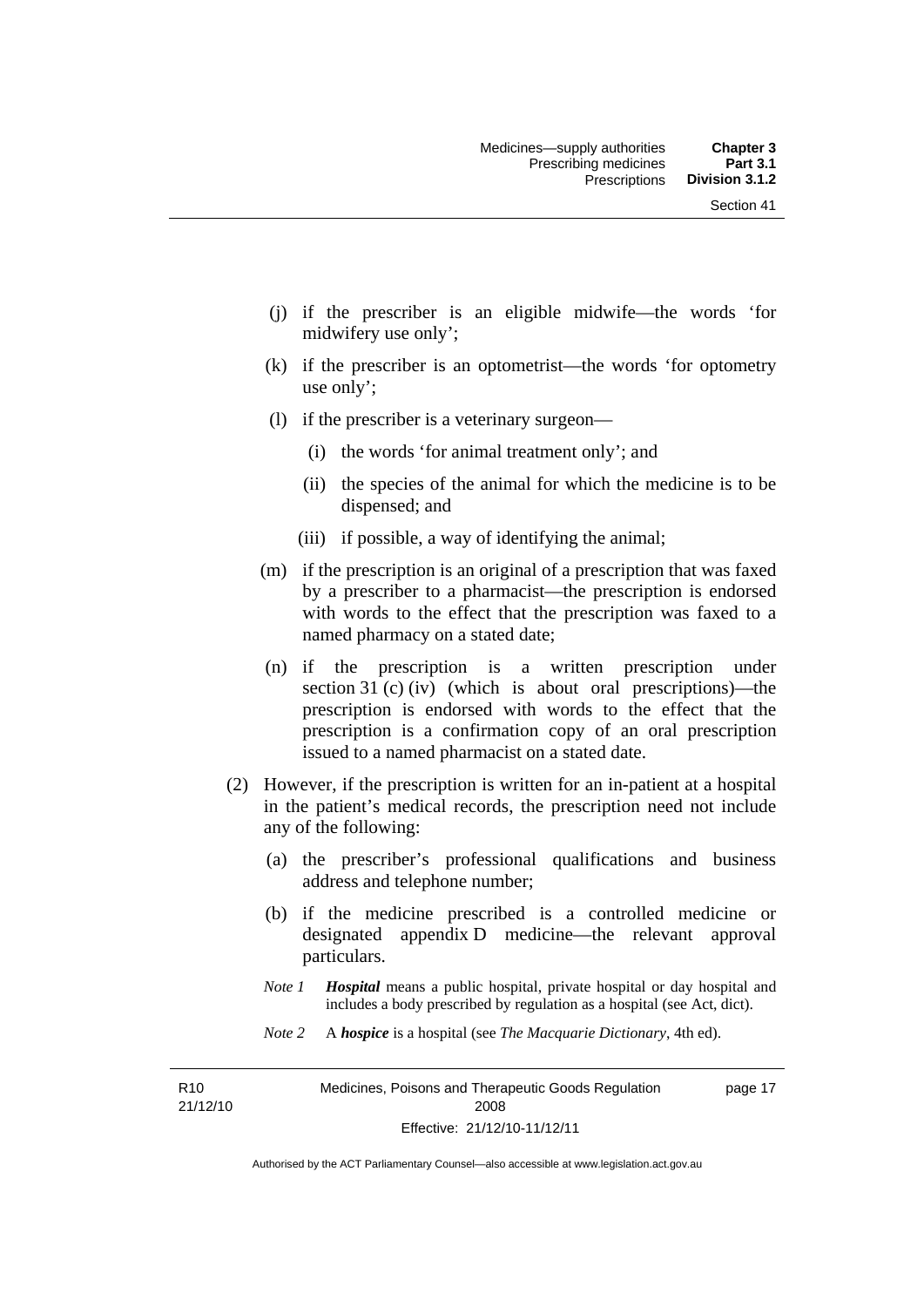(3) In this section:

#### *relevant approval particulars* means—

- (a) for a controlled medicine—
	- (i) for an approval under section 556 (Standing approval to prescribe controlled medicines for short-term treatment)—the words 'standing short-term approval'; or
	- (ii) for an approval under section 557 (Standing interim approval to prescribe buprenorphine and methadone for patients of certain institutions)—the words 'standing opioid dependency treatment approval'; or
	- (iii) for an approval under division 13.1.3 (Chief health officer controlled medicines approvals)—the words 'CHO approval number' followed by the identifying number for the approval; or
- (b) for a designated appendix D medicine—
	- (i) for an approval under section 591 (Standing approval to prescribe designated appendix D medicines)—the words 'standing approval' and the specialist area, or the area, in which the prescriber practises; or
	- (ii) for an approval under section 593 (CHO decisions on applications to prescribe designated appendix D medicines)—the words 'CHO approval number' followed by the identifying number for the approval.

*relevant TGA authorisation particulars* means the words 'TGA authorisation' followed by—

- (a) the identifying number for the authorisation; or
- (b) if no identifying number is given for the authorisation—the date of the approval.

R10 21/12/10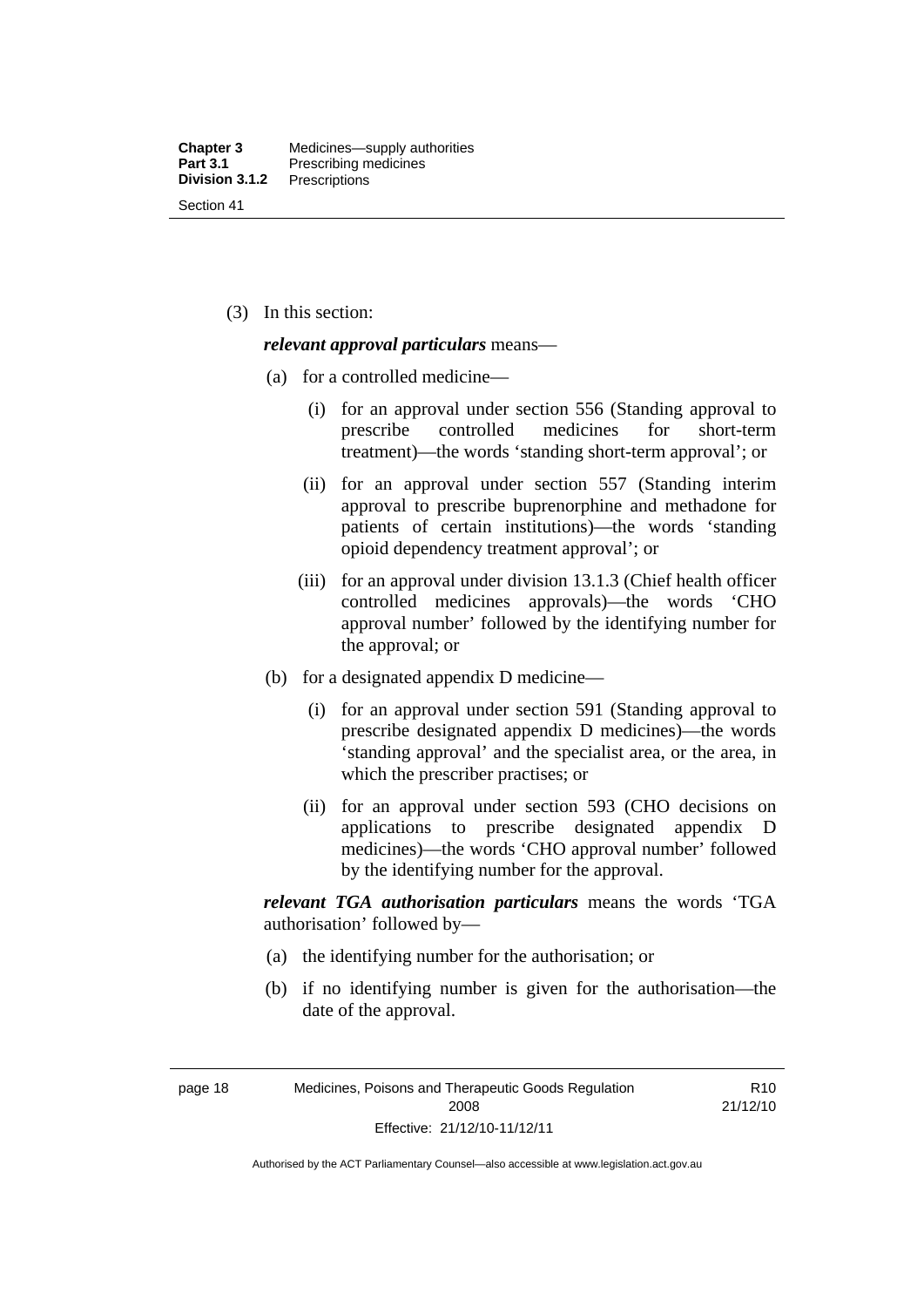# **Part 3.2 Requisitioning medicines**

## **Division 3.2.1 Authorisation to issue requisitions**

## **50 Authorisation under sch 1 to issue requisitions for medicines—Act, s 41 (b)**

A person mentioned in schedule 1, column 2 is authorised to issue a requisition for a medicine if—

- (a) issuing the requisition is included in the schedule, column 3 in relation to the person; and
- (b) the issue of the requisition is consistent with any restriction for the issue of the requisition mentioned in the schedule, column 3.

#### **51 Authorisation conditions for issuing requisitions for medicines—Act, s 44 (1) (b) and (2) (b)**

A person's authorisation under section 50 to issue a requisition for a medicine is subject to the following conditions:

- (a) if the requisition is a written requisition—the requisition complies with section 55 (General requirements for written requisitions) and section 56 (Particulars for requisitions);
- (b) if the requisition is an oral requisition—
	- (i) the person believes on reasonable grounds that issuing the requisition is reasonably necessary for the treatment of a person; and
	- (ii) the quantity of the medicine requisitioned is not more than the amount reasonably necessary for the person's treatment; and
	- (iii) the requisition complies with section 56.

 $R10$ 21/12/10 page 19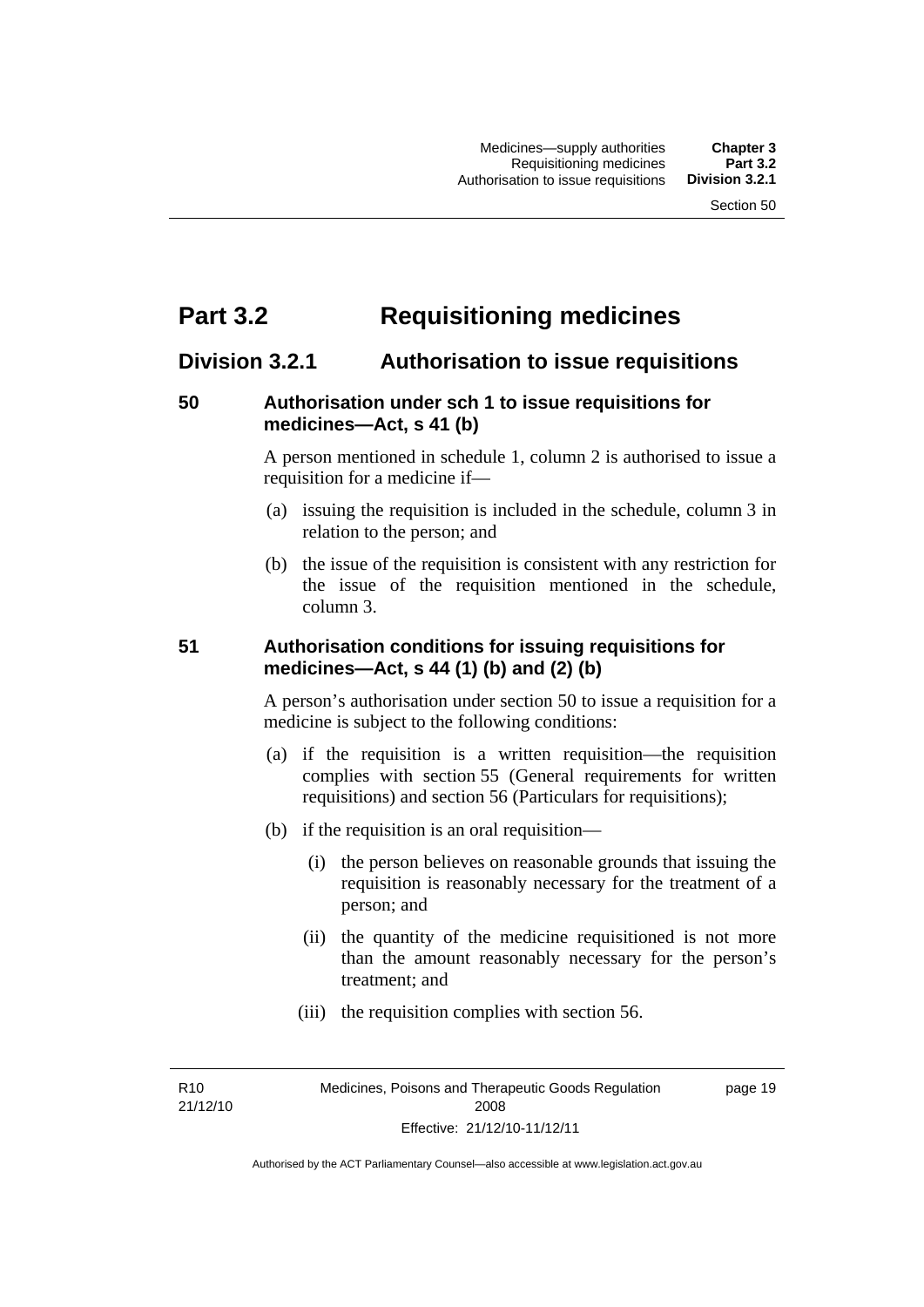**Chapter 3** Medicines—supply authorities<br>**Part 3.2** Requisitioning medicines **Requisitioning medicines**<br>Requisitions **Division 3.2.2** Section 55

# **Division 3.2.2 Requisitions**

#### **55 General requirements for written requisitions**

A written requisition for a medicine must be—

(a) signed by the person (the *issuer*) issuing the requisition; and

 (b) if the issuer amends the requisition—initialled and dated by the issuer beside the amendment.

*Note Written* includes in electronic form (see Act, dict).

#### **56 Particulars for requisitions**

A requisition must include the following particulars:

- (a) the name of the person issuing the requisition;
- (b) the capacity in which the person is issuing the requisition;
- (c) the date the requisition is issued;
- (d) the medicine, and the form, strength and quantity of the medicine, to be supplied on the requisition;
- (e) the pharmacy or ward to which the medicine is to be supplied.

*Note Ward*—see the Act, dictionary.

page 20 Medicines, Poisons and Therapeutic Goods Regulation 2008 Effective: 21/12/10-11/12/11

R10 21/12/10

*Note* The requisition must be signed with the issuer's usual signature (see Act, dict, def *signs*).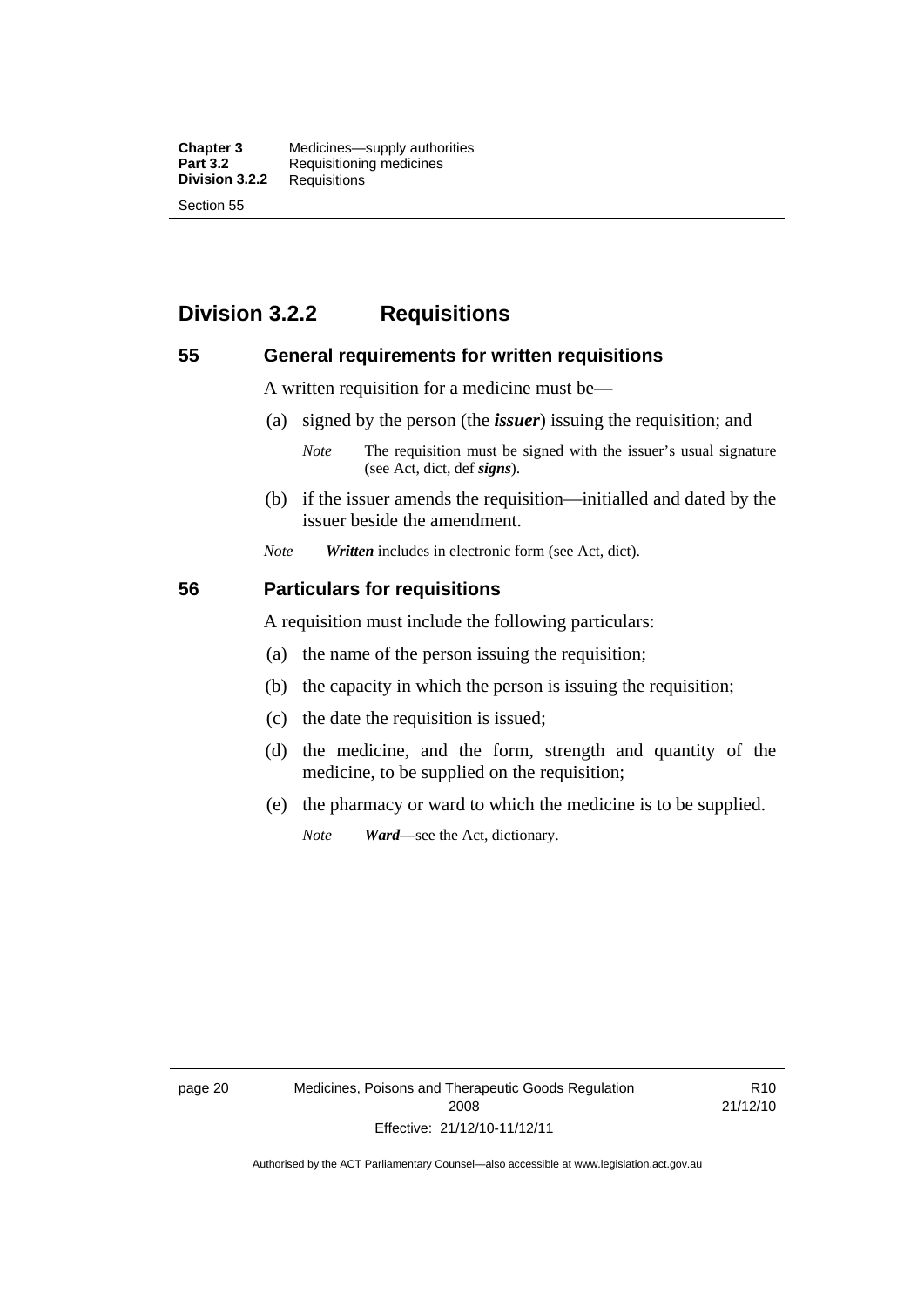# **Part 3.3 Medicines purchase orders**

## **Division 3.3.1 Authorisation to issue purchase orders**

#### **60 Authorisation under sch 1 to issue purchase orders for medicines—Act, s 38 (1) (b) and (2) (a)**

A person mentioned in schedule 1, column 2 is authorised to issue a purchase order for a medicine if—

- (a) issuing the purchase order is included in the schedule, column 3 in relation to the person; and
- (b) the issue of the purchase order is consistent with any restriction for the issue of the purchase order mentioned in the schedule, column 3.

#### **61 Authorisation conditions for issuing purchase orders for medicines—Act, s 44 (1) (b) and (2) (b)**

A person's authorisation under section 60 to issue a purchase order for a medicine is subject to the following conditions:

- (a) the purchase order complies with section 62 (General requirements for medicines purchase orders—Act, s 38 (2) (c));
	- *Note* A purchase order must be in writing (see Act, dict, def *purchase order*).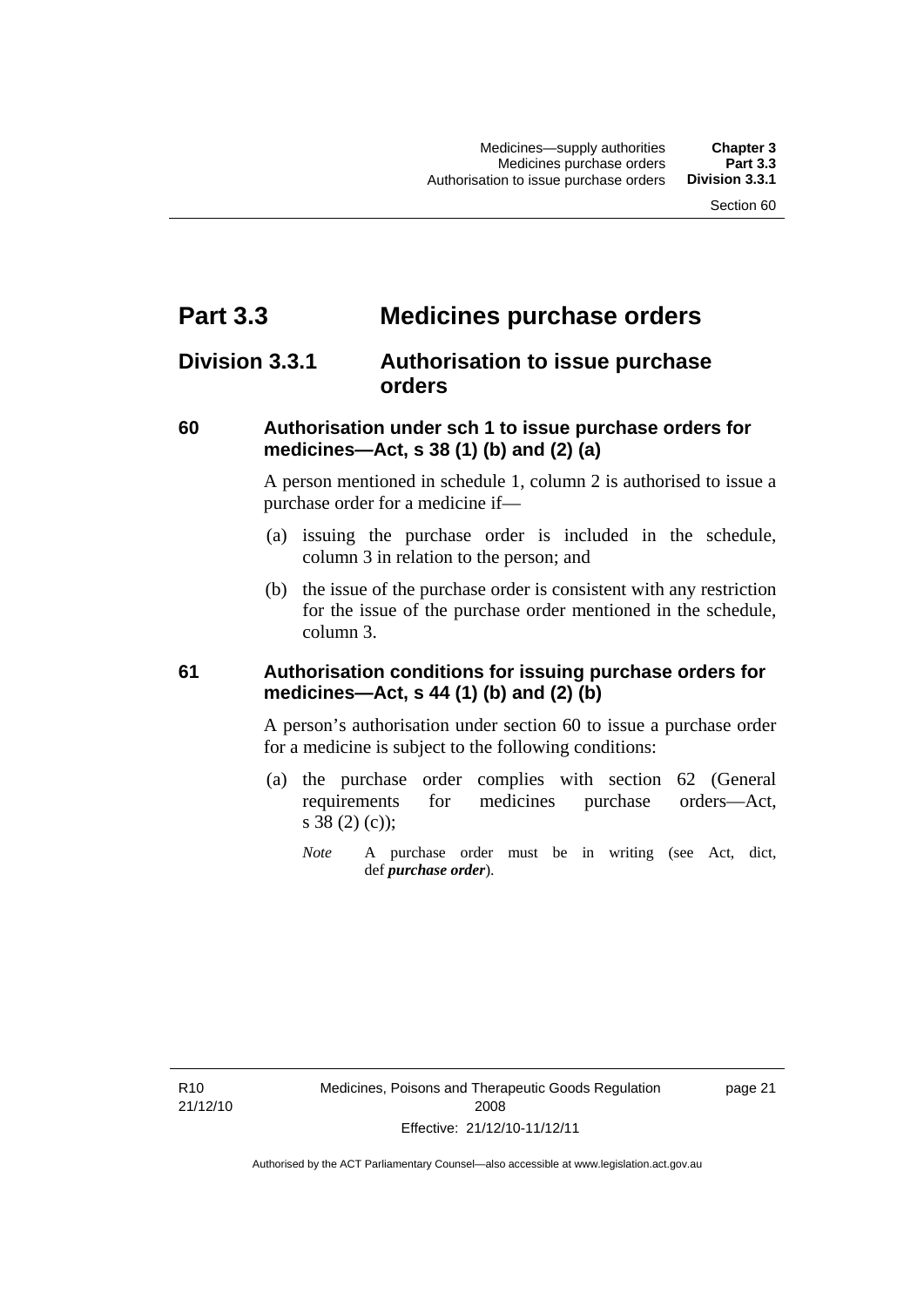| <b>Chapter 3</b> | Medicines—supply authorities |
|------------------|------------------------------|
| Part 3.3         | Medicines purchase orders    |
| Division 3.3.2   | Purchase orders              |
| Section 62       |                              |

 (b) the person must, not later than 24 hours after the person receives the medicine, send the supplier a document signed by the person acknowledging receipt of the medicine.

#### **Example—document**

a copy of the supplier's delivery docket signed by the buyer

*Note* An example is part of the regulation, is not exhaustive and may extend, but does not limit, the meaning of the provision in which it appears (see Legislation Act, s 126 and s 132).

## **Division 3.3.2 Purchase orders**

#### **62 General requirements for medicines purchase orders— Act, s 38 (2) (c)**

- (1) A purchase order for a medicine must be—
	- (a) signed by the person (the *issuer*) issuing the order; and
		- *Note* The purchase order must be signed with the issuer's usual signature (see Act, dict, def *signs*).
	- (b) if the issuer amends the order—initialled and dated by the issuer beside the amendment.
- (2) A purchase order for a medicine must include the following:
	- (a) the issuer's name and business address and telephone number;
	- (b) the issuer's authority to issue the order;
	- (c) the medicine, and the form, strength and quantity of the medicine, to be supplied on the order.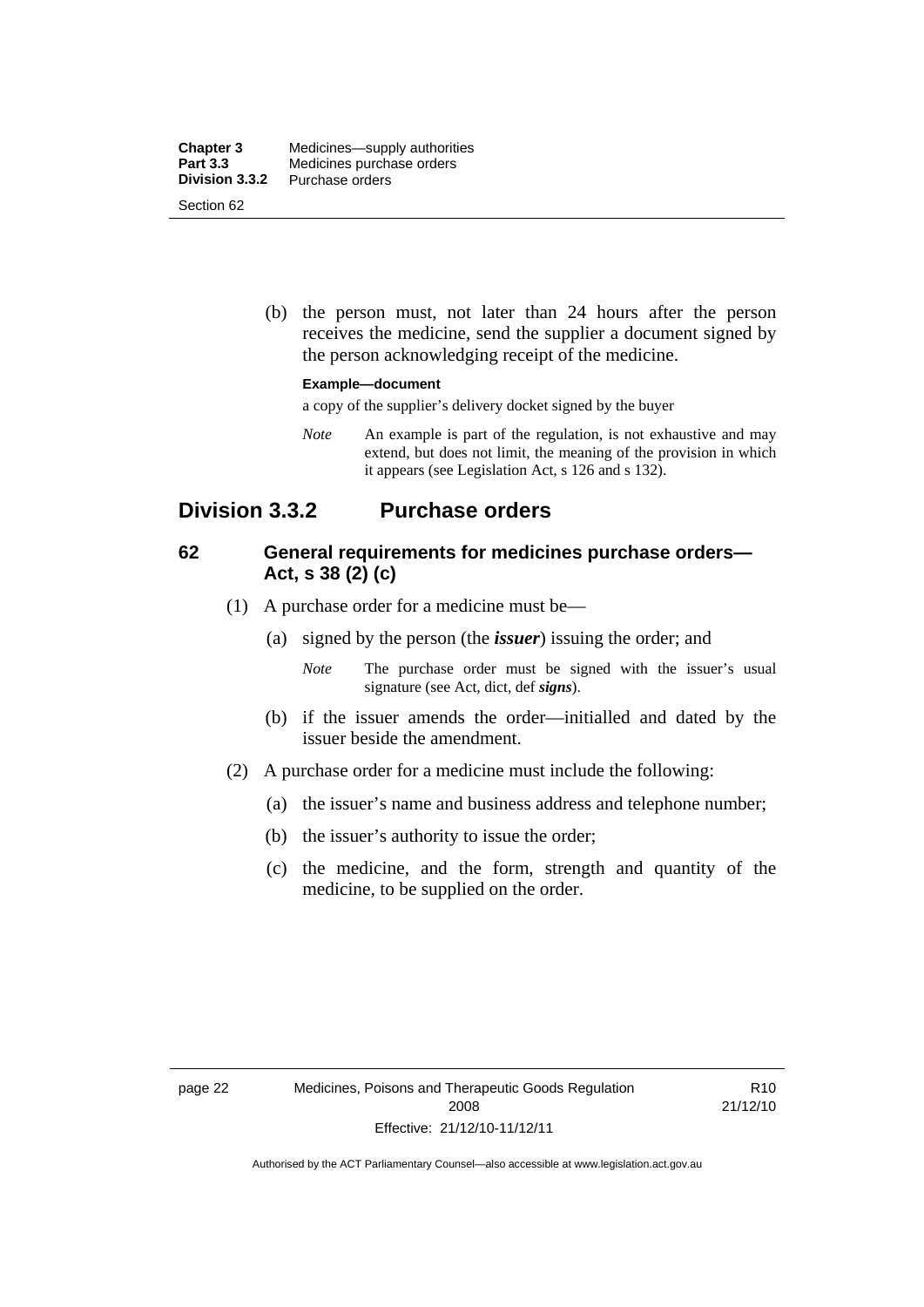# **Part 3.4 Standing orders for medicines**

## **Division 3.4.1 CHO standing orders**

#### **70 Authorisation of CHO to issue standing orders for supply of medicines in public health emergencies—Act, s 42 (b)**

 (1) The chief health officer is authorised to issue a standing order for the supply of a medicine in an emergency relating to public health.

*Note 1 Supply* does not include administer (see Act, s 24).

*Note 2* A standing order must be in writing (see Act, dict, def *standing order*).

 (2) To remove any doubt, a standing order may be issued under subsection (1) even if no emergency declaration under the *Public Health Act 1997* is in force.

## **71 Authorisation of CHO to issue standing orders for administration of medicines for public health matters— Act, s 42 (b)**

The chief health officer is authorised to issue a standing order for the administration of a medicine in relation to a public health matter.

*Note* A standing order must be in writing (see Act, dict, def *standing order*).

#### **72 Particulars for CHO standing orders for administration of medicines for public health matters**

A standing order under section 71 must include the following particulars:

- (a) a description of the public health matter to which the order relates;
- (b) the date of effect of the order and the date (not longer than 2 years after the date of effect) when the order ends;

 $R10$ 21/12/10 page 23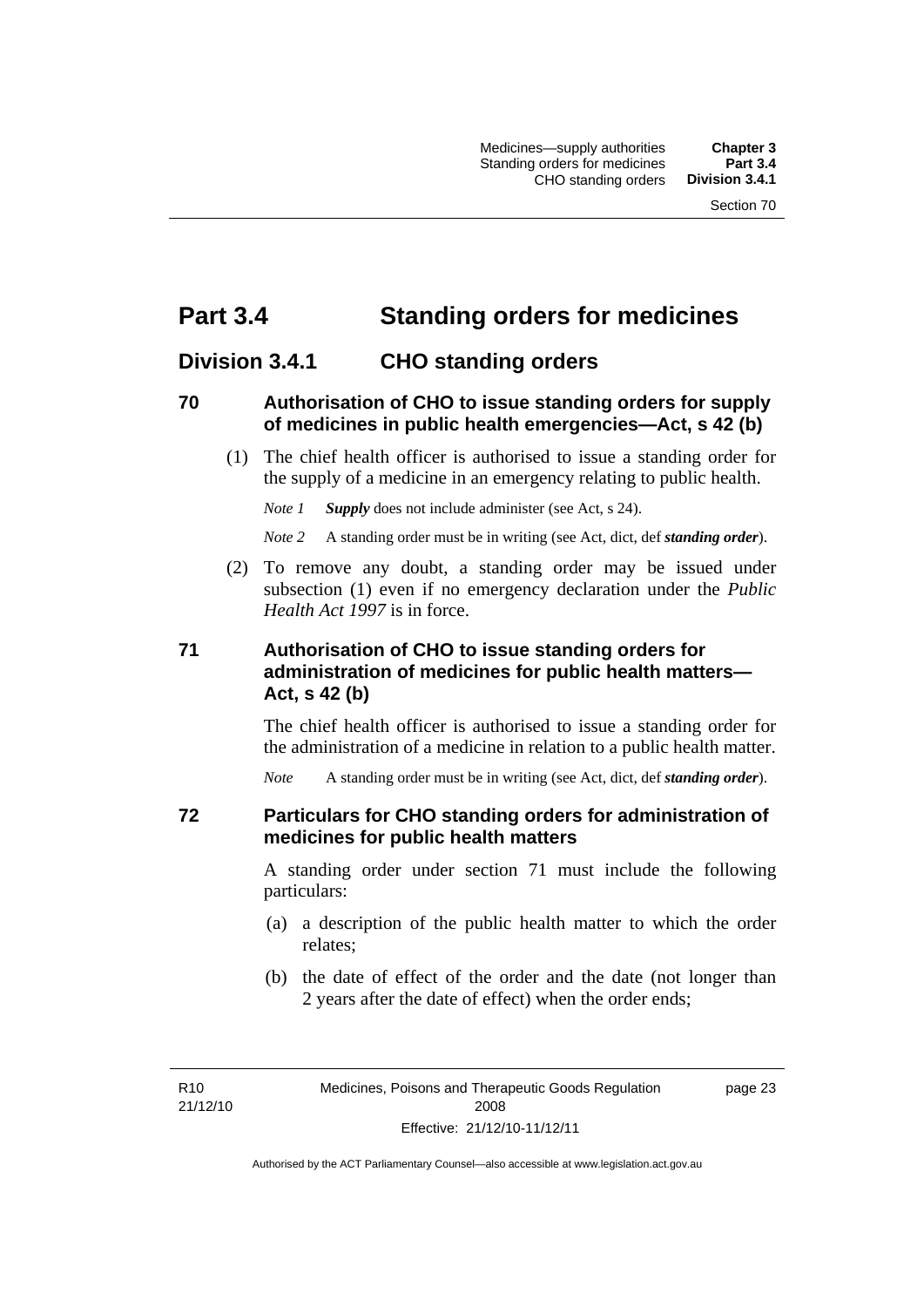- (c) the clinical circumstances in which the medicine may be administered;
- (d) a description of the people to whom the medicine may be administered;
- (e) the medicine's approved name and, if applicable, brand name;

- (f) if applicable, the form and strength of the medicine;
- (g) the dose and route of administration;
- (h) if applicable, the frequency of administration.

#### **Example—par (e) and par (f)**

Adrenaline (EpiPen) 300 micrograms in 0.3mL pre-filled syringe

*Note* An example is part of the regulation, is not exhaustive and may extend, but does not limit, the meaning of the provision in which it appears (see Legislation Act, s 126 and s 132).

## **Division 3.4.2 Standing orders for institutions**

*Note Institution* includes a correctional centre and a CYP detention place (see s 652).

#### **75 Authorisation of doctors to issue standing orders for administration of medicines at institutions—Act, s 42 (b)**

- (1) A doctor is authorised to issue a standing order for the administration of a medicine to patients at an institution if—
	- (a) a medicines and therapeutics committee for the institution has approved the order; and
	- (b) the order is signed by the chair of the committee.
	- *Note Doctor* does not include an intern doctor (see dict).

page 24 Medicines, Poisons and Therapeutic Goods Regulation 2008 Effective: 21/12/10-11/12/11

R10 21/12/10

*Note Approved name*—see the medicines and poisons standard, par 1 (1).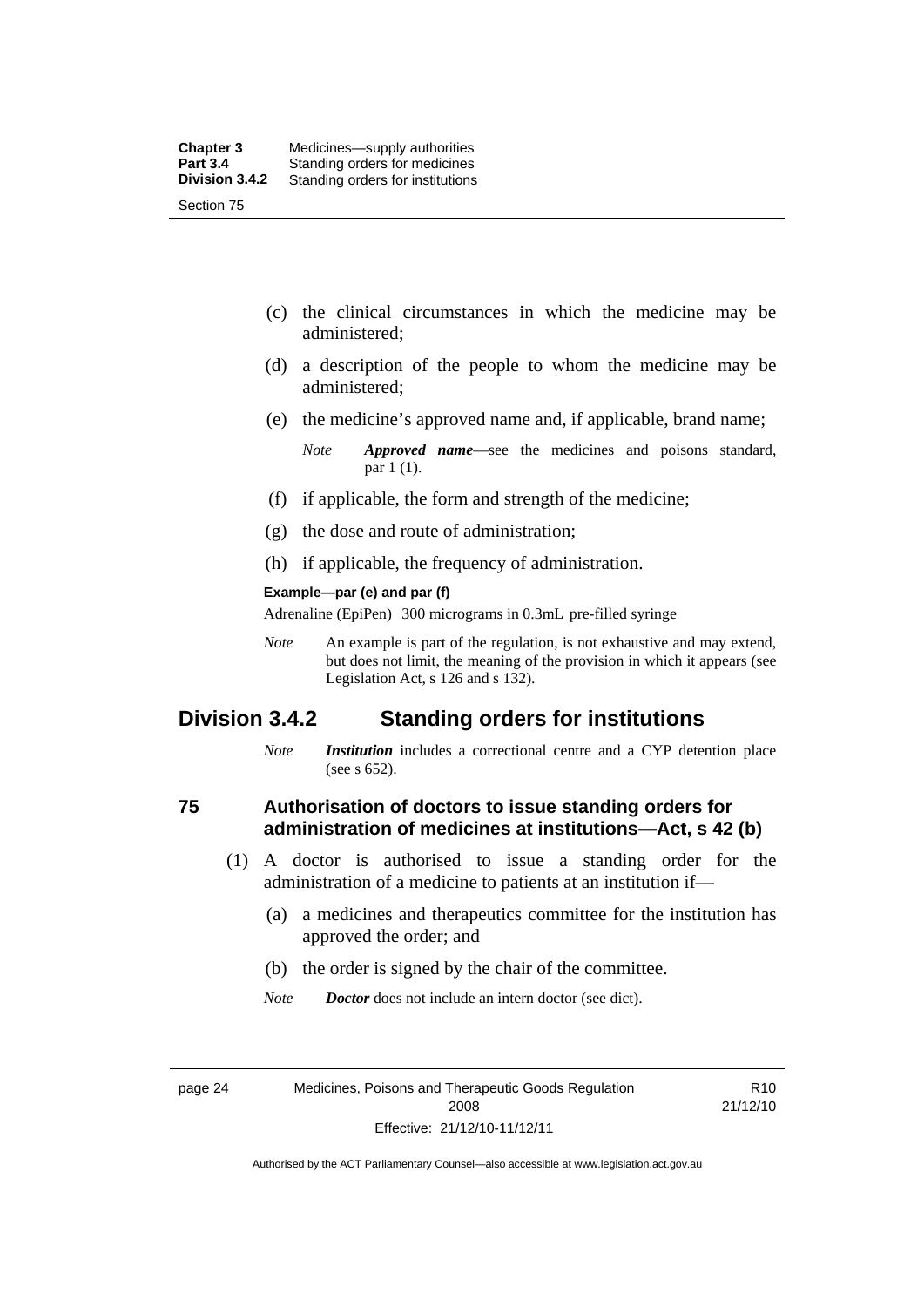(2) In this section:

*medicines and therapeutics committee*, for an institution, means a body—

- (a) established by the institution to approve standing orders for the administration of medicines to patients at the institution; and
- (b) that includes (but is not limited to) a doctor, nurse and pharmacist.
	- *Note 1 Doctor* and *pharmacist* do not include an intern (see dict).
	- *Note 2 Nurse* does not include an enrolled nurse (see Legislation Act, dict, pt 1).

#### **76 Particulars for standing orders for administration of medicines at institutions**

A standing order under section 75 must include the following particulars:

- (a) an approval number for the order that is different from the number given to each other standing order approved for the institution;
- (b) the date of effect of the order and the date (not longer than 2 years after the date of effect) when the order ends;
- (c) each ward to which the order applies;
- (d) the clinical circumstances in which the medicine may be administered;
- (e) a description of the people to whom the medicine may be administered;
- (f) the medicine's approved name and, if applicable, brand name;
	- *Note Approved name*—see the medicines and poisons standard, par 1 (1).

R10 21/12/10 page 25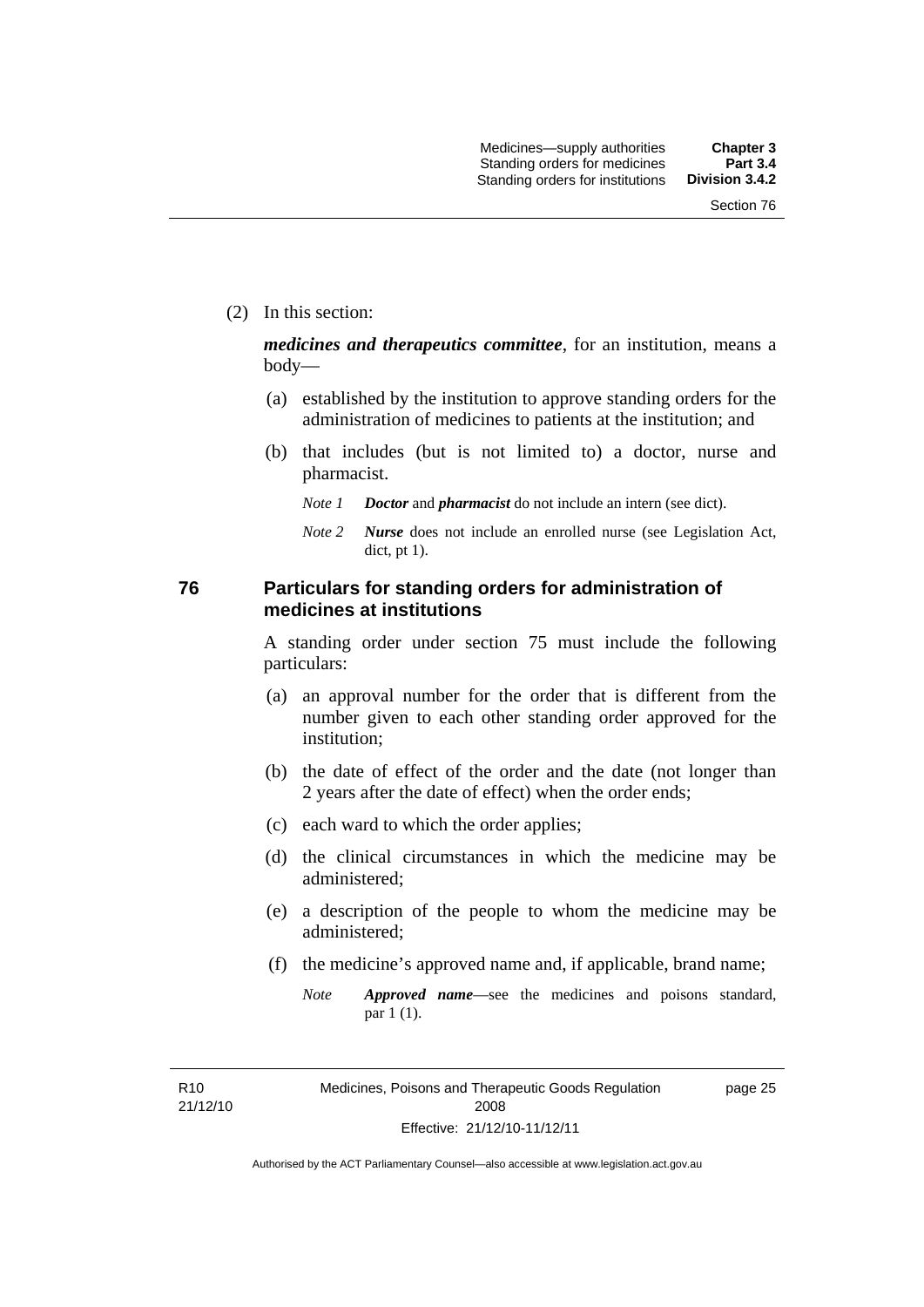| <b>Chapter 3</b> | Medicines—supply authorities       |
|------------------|------------------------------------|
| <b>Part 3.4</b>  | Standing orders for medicines      |
| Division 3.4.3   | Standing orders for walk-in centre |
| Section 77       |                                    |

- (g) if applicable, the form and strength of the medicine;
- (h) the dose and route of administration;
- (i) if applicable, the frequency of administration.

#### **Example—par (f) and par (g)**

Adrenaline (EpiPen) 300 micrograms in 0.3mL pre-filled syringe

*Note* An example is part of the regulation, is not exhaustive and may extend, but does not limit, the meaning of the provision in which it appears (see Legislation Act, s 126 and s 132).

## **Division 3.4.3 Standing orders for walk-in centre**

#### **77 Authorisation of CHO to issue standing orders for supply and administration of medicines at walk-in centre—Act, s 42 (b)**

The chief health officer is authorised to issue a standing order for—

- (a) the supply of a medicine at a walk-in centre; and
- (b) the administration of a medicine at a walk-in centre.

*Note 1 Supply* does not include administer (see Act, s 24).

*Note 2* A standing order must be in writing (see Act, dict, def *standing order*).

#### **78 Particulars for CHO standing orders for supply and administration of medicines at walk-in centre**

A standing order under section 77 must include the following particulars:

- (a) an approval number for the order that is different from the number given to each other standing order approved for the walk-in centre;
- (b) the date of effect of the order and the date (not longer than 2 years after the date of effect) when the order ends;

R10 21/12/10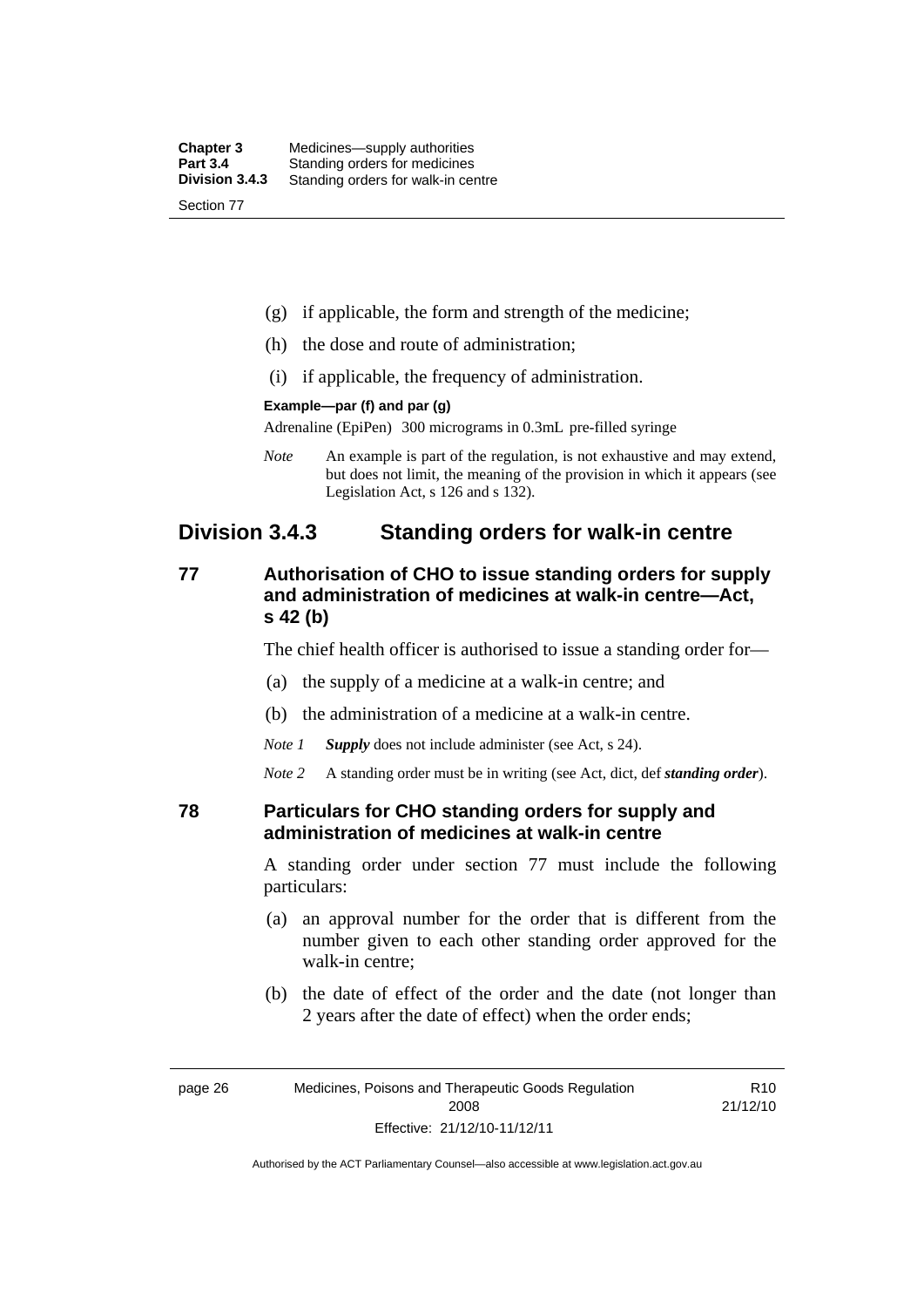- (c) each walk-in centre to which the order applies;
- (d) the clinical circumstances in which the medicine may be supplied or administered;
- (e) a description of the people to whom the medicine may be supplied or administered;
- (f) the medicine's approved name and, if applicable, brand name;

*Note Approved name*—see the medicines and poisons standard, par 1 (1).

- (g) if applicable, the form and strength of the medicine;
- (h) the dose and route of administration of the medicine;
- (i) if applicable, the frequency of administration of the medicine;
- (j) if applicable, the maximum duration of supply or administration of the medicine;
- (k) if applicable, the maximum quantity of the medicine for supply or administration.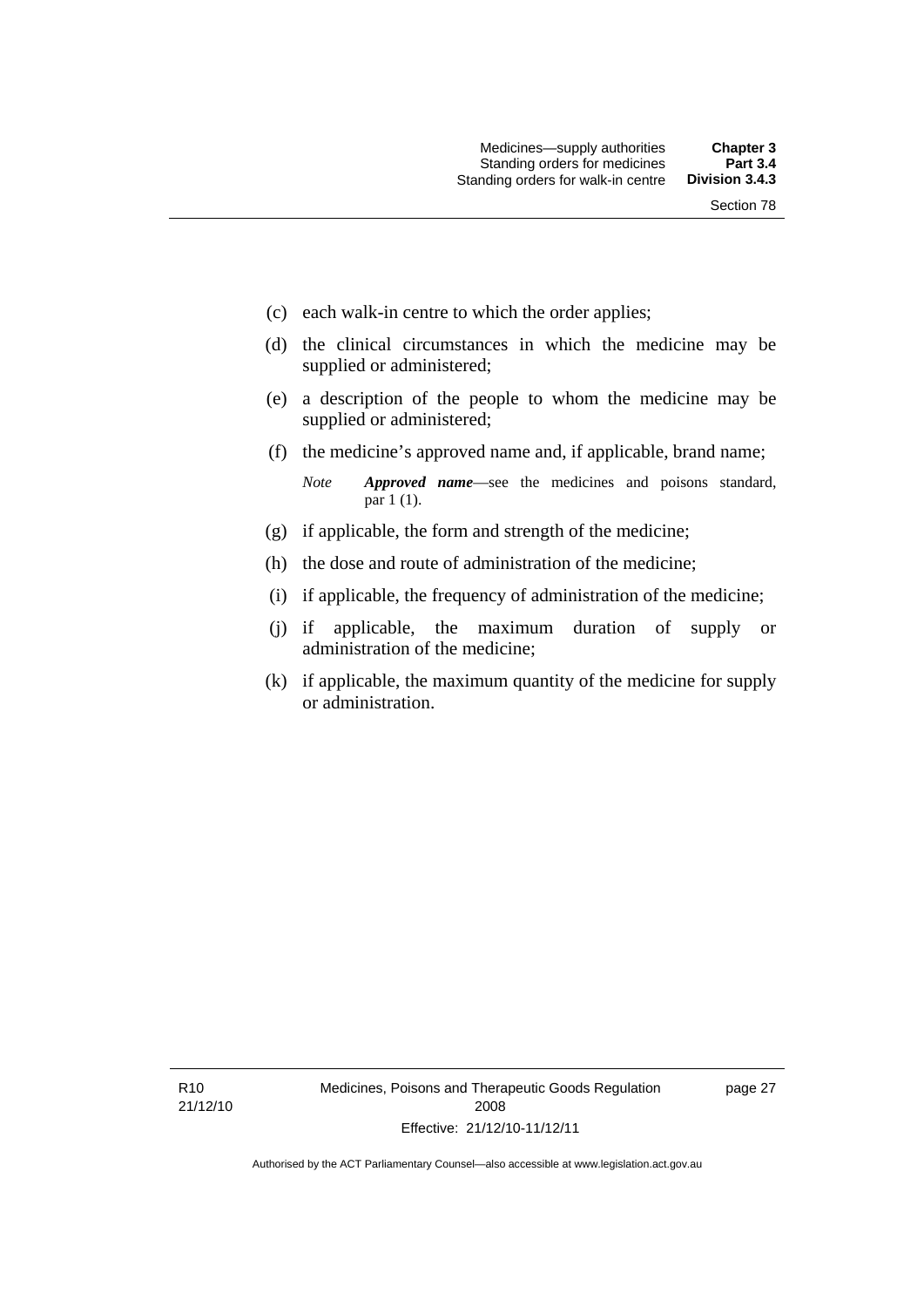Section 80

# **Part 3.5 Medicines supply authorities generally**

## **80 Cancellation of invalid supply authorities— Act, s 30 (2) (d)**

- (1) A paper-based supply authority is cancelled by a person if the person—
	- (a) marks the word 'cancelled', and the person's name and business address, on the front of the supply authority; and
	- (b) signs and dates the cancellation of the supply authority.
- (2) An electronic supply authority is cancelled by a person if the person—
	- (a) marks the word 'cancelled' on the supply authority; and
	- (b) links an electronic document to the supply authority that includes the person's name and business address and signature.

#### **81 Information for CHO about controlled medicines supplied on supply authorities—Act, s 31 (1) (b) and (4), def**  *required information*

- (1) A person (the *supplier*) who supplies a controlled medicine on a supply authority must, not later than 7 days after the end of the month when the medicine is supplied, give the chief health officer the following information in writing:
	- (a) the supplier's name, business address and telephone number;
	- (b) the name of the person who issued the supply authority;
	- (c) the date of the supply authority;
	- (d) the name and address of the person to whom the medicine is supplied;

 $R10$ 21/12/10

page 28 Medicines, Poisons and Therapeutic Goods Regulation 2008 Effective: 21/12/10-11/12/11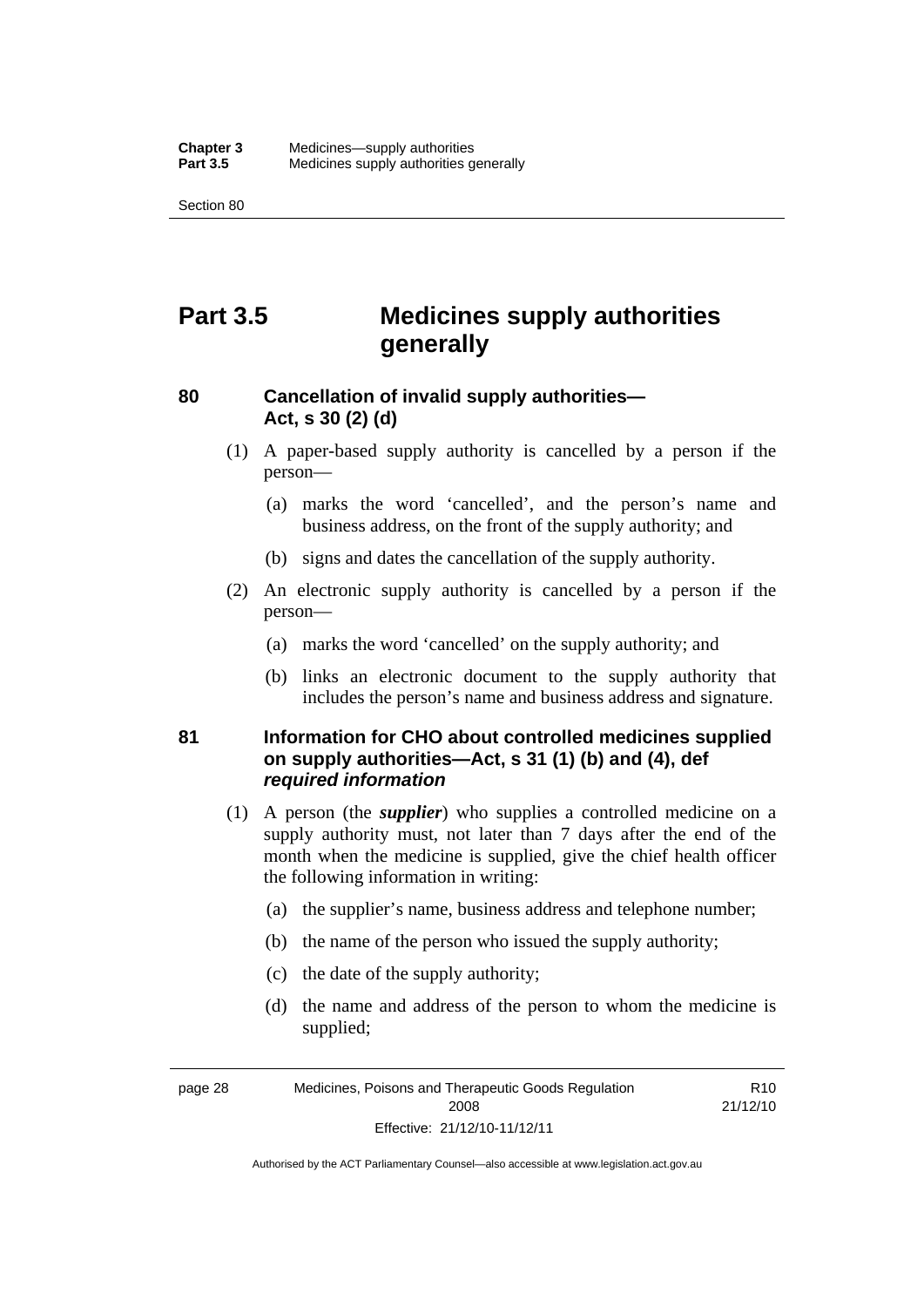- (e) the date of supply;
- (f) the controlled medicine, and the form, strength and quantity of the medicine, supplied.
- (2) However, this section does not apply to any of the following who report the supply of a controlled medicine on a supply authority to the Therapeutic Goods Administration:
	- (a) a medicines wholesalers licence-holder;
	- (b) a person who is authorised (however described) under a Commonwealth or State law to manufacture controlled medicines or supply controlled medicines by wholesale.

R10 21/12/10 Medicines, Poisons and Therapeutic Goods Regulation 2008 Effective: 21/12/10-11/12/11

page 29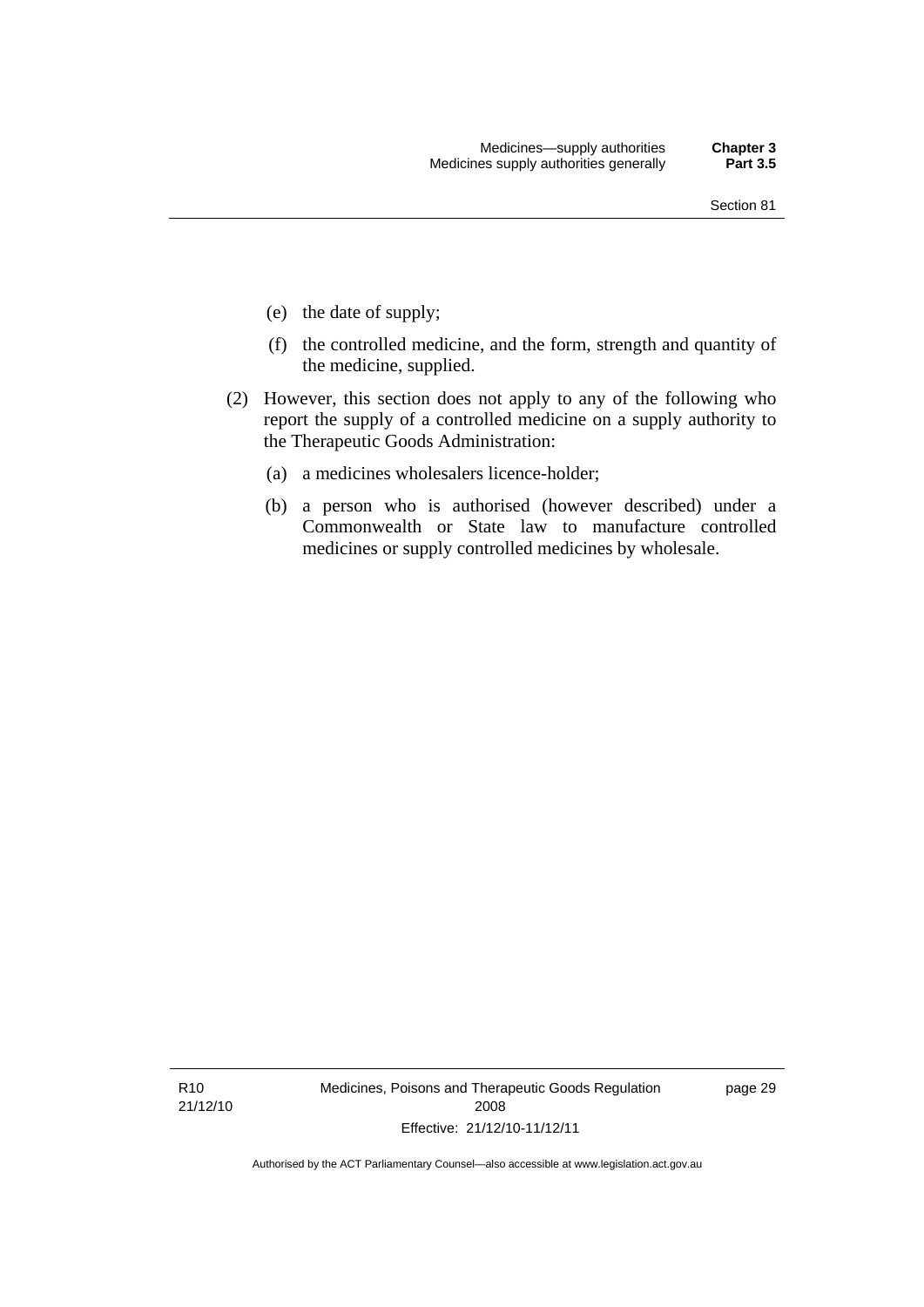**Chapter 4** Supplying medicines **Part 4.1** Preliminary

Section 100

# **Chapter 4 Supplying medicines**

# **Part 4.1** Preliminary

#### **100 Overview of supply authorisations for medicines**

The following provisions of this chapter authorise a person to supply a medicine:

- (a) section 110 (which is about supply authorisations set out in schedule 1, including dispensing on prescription, supply on requisition, purchase order and standing order and supply during consultations);
- (b) section 251 (which is about authorisation of pharmacists to supply certain prescription only medicines without a prescription in emergencies);
- (c) section 260 (which is about authorisation to supply medicines to pharmacists for disposal).
- *Note* A person may also be authorised to supply a medicine in a way mentioned in s 11 (2) (Overview of medicines authorisations under this regulation) (including under a licence, see pt 9.5).

page 30 Medicines, Poisons and Therapeutic Goods Regulation 2008 Effective: 21/12/10-11/12/11

R10 21/12/10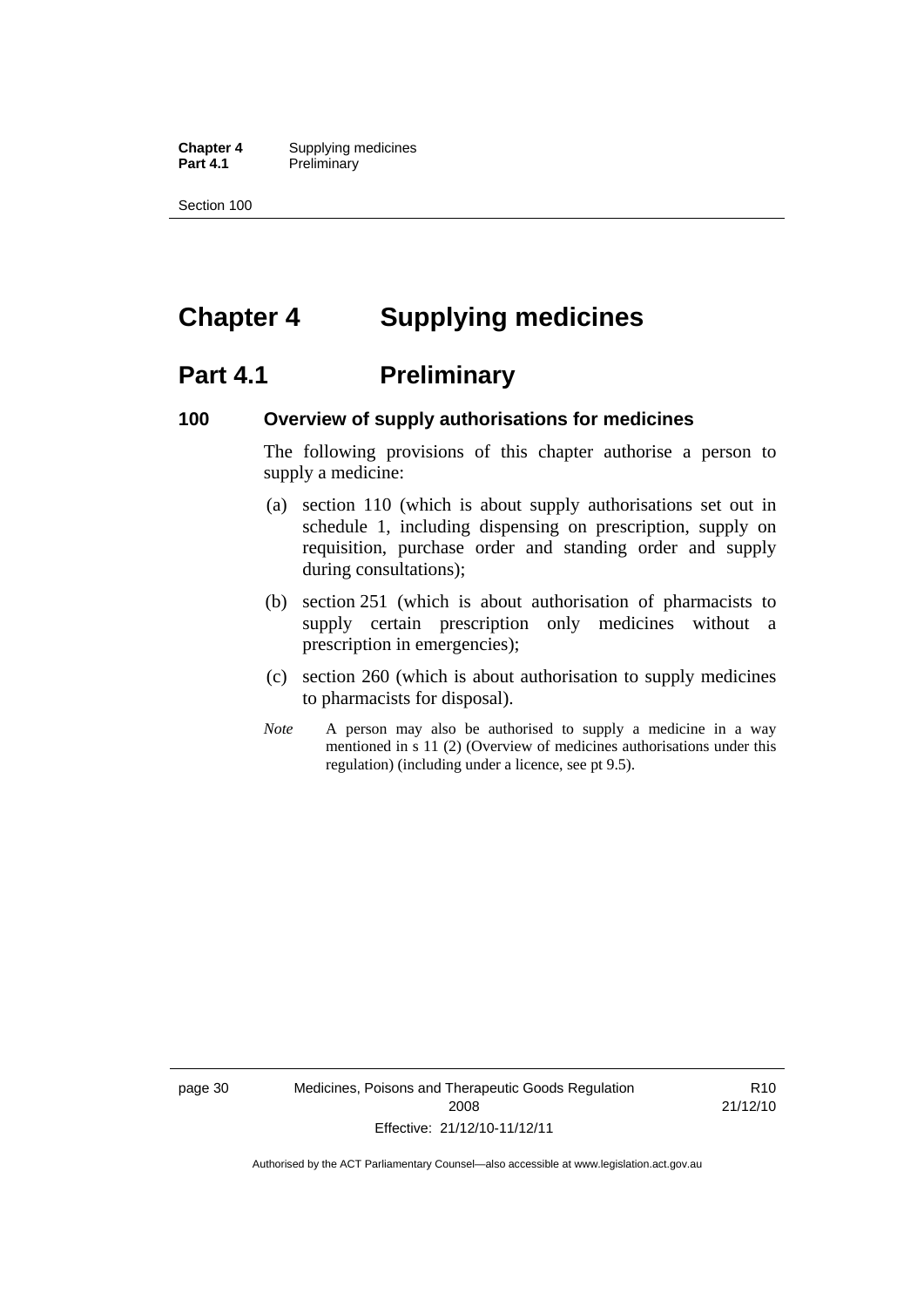# **Part 4.2 Medicines—supply authorisations under sch 1**

# **Division 4.2.1 Sch 1 medicines supply authorisations**

#### **110 Authorisation under sch 1 to supply medicines— Act, s 26 (1) (b) and (2) (b)**

- (1) A person mentioned in schedule 1, column 2 is authorised to supply a medicine if—
	- (a) supplying the medicine is included in the schedule, column 3 in relation to the person; and
	- (b) the supply is consistent with any restriction for the supply mentioned in the schedule, column 3.
- (2) However, a pharmacist is not authorised under schedule 1 to supply a medicine if—
	- (a) the pharmacist is working for, or providing services to, a corporation when supplying the medicine; and
	- (b) the corporation is not—
		- (i) a pharmacist; or
		- (ii) a complying pharmacy corporation under the *Health Act 1993*, part 9 (Pharmacists and pharmacy premises).
	- *Note Supply* includes dispense (see Act, s 24).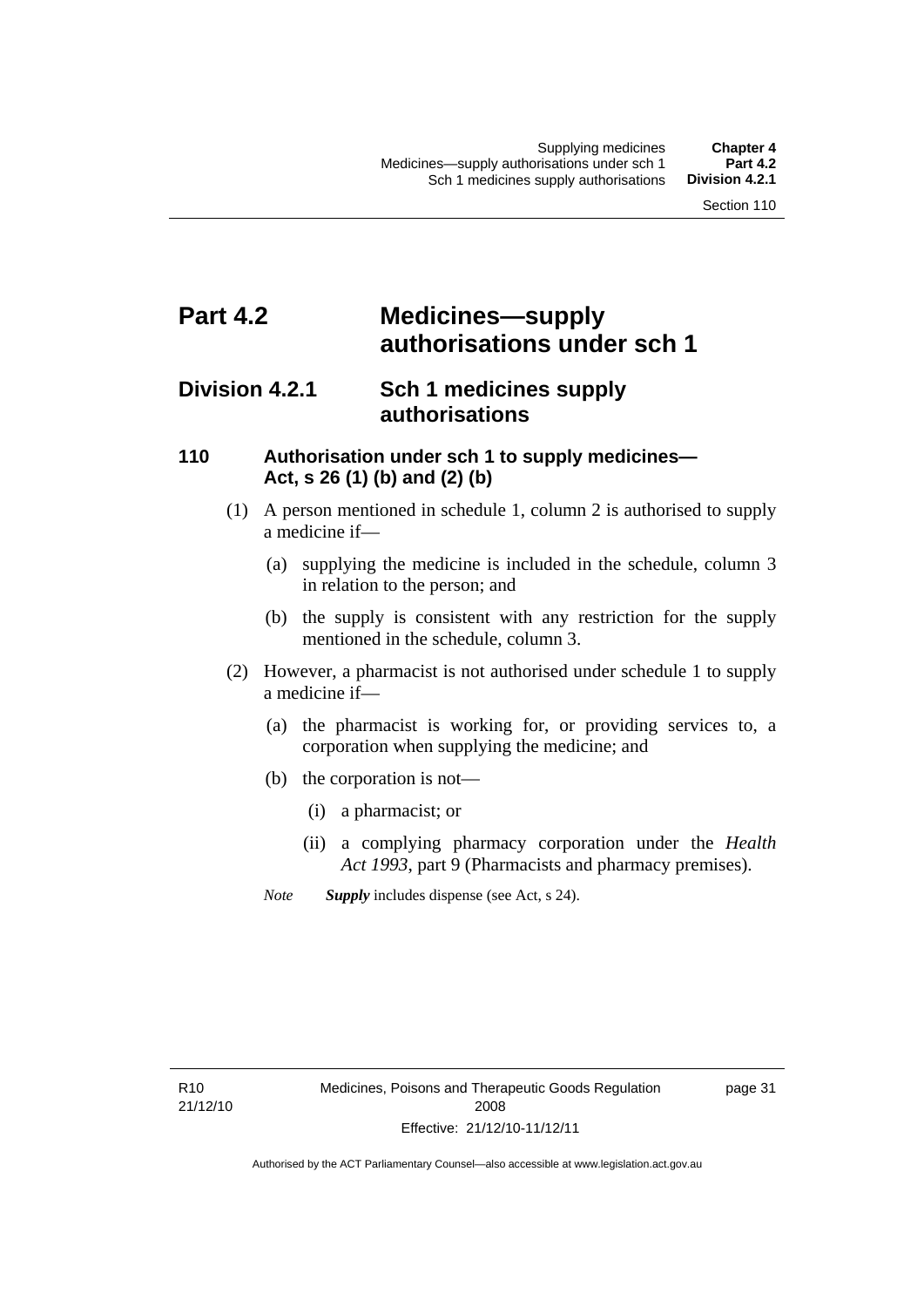# **Division 4.2.2 Dispensing medicines**

#### **120 Authorisation conditions for dispensing medicines— Act, s 44 (1) (b) and (2) (b)**

- (1) A person's authorisation under section 110 to dispense a medicine is subject to the following conditions:
	- (a) the medicine is dispensed in accordance with the requirements of section 121;

*Note* Only a pharmacist may dispense a medicine (see sch 1).

- (b) if the prescription is dispensed under section 121 (2), the pharmacist notes on the prescription the reasons that the pharmacist was satisfied that it was not practicable for a complying prescription to be issued for the medicine;
- (c) if the prescription is changed by a pharmacist at the oral direction of the prescriber—the note of the change complies with section 122:
- (d) the medicine is labelled in accordance with section 123;
- (e) the dispensed prescription is marked in accordance with section 124;
- (f) the dispensing of the prescription is recorded in accordance with section 125:
- (g) if the prescription is an oral prescription for the dispensing of the medicine, or is faxed by a prescriber to a pharmacist, and the pharmacist does not receive an original of the prescription within 7 days after the day the prescription is given—the pharmacist must, within 24 hours after the end of the 7-day period, tell the chief health officer, in writing, of the failure to receive the original prescription;
- (h) the prescription, if completed, and the record for paragraph (f), are kept at the pharmacy or, if the chief health officer approves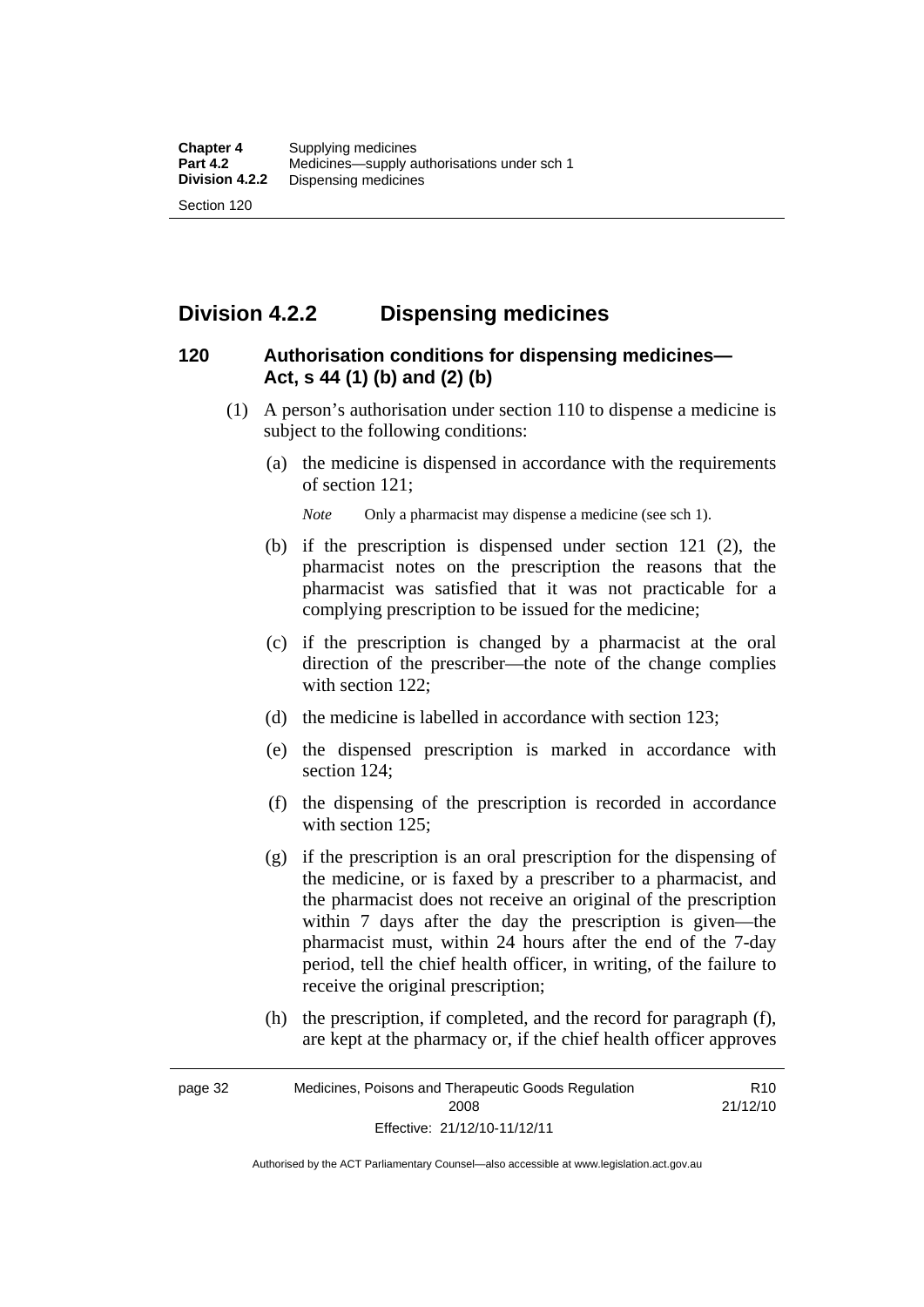in writing another place, the place approved by the chief health officer, for at least 2 years after the day the prescription becomes a completed prescription.

- (2) However, subsection (1) (d), (e), (f) and (h) do not apply if the prescription is written for an in-patient at a hospital in the patient's medical records.
- (3) In this section:

*completed*—a prescription is *completed* when—

- (a) for a single prescription—the prescription is dispensed; or
- (b) for a repeat prescription—the last repeat of the prescription is dispensed.

#### **121 How medicines are dispensed**

- (1) The following are the requirements for dispensing a medicine:
	- (a) the prescription is issued by an authorised prescriber;

*Note Authorised prescriber*—see s (3).

- (b) the prescription complies with the applicable provisions of division 3.1.2 (Prescriptions);
- (c) the medicine is dispensed in accordance with the prescription (including the prescription as changed by a pharmacist at the oral direction of the prescriber).
	- *Note 1 Dispensed in accordance with the prescription*—see s (3).
	- *Note* 2 For changes to a prescription by the dispenser, see the Act, s 29 (3).
	- *Note 3 Pharmacist* does not include an intern pharmacist (see dict).
- (2) However, a pharmacist may dispense a prescription that does not include all of the applicable provisions for subsection (1) (b) if—
	- (a) the prescription is issued by an authorised prescriber; and

 $R10$ 21/12/10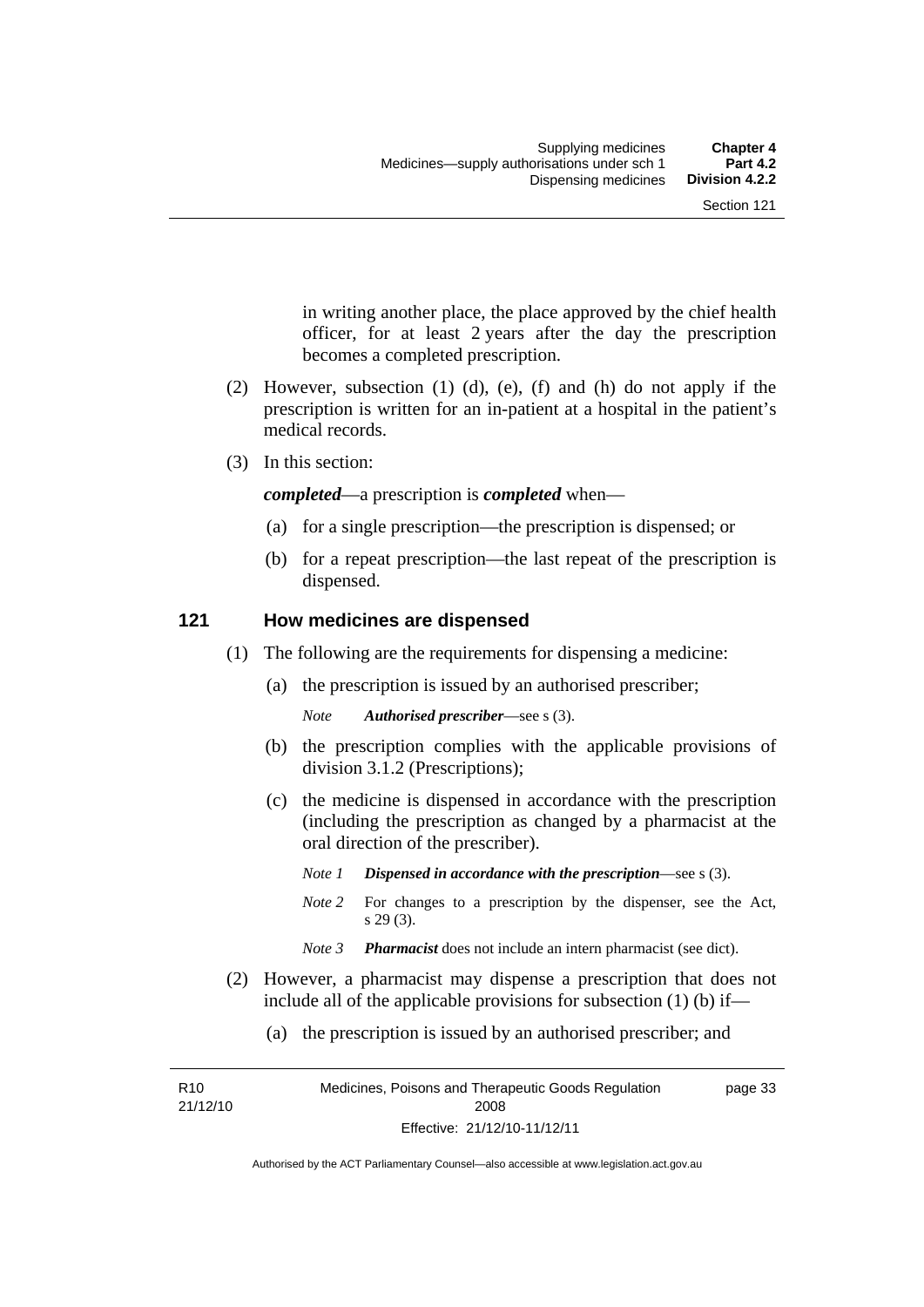- (b) the medicine is—
	- (i) dispensed in accordance with the prescription; and
	- (ii) if the prescription is changed by a pharmacist at the oral direction of the prescriber—the prescription complies with section 122; and

*Note Pharmacist* does not include an intern pharmacist (see dict).

- (c) the medicine is supplied in a package that is labelled in accordance with section 123; and
- (d) the pharmacist is satisfied that, because of a circumstance affecting the prescriber or the person for whom the medicine is to be dispensed, it is not practicable for a complying prescription to be issued for the medicine.
- (3) In this section:

*authorised prescriber*, in relation to a prescription, means—

- (a) for a medicine other than a controlled medicine—a person who is authorised to issue the prescription under the Act or another territory law; and
- (b) for a controlled medicine—a person who is authorised to issue the prescription under part 13.1 (Controlled medicines approvals).

#### **Examples—authorised prescribers**

1 A NSW registered doctor practising in Queanbeyan is authorised under a NSW law to prescribe medicines. The doctor gives a patient a prescription for a controlled medicine and another prescription for a prescription only medicine. The prescription only medicine can be dispensed in the ACT because the prescription is issued by a person who is authorised under a State law to prescribe the medicine. The prescription for the controlled medicine cannot be dispensed in the ACT because the doctor is not registered in the ACT.

R10 21/12/10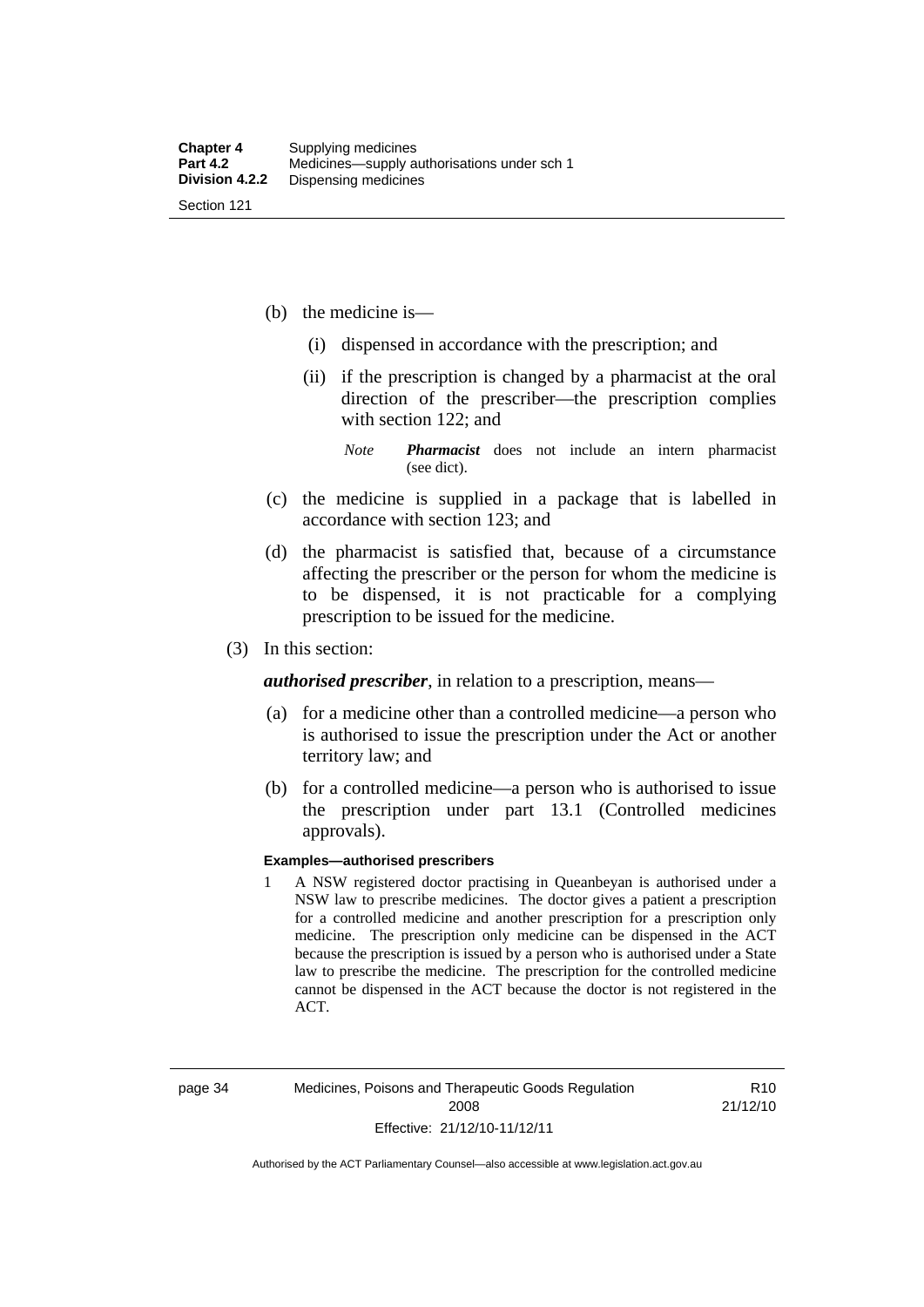- 2 If the doctor in example 1 is registered in both the ACT and NSW, the prescription for the controlled medicine can be dispensed in the ACT.
- 3 A special event exemption under the *Health Professionals (Special Events Exemptions) Act 2000* authorises a visiting health professional to prescribe a medicine, including a controlled medicine. A Victorian registered doctor who is a visiting health professional within the meaning of that Act prescribes a controlled medicine. The prescription can be dispensed in the ACT.
- *Note* An example is part of the regulation, is not exhaustive and may extend, but does not limit, the meaning of the provision in which it appears (see Legislation Act, s 126 and s 132).

*dispensed in accordance with the prescription*, for a prescribed medicine, includes dispensing another brand of the medicine that is a bioequivalent form of the prescribed medicine.

*Note Bioequivalent*—see the dictionary.

#### **122 Noting changes to prescriptions on oral direction of prescriber—Act, s 27 (2) (b) (ii)**

The following must be noted, in writing, on the prescription:

- (a) the name of the prescriber giving the oral direction to change the prescription;
- (b) the change to the prescription;
- (c) the date the oral direction is given;
- (d) the pharmacist's signature.
- *Note* The notation must be made as soon as possible (see Legislation Act, s 151B).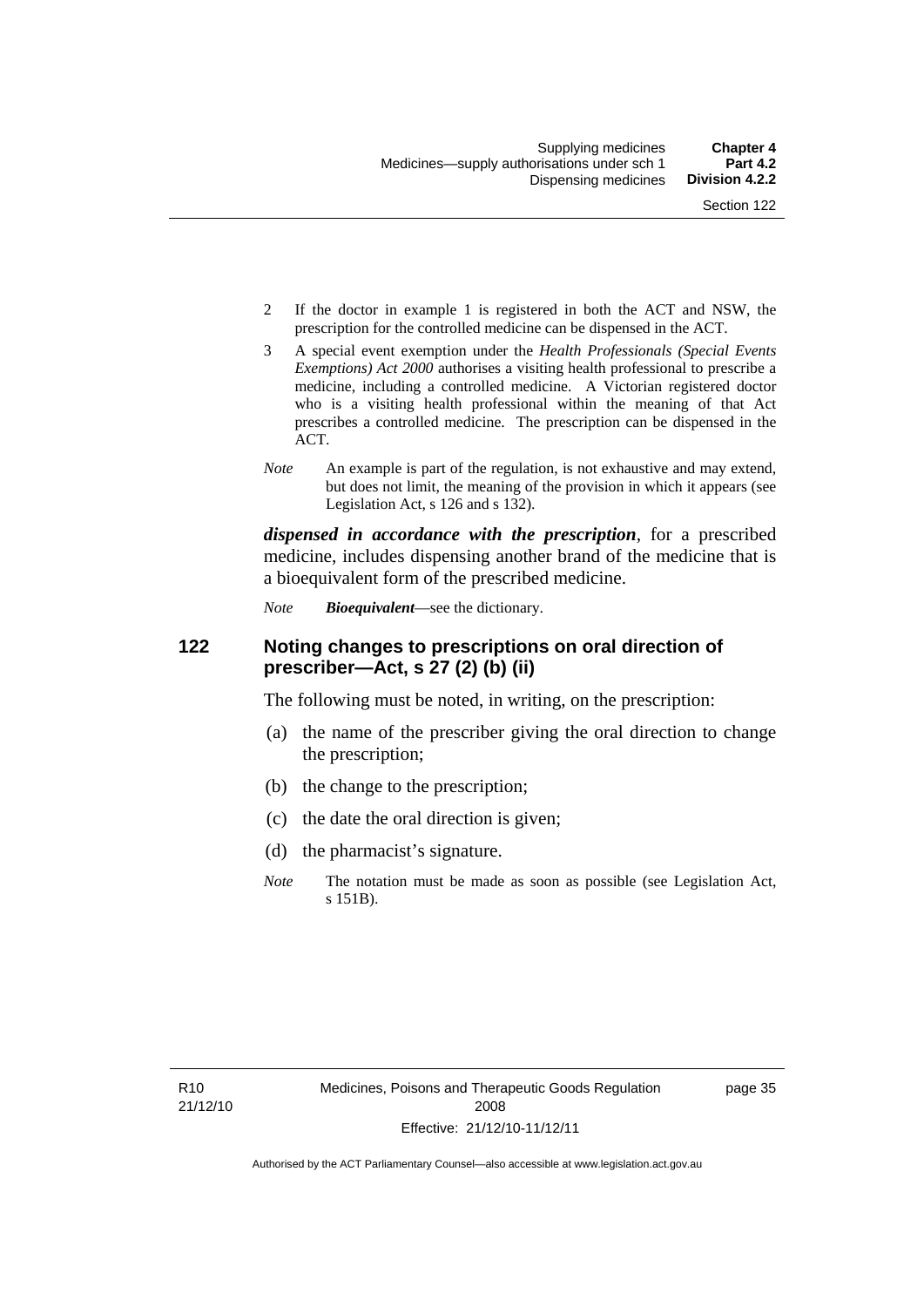## **123 Labelling dispensed medicines—Act, s 60 (1) (c) (i) and (2) (c) (i)**

The dispensed medicine must have a label that includes the following:

- (a) the name of the person for whom the medicine is dispensed;
- (b) if the prescriber is a dentist—the words 'for dental treatment only';
- (c) if the prescriber is an eligible midwife—the words 'for midwifery use only';
- (d) if the prescriber is an optometrist—the words 'for optometry use only';
- (e) if the prescriber is a veterinary surgeon—
	- (i) words to the effect of 'for animal treatment only'; and
	- (ii) the species of the animal for which the medicine is dispensed; and
	- (iii) if a way of identifying the animal is stated on the prescription—the way of identifying the animal;
- (f) the medicine's approved name and brand name;
	- *Note Approved name*—see the medicines and poisons standard, par 1 (1).
- (g) the form, strength and quantity of the medicine dispensed;
- (h) if the package of the dispensed medicine is not a manufacturer's pack—the relevant expiry date for the medicine;
- (i) the date the medicine is dispensed;
- (j) the name and the business address and telephone number of the pharmacy from which the medicine is dispensed;

R10 21/12/10

page 36 Medicines, Poisons and Therapeutic Goods Regulation 2008 Effective: 21/12/10-11/12/11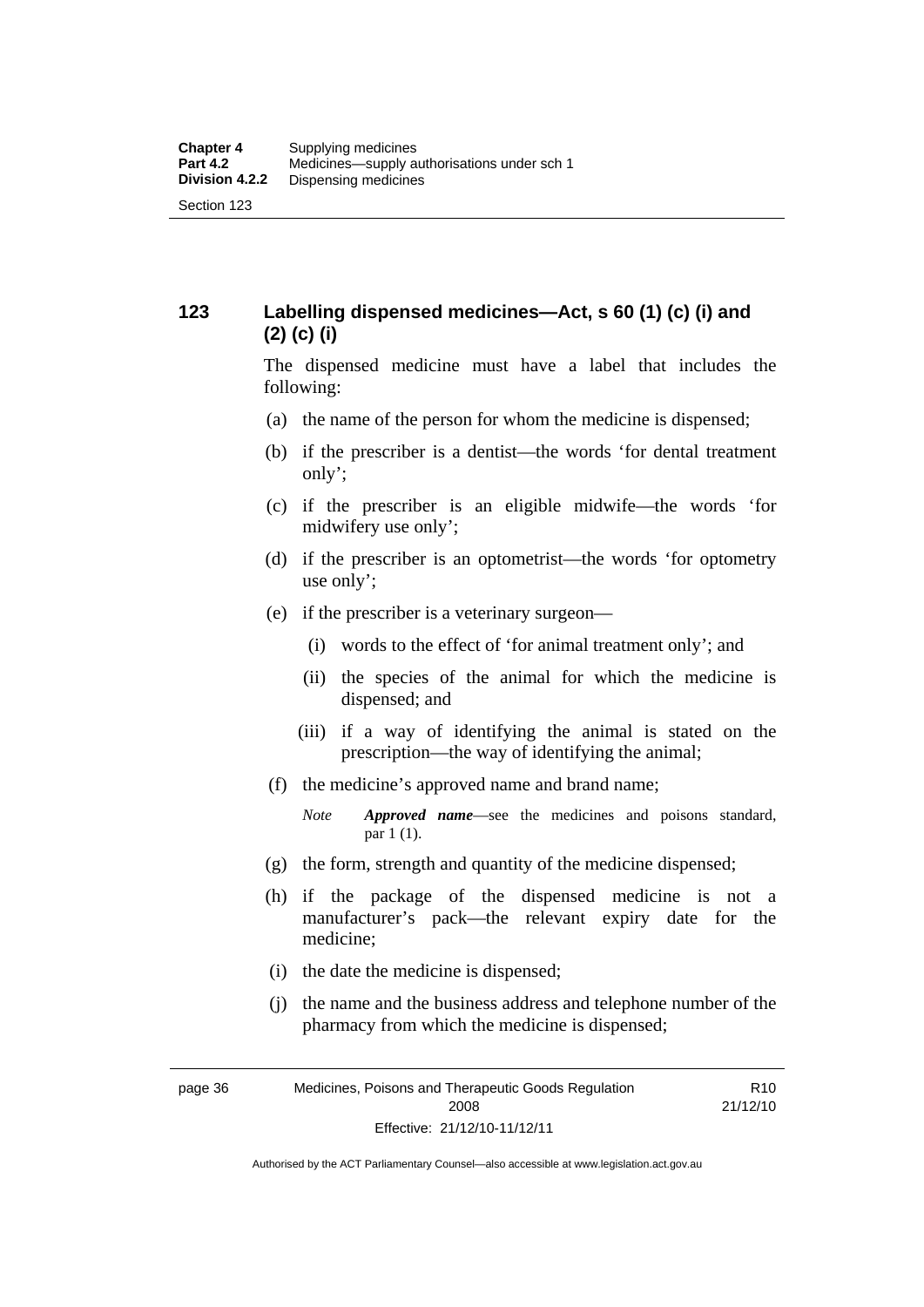- (k) the initials or other identification of the dispensing pharmacist;
- (l) a number that is different from the number given to each other prescription dispensed at the pharmacy;
- (m) directions about the use of the medicine that are adequate to allow the medicine to be taken or administered safely, including any warning statement in the medicines and poisons standard, appendix K (Drugs required to be labelled with a sedation warning) applying to the medicine;
- (n) words to the effect of 'keep out of reach of children'.

#### **Example—par (f) and par (g)**

Warfarin tablets (Coumadin) 5mg 50

*Note* An example is part of the regulation, is not exhaustive and may extend, but does not limit, the meaning of the provision in which it appears (see Legislation Act, s 126 and s 132).

#### **124 Marking dispensed prescriptions**

- (1) This section does not apply to a prescription for an in-patient at a hospital written in the patient's medical records.
- (2) A dispensed paper-based prescription for a medicine must be marked with—
	- (a) if the prescription is a single prescription or the last repeat of a repeat prescription—the word 'cancelled' on the front of the prescription; and
	- (b) the prescribed particulars.
- (3) A dispensed electronic prescription for a medicine must be marked with—
	- (a) if the prescription is a single prescription or the last repeat of a repeat prescription—the word 'cancelled'; and

page 37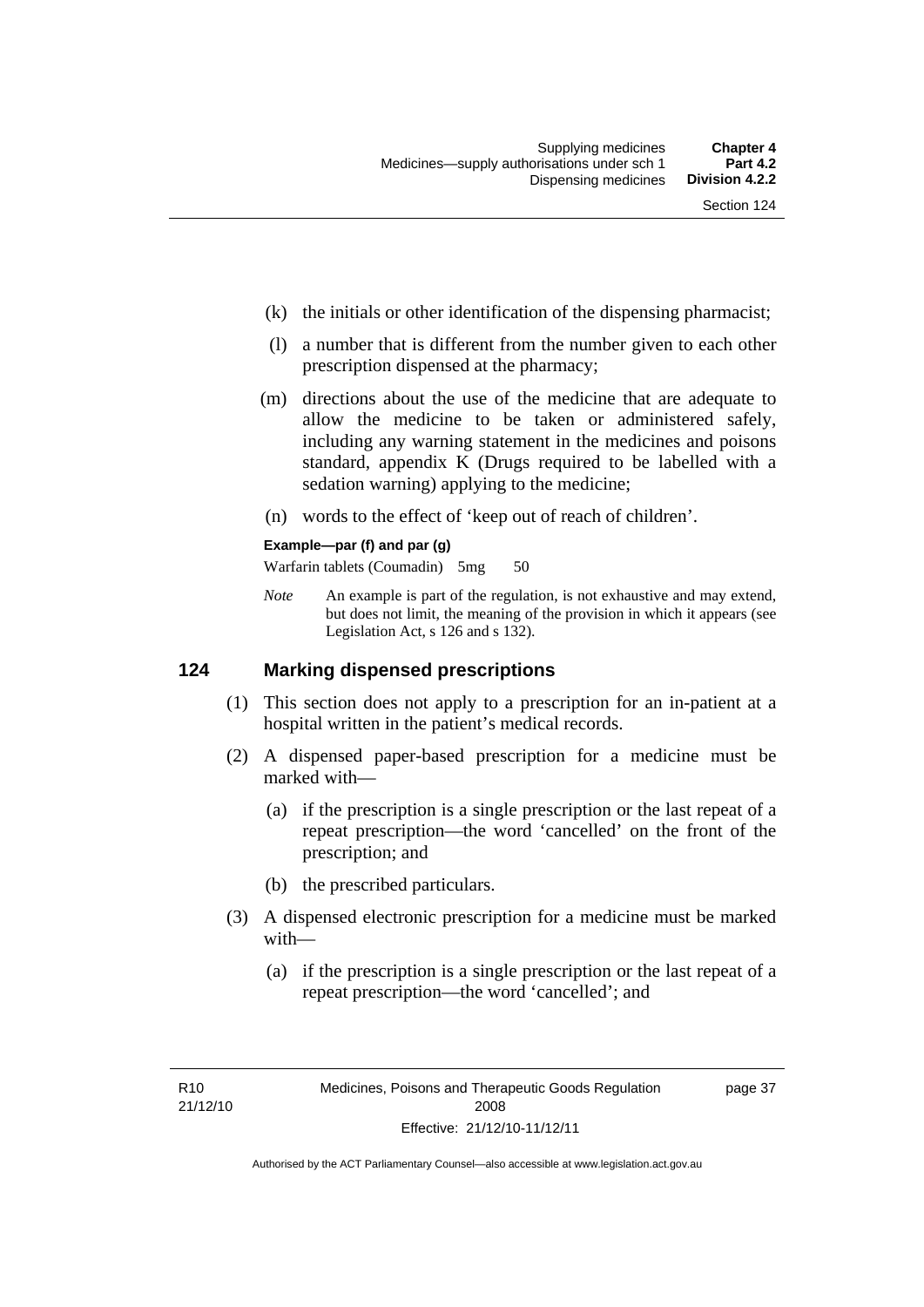- (b) a link to an electronic document containing the prescribed particulars.
- (4) In this section:

*paper-based prescription* includes a faxed copy of a prescription.

*prescribed particulars*, for a dispensed prescription for a medicine, means—

- (a) the date the medicine is dispensed; and
- (b) the name and business address of the dispensing pharmacy; and
- (c) if another brand of the medicine is dispensed for the prescribed medicine—the brand name of the medicine dispensed; and
- (d) for a repeat prescription—the number of the repeat dispensed; and
- (e) the prescription's number under section 123 (l); and
- (f) the pharmacist's initials or signature.

*single prescription* means a prescription that is not a repeat prescription.

#### **125 Recording dispensing of medicines**

The dispensing pharmacist must ensure that a written record is made of the following information in relation to the dispensing of the medicine:

- (a) the pharmacist's name;
- (b) the date of the prescription;
- (c) the prescriber's name;
- (d) the date the prescription is dispensed;
- (e) for a repeat prescription—the number of the repeat dispensed;

page 38 Medicines, Poisons and Therapeutic Goods Regulation 2008 Effective: 21/12/10-11/12/11 R10 21/12/10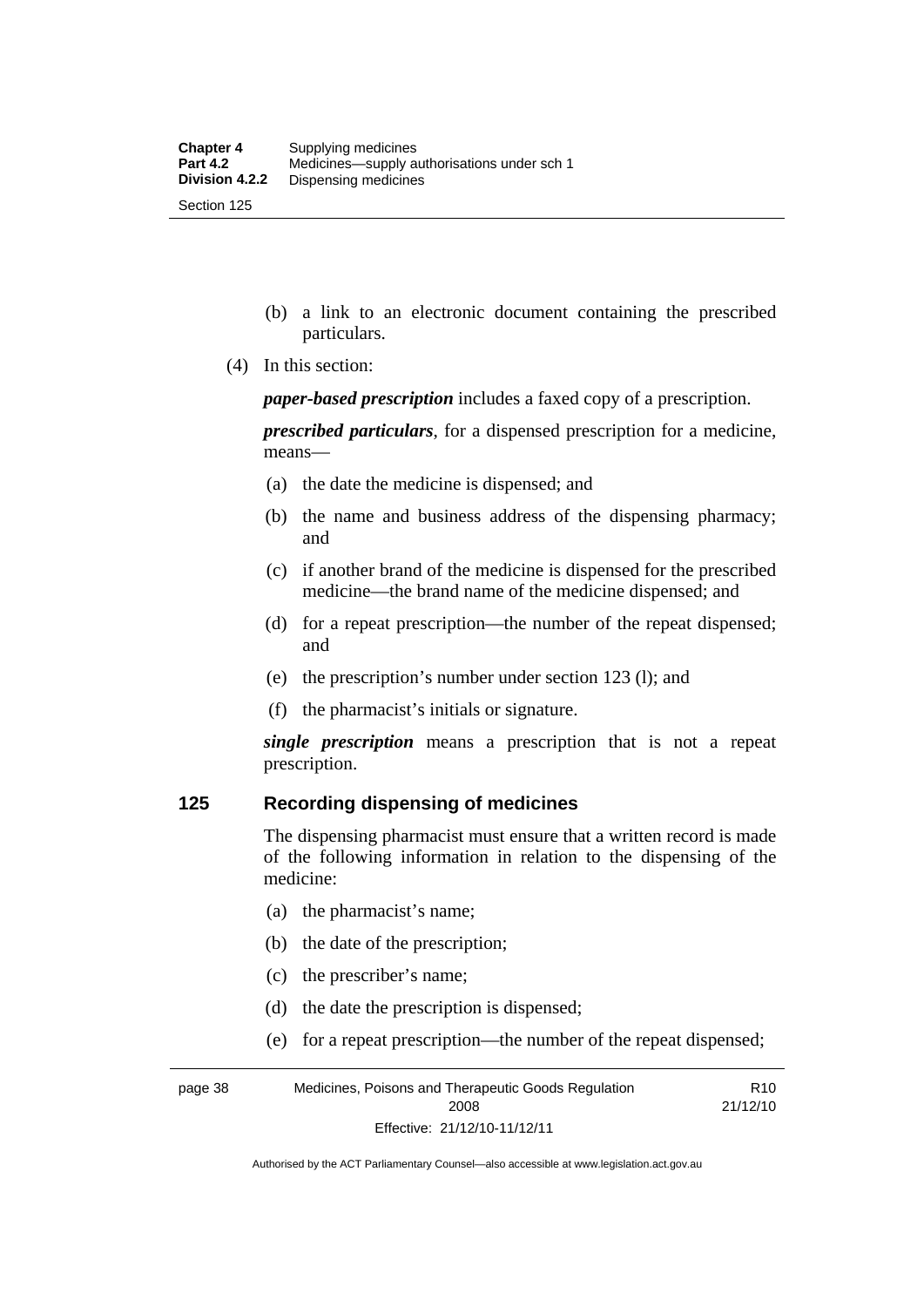- (f) the prescription's number under section 123 (l);
- (g) the name and address of the person for whom the medicine is dispensed;
- (h) the medicine's approved name and brand name;
	- *Note Approved name*—see the medicines and poisons standard, par 1 (1).
- (i) the form, strength and quantity of the medicine dispensed.
- *Note Written* includes in electronic form (see Act, dict).

## **Division 4.2.3 Supplying medicines on requisitions**

*Note* For authorisation to issue a requisition, see s 50.

#### **130 Authorisation conditions for supplying medicines on requisitions—Act, s 44 (1) (b) and (2) (b)**

A person's authorisation under section 110 to supply a medicine on a requisition is subject to the following conditions:

- (a) the medicine is supplied in accordance with the requirements under section 131;
- (b) the medicine is supplied in a package that is labelled in accordance with section 132;
- (c) the filled requisition is marked in accordance with section 133;
- (d) the supply is recorded in accordance with section 134;
- (e) the filled requisition and record under section 134 are kept at the institution where the medicine is supplied or, if the chief health officer approves in writing another place, the place approved by the chief health officer, for at least 2 years after the day the medicine is supplied.

page 39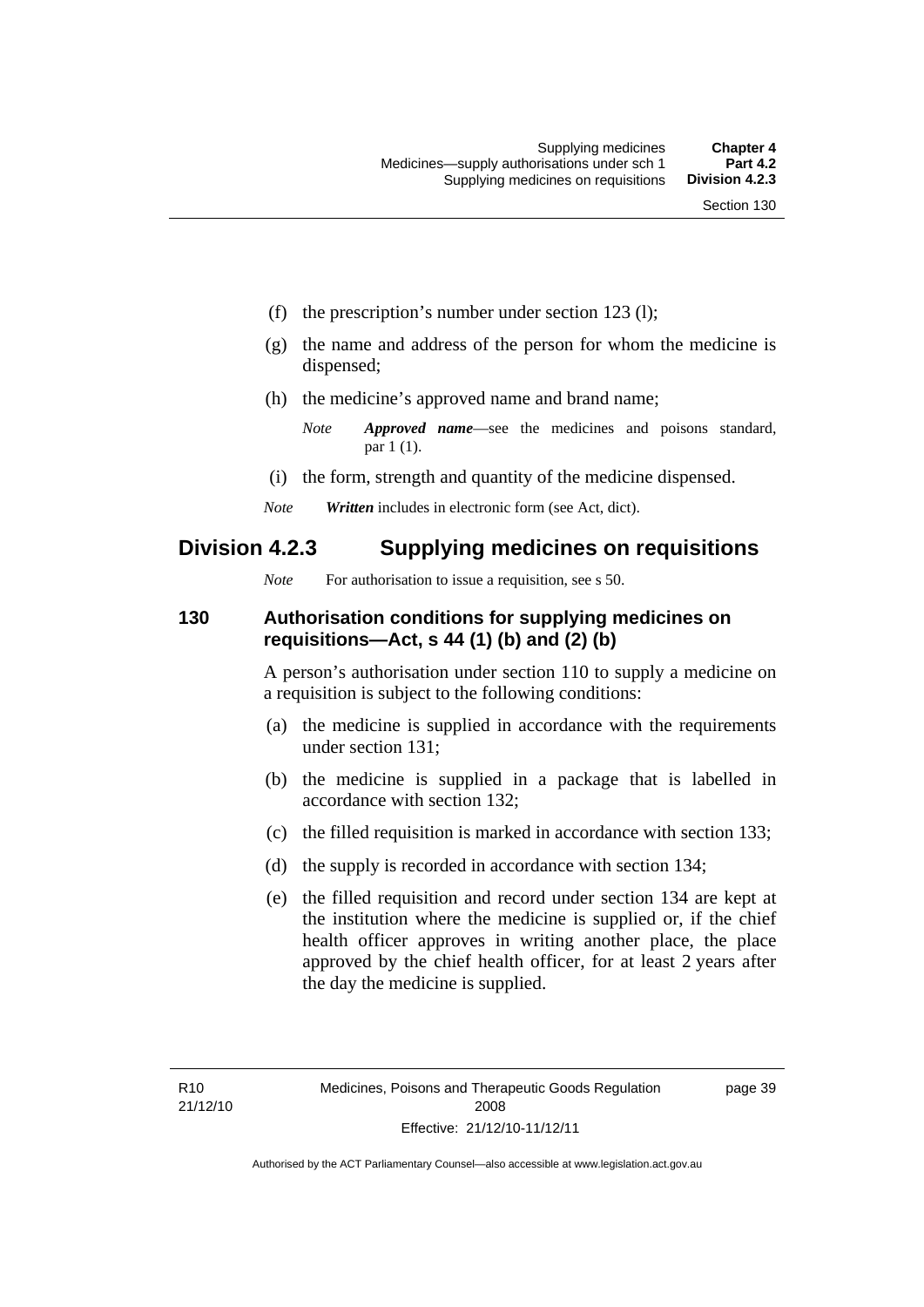#### **131 Supplying medicines on requisitions**

- (1) The following are the requirements for the supply of a medicine on a requisition:
	- (a) the medicine is supplied in accordance with the requisition (including the requisition as changed by the person supplying the medicine at the oral direction of the person issuing the requisition);

- (b) if the requisition is a written requisition—the requisition complies with section 55 (General requirements for written requisitions) and section 56 (Particulars for requisitions);
- (c) if the requisition is an oral requisition—the requisition complies with section 56.
- (2) However, if the requisition does not comply with section 55 or section 56 (as appropriate), a pharmacist may supply the medicine on the requisition if satisfied that it is not practicable for a complying requisition to be issued for the medicine.

*Note Pharmacist* does not include an intern pharmacist (see dict).

(3) In this section:

*supplied in accordance with the requisition*, for a requisitioned medicine, includes supplying another brand of the medicine that is a bioequivalent form of the requisitioned medicine.

*Note Bioequivalent*—see the dictionary.

R10 21/12/10

*Note* For changes to a requisition by the person supplying a medicine on a requisition (see Act, s 29 (3)).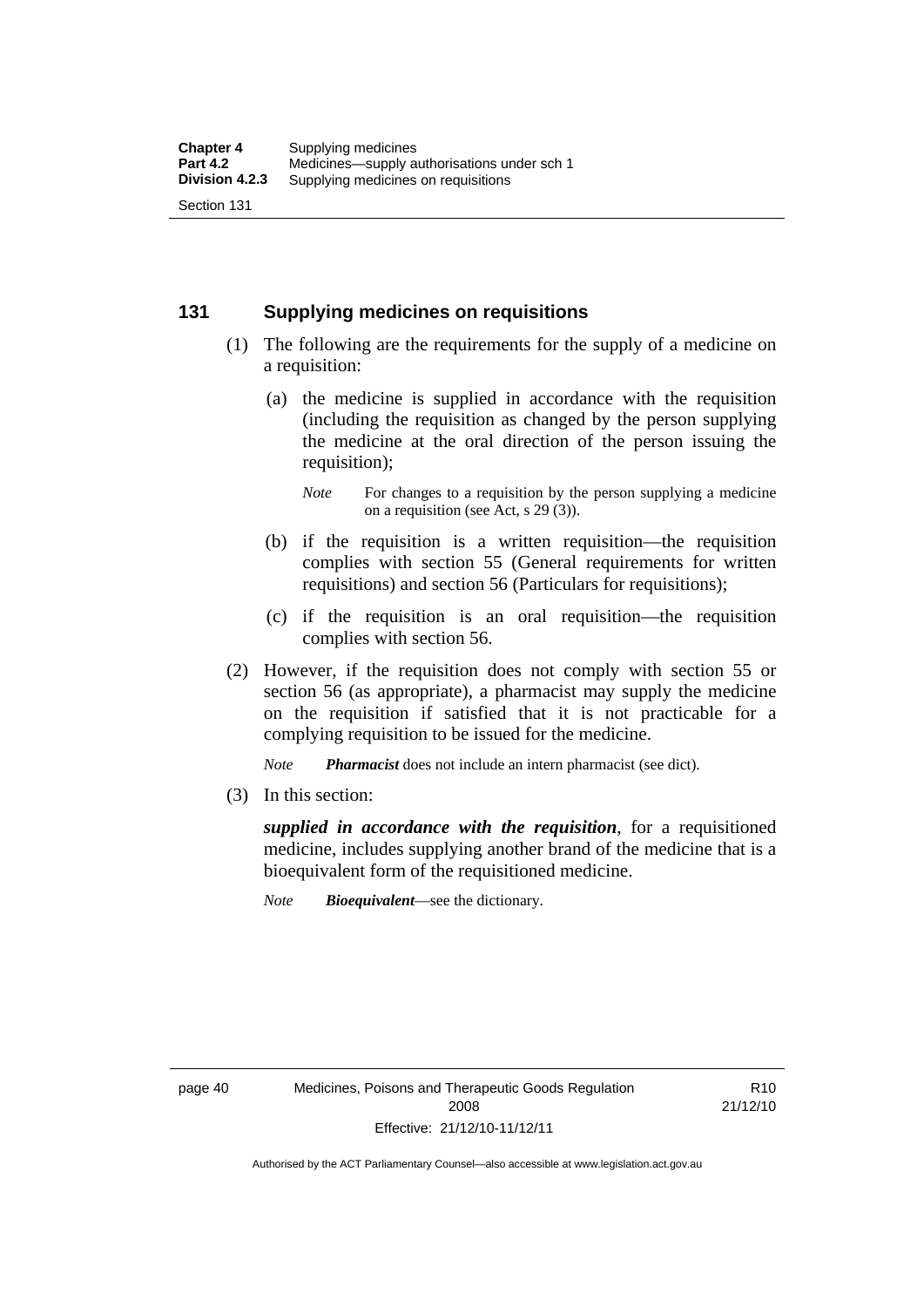## **132 Labelling medicines supplied on requisition—Act, s 60 (1) (c) (i) and (2) (c) (i)**

The package of a medicine supplied on requisition to a ward for the supply to a patient must have a label that includes the following:

(a) the medicine's approved name or brand name;

*Note Approved name*—see the medicines and poisons standard, par 1 (1).

- (b) the form, strength and quantity of the medicine;
- (c) if the package of the medicine is not a manufacturer's pack—
	- (i) the batch number or numbers of the medicine; and
	- (ii) the relevant expiry date for the medicine;
- (d) the name or other identifier of the pharmacy or ward from which the medicine is supplied;
- (e) if the medicine is a controlled medicine—a number that is different from the number given to each other requisition supplied from the pharmacy or ward.

#### **Examples—par (a) and par (b)**

- 1 Warfarin tablets 5mg 50
- 2 Coumadin tablets 5mg 50
- *Note* An example is part of the regulation, is not exhaustive and may extend, but does not limit, the meaning of the provision in which it appears (see Legislation Act, s 126 and s 132).

#### **133 Marking filled requisitions**

- (1) A filled paper-based requisition for a medicine must be marked with—
	- (a) the name or other identifier of the pharmacy or ward from which the medicine is supplied; and

 $R10$ 21/12/10 page 41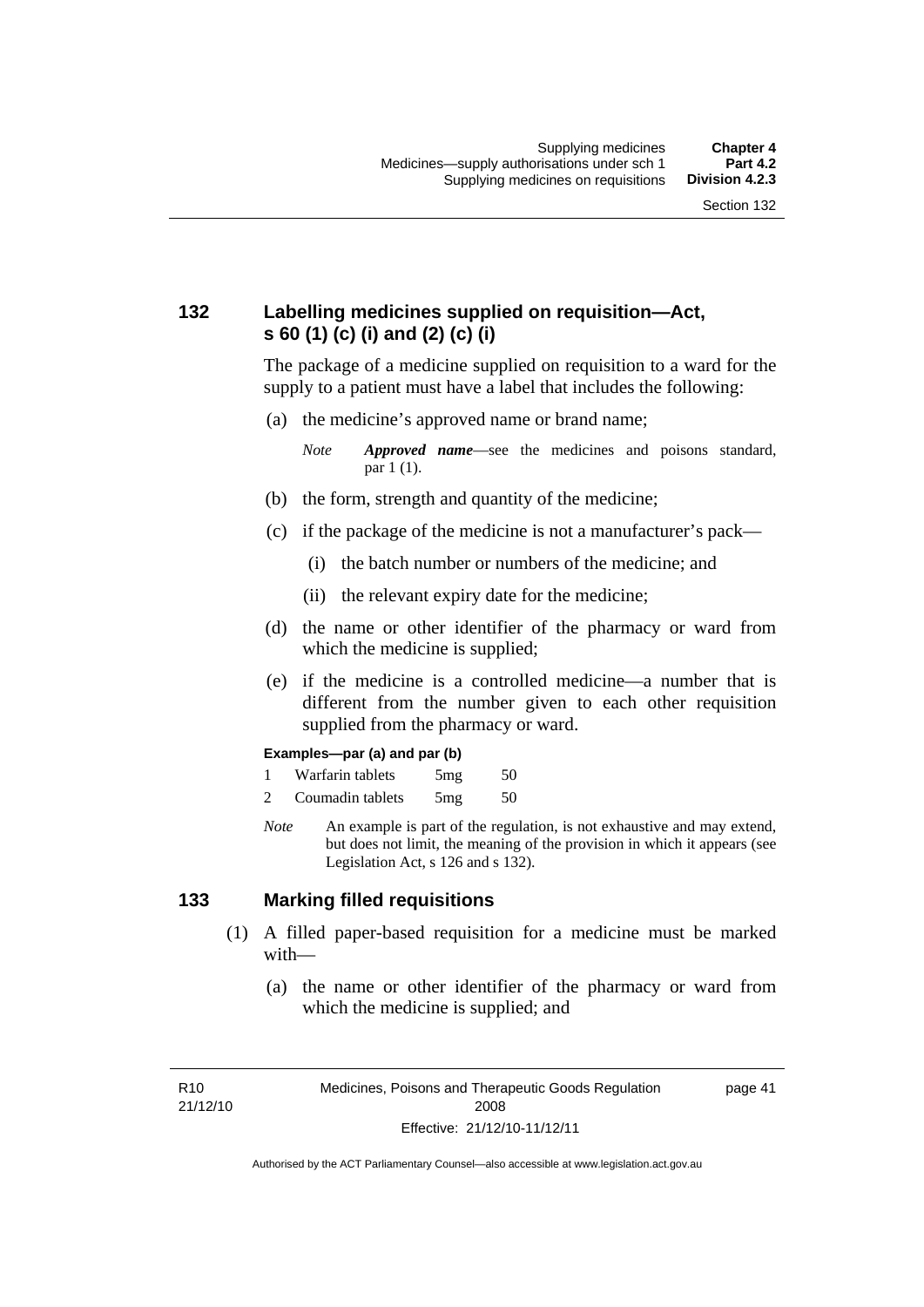(b) if the medicine is a controlled medicine—the requisition's number under section 132 (e); and

- (c) the supplier's initials or signature.
- (2) A filled electronic requisition for a medicine must be marked with a link to an electronic document containing—
	- (a) the name or other identifier of the pharmacy or ward from which the medicine is supplied; and
	- (b) if the medicine is a controlled medicine—the requisition's number under section 132 (e); and
	- (c) the supplier's initials or signature.
- (3) However, subsection (1) (a) and (2) (a) do not apply to a requisition filled at a pharmacy at an institution.
- (4) In this section:

*paper-based requisition* includes a faxed copy of a requisition.

#### **134 Recording supply of medicines on requisitions**

A person who supplies a medicine to someone else on requisition must make a written record of the following information:

- (a) the date of the requisition;
- (b) the name of the person who issued the requisition;
- (c) the date the requisition is filled;
- (d) the medicine, and the form, strength and quantity of the medicine, supplied;
- (e) the name or initials of the person supplying the medicine.
- *Note Written* includes in electronic form (see Act, dict).

page 42 Medicines, Poisons and Therapeutic Goods Regulation 2008 Effective: 21/12/10-11/12/11

R10 21/12/10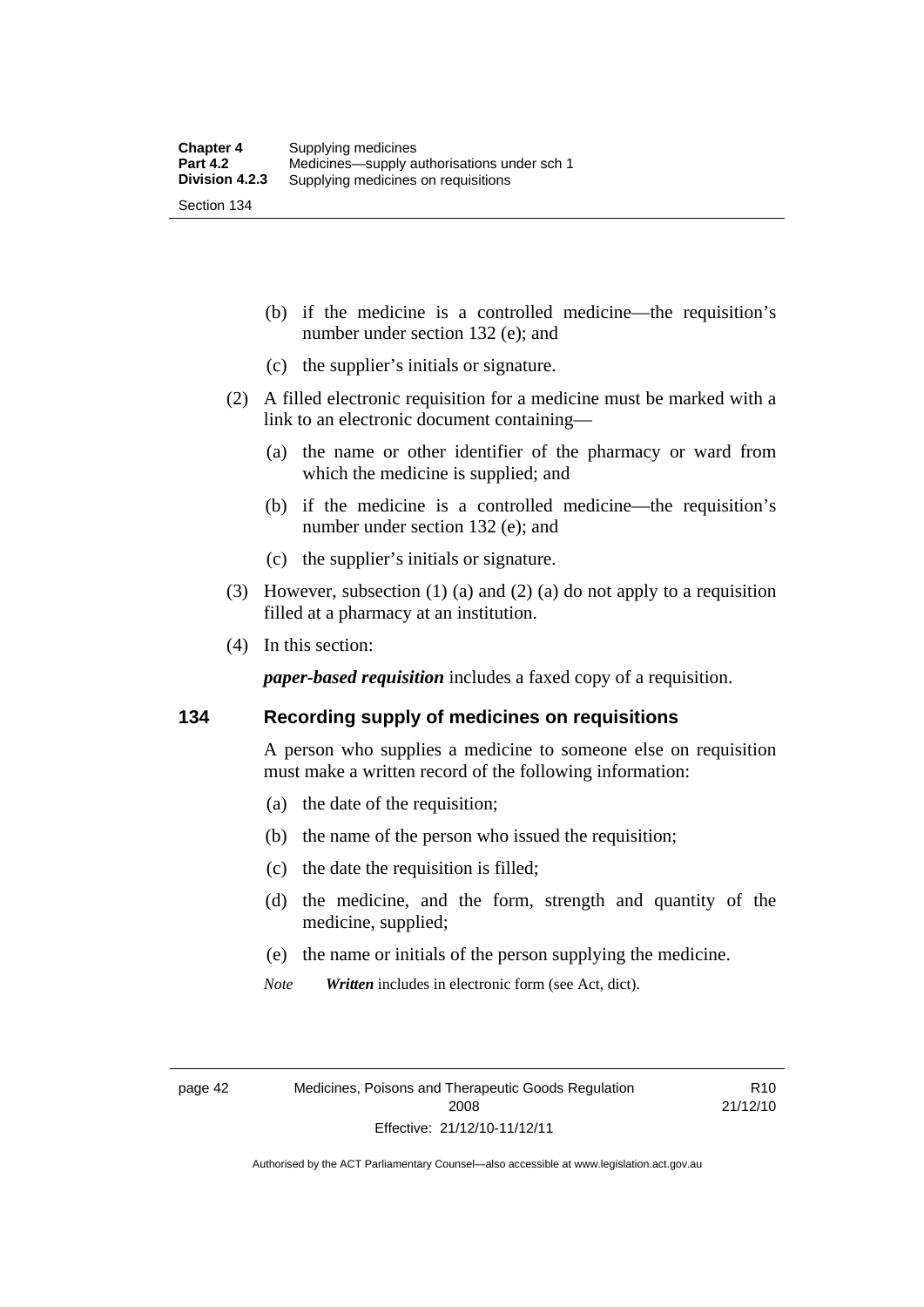# **Division 4.2.4 Supplying medicines on purchase orders**

*Note* For authorisation to issue a purchase order, see s 60.

#### **140 Authorisation conditions for supplying medicines on purchase orders—Act, s 44 (1) (b) and (2) (b)**

A person's authorisation under section 110 to supply a medicine on a purchase order is subject to the following conditions:

- (a) the purchase order is a complying purchase order;
- (b) the medicine is supplied in accordance with the requirements of section 141;
- (c) the supply is recorded in accordance with section 142;
- (d) if the supplier does not receive a document signed by the buyer acknowledging receipt of the medicine within 7 days after the day the medicine is delivered—the supplier must, within 24 hours after the end of the 7-day period, tell the chief health officer, in writing, of the failure to receive the document;
- (e) the following are kept at the supplier's business premises or, if the chief health officer approves in writing another place, the place approved by the chief health officer, for at least 2 years after the day the medicine is supplied:
	- (i) the filled purchase order;
	- (ii) the delivery acknowledgement under paragraph (d) or section 141 $(1)$  $(d)$  $(ii)$ ;
	- (iii) the record for section 142.

page 43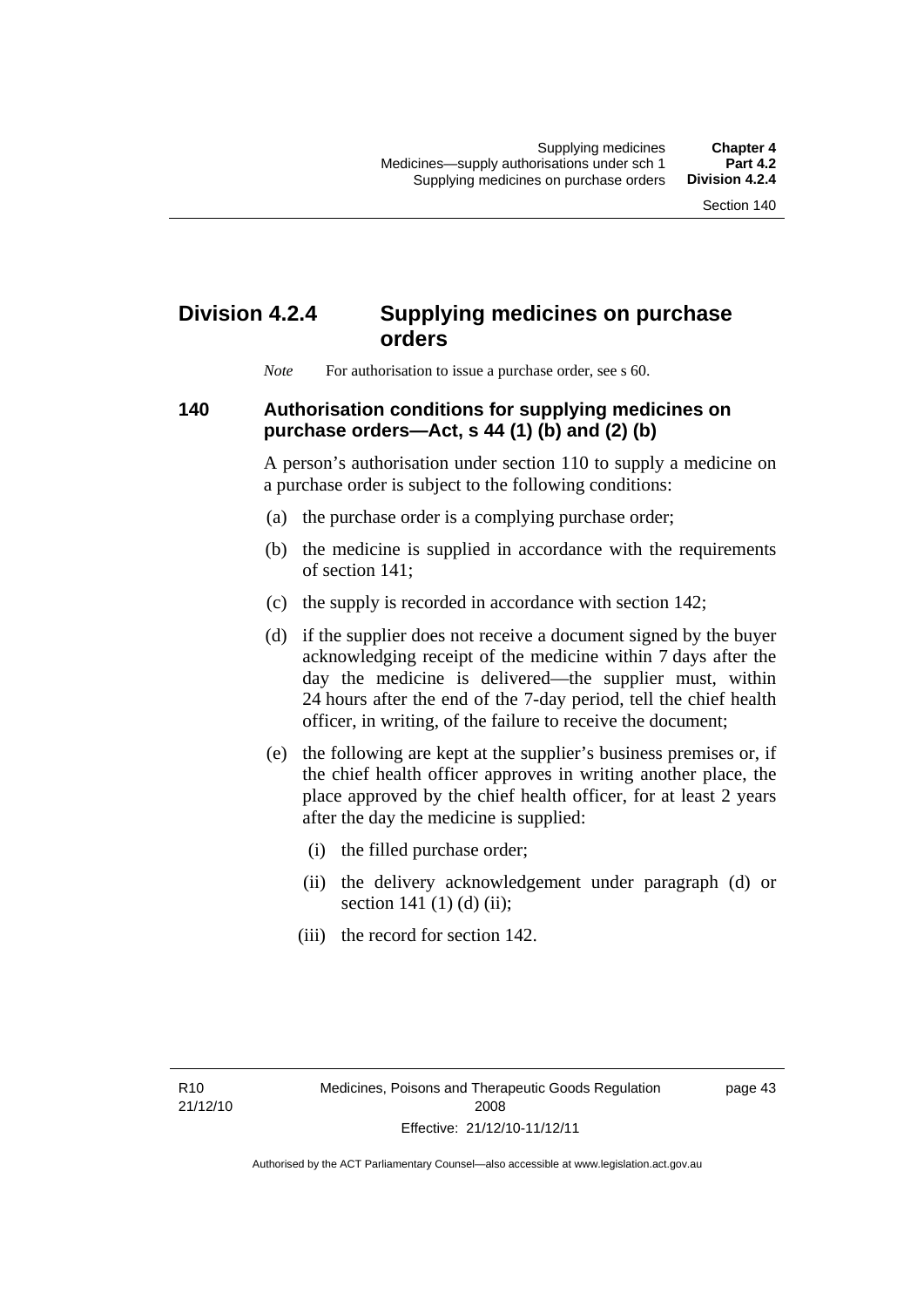#### **141 Supplying medicines on purchase orders**

- (1) The following are the requirements for the supply of a medicine on a purchase order:
	- (a) the medicine is supplied in manufacturer's packs that comply with—
		- (i) section 501 (Packaging of supplied manufacturer's packs of medicines—Act, s 59 (1) (c) (i) and (2) (c) (i)); or
		- (ii) an approval under the Act, section 193 (Approval of non-standard packaging and labelling);
	- (b) the manufacturer's packs are labelled in accordance with—
		- (i) section 502 (Labelling of supplied manufacturer's packs of medicines—Act, s  $60(1)$  (c) (i) and (2) (c) (i)); or
		- (ii) an approval under the Act, section 193;
	- (c) the manufacturer's packs are securely wrapped and packed;
	- (d) if the medicine is delivered in person by the supplier to the buyer—
		- (i) the medicine is delivered to an adult; and
		- (ii) the delivery is acknowledged by the adult signing and dating a copy of the purchase order;
	- (e) if the medicine is not delivered in person by the supplier to the buyer—the medicine is delivered to the buyer by a person whose procedures require the delivery of the medicine to be signed for by the buyer or an adult employee of the buyer.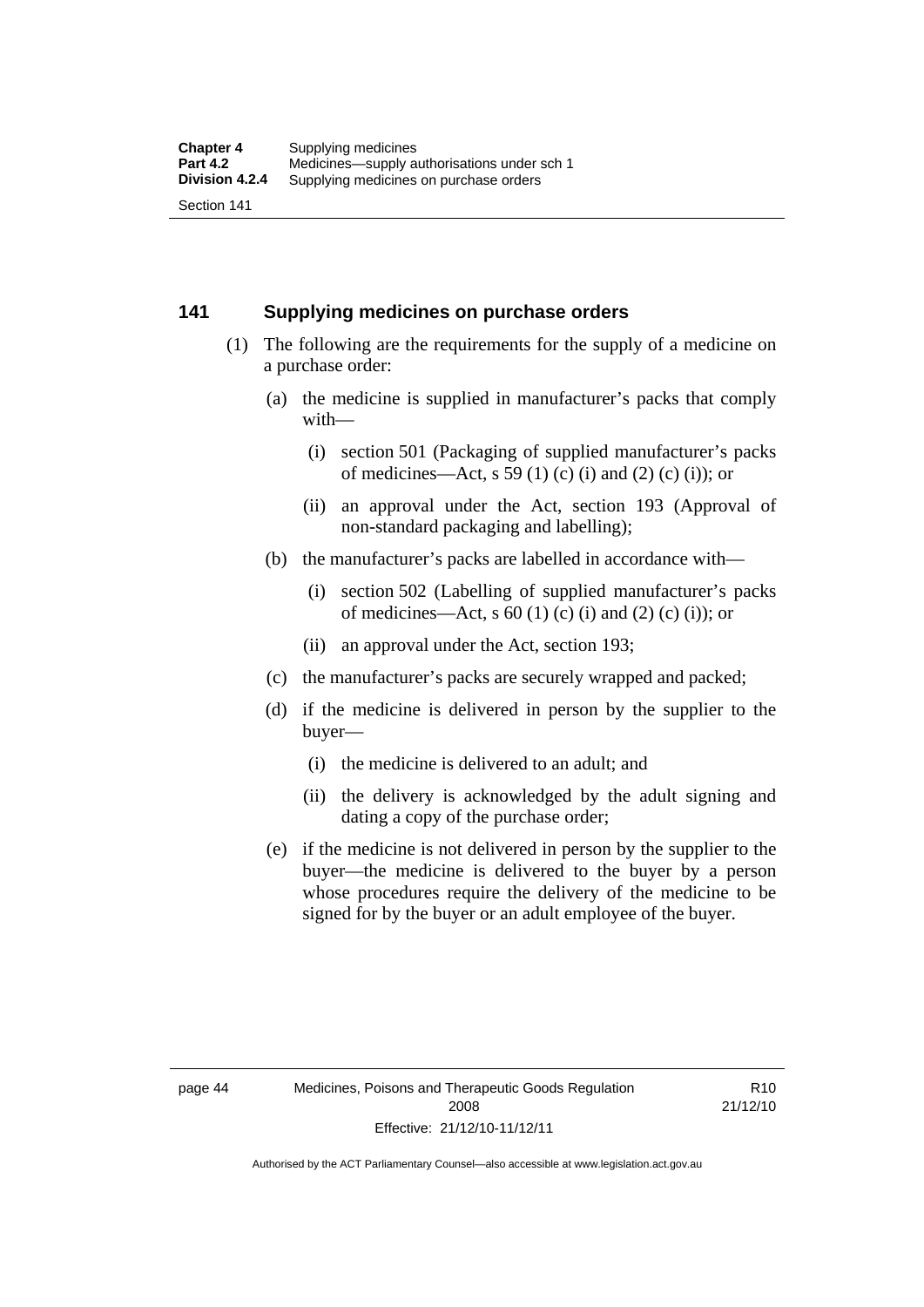- (2) However, subsection (1) (a), (b) and (c) do not apply in relation to a medicine supplied by a pharmacist to a prescriber who is authorised to supply the medicine during a consultation if the medicine is supplied in a package that is labelled with the following particulars:
	- (a) the approved name and brand name of the medicine;

*Note Approved name*—see the medicine and poisons standard, par 1 (1).

- (b) the form, strength and quantity of the medicine, supplied;
- (c) if the package of the medicine is not a manufacturer's pack the relevant expiry date for the medicine.

#### **142 Recording supply of medicines on purchase orders**

A person who supplies a medicine to someone else on a purchase order must make a written record of the following information:

- (a) the date of the order;
- (b) the issuer's authority to issue the order;
- (c) the name, and the business address and telephone number, of the person to whom the medicine is supplied;
- (d) the date the order is supplied;
- (e) the medicine, and the form, strength and quantity of the medicine, supplied.
- *Note Written* includes in electronic form (see Act, dict).

page 45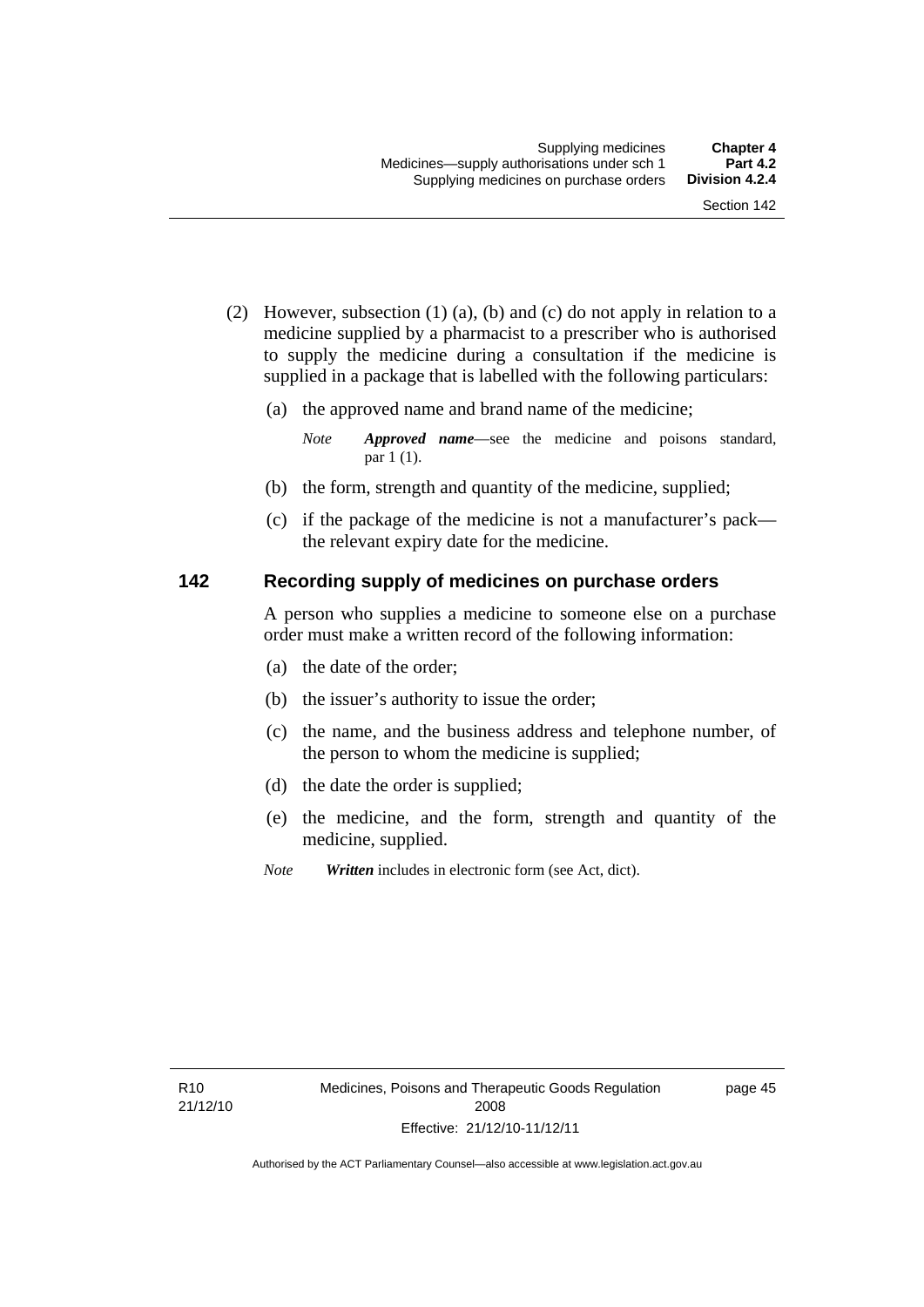# **Division 4.2.5 Supplying medicines on standing orders**

- *Note 1* For the issue of a standing order, see pt 3.4.
- *Note 2 Supply* does not include administer (see Act, s 24).

#### **150 Authorisation conditions for supplying medicines on standing orders—Act, s 44 (1) (b) and (2) (b)**

- (1) A person's authorisation under section 110 to supply a medicine on a standing order is subject to the following conditions:
	- (a) the medicine is supplied in accordance with the requirements of section 151;
	- (b) the supply is recorded in accordance with section 153;
	- (c) the record for section 153 is kept at the person's business premises or, if the chief health officer approves in writing another place, the place approved by the chief health officer, for at least 2 years after the day the medicine is supplied;
	- (d) if the supplier is not the person who would ordinarily have prescribed the medicine for the recipient, the required information is given in writing to—
		- (i) the prescriber (the *usual prescriber*) who would ordinarily have prescribed the medicine for the recipient not later than 24 hours after supplying the medicine; or
		- (ii) if the recipient does not have a usual prescriber—the recipient.
- (2) However, subsection (1) (c) and (d) do not apply if the record is made in a patient's medical records.

R10 21/12/10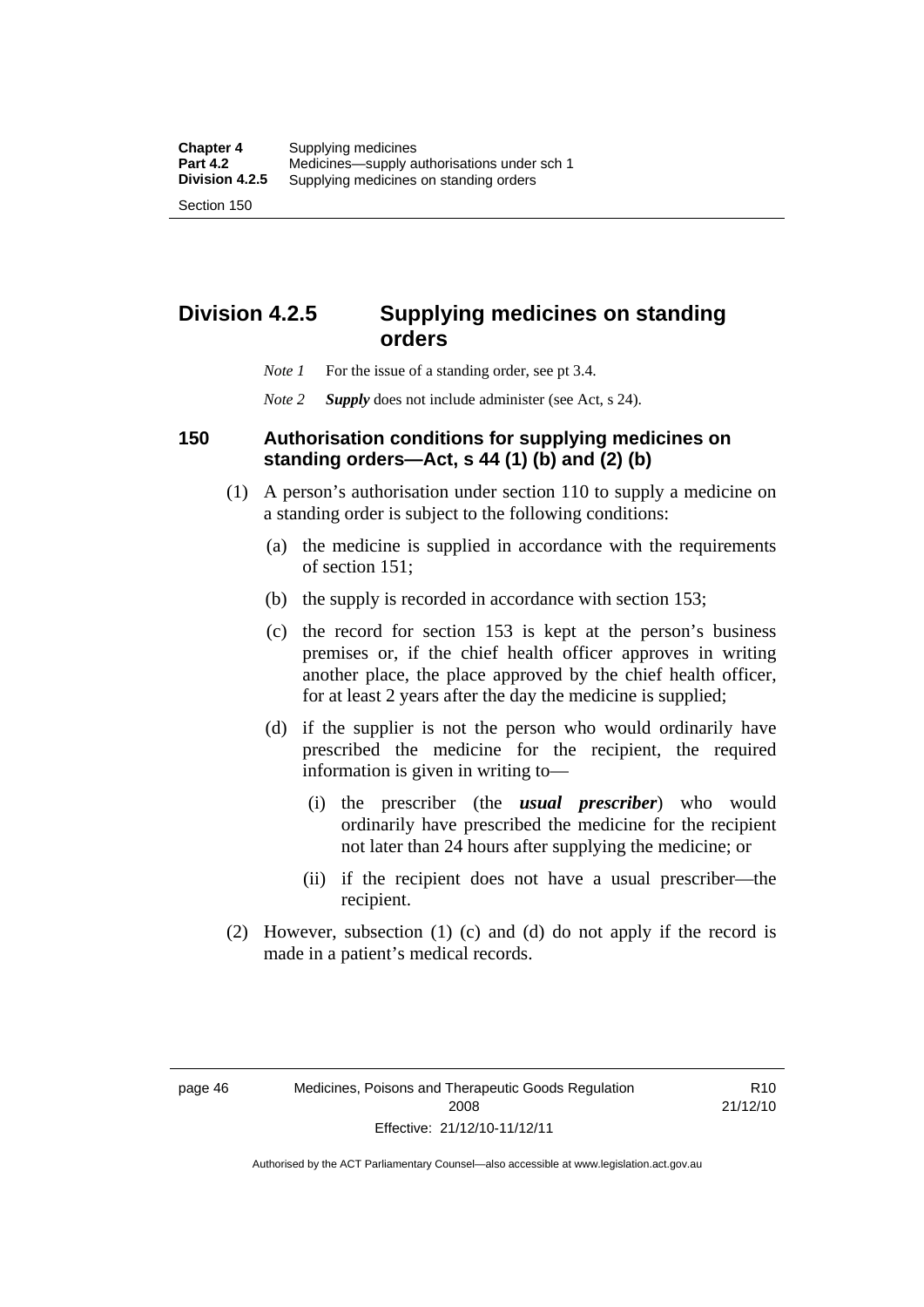(3) In this section:

*required information*, for the supply of a medicine on a standing order, means—

- (a) the supplier's name; and
- (b) the date the medicine is supplied; and
- (c) the name and address of the person to whom the medicine is supplied; and
- (d) the medicine's approved name and brand name; and
- (e) the form, strength and quantity of the medicine supplied.

#### **151 Supplying medicines on standing orders**

The following are the requirements for the supply of a medicine on a standing order:

- (a) the medicine is supplied in accordance with the standing order;
- (b) the medicine is supplied in a package that is labelled in accordance with section 152.

## **152 Labelling medicines supplied on standing order— Act, s 60 (1) (c) (i) and (2) (c) (i)**

The package of a medicine supplied on a standing order must have a label that includes the following:

- (a) the name of the person to whom the medicine is to be supplied;
- (b) the date the medicine is supplied;
- (c) the medicine, and the form, strength and quantity of the medicine, supplied;

page 47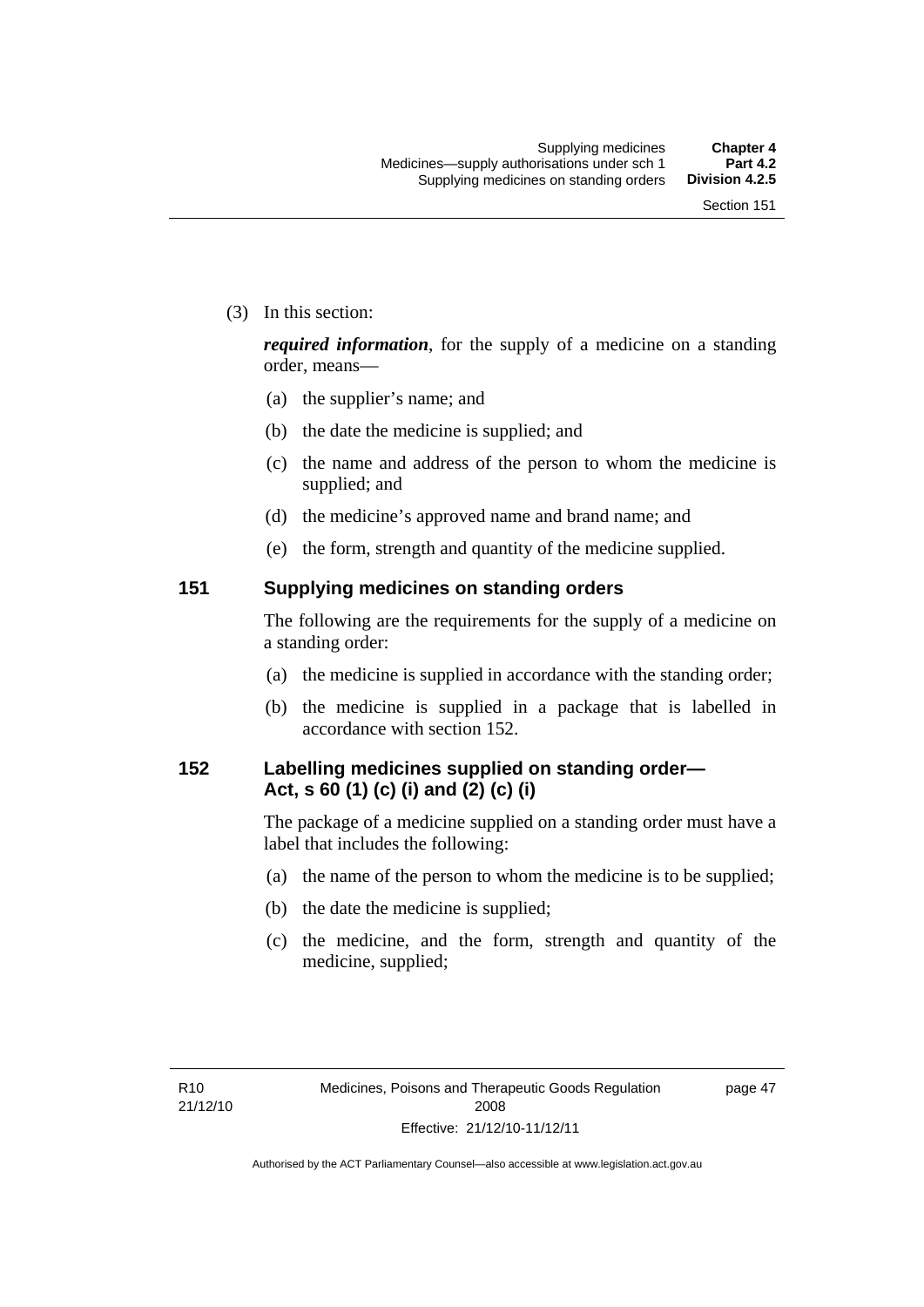- (d) if the package of the dispensed medicine is not a manufacturer's pack—
	- (i) the batch number or numbers of the medicine; and
	- (ii) the relevant expiry date for the medicine;
- (e) the supplier's name, business address and telephone number;
- (f) directions about the use of the medicine that are adequate to allow the medicine to be taken or administered safely, including any warning statement in the medicines and poisons standard, appendix K (Drugs required to be labelled with a sedation warning) applying to the medicine;
- (g) words to the effect of 'keep out of reach of children'.

#### **153 Recording supply of medicines on standing orders**

- (1) A person (the *supplier*) who supplies a medicine to a person (the *patient*) on a standing order must make a written record of the following information:
	- (a) the supplier's name;
	- (b) the patient's name and address;
	- (c) the date the medicine is supplied;
	- (d) the medicine's approved name and brand name;
	- (e) the form, strength and quantity of the medicine;
	- (f) the date of the standing order.
	- *Note Written* includes in electronic form (see Act, dict).
- (2) However, subsection (1) (b) does not apply if the record is made in the patient's medical records.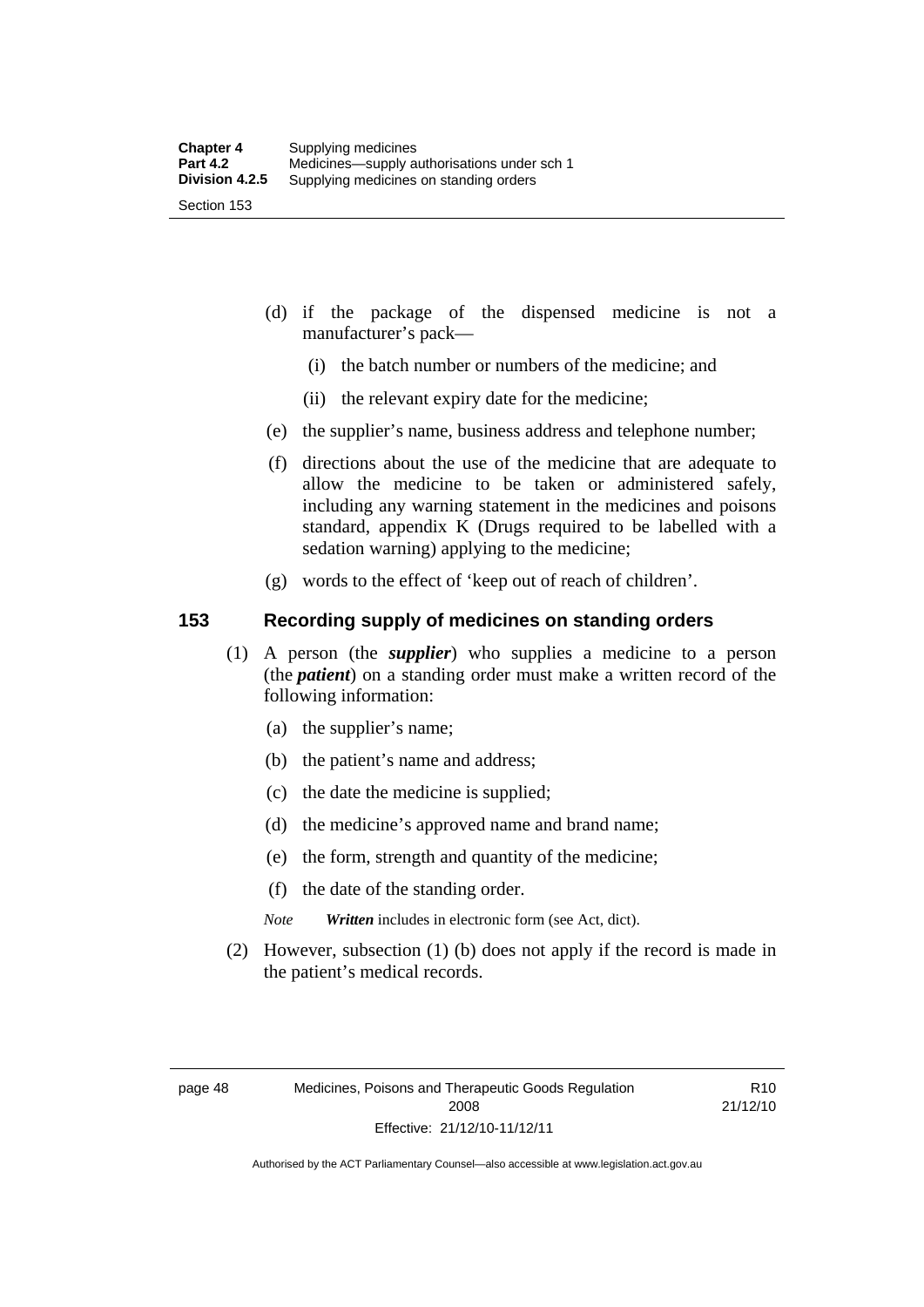# **Division 4.2.6 Supplying medicines during consultations**

*Note Supply* does not include administer (see Act, s 24).

# **160 Authorisation conditions for supplying medicines during consultations—Act, s 44 (1) (b) and (2) (b)**

A prescriber's authorisation under section 110 to supply a medicine during a consultation is subject to the following conditions:

- (a) the medicine is supplied in accordance with the Act, section 7 (Appropriate prescription and supply of medicines);
- (b) if the medicine is a controlled medicine for human use—
	- (i) the prescriber complies with the additional requirements under section 163 (Additional requirements for supplying controlled medicines for human use during consultations) in relation to the supply; and
	- (ii) if the medicine is dronabinol—the prescriber has an authorisation under the *Therapeutic Goods Act 1989* (Cwlth), section 19 to supply the medicine; and
		- *Note* Dronabinol cannot be prescribed for veterinary use because it is a prohibited substance (see medicine and poisons standard, sch 9, entry for tetrahydrocannabinols).
	- (iii) the prescriber complies with section 164 (Information for CHO about controlled medicines supplied during consultations—Act, s 31 (2) (b) and (4), def *required information*);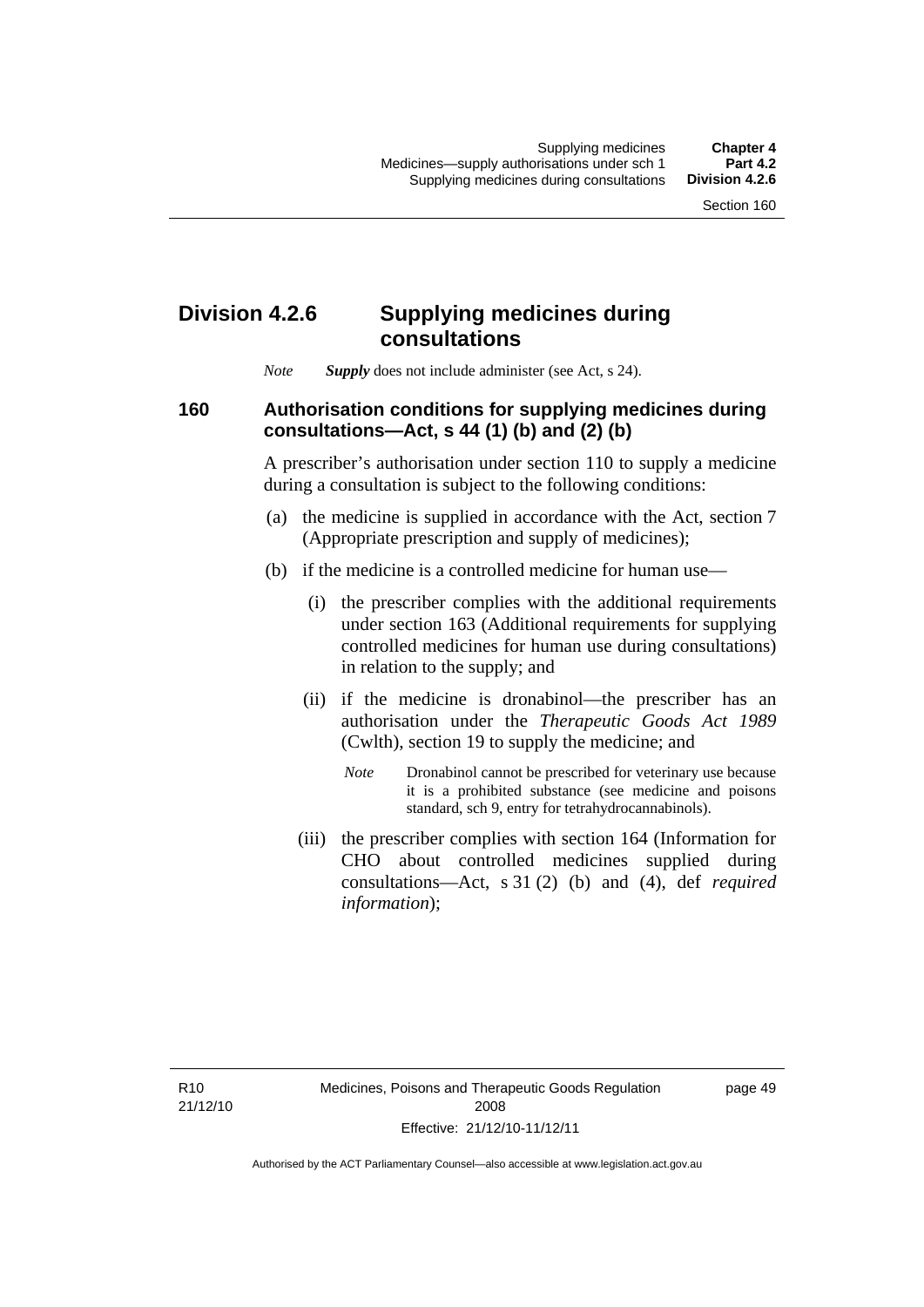- (c) if the medicine is a designated appendix D medicine prescribed for a purpose mentioned in schedule 3 (Designated appendix D medicines—standing approvals), part 3.2, column 3 in relation to the medicine—
	- (i) the prescriber has an appendix D medicines approval to prescribe the medicine; and
	- (ii) the prescriber complies with each condition (if any) of the approval (including any conditions in the schedule, part 3.2, column 4 in relation to the medicine);
- (d) the medicine is labelled in accordance with section 161;
- (e) the supply is recorded in accordance with section 162;
- (f) the record is kept at the prescriber's business premises or, if the chief health officer approves in writing another place, the place approved by the chief health officer, for at least 2 years after the day the medicine is supplied.

### **161 Labelling medicines supplied during consultations**

The supplied medicine must have a label that includes the following:

- (a) the name of the person to whom the medicine is supplied;
- (b) the date the medicine is supplied;
- (c) the prescriber's name, business address and telephone number;
- (d) the medicine's approved name or brand name;
	- *Note Approved name*—see the medicines and poisons standard, par 1 (1).
- (e) the form, strength and quantity of the medicine;

R10 21/12/10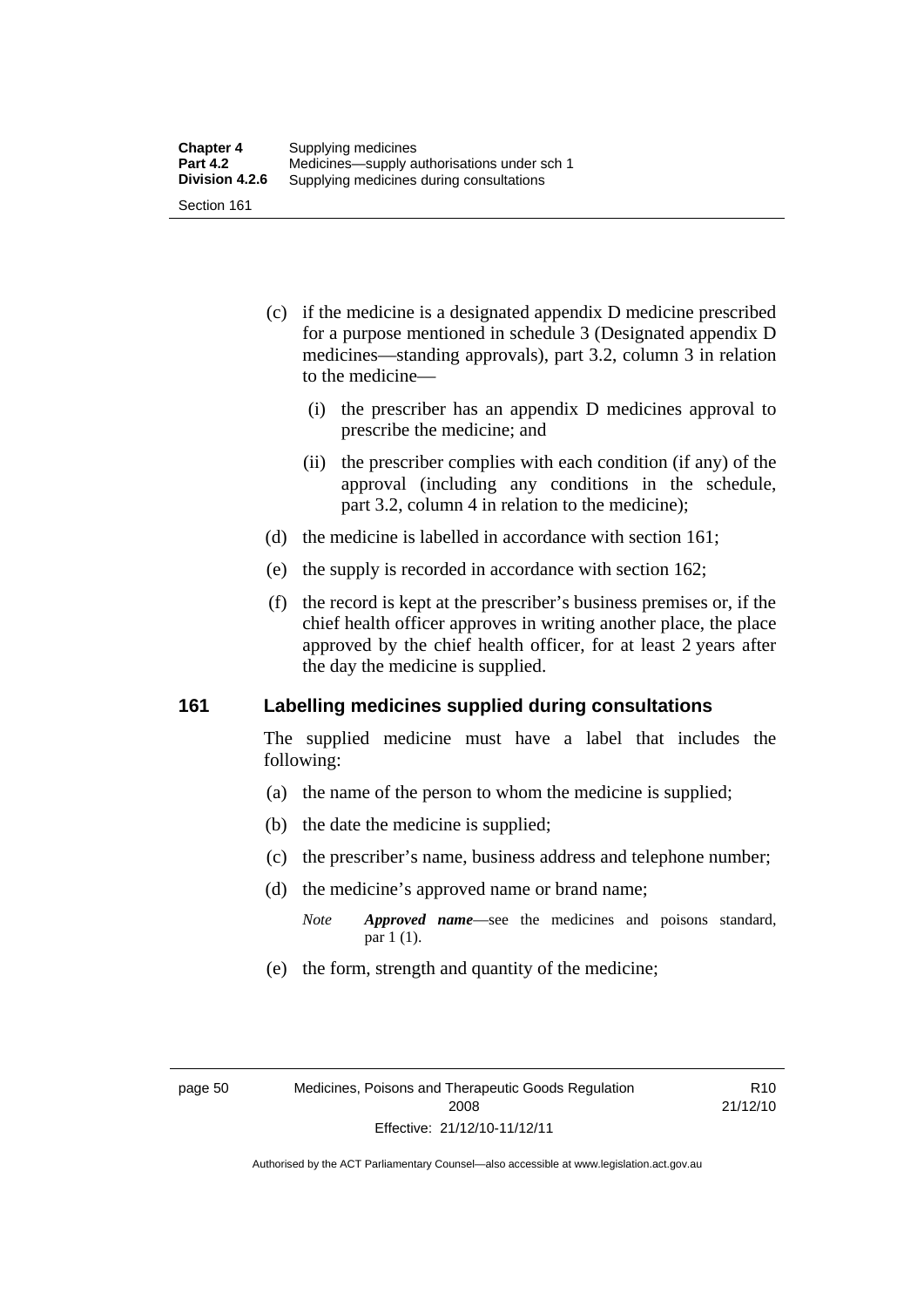- (f) if the package of the supplied medicine is not a manufacturer's pack—the relevant expiry date for the medicine;
- (g) directions about the use of the medicine that are adequate to allow the medicine to be taken or administered safely, including any warning statement in the medicines and poisons standard, appendix K (Drugs required to be labelled with a sedation warning) applying to the medicine;
- (h) words to the effect of 'keep out of reach of children';
- (i) if the prescriber is a dentist—the words 'for dental treatment only';
- (j) if the prescriber is an eligible midwife—the words 'for midwifery use only';
- (k) if the prescriber is an optometrist—the words 'for optometry use only';
- (l) if the prescriber is a veterinary surgeon—
	- (i) words to the effect of 'for animal treatment only'; and
	- (ii) the species of the animal for which the medicine is supplied; and
	- (iii) if possible, a way of identifying the animal.

#### **Examples—par (d) and par (e)**

| Warfarin tablets | 5mg | 50 |
|------------------|-----|----|
| Coumadin tablets | 5mg | 50 |

*Note* An example is part of the regulation, is not exhaustive and may extend, but does not limit, the meaning of the provision in which it appears (see Legislation Act, s 126 and s 132).

page 51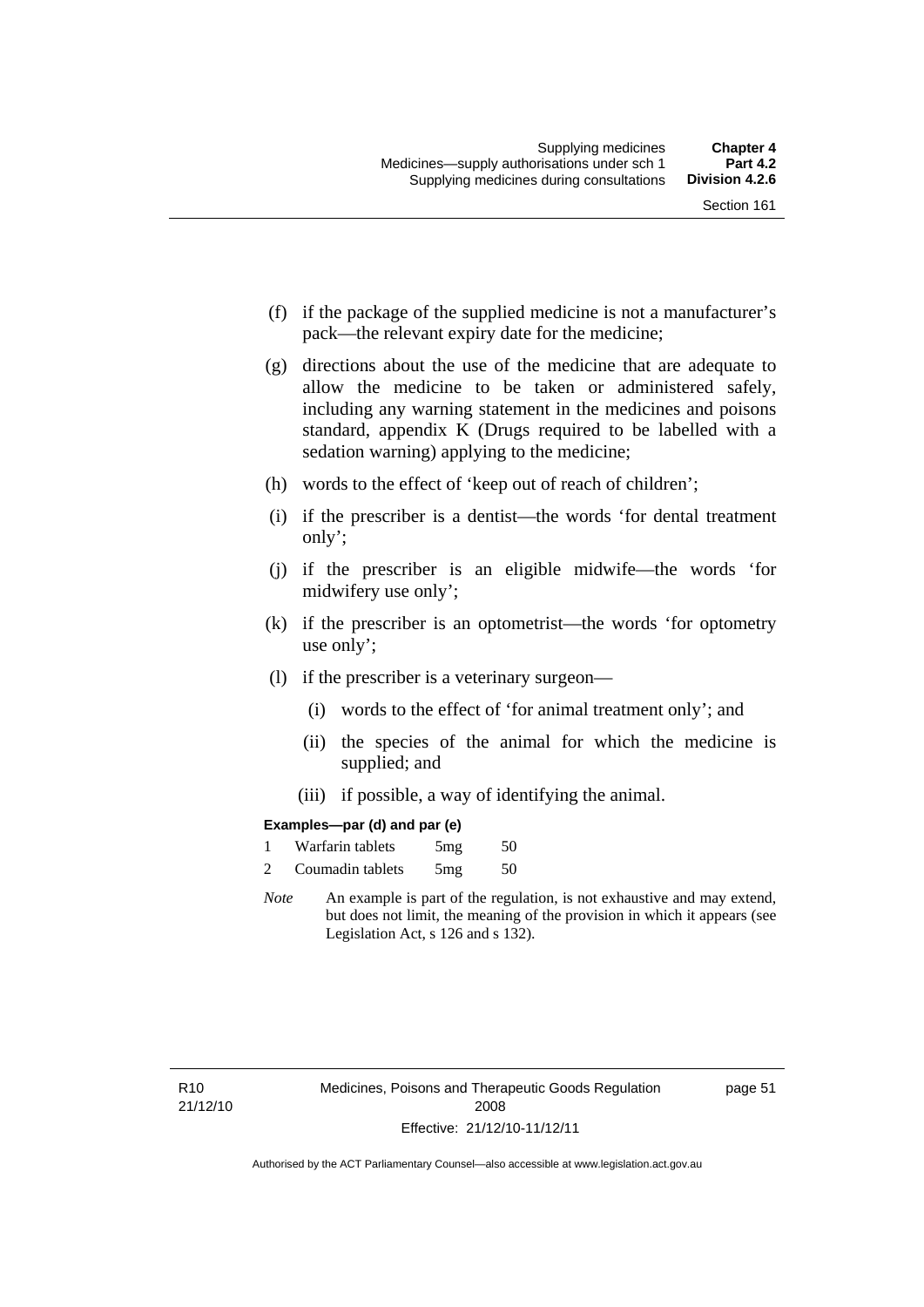### **162 Recording medicines supplied during consultations**

A prescriber who supplies a medicine during a consultation must make a written record of the following information in the medical records of the person to whom, or animal to which, the consultation related:

- (a) the date the medicine is supplied;
- (b) the medicine's approved name or brand name;

*Note Approved name*—see the medicines and poisons standard, par 1 (1).

- (c) the form, strength and quantity of the medicine;
- (d) the directions given to the person for the use of the medicine.

*Note Written* includes in electronic form (see Act, dict).

#### **163 Additional requirements for supplying controlled medicines for human use during consultations**

The following are the additional requirements for supplying a controlled medicine for human use during a consultation:

- (a) the prescriber has a controlled medicines approval to prescribe the medicine;
	- *Note* For controlled medicines approvals, see pt 13.1.
- (b) if the approval is for a particular form of the medicine—the supply is for the form of the medicine approved or a bioequivalent form;

*Note Bioequivalent*—see the dictionary.

- (c) if the approval is for a particular strength of the medicine—the supply is for the strength approved or a weaker strength;
- (d) if the approval is for a particular quantity of the medicine—the supply is for not more than the quantity approved;

page 52 Medicines, Poisons and Therapeutic Goods Regulation 2008 Effective: 21/12/10-11/12/11

 $R10$ 21/12/10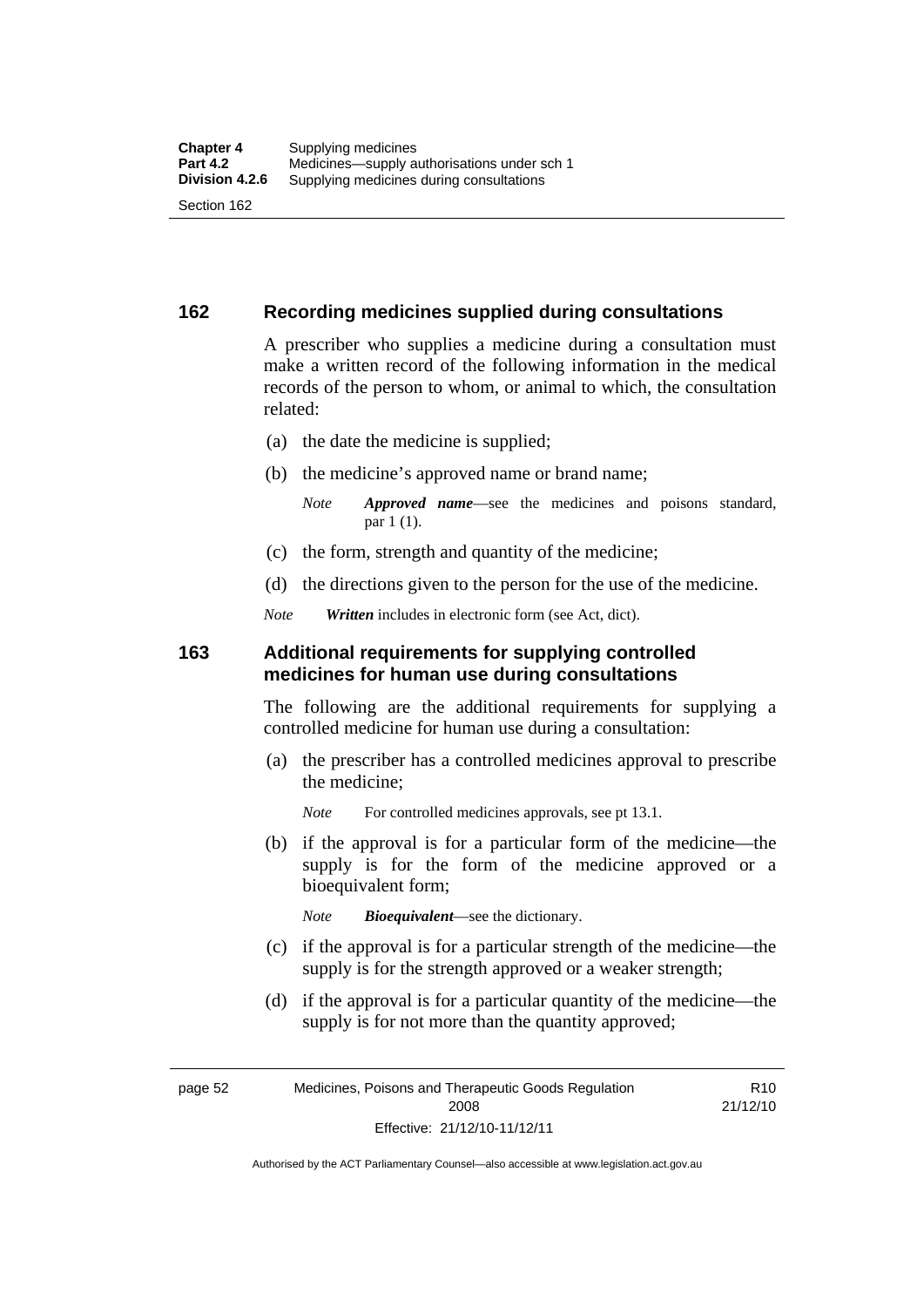(e) the prescriber complies with each condition (if any) of the approval.

#### **Example—par (b)**

If a slow release form of a medicine is approved, the prescriber is not authorised to prescribe an immediate release form of the medicine.

#### **Example—par (c) and par (d)**

If a doctor is given an approval to prescribe 25 morphine 20mg capsules, the doctor may prescribe 5 20mg capsules and 10 15mg capsules. Later, if the approval is still in force, the doctor may prescribe not more than 10 morphine capsules of any strength up to and including 20mg.

*Note* An example is part of the regulation, is not exhaustive and may extend, but does not limit, the meaning of the provision in which it appears (see Legislation Act, s 126 and s 132).

### **164 Information for CHO about controlled medicines supplied during consultations—Act, s 31 (2) (b) and (4), def** *required information*

 (1) This section applies if a prescriber supplies a controlled medicine for human use during a consultation.

*Note Supply* does not include administer (see Act, s 24).

- (2) The prescriber must, not later than 7 days after the end of the month when the controlled medicine is supplied, give the chief health officer the following information in writing:
	- (a) the prescriber's name, business address and telephone number;
	- (b) the name and address of the person to whom the medicine is supplied;
	- (c) the date of supply;
	- (d) the medicine, and the form, strength and quantity of the medicine, supplied.

page 53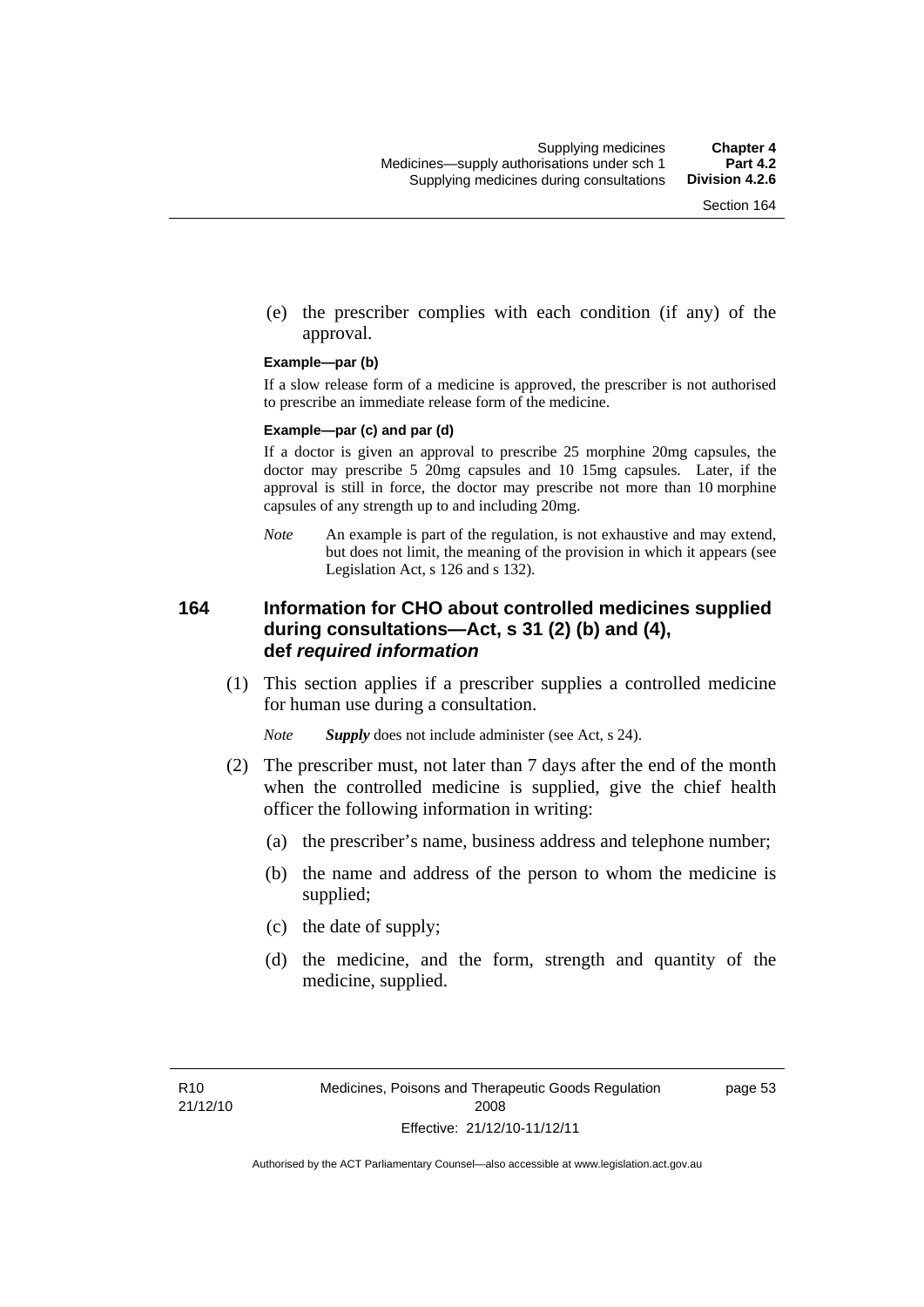# **Division 4.2.7 Selling pseudoephedrine by retail**

### **170 Meaning of** *retail sale***—div 4.2.7**

In this division:

*retail sale* does not include supply on prescription.

### **171 Authorisation conditions for retail sale of pseudoephedrine—Act, s 44 (1) (b) and (2) (b)**

A person's authorisation under section 110 to supply pseudoephedrine is subject to the following conditions if the pseudoephedrine is sold by retail sale:

- (a) the pseudoephedrine is supplied in accordance with the Act, section 7 (Appropriate prescription and supply of medicines);
- (b) the seller complies with section 172;
- (c) the seller makes a record (the *pseudoephedrine record*) of the required information under section 173;

*Note* For how the record must be made, see the Act, s 46.

- (d) the record is kept at the seller's business premises or, if the chief health officer approves in writing another place, the place approved by the chief health officer, for at least 2 years after the day the sale is made;
- (e) if the buyer of the pseudoephedrine asks the seller to see the record during the period it is kept under paragraph (d), the seller—
	- (i) allows the buyer to see the record within a reasonable period of a request being made by the buyer; and
	- (ii) if satisfied that the record is incorrect, amends the record;

page 54 Medicines, Poisons and Therapeutic Goods Regulation 2008 Effective: 21/12/10-11/12/11

R10 21/12/10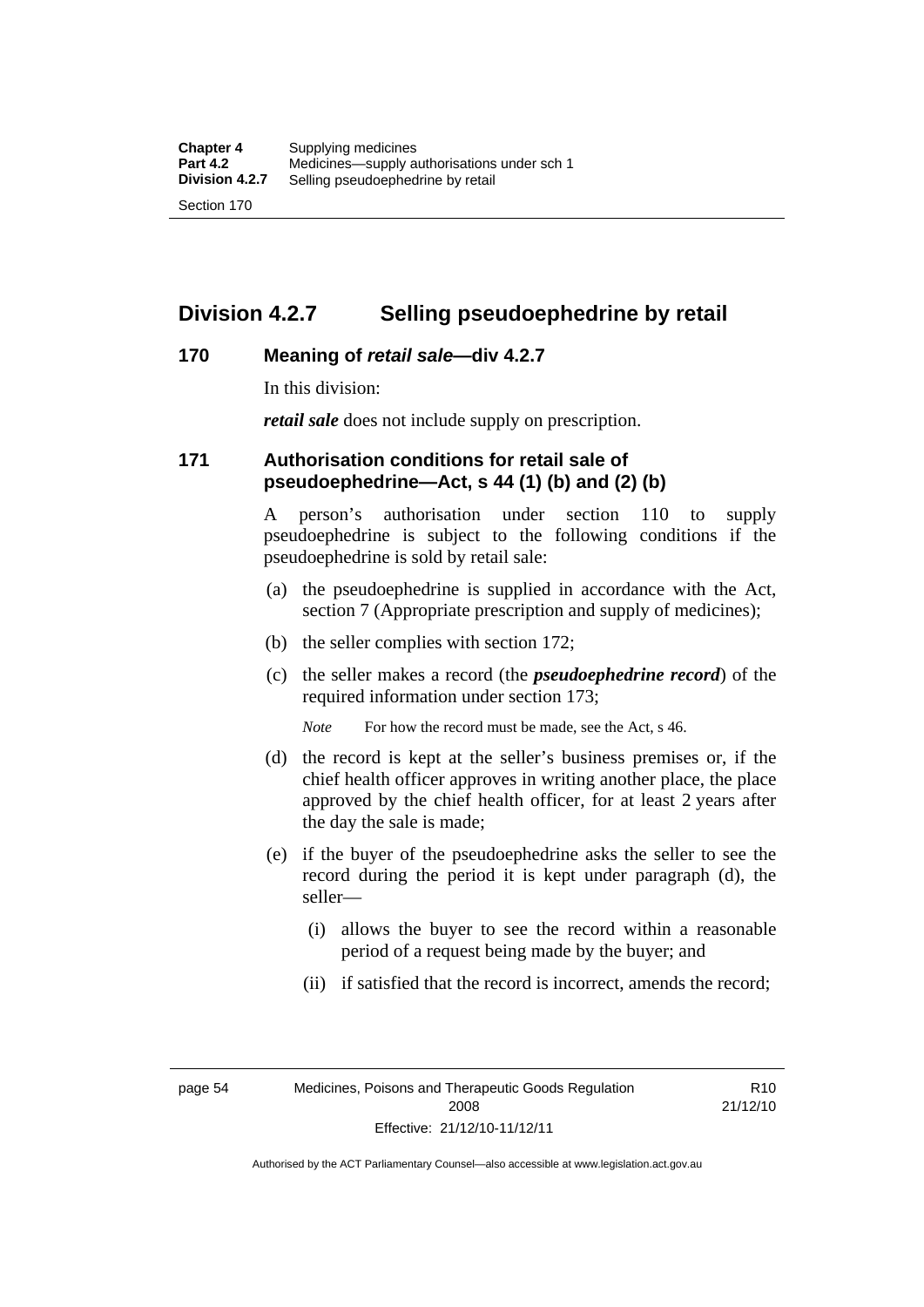- (f) the seller complies with—
	- (i) a request under section 174 (4) (b) (Failure to amend pseudoephedrine sales record); and
	- (ii) a direction under section 175 (Pseudoephedrine sales record—decision by CHO) to amend the record.

### **172 Requirement to tell buyer about pseudoephedrine sales record**

- (1) The authorised person selling pseudoephedrine by retail sale, must tell the buyer the following:
	- (a) the seller is required to make a record of the sale;
	- (b) the buyer may refuse to provide information for the record but, if the buyer refuses, the seller must not sell pseudoephedrine to the buyer;
	- (c) the record may be made available to the following people:
		- (i) a police officer;
		- (ii) a public servant who is a member of the administrative unit to which the chief health officer belongs;
		- (iii) a Commonwealth or State public servant (however described) who is a member of an administrative unit (however described) that administers legislation about medicines;
			- *Note State* includes the Northern Territory (see Legislation Act, dict, pt 1).
		- (iv) anyone other than the seller who supplies pseudoephedrine to the public in Australia;
		- (v) the Pharmacy Guild of Australia;

R10 21/12/10 page 55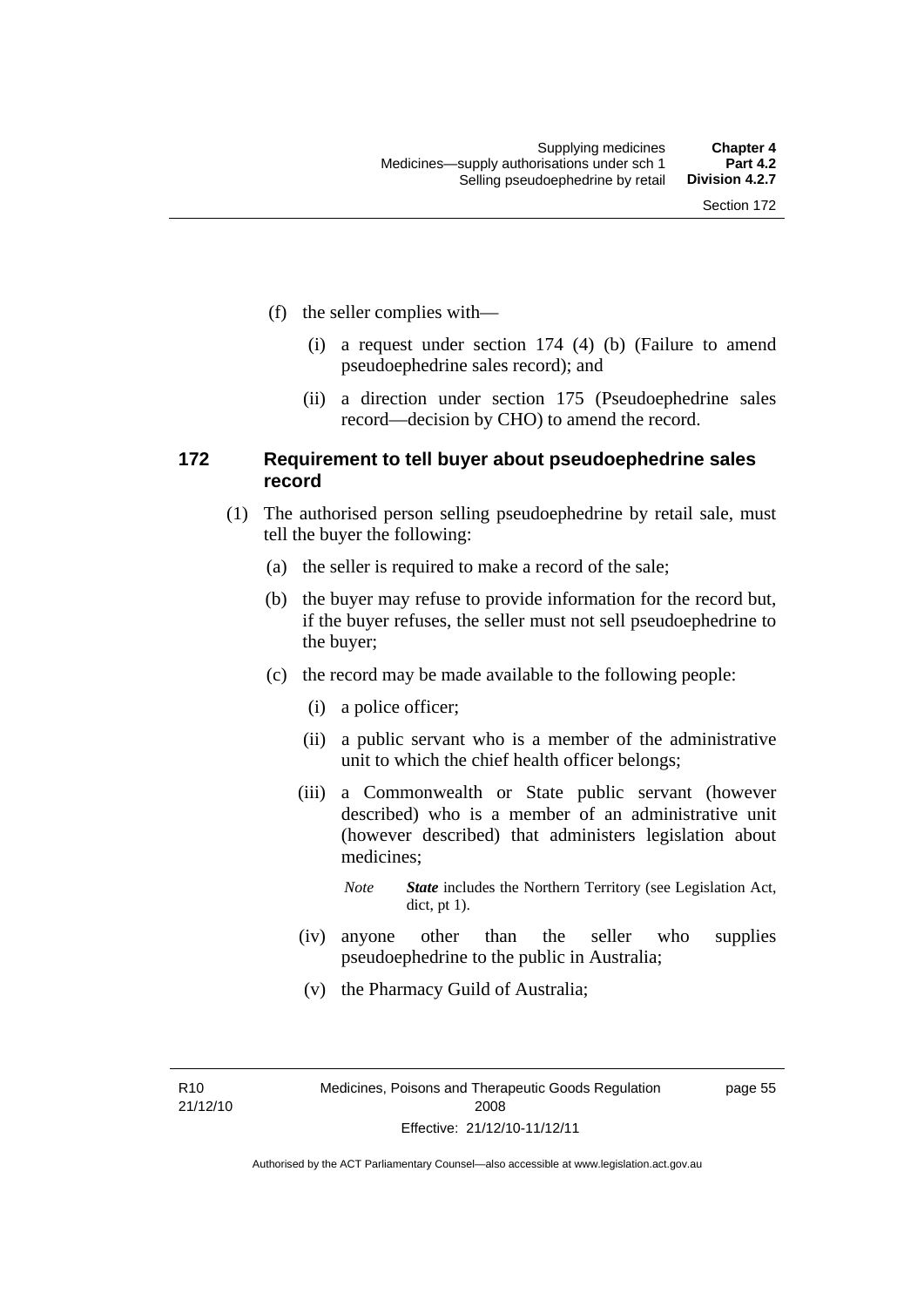- (d) the buyer has the right to see the record and have any mistake corrected.
- *Note* If a form is approved under the Act, s 198 for this provision, the form must be used.
- (2) In this section:

*police officer* includes a member of a police force (however described) of a State.

#### **173 Required information for pseudoephedrine sales records**

- (1) The following is the required information for a pseudoephedrine record:
	- (a) the date of sale;
	- (b) the brand name, form, strength and quantity of pseudoephedrine sold;
	- (c) the buyer's name and address;
	- (d) a unique identification number for the buyer from—
		- (i) a photo identification document produced to the seller by the buyer; or
		- (ii) if the buyer does not produce a photo identification document—
			- (A) the buyer's birth certificate; or
			- (B) an Australian or New Zealand seniors card for the buyer;

R10 21/12/10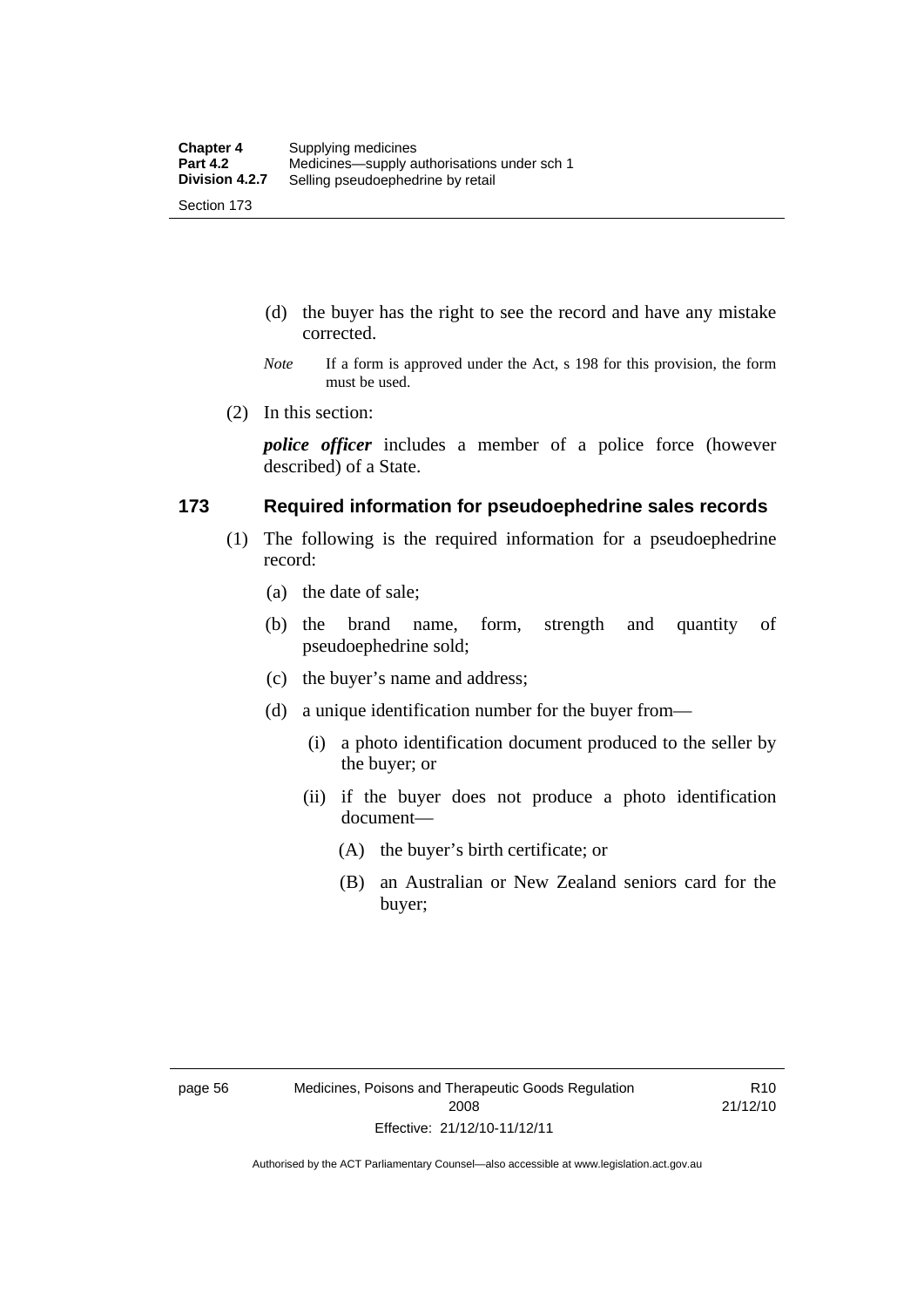#### (e) the kind of identification the buyer produces.

#### **Example—unique identification number**

a person's driver licence number

- *Note 1* If a form is approved under the Act, s 198 for this provision, the form must be used.
- *Note 2* An example is part of the regulation, is not exhaustive and may extend, but does not limit, the meaning of the provision in which it appears (see Legislation Act, s 126 and s 132).
- (2) In this section:

*Australian student identification card* means a card issued to a person who is a student at an Australian secondary or tertiary education institution to identify the person as a student at the institution.

*birth certificate*, for a person, means—

- (a) the person's birth certificate, or a certified extract from the register about the person's birth, under the *Births, Deaths and Marriages Registration Act 1997*; or
- (b) a document issued under a law of a State, an external Territory or New Zealand that corresponds to a birth certificate or extract mentioned in paragraph (a) if the document identifies the issuing jurisdiction and states its date of issue.

*photo identification document*, for a person, means any of the following documents for the person if it is current and contains the person's photograph:

- (a) an Australian driver licence or external driver licence within the meaning of the *Road Transport (Driver Licensing) Act 1999*;
- (b) a passport, other than an Australian passport;
- (c) a proof of age card;

 $R10$ 21/12/10 page 57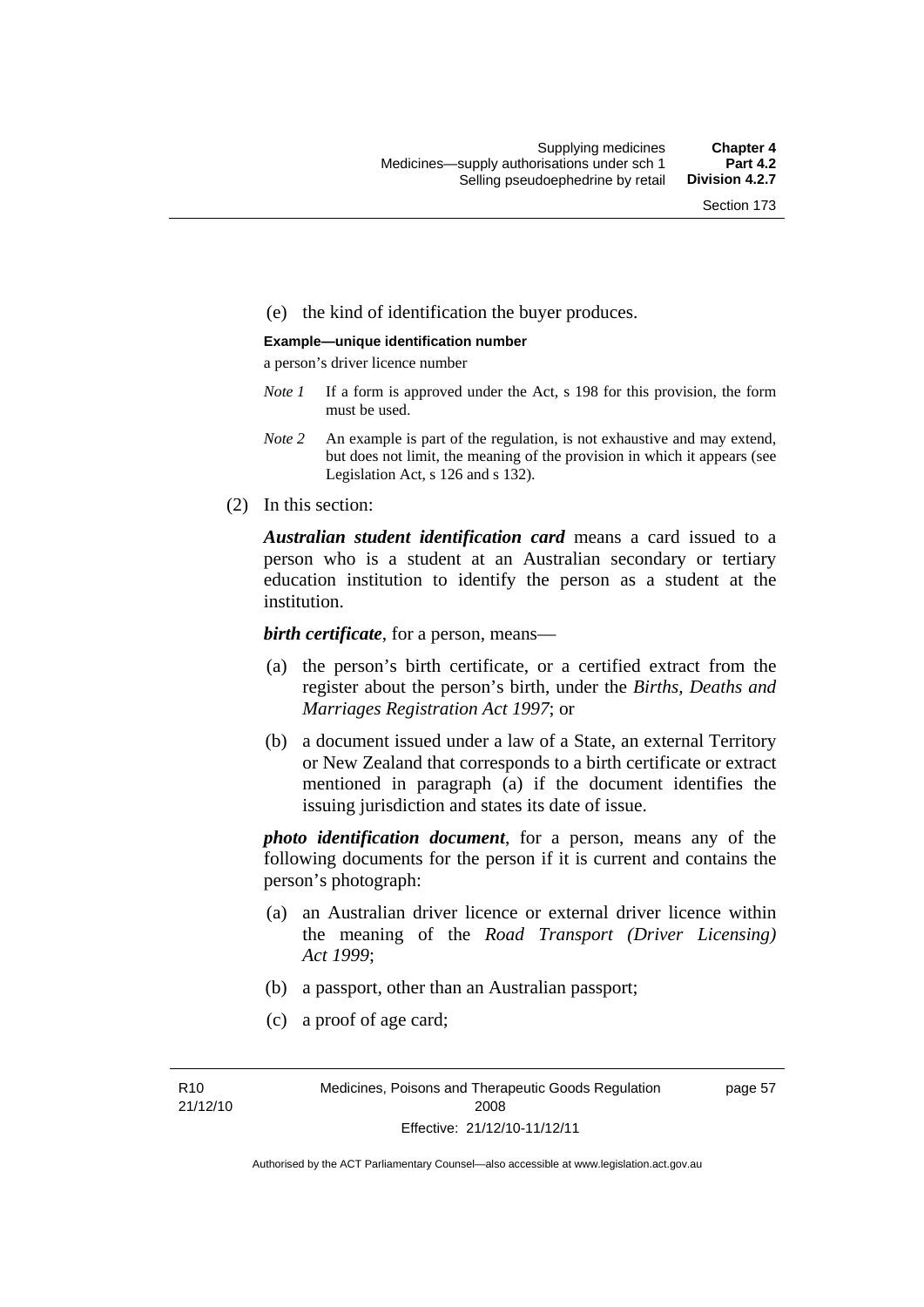(d) an Australian student identification card.

*proof of age card* means a proof of age card issued under—

- (a) the *Liquor Act 2010*, section 210 (Proof of age cards); or
- (b) the law of a state, an external territory or New Zealand.

### **174 Failure to amend pseudoephedrine sales record**

- (1) This section applies if the seller of pseudoephedrine does not amend a pseudoephedrine record in accordance with section 171 (e) (ii) (Authorisation conditions for retail sale of pseudoephedrine—Act, s 44 (1) (b) and (2) (b)).
- (2) The buyer may, in writing, apply to the chief health officer for a direction to the seller to make the amendment.
- (3) The application must give reasons why the buyer thinks the record is incorrect.
- (4) The chief health officer must—
	- (a) give a copy of the application to the seller; and
	- (b) ask the seller to—
		- (i) make the amendment and tell the chief health officer; or
		- (ii) if the seller is satisfied that the amendment should not be made—send written reasons to the chief health officer not later than 10 working days after the day the seller receives the application why the amendment should not be made.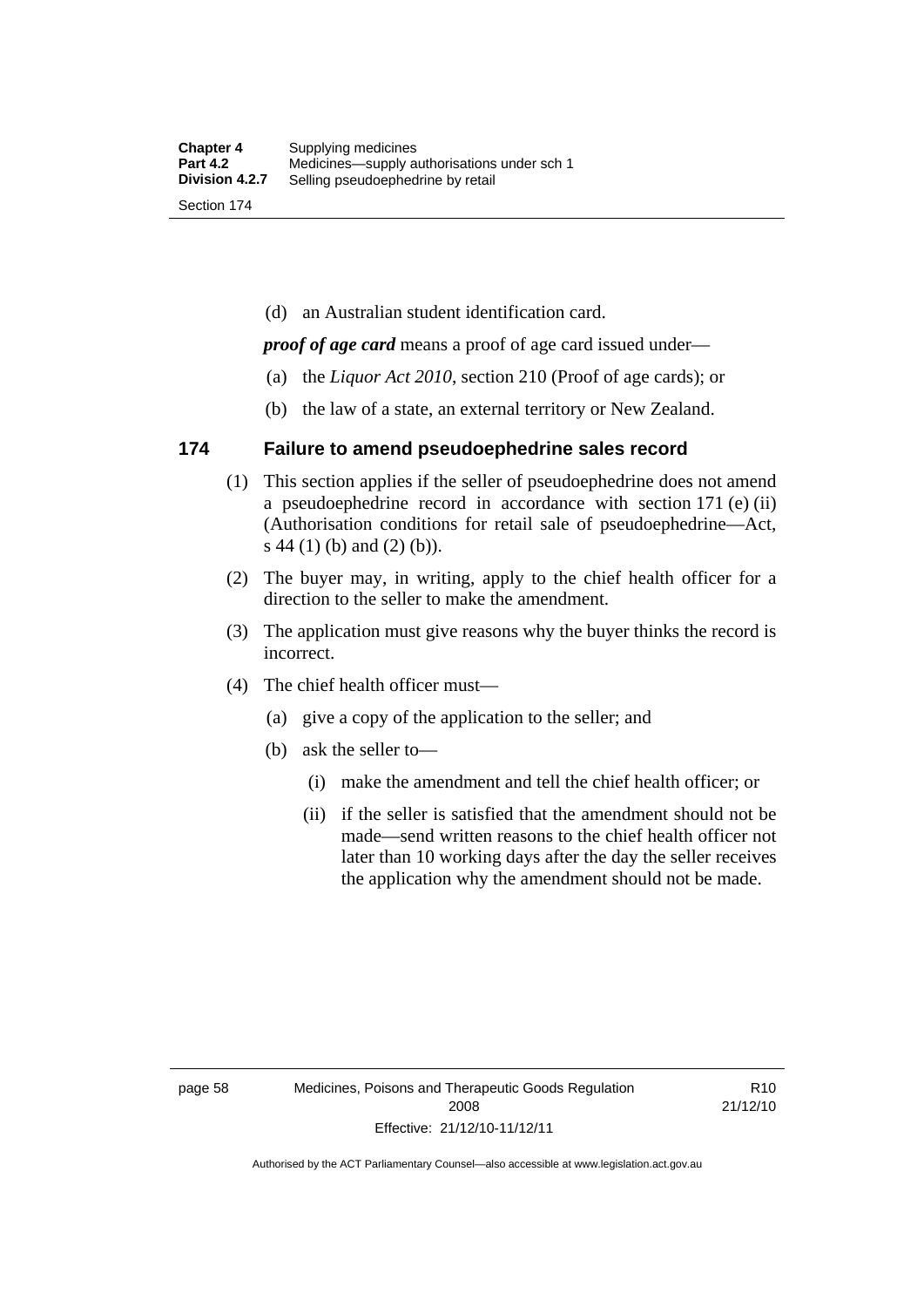### **175 Pseudoephedrine sales record—decision by CHO**

- (1) After considering an application under section 174 (2) and any reasons given in accordance with the request under section 174  $(4)$  (b)  $(ii)$ , the chief health officer must—
	- (a) direct the seller to amend the pseudoephedrine record—
		- (i) in accordance with the application; or
		- (ii) in a stated way other than in accordance with the application; or
	- (b) refuse the application.
- (2) The chief health officer must give the buyer and seller written notice of the decision.

# **Division 4.2.8 Supplying pharmacist only medicines**

### **180 Authorisation conditions for supply of pharmacist only medicines—Act, s 44 (1) (b) and (2) (b)**

- (1) This section does not apply to the supply of a pharmacist only medicine—
	- (a) at an institution; or
	- (b) on a supply authority.
	- *Note 1 Supply* does not include administer (see Act, s 24).
	- *Note 2 Supply authority* includes a written prescription or requisition or a purchase order or standing order (see Act, s 23).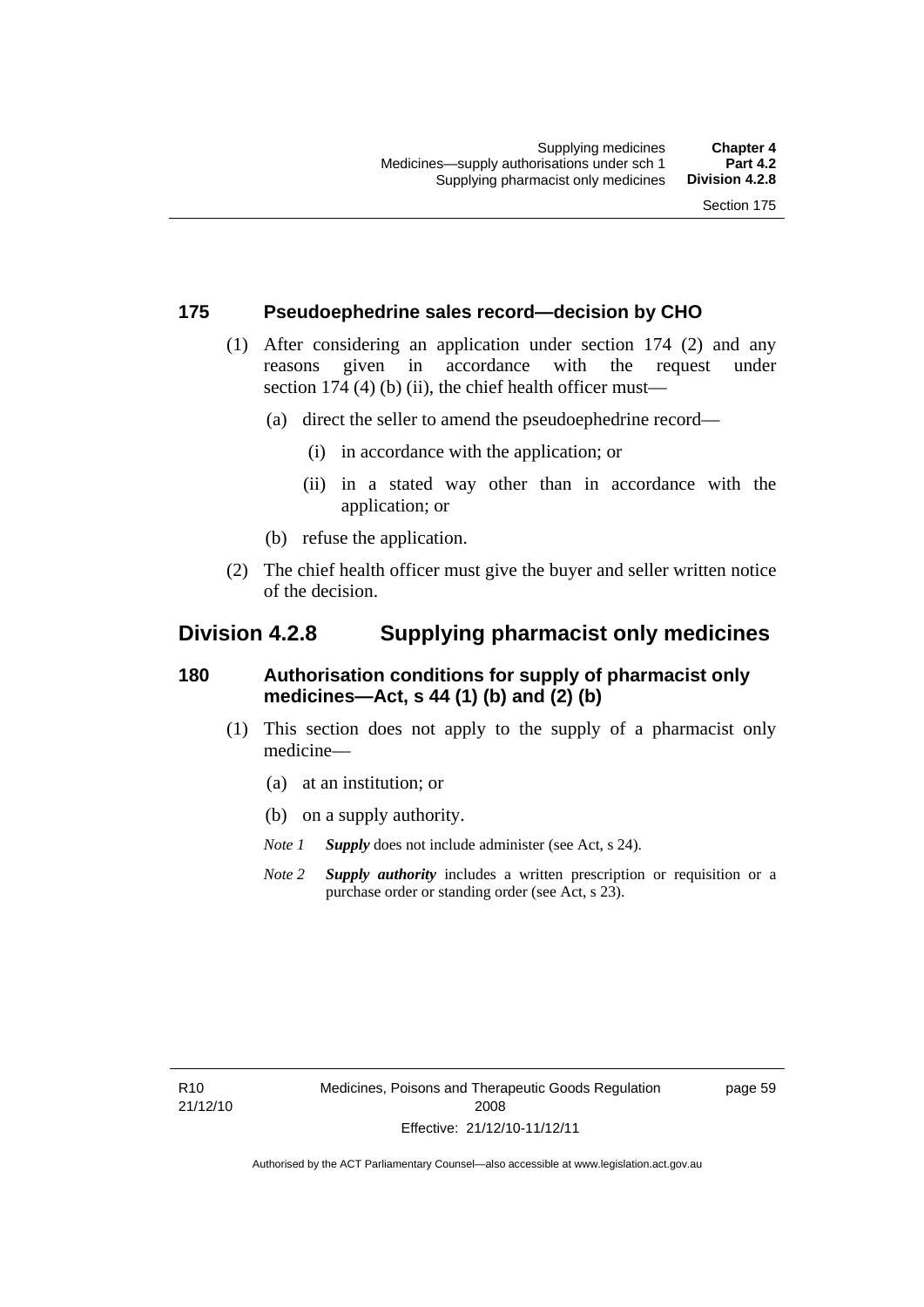- (2) A person's authorisation under section 110 to supply a pharmacist only medicine is subject to the following conditions:
	- (a) the person personally hands the medicine to a customer attending in person;
	- (b) the person gives the customer adequate instructions, either orally or in writing, for the medicine's use at the time of supply.

page 60 Medicines, Poisons and Therapeutic Goods Regulation 2008 Effective: 21/12/10-11/12/11

R10 21/12/10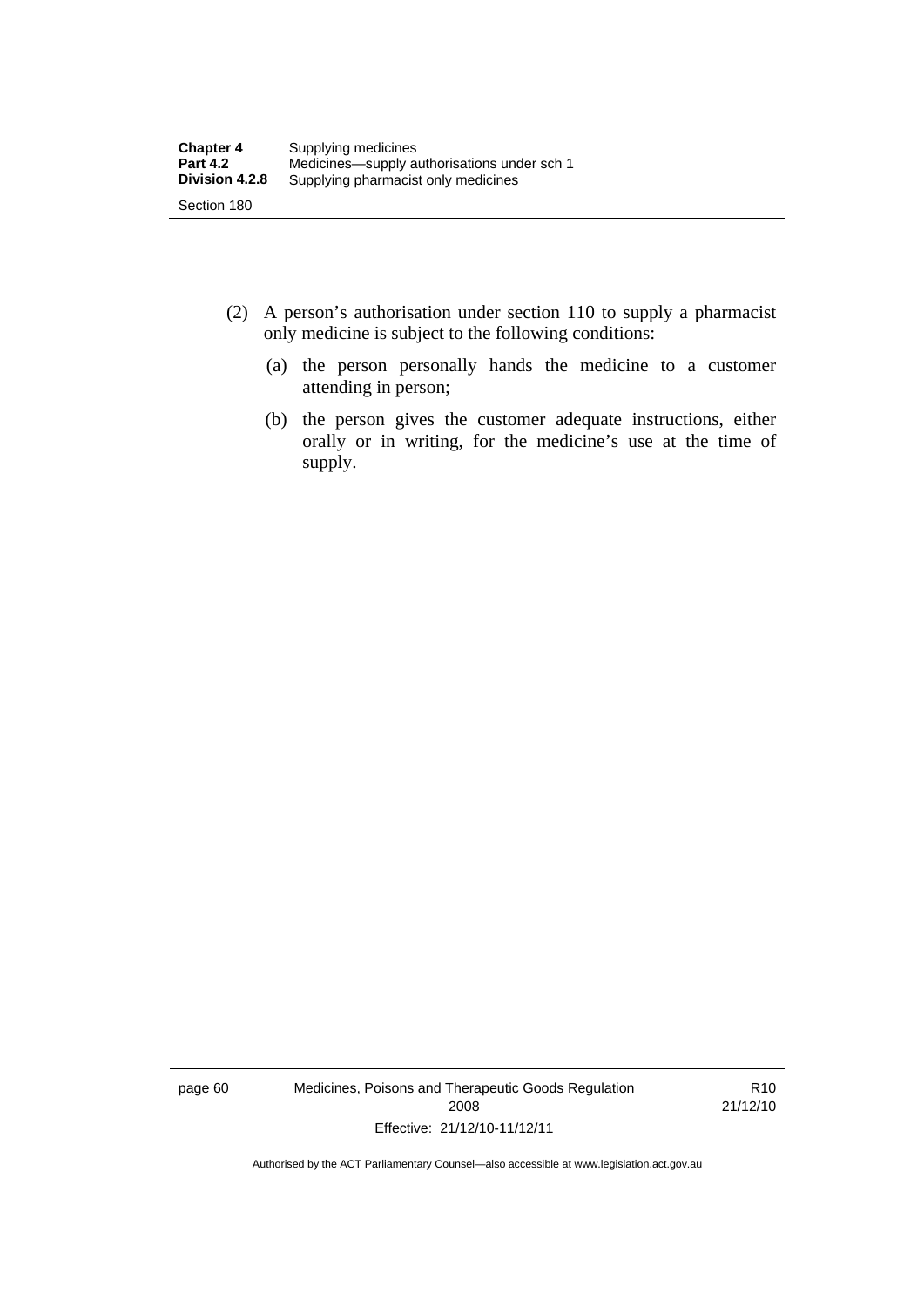# **Part 4.3 Authorisation to supply without prescription in emergencies**

#### **250 Meaning of** *designated prescription only medicine***—pt 4.3**

In this part:

*designated prescription only medicine* means a prescription only medicine other than—

- (a) an anabolic steroid; and
- (b) a designated appendix D medicine; and
- (c) a benzodiazepine.
- *Note Prescription only medicine* does not include a controlled medicine (see Act, s 11)

### **251 Authorisation to supply certain medicines without prescription in emergencies—Act, s 26 (1) (b)**

A pharmacist is authorised to supply a designated prescription only medicine to someone else without a prescription if the pharmacist is satisfied that—

- (a) the person is undergoing treatment essential to the person's health or wellbeing; and
- (b) the designated prescription only medicine has previously been prescribed for the person's treatment by a prescriber; and
- (c) the person is in immediate need of the medicine to continue the treatment; and
- (d) because of an emergency, it is not practicable for the person to obtain a prescription for the medicine from a prescriber.
- *Note Pharmacist* does not include an intern pharmacist (see dict).

 $R10$ 21/12/10 page 61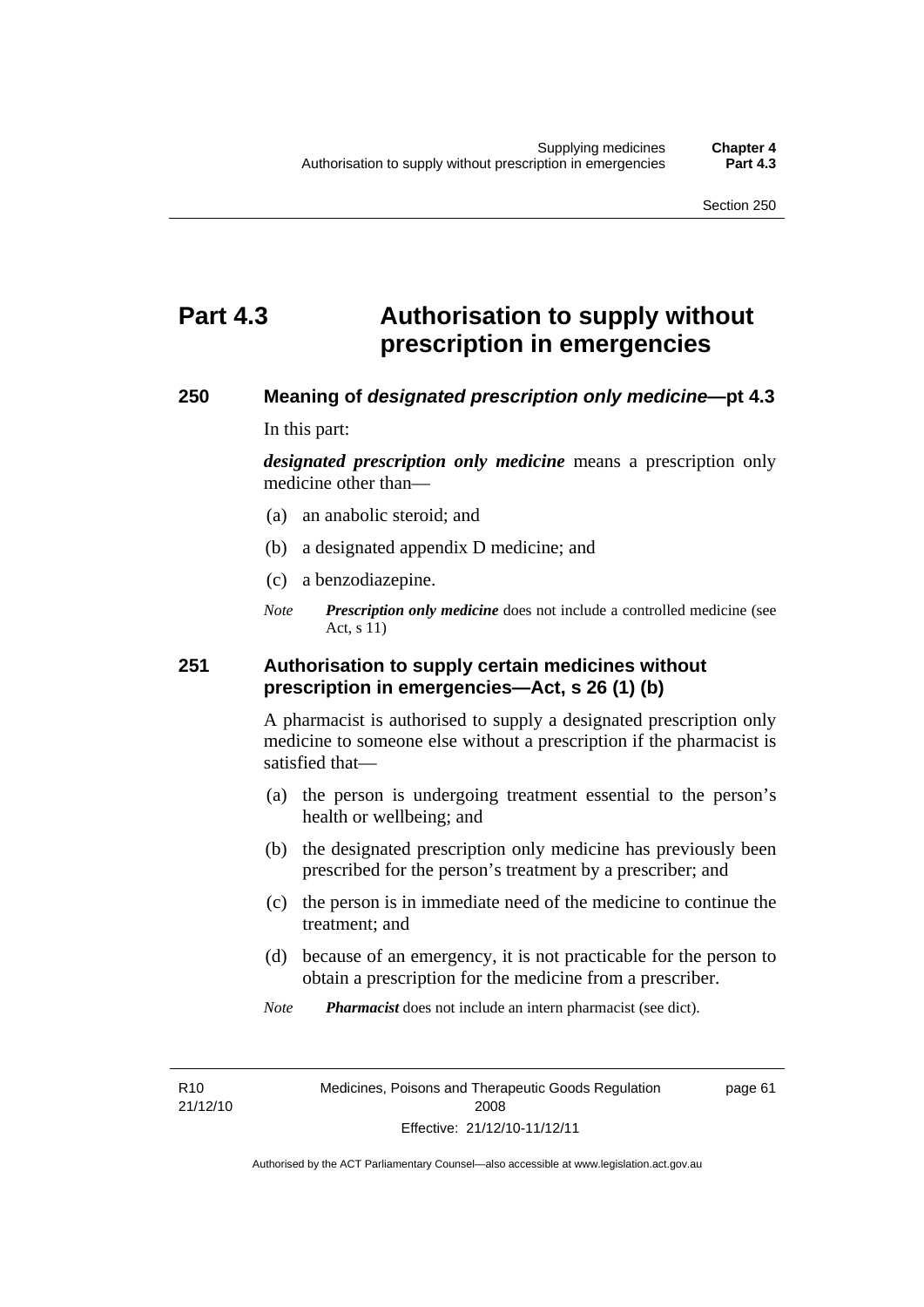## **252 Authorisation conditions for supplying of certain medicines without prescription in emergencies—Act, s 44 (1) (b) and (2) (b)**

- (1) A pharmacist's authorisation under section 251 to supply a designated prescription only medicine without a prescription is subject to the following conditions:
	- (a) the quantity supplied is—
		- (i) if the medicine is a liquid, aerosol, cream, ointment or anovulant tablet packaged in a manufacturer's pack—the smallest manufacturer's pack in which the medicine is generally available; or
		- (ii) in any other case—not more than the quantity required for 3 days treatment for the person;
	- (b) the medicine is supplied in a package that is labelled in accordance with section 253;
	- (c) the supply is recorded in accordance with section 254;
	- (d) the record of the supply is kept at the pharmacy or, if the chief health officer approves in writing another place, the place approved by the chief health officer, for at least 2 years after the day medicine is supplied;
	- (e) the pharmacist sends the prescriber who would have ordinarily prescribed the medicine for the recipient the required information for the supply in writing not later than 24 hours after supplying the medicine.
- (2) In this section:

*required information*, for the supply of a designated prescription only medicine, means—

(a) the pharmacist's name; and

page 62 Medicines, Poisons and Therapeutic Goods Regulation 2008 Effective: 21/12/10-11/12/11

 $R10$ 21/12/10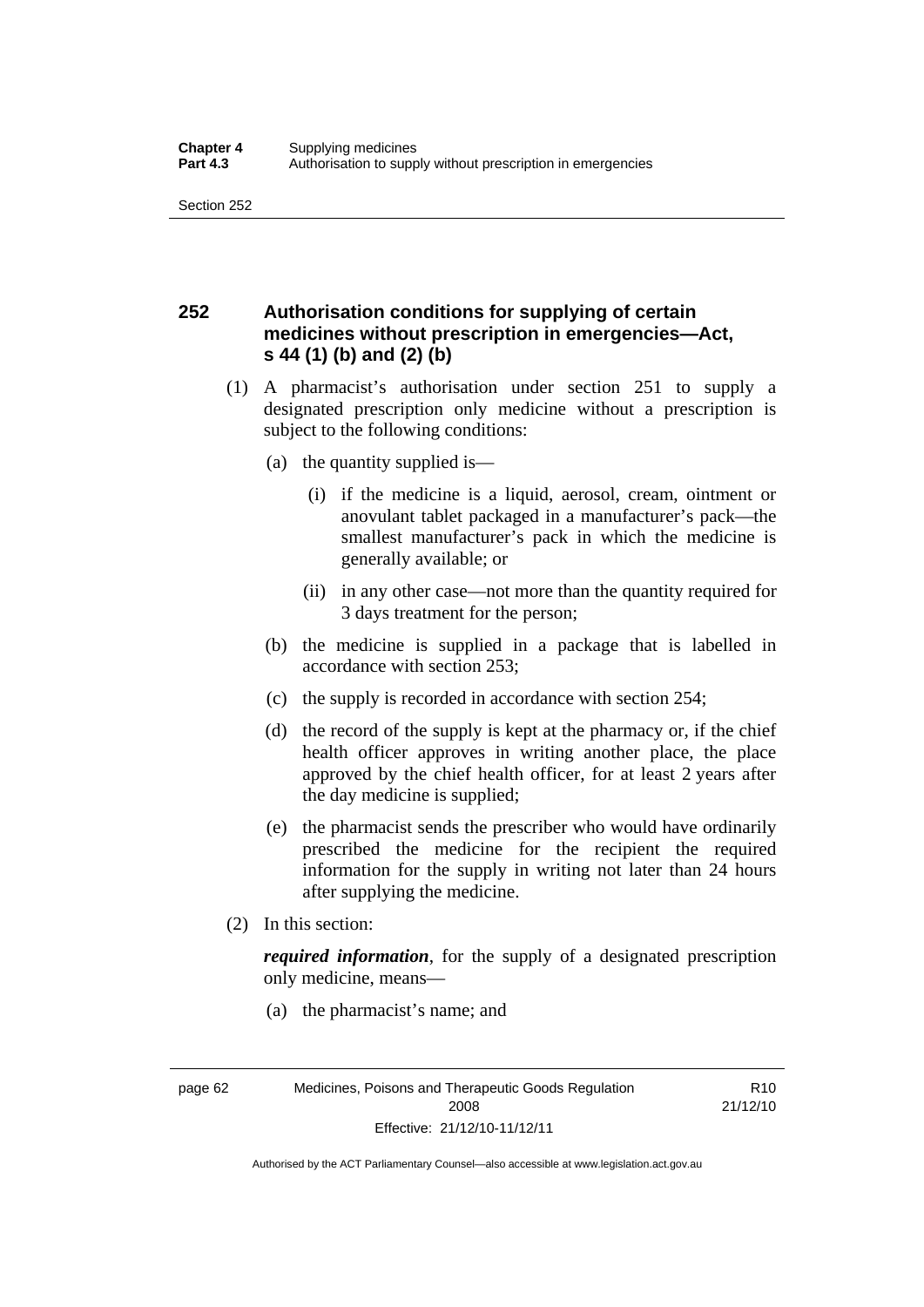- (b) the name, business address and telephone number of the pharmacy from which the medicine is supplied; and
- (c) the date the medicine is supplied; and
- (d) the name and address of the person to whom the medicine is supplied; and
- (e) the medicine's approved name or brand name; and
- (f) the form, strength and quantity of the medicine supplied.

## **253 Labelling medicines supplied without prescription in emergencies—Act, s 60 (1) (c) (i) and (2) (c) (i)**

The package of a designated prescription only medicine supplied to a person under section 251 must have a label that includes the following:

- (a) the name of the person to whom the medicine is supplied;
- (b) the date the medicine is supplied;
- (c) the name, business address and telephone number of the pharmacy from which the medicine is supplied;
- (d) the initials or other identification of the pharmacist supplying the medicine;
- (e) the medicine's approved name and brand name;

*Note Approved name*—see the medicines and poisons standard, par 1 (1).

- (f) the form, strength and quantity of the medicine;
- (g) if the package of the supplied medicine is not a manufacturer's pack—the relevant expiry date for the medicine;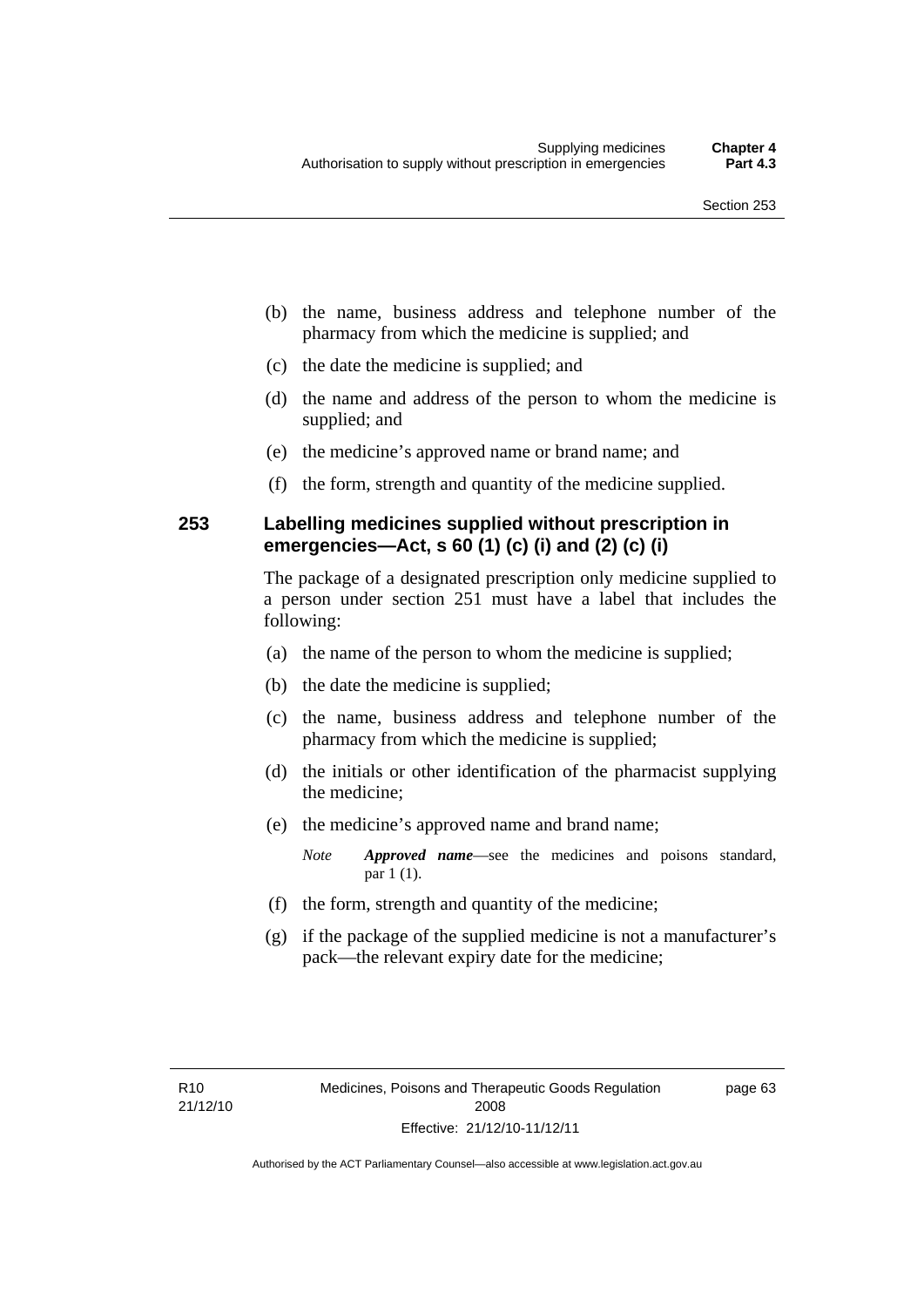- (h) directions about the use of the medicine that are adequate to allow the medicine to be taken or administered safely, including any warning statement in the medicines and poisons standard, appendix K (Drugs required to be labelled with a sedation warning) applying to the medicine;
- (i) words to the effect of 'keep out of reach of children'.

#### **Example—par (e) and par (f)**

Warfarin tablets (Coumadin) 5mg 3

*Note* An example is part of the regulation, is not exhaustive and may extend, but does not limit, the meaning of the provision in which it appears (see Legislation Act, s 126 and s 132).

## **254 Recording medicines supplied without prescription in emergencies**

A pharmacist who supplies a designated prescription only medicine to a person under section 251 must make a written record of the following information in relation to the supply of the medicine:

- (a) the pharmacist's name;
- (b) the name of the prescriber who would ordinarily have prescribed the medicine;
- (c) the date the medicine is supplied;
- (d) the name and address of the person to whom the medicine is supplied;
- (e) the medicine's approved name and brand name;
- (f) the form, strength and quantity of the medicine supplied.
- *Note Written* includes in electronic form (see Act, dict).

R10 21/12/10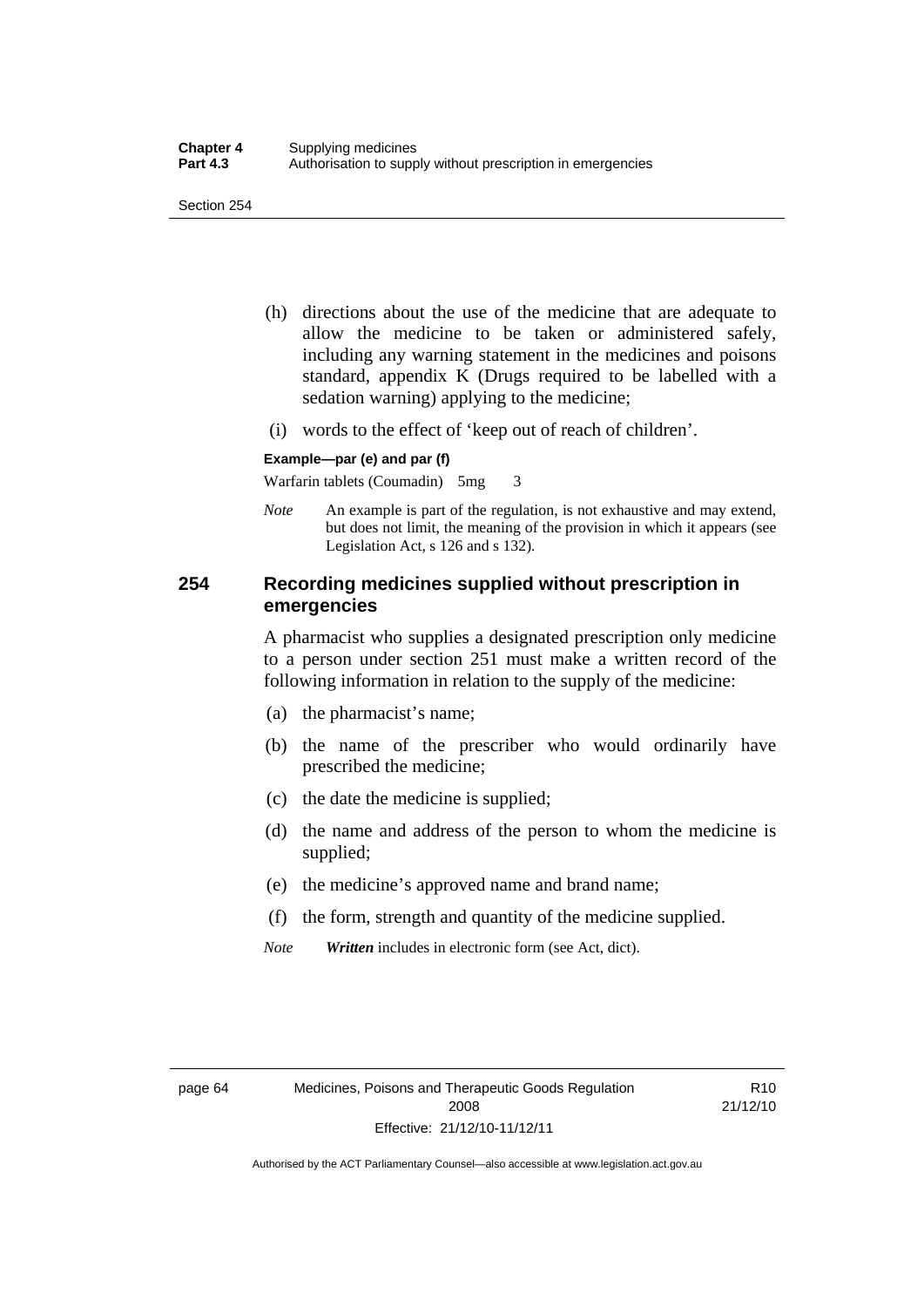# **Part 4.4 Authorisation to supply medicines for disposal**

### **260 Authorisation to supply medicines to pharmacists for disposal—Act, s 26 (1) (b)**

A person is authorised to supply a medicine to a pharmacist for disposal.

*Note Pharmacist* does not include an intern pharmacist (see dict).

### **261 Authorisation to supply medicines to commercial disposal operators for disposal—Act, s 26 (1) (b)**

A person is authorised to supply a medicine to another person for disposal if the other person—

- (a) holds an environmental authorisation for the disposal of the medicine; or
- (b) is an adult acting for a person mentioned in paragraph (a).
- *Note* For related authorisations, see pt 9.1.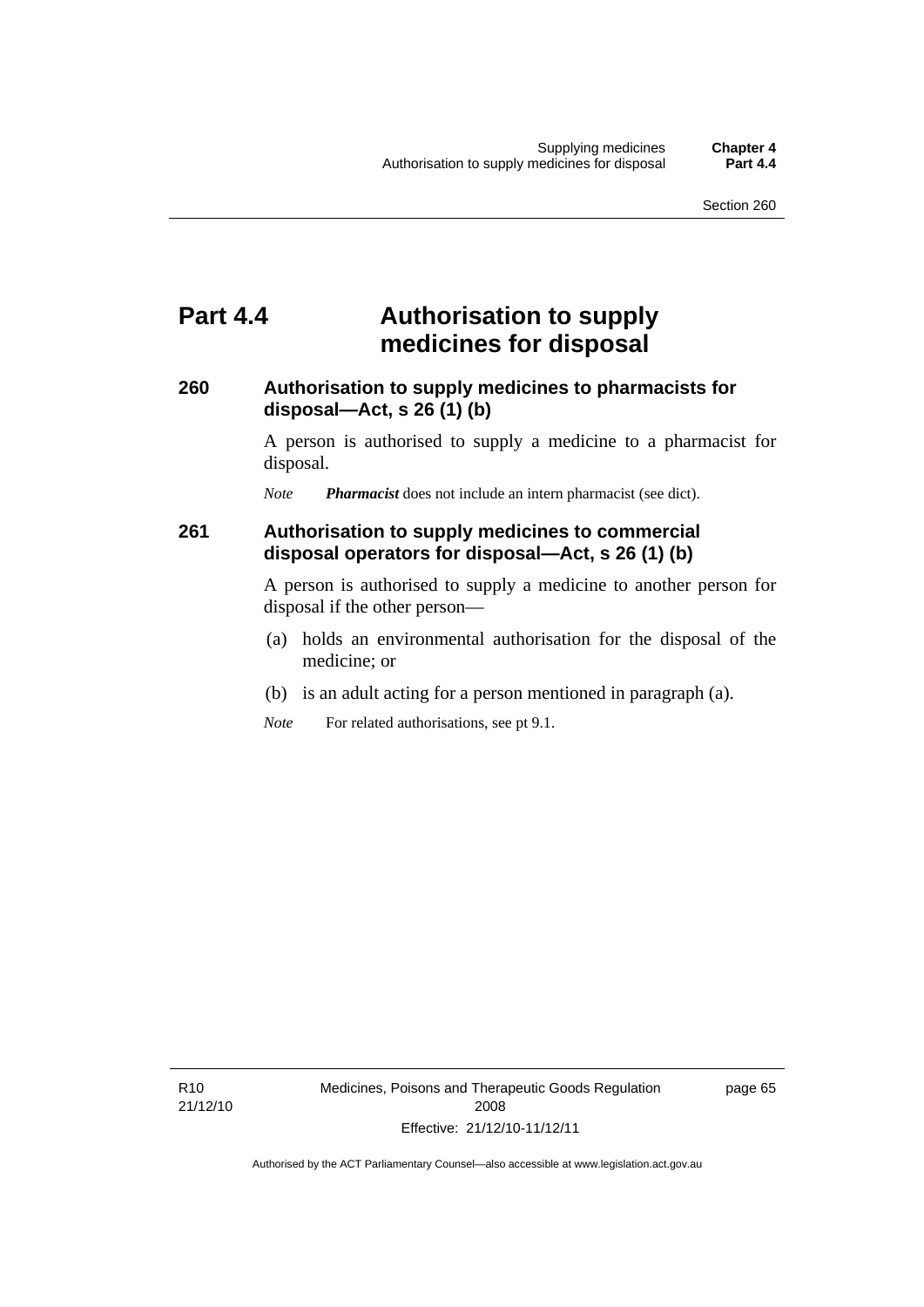# **Part 4.5 Wholesale supply of medicines under corresponding laws**

## **270 Conditions for wholesalers supplying medicines under corresponding laws—Act, s 20 (4) (c)**

The following conditions apply to a person who supplies medicines by wholesale under a corresponding law:

- (a) the person must comply with, and must ensure that the person's agents and employees comply with—
	- (i) the Australian code of good wholesaling practice for therapeutic goods for human use; and
	- (ii) the medicines Australia code of conduct;
	- *Note Australian code of good wholesaling practice for therapeutic goods for human use* and *medicines Australia code of conduct*—see the dictionary.
- (b) the person must not supply sample packs of a controlled medicine;
- (c) the person must not supply a medicine to someone else (the *buyer*) unless—
	- (i) the buyer is authorised to possess the medicine; and
	- (ii) the supply is in accordance with section 140 (Authorisation conditions for supplying medicines on purchase orders—Act, s  $44$  (1) (b) and (2) (b));
- (d) the person must store medicines—
	- (i) within the manufacturer's recommended storage temperature range; and
	- (ii) in any other environmental condition that is necessary to preserve the medicine's stability and therapeutic quality.

R10 21/12/10

page 66 Medicines, Poisons and Therapeutic Goods Regulation 2008 Effective: 21/12/10-11/12/11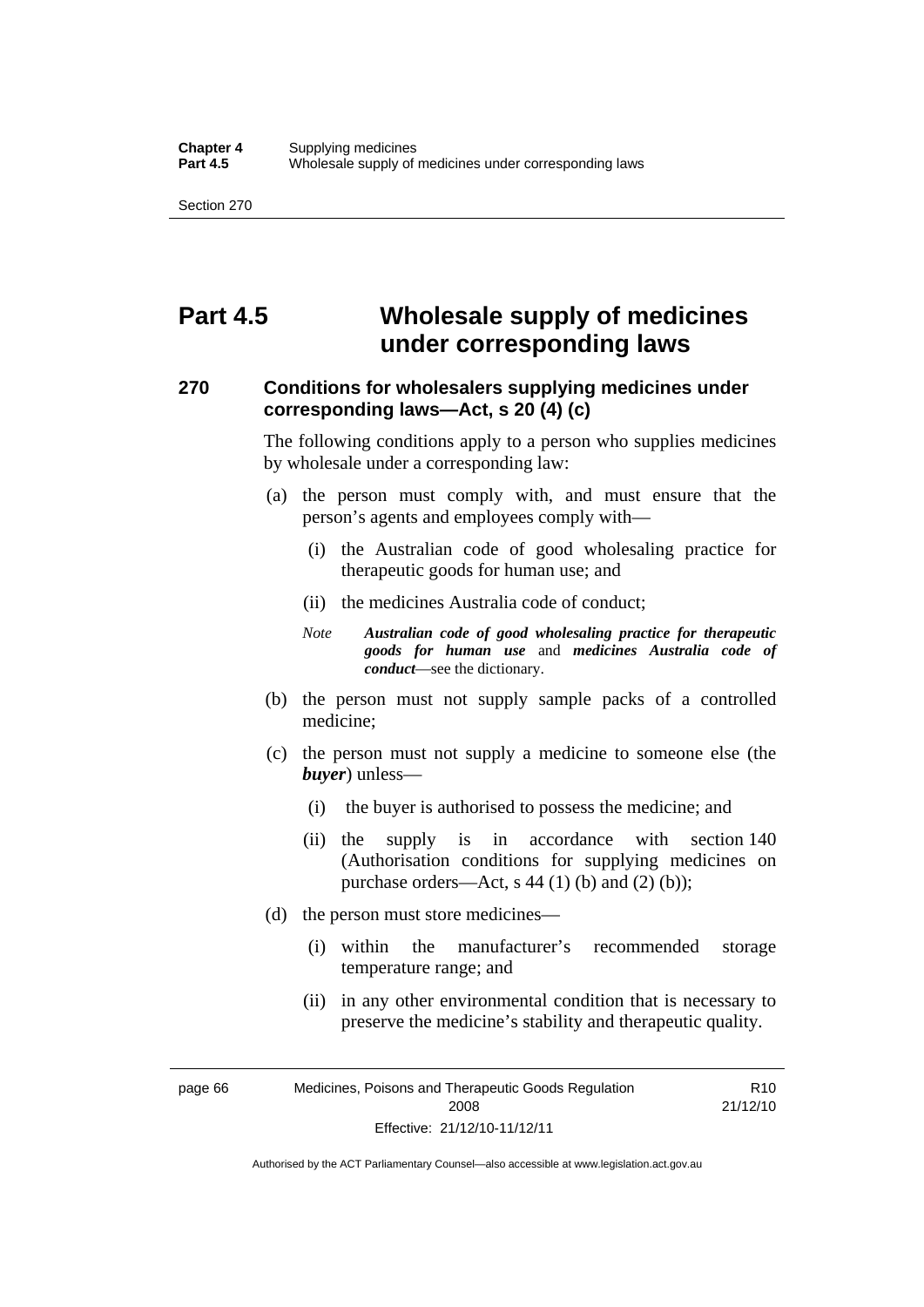# **Chapter 5 Administering medicines**

# **Part 5.1 Authorisations for health-related occupations**

# **350 Authorisation under sch 1 for people in health-related occupations to administer medicines—Act, s 37 (1) (b) and (3) (b)**

A person mentioned in schedule 1, column 2 is authorised to administer a medicine if—

- (a) administering the medicine is included in the schedule, column 3 in relation to the person; and
- (b) the administration is consistent with any restriction for the administration mentioned in the schedule, column 3.
- *Note* For authorisation to self-administer a medicine, see s 360.

# **351 Authorisation conditions for administration of medicines at institutions by people in health-related occupations— Act, s 44 (1) (b) and (2) (b)**

- (1) An authorisation under section 350 to administer a medicine is subject to the following conditions:
	- (a) if the medicine is administered under a standing order to a patient at an institution—the administration is recorded in the patient's medical records;
		- *Note Institution* includes a correctional centre and a CYP detention place (see s 652).

page 67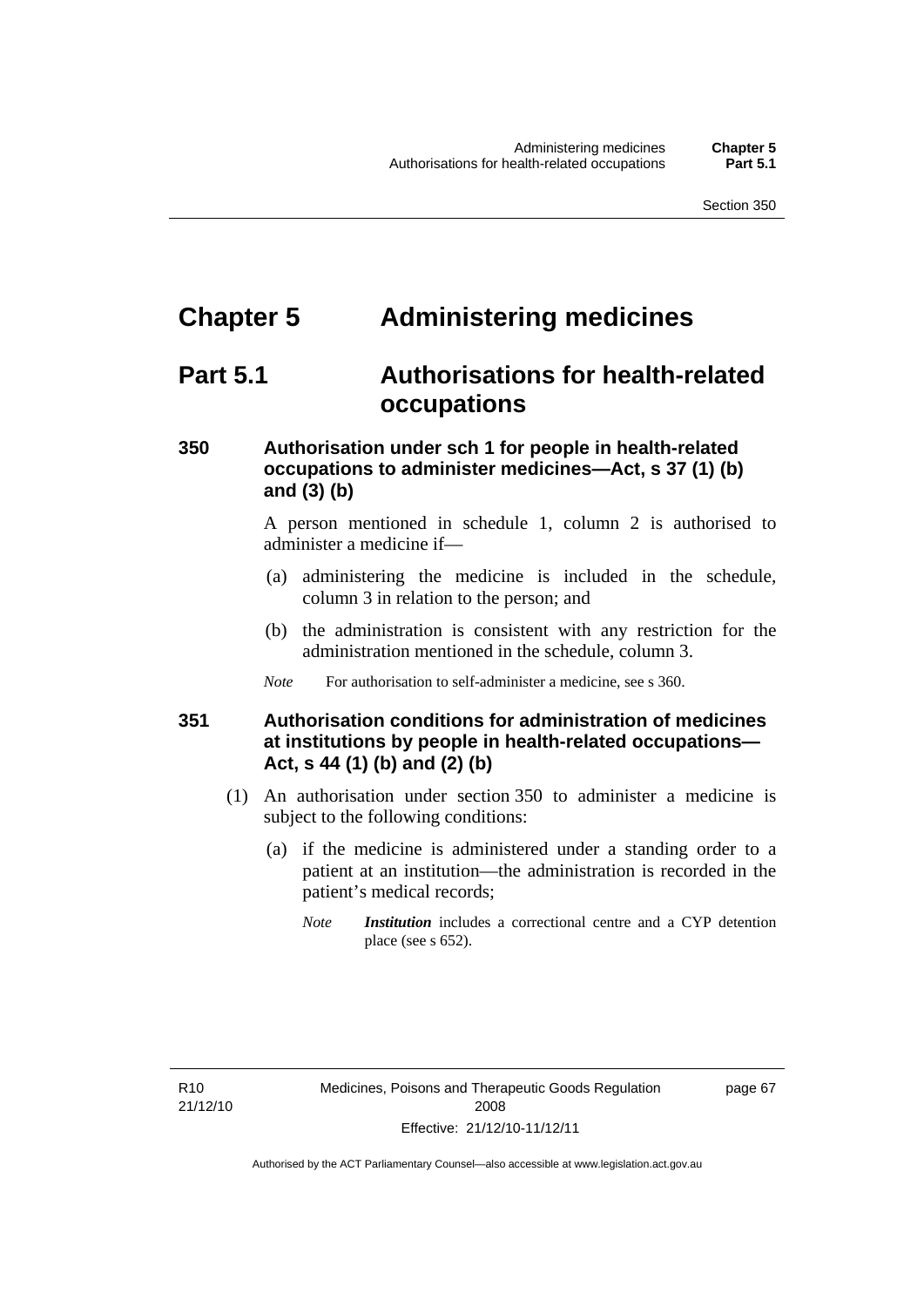- (b) if the medicine is a controlled medicine administered to a patient at an institution—
	- (i) the medicine is not removed from a storage receptacle until immediately before its administration; and
	- (ii) the administration is witnessed by a prescribed administration witness or, if a prescribed administration witness is not reasonably available to witness the administration, the administration is witnessed by another person; and
		- *Note* The witness must sign the record of the administration as witness (see Act, s 53 (e)).
	- (iii) the administration is recorded in—
		- (A) the patient's medical records; and
		- (B) the applicable controlled medicines register mentioned in section 543 (3) (Making entries in controlled medicines registers—Act, s 51 (1) (b)).
- (2) However, subsection (1) (b) does not apply in relation to a controlled medicine dispensed in a dose administration aid for—
	- (a) a patient at a residential aged care facility or residential disability care facility; or
	- (b) a detainee at a correctional centre; or
	- (c) a young detainee at a CYP detention place.
- (3) In this section:

*prescribed administration witness* means a person prescribed under section 544 (Prescribed witnesses for administration of controlled medicines—Act, s 53 (a) and (b)) for the administration of a controlled medicine.

R10 21/12/10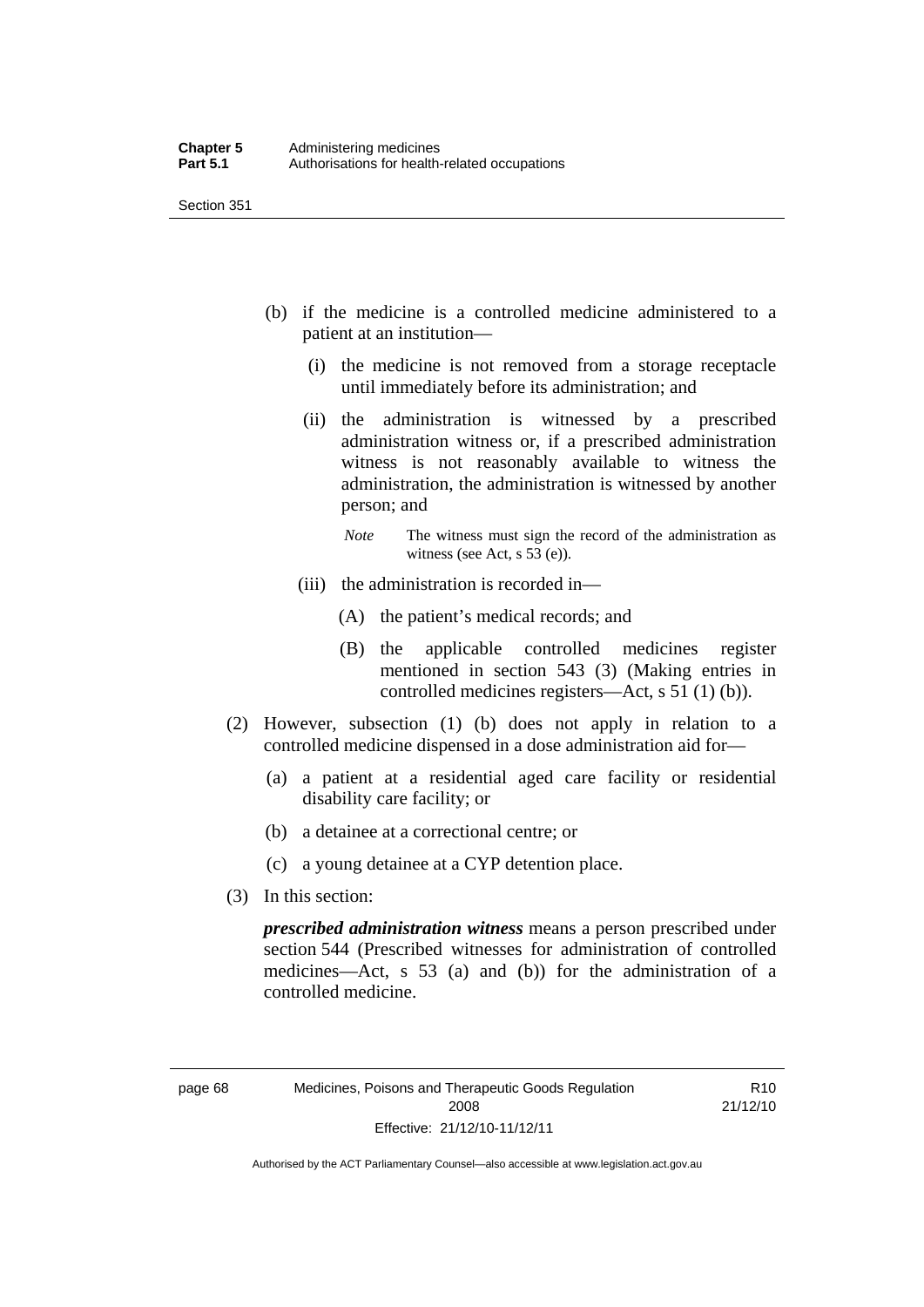# **Part 5.2 Other administration authorisations**

### **360 Authorisation for self-administration etc of medicines— Act, s 37 (2) (b) and (3) (b)**

- (1) This section applies in relation to a medicine obtained by a person from someone who is authorised to supply the medicine to the person.
- (2) The following dealings by the person with the medicine are authorised:
	- (a) if the person is a prescriber and the medicine is a restricted medicine—self-administration of a medicine prescribed or supplied by another prescriber who is not—
		- (i) a trainee dentist, trainee nurse practitioner, intern doctor or person training to be an eligible midwife; or
		- (ii) related to or employed by the person;
	- (b) if the person is a prescriber and the medicine is not a restricted medicine—self-administration of the medicine;
	- (c) if the person is not a prescriber and the medicine is supplied for the person's own use—self-administration of the medicine;
	- (d) if the person is the custodian of an animal and the medicine is supplied for the animal's use—administering the medicine to the animal.
		- *Note Custodian*, of an animal—see the dictionary.
- (3) In this section:

*restricted medicine*—see section 30.

R10 21/12/10 page 69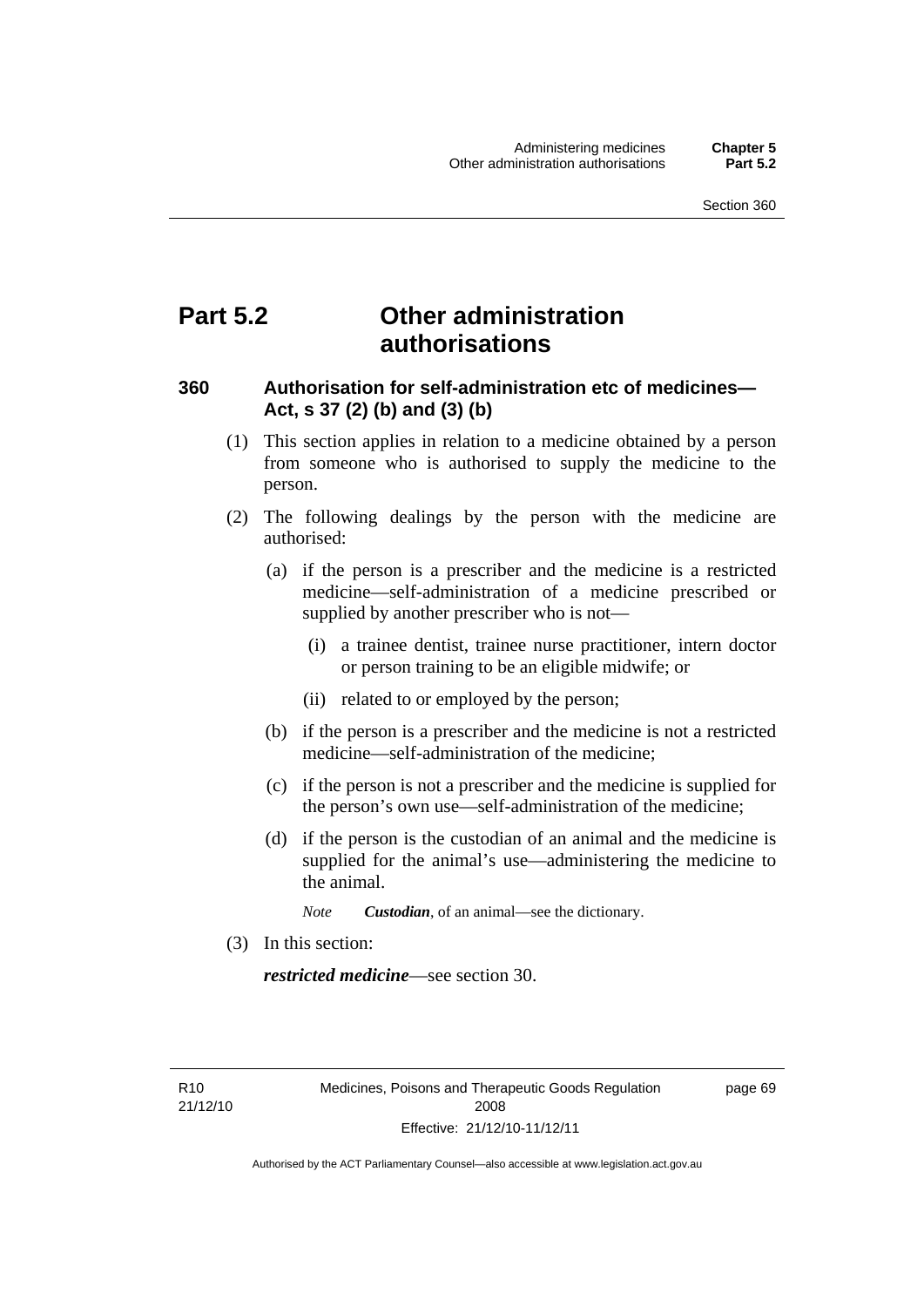## **361 Authorisation for administration of medicines by assistants—Act, s 37 (1) (b)**

- (1) A person (the *assistant*) is authorised to administer a medicine to someone else (the *assisted person*) if—
	- (a) the medicine is obtained by or for the assisted person from someone who is authorised to supply the medicine to the assisted person; and
	- (b) the medicine is administered in accordance with the directions on the medicine's labelling; and
	- (c) if the assisted person is not a person under a legal disability the assisted person asks for the assistant's help to take the medicine; and
	- (d) if the assisted person is a person under a legal disability—the assistant is authorised by the assisted person's parent or guardian to administer the medicine.
- (2) In this section:

*impaired decision-making ability*—a person has *impaired decision-making ability* if the person's decision-making ability is impaired because of a physical, mental, psychological or intellectual condition or state, whether or not the condition or state is a diagnosable illness.

#### *person under a legal disability* means—

- (a) a child; or
- (b) a person with impaired decision-making ability in relation to a matter relating to the person's health.

R10 21/12/10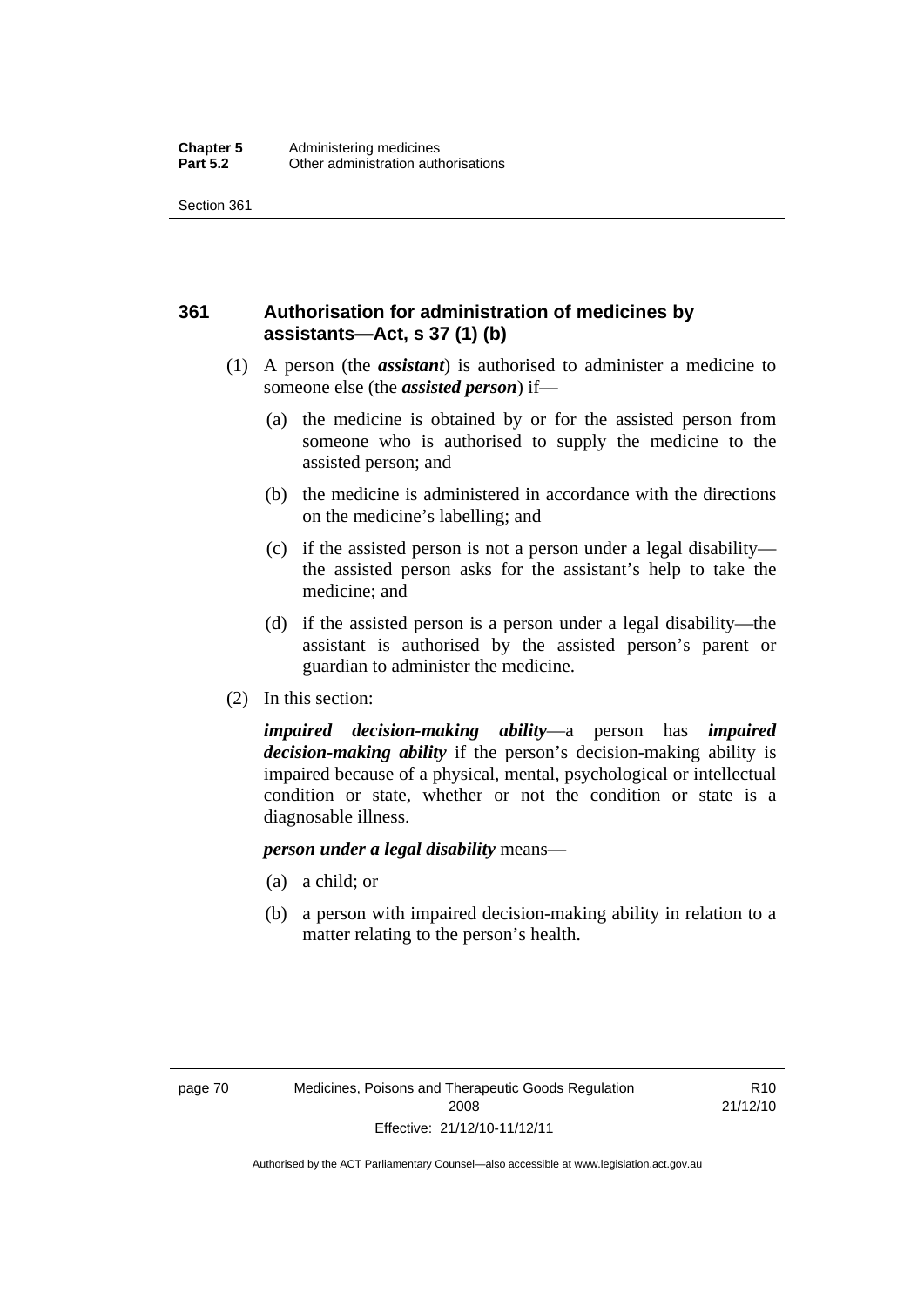# **Chapter 6 Obtaining and possessing medicines**

## **370 Authorisation under sch 1 to obtain and possess medicines—Act, s 35 (1) (b), (2) (b) and s 36 (b)**

- (1) A person mentioned in schedule 1, column 2 is authorised to obtain a medicine if obtaining the medicine—
	- (a) is included in the schedule, column 3 in relation to the person; and
	- (b) is consistent with any restriction for obtaining the medicine mentioned in the schedule, column 3.
- (2) A person mentioned in schedule 1, column 2 is authorised to possess a medicine if—
	- (a) possessing the medicine is included in the schedule, column 3 in relation to the person; and
	- (b) the possession is consistent with any restriction for the possession mentioned in the schedule, column 3.

## **371 Authorisation to obtain and possess medicines for certain personal use-related dealings—Act, s 35 (1) (b), (2) (b) and s 36 (b)**

- (1) A person is authorised to obtain or possess a medicine if the person obtains the medicine from someone who is authorised to supply the medicine to the person.
- (2) Subsection (1) applies in relation to a person whether the medicine is obtained by the person for the person's own use or as an agent for someone else.

page 71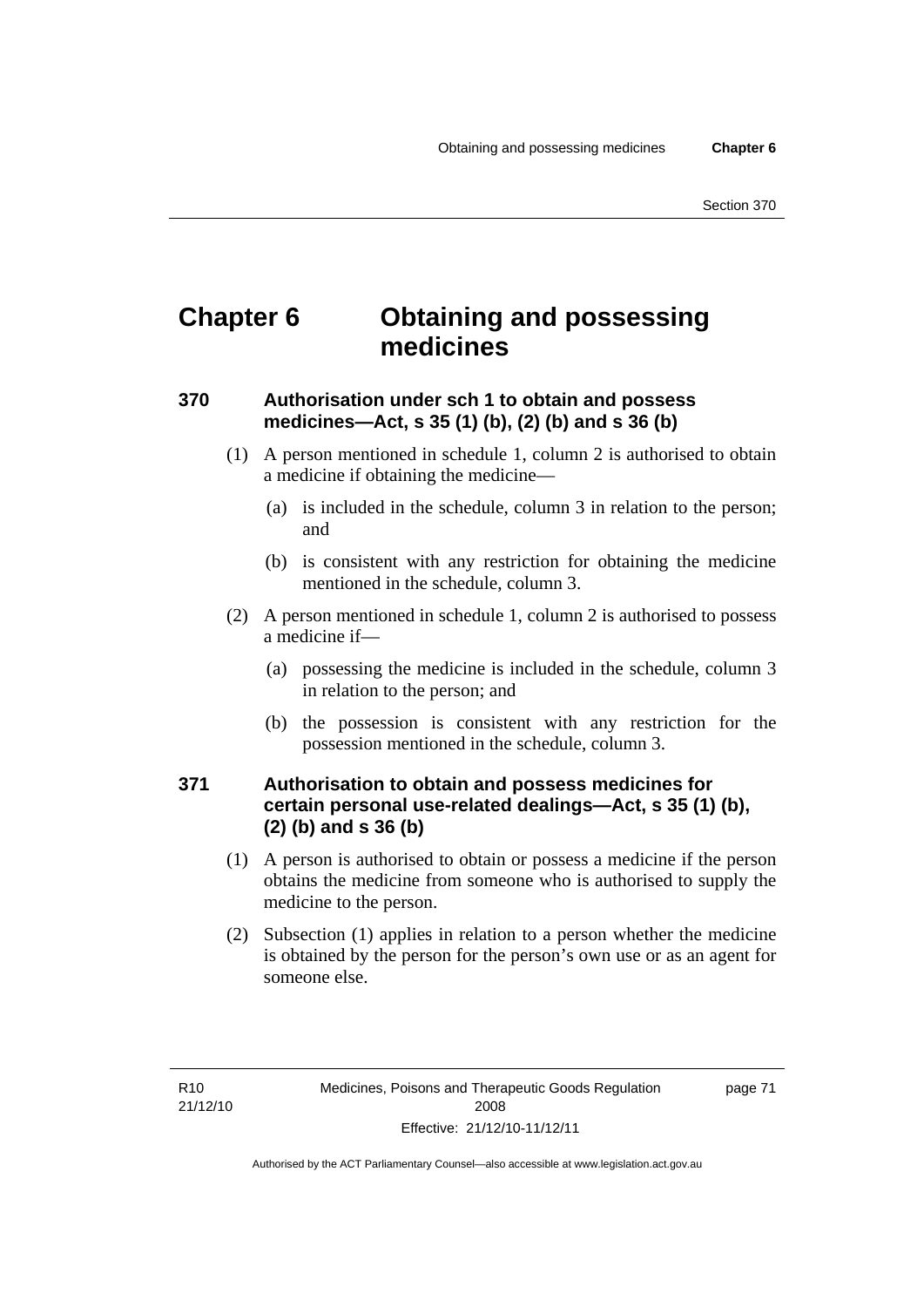# **Chapter 7 Manufacturing medicines**

## **380 Authorisation under sch 1 to manufacture medicines— Act, s 33 (b)**

A person mentioned in schedule 1, column 2 is authorised to manufacture a medicine if—

- (a) manufacturing the medicine is included in the schedule, column 3 in relation to the person; and
- (b) the manufacturing is consistent with any restriction for the manufacturing mentioned in the schedule, column 3.

page 72 Medicines, Poisons and Therapeutic Goods Regulation 2008 Effective: 21/12/10-11/12/11

R10 21/12/10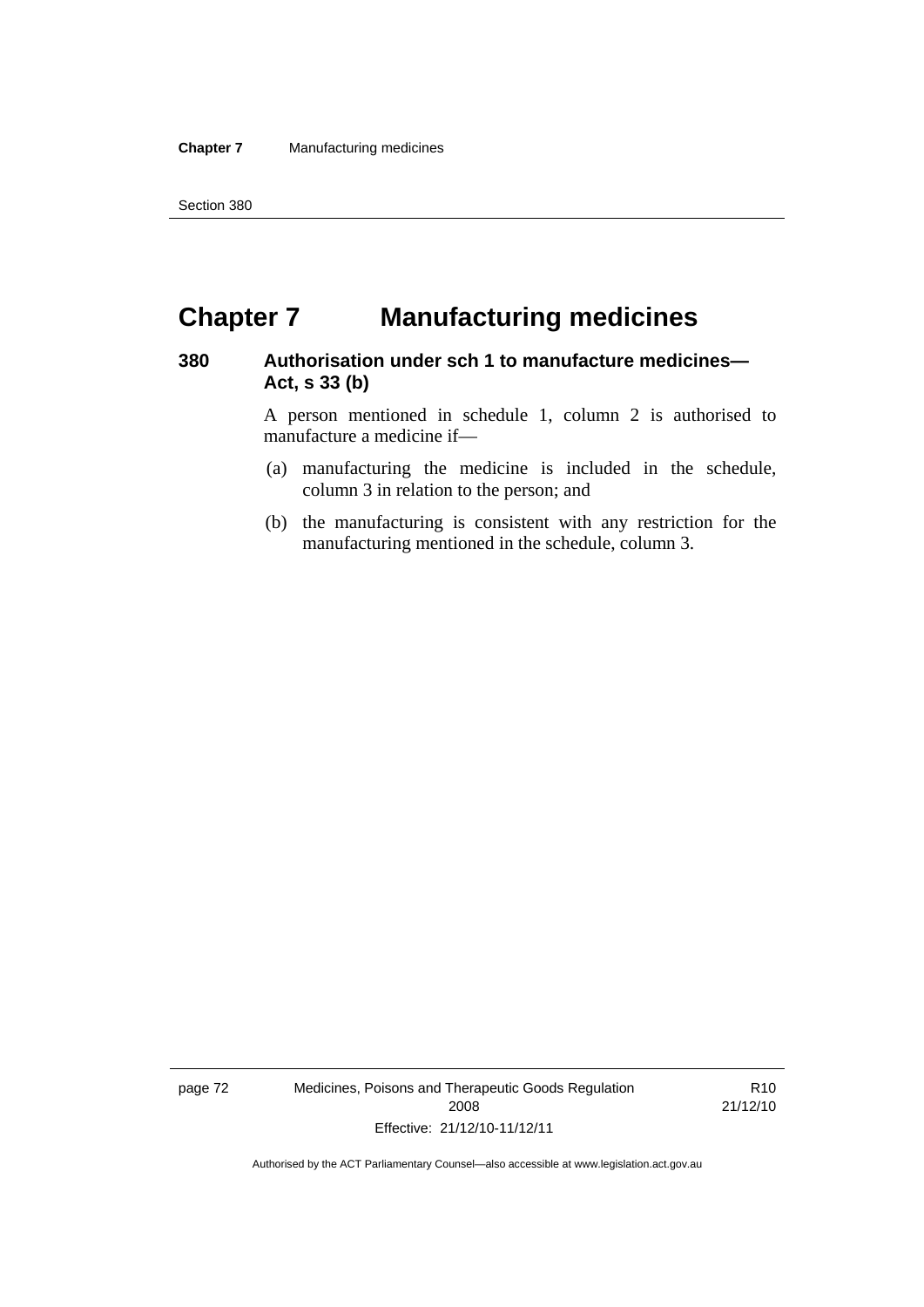# **Chapter 8 Discarding medicines**

### **390 Discarding controlled medicines—Act, s 34 (1) (a)**

 (1) A controlled medicine must be discarded in accordance with this section.

*Note* See also the *Drugs of Dependence Act 1989*, div 11.4 about the disposal of seized substances.

- (2) A prescribed discarding witness may discard a controlled medicine in the presence of another prescribed discarding witness.
- (3) However, a person who is authorised to administer a controlled medicine may discard the residue of the medicine after administration in the presence of a person who is not a prescribed discarding witness if no other prescribed discarding witness is reasonably available to witness its discarding.
- (4) A person complies with this section if the person destroys the medicine so that it is unable to be used.
- (5) In this section:

*prescribed discarding witness* means a person prescribed under section 545 (Prescribed witnesses for discarding of controlled medicines—Act, s 54 (a) and (b)) for the discarding of a controlled medicine.

*Note* A medicine must not be discarded in a way that creates a risk to the health or safety of people or is likely to cause damage to property or the environment (see Act, s 34 (3)).

R10 21/12/10 page 73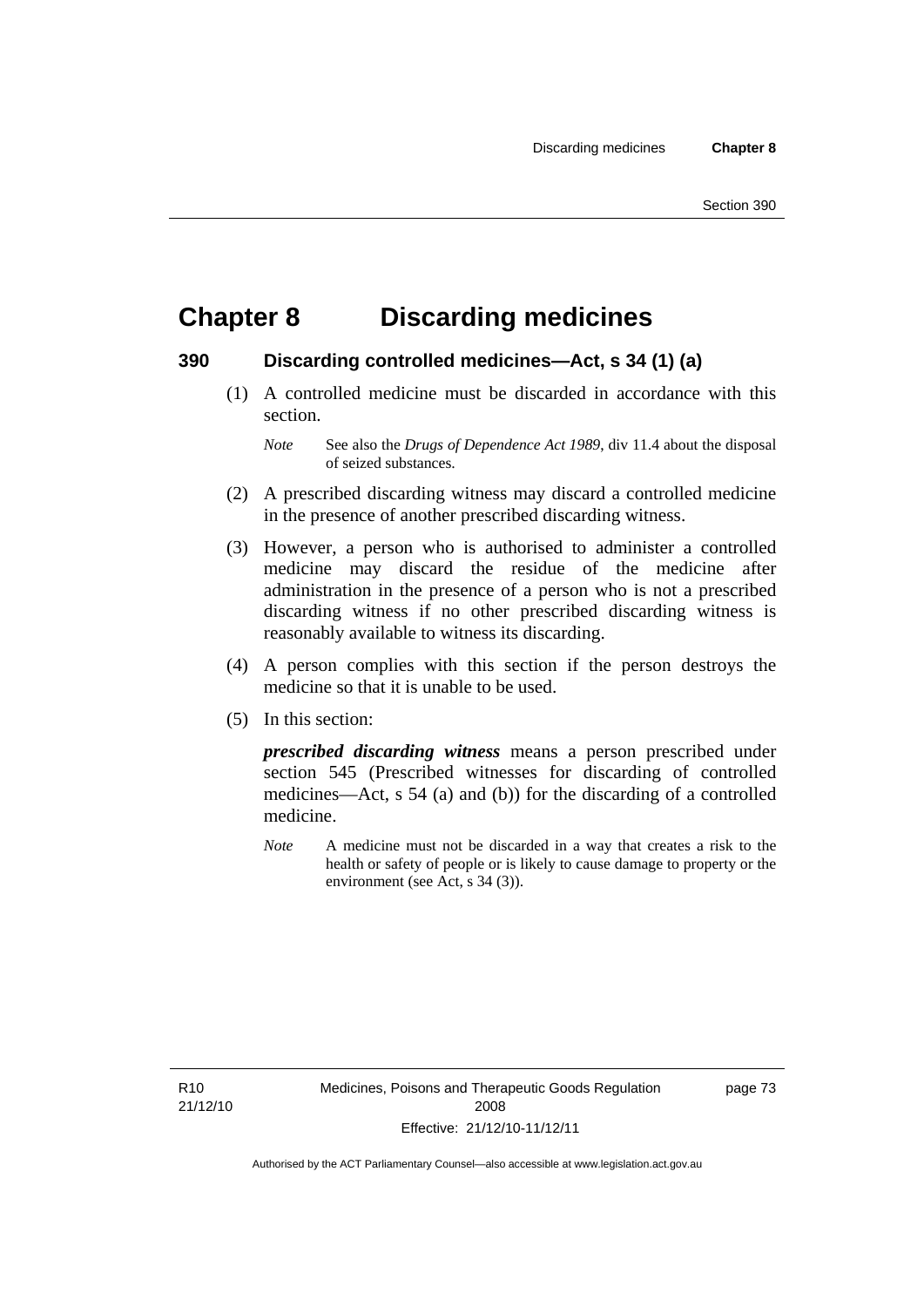# **Chapter 9 Other medicines authorisations**

# **Part 9.1 Authorisations for delivery people and commercial disposal operators**

### **400 Authorisations to deliver medicines under supply authorities—Act, s 26 (1) (b), (2) (b), s 35 (1) (b), (2) (b) and s 36 (b)**

- (1) This section applies to an adult (the *delivery person*), other than a health practitioner, or health professional, at an institution, who is—
	- (a) engaged to transport and deliver a medicine supplied on a supply authority; or
	- (b) acting for a person mentioned in paragraph (a).
	- *Note* For health practitioners and health professionals at institutions, see sch 1, pt 1.4.
- (2) The delivery person is authorised to—
	- (a) obtain and possess the medicine for the purposes of transporting and delivering the medicine as engaged; and
	- (b) supply the medicine to the entity named as the recipient in the supply authority or the entity's agent.

#### **Examples—delivery person**

1 a hospital employee who is not a health practitioner or health professional

page 74 Medicines, Poisons and Therapeutic Goods Regulation 2008 Effective: 21/12/10-11/12/11

R10 21/12/10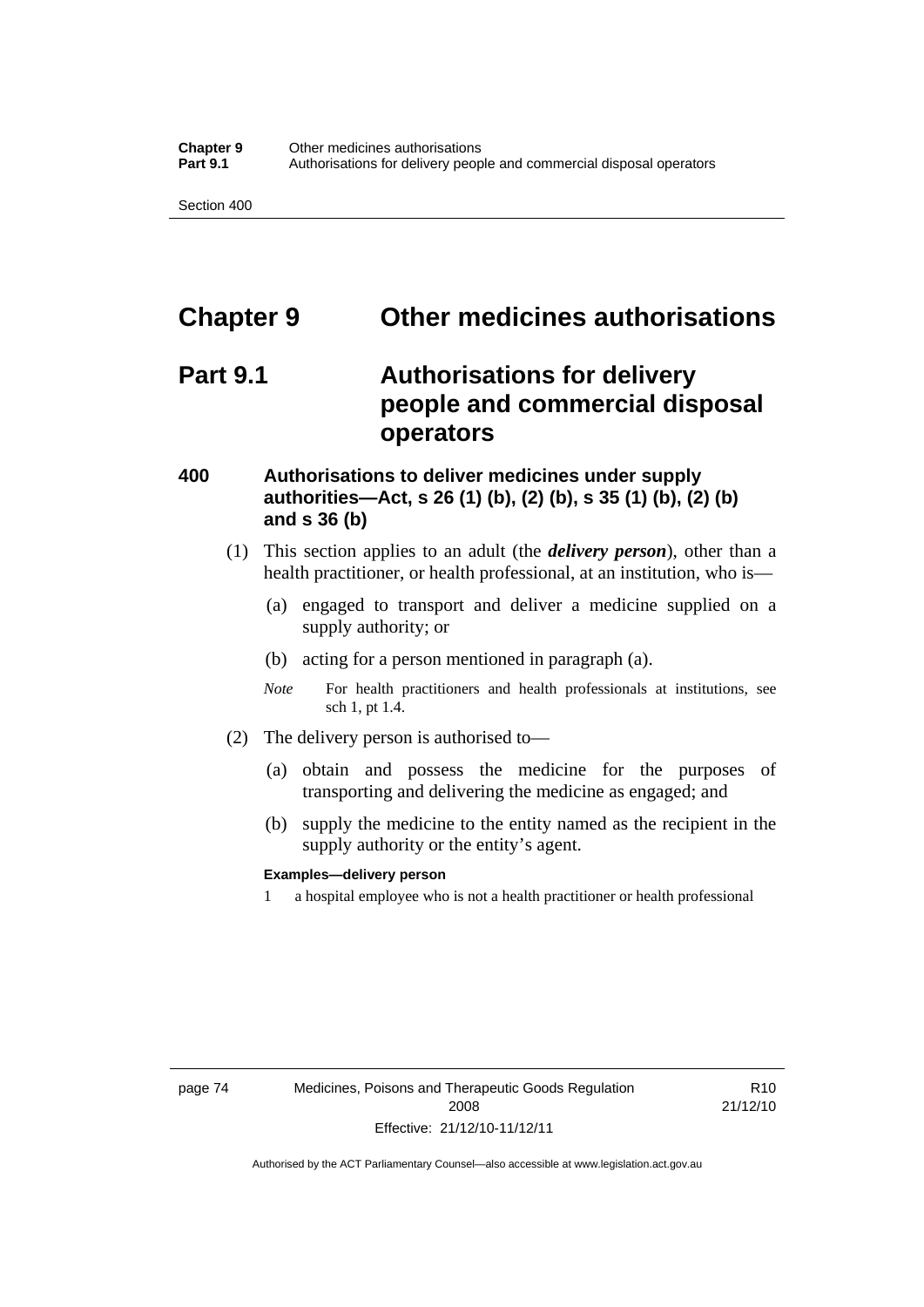2 an employee of a courier service

#### **Example—agent**

the guardian of a child for a prescription dispensed for the child

- *Note 1 Entity* includes a person (see Legislation Act, dict, pt 1).
- *Note 2* An example is part of the regulation, is not exhaustive and may extend, but does not limit, the meaning of the provision in which it appears (see Legislation Act, s 126 and s 132).

## **401 Authorisations for commercial disposal operators—Act, s 26 (1) (b) and (2) (b), s 35 (1) (b) and (2) (b) and s 36 (b)**

- (1) This section applies to a person who—
	- (a) holds an environmental authorisation for the disposal of a medicine; or
	- (b) is an adult acting for a person mentioned in paragraph (a).
- (2) The person is authorised to obtain and possess the medicine for the purposes of disposing of the medicine as engaged.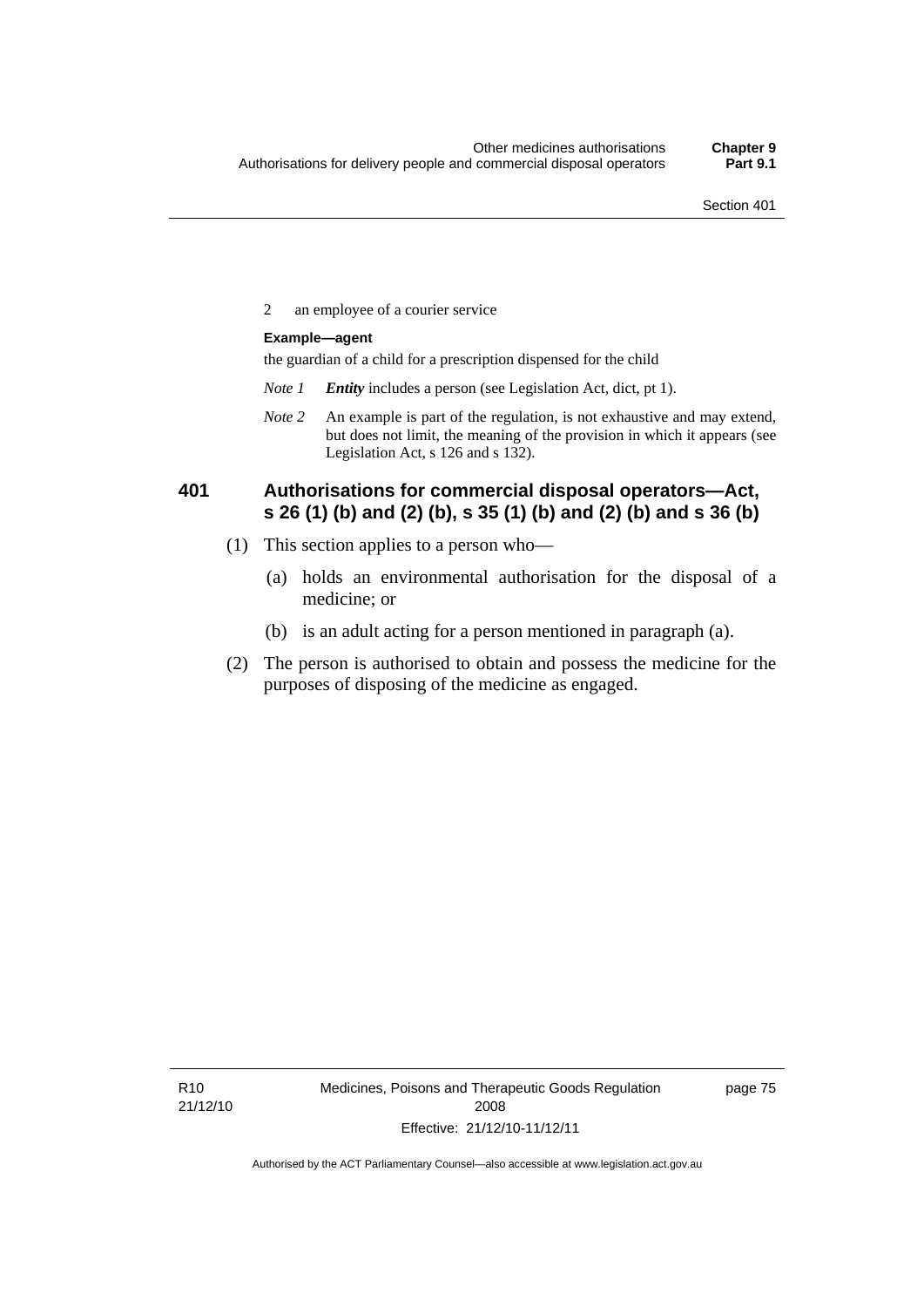# **Part 9.2 Emergency supply and administration of adrenaline and salbutamol**

# **410 Authorisations to supply and administer adrenaline and salbutamol—Act, s 26 (1) (b) and s 37 (1) (b)**

- (1) A person is authorised to do 1 or more of the following for someone else (the *assisted person*) who is in immediate need of adrenaline or salbutamol:
	- (a) supply authorised adrenaline or authorised salbutamol to the assisted person;
	- (b) supply authorised adrenaline or authorised salbutamol to someone else for immediate administration to the assisted person;
	- (c) administer authorised adrenaline or authorised salbutamol to the assisted person.
- (2) In this section:

*authorised adrenaline* means adrenaline in a single use automatic injector delivering not more than 0.3mg adrenaline.

*authorised salbutamol* means salbutamol in, or for, a metered inhaler.

R10 21/12/10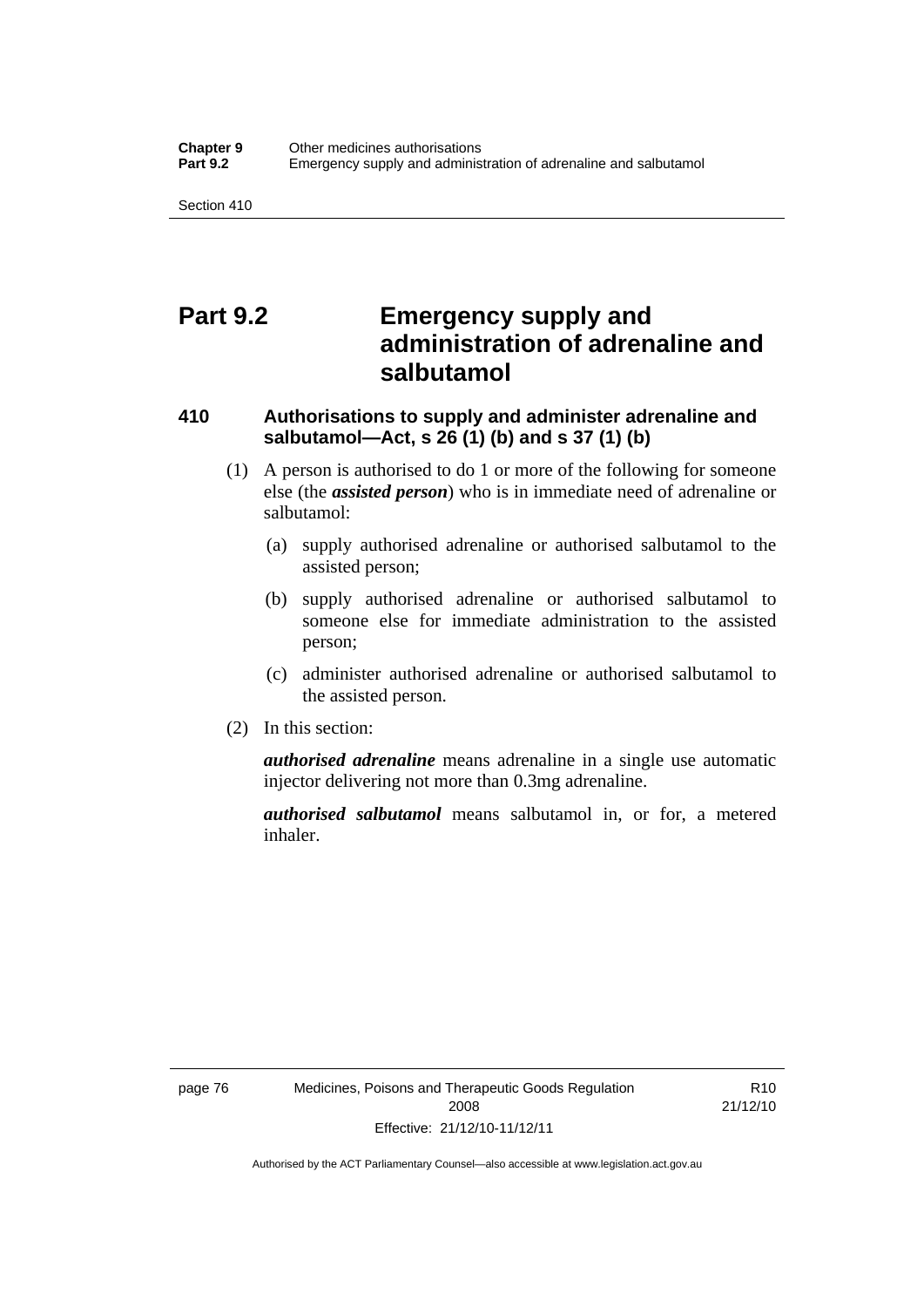# **Part 9.3 Medicines authorisations for corrections functions**

### **420 Authorisations for CYP authorised people—Act, s 26 (1) (b), s 35 (1) (b), (2) (b), s 36 (b) and s 37 (1) (b)**

A CYP authorised person is authorised, within the scope of the person's employment, to do any of the following in relation to a medicine supplied for a young detainee by a person who is authorised to supply the medicine:

- (a) obtain the medicine;
- (b) possess the medicine (including possess the medicine outside a CYP detention place for the purpose of administering the medicine to a young detainee while the young detainee is lawfully outside the place);
- (c) administer the medicine to the young detainee;
- (d) supply the medicine to a person who is authorised to obtain the medicine for the young detainee.

#### **Example—young detainee lawfully outside CYP detention place**

the detainee is on local leave escorted by a CYP authorised person

- *Note 1 CYP authorised person* and *CYP detention place*—see the dictionary.
- *Note 2 Young detainee*—see the *Children and Young People Act 2008*, s 95.
- *Note 3* An example is part of the regulation, is not exhaustive and may extend, but does not limit, the meaning of the provision in which it appears (see Legislation Act, s 126 and s 132).

page 77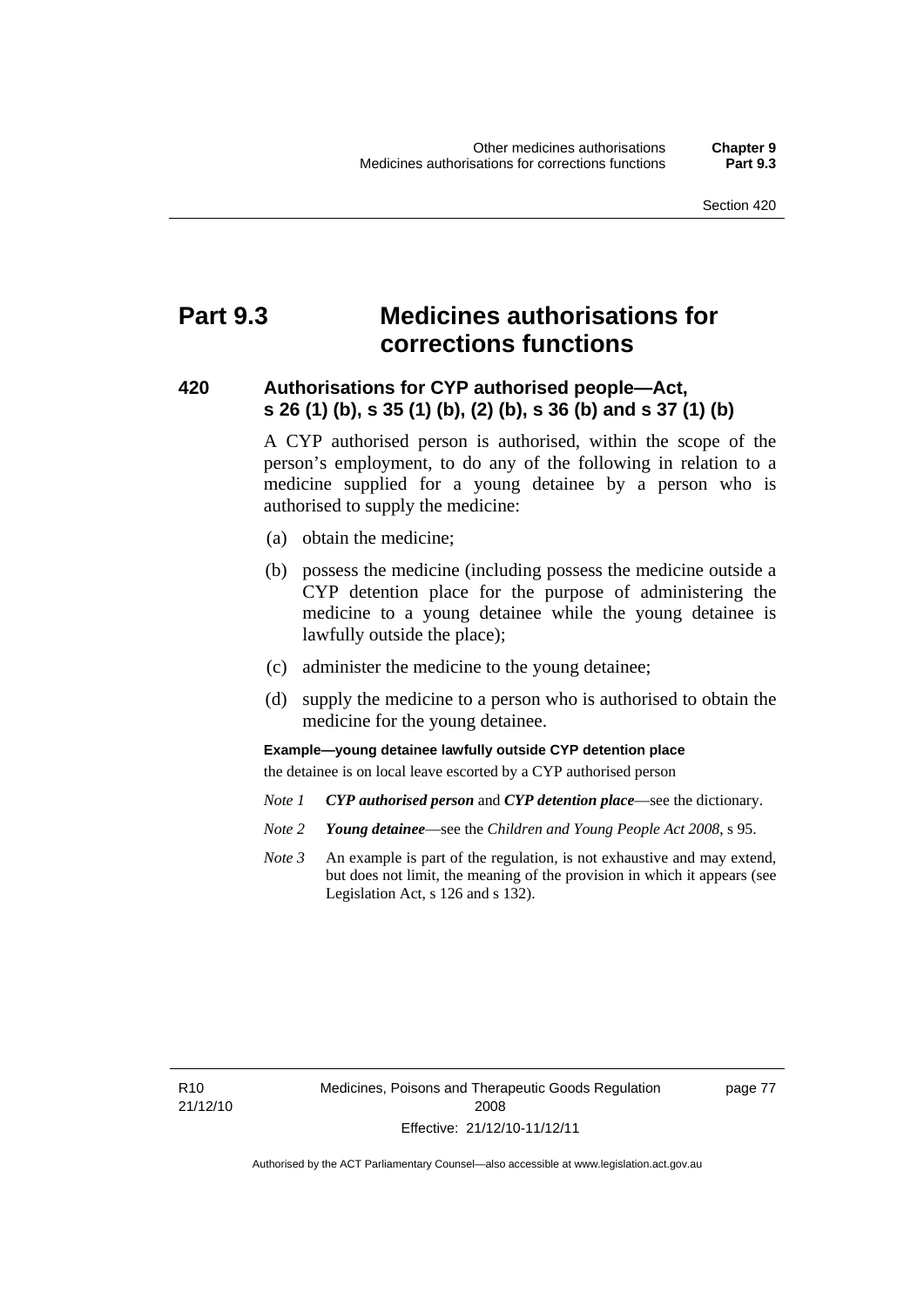# **421 Authorisations for corrections officers—Act, s 26 (1) (b), s 35 (1) (b), (2) (b), s 36 (b) and s 37 (1) (b)**

A corrections officer is authorised, within the scope of the officer's employment, to do any of the following in relation to a medicine supplied for a detainee by a person who is authorised to supply the medicine:

- (a) obtain the medicine;
- (b) possess the medicine (including possess the medicine outside a correctional centre for the purpose of administering the medicine to a detainee while the detainee is lawfully outside the centre);
- (c) administer the medicine to the detainee;
- (d) supply the medicine to a person who is authorised to obtain the medicine for the detainee.
- *Note 1* See the example and notes to s 420.
- *Note 2 Detainee*—see the *Corrections Management Act 2007*, s 6.

### **422 Authorisations for court and police cell custodians—Act, s 26 (1) (b), s 35 (1) (b), (2) (b), s 36 (b) and s 37 (1) (b)**

- (1) A custodian is authorised, within the scope of the custodian's employment, to do any of the following in relation to a medicine supplied for a person in custody at court cells or police cells by someone who is authorised to supply the medicine:
	- (a) obtain the medicine at the cells;
	- (b) possess the medicine at the cells;
	- (c) administer the medicine to the person in custody at the cells;
	- (d) supply the medicine to someone who is authorised to obtain the medicine for the person in custody.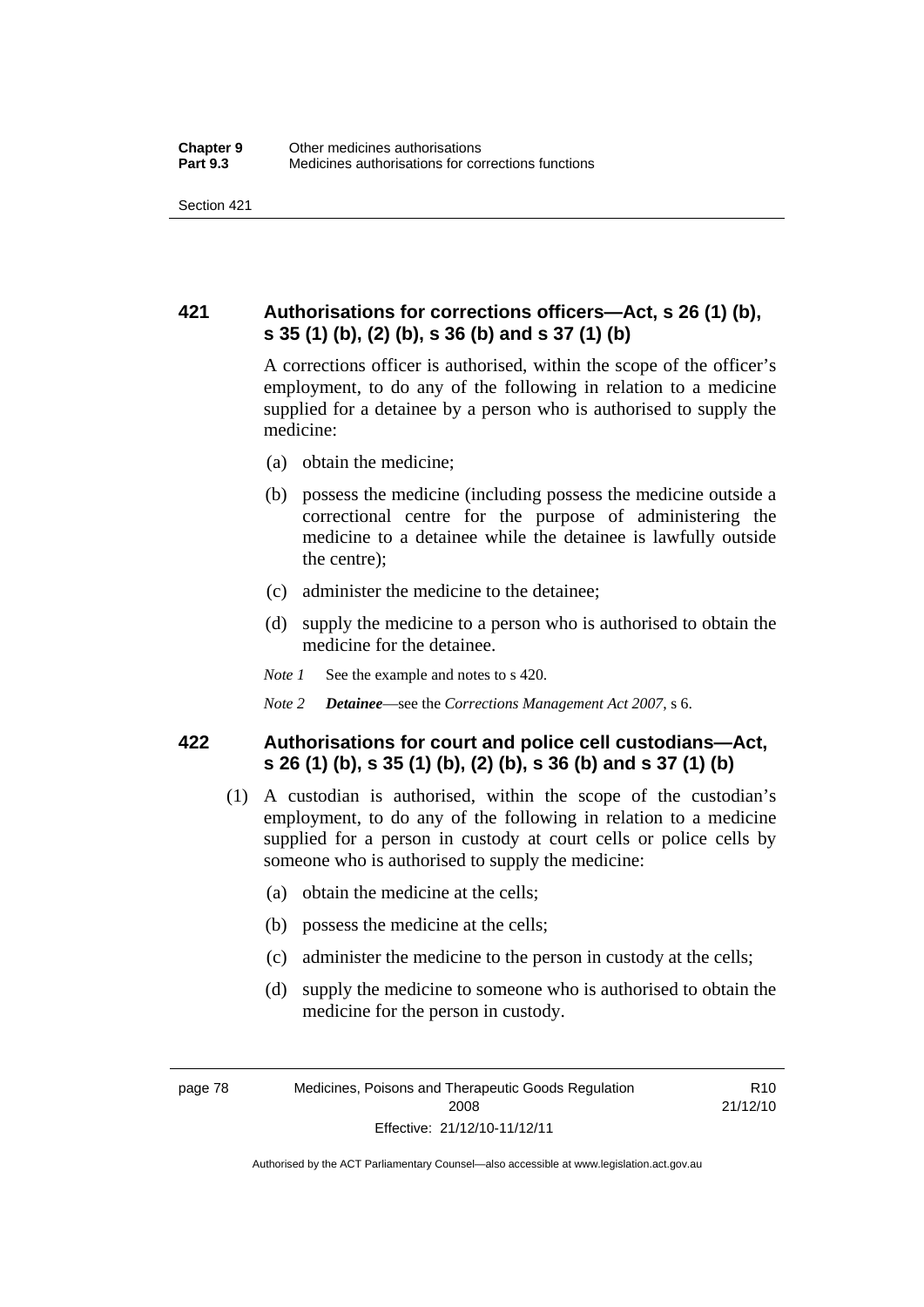(2) In this section:

*court cell*—see the *Corrections Management Act 2007*, section 29.

#### *custodian* means—

- (a) a person in charge of a court cell or police cell; or
- (b) a person acting under the direct supervision of the person in charge.

#### *person in custody* means—

- (a) a detainee; or
- (b) a young detainee; or
- (c) a person detained at a police cell under the *Corrections Management Act 2007*, section 30; or
- (d) a person detained at a court cell under the *Corrections Management Act 2007*, section 33.

*police cell*—see the *Corrections Management Act 2007*, section 29.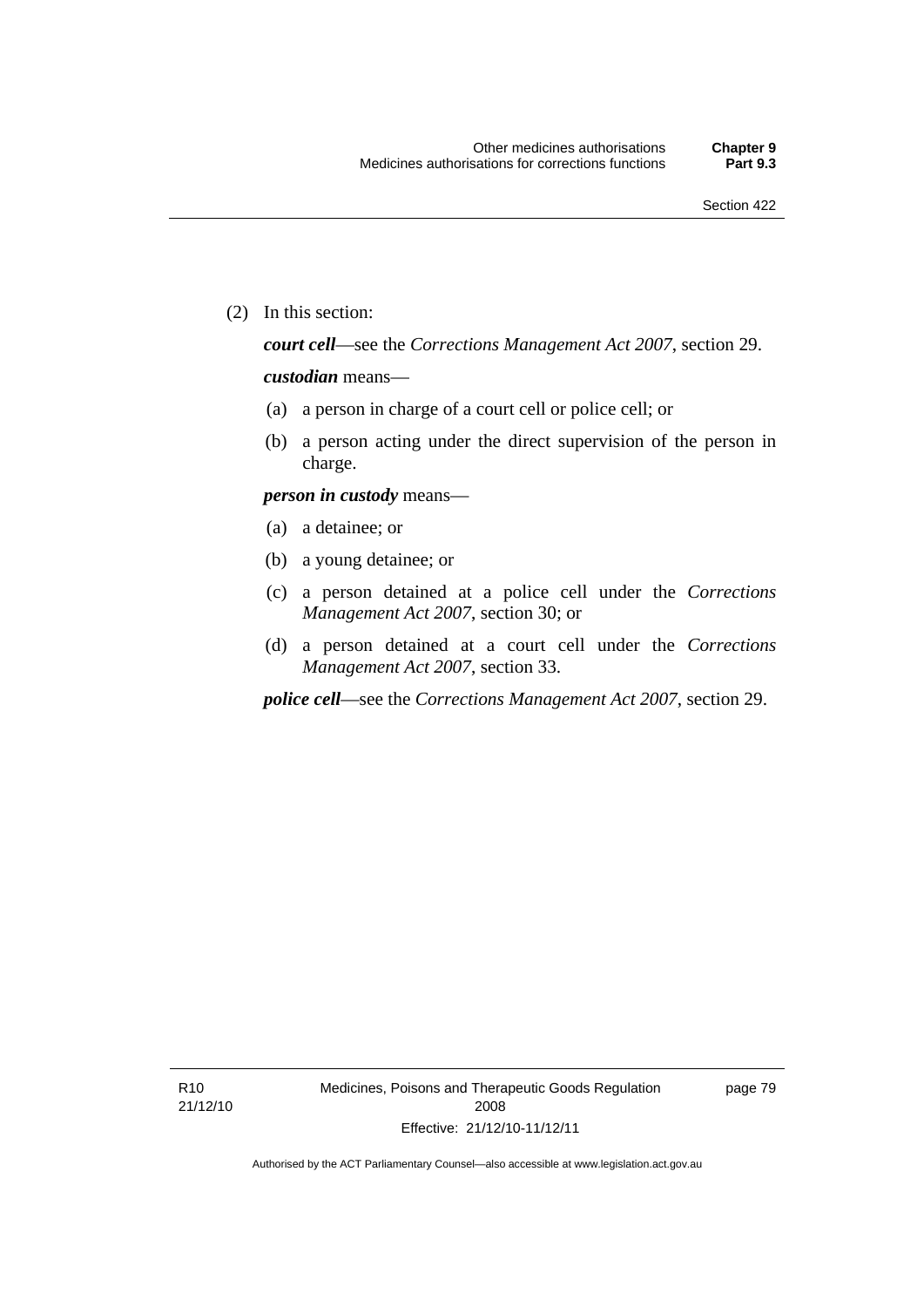#### **Chapter 9** Other medicines authorisations **Part 9.4** • **Authorisations for medicines research and education program purposes other** than controlled medicines

# **Part 9.4 Authorisations for medicines research and education program purposes other than controlled medicines**

*Note* A licence is required for research and education programs in relation to controlled medicines (see pt 14.2).

## **430 Authorisations for non-controlled medicines research and education—Act, s 26 (1) and (2) (b)**

- (1) A scientifically qualified person employed at a recognised research institution (other than the Canberra Hospital) is authorised to do the following for the purposes of an authorised activity at the institution:
	- (a) issue a purchase order for a relevant medicine;
	- (b) obtain on a purchase order a relevant medicine;
	- (c) possess a relevant medicine;
	- (d) supply a relevant medicine to a person (a *relevant person*) who is taking part in the authorised activity at the institution.
	- *Note 1 Scientifically qualified person*—see the dictionary.
	- *Note 2 Recognised research institution*—see the Act, s 20 (5).
- (2) A scientifically qualified person employed at the Canberra Hospital is authorised to do the following for the purposes of an authorised activity at the hospital:
	- (a) issue a written requisition for a relevant medicine;
	- (b) obtain on a written requisition a relevant medicine;
	- (c) possess a relevant medicine;

R10 21/12/10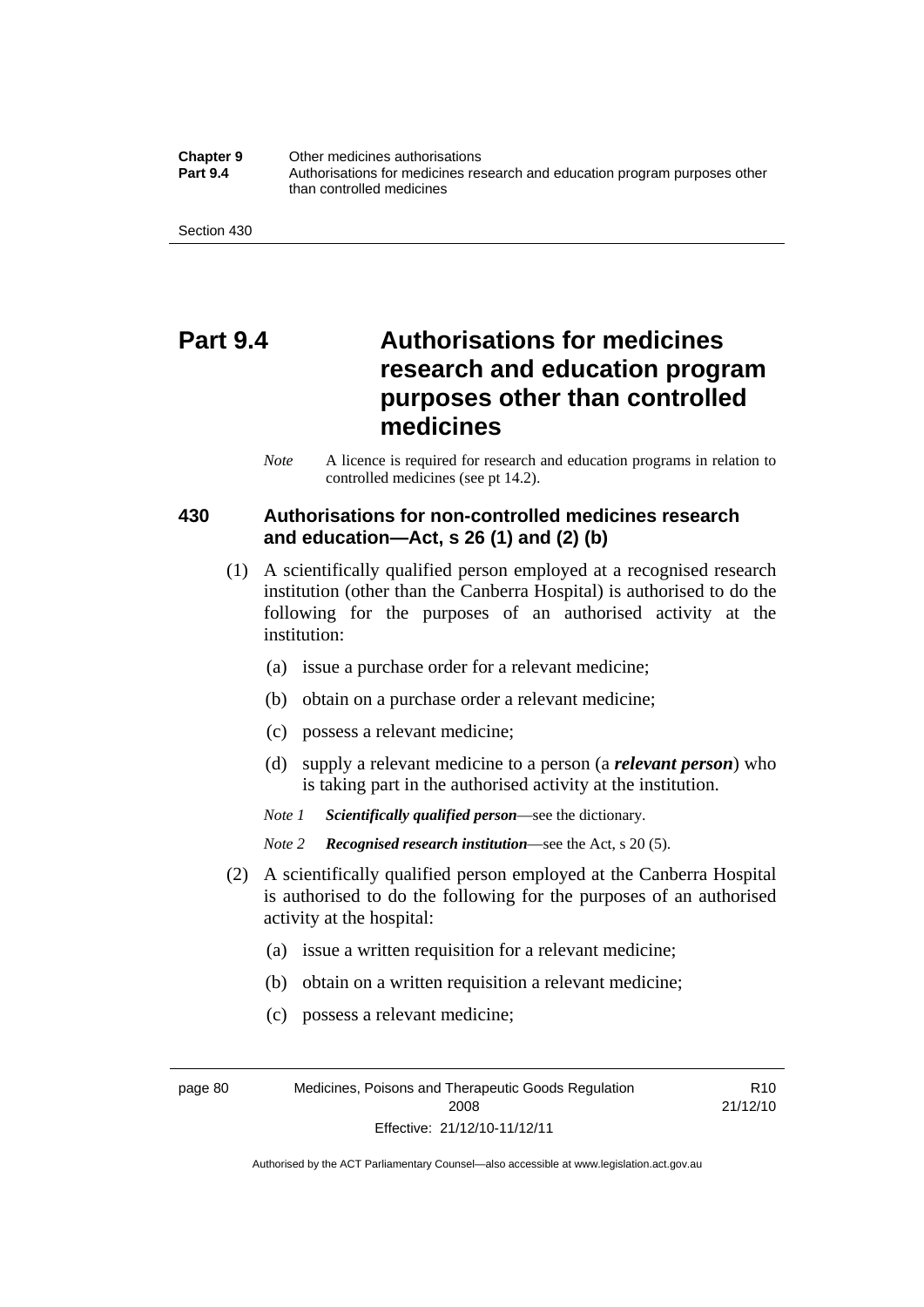- (d) supply a relevant medicine to a person (also a *relevant person*) who is taking part in the authorised activity at the hospital.
- (3) A relevant person is authorised to do the following in relation to a relevant medicine for the purposes of an authorised activity:
	- (a) obtain the medicine from the scientifically qualified person for the activity;
	- (b) possess the medicine for the purposes of the activity;
	- (c) supply the medicine to the scientifically qualified person for the activity.
- (4) In this section:

*authorised activity*, in relation to a relevant medicine at a recognised research institution, means the conduct of any of the following if it does not involve the administration of the medicine to a person:

- (a) medical or scientific research in relation to the medicine at the institution;
- (b) instruction involving the medicine at the institution;
- (c) quality control or analysis of the medicine at the institution.

*relevant medicine* means a medicine other than a controlled medicine.

### **431 Authorisation conditions for non-controlled medicines research and education—Act, s 44 (1) (b) and (2) (b)**

A scientifically qualified person's authorisation under section 430 is subject to the following conditions:

- (a) the person has written approval for the conduct of the authorised activity from the person in charge of—
	- (i) the recognised research institution; or
	- (ii) a faculty or division of the institution;

 $R10$ 21/12/10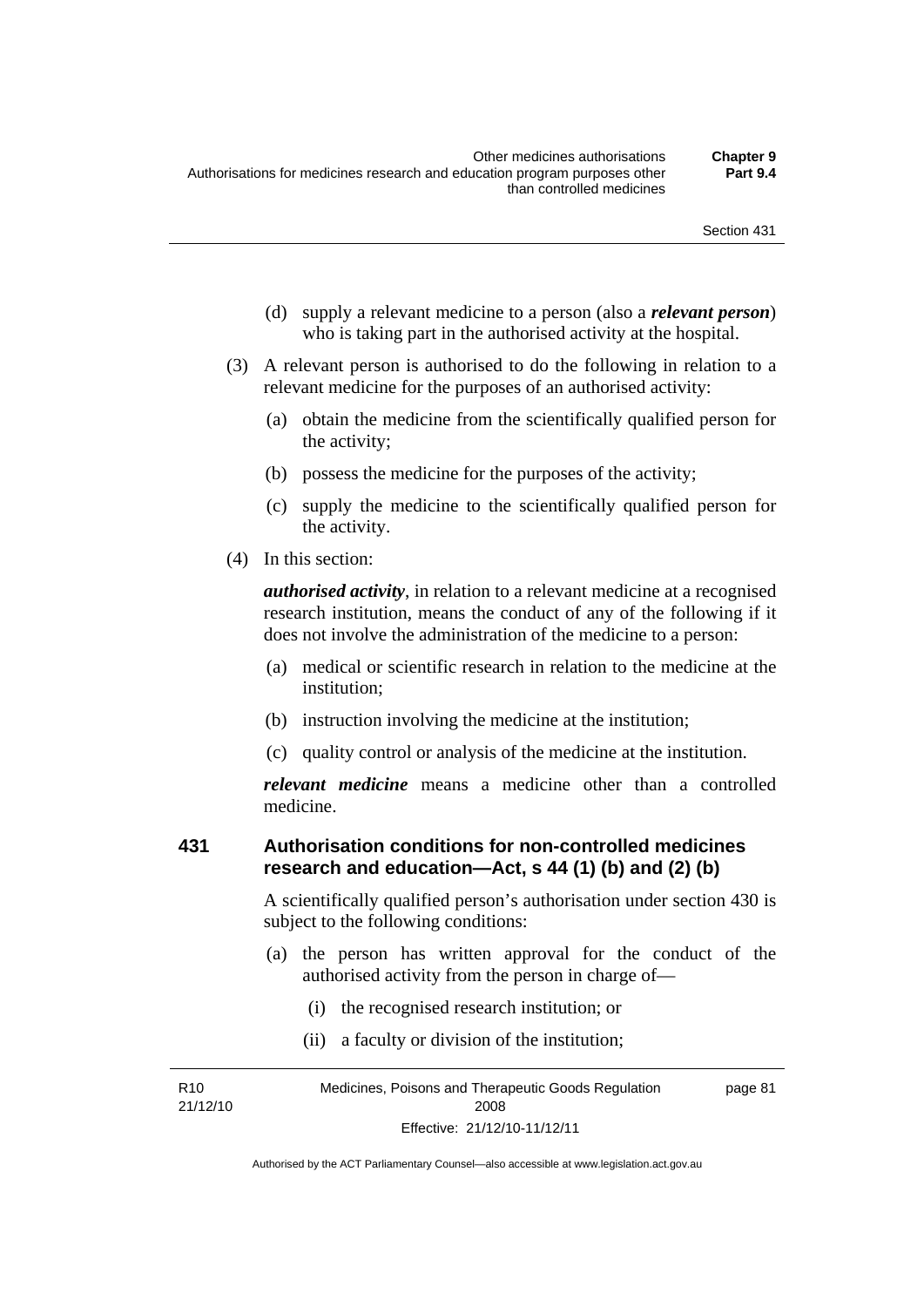| <b>Chapter 9</b> | Other medicines authorisations                                             |
|------------------|----------------------------------------------------------------------------|
| <b>Part 9.4</b>  | Authorisations for medicines research and education program purposes other |
|                  | than controlled medicines                                                  |

- (b) if the recognised research institution employing the person is the Canberra Hospital—
	- (i) a requisition for the relevant medicine issued by the person complies with section 55 (General requirements for written requisitions) and section 56 (Particulars for requisitions); and
	- (ii) the requisition is for an amount of the medicine approved in writing by the person in charge; and
	- (iii) the requisition is for an amount of the medicine used solely for the purpose approved in writing by the person in charge;
- (c) if the person is employed at a recognised research institution other than the Canberra Hospital—
	- (i) a purchase order for the relevant medicine complies with section 62; and
	- (ii) the purchase order is for an amount of the medicine approved in writing by the person in charge;
- (d) the medicine is obtained from someone who is authorised to supply the medicine to the person.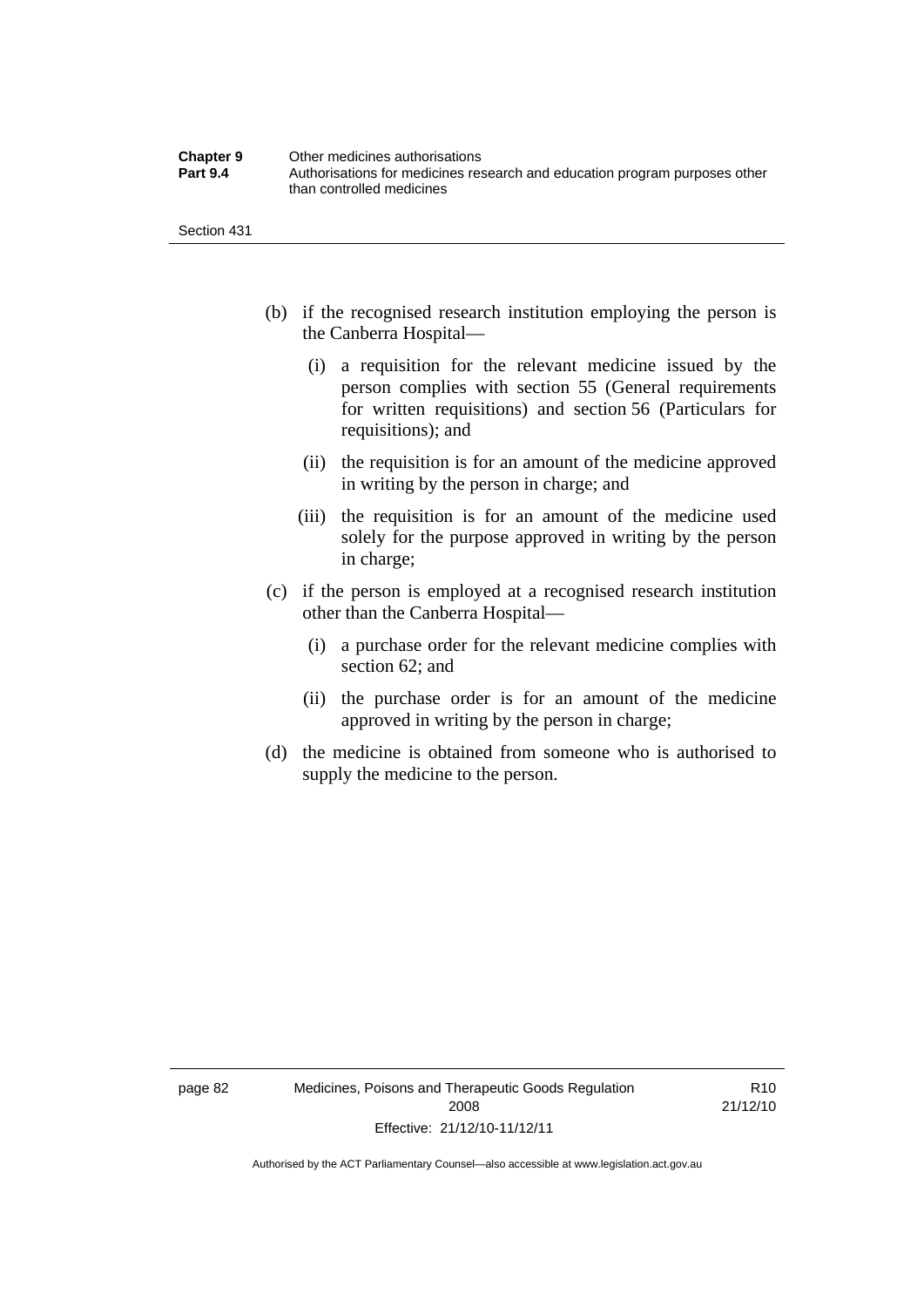# **Part 9.5 Authorisations under medicines licences**

# **Division 9.5.1 Controlled medicines research and education program licence authorisations**

- *Note 1* For authorisation for research and education for other medicines, see pt 9.4.
- *Note* 2 For other provisions about controlled medicines research and education program licences, see pt 14.2.

#### **440 Authorisations under controlled medicines research and education program licences—Act, s 20 (1) (a)**

- (1) A controlled medicines research and education program licence (other than for a program conducted at the Canberra Hospital) authorises—
	- (a) the licence-holder to—
		- (i) issue a purchase order for a controlled medicine (the *licensed controlled medicine*) stated in the licence for the program stated in the licence; and
		- (ii) obtain a licensed controlled medicine on a purchase order for the program; and
		- (iii) possess a licensed controlled medicine for the program at the premises to which the licence relates; and
		- (iv) supply a licensed controlled medicine to anyone taking part in the program for the program; and
	- (b) the program supervisor, and anyone taking part in the program, to deal with the licensed controlled medicine as authorised by the licence at the premises stated in the licence.

 $R10$ 21/12/10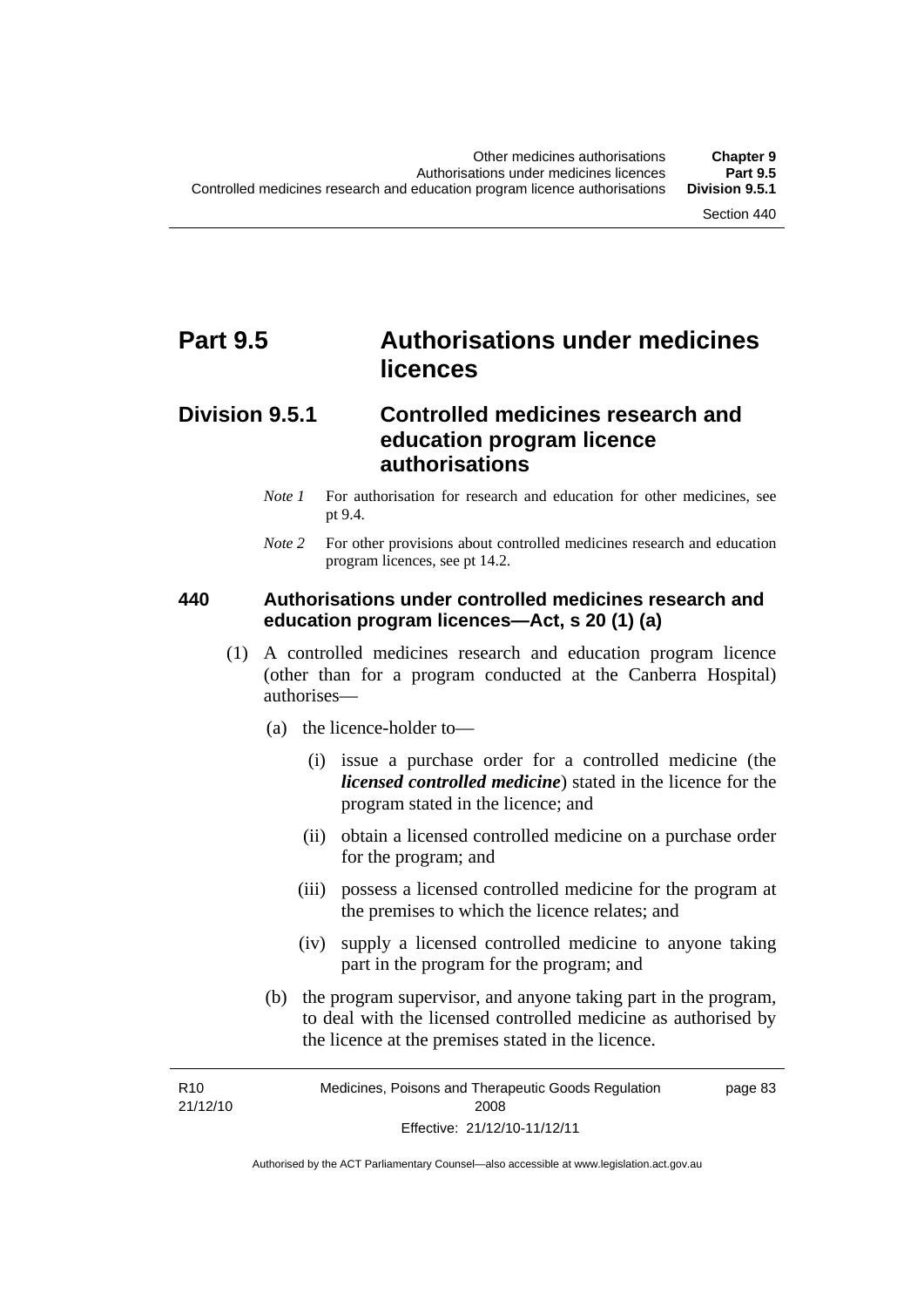- (2) A controlled medicines research and education program licence for a program conducted at the Canberra Hospital authorises—
	- (a) the licence-holder to—
		- (i) issue a written requisition for a controlled medicine (the *licensed controlled medicine*) stated in the licence for the program stated in the licence; and
		- (ii) obtain a licensed controlled medicine on a written requisition for the program; and
		- (iii) possess a licensed controlled medicine for the program at the premises to which the licence relates; and
		- (iv) supply a licensed controlled medicine to anyone taking part in the program for the program; and
	- (b) the program supervisor, and anyone taking part in the program, to deal with the licensed controlled medicine as authorised by the licence at the hospital.

# **441 Authorisation condition for controlled medicines research and education program licences—Act, s 44 (1) (b) and (2) (b)**

A licence-holder's authorisation to obtain a controlled medicine under a controlled medicines research and education program licence is subject to the condition that the medicine is—

- (a) if the licence is for a program conducted at the Canberra Hospital—obtained on a requisition that complies with section 55 (General requirements for written requisitions) and section 56 (Particulars for requisitions); or
- (b) in any other case—purchased on a complying purchase order.
- *Note* For licence conditions, see the Act, s 89.

page 84 Medicines, Poisons and Therapeutic Goods Regulation 2008 Effective: 21/12/10-11/12/11

 $R10$ 21/12/10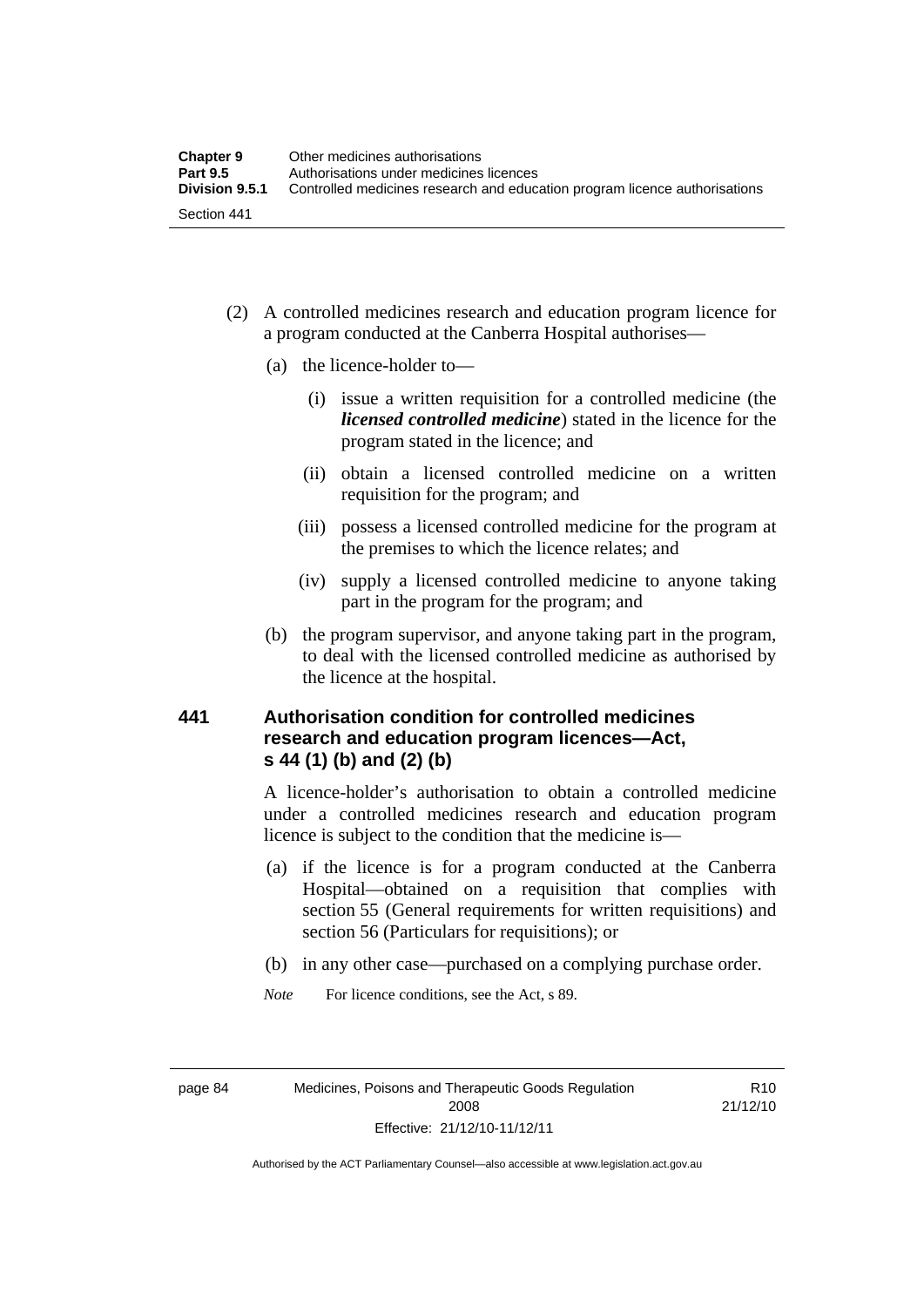## **Division 9.5.2 First-aid kit licence authorisations**

*Note* For other provisions about first-aid kit licences, see pt 14.3.

## **450 Authorisations under first-aid kit licences— Act, s 20 (1) (a)**

(1) In this section:

*authorised medicine*, for a first-aid kit, means—

- (a) a medicine stated in the first-aid kit licence for the kit; and
- (b) a pharmacy medicine or pharmacist only medicine for the kit.
- (2) A first-aid kit licence authorises—
	- (a) the licence-holder to—
		- (i) issue a purchase order for an authorised medicine for the first-aid kit; and
		- (ii) obtain on a purchase order an authorised medicine for the first-aid kit; and
	- (b) the licence-holder, and anyone else authorised to deal with a medicine by the licence, to—
		- (i) possess an authorised medicine as part of the first-aid kit for the emergency treatment of a person's medical condition; and
		- (ii) supply an authorised medicine to someone else who is authorised under the licence to administer the medicine; and
		- (iii) administer an authorised medicine in the first-aid kit if the person believes on reasonable grounds that the administration of the medicine is necessary for the emergency treatment of a person's medical condition.

page 85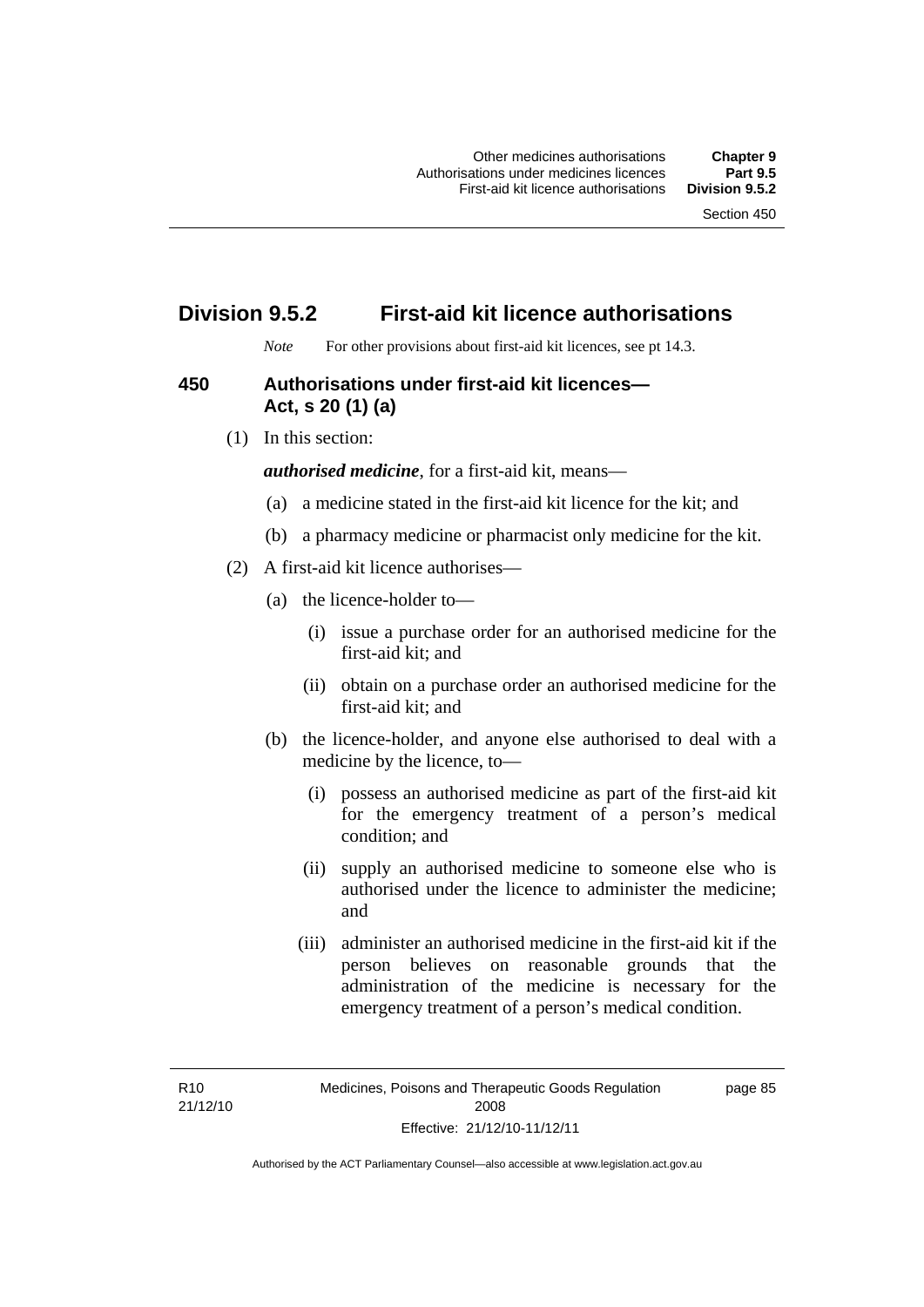## **451 Authorisation condition for first-aid kit licences— Act, s 44 (1) (b) and (2) (b)**

A licence-holder's authorisation to obtain a medicine under a first-aid kit licence is subject to the condition that the medicine is purchased on a complying purchase order.

*Note* For licence conditions, see the Act, s 89.

## **Division 9.5.3 Wholesalers licence authorisations**

*Note* For other provisions about wholesalers licences, see pt 14.4.

## **460 Authorisations under medicines wholesalers licences— Act, s 20 (1) (a)**

- (1) A medicines wholesalers licence authorises the licence-holder to do any of the following in relation to a medicine (the *licensed medicine*) stated in the licence at the premises (the *licensed premises*) stated in the licence:
	- (a) issue a purchase order for a licensed medicine;
	- (b) obtain a licensed medicine on a purchase order for sale by wholesale from the licensed premises;
	- (c) possess a licensed medicine for sale by wholesale from the licensed premises;
	- (d) sell a licensed medicine by wholesale (whether or not for resale) from the licensed premises to—
		- (i) a person authorised to issue a purchase order for the medicine; or
		- (ii) someone in another State who may obtain the medicine by wholesale under the law of the other State; or

R10 21/12/10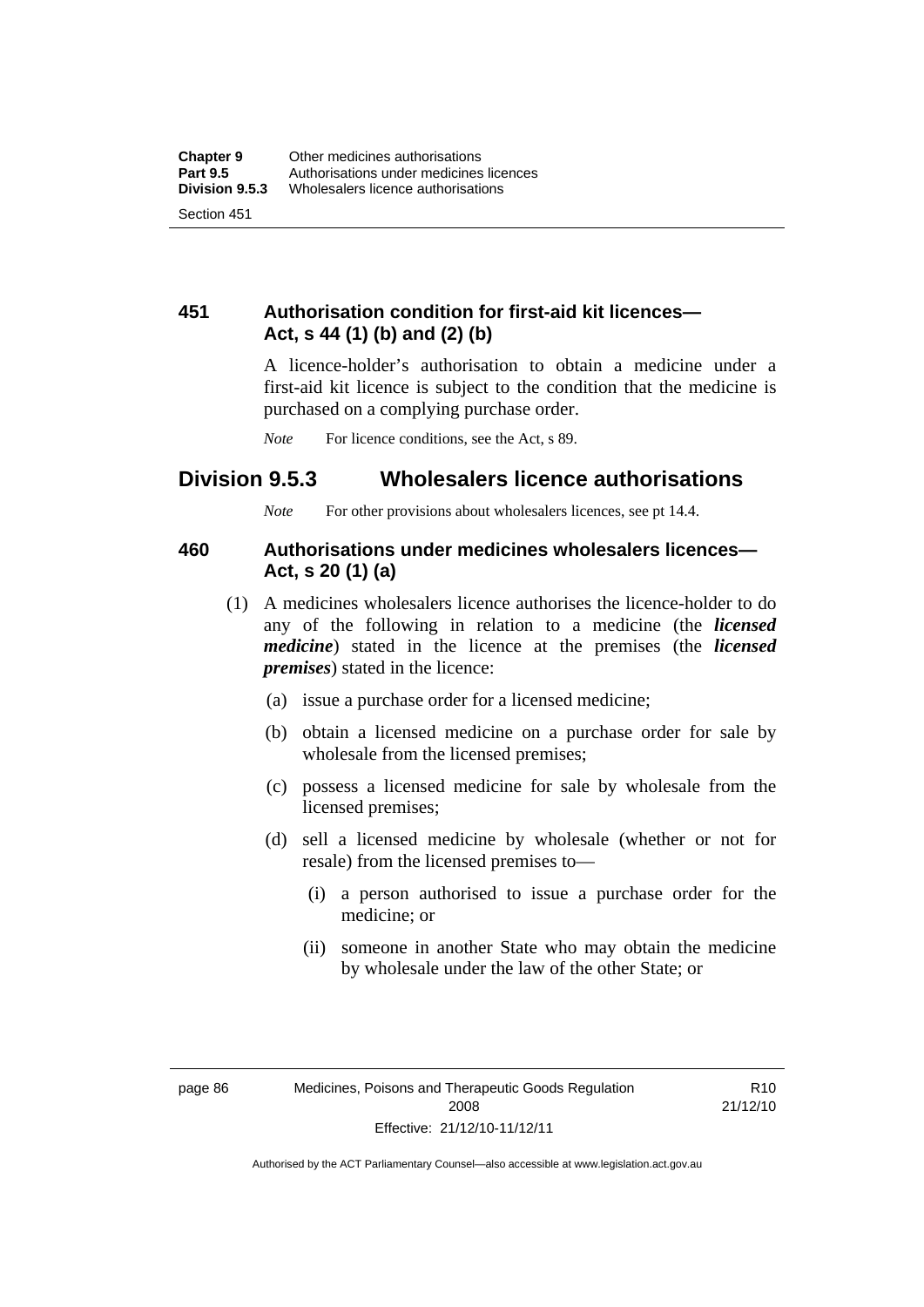- (iii) someone in another country who may lawfully obtain the medicine by wholesale in the other country;
- *Note* The medicines must be sold on a purchase order in accordance with s 140 (see s 461).
- (e) unless the licensed medicine is a controlled medicine—supply the medicine in accordance with the medicines Australia code of conduct provisions for product starter packs.
	- *Note Medicines Australia code of conduct*—see the dictionary.
- (2) However, an authorisation under subsection (1) does not apply if the licence states that it does not apply.
- (3) Also, subsection (1) (d) (iii) does not apply in relation to a licensed medicine that is a prohibited export under the *Customs Act 1901* (Cwlth).

## **461 Authorisation conditions for medicines wholesalers licences—Act, s 44 (1) (b) and (2) (b)**

A licence-holder's authorisation under a medicines wholesalers licence is subject to the following conditions:

- (a) the dealings with a medicine authorised by the licence will be carried out under the supervision of an individual approved under section 616 (1) (Restrictions on issuing of medicines wholesalers licences—Act, s 85 (1) (a));
- (b) the licence-holder must comply with, and the licence-holder must ensure that the licence-holder's agents and employees comply with—
	- (i) the Australian code of good wholesaling practice for therapeutic goods for human use; and

page 87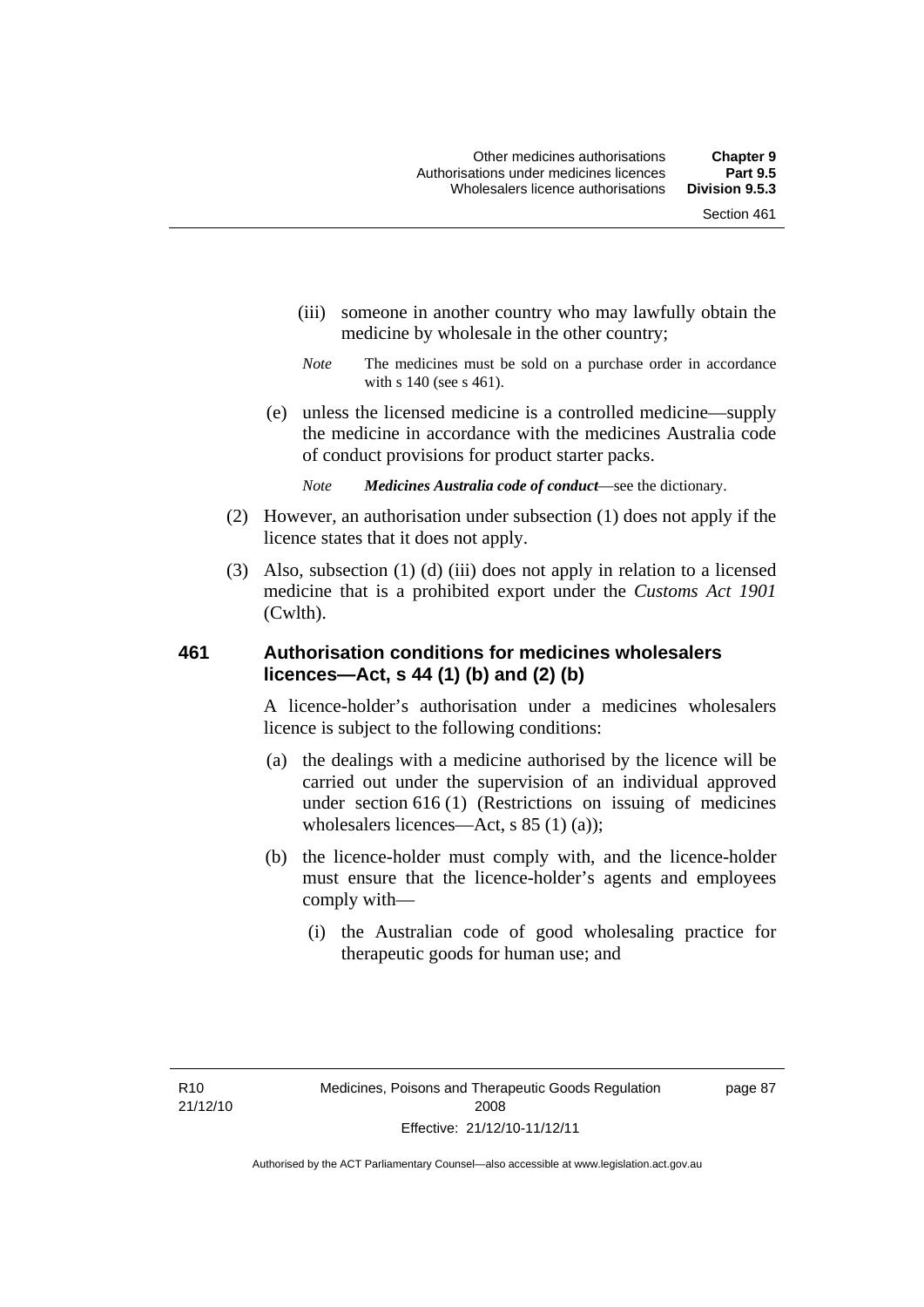- (ii) the medicines Australia code of conduct;
- *Note Australian code of good wholesaling practice for therapeutic goods for human use* and *medicines Australia code of conduct*—see the dictionary.
- (c) a medicine obtained under the licence is purchased on a complying purchase order;
- (d) a medicine sold under the licence is sold on a complying purchase order in accordance with section 141 (Supplying medicines on purchase orders).
- *Note* For licence conditions, see the Act, s 89.

## **Division 9.5.4 Opioid dependency treatment licence authorisations**

*Note* For other provisions about opioid dependency treatment licences, see pt 14.5.

## **470 Authorisations under opioid dependency treatment licences—Act, s 20 (1) (a)**

- (1) An opioid dependency treatment licence issued to a pharmacist authorises the licence-holder, and any other pharmacist at the community pharmacy (the *licensed pharmacy*) to which the licence relates, to do any of the following for the purpose of treating a person's drug-dependency:
	- (a) issue a purchase order for buprenorphine or methadone;
	- (b) obtain buprenorphine or methadone on a purchase order for administration at the licensed pharmacy;
	- (c) possess buprenorphine and methadone;
	- (d) dispense buprenorphine and methadone in accordance with a prescription;

page 88 Medicines, Poisons and Therapeutic Goods Regulation 2008 Effective: 21/12/10-11/12/11

R10 21/12/10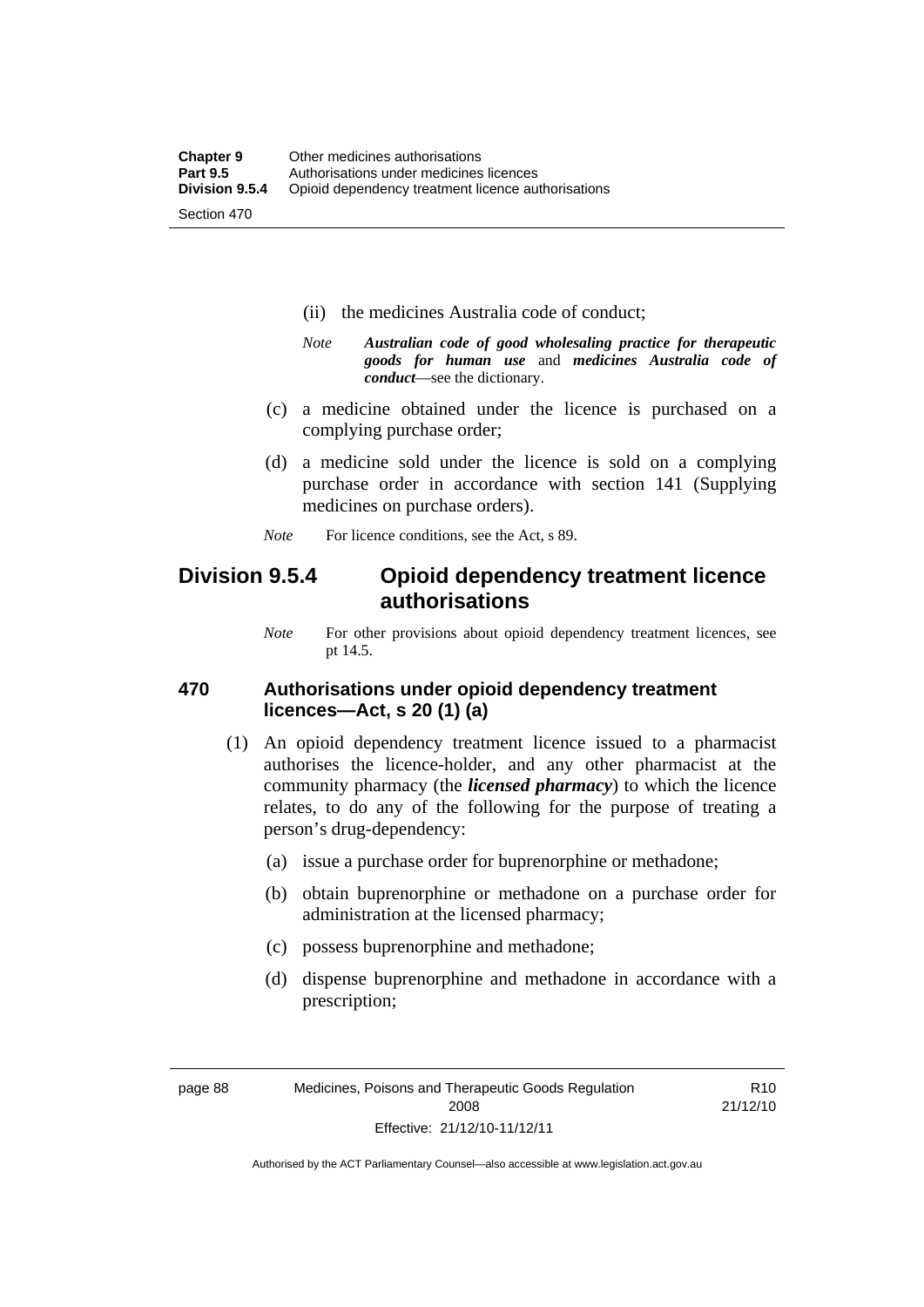- (e) supply buprenorphine and methadone to a nurse at the licensed pharmacy for administration at the pharmacy under the supervision of a pharmacist;
- (f) administer buprenorphine and methadone at the licensed pharmacy in accordance with a prescription (including the prescription as changed by a pharmacist at the oral direction of the prescriber).
- (2) An opioid dependency treatment licence issued to a pharmacist authorises a nurse to administer buprenorphine and methadone at the licensed pharmacy under the supervision of a pharmacist and in accordance with a prescription (including the prescription as changed by a pharmacist at the oral direction of the prescriber).
	- *Note 1 Nurse* does not include an enrolled nurse (see Legislation Act, dict, pt 1).
	- *Note 2 Pharmacist* does not include an intern pharmacist (see dict).
- (3) To remove any doubt, an authorisation under this section does not, by implication, limit a pharmacist's or nurse's authorisations under schedule 1 (Medicines—health-related occupations authorisations) in relation to other dealings with buprenorphine and methadone.

## **471 Authorisation condition for opioid dependency treatment licences—Act, s 44 (1) (b) and (2) (b)**

- (1) A licence-holder's authorisation under an opioid dependency treatment licence is subject to the following conditions:
	- (a) the licence-holder must ensure that a person to whom buprenorphine or methadone is administered under the licence signs a written acknowledgement in accordance with subsection (2) that the medicine has been administered to the person;

page 89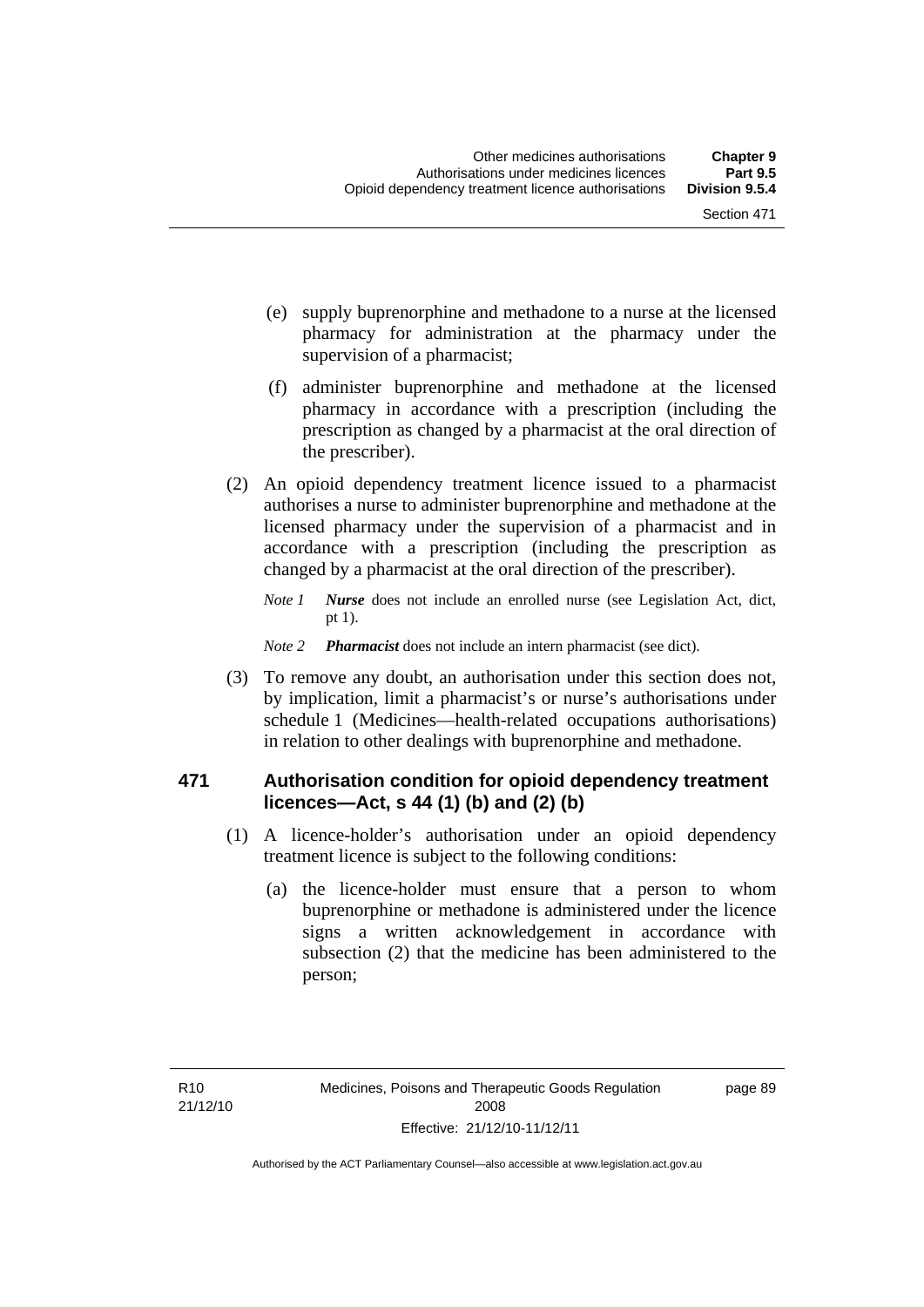(b) a purchase order issued by the licence-holder to obtain buprenorphine or methadone under the licence is a complying purchase order.

*Note 1 Written* includes in electronic form (see Act, dict).

*Note* 2 For licence conditions, see the Act, s 89.

- (2) For subsection (1) (a), the acknowledgement must include the following:
	- (a) the approved name or brand name of the medicine administered;
	- (b) the form, strength and quantity of the medicine administered;
	- (c) the date the medicine is administered.

## **Division 9.5.5 Pharmacy medicines rural communities licences**

*Note* For other provisions about pharmacy medicines rural communities licences, see pt 14.6.

## **480 Authorisations under pharmacy medicines rural communities licences—Act, s 20 (1) (a)**

A pharmacy medicines rural communities licence authorises—

- (a) the licence-holder to—
	- (i) issue a purchase order for a pharmacy medicine (the *licensed medicine*) stated in the licence for retail sale from the premises (the *licensed premises*) stated in the licence; and
	- (ii) obtain the licensed medicine on a purchase order for retail sale from the licensed premises; and
	- (iii) possess the licensed medicine at the licensed premises for retail sale from the licensed premises; and

R10

page 90 Medicines, Poisons and Therapeutic Goods Regulation 2008 Effective: 21/12/10-11/12/11 21/12/10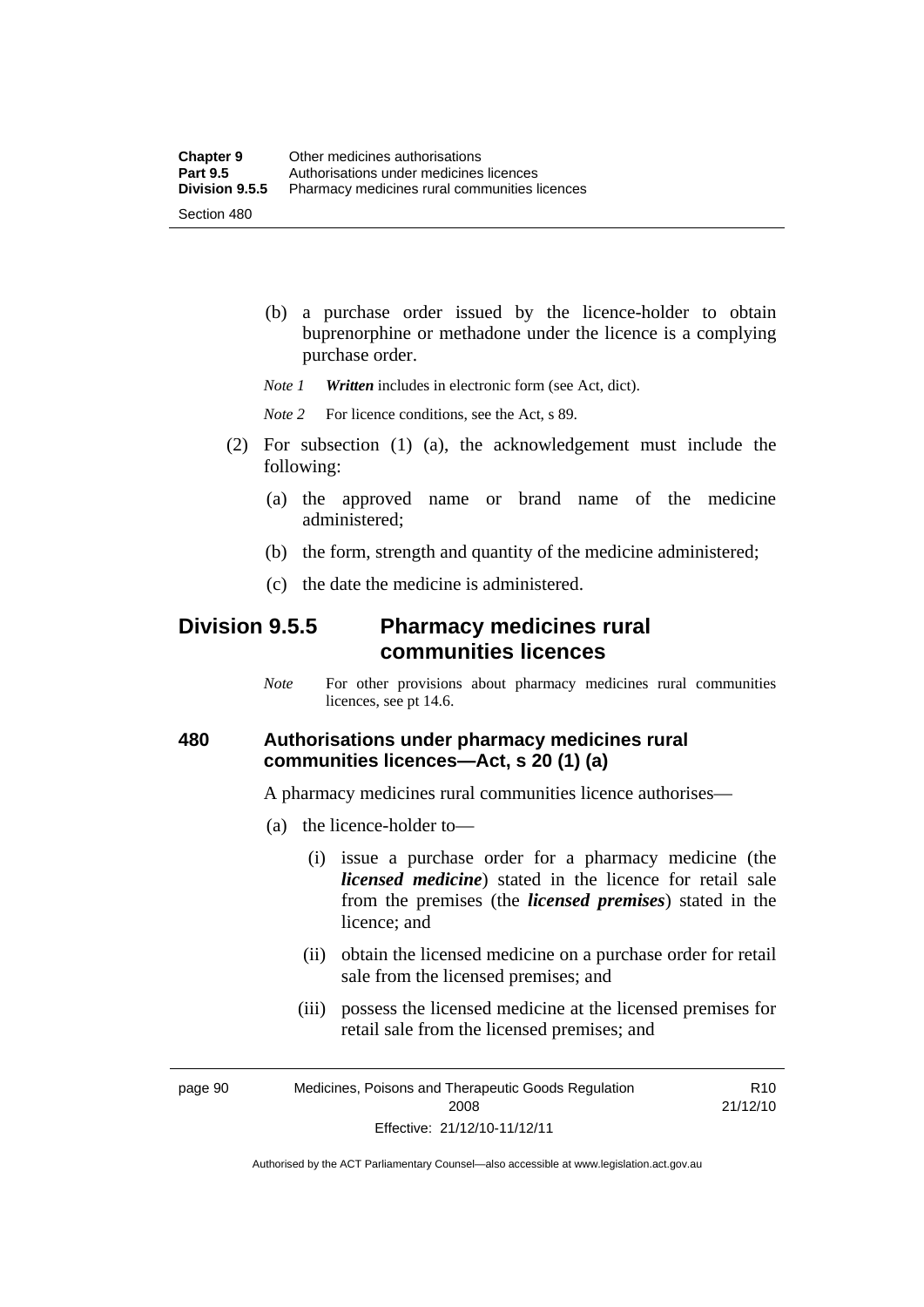- (iv) sell the licensed medicine by retail from the licensed premises to customers attending in person at the licensed premises; and
- (b) an employee of the licence-holder to—
	- (i) possess the medicine at the licensed premises for retail sale from the licensed premises; and
	- (ii) sell the medicine by retail from the licensed premises to customers attending in person at the licensed premises.

#### **Examples—sales to which par (a) (iv) and par (b) (ii) do not apply**

sales over the internet or by mail

- *Note 1* For other requirements in relation to medicines sold under rural communities licences—see s 500 (3), s 502 (4) and s 522.
- *Note 2* An example is part of the regulation, is not exhaustive and may extend, but does not limit, the meaning of the provision in which it appears (see Legislation Act, s 126 and s 132).

## **481 Authorisation conditions for pharmacy medicines rural communities licences—Act, s 44 (1) (b) and (2) (b)**

A licence-holder's authorisation under a pharmacy medicines rural communities licence is subject to the following conditions:

- (a) a pharmacy medicine obtained under the licence is purchased on a complying purchase order;
- (b) the pharmacy medicines to which the licence relates are sold in the manufacturer's packs;
- (c) the packs are labelled in accordance with—
	- (i) section 502 (Labelling of supplied manufacturer's packs of medicines—Act, s  $60(1)$  (c) (i) and (2) (c) (i)); or
	- (ii) an approval under the Act, section 193 (Approval of non-standard packaging and labelling);

R10 21/12/10 page 91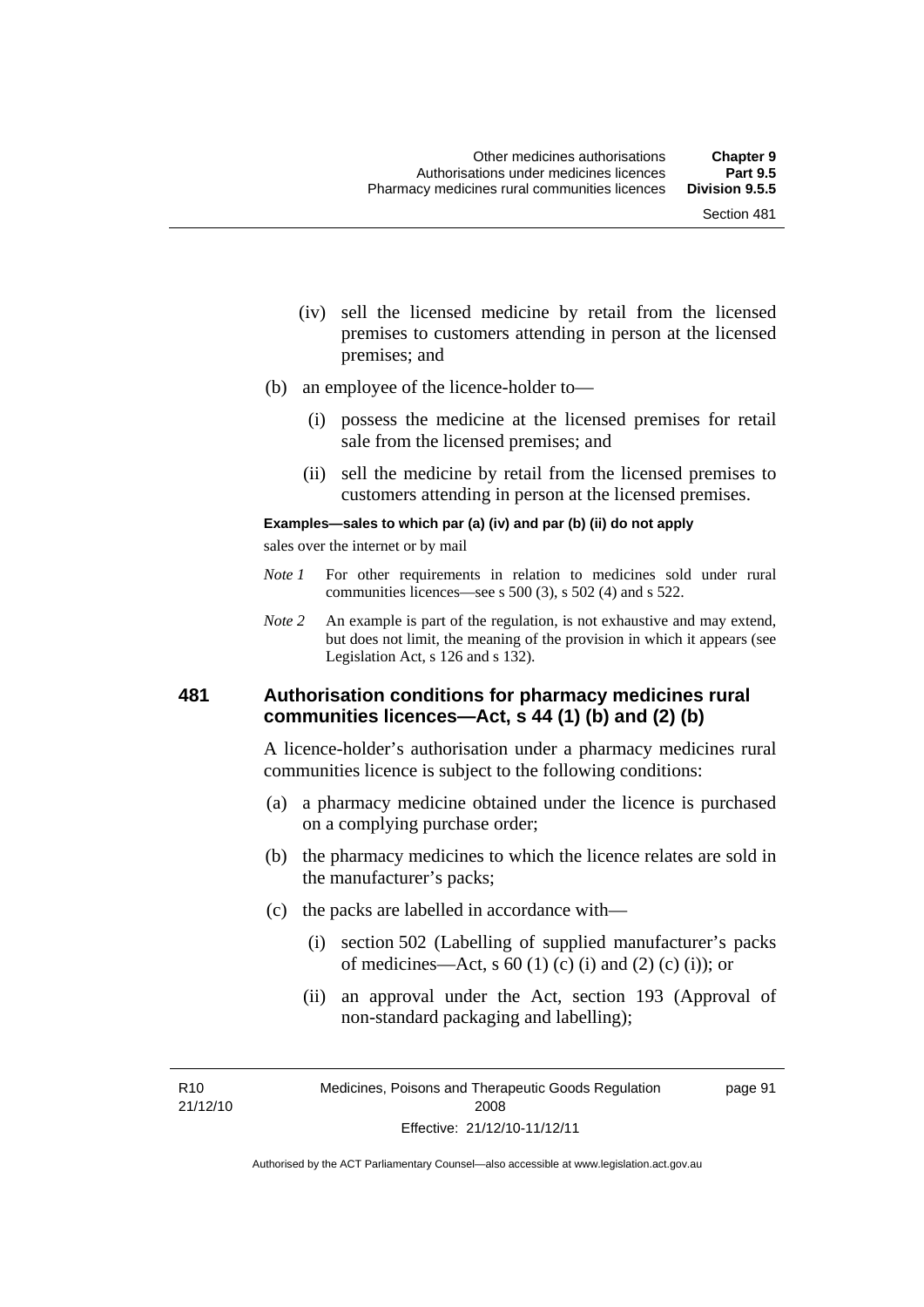- (d) the pharmacy medicines to which the licence relates are sold from the premises stated in the licence to customers attending in person.
- *Note* For licence conditions, see the Act, s 89.

page 92 Medicines, Poisons and Therapeutic Goods Regulation 2008 Effective: 21/12/10-11/12/11

R10 21/12/10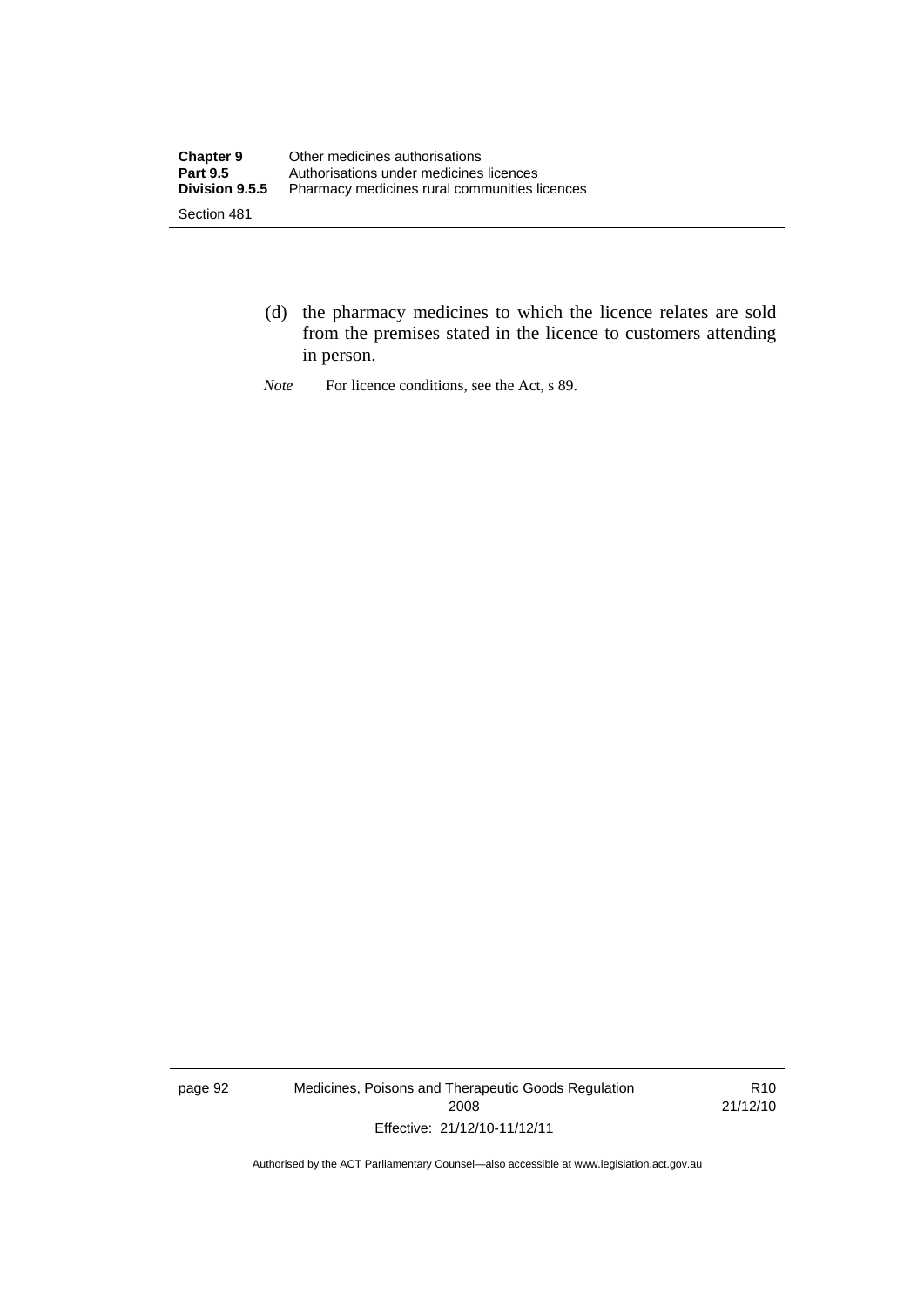# **Chapter 10 Packaging and labelling of medicines generally**

**500 When pharmacy medicines and pharmacist only medicines to be supplied in manufacturer's packs— Act, s 59 (1) (c) (i) and (2) (c) (i)** 

(1) In this section:

*health practitioner* does not include—

- (a) a pharmacist, or intern pharmacist, at a hospital; or
- (b) a prescriber who supplies a medicine during a consultation.

*health professional* does not include a prescriber who supplies a medicine during a consultation.

*supply* does not include dispense.

- (2) A health practitioner, health professional or employee acting under the direction of a health practitioner or professional, must supply a pharmacy medicine or pharmacist only medicine in a whole manufacturer's pack of the medicine.
- (3) A pharmacy medicines rural communities licence-holder, or an employee acting under the direction of the licence-holder, must sell a pharmacy medicine stated in the licence in a whole manufacturer's pack of the medicine.

**501 Packaging of supplied manufacturer's packs of medicines—Act, s 59 (1) (c) (i) and (2) (c) (i)** 

A manufacturer's pack of a medicine supplied must be packaged—

 (a) in accordance with the medicines and poisons standard, paragraphs 21 to 27; or

 $R10$ 21/12/10 page 93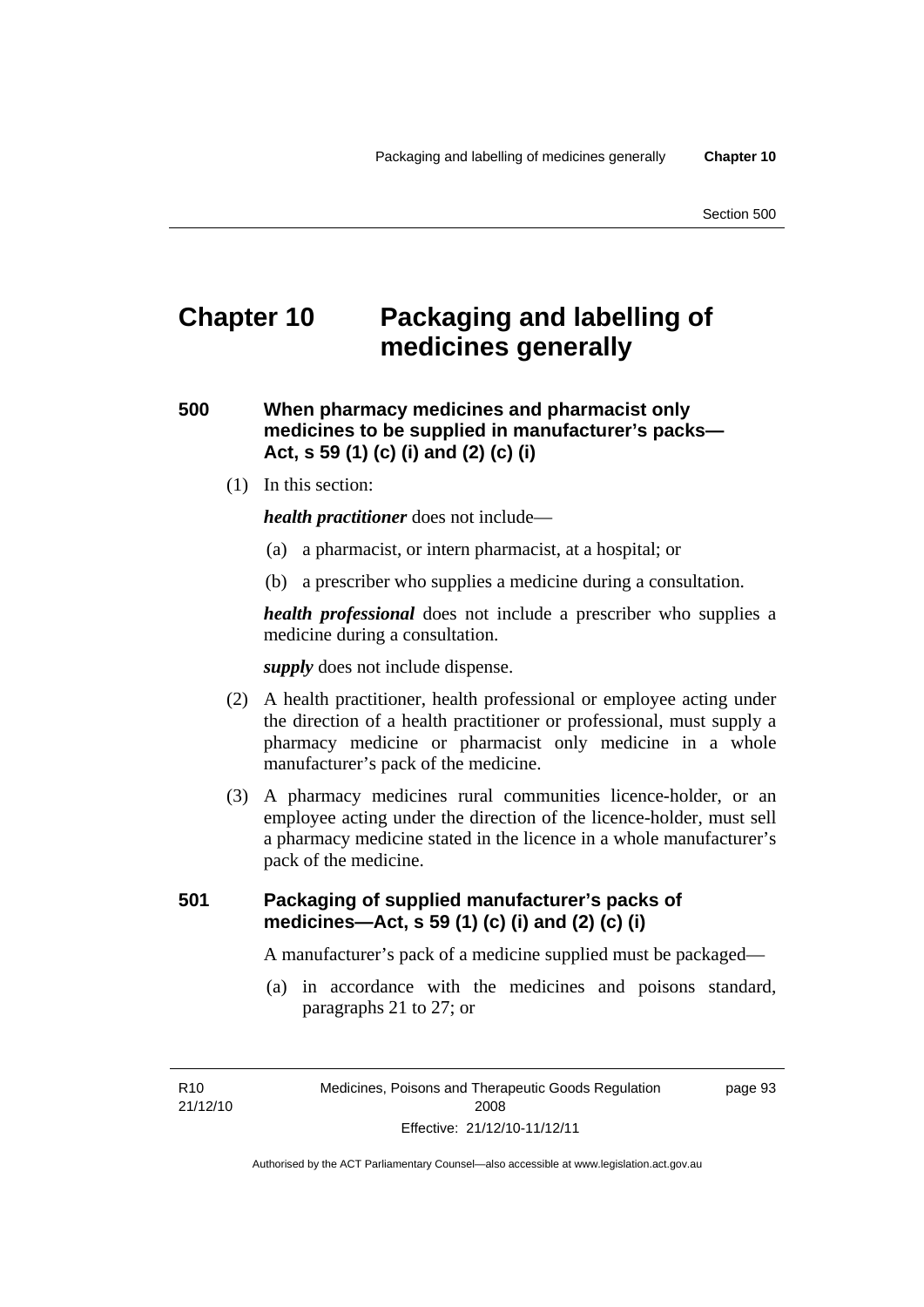- (b) in a container in which the medicine may be sold under a corresponding law.
- *Note* A manufacturer's pack of a medicine supplied may also be packaged in accordance with an approval under the Act, s 193 (Approval of non-standard packaging and labelling) (see Act, s 59 (1) (c) (ii) and  $(2)$  (c) (ii)).

## **502 Labelling of supplied manufacturer's packs of medicines—Act, s 60 (1) (c) (i) and (2) (c) (i)**

(1) In this section:

*supply*, a medicine, does not include—

- (a) dispense the medicine; or
- (b) supply the medicine on a requisition or standing order.
- (2) A manufacturer's pack of a supplied medicine must be labelled in accordance with—
	- (a) the medicines and poisons standard, paragraphs 3 to 19; or
	- (b) a corresponding law.
	- *Note* A manufacturer's pack of a medicine supplied may also be labelled in accordance with an approval under the Act, s 193 (Approval of non-standard packaging and labelling) (see Act, s 60 (1) (c) (ii) and  $(2)$  (c) (ii)).
- (3) A manufacturer's pack of a pharmacist only medicine sold by retail at a community pharmacy must be labelled with the pharmacy's name, business address and telephone number.
- (4) A manufacturer's pack of a pharmacy medicine sold at premises licensed under a pharmacy medicines rural communities licence must be labelled with the licence-holder's name, business address and telephone number.

R10 21/12/10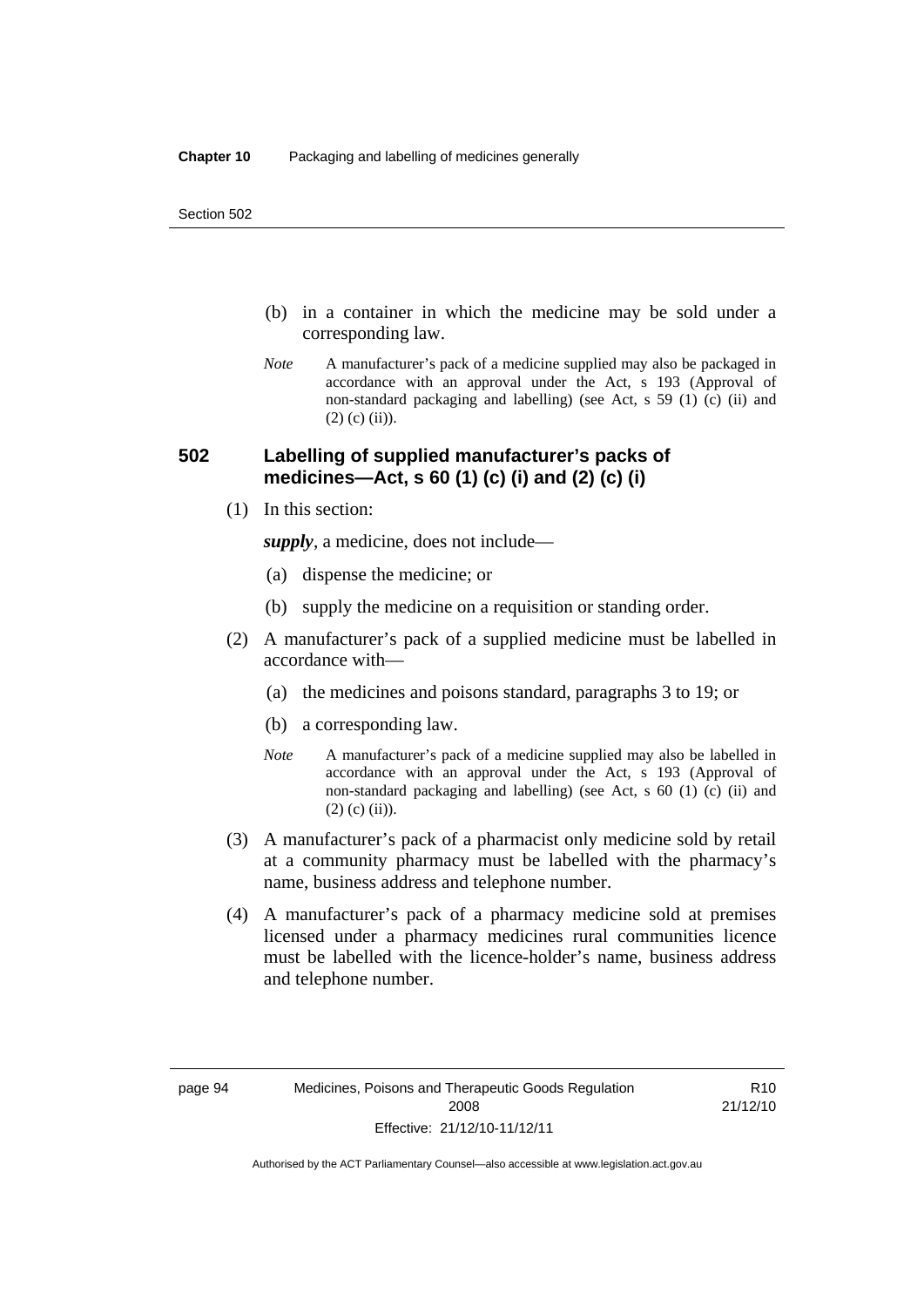# **Chapter 11 Storage of medicines**

## **Part 11.1** Preliminary

### **510 Meaning of** *prescribed person***—ch 11**

For this chapter, each of the following is a *prescribed person*:

- (a) a dentist, doctor, eligible midwife, nurse practitioner, optometrist, podiatrist or veterinary surgeon;
	- *Note 1 Dentist*, *doctor* and *veterinary surgeon* does not include an intern or trainee (see defs of these terms in dict).
	- *Note 2 Nurse practitioner* does not include a person holding limited or provisional registration to practise as a nurse practitioner (see dict).
- (b) a pharmacist responsible for the management of a community pharmacy;
- (c) the chief pharmacist at an institution;
- (d) a medicines wholesalers licence-holder;
- (e) a pharmacy medicines rural communities licence-holder;
- (f) an approved analyst;

*Note Approved analyst*—see the dictionary.

- (g) a medicines and poisons inspector (including a police officer);
- (h) a controlled medicines research and education program licence-holder;
- (i) a person in charge of any of the following:
	- (i) an ambulance service (whether or not operated by the Commonwealth, the Territory or a State);
	- (ii) a correctional centre;

 $R10$ 21/12/10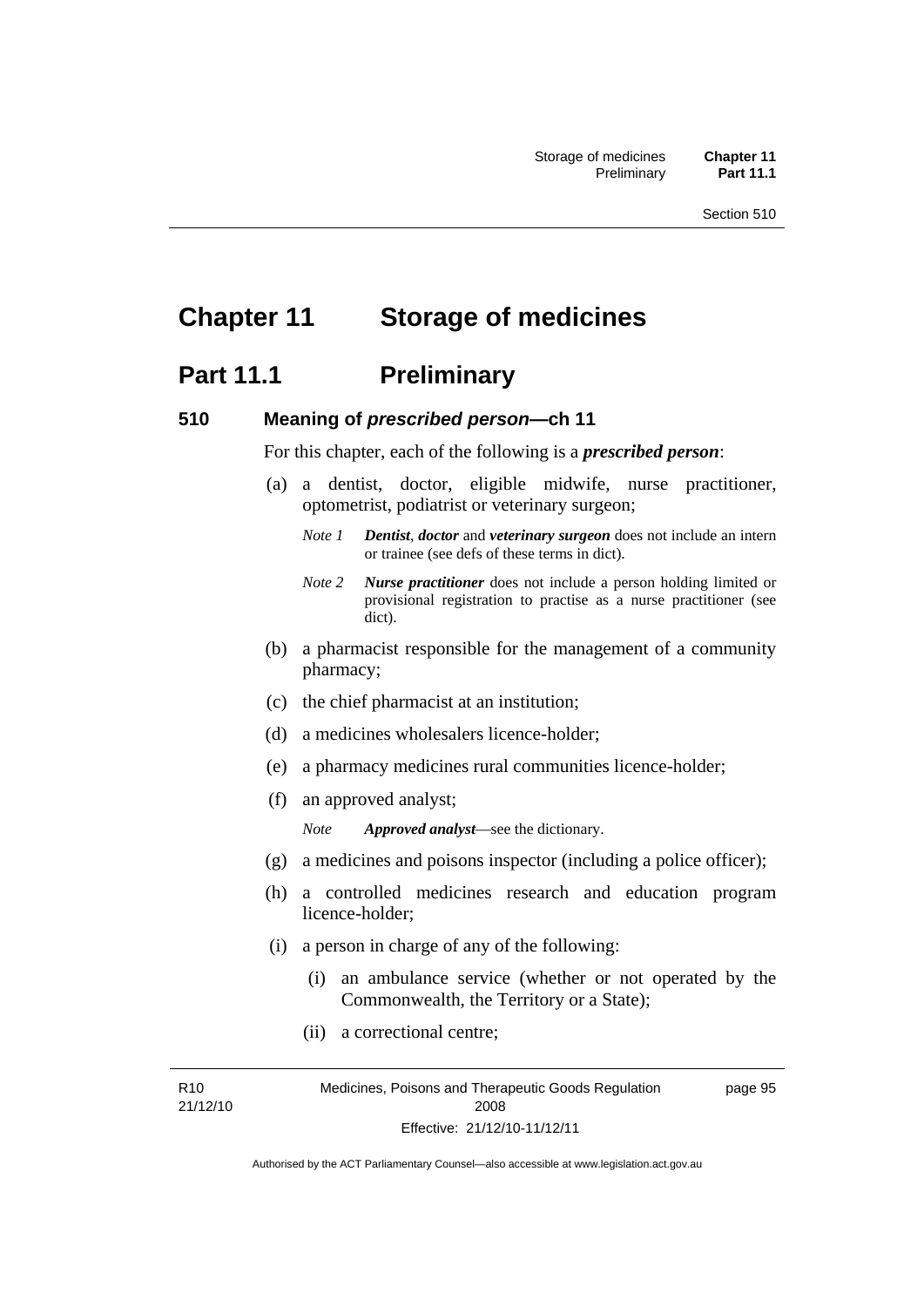#### **Chapter 11** Storage of medicines Part 11.1 Preliminary

Section 511

- (iii) a CYP detention place;
- (iv) a health centre operated by the Territory;
- (v) a residential aged care facility without a pharmacy;
- (vi) a residential disability care facility without a pharmacy;
- (vii) a ward (including an opioid dependency treatment centre operated by the Territory).
- *Note 1 CYP detention place*—see the dictionary.
- *Note 2 Residential aged care facility* and *residential disability care facility* see the Act, dictionary.
- *Note 3 State* includes a territory (see Legislation Act, dict, pt 1).

## **511 Meaning of** *key***—ch 11**

In this chapter:

*key* includes an electronic swipe card or electronic proximity device.

page 96 Medicines, Poisons and Therapeutic Goods Regulation 2008 Effective: 21/12/10-11/12/11

R10 21/12/10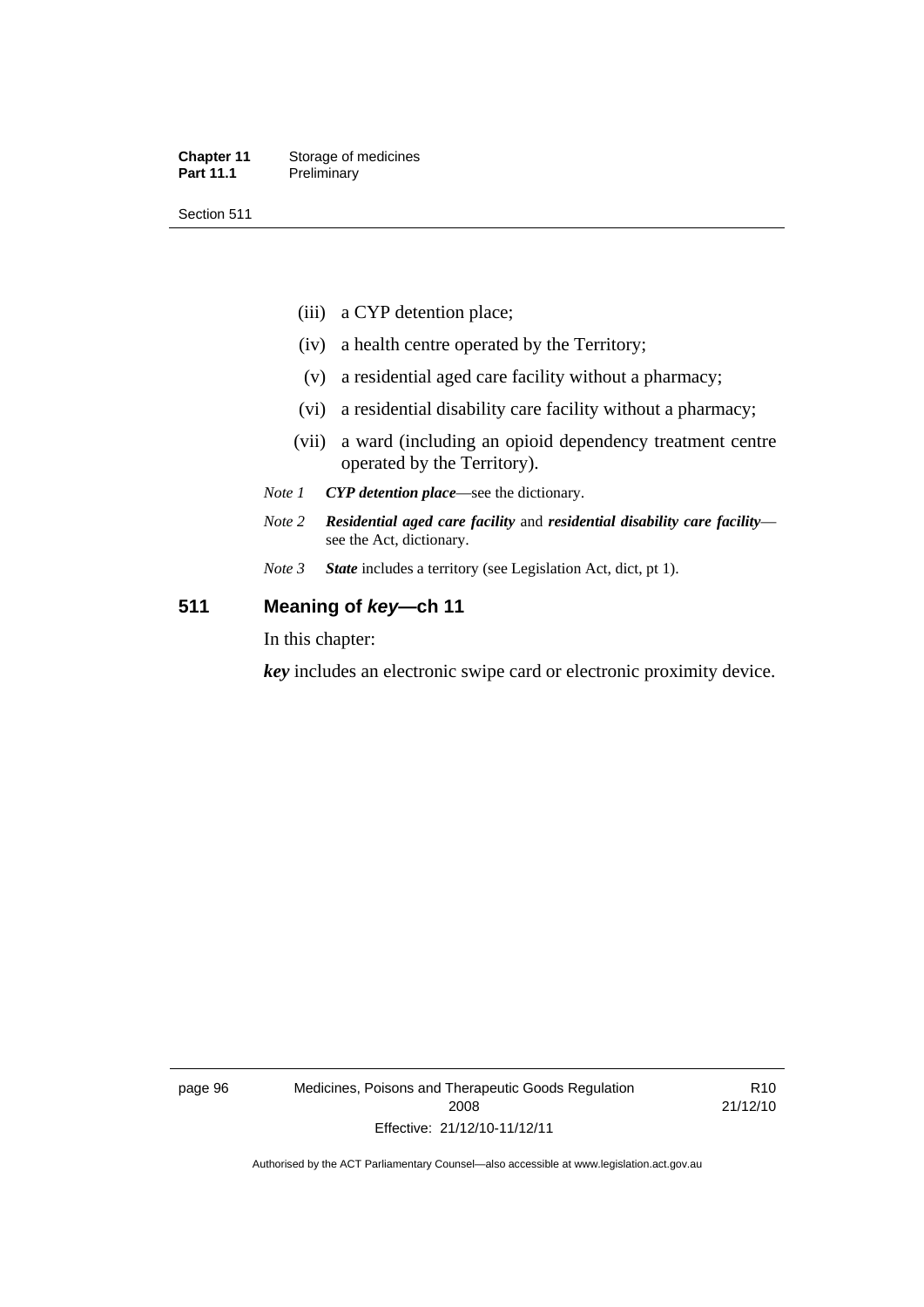# **Part 11.2 Storage requirements for medicines generally**

## **515 Storage of medicines generally—Act, s 61 (b) and (c)**

- (1) A prescribed person must ensure that a medicine in the person's possession is stored—
	- (a) within the manufacturer's recommended storage temperature range; and
	- (b) in any other environmental condition that is necessary to preserve the medicine's stability and therapeutic quality.

*Note Possess* includes having control over disposition (see Act, s 24).

 (2) To remove any doubt, this section does not apply to a prescribed person mentioned in section 510 (i) if the person does not have control over the disposition of the medicine.

#### **Example—person not having control over disposition of medicine**

a medicine in the personal possession of a resident of a residential aged care facility who is in an independent living unit within the facility

*Note* An example is part of the regulation, is not exhaustive and may extend, but does not limit, the meaning of the provision in which it appears (see Legislation Act, s 126 and s 132).

R10 21/12/10 Medicines, Poisons and Therapeutic Goods Regulation 2008 Effective: 21/12/10-11/12/11

page 97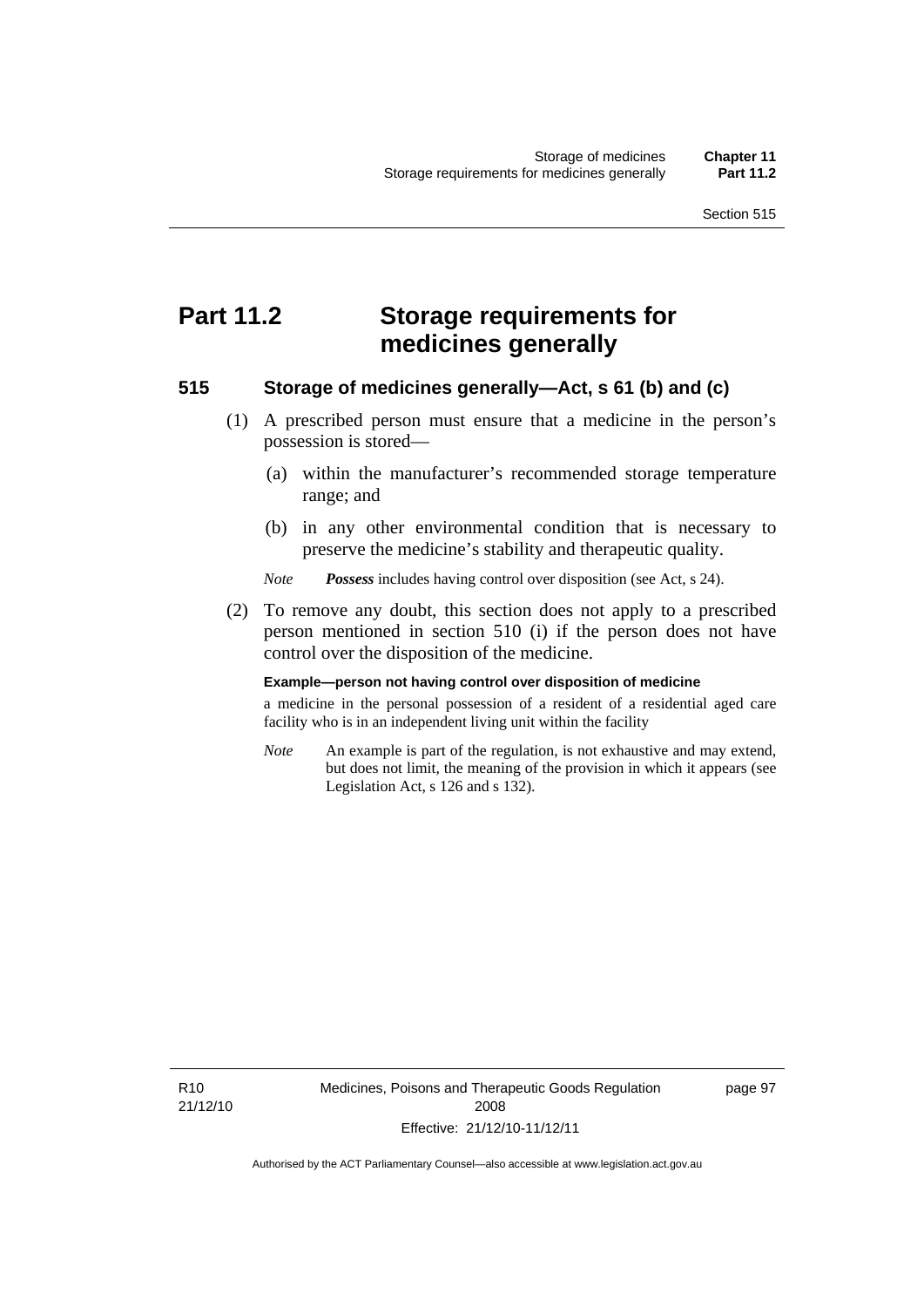# **Part 11.3 Additional storage requirements for medicines other than controlled medicines**

## **520 Storage of medicines other than controlled medicines in community pharmacies—Act, s 61 (b) and (c)**

- (1) The pharmacist responsible for the management of a community pharmacy must ensure that each pharmacy medicine at the pharmacy is stored—
	- (a) if the medicine is for retail sale—within 4m of, and in sight of, the pharmacy's dispensary; and
	- (b) in any other case—so that public access to the medicine is restricted.
- (2) The pharmacist responsible for the management of a community pharmacy must ensure that each pharmacist only medicine and prescription only medicine at the pharmacy is stored—
	- (a) in a part of the premises to which the public does not have access; and
	- (b) so that only a pharmacist, or a person under the direct supervision of a pharmacist, has access to the medicine.
		- *Note Pharmacist* does not include an intern pharmacist (see dict).

R10 21/12/10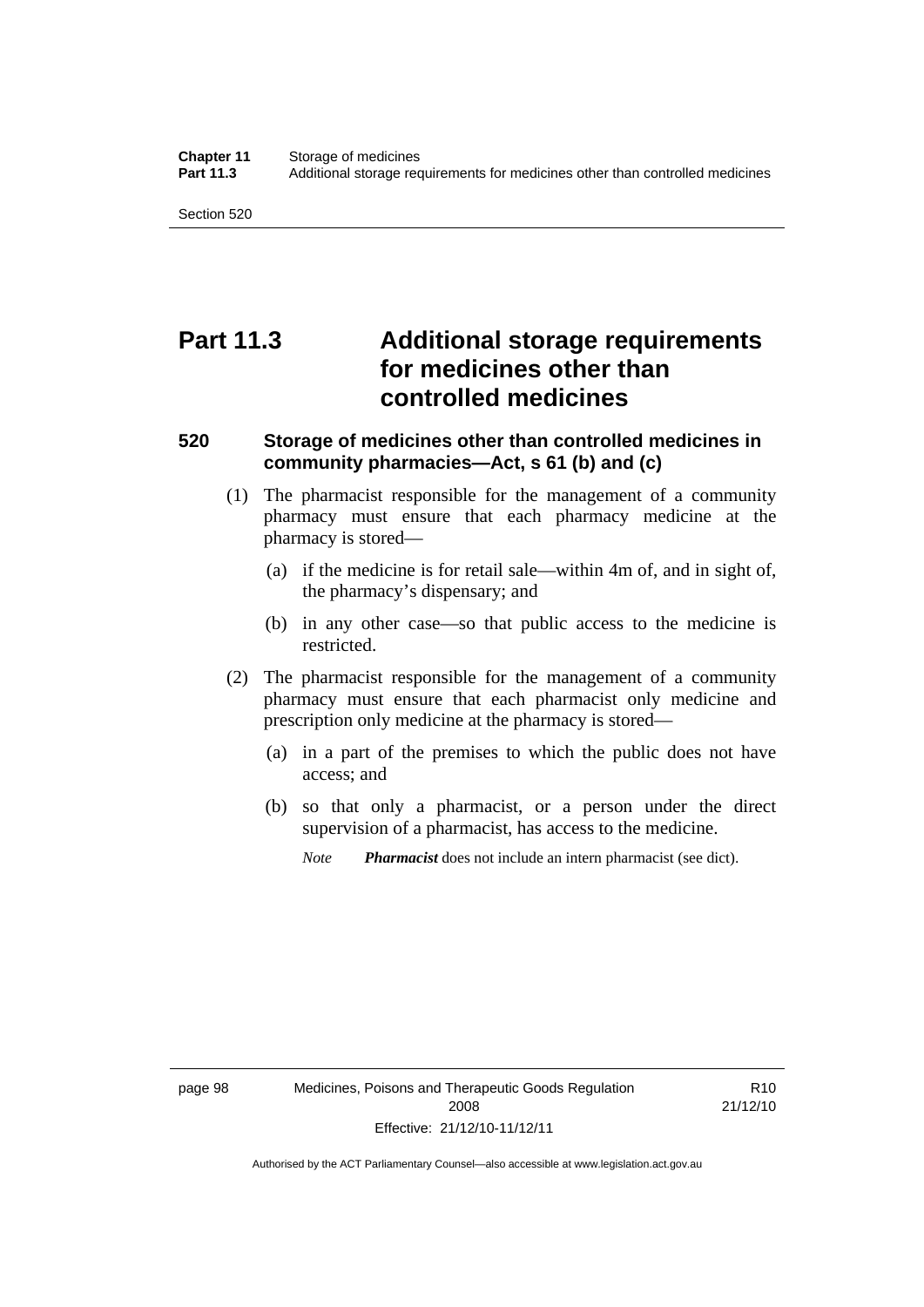## **521 Storage of medicines other than controlled medicines by other people—Act, s 61 (b) and (c)**

(1) In this section:

*prescribed person* does not include a pharmacist responsible for the management of a community pharmacy.

 (2) A prescribed person must ensure that a medicine (other than a controlled medicine) in the person's possession is stored so that public access to it is restricted.

*Note Possess* includes having control over disposition (see Act, s 24).

 (3) To remove any doubt, this section does not apply to a prescribed person mentioned in section 510 (i) if the person does not have control over the disposition of the medicine.

**Example—person not having control over disposition of medicine** 

a medicine in the personal possession of a resident of a residential aged care facility who is in an independent living unit within the facility

*Note* An example is part of the regulation, is not exhaustive and may extend, but does not limit, the meaning of the provision in which it appears (see Legislation Act, s 126 and s 132).

## **522 Storage of pharmacy medicines by pharmacy medicines rural communities licence-holders—Act, s 61 (b) and (c)**

A pharmacy medicines rural communities licence-holder must store a pharmacy medicine for retail sale so that public access to the medicine is restricted.

 $R10$ 21/12/10 page 99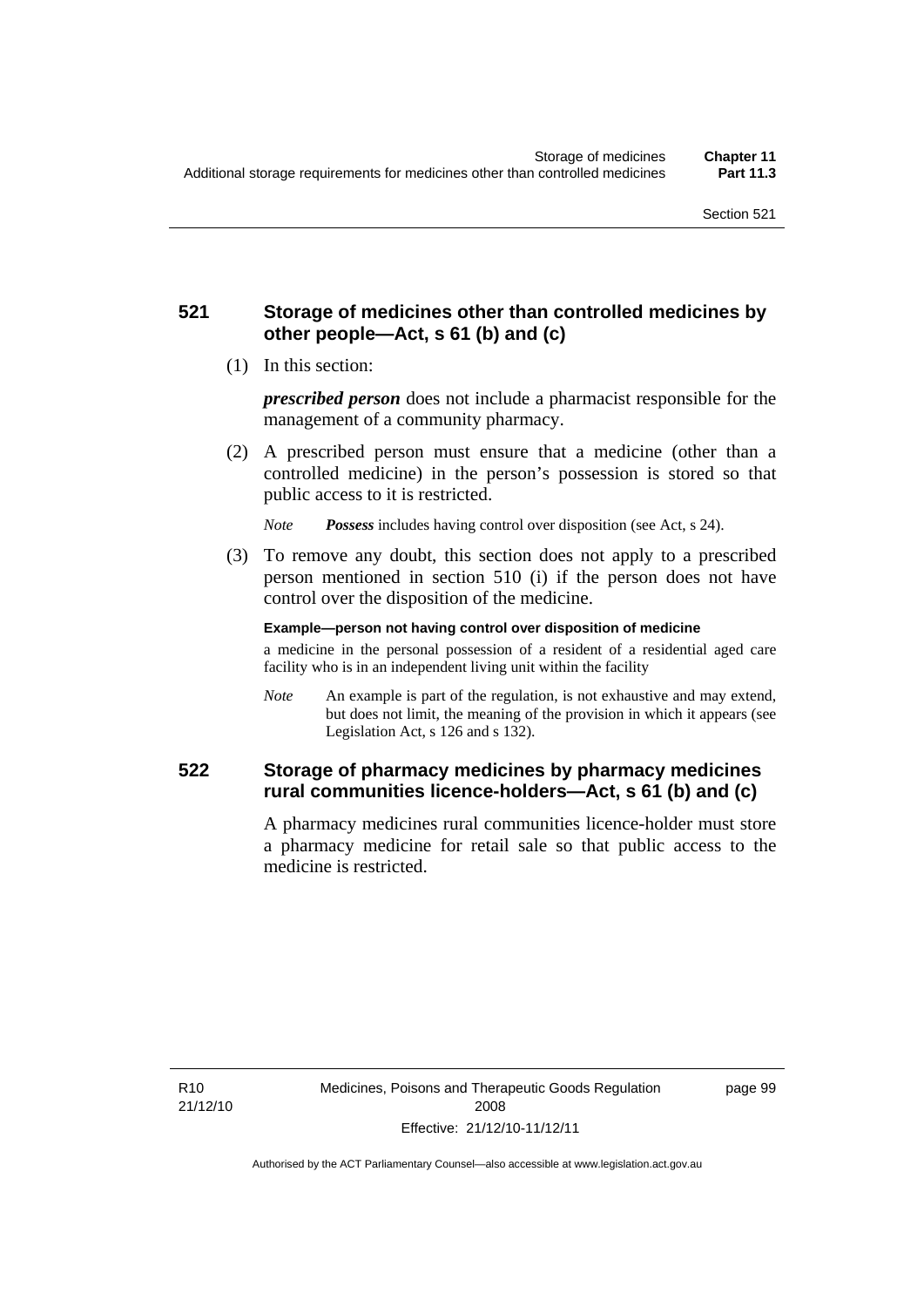Section 530

# **Part 11.4 Additional storage requirements for controlled medicines**

## **530 Meaning of** *personal custody***—pt 11.4**

In this part:

*personal custody*, of a key by a person, includes keeping the key in a combination-operated key safe, the combination of which the person keeps confidential.

## **531 Storage of controlled medicines by wholesalers licence-holders—Act, s 61 (b) and (c)**

- (1) A wholesalers licence-holder must store a controlled medicine in the person's possession (other than a controlled medicine required for immediate supply) in a vault that—
	- (a) complies with, or is more secure than a vault that complies with, the requirements for a vault in schedule 5, section 5.8 (Requirements for vaults); and
	- (b) is fitted with an alarm system.
- (2) However, if the chief health officer is satisfied that the total amount of controlled medicine held by the licence-holder at any time is not large enough to need to be stored in a vault, the chief health officer may approve, in writing, the storage of the controlled medicine in a safe or strong room.
- (3) If the chief health officer gives an approval under subsection (2)—
	- (a) if the approval is for a safe—the safe must comply with, or be more secure than a safe that complies with, the requirements for a safe in schedule 5, section 5.6 (Requirements for safes); and

page 100 Medicines, Poisons and Therapeutic Goods Regulation 2008 Effective: 21/12/10-11/12/11

R10 21/12/10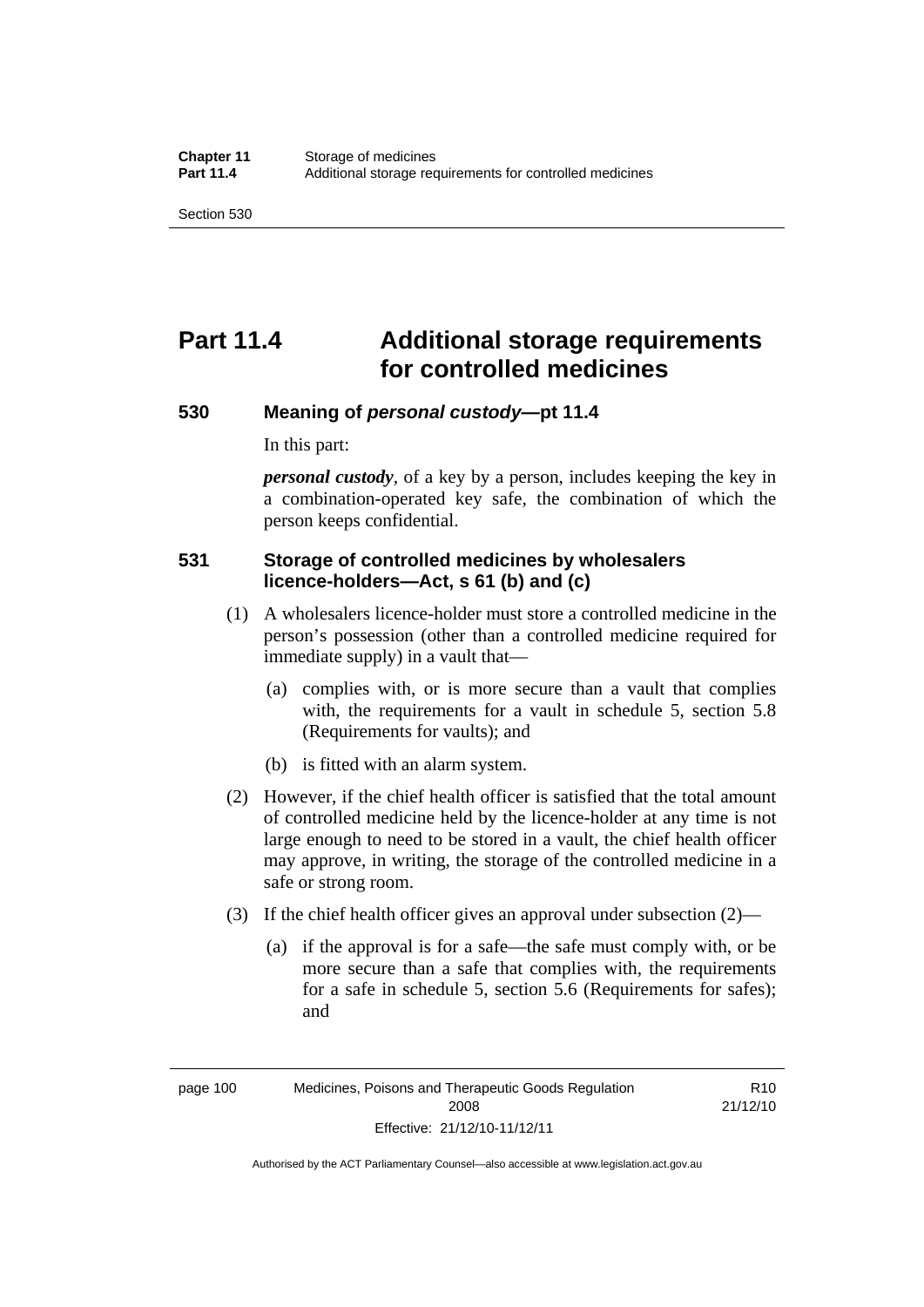- (b) if the approval is for a strong room—the strong room must comply with, or be more secure than a strong room that complies with, the requirements for a strong room in schedule 5, section 5.7 (Requirements for strong rooms); and
- (c) the safe or strong room must be fitted with an alarm system.

### **532 Storage of controlled medicines for certain health-related occupations—Act, s 61 (b) and (c)**

(1) In this section:

#### *designated person* means—

- (a) a dentist, doctor, nurse practitioner or veterinary surgeon (other than a dentist, doctor, nurse practitioner or veterinary surgeon at an institution); or
- (b) an ambulance officer employed by the Commonwealth, the Territory or a State; or
- (c) a first-aid kit licence-holder.
- *Note 1 Dentist*, *doctor* and *veterinary surgeon* does not include an intern or trainee (see defs of these terms in dict).
- *Note 2 Nurse practitioner* does not include a person holding limited or provisional registration to practise as a nurse practitioner (see dict).
- *Note 3 State* includes a territory (see Legislation Act, dict, pt 1).
- (2) A designated person who possesses a controlled medicine must store the controlled medicine as follows:
	- (a) the person must ensure that the controlled medicine is stored in—
		- (i) a locked container that prevents ready access to the container's contents and is securely attached to a building; or
		- (ii) a locked drawer, cupboard, room or vehicle;

 $R10$ 21/12/10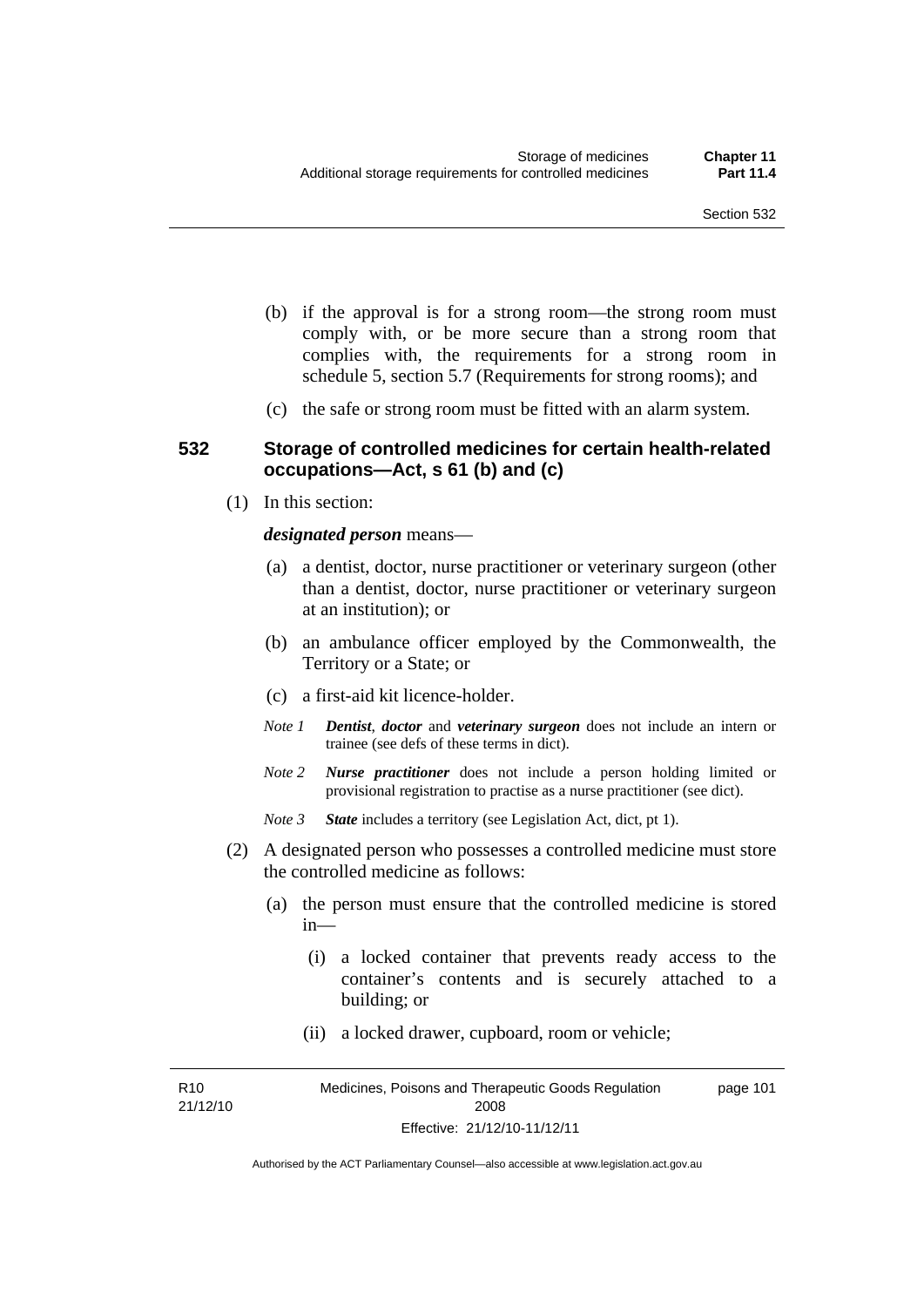Section 533

- (b) if the medicine is kept in a container that is unlocked by a combination lock—the person must keep the combination confidential;
- (c) if the medicine is kept in a container that is unlocked by a key—the person must keep personal custody of the key;
- (d) if the medicine is kept in a drawer, cupboard, room or vehicle—the person must keep personal custody of the key to the drawer, cupboard, room or vehicle.
- (3) However, subsection (2) does not apply to a controlled medicine if—
	- (a) the controlled medicine is being carried by a designated person in—
		- (i) a locked first-aid kit; or
		- (ii) an unlocked first-aid kit that is in immediate use; and
	- (b) the person keeps personal custody of the key to the first-aid kit.

## **533 Storage of controlled medicines by certain other prescribed people—Act, s 61 (b) and (c)**

(1) In this section:

#### *excluded person* means—

- (a) a dentist, doctor, nurse practitioner or veterinary surgeon at an institution; or
- (b) the person in charge of a residential aged care facility or residential disability care facility in relation to a controlled medicine dispensed in a dose administration aid for a patient at the facility; or
- (c) the person in charge of a correctional centre in relation to a controlled medicine dispensed for a detainee in a dose administration aid; or

| page 102 | Medicines, Poisons and Therapeutic Goods Regulation |          |
|----------|-----------------------------------------------------|----------|
|          | 2008                                                | 21/12/10 |
|          | Effective: 21/12/10-11/12/11                        |          |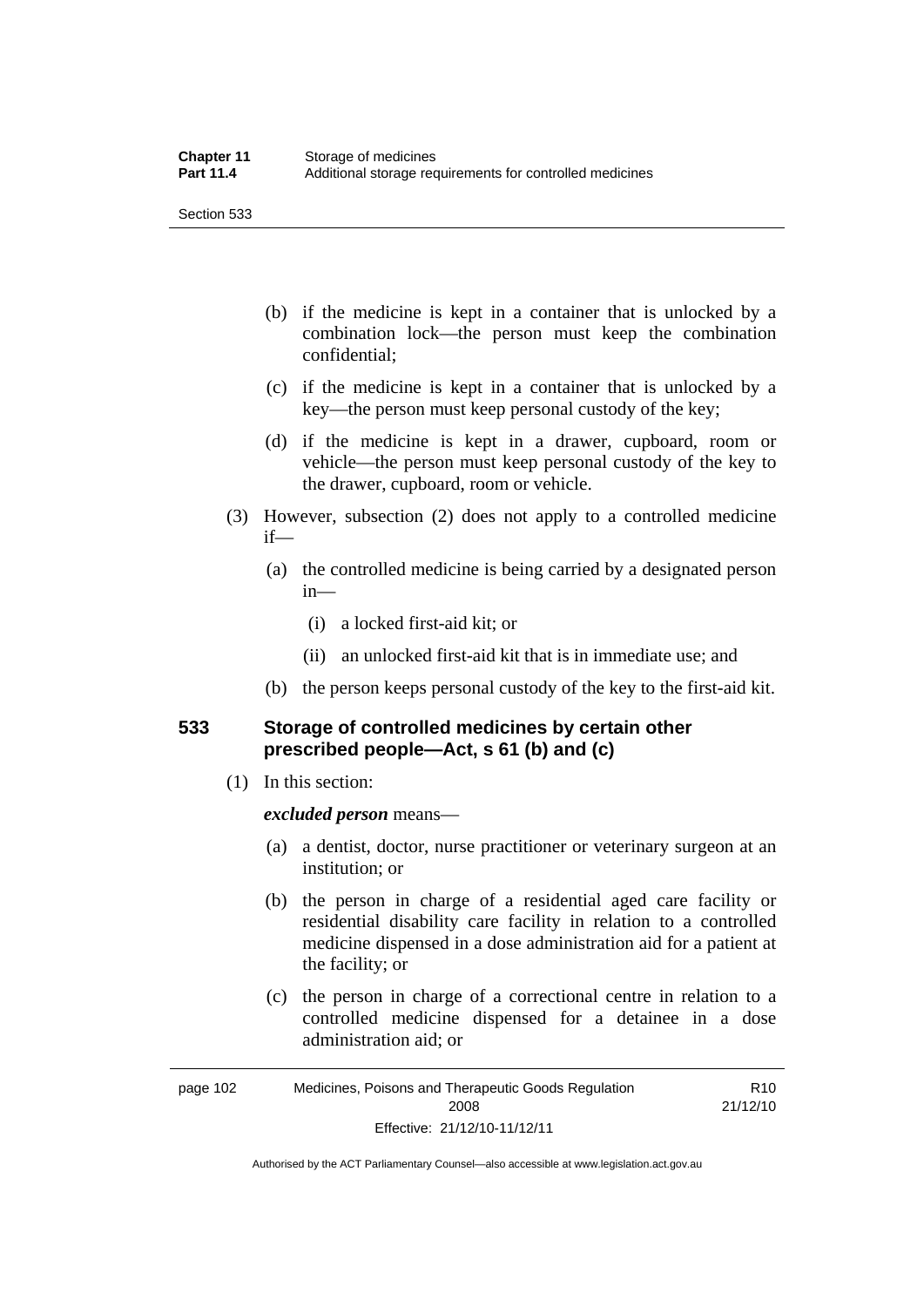- (d) the person in charge of a CYP detention place in relation to a controlled medicine dispensed for a young detainee in a dose administration aid.
- *Note 1 CYP detention place*—see the dictionary.
- *Note 2 Correctional centre—see the Legislation Act, dictionary, pt 1.*
- *Note 3 Detainee*—see the *Corrections Management Act 2007*, s 6.
- *Note 4 Young detainee*—see the *Children and Young People Act 2008*, s 95.
- (2) This section applies to a prescribed person, other than an excluded person, in relation to a controlled medicine in the person's possession if the medicine is not for immediate administration.

*Note Possess* includes having control over disposition (see Act, s 24).

- (3) The person must ensure that—
	- (a) the controlled medicine is stored in a medicines cabinet, safe, strong room or vault (a *storage receptacle*) that complies with, or is more secure than a storage receptacle that complies with, the requirements for the receptacle in schedule 5 (Requirements for storage receptacles); and
	- (b) the storage receptacle is kept securely locked when not in immediate use; and
	- (c) if the storage receptacle is unlocked by a combination lock the person keeps the combination confidential; and
	- (d) if the storage receptacle is unlocked by a key—the person keeps personal custody of the key; and
	- (e) if the prescribed person is the chief pharmacist at an institution—the storage receptacle is fitted with an alarm system.

page 103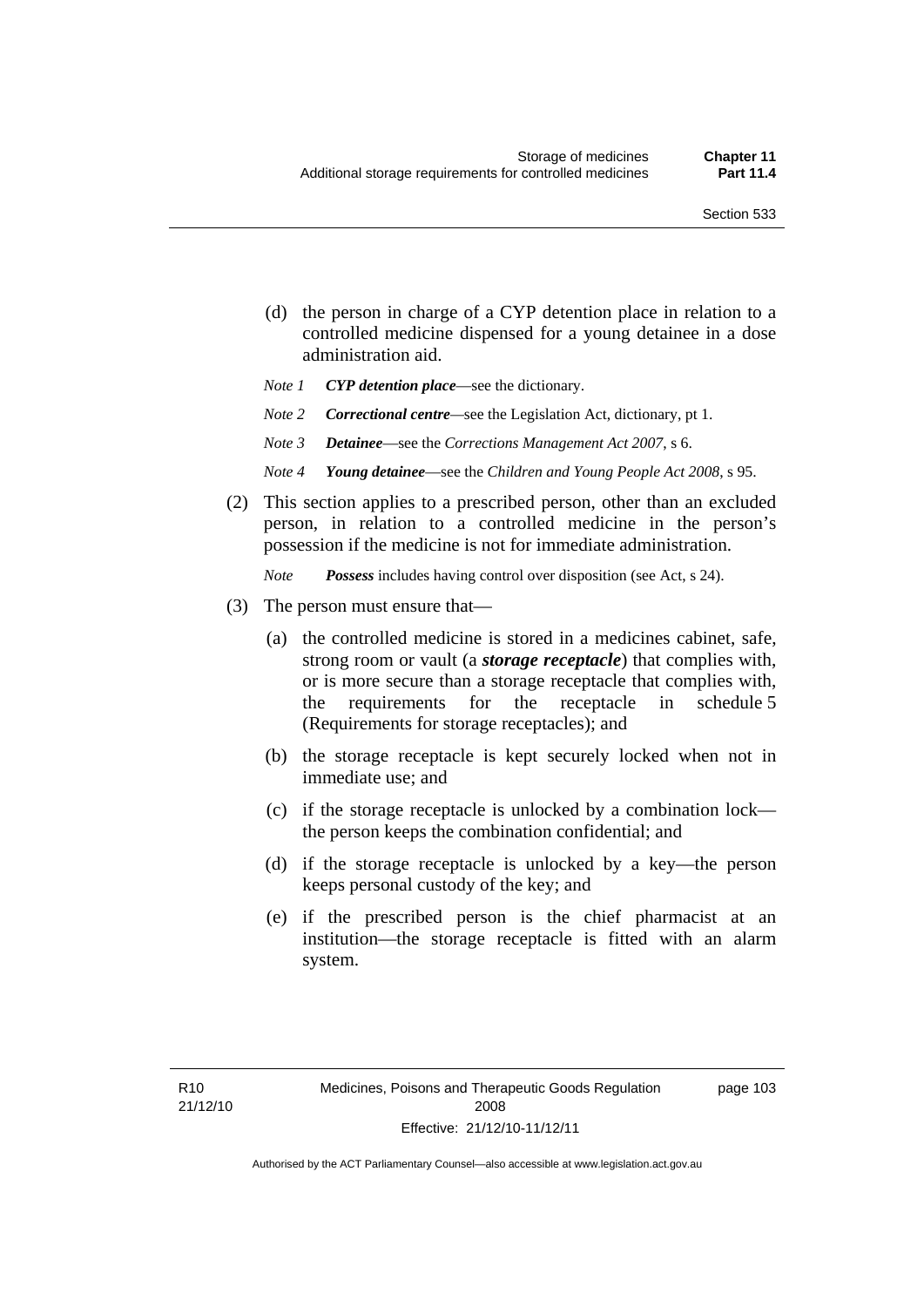#### Section 533

 (4) To remove any doubt, this section does not apply to a prescribed person mentioned in section 510 (i) if the person does not have control over the disposition of the medicine.

#### **Example—person not having control over disposition of medicine**

a medicine in the personal possession of a resident of a residential aged care facility who is in an independent living unit within the facility

*Note* An example is part of the regulation, is not exhaustive and may extend, but does not limit, the meaning of the provision in which it appears (see Legislation Act, s 126 and s 132).

page 104 Medicines, Poisons and Therapeutic Goods Regulation 2008 Effective: 21/12/10-11/12/11

R10 21/12/10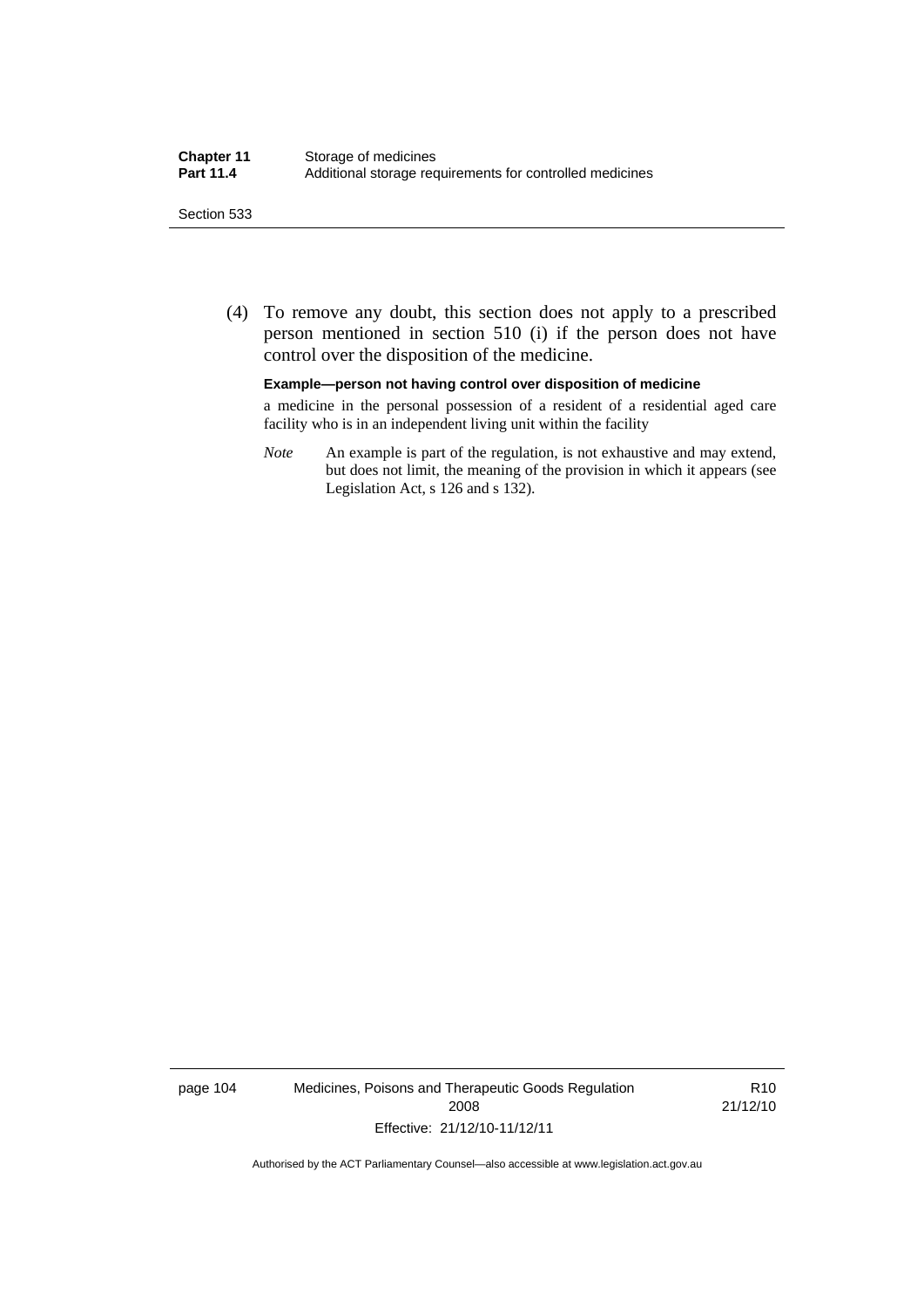page 105

# **Chapter 12 Controlled medicines registers**

## **540 Keeping of controlled medicines registers by certain people—Act, s 48 (a) and s 50 (1) (b) and (2) (b)**

- (1) A person mentioned in table 540, column 2 who possesses a controlled medicine must keep a controlled medicines register.
	- *Note* Also, a pharmacist responsible for the management of a community pharmacy must keep a controlled medicines register for controlled medicines kept at the pharmacy (see Act, s 48).
- (2) However, subsection (1) does not apply to the person in relation to—
	- (a) a controlled medicine in a first-aid kit kept by the person; or
	- (b) if the person is the person in charge of a residential aged care facility or residential disability care facility—a controlled medicine dispensed for the patient in a dose administration aid; or
	- (c) if the person is the person in charge of a correctional centre—a controlled medicine dispensed for a detainee in a dose administration aid; or
	- (d) if the person is the person in charge of a CYP detention place—a controlled medicine dispensed for a young detainee in a dose administration aid.
	- *Note 1 CYP detention place*—see the dictionary.
	- *Note 2 Correctional centre*—see the Legislation Act, dictionary, pt 1.
	- *Note 3 Detainee*—see the *Corrections Management Act 2007*, s 6.
	- *Note 4 Young detainee*—see the *Children and Young People Act 2008*, s 95.
	- *Note* 5 For keeping controlled medicines in a first-aid kit, see s 541.

R10 21/12/10 Medicines, Poisons and Therapeutic Goods Regulation 2008 Effective: 21/12/10-11/12/11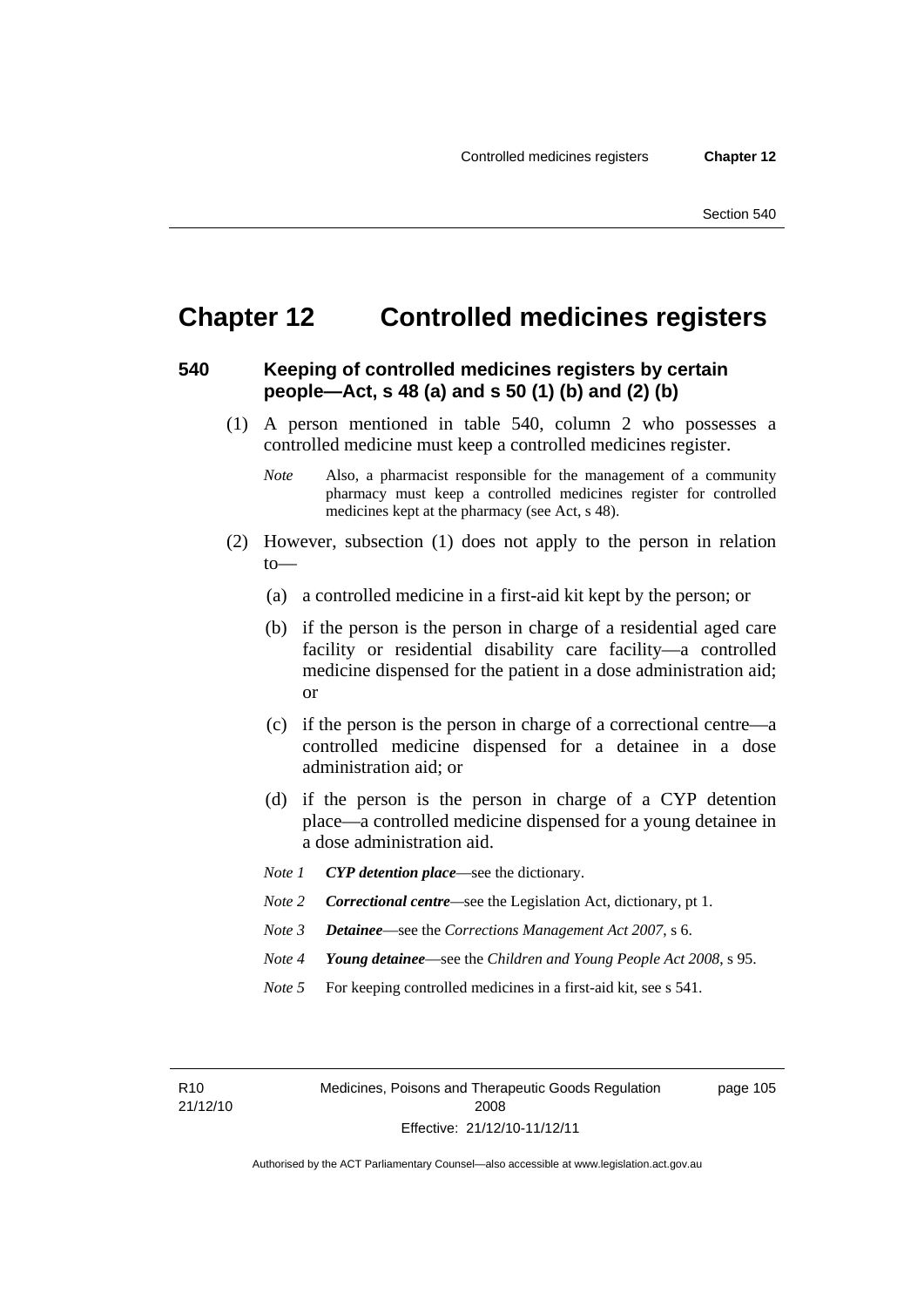- (3) A person to whom subsection (1) applies must keep a controlled medicines register for a controlled medicine at the place prescribed in table 540, column 3 for the person.
- (4) A pharmacist responsible for the management of a community pharmacy at which controlled medicines are kept must keep the controlled medicines register for the controlled medicines at the pharmacy.
	- *Note* For the requirement for a controlled medicine register to be kept for a community pharmacy, see the Act, s 48.

| column 1 | column <sub>2</sub>                                                       | column 3                                                     |
|----------|---------------------------------------------------------------------------|--------------------------------------------------------------|
| item     | prescribed person                                                         | place where register to be kept                              |
| 1        | person in charge of<br>ambulance service                                  | the premises where the controlled<br>medicine is kept        |
| 2        | approved analyst                                                          | the analyst's laboratory                                     |
| 3        | person in charge of<br>correctional centre                                | the correctional centre                                      |
| 4        | person in charge of CYP<br>detention place                                | the detention place                                          |
| 5        | dentist                                                                   | the dentist's surgery                                        |
| 6        | doctor                                                                    | the doctor's surgery                                         |
| 7        | medicines wholesalers<br>licence-holder                                   | the licensed premises under s 460                            |
| 8        | medicines and poisons<br>inspector (other than<br>police officer)         | the place directed in writing by the<br>chief health officer |
| 9        | person in charge of<br>residential aged care<br>facility without pharmacy | the facility                                                 |

#### **Table 540 Keeping controlled medicines registers**

page 106 Medicines, Poisons and Therapeutic Goods Regulation 2008 Effective: 21/12/10-11/12/11

R10 21/12/10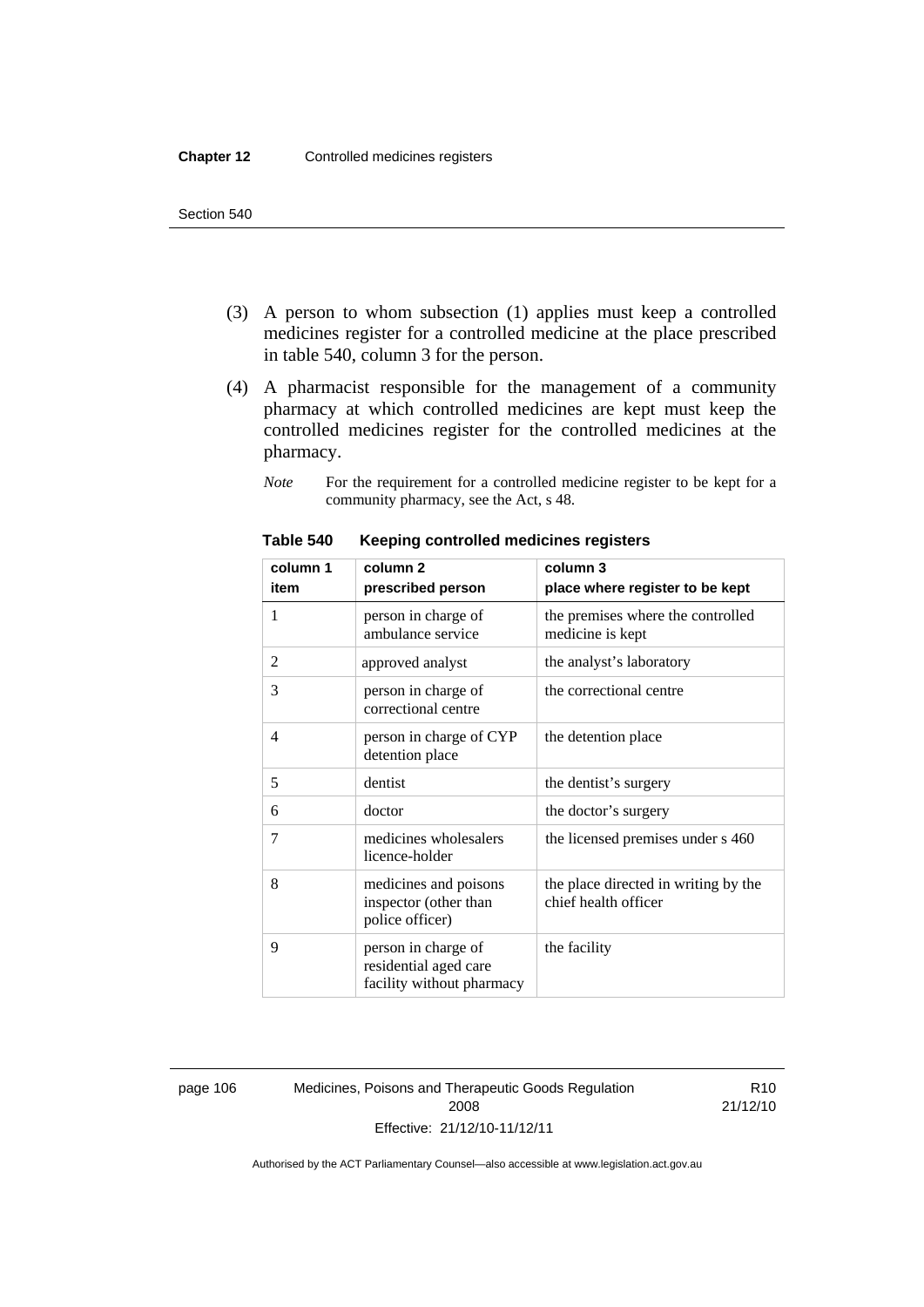| column 1 | column 2                                                                                                         | column 3                                         |
|----------|------------------------------------------------------------------------------------------------------------------|--------------------------------------------------|
| item     | prescribed person                                                                                                | place where register to be kept                  |
| 10       | person in charge of<br>residential disability care<br>facility without pharmacy                                  | the facility                                     |
| 11       | supervisor of program<br>under controlled<br>medicines research and<br>education program<br>licence              | the premises where program is being<br>conducted |
| 12       | veterinary surgeon                                                                                               | the veterinary surgeon's surgery                 |
| 13       | person in charge of ward<br>(including an opioid<br>dependency treatment<br>centre operated by the<br>Territory) | the ward                                         |
| 14       | nurse practitioner                                                                                               | the nurse practitioner's place of<br>practice    |

## **541 Keeping of controlled medicines registers by first-aid kit holders—Act, s 48 (a) and s 50 (1) (b) and (2) (b)**

(1) In this section:

*designated person* means—

- (a) a dentist, doctor, nurse practitioner or veterinary surgeon; or
- (b) an ambulance officer employed by the Commonwealth, the Territory or a State; or
- (c) a first-aid kit licence-holder.
- *Note 1 Dentist*, *doctor* and *veterinary surgeon* does not include an intern or trainee (see defs of these terms in dict).
- *Note 2 Nurse practitioner* does not include a person holding limited or provisional registration to practise as a nurse practitioner (see dict).
- *Note 3 State* includes a territory (see Legislation Act, dict, pt 1).

R10 21/12/10 Medicines, Poisons and Therapeutic Goods Regulation 2008 Effective: 21/12/10-11/12/11 page 107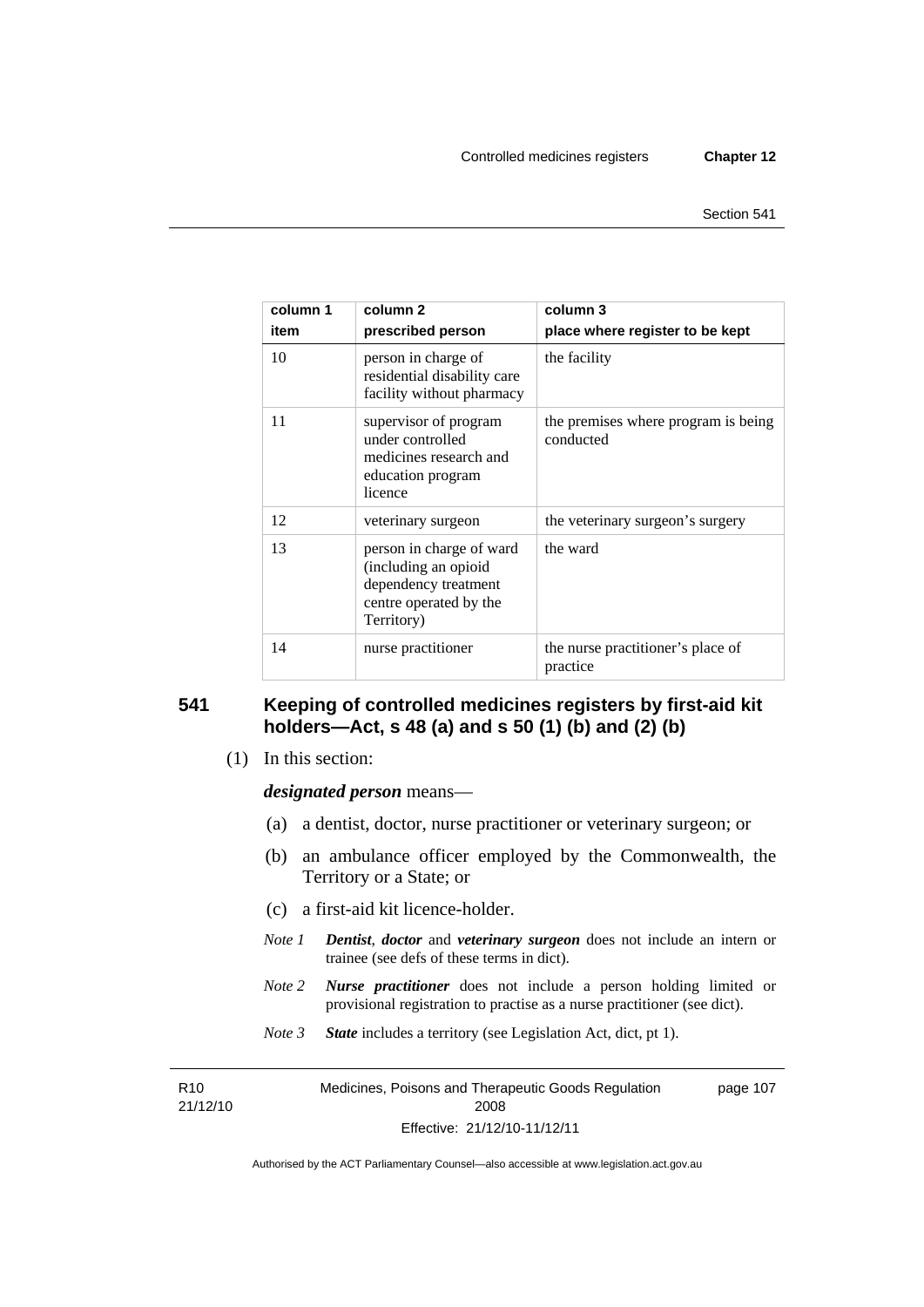(2) A designated person who possesses a first-aid kit containing a controlled medicine must keep the controlled medicines register for the controlled medicine with the first-aid kit.

## **542 Form of controlled medicines registers—Act, s 49 (1) (b) and (2) (b)**

- (1) Each page in a controlled medicines register must relate to a single form and strength of a controlled medicine.
- (2) If a controlled medicines register is kept electronically, a separate record must be used for each form and strength of controlled medicine kept.

## **543 Making entries in controlled medicines registers— Act, s 51 (1) (b)**

- (1) The following details for a dealing with a controlled medicine are prescribed:
	- (a) the nature of the dealing;
	- (b) the date of the dealing;
	- (c) the medicine, and the form, strength and quantity of the medicine, dealt with;
	- (d) if the dealing is receiving the medicine—the name and address of the supplier;
	- (e) if the dealing is supplying the medicine—the name and address of the person to whom it is supplied;
	- (f) if the medicine is supplied on a prescription—the prescriber's name and suburb and the prescription's number under section 123 (l) (Labelling dispensed medicines—Act, s 60 (1) (c) (i) and (2) (c) (i));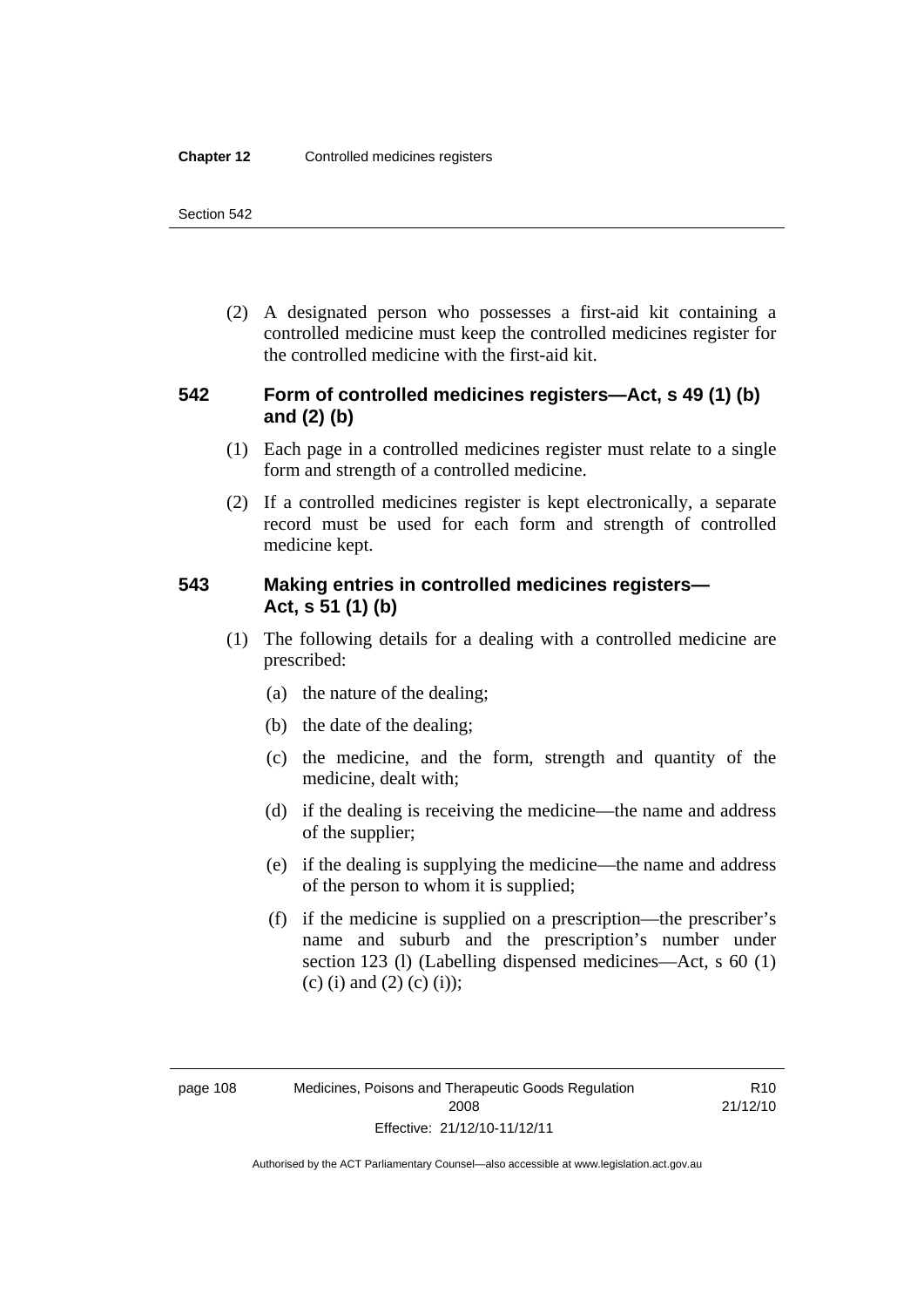- (g) if the medicine is supplied on a requisition—the requisition's number under section 132 (e) (Labelling medicines supplied on requisition—Act, s 60 (1) (c) (i) and (2) (c) (i));
- (h) if the medicine is supplied on a purchase order—the date of the purchase order;
- (i) if the Act, section 53 (Registers—witnessing administration of medicines) applies to the dealing—the name of the person to whom the medicine is administered;
- (j) the quantity of the medicine held after the dealing.
- (2) However, subsection (1) (i) does not apply in relation to a controlled medicine dispensed in a dose administration aid for—
	- (a) a patient at a residential aged care facility or residential disability care facility; or
	- (b) a detainee at a correctional centre; or
	- (c) a young detainee at a CYP detention place.
- (3) A dealing with a controlled medicine must be entered in—
	- (a) if the dealing happens in a pharmacy at an institution—the controlled medicines register kept at the pharmacy; or
	- (b) if the dealing happens in a ward at an institution—the controlled medicines register kept at the ward; or
	- (c) if the person must keep both a controlled medicines register for a first-aid kit and another controlled medicines register—
		- (i) for a dealing with a controlled medicine to which the first-aid kit relates—the controlled medicines register for the kit; or
		- (ii) for any other dealing by the person—the other controlled medicines register; or

 $R10$ 21/12/10 page 109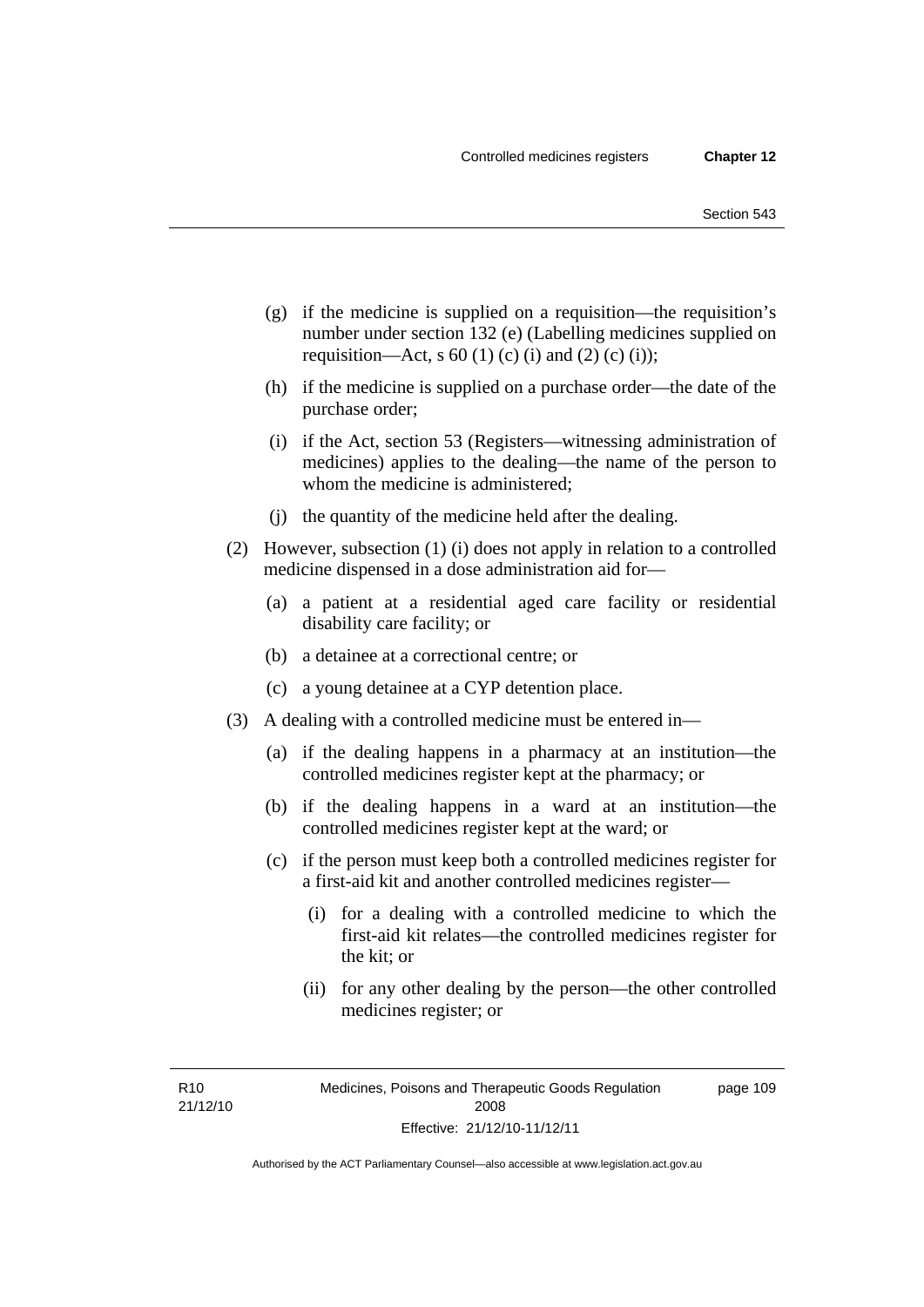(d) in any other case—the controlled medicines register the person must keep.

## **544 Prescribed witnesses for administration of controlled medicines—Act, s 53 (a) and (b)**

The following people are prescribed as witnesses in relation to the administration of a controlled medicine:

- (a) if the medicine is administered by an intern doctor—a dentist, doctor, midwife, nurse, nurse practitioner or pharmacist;
- (b) if the medicine is administered by a person who is not an intern doctor—
	- (i) a person prescribed under paragraph (a); or
	- (ii) an intern doctor or enrolled nurse.
- *Note Dentist*, *doctor* and *pharmacist* does not include an intern or trainee (see defs of these terms in dict).

## **545 Prescribed witnesses for discarding of controlled medicines—Act, s 54 (a) and (b)**

- (1) The following people are prescribed as witnesses in relation to the discarding of a controlled medicine:
	- (a) an ambulance officer employed by the Commonwealth, the Territory or a State;

R10 21/12/10

- (b) an approved analyst;
- (c) a dentist;
- (d) a doctor;
- (e) a medicines and poisons inspector;
- (f) a midwife;
- (g) a nurse;

page 110 Medicines, Poisons and Therapeutic Goods Regulation 2008 Effective: 21/12/10-11/12/11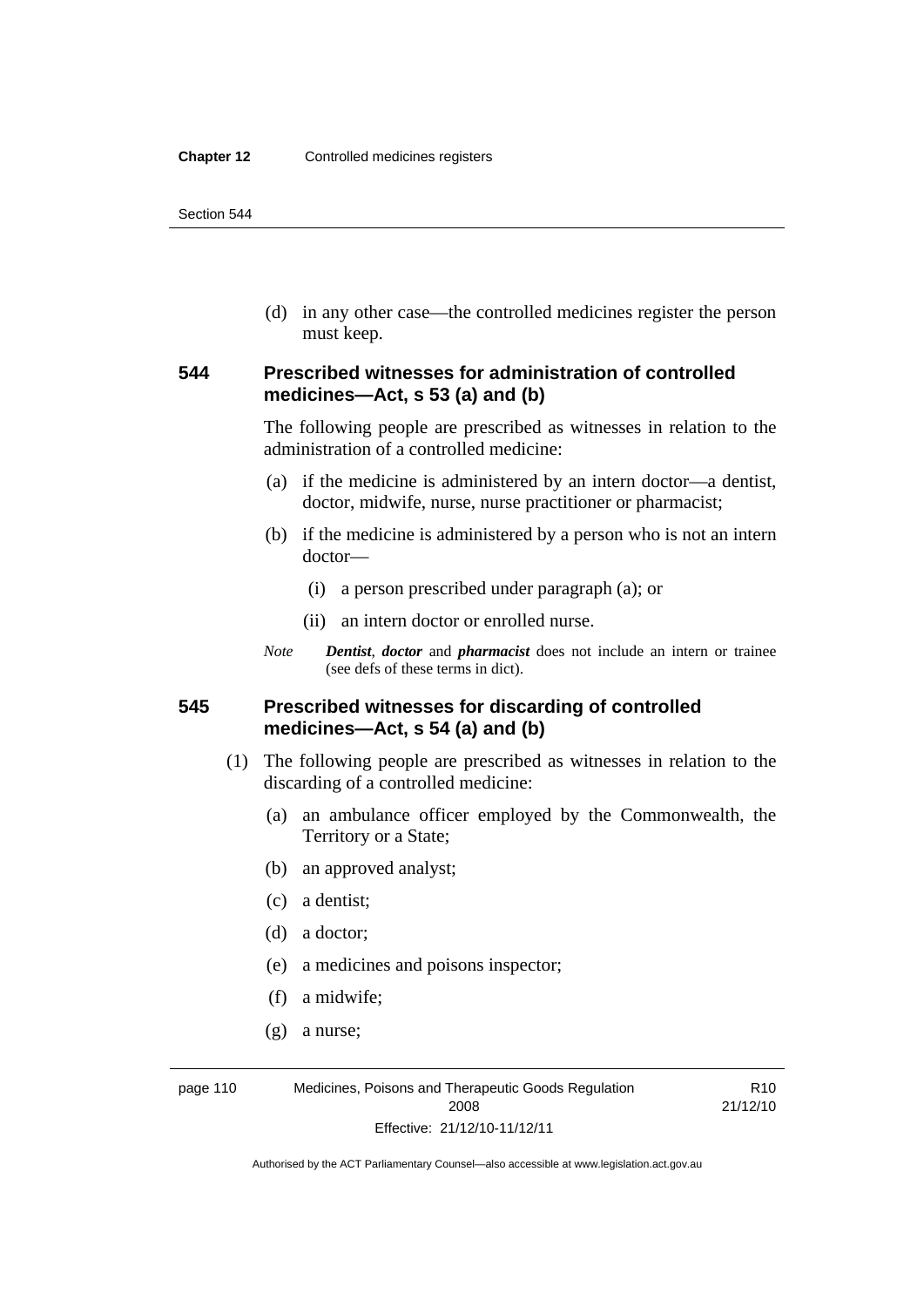- (h) a nurse practitioner;
- (i) a pharmacist;
- (j) a veterinary surgeon.
- *Note 1 Approved analyst*—see the dictionary.
- *Note 2 Dentist*, *doctor*, *pharmacist* and *veterinary surgeon* does not include an intern or trainee (see defs of these terms in dict).
- *Note 3 Nurse* does not include an enrolled nurse (see Legislation Act, dict, pt 1).
- *Note 4* See s 390 for the discarding of the residue of a controlled medicine left after administration.
- (2) However, a person mentioned in subsection (1) must not be a prescribed witness to the discarding of a controlled medicine if the person is—
	- (a) related to, a close friend of or employed by the person discarding the medicine; or
	- (b) the supervisor of the person discarding the medicine; or
	- (c) supervised by the person discarding the medicine.

## **546 Changes etc to entries in controlled medicines registers—Act, s 55 (2) (b)**

- (1) An entry in a paper-based controlled medicines register may be amended by the person who made the entry by—
	- (a) the person signing and dating a marginal note or footnote that gives the date of the amendment and the amended details; and
	- (b) if the entry relates to administering a controlled medicine—
		- (i) the amendment being witnessed by a person prescribed under section 544 (Prescribed witnesses for administration of controlled medicines—Act, s 53 (a) and (b)); and

 $R10$ 21/12/10

Medicines, Poisons and Therapeutic Goods Regulation 2008 Effective: 21/12/10-11/12/11 page 111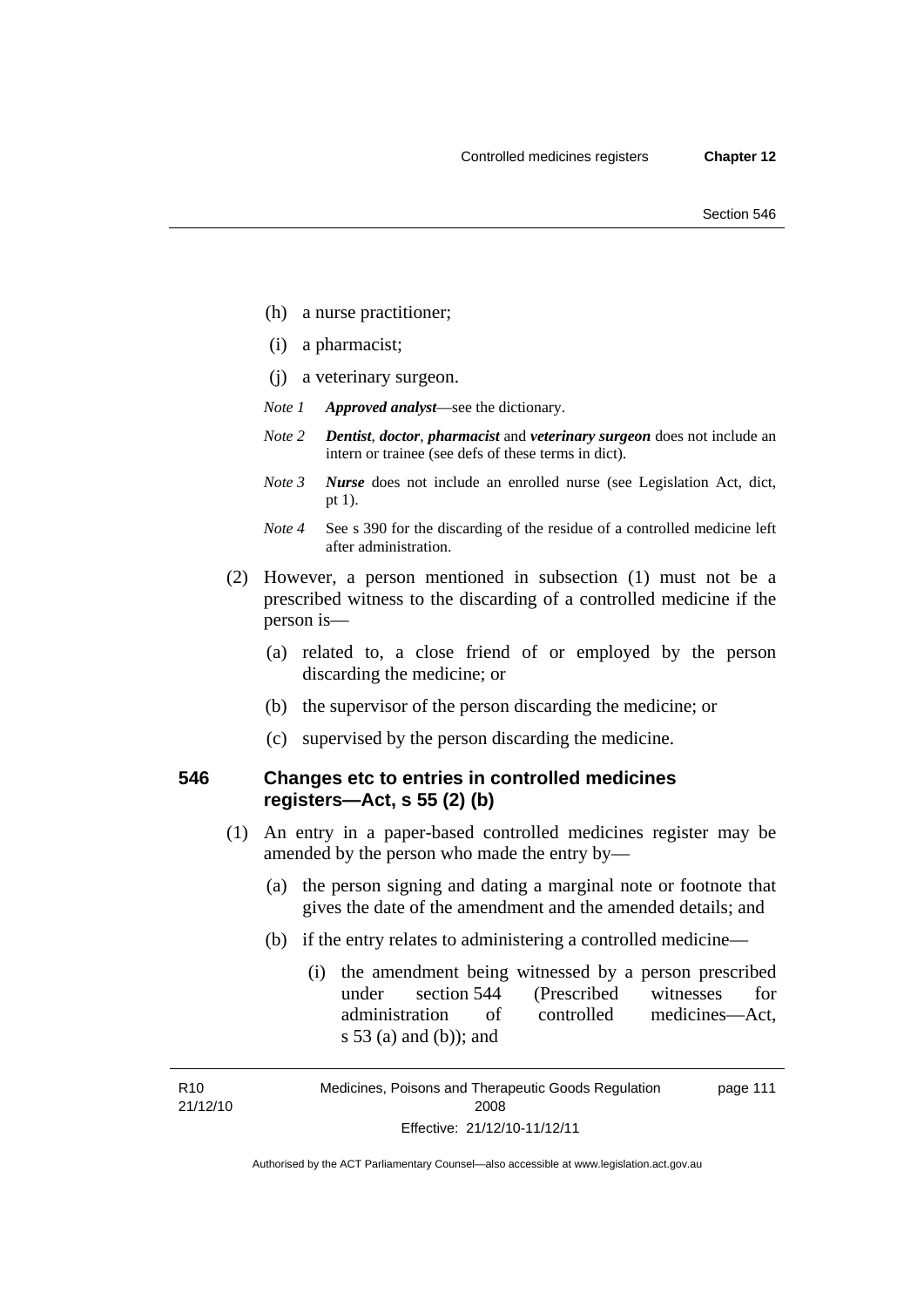- (ii) the witness signing the amendment as witness; and
- (c) if the entry relates to the discarding of a controlled medicine—
	- (i) the amendment being witnessed by a person prescribed under section 545 (Prescribed witnesses for discarding of controlled medicines—Act, s 54 (a) and (b)); and
	- (ii) the witness signing the amendment as witness.
- (2) An entry in an electronic controlled medicines register may be amended by the person who made the entry by the person attaching or linking, by electronic means, a document that includes—
	- (a) the person's signature, the date and the amended details; and
	- (b) if the entry relates to administering a controlled medicine—the signature as witness of a person prescribed under section 544; and
	- (c) if the entry relates to the discarding of a controlled medicine the signature as witness of a person prescribed under section 545.

page 112 Medicines, Poisons and Therapeutic Goods Regulation 2008 Effective: 21/12/10-11/12/11

R10 21/12/10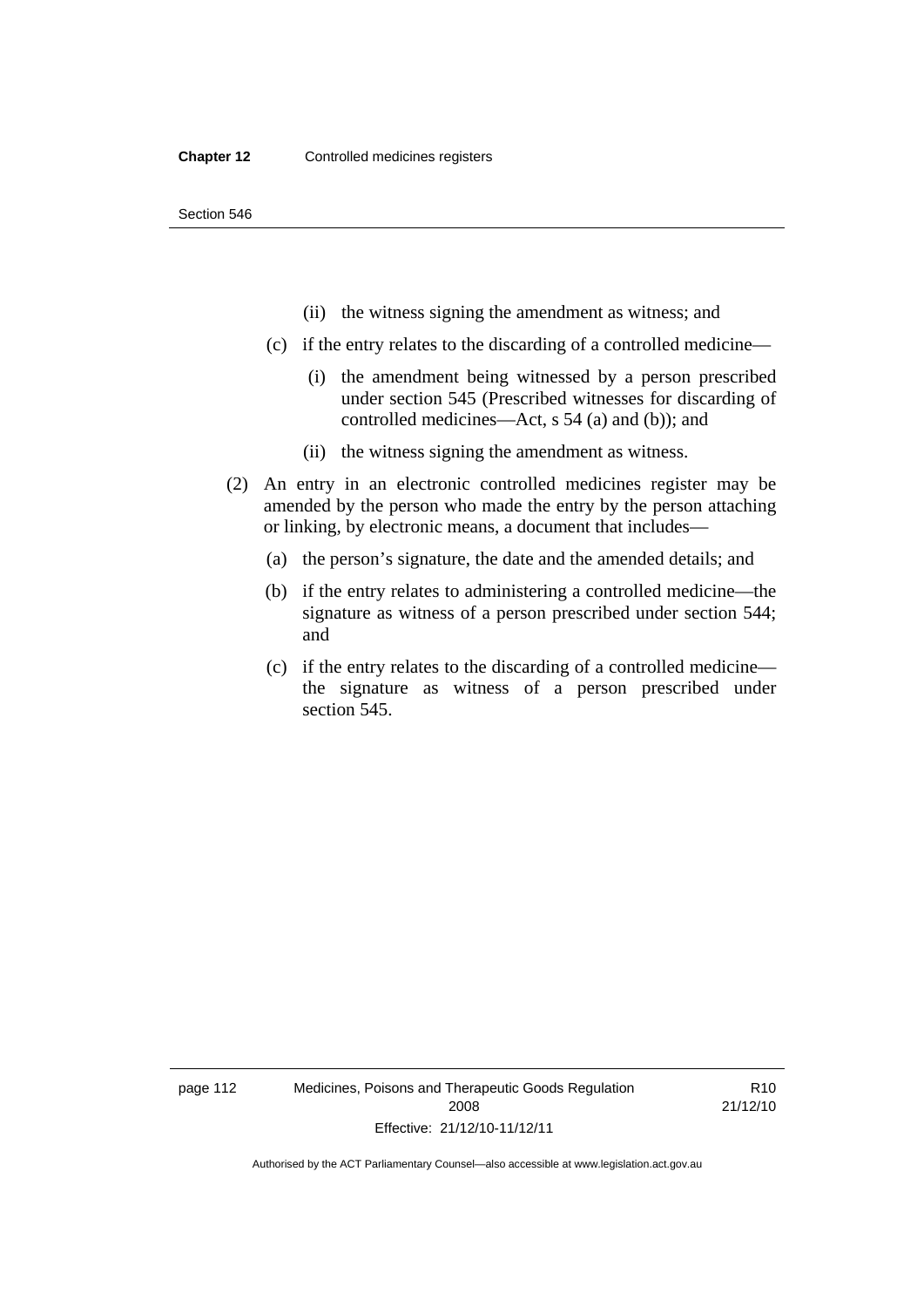# **Chapter 13 Controlled medicines and appendix D medicines approvals for human use**

# **Part 13.1 Controlled medicines approvals**

*Note* It is a condition of an authorisation to prescribe a controlled medicine for human use that the prescriber has an approval under this part (see s 31 (d)).

## **Division 13.1.1 Preliminary**

## **550 Meaning of** *controlled medicines approval*

In this regulation:

*controlled medicines approval* means an approval to prescribe a controlled medicine under—

- (a) division 13.1.2 (Standing controlled medicines approvals); or
- (b) division 13.1.3 (Chief health officer controlled medicines approvals).

## **551 Meaning of** *designated prescriber***—pt 13.1**

In this part:

*designated prescriber* means a prescriber (other than a veterinary surgeon or trainee veterinary surgeon) in relation to whom prescribing a controlled medicine is included in schedule 1, column 3.

R10 21/12/10 page 113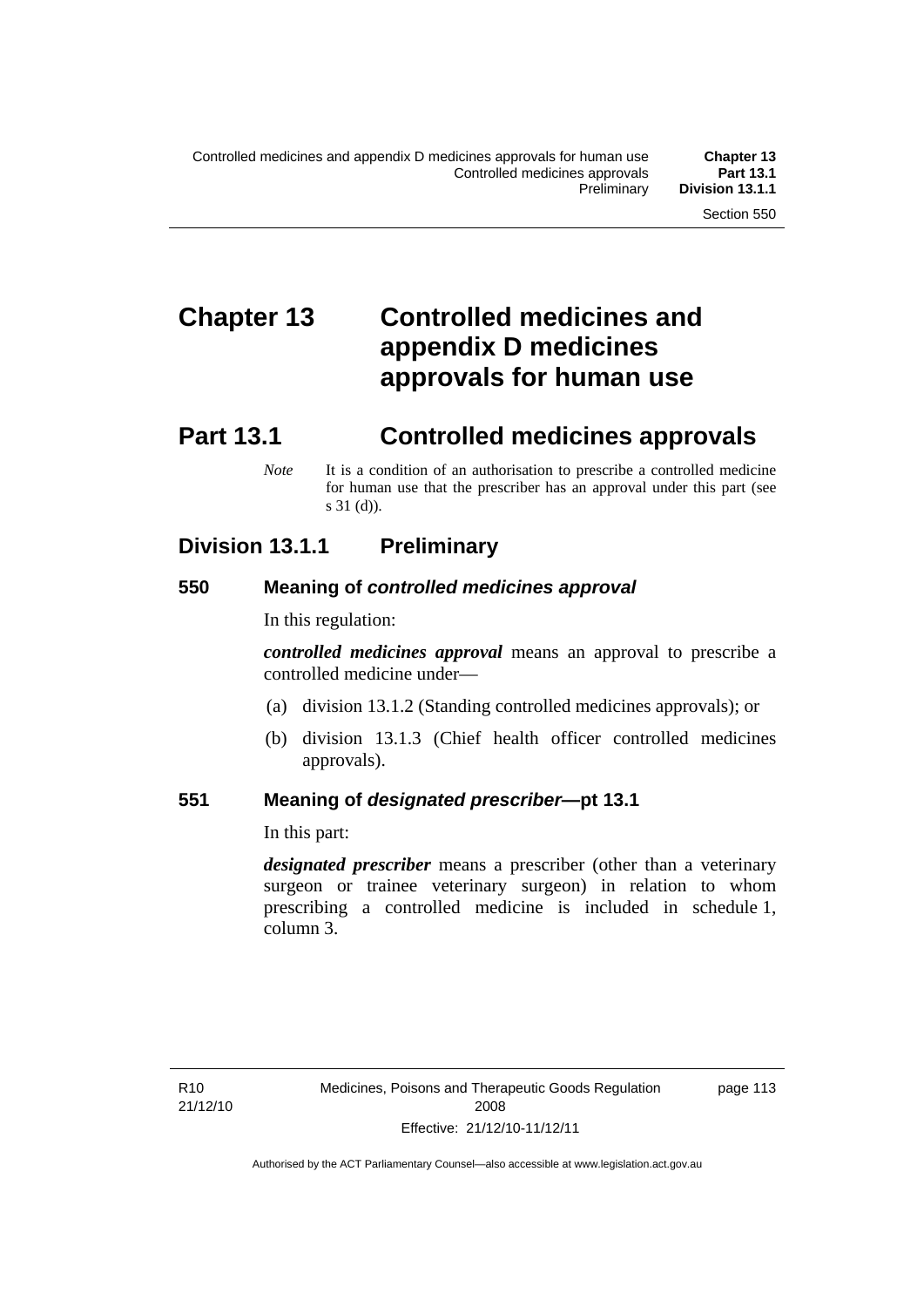# **Division 13.1.2 Standing controlled medicines approvals**

## **555 Standing approval to prescribe controlled medicines for hospital in-patients**

A designated prescriber is approved to prescribe a controlled medicine for a patient of the prescriber if the patient is an in-patient at a hospital.

*Note* A *hospice* is a hospital (see *The Macquarie Dictionary*, 4th ed).

## **556 Standing approval to prescribe controlled medicines for short-term treatment**

A designated prescriber is approved to prescribe a controlled medicine for a patient of the prescriber if—

- (a) the prescriber believes on reasonable grounds that the patient is not a drug-dependant person in relation to a controlled medicine or prohibited substance; and
- (b) the prescriber believes on reasonable grounds that the patient has not been prescribed a controlled medicine within the 2-month period before the prescriber prescribes the medicine; and
- (c) the prescriber prescribes the controlled medicine for the patient's use for 2 months or less.

*Note* For long-term prescribing, see div 13.1.3.

## **557 Standing interim approval to prescribe buprenorphine and methadone for patients of certain institutions**

(1) In this section:

*doctor* includes an intern doctor acting under the direct supervision of a doctor.

> R10 21/12/10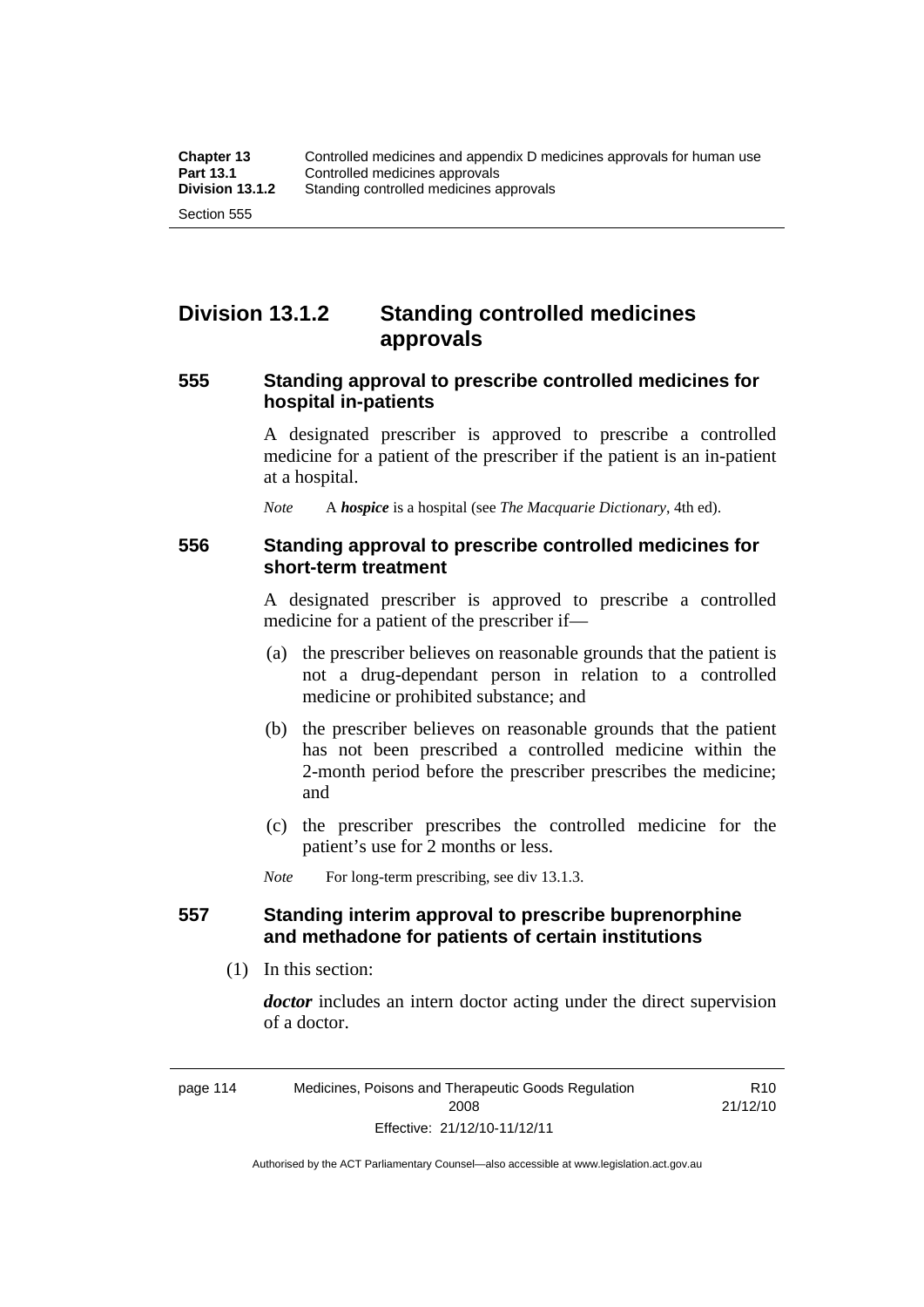- (2) A doctor is approved (the *interim approval*) to prescribe buprenorphine or methadone if—
	- (a) the doctor—
		- (i) is working at a hospital and prescribes the medicine for an outpatient at the hospital; or
		- (ii) is working at any of the following institutions and prescribes the medicine for a patient of the institution:
			- (A) a correctional centre;
			- (B) a CYP detention place;
			- (C) an opioid dependency treatment centre operated by the Territory; or
			- *Note Institution* includes a correctional centre and a CYP detention place (see s 652).
		- (iii) prescribes the medicine for a person in police custody; and
	- (b) the buprenorphine or methadone is prescribed in accordance with the opioid dependency treatment guidelines; and

*Note Opioid dependency treatment guidelines*—see the dictionary.

- (c) the doctor makes an application under section 560 to prescribe the medicine not later than 72 hours after the doctor first prescribes buprenorphine or methadone for the patient.
- (3) The interim approval ends—
	- (a) if the chief health officer approves the application under division 13.1.3—when the doctor is given notice of the approval; or
	- (b) if the application under section 560 is withdrawn—on the withdrawal of the application; or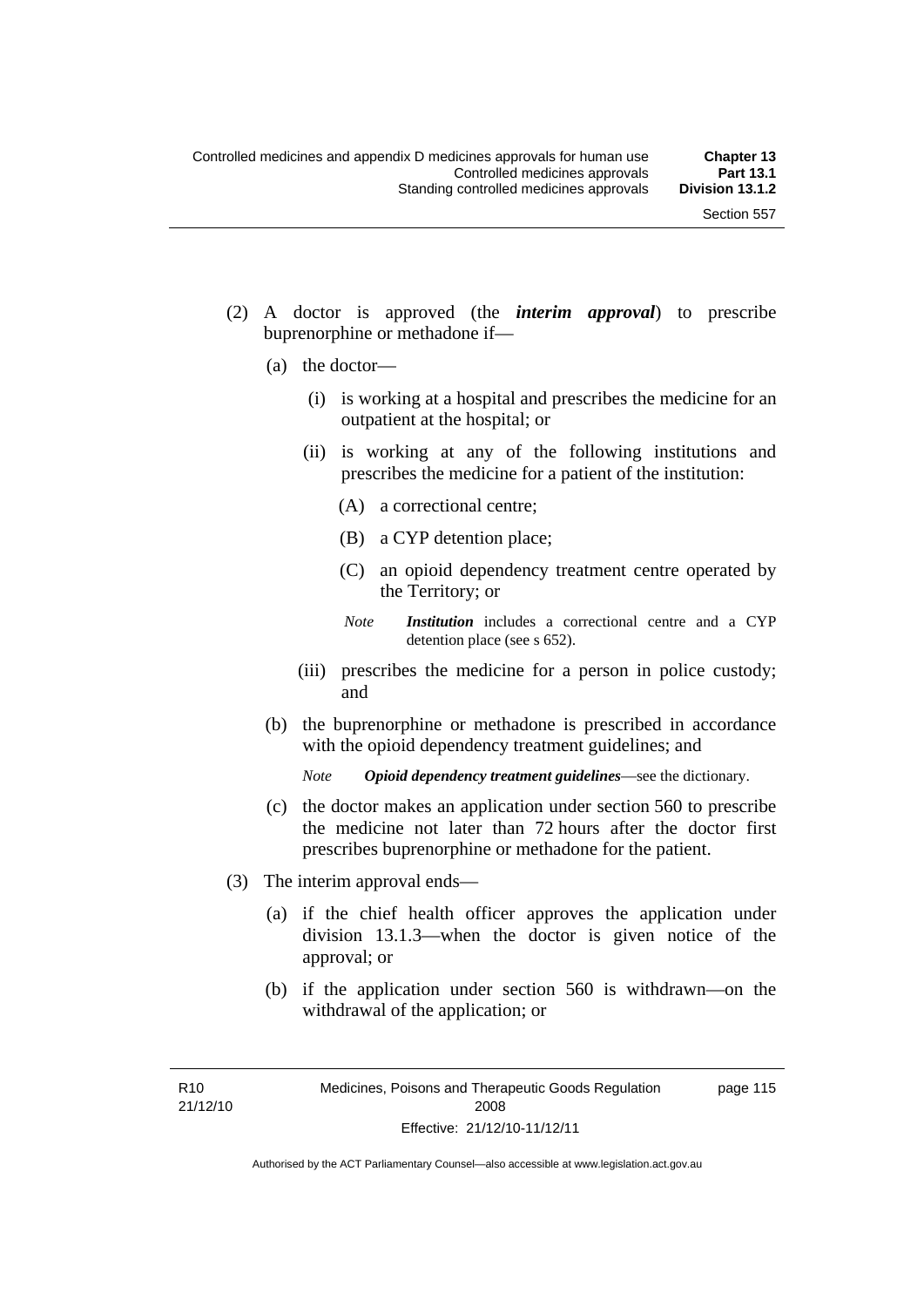| <b>Chapter 13</b> | Controlled medicines and appendix D medicines approvals for human use |
|-------------------|-----------------------------------------------------------------------|
| <b>Part 13.1</b>  | Controlled medicines approvals                                        |
| Division 13.1.3   | Chief health officer controlled medicines approvals                   |
| Section 560       |                                                                       |

- (c) if the chief health officer refuses to approve the application and the 7-day period mentioned in section 565 (2) (Applications for review of unfavourable CHO decisions for approvals) ends without an application for review being made—at the end of the 7-day period; or
- (d) if the chief health officer refers the application to the medicines advisory committee or an application is made to the committee under section 565—when the doctor is given notice of the chief health officer's decision under section 573 (Medicines advisory committee—directions to CHO).

## **Division 13.1.3 Chief health officer controlled medicines approvals**

## **560 Applications for CHO controlled medicines approvals**

- (1) A designated prescriber may apply to the chief health officer for approval to prescribe a controlled medicine.
- (2) An application under subsection (1) must—
	- (a) be for approval to prescribe a controlled medicine for a single individual; and
	- (b) be made in a way determined by the chief health officer.

#### **Examples**

telephone, email and fax

- *Note 1* If a form is approved under the Act, s 198 for this provision, the form must be used.
- *Note 2* An example is part of the regulation, is not exhaustive and may extend, but does not limit, the meaning of the provision in which it appears (see Legislation Act, s 126 and s 132).
- (3) An application under subsection (1) may be made—
	- (a) on the applicant's own behalf; or

page 116 Medicines, Poisons and Therapeutic Goods Regulation 2008 Effective: 21/12/10-11/12/11

R10 21/12/10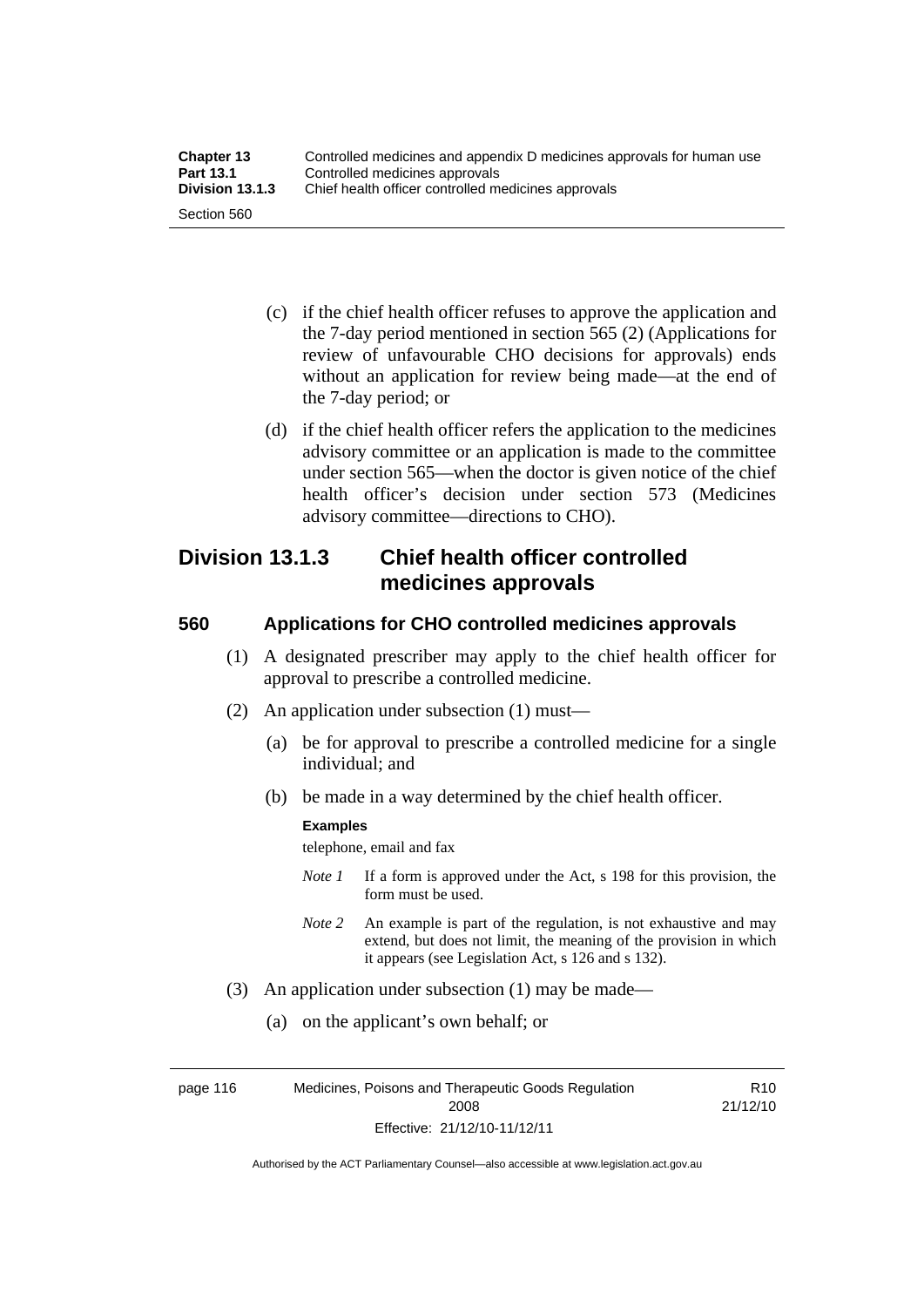- (b) on the applicant's own behalf and on behalf of 1 or more other named designated prescribers; or
- (c) on behalf of a group of designated prescribers that includes the applicant and who practise at the same premises.

#### **Example**

the doctors practising at a suburban medical practice so that if a person's usual doctor is unavailable another doctor at the practice can, under the approval, prescribe the controlled medicine

(4) A determination under subsection (2) (b) is a notifiable instrument.

*Note* A notifiable instrument must be notified under the Legislation Act.

## **561 Requirements for CHO controlled medicines approval applications**

- (1) An application by a designated prescriber for an approval to prescribe a controlled medicine for a patient must include the following:
	- (a) the designated prescriber's name and address;
	- (b) if the application is made on behalf of a group of designated prescribers—the names of the designated prescribers or a description of the group;
	- (c) the medicine, and the form, strength and quantity of the medicine, to be prescribed;

*Note* For morphine or oxycodone for a terminally ill person, see s (2).

- (d) the daily dose of the medicine and, if more than 1 form or strength of the medicine is to be prescribed, the dose for each form or strength;
- (e) the patient's name and home address;
- (f) the condition from which the patient is suffering that, in the designated prescriber's opinion, requires treatment with the medicine;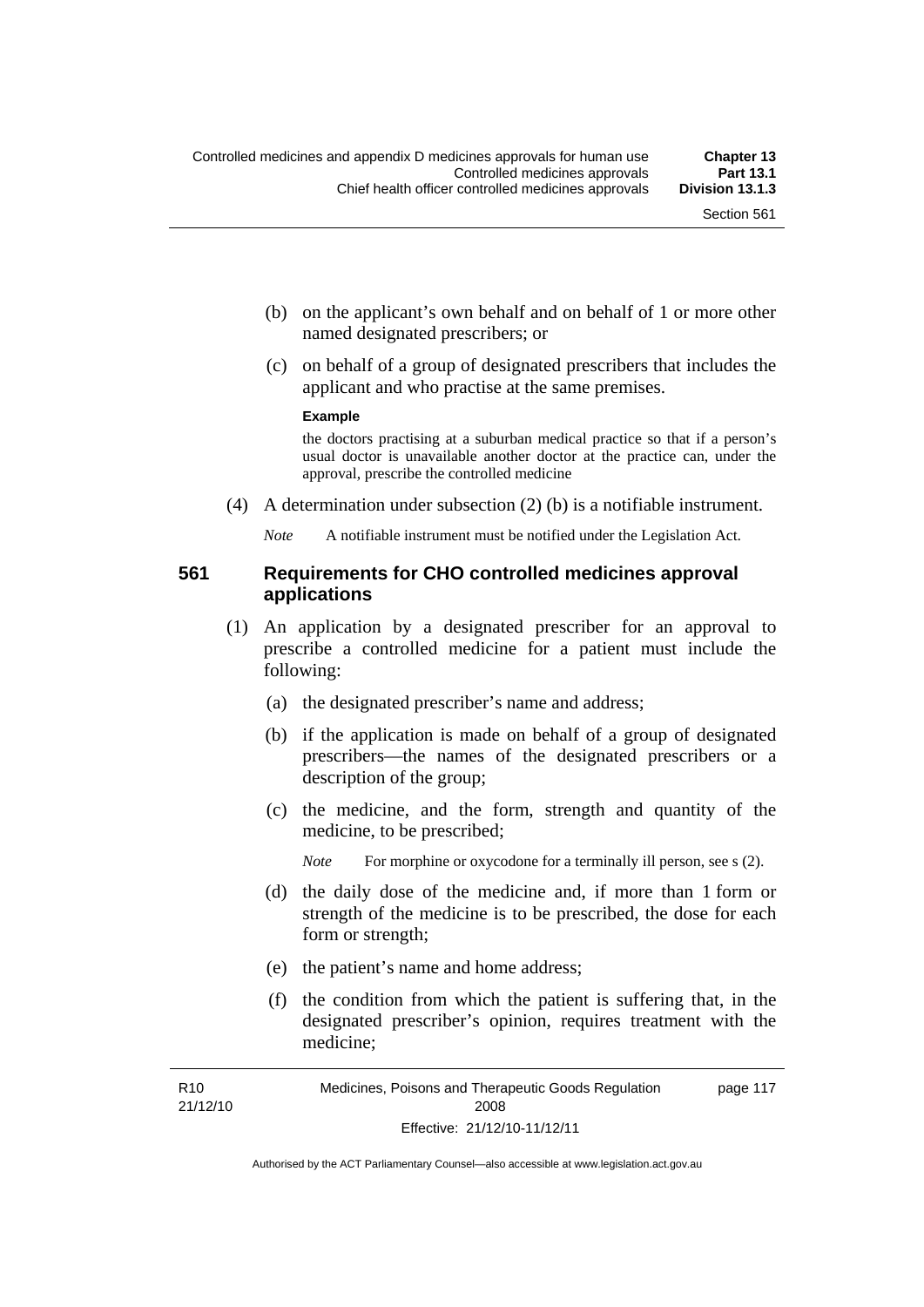- (g) whether, in the designated prescriber's opinion, based on reasonable grounds, the patient is a drug-dependent person in relation to a controlled medicine or prohibited substance.
- (2) However, for subsection (1) (c), if the controlled medicine is morphine or oxycodone for a person with a terminal illness, the application may be made for all forms, strengths and quantities of the medicine.
- (3) To remove any doubt, the application may include any other information the designated prescriber considers relevant.
- (4) The chief health officer may ask the designated prescriber for any other information reasonably required to decide the application, including, for example, further information about the patient's treatment.
	- *Note* An example is part of the regulation, is not exhaustive and may extend, but does not limit, the meaning of the provision in which it appears (see Legislation Act, s 126 and s 132).

## **562 CHO decision on applications to prescribe controlled medicines**

- (1) On application under section 560, the chief health officer must—
	- (a) approve the application in the terms applied for; or
	- (b) approve the application in terms different from those applied for; or
	- (c) refuse to approve the application; or
	- (d) refer the application to the medicines advisory committee.
	- *Note 1* An approval may include conditions (see s 570).
	- *Note* 2 For the form of a controlled medicines approval by the chief health officer, see s 571.

R10 21/12/10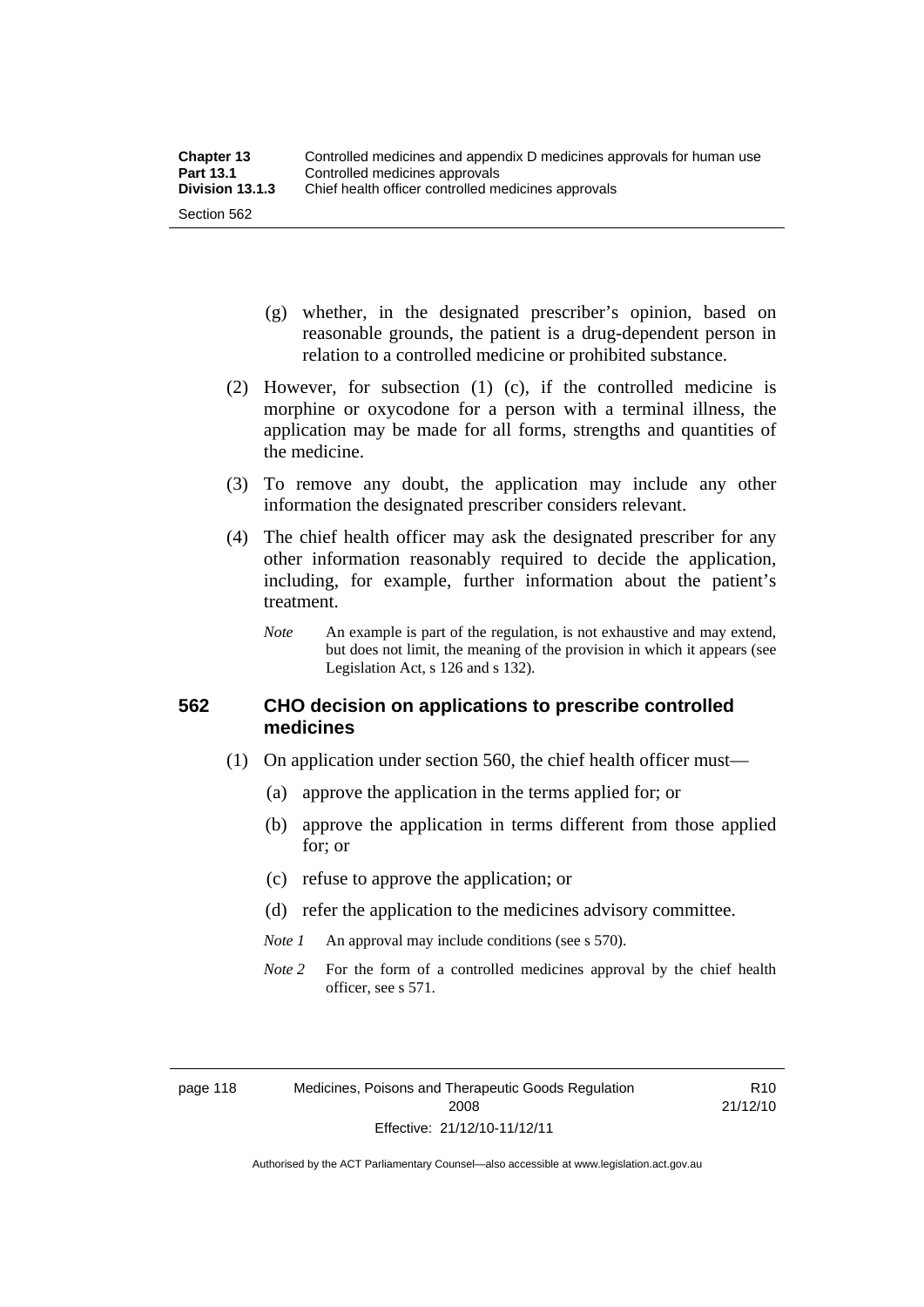- (2) However, the chief health officer need not decide the application if the chief health officer has asked for information under section 561 (4) and the information has not been given.
- (3) The chief health officer must give the applicant written notice of the chief health officer's decision not later than 7 days after the day the decision is made.
- (4) If the decision is made under subsection (1) (b) or (c), the notice must include information about the applicant's right to seek review of the decision under section 565 (Applications for review of unfavourable CHO decisions for approvals).

## **563 Restrictions on CHO power to approve applications for approvals**

In making a decision under section 562, the chief health officer—

- (a) must comply with any applicable guidelines made under section 574 (Medicines advisory committee—guidelines for CHO decisions on applications); and
- (b) must not approve an application to prescribe all forms, strengths and quantities of morphine or oxycodone for the treatment of a person who is terminally ill unless satisfied—
	- (i) a specialist has diagnosed the person as being terminally ill; and
	- (ii) the medicine is for use by the person for therapeutic purposes only; and
- (c) must not approve an application to prescribe buprenorphine or methadone to treat a drug-dependent person's drug-dependency unless the applicant is—
	- (i) a doctor who is working at a hospital, or an institution mentioned in section 557 (2) (a) (ii) (Standing interim

 $R10$ 21/12/10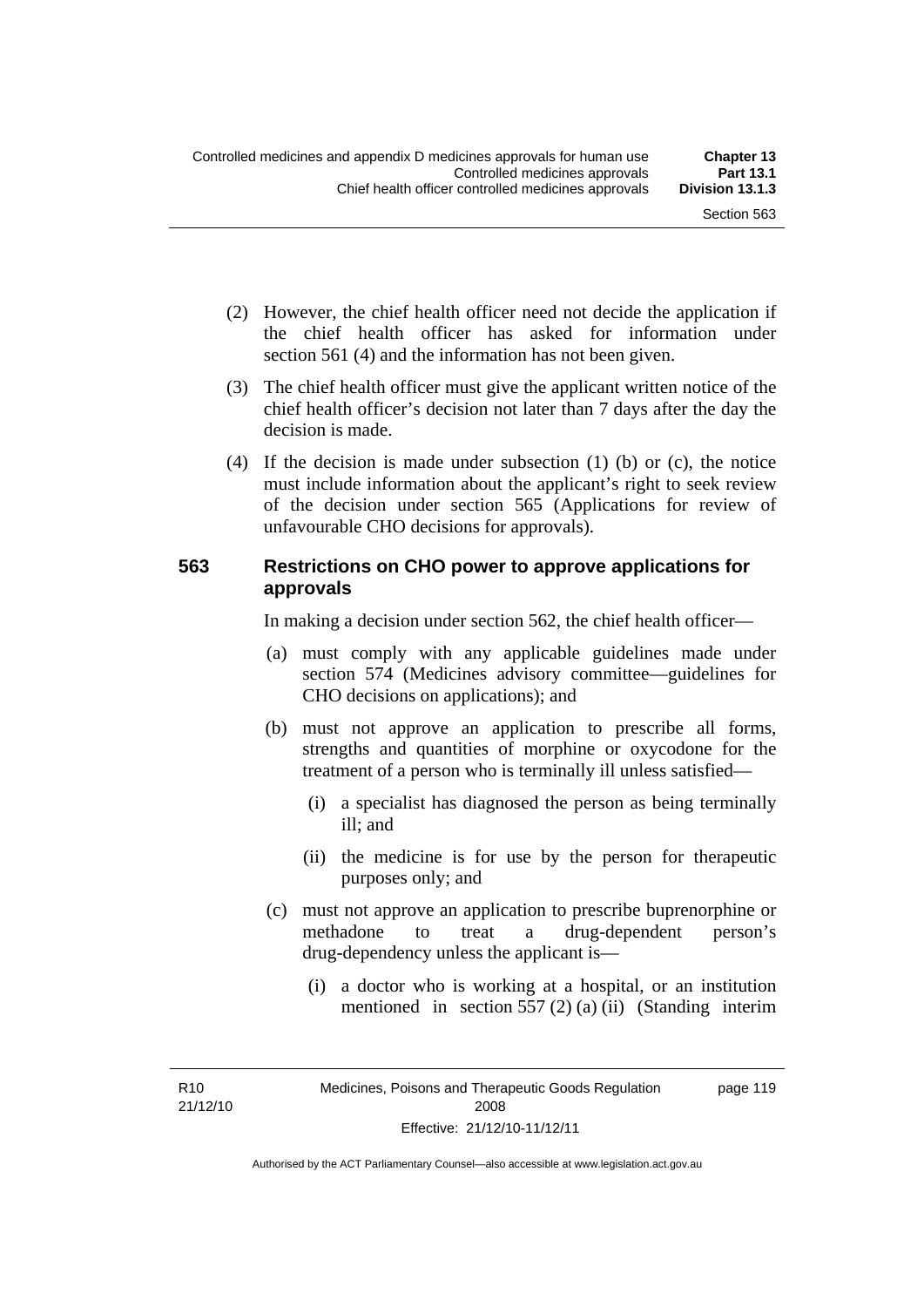approval to prescribe buprenorphine and methadone for patients of certain institutions); or

- (ii) an intern doctor who is working at a hospital, or an institution mentioned in section 557 (2) (a) (ii), and who is acting under the direct supervision of a doctor at the hospital or institution; or
- (iii) a doctor who is treating a person held in police custody; or
- (iv) a doctor who holds an endorsement under section 582 (CHO decisions on applications for endorsement to treat drug-dependency); or
- (v) a doctor who is prescribing continuing opioid dependency treatment for up to 5 drug-dependent people if—
	- (A) the people have already undergone opioid dependency treatment for at least 14 consecutive days (the *initial treatment*); and
	- (B) the initial treatment was prescribed by a doctor holding an endorsement under section 582.
	- *Note Doctor* does not include an intern doctor (see dict).

## **564 Term of CHO controlled medicines approvals**

A controlled medicines approval under this division is for the period (not longer than 1 year) stated in the approval.

## **565 Applications for review of unfavourable CHO decisions for approvals**

- (1) This section applies if, under section 562, the chief health officer—
	- (a) approves an application for a controlled medicines approval in terms different from those applied for; or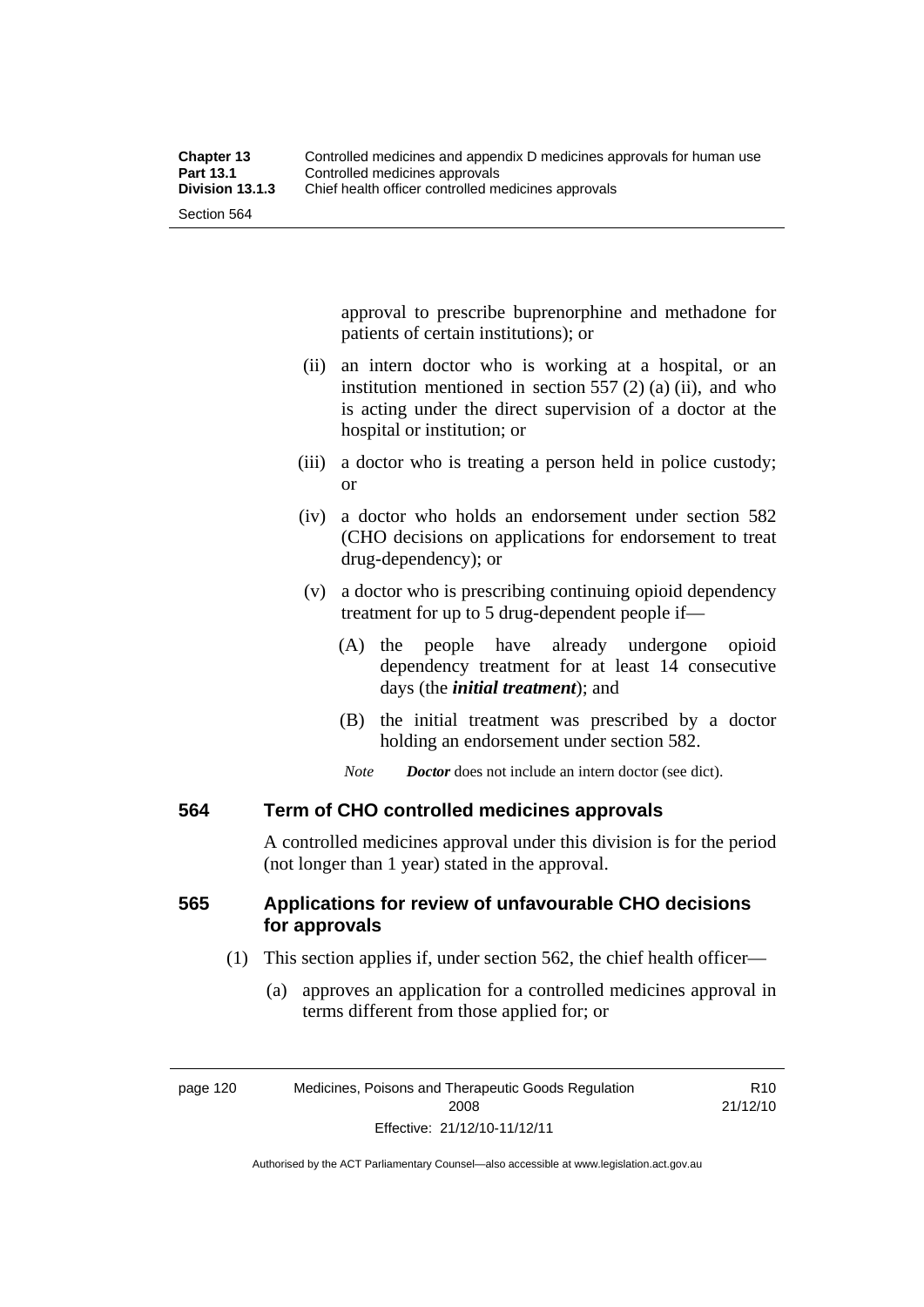- (b) refuses to approve the application for an approval.
- (2) The applicant for the approval may, not later than 7 days after the day the person receives written notice of the decision, apply to the medicines advisory committee for review of the decision.
- (3) The application for review—
	- (a) must be in writing signed by the applicant; and
	- (b) must set out the grounds for the application; and
	- (c) may include any information that the applicant considers appropriate for the review.

#### **566 Medicines advisory committee—referred applications and review of unfavourable CHO decisions**

- (1) This section applies to an application—
	- (a) for approval to prescribe a controlled medicine referred to the medicines advisory committee under section 562 (1) (d); or
	- (b) under section 565 for review of a decision of the chief health officer on an application for a controlled medicines approval.
- (2) The medicines advisory committee may, in writing, ask the applicant to give the committee further information about the treatment of the person to whom the application relates not later than a stated reasonable time.
- (3) After considering the application and any further information provided in accordance with a notice under subsection (2), the medicines advisory committee must—
	- (a) for an application for review of a decision by the chief health officer—
		- (i) direct the chief health officer to confirm the decision made; or

 $R10$ 21/12/10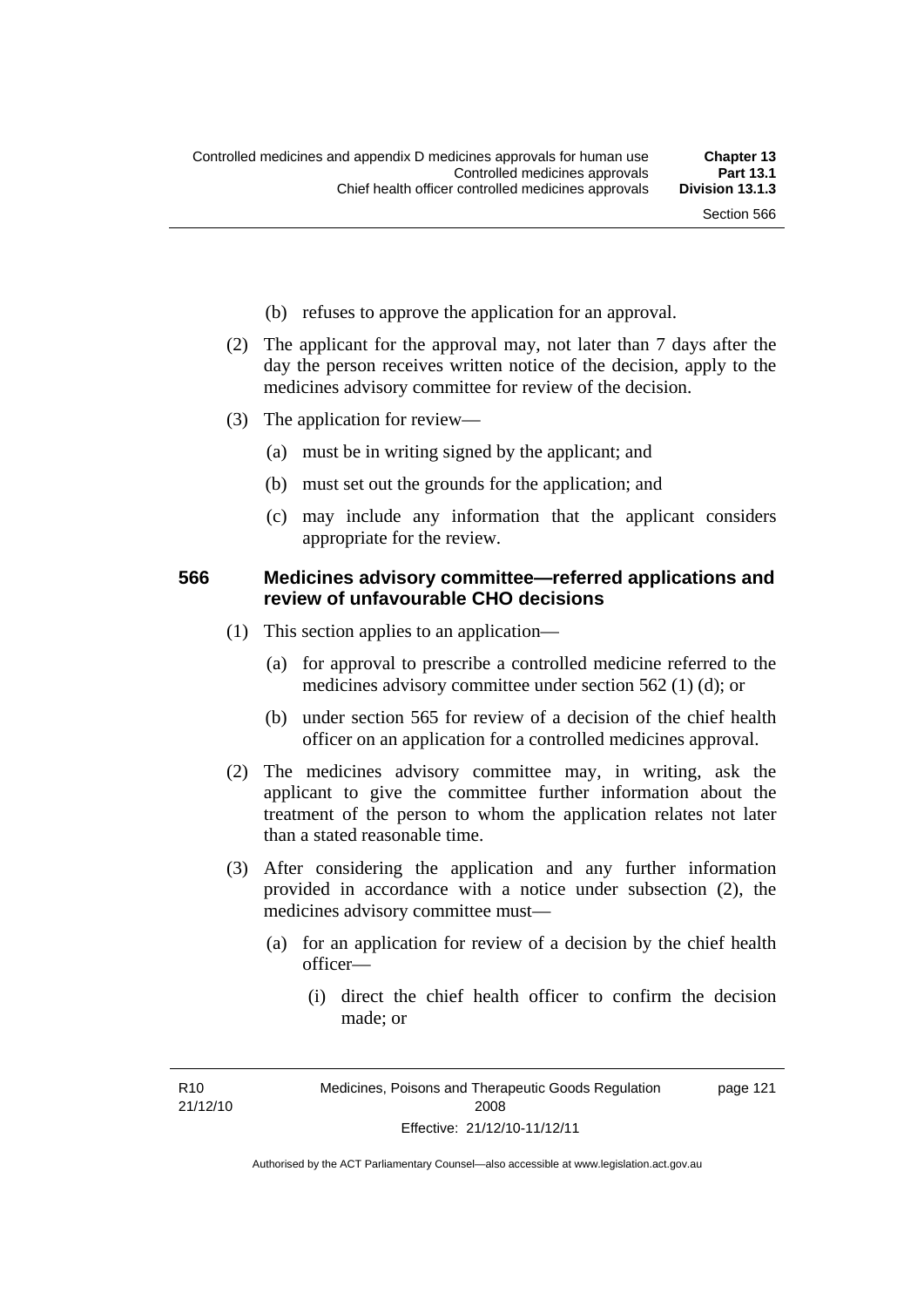- (ii) do both of the following:
	- (A) direct the chief health officer to revoke the decision made;
	- (B) give the chief health officer a direction under paragraph  $(b)$   $(i)$ ,  $(ii)$  or  $(iii)$ ; or
- (b) direct the chief health officer—
	- (i) to approve the application to prescribe a controlled medicine in the terms applied for; or
	- (ii) to approve the application in terms different from those applied for; or
	- (iii) to refuse to approve the application.
- *Note 1* The medicines advisory committee may direct the chief health officer to include conditions in the approval (see s 570 (2)).

*Note* 2 The chief health officer must comply with a direction (see s 573).

(4) A direction must be in writing.

### **567 Amendment and revocation of controlled medicines approvals**

- (1) The chief health officer may amend or revoke a controlled medicines approval on the chief health officer's own initiative and without consulting the medicines advisory committee.
- (2) The medicines advisory committee may direct the chief health officer to amend or revoke a controlled medicines approval, whether or not the approval was given at the direction of the committee.

*Note* The chief health officer must comply with a direction (see s 573).

(3) A direction under subsection (2) must be in writing.

R10 21/12/10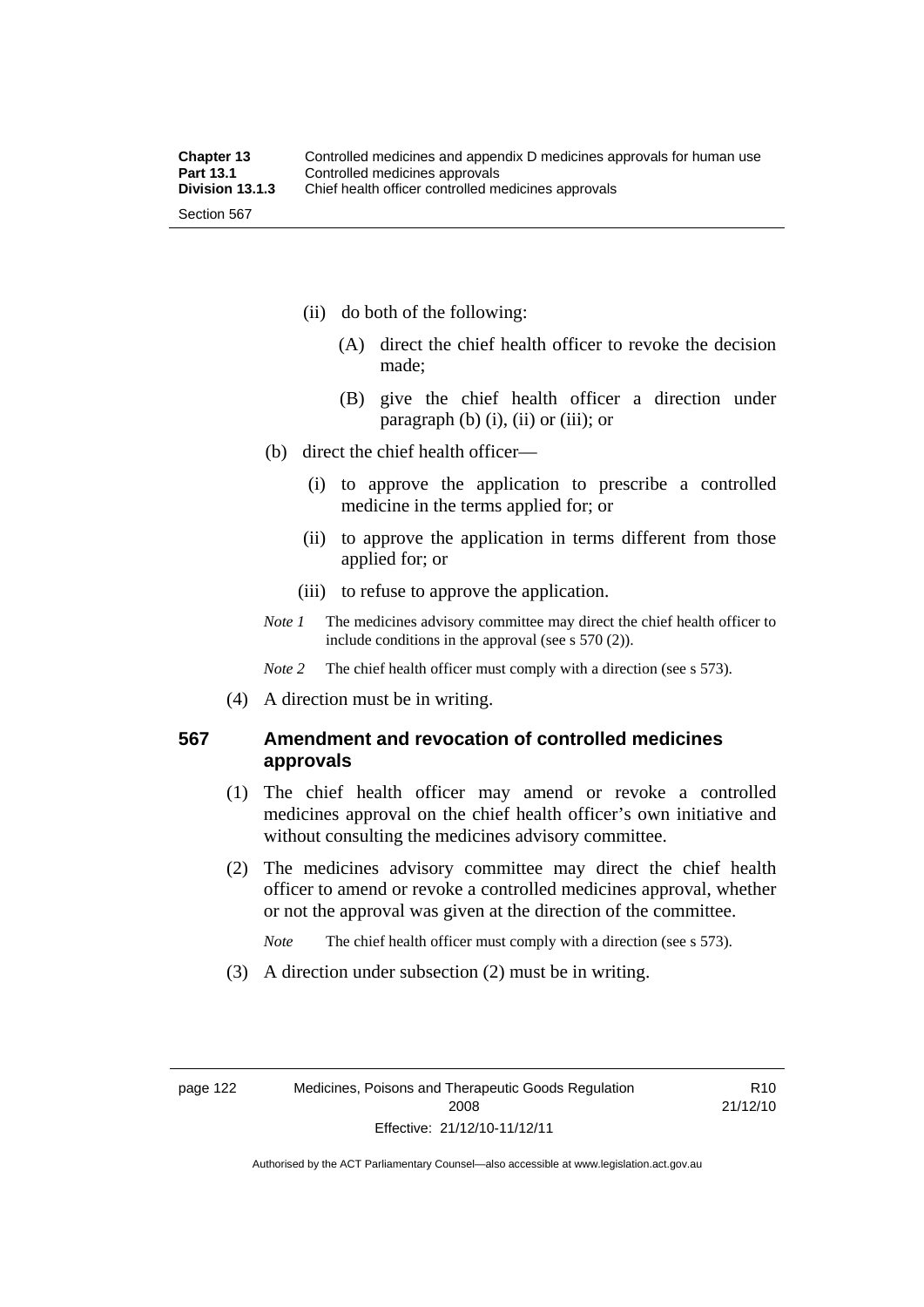- (4) The chief health officer must send the approval-holder written notice of the chief health officer's decision not later than 7 days after the day the decision is made.
- (5) If the decision is to amend or revoke a controlled medicines approval under subsection (1), the notice must include information about the approval-holder's right to seek review of the decision under section 568.
- (6) In this section:

*amend*, a controlled medicines approval, includes imposing a condition on, or changing a condition of, the approval.

### **568 Application for review of amendment and revocation on CHO initiative**

- (1) This section applies if the chief health officer amends or revokes a controlled medicines approval under section 567 (1).
- (2) The person to whom the approval was given may, not later than 7 days after the day the person is given written notice of the amendment or revocation, apply to the medicines advisory committee for review of the decision.
- (3) The application for review—
	- (a) must be in writing signed by the applicant; and
	- (b) must set out the grounds for the application; and
	- (c) may include any information that the applicant considers appropriate for the review.
- (4) To remove any doubt, the decision to which the application relates continues to operate despite the making of the application until the day the chief health officer's decision on direction under section 569 (3) takes effect.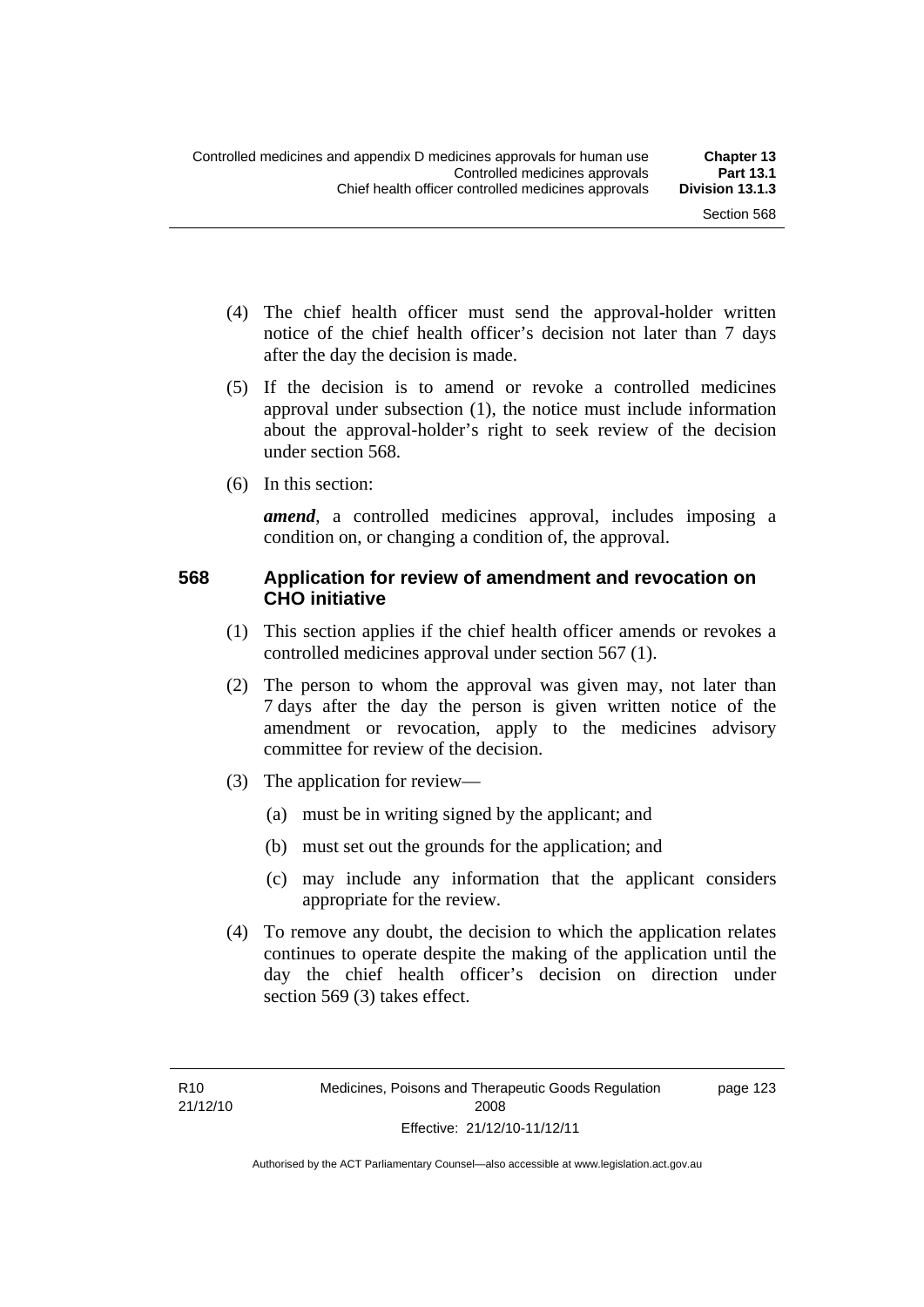# **569 Medicines advisory committee—review of amendment or revocation on CHO initiative**

- (1) This section applies if an application is made to the medicines advisory committee under section 568 to review a decision (the *original decision*) of the chief health officer to amend or revoke a controlled medicines approval.
- (2) The medicines advisory committee may, in writing, ask the designated prescriber to give the committee further information about the treatment of the person to whom the application relates not later than a stated reasonable time.
- (3) After considering the application for review and any further information provided in accordance with a notice under subsection (2), the medicines advisory committee must direct the chief health officer to—
	- (a) confirm the original decision; or
	- (b) revoke the original decision; or
	- (c) revoke the original decision and approve the application as directed by the committee.
	- *Note 1* The medicines advisory committee may direct the chief health officer to include conditions in the approval (see s 570 (2)).
	- *Note* 2 The chief health officer must comply with a direction (see s 573).
- (4) A direction must be in writing.

### **570 Conditional controlled medicines approvals**

(1) The chief health officer may include conditions for the safe or proper use of a controlled medicine in a controlled medicines approval.

R10 21/12/10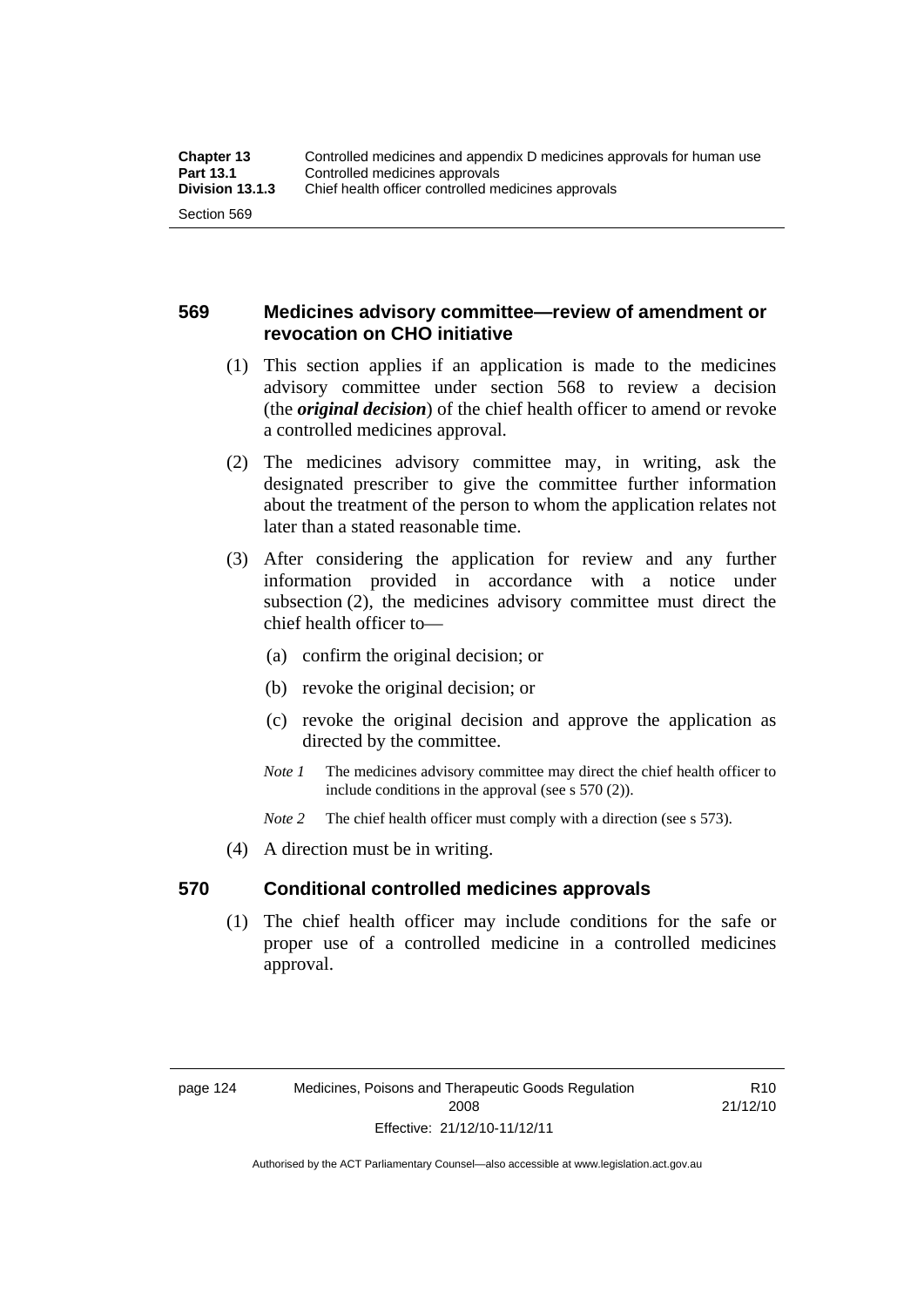(2) The medicines advisory committee may direct the chief health officer to include conditions for the safe or proper use of a controlled medicine in a controlled medicines approval.

*Note* The chief health officer must comply with a direction (see s 573).

#### **571 Form of CHO controlled medicines approvals**

- (1) A controlled medicines approval given by the chief health officer must include the following:
	- (a) the name of the controlled medicine to which the approval relates;
	- (b) the maximum quantity of the medicine that may be prescribed under the approval;
		- *Note 1* For morphine or oxycodone for a person with a terminal illness, see s (2).
		- *Note* 2 For buprenorphine or methadone for a drug-dependent person, see s (3).
	- (c) the form and strength of the medicine that may be prescribed under the approval;
		- *Note* Other forms and strengths may be prescribed in accordance with s 32.
	- (d) the period when the medicine may be prescribed under the approval or when the approval ends;
	- (e) an identifying number for the approval;
	- (f) any condition to which the approval is subject.
	- *Note* If the approval is an oral approval, the prescriber must send the chief health officer a written application (see s  $31$  (d) (ii)).
- (2) However, for subsection (1) (b) and (c), if the controlled medicines approval relates to the treatment of a person with a terminal illness, the approval may provide that all forms, strengths and quantities of morphine or oxycodone are approved.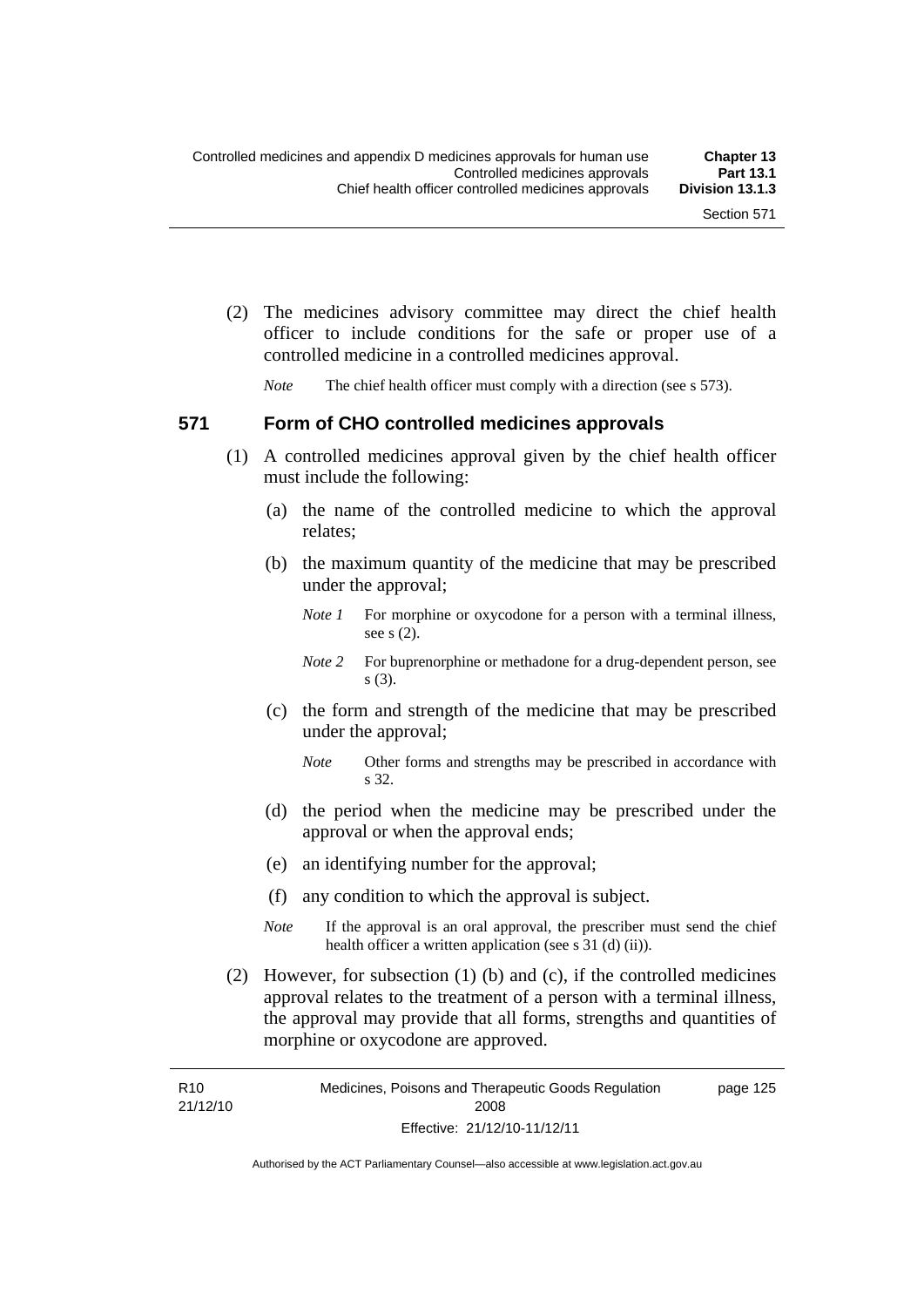(3) Also, for subsection (1) (b), if the controlled medicines approval relates to the treatment of a drug-dependent person with buprenorphine or methadone for their drug-dependency, the approval may state the maximum daily dose that may be prescribed for the person.

### **572 When controlled medicines approvals etc take effect**

- (1) A controlled medicines approval takes effect when the applicant receives notice of the approval or, if the approval states a later day, on the later day.
- (2) An amendment or revocation of a controlled medicines approval takes effect when the approval-holder receives notice of the amendment or revocation or, if the notice of the amendment or revocation states a later day, on the later day.

# **573 Medicines advisory committee—directions to CHO**

- (1) This section applies if the medicines advisory committee directs the chief health officer to make a decision in relation to—
	- (a) an application for a controlled medicines approval; or
	- (b) a controlled medicines approval; or
	- (c) an application under section 581 (Applications for CHO endorsement to treat drug-dependency).
- (2) The chief health officer must—
	- (a) make the decision in accordance with the direction; and
	- (b) send the applicant or approval holder written notice of the decision not later than 7 days after the day the chief health officer makes the decision.

 $R10$ 21/12/10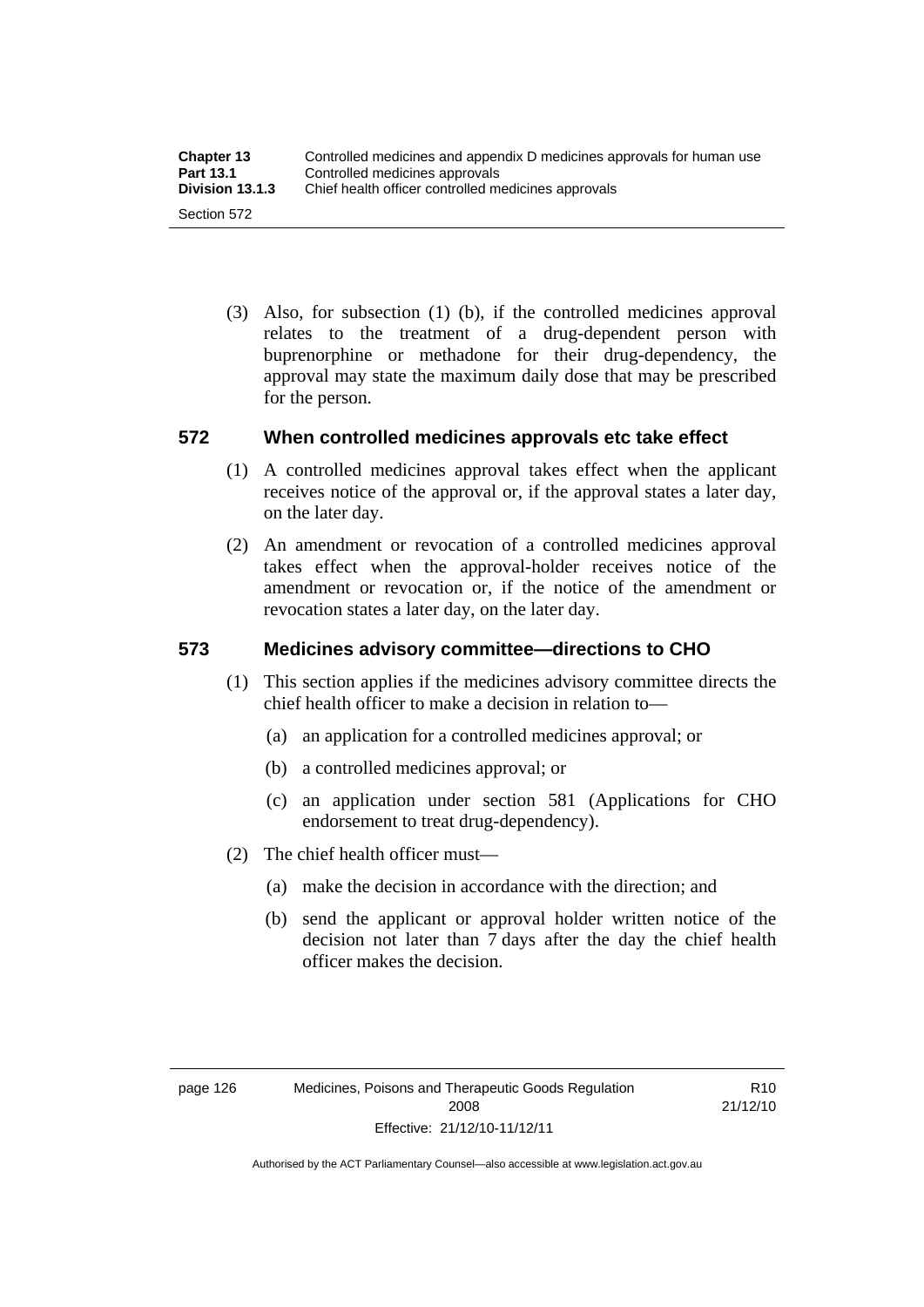### **574 Medicines advisory committee—guidelines for CHO decisions on applications**

 (1) The medicines advisory committee may issue guidelines for the chief health officer in relation to decisions on applications under section 560 (Applications for CHO controlled medicines approvals).

- (2) A guideline is a notifiable instrument.
	- *Note* A notifiable instrument must be notified under the Legislation Act.

# **Division 13.1.4 Endorsements to treat drug-dependency**

#### **580 Meaning of** *endorsement***—div 13.1.4**

In this division:

*endorsement* means an endorsement under section 582 to prescribe buprenorphine and methadone to treat a drug-dependent person's drug-dependency.

*Note* An endorsement is not required by doctors and certain intern doctors who are working at particular institutions, see s 563 (c).

### **581 Applications for CHO endorsement to treat drug-dependency**

- (1) A doctor may, in writing, apply to the chief health officer for an endorsement.
	- *Note Doctor* does not include an intern doctor (see dict).
- (2) The application must include the following:
	- (a) the doctor's name and business address and telephone number;

 $R10$ 21/12/10 page 127

*Note* The chief health officer must comply with any applicable guidelines (see s 563 (a)).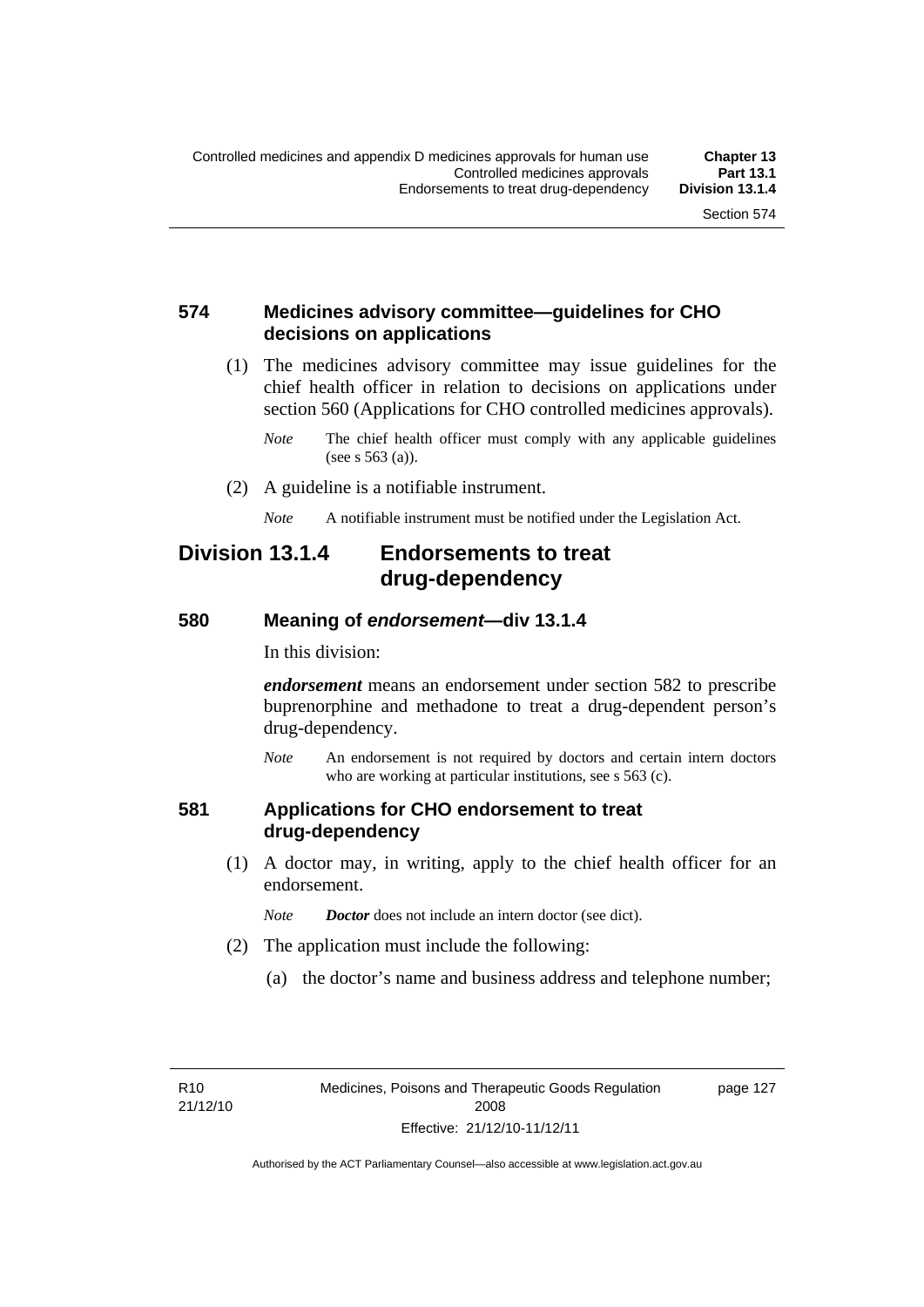- (b) the doctor's qualifications and experience in treating drug-dependency.
- *Note* If a form is approved under the Act, s 198 for this provision, the form must be used.
- (3) The chief health officer may ask the doctor for any other information reasonably required to decide the application.

### **582 CHO decisions on applications for endorsement to treat drug-dependency**

- (1) The chief health officer must give, or refuse to give, an endorsement to a doctor who applies under section 581.
- (2) The chief health officer must not give a doctor an endorsement unless satisfied that the doctor has the qualifications and experience to treat drug-dependency.
- (3) An endorsement is subject to any condition included in the endorsement by the chief health officer.
- (4) The chief health officer must give the doctor written notice of the chief health officer's decision not later than 7 days after the day the decision is made.
- (5) If the chief health officer refuses the application, the notice must include information about the doctor's right to seek review of the decision under section 584.

#### **583 Form of CHO endorsements to treat drug-dependency**

An endorsement by the chief health officer must include the following:

> $R10$ 21/12/10

- (a) the doctor's name;
- (b) an identifying number for the endorsement;
- (c) any condition to which the endorsement is subject.

page 128 Medicines, Poisons and Therapeutic Goods Regulation 2008 Effective: 21/12/10-11/12/11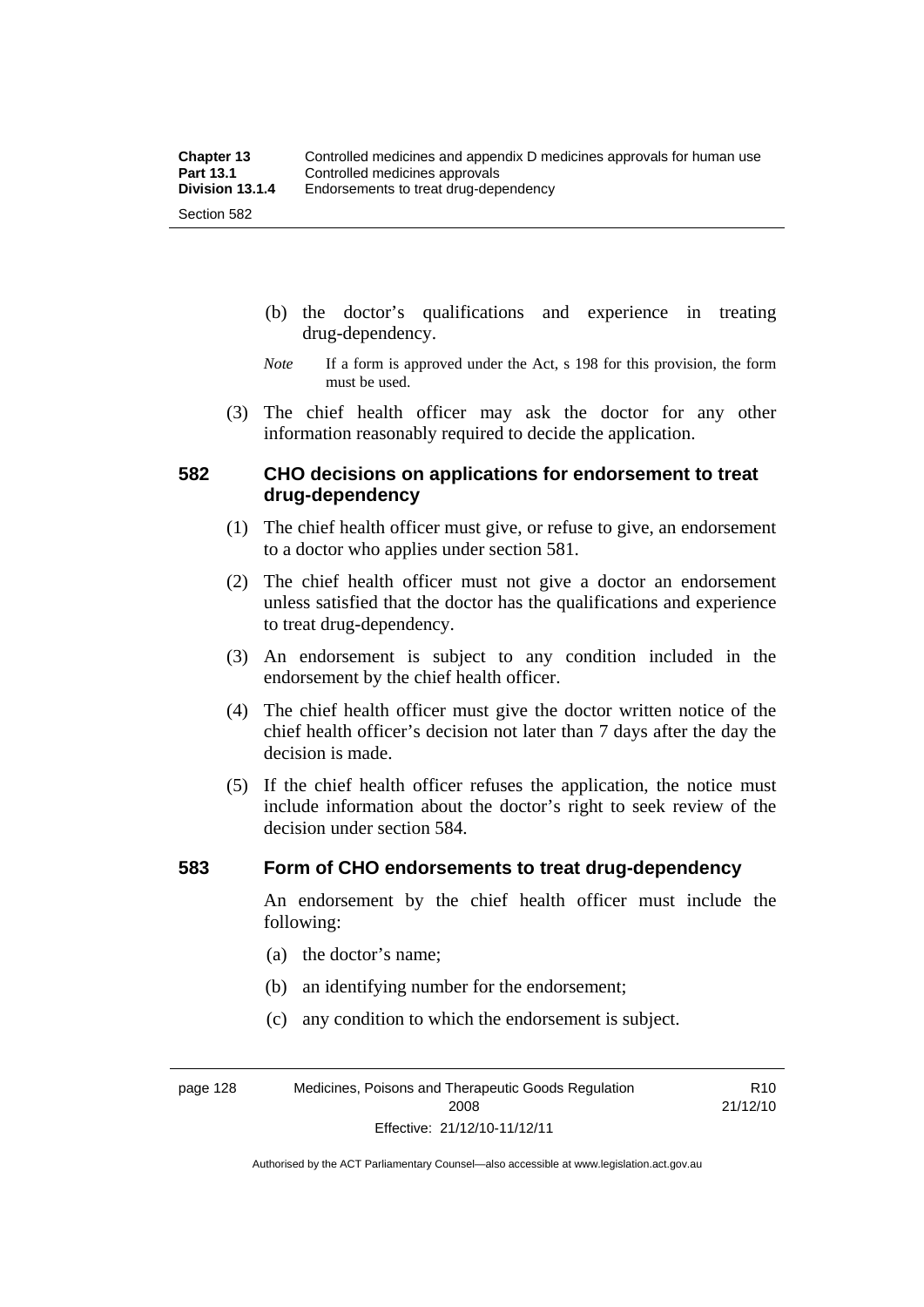### **584 Medicines advisory committee—review of CHO decisions to refuse endorsements to treat drug-dependency**

- (1) This section applies if the chief health officer refuses under section 582 to give an endorsement to a doctor.
- (2) The doctor may, not later than 28 days after the day the doctor receives written notice of the decision, apply to the medicines advisory committee for review of the decision.
- (3) The application for review—
	- (a) must be in writing signed by the doctor; and
	- (b) must set out the grounds for the application; and
	- (c) may include any information that the doctor considers appropriate for the review.
- (4) The medicines advisory committee may, in writing, ask the doctor to give the committee further information that the committee reasonably needs to decide the application.
- (5) After considering the application and any further information provided in accordance with a notice under subsection (4), the medicines advisory committee must—
	- (a) direct the chief health officer to confirm the decision made; or
	- (b) direct the chief health officer to revoke the decision made and approve the application as directed by the committee.

*Note* The chief health officer must comply with a direction (see s 573).

(6) A direction must be in writing.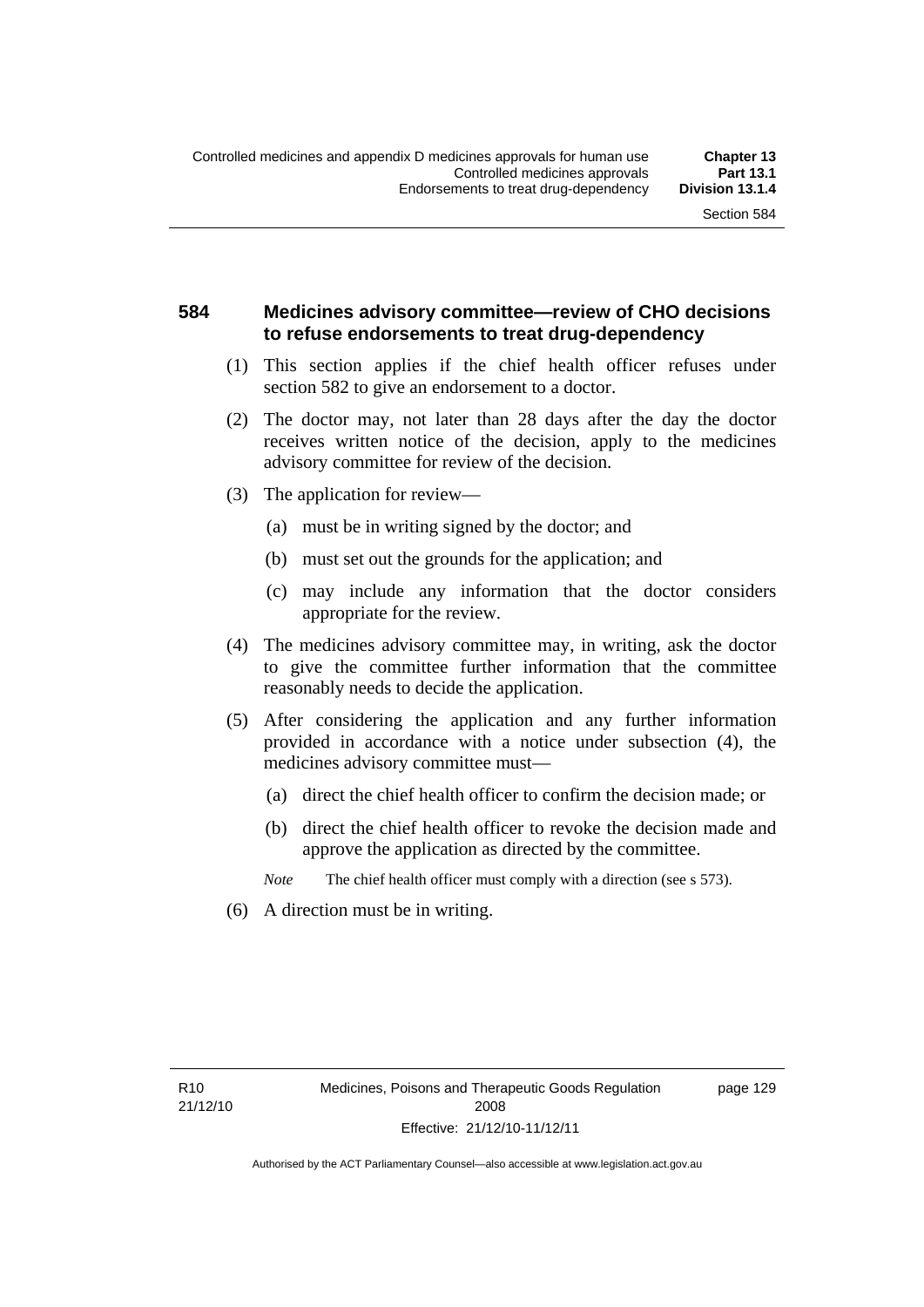# **Part 13.2 Appendix D medicines approvals**

*Note* It is a condition of an authorisation to prescribe a designated appendix D medicine for the prescriber to have an approval under this part (see s 33 (a)).

#### **590 Meaning of** *appendix D medicines approval*

In this regulation:

*appendix D medicines approval* means an approval under section 591 or section 593.

### **591 Standing approval to prescribe designated appendix D medicines**

A doctor is approved to prescribe a designated appendix D medicine for a purpose mentioned in schedule 3 (Designated appendix D medicines—standing approvals), part 3.2, column 3 in relation to the medicine if—

- (a) the medicine is mentioned in the schedule, part 3.2, column 3 in relation to the doctor; and
- (b) if the schedule, part 3.2, column 4 contains a condition in relation to the medicine—the doctor prescribes the medicine in accordance with the condition.

#### **Example—par (b)**

If sch 3, pt 3.2, col 4 includes a condition requiring a doctor to advise a woman of child-bearing age to avoid becoming pregnant during or for a certain period after the completion of treatment, the doctor is authorised to prescribe the medicine only if the doctor gives the patient the advice.

- *Note 1 Doctor* does not include an intern doctor (see dict).
- *Note 2* An example is part of the regulation, is not exhaustive and may extend, but does not limit, the meaning of the provision in which it appears (see Legislation Act, s 126 and s 132).

page 130 Medicines, Poisons and Therapeutic Goods Regulation 2008 Effective: 21/12/10-11/12/11

R10 21/12/10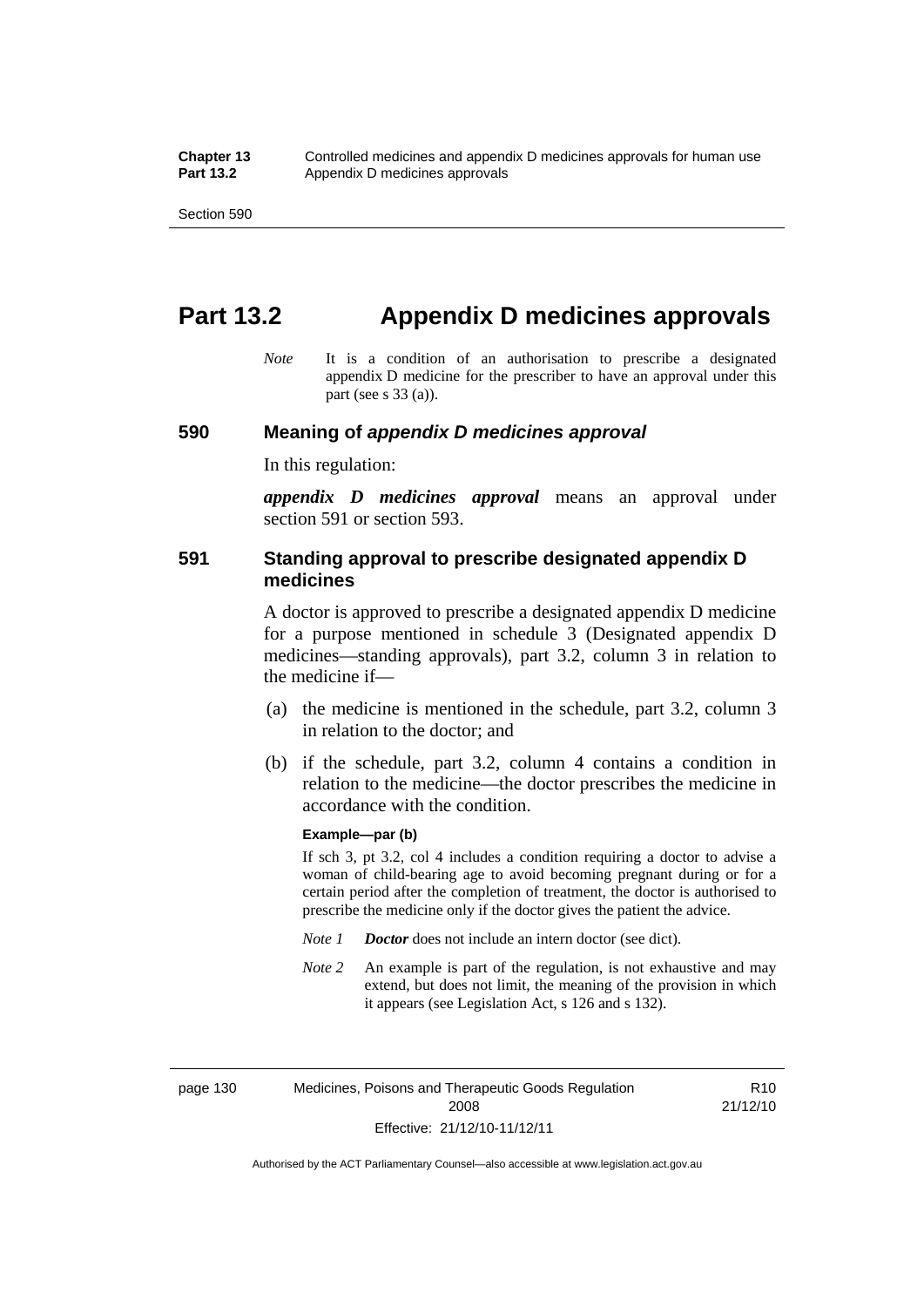# **592 Applications for CHO approval to prescribe designated appendix D medicines**

 (1) A doctor may, in writing, apply to the chief health officer for approval to prescribe a designated appendix D medicine for a purpose mentioned in schedule 3 (Designated appendix D medicines—standing approvals), part 3.2, column 3 in relation to the medicine.

*Note Doctor* does not include an intern doctor (see dict).

- (2) The application must include the following:
	- (a) the medicine's name;
	- (b) the doctor's name, business address and telephone number;
	- (c) if the doctor is a specialist—the specialist area in which the doctor practises;
	- (d) if the doctor is not a specialist—the doctor's qualifications and experience in relation to the medicine.
	- *Note* If a form is approved under the Act, s 198 for this provision, the form must be used.
- (3) The chief health officer may ask the doctor for any other information reasonably required to decide the application.

### **593 CHO decisions on applications to prescribe designated appendix D medicines**

- (1) The chief health officer must approve, or refuse to approve, an application by a doctor under section 592 for approval to prescribe a designated appendix D medicine.
- (2) An approval under subsection (1) to prescribe a designated appendix D medicine is subject to the following conditions:
	- (a) that the doctor complies with any conditions in schedule 3, part 3.2, column 4 in relation to the medicine;

 $R10$ 21/12/10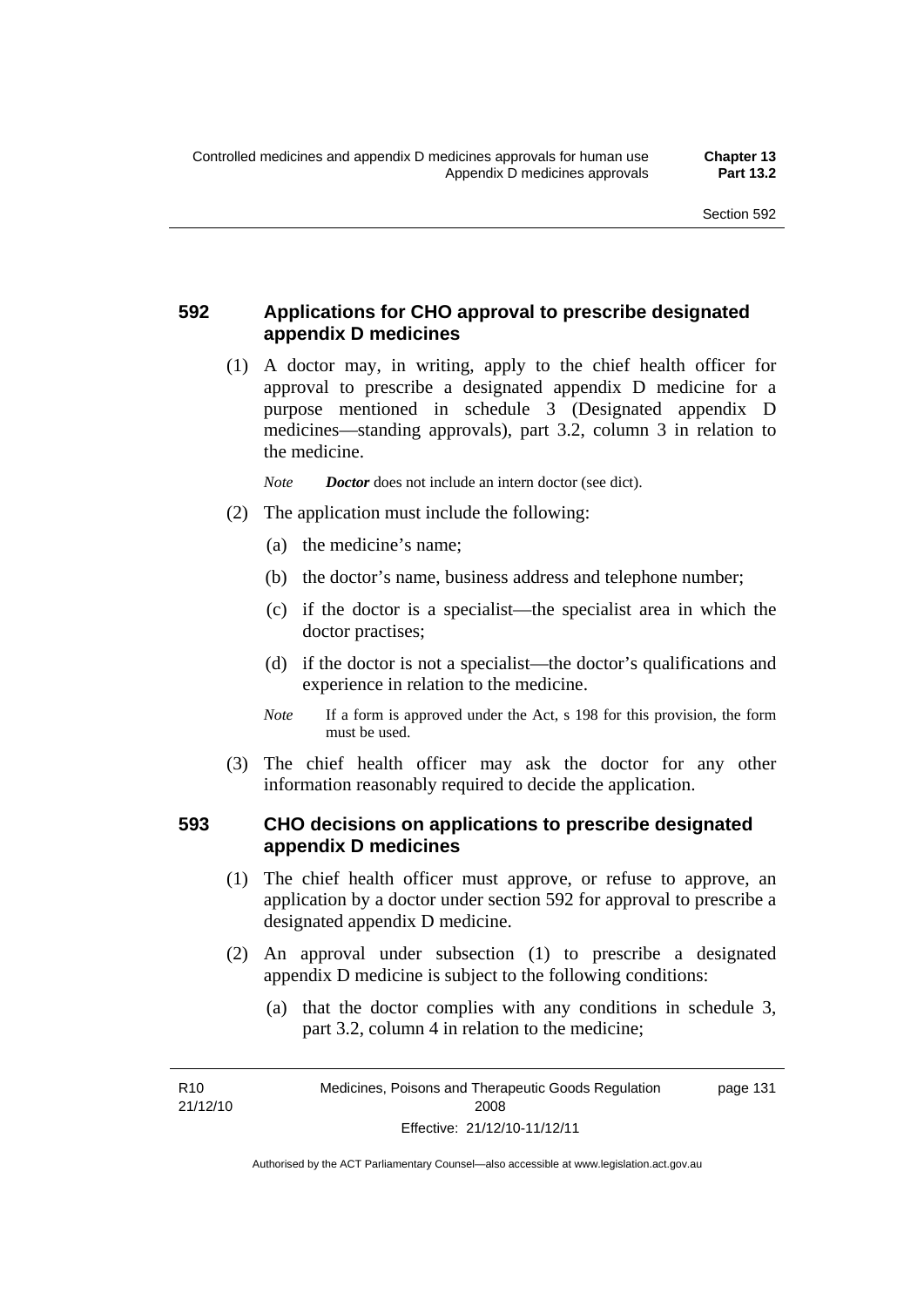(b) any other condition included in the approval by the chief health officer.

#### **Example—par (a)**

If sch 3, pt 3.2, col 4 includes a condition requiring a doctor to advise a woman of child-bearing age to avoid becoming pregnant during or for a certain period after the completion of treatment, the doctor is authorised to prescribe the medicine only if the doctor gives the patient the advice.

- *Note* An example is part of the regulation, is not exhaustive and may extend, but does not limit, the meaning of the provision in which it appears (see Legislation Act, s 126 and s 132).
- (3) For this section, the chief health officer—
	- (a) must have regard to the specialist area (if any) in which the doctor practises and the requirements (if any) stated in the medicines and poisons standard, appendix D for the medicine to which the application relates; and
	- (b) may have regard to anything else the chief health officer considers appropriate.
- (4) The chief health officer must send the doctor written notice of the chief health officer's decision not later than 7 days after the day the decision is made.

#### **594 Form of CHO appendix D medicines approvals**

An appendix D medicines approval given by the chief health officer must include the following:

- (a) the doctor's name;
- (b) the name of the medicine to which the approval relates;
- (c) an identifying number for the approval;
- (d) any condition included in the approval by the chief health officer.

 $R10$ 21/12/10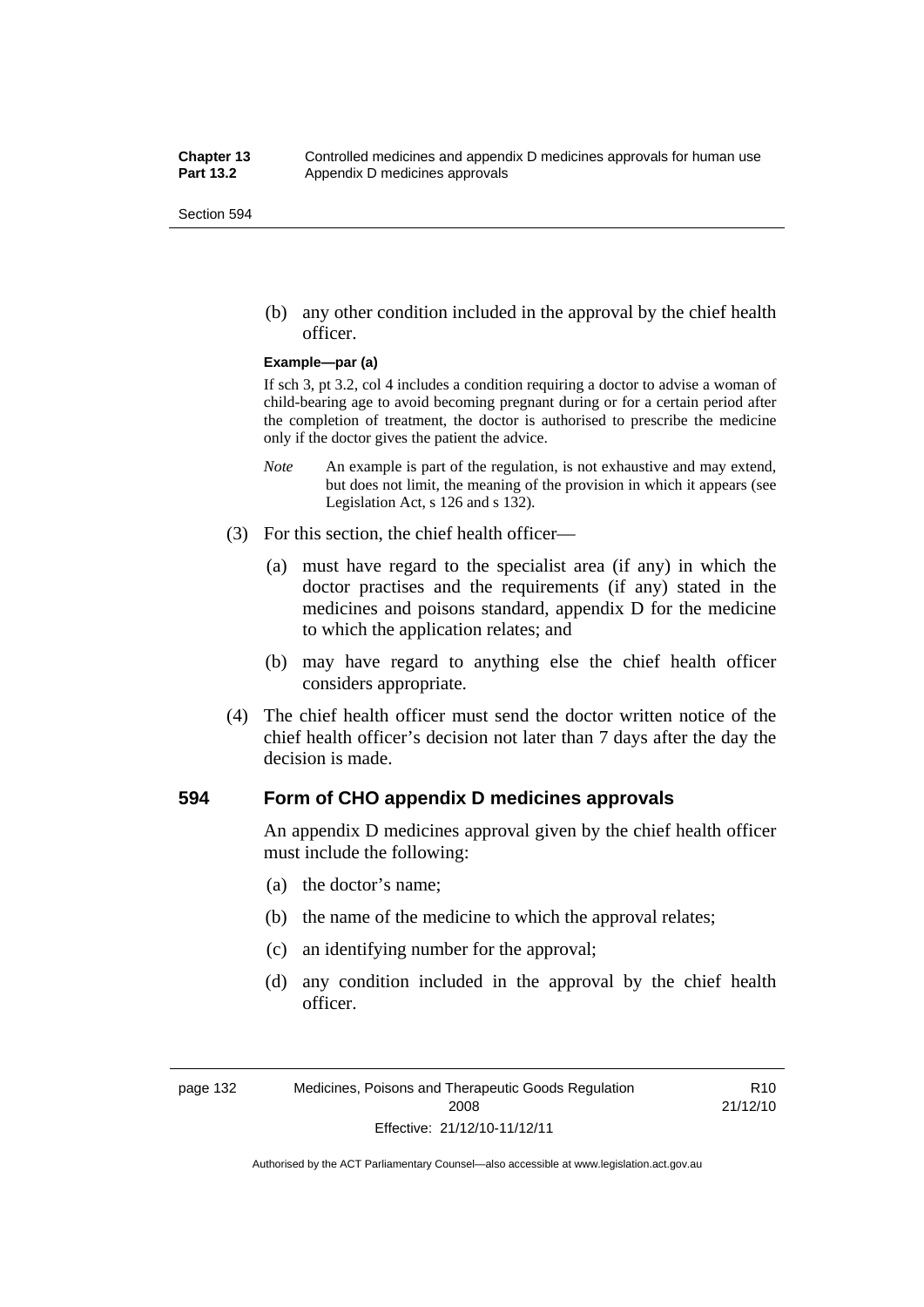# **Chapter 14 Medicines licences**

# **Part 14.1 Medicines licences generally**

#### **600 Medicines licences that may be issued—Act, s 78 (2)**

The following licences for medicines may be issued:

- (a) a licence for a program of research or education in relation to a controlled medicine (a *controlled medicines research and education program licence*);
- (b) a licence for medicines for first-aid kits (a *first-aid kit licence*);
- (c) a licence for the supply by wholesale of a medicine (a *medicines wholesalers licence*);
- (d) a licence for the treatment of opioid dependency with buprenorphine or methadone (an *opioid dependency treatment licence*);
- (e) a licence for the sale by retail of pharmacy medicines by a person who is not a pharmacist (a *pharmacy medicines rural communities licence*).
- *Note* Other medicines licences may also be issued (see Act, s 78 (3)).

R10 21/12/10 Medicines, Poisons and Therapeutic Goods Regulation 2008 Effective: 21/12/10-11/12/11

page 133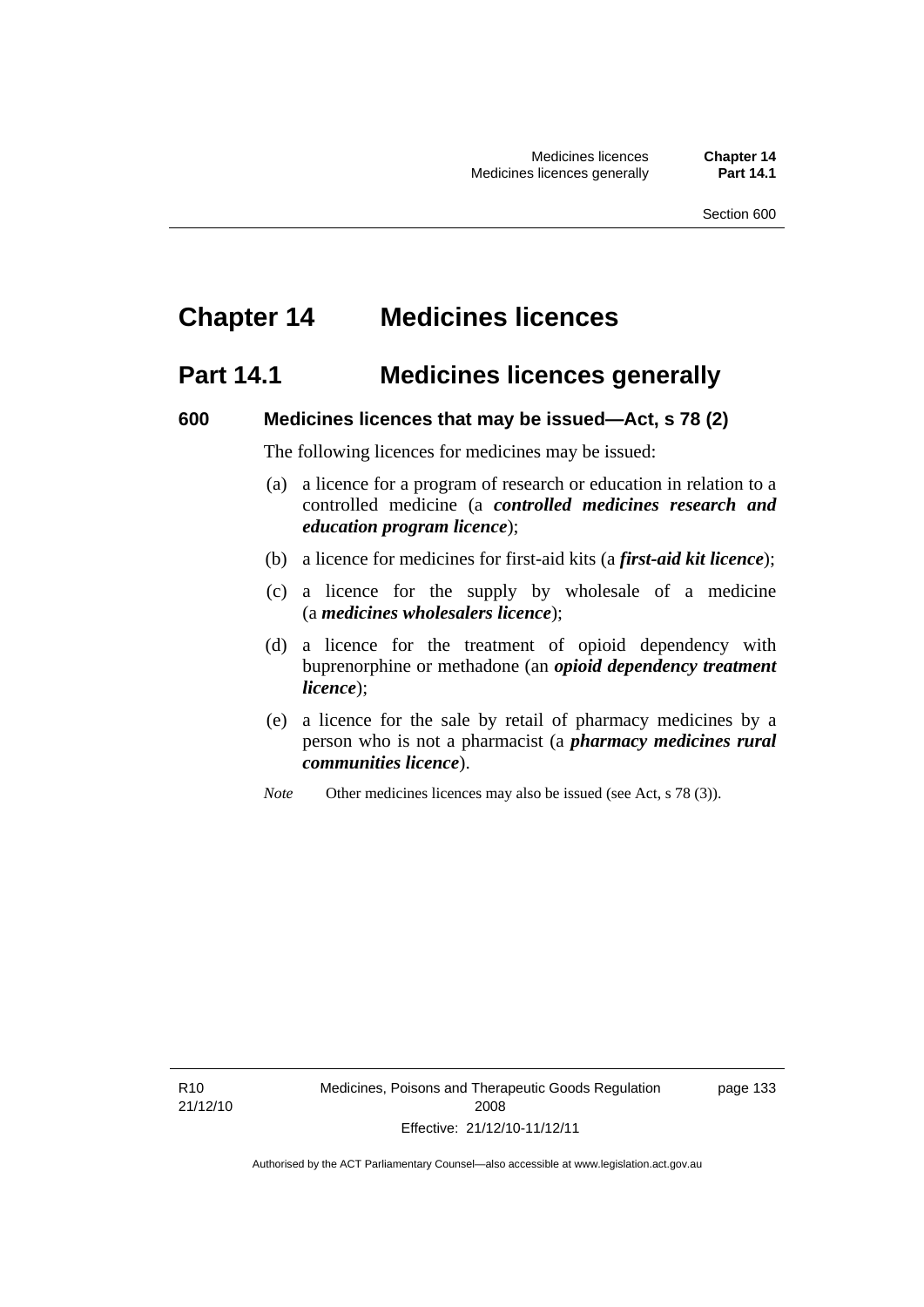# **Part 14.2 Controlled medicines research and education program licences**

*Note* For research and education activities in relation to other medicines, see pt 9.4.

#### **605 Applications for controlled medicines research and education program licences**

- (1) An application for a controlled medicines research and education program licence for a controlled medicine must be in writing, signed by the applicant, and include the following:
	- (a) the full name, address and academic, professional or other relevant qualifications of—
		- (i) the person who is to supervise the program; and
		- (ii) the person who is to conduct the program;
	- (b) the name of the recognised research institution at or under which the program is proposed to be conducted;
		- *Note Recognised research institution*—see the Act, s 20 (5).
	- (c) whether the program will be conducted at, or under the authority of, the recognised research institution;
	- (d) the premises where the program will be conducted;
	- (e) the controlled medicine, and the form and strength of the medicine, for which the licence is sought;
	- (f) the maximum quantity of the medicine that would be possessed under the licence at any time;
	- (g) a description of the program, including an explanation of why the program cannot be carried out satisfactorily without the use of the medicine;
	- (h) the supervision arrangements for the program;

page 134 Medicines, Poisons and Therapeutic Goods Regulation 2008 Effective: 21/12/10-11/12/11 R10 21/12/10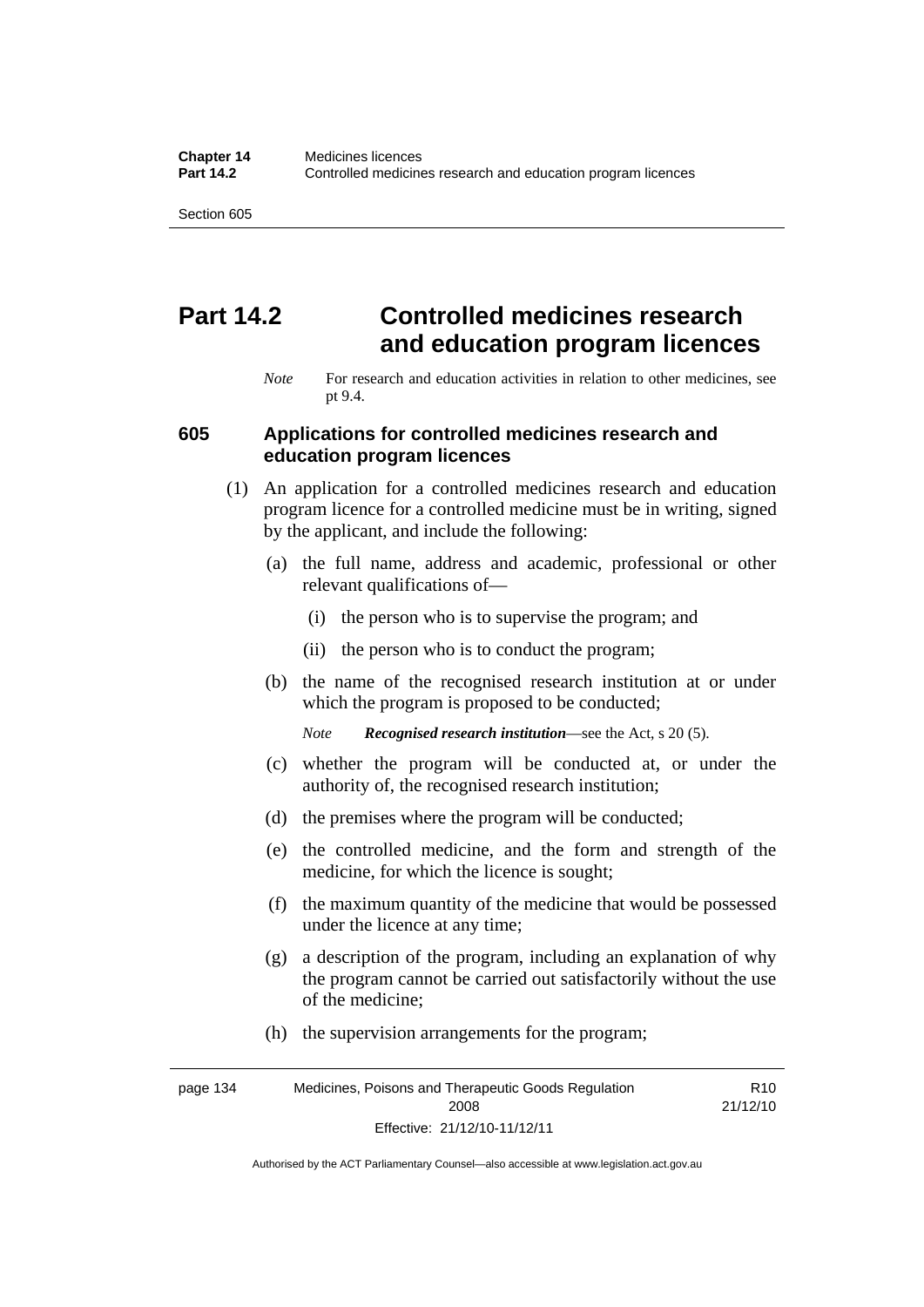- (i) the period for which the licence is sought.
- *Note 1* If a form is approved under the Act, s 198 for this provision, the form must be used.
- *Note* 2 A fee may be determined under the Act, s 197 for this provision.
- (2) The application must be accompanied by a written approval of the program by the person in charge of—
	- (a) the recognised research institution; or
	- (b) a faculty or division of the institution.

### **606 Restrictions on issuing of controlled medicines research and education program licences—Act, s 85 (1) (a)**

The chief health officer must not issue a controlled medicines research and education program licence to a person unless—

- (a) the program to which the licence relates will be conducted at, or under the authority of, a recognised research institution; and
- (b) the program is approved by a person mentioned in section 605 (2); and
- (c) satisfied that the program—
	- (i) cannot be carried out without the use of the controlled medicine to which the licence application relates; and
	- (ii) will be adequately supervised.

# **607 Additional information for controlled medicines research and education program licences—Act, s 88 (1) (k)**

The following additional information is prescribed for a controlled medicines research and education program licence:

 (a) the research or education program for which the licence is issued;

page 135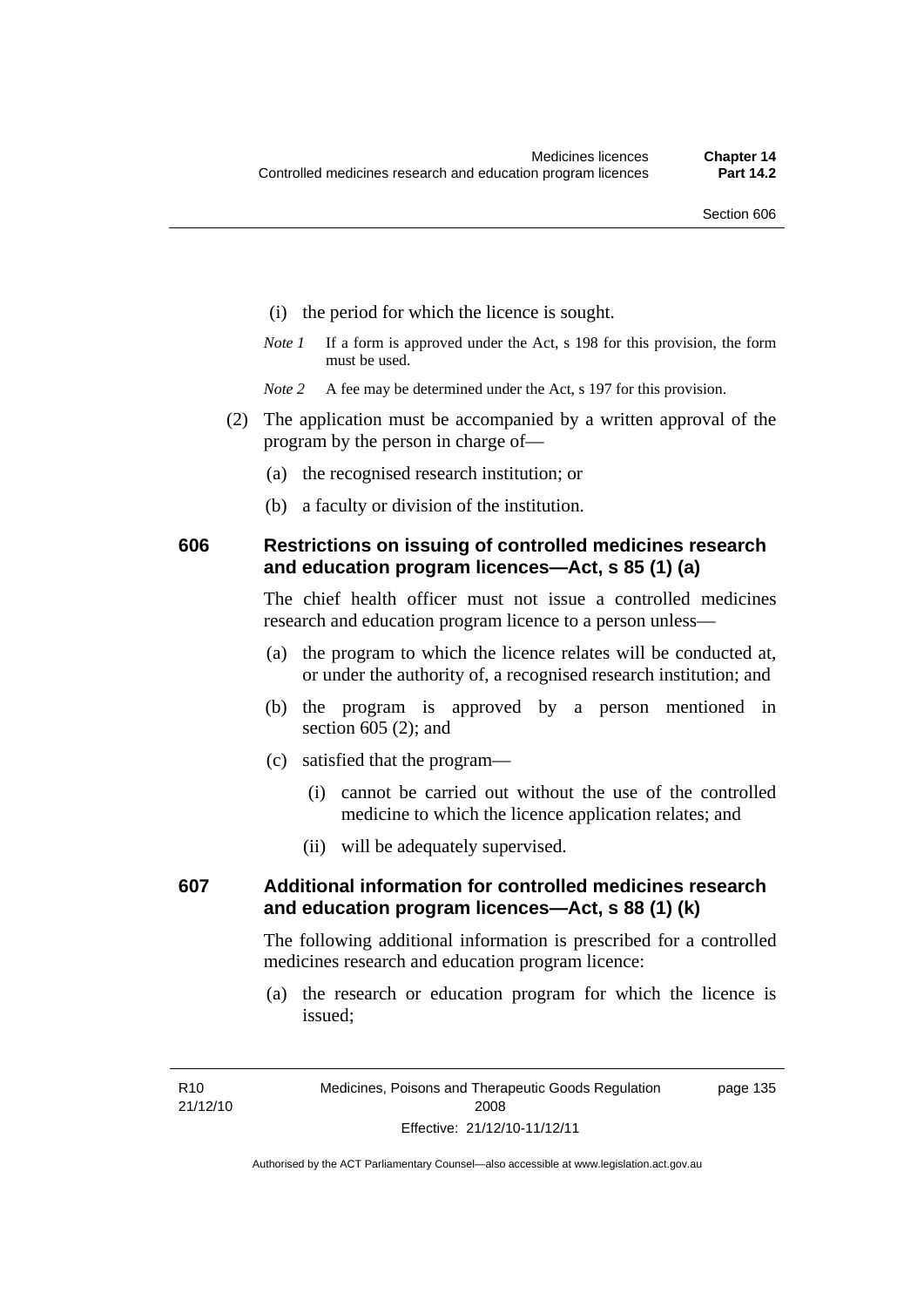- (b) the name of the program's supervisor;
- (c) the dealings with a controlled medicine authorised by the licence;
- (d) the premises where the program will be conducted;
- (e) the maximum quantity of the controlled medicine that may be possessed at any time for the program;
- (f) the total quantity of the controlled medicine that may be possessed for the program during the period of the licence;
- (g) the form and strength of the controlled medicine that may be obtained and possessed for the program.

page 136 Medicines, Poisons and Therapeutic Goods Regulation 2008 Effective: 21/12/10-11/12/11

R10 21/12/10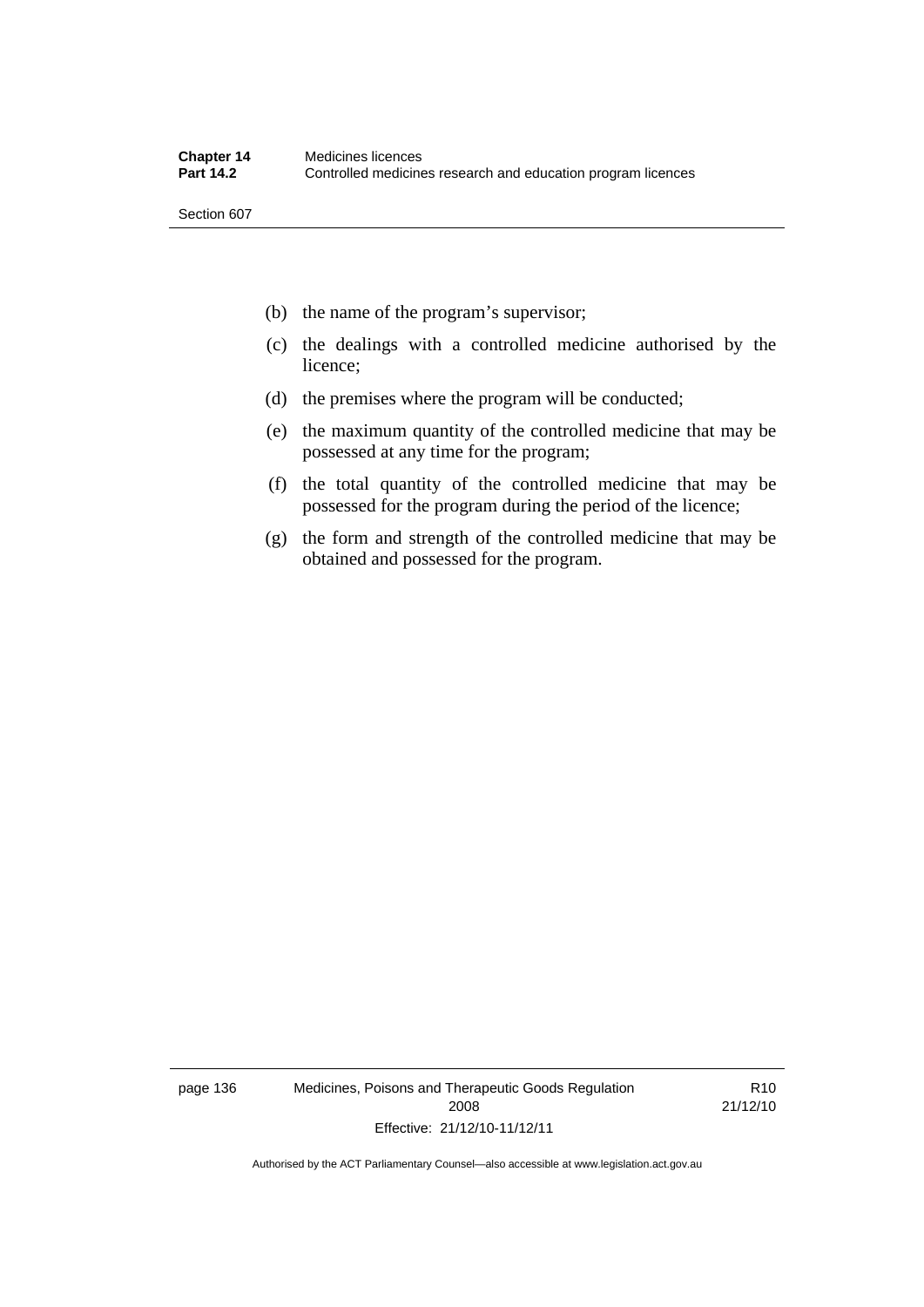# **Part 14.3 First-aid kit licences**

*Note* This part is not applicable to a health practitioner or health professional who is authorised elsewhere under this regulation to possess etc medicines for a first-aid kit.

### **610 Applications for first-aid kit licences**

- (1) An application for a first-aid kit licence must be in writing, signed by the applicant, and include the following:
	- (a) the full name, address and occupation of the applicant;
	- (b) the full name, address and occupation of each other person proposed to be authorised to deal with a medicine under the licence;
	- (c) the prescription only medicines and controlled medicines (each of which are *relevant medicines*), and the form and strength of the relevant medicines, for which the licence is sought;
		- *Note* Pharmacy medicines and pharmacist only medicines are authorised for the kit under s 450.
	- (d) the maximum quantity of the relevant medicines that would be possessed under the licence at any time;
	- (e) the first-aid services provided, or proposed to be provided, to the community by the applicant;
	- (f) the situations in which it is proposed the medicines in the first-aid kit will be used;
	- (g) the period for which the licence is sought.
	- *Note 1* If a form is approved under the Act, s 198 for this provision, the form must be used.
	- *Note 2* A fee may be determined under the Act, s 197 for this provision.

page 137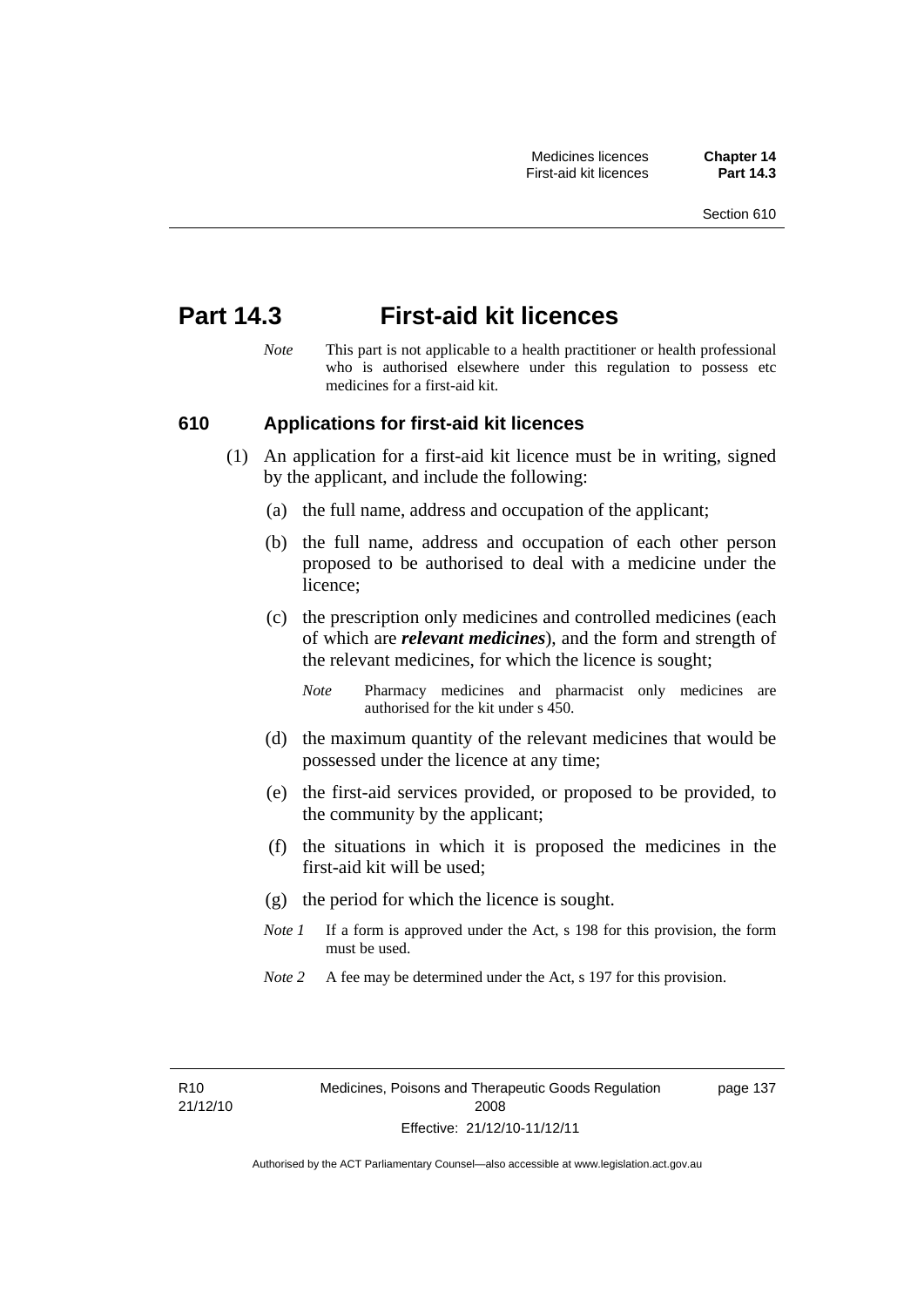| <b>Chapter 14</b> | Medicines licences     |
|-------------------|------------------------|
| Part 14.3         | First-aid kit licences |

- (2) The application must be accompanied by—
	- (a) evidence of the qualifications mentioned in section 611 (a) for the applicant and each person included in the application under subsection (1) (b); and
	- (b) a letter of support from a doctor who will provide medical direction and support to the applicant.
		- *Note Doctor* does not include an intern doctor (see dict).

## **611 Restrictions on issuing of first-aid kit licences— Act, s 85 (1) (a)**

The chief health officer must not issue a first-aid kit licence to a person unless—

- (a) each person to be authorised under the licence has successfully completed a course that qualifies the person to be registered as a nurse or employed as an ambulance paramedic; and
- (b) the chief health officer is satisfied that the person provides, or will be providing, first-aid services to the community, for example, at a workplace or as part of a privately operated ambulance service approved under the *Emergencies Act 2004*, part 4.6 (Other approved providers); and
- (c) the medicines to which the licence application relates are reasonably necessary to provide the first-aid services.
- *Note* An example is part of the regulation, is not exhaustive and may extend, but does not limit, the meaning of the provision in which it appears (see Legislation Act, s 126 and s 132).

R10 21/12/10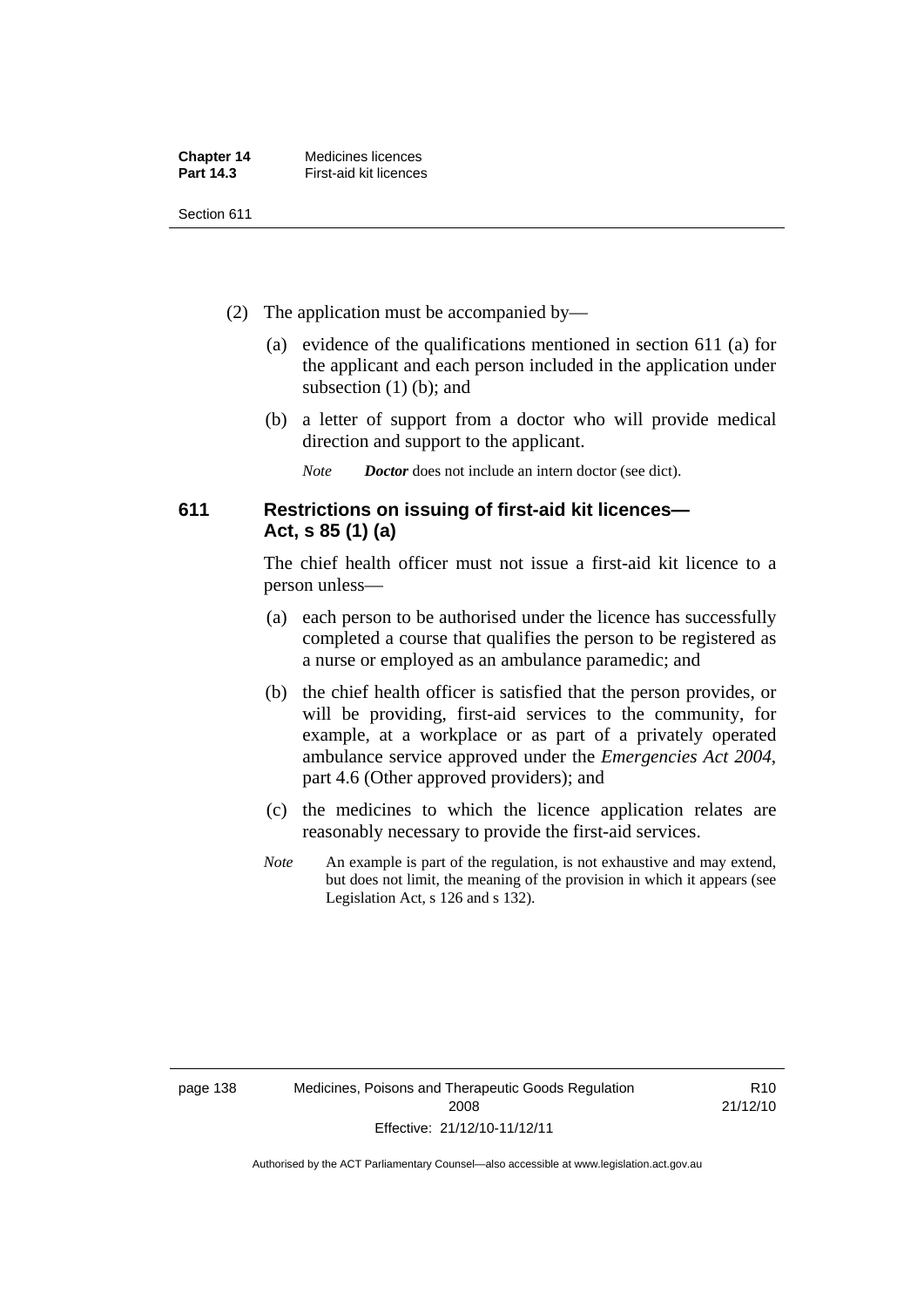# **612 Additional information for first-aid kit licences— Act, s 88 (1) (k)**

- (1) The following additional information is prescribed for a first-aid kit licence:
	- (a) the full name and home address of each person who is authorised to deal with a medicine under the licence;
	- (b) the maximum quantity of each relevant medicine that may be possessed under the licence at any time;
	- (c) the total quantity of each relevant medicine that may be possessed during the period of the licence;
	- (d) the form and strength in which each relevant medicine may be obtained, possessed and administered under the licence.
- (2) In this section:

*relevant medicines*—see section 610.

R10 21/12/10 Medicines, Poisons and Therapeutic Goods Regulation 2008 Effective: 21/12/10-11/12/11

page 139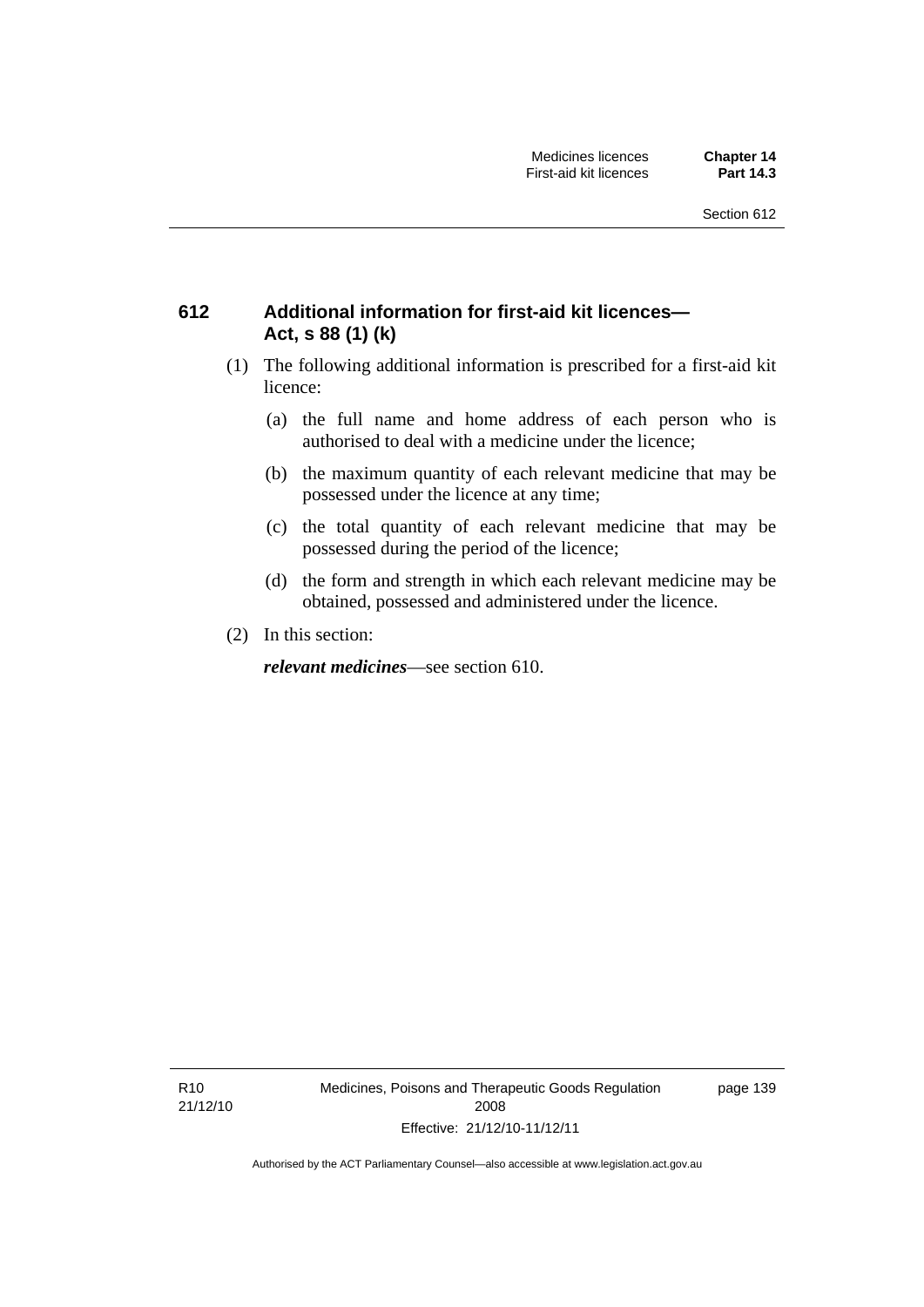# **Part 14.4 Medicines wholesalers licences**

*Note* This part is applicable to an interstate wholesaler only if the Act, s 20 (4) does not apply to the wholesaler.

#### **615 Applications for medicines wholesalers licences**

- (1) An application for a medicines wholesalers licence must be in writing, signed by the applicant, and include the following:
	- (a) the medicines to which the application relates;
	- (b) the full name of the applicant;
	- (c) the applicant's ABN (if any);
	- (d) if the applicant is a corporation—the corporation's ACN;
	- (e) the location of the premises where the applicant proposes to deal with the medicines under the licence;
	- (f) the security arrangements proposed for the premises;
	- (g) the name of an individual who is to supervise the dealings to be authorised under the licence.
	- *Note 1* If a form is approved under the Act, s 198 for this provision, the form must be used.
	- *Note* 2 A fee may be determined under the Act, s 197 for this provision.
- (2) The application must be accompanied by a plan of the premises that shows—
	- (a) where it is proposed to store the medicines; and
	- (b) the location and nature of security devices.

#### **616 Restrictions on issuing of medicines wholesalers licences—Act, s 85 (1) (a)**

 (1) The chief health officer must not issue a medicines wholesalers licence to a person unless dealings with medicines under the licence

page 140 Medicines, Poisons and Therapeutic Goods Regulation 2008 Effective: 21/12/10-11/12/11  $R10$ 21/12/10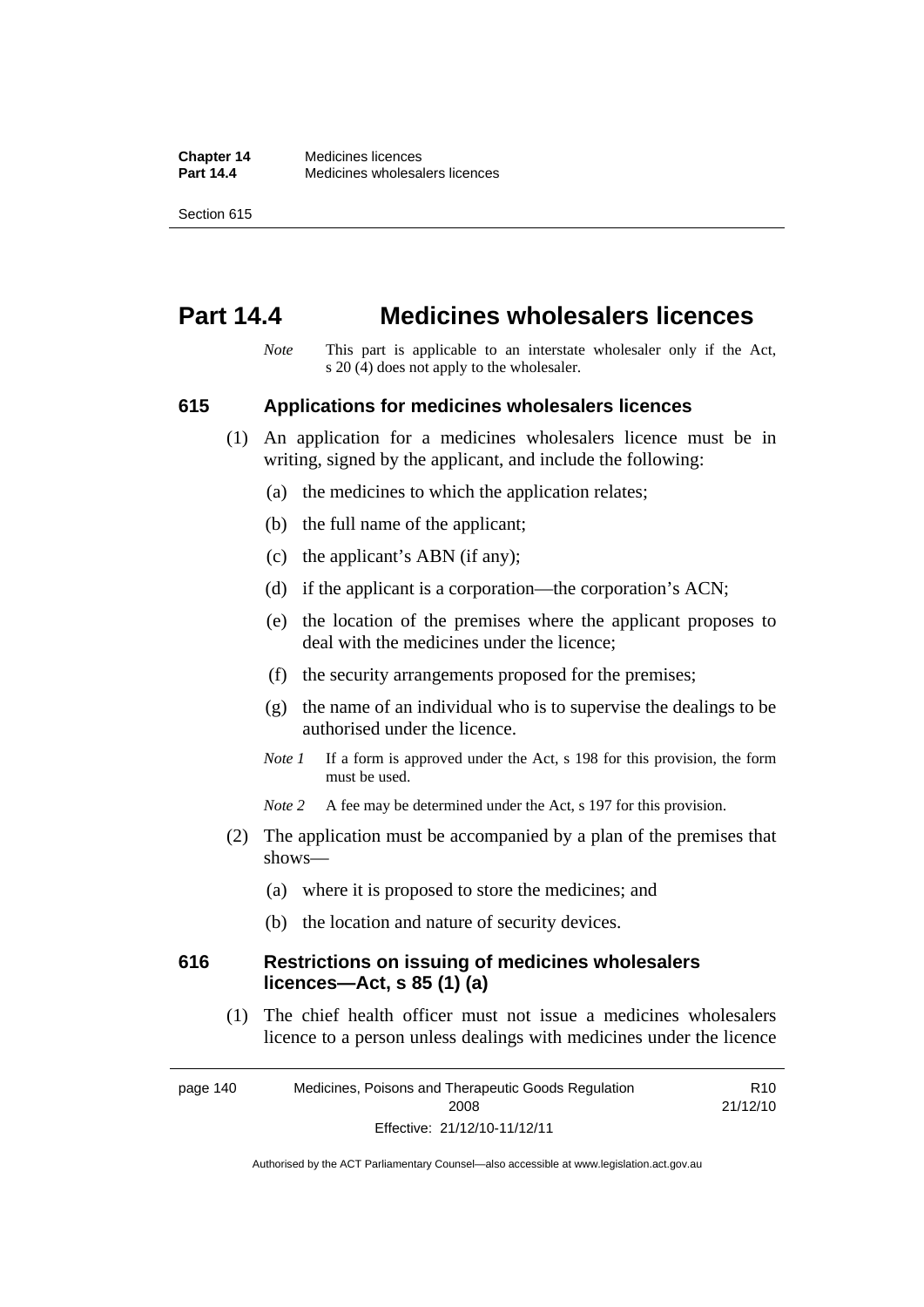will be supervised by an individual nominated by the applicant and approved, in writing, by the chief health officer.

- (2) The chief health officer must not approve the nominated individual unless satisfied that the individual—
	- (a) is a suitable person to hold a medicines wholesalers licence; and
	- (b) has qualifications in chemistry, pharmacy or pharmacology or experience appropriate for the sale of medicines.

*Note* For changes of nominated individuals, see the Act, s 93.

(3) In this section:

*suitable person*, to hold a licence—see the Act, section 81.

### **617 Additional information for medicines wholesalers licences—Act, s 88 (1) (k)**

The name of the person approved under section 616 (1) to supervise the dealings with medicines authorised by the licence is prescribed for a medicines wholesalers licence.

R10 21/12/10 Medicines, Poisons and Therapeutic Goods Regulation 2008 Effective: 21/12/10-11/12/11

page 141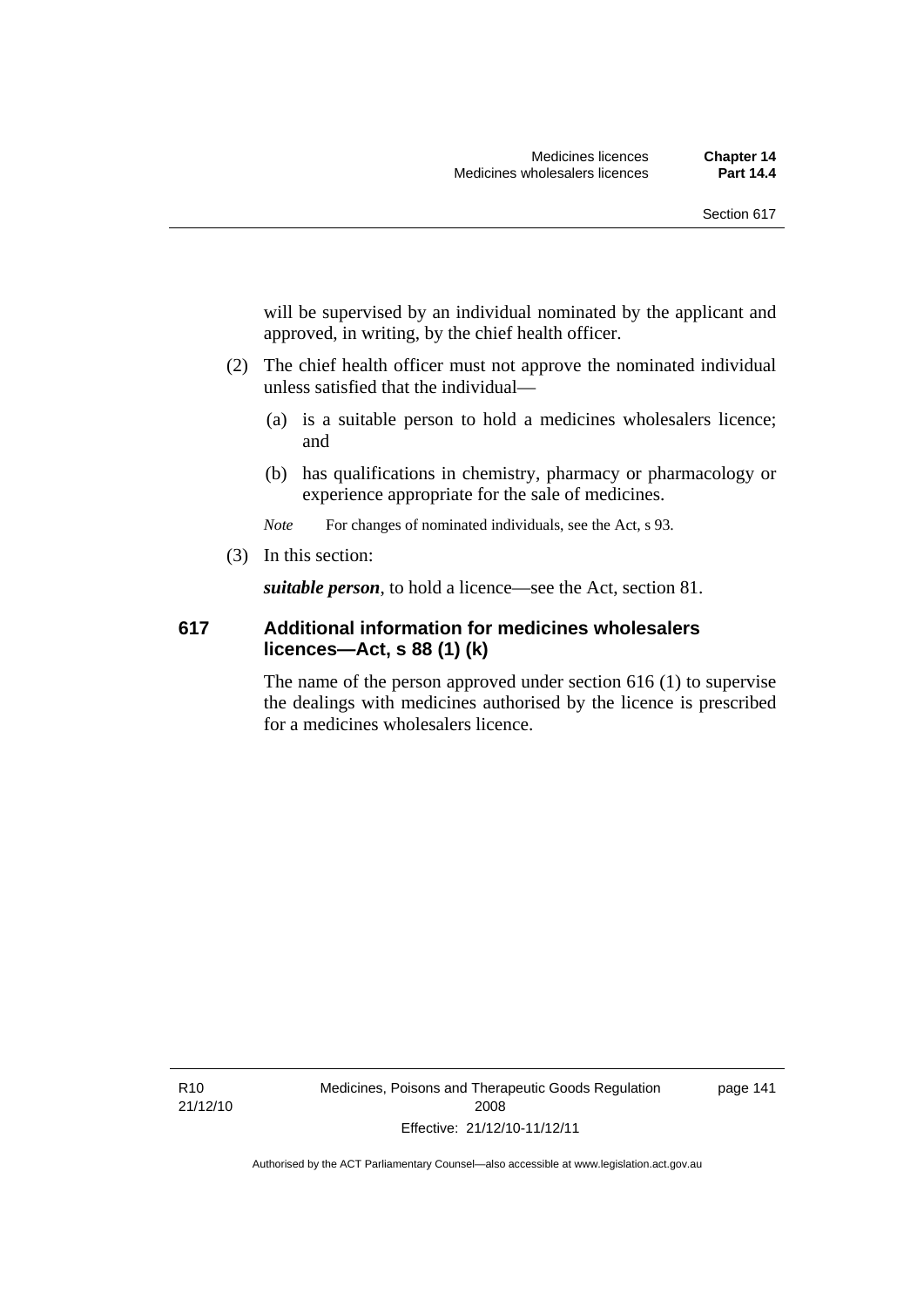# **Part 14.5 Opioid dependency treatment licences**

#### **620 Applications for opioid dependency treatment licences**

An application for an opioid dependency treatment licence must be in writing, signed by the applicant, and include the applicant's full name and business address.

- *Note 1* If a form is approved under the Act, s 198 for this provision, the form must be used.
- *Note 2* A fee may be determined under the Act, s 197 for this provision.

### **621 Restriction on issuing of opioid dependency treatment licences—Act, s 85 (1) (a)**

The chief health officer must not issue an opioid dependency treatment licence to a person unless the person is a pharmacist at a community pharmacy.

*Note Pharmacist* does not include an intern pharmacist (see dict).

### **622 Witnessing not required for administration under opioid dependency treatment licence—Act, s 190 (1) (a)**

The Act, section 53 (e) (Registers—witnessing administration of medicines) does not apply to the administration of buprenorphine or methadone under an opioid dependency treatment licence if section 471 is complied with in relation to the administration.

R10 21/12/10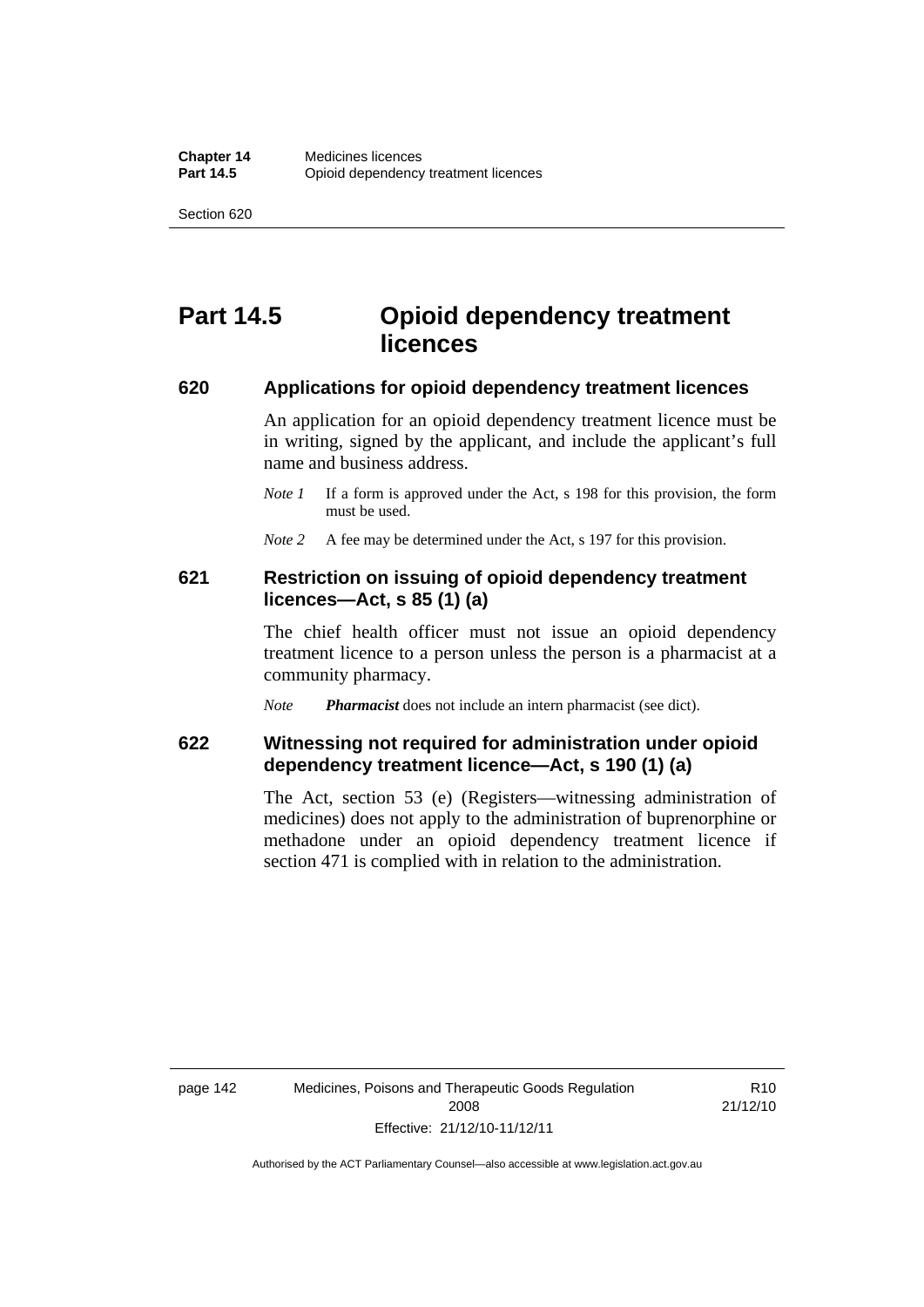# **Part 14.6** Pharmacy medicines rural **communities licences**

### **625 Applications for pharmacy medicines rural communities licences**

An application for a pharmacy medicines rural communities licence must—

- (a) be in writing signed by the applicant; and
- (b) include—
	- (i) the applicant's full name, business address and telephone number; and
	- (ii) the pharmacy medicines proposed to be sold under the licence.
- *Note 1* If a form is approved under the Act, s 198 for this provision, the form must be used.
- *Note 2* A fee may be determined under the Act, s 197 for this provision.

### **626 Restrictions on issuing of pharmacy medicines rural communities licences—Act, s 85 (1) (a)**

The chief health officer must not issue a pharmacy medicines rural communities licence to a person unless—

- (a) the person is carrying on the business of selling goods by retail; and
- (b) the premises from which the medicines will be sold under the licence is more than 25km by the shortest practical route to the nearest community pharmacy.

page 143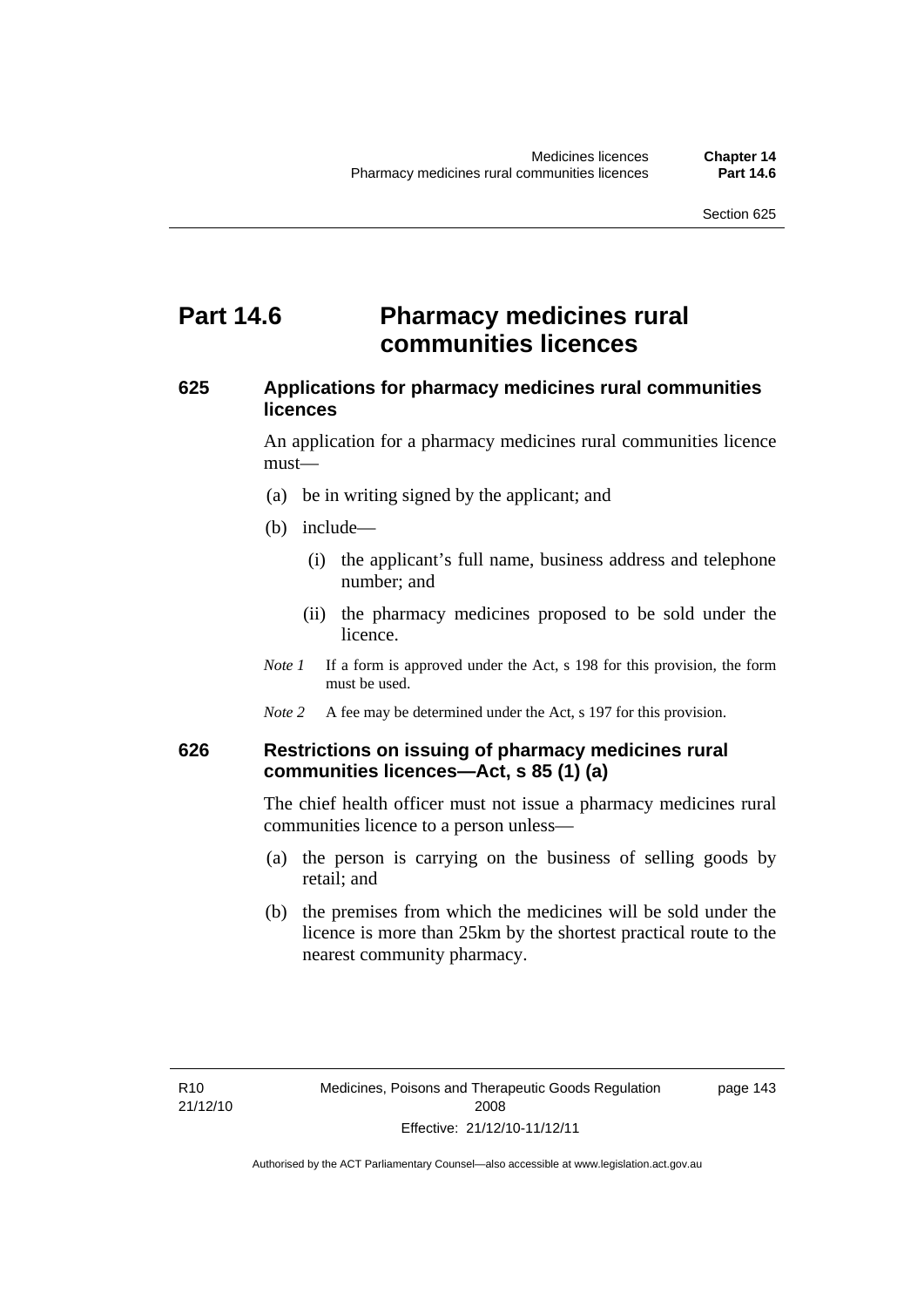# **Chapter 15 Medicines—other provisions**

# **Part 15.1 Opioid dependency treatment guidelines**

#### **630 Guidelines for treatment of opioid dependency**

- (1) The Minister may approve guidelines for the treatment of opioid dependency.
- (2) Without limiting subsection (1), approved guidelines may make provision in relation to the prescribing and administration of buprenorphine and methadone to drug-dependent people.
- (3) An approval is a notifiable instrument.

*Note* A notifiable instrument must be notified under the Legislation Act.

page 144 Medicines, Poisons and Therapeutic Goods Regulation 2008 Effective: 21/12/10-11/12/11

R10 21/12/10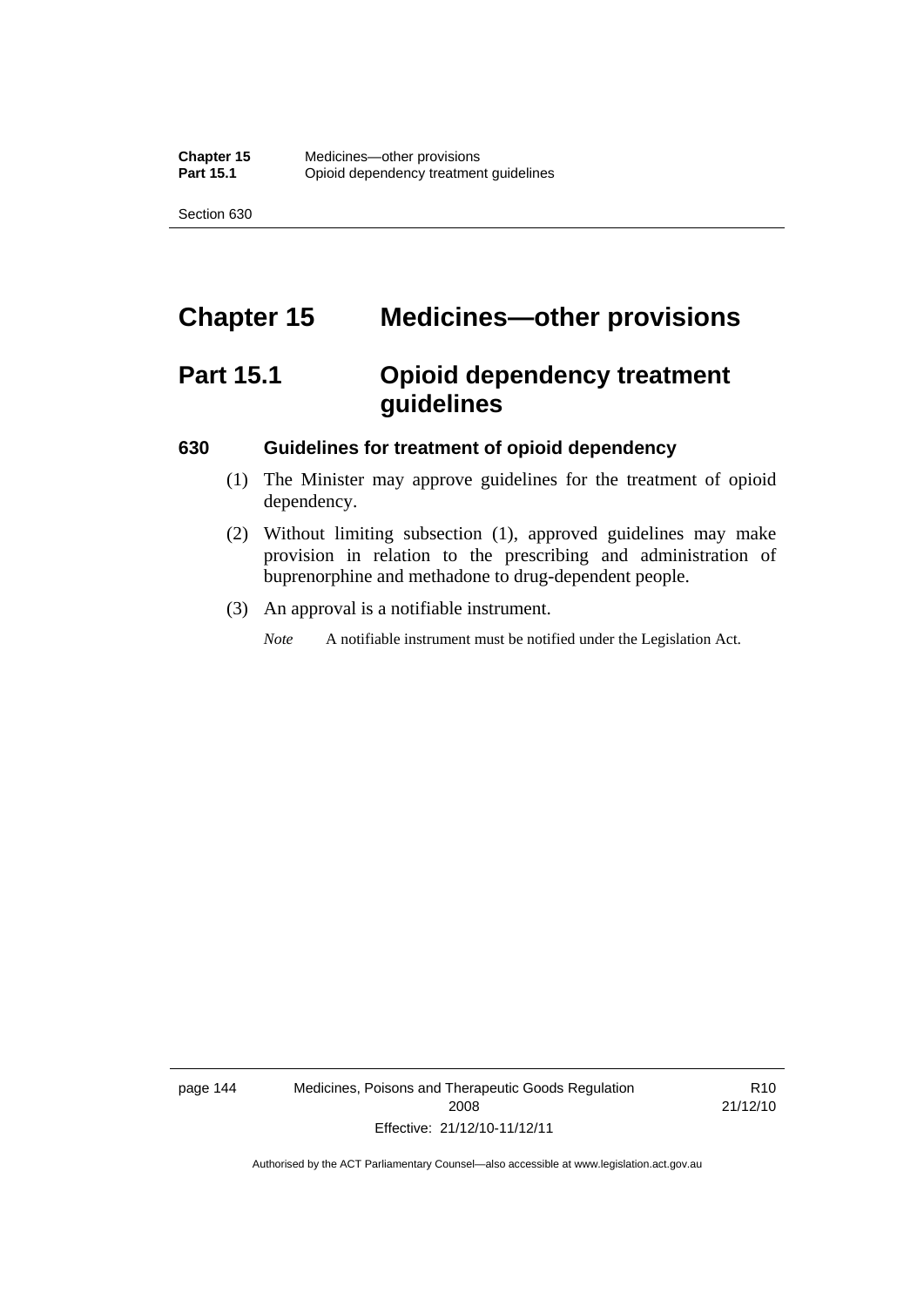# **Part 15.2 Medicines advisory committee**

*Note* The medicines advisory committee is established under the Act, s 194.

**635 Medicines advisory committee—membership** 

- (1) The medicines advisory committee consists of the following members appointed by the Minister:
	- (a) a chair;
	- (b) 2 other members.
	- *Note 1* For the making of appointments (including acting appointments), see the Legislation Act, pt 19.3.
	- *Note 2* Certain Ministerial appointments require consultation with an Assembly committee and are disallowable (see Legislation Act, div 19.3.3).
- (2) A person is not eligible for appointment to the medicines advisory committee unless the person is a doctor.

*Note Doctor* does not include an intern doctor (see dict).

- (3) The medicines advisory committee must include—
	- (a) at least 1 member who has had experience in the teaching or practice of psychiatry; and
	- (b) 1 member nominated by the Australian Capital Territory Branch of the Australian Medical Association.
- (4) The instrument appointing, or evidencing the appointment of, a medicines advisory committee member must state whether the person is appointed as the chair, or as another member, of the committee.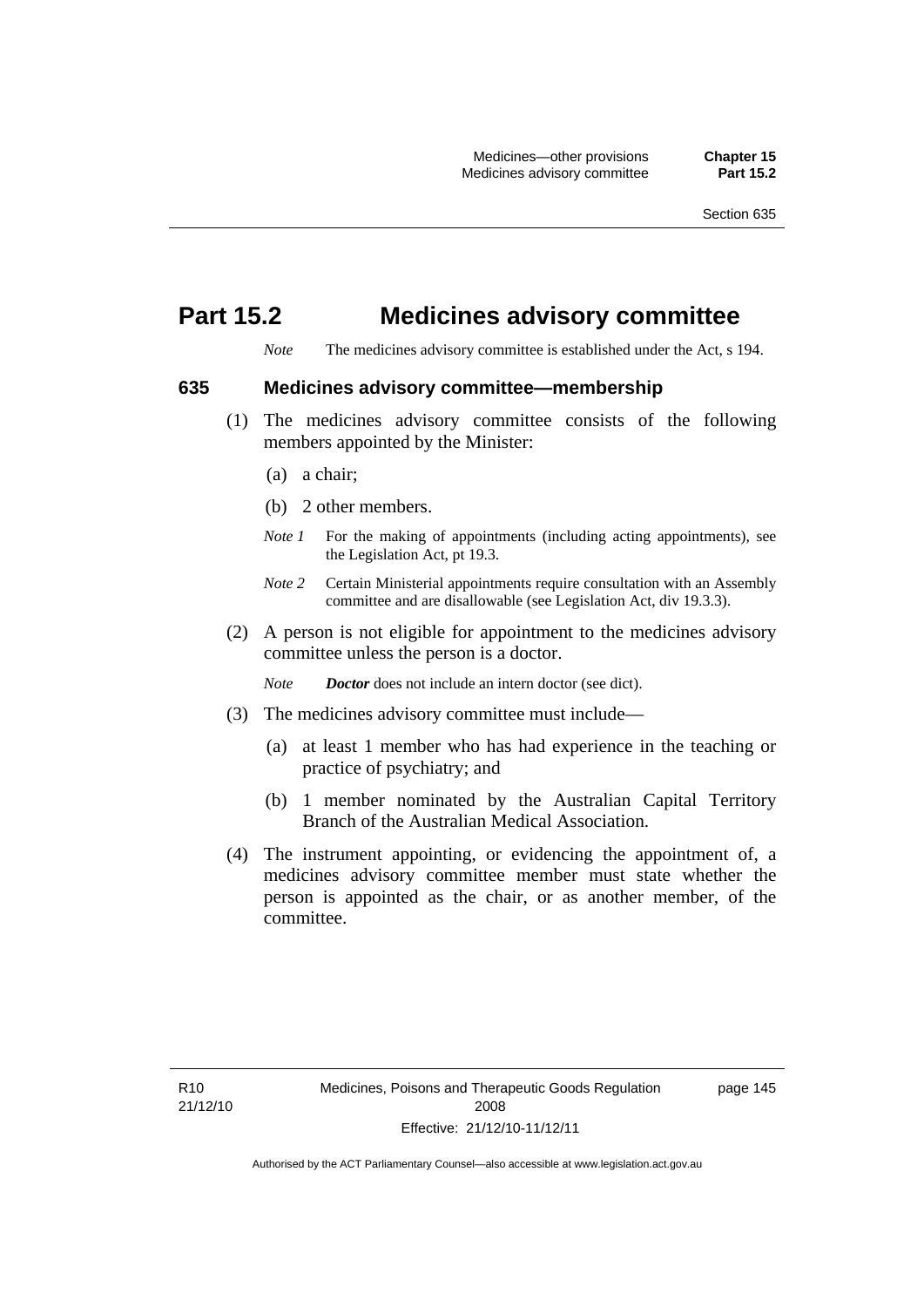#### **636 Medicines advisory committee—term of appointments**

The appointment of a medicines advisory committee member must be for not longer than 3 years.

*Note* A person may be reappointed to a position if the person is eligible to be appointed to the position (see Legislation Act, s 208 and dict, pt 1, def *appoint*).

#### **637 Medicines advisory committee—conditions of appointments**

The conditions of appointment of a medicines advisory committee member are the conditions agreed between the Minister and the member, subject to any determination under the *Remuneration Tribunal Act 1995*.

### **638 Medicines advisory committee—time and place of meetings**

- (1) Meetings of the medicines advisory committee are to be held when and where the committee decides.
- (2) The chair of the medicines advisory committee may at any time call a meeting.
- (3) The chair must give the other members reasonable notice of the time and place of a meeting called by the chair.
- (4) The medicines advisory committee may adjourn a proceeding, for any reason it considers appropriate, to a time and place decided by the committee.

#### **639 Medicines advisory committee—presiding member**

- (1) The chair presides at a meeting of the medicines advisory committee.
- (2) If the chair is absent, the member chosen by the members present presides.

page 146 Medicines, Poisons and Therapeutic Goods Regulation 2008 Effective: 21/12/10-11/12/11  $R10$ 21/12/10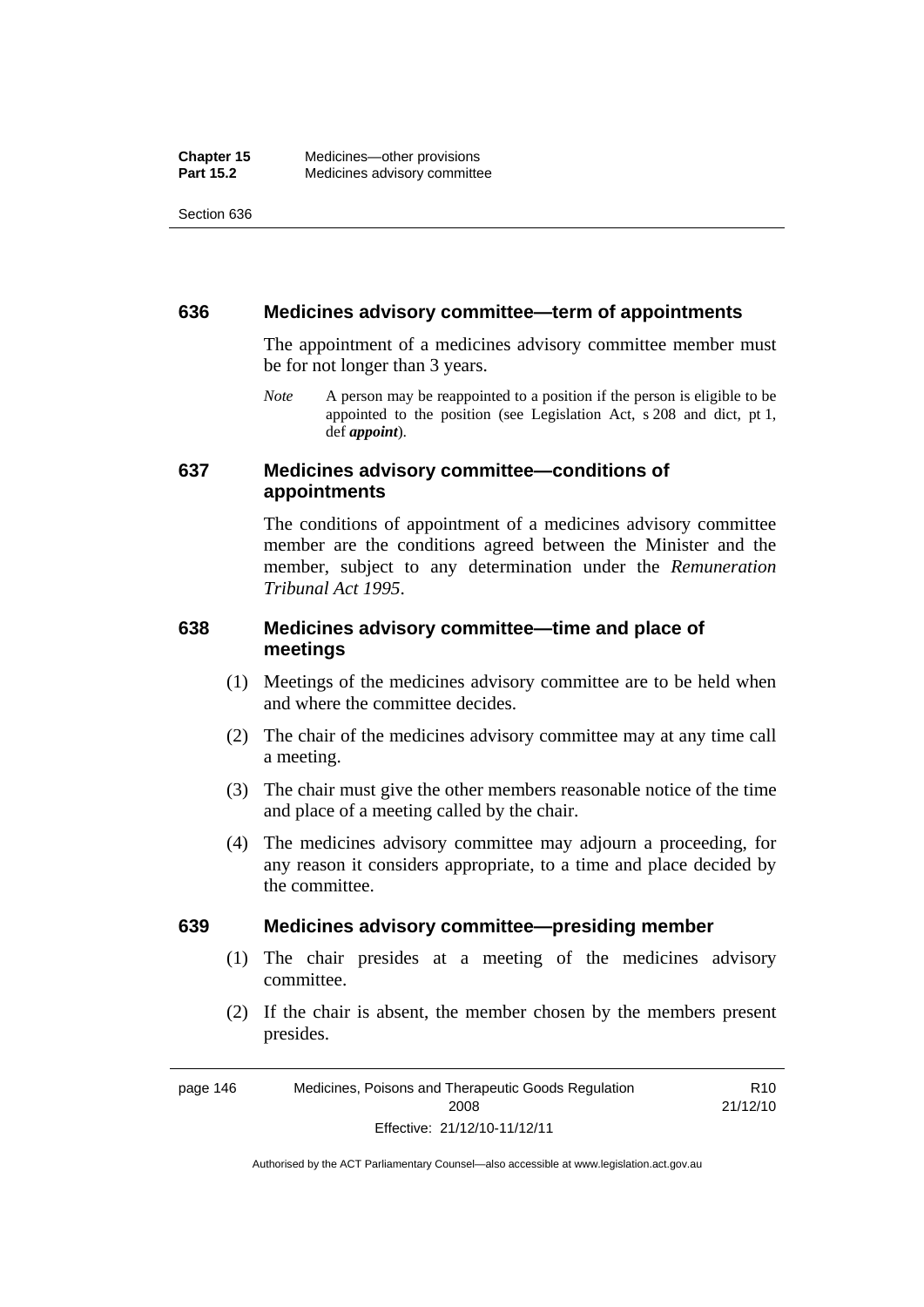#### **640 Medicines advisory committee—quorum**

Business may be carried out at a meeting of the medicines advisory committee only if at least 2 members are present.

#### **641 Medicines advisory committee—voting**

- (1) At a meeting of the medicines advisory committee each member has a vote on each question to be decided.
- (2) A question is decided by a majority of the votes of members present and voting but, if the votes are equal, the presiding member has the deciding vote.

#### **642 Medicines advisory committee—conduct of meetings**

- (1) The medicines advisory committee may conduct its meetings as the committee considers appropriate.
- (2) A meeting of the medicines advisory committee may be held using a method of communication, or a combination of methods of communication, that allows each member taking part to hear what each other member taking part says without the members being in each other's presence.

#### **Examples**

a phone link, a satellite link, an internet or intranet link

- *Note* An example is part of the regulation, is not exhaustive and may extend, but does not limit, the meaning of the provision in which it appears (see Legislation Act, s 126 and s 132).
- (3) A medicines advisory committee member who takes part in a meeting conducted under subsection (2) is taken to be present at the meeting.
- (4) A resolution is a valid resolution of the medicines advisory committee, even if it is not passed at a meeting of the committee, if all members agree to the proposed resolution in writing.

*Note Written* includes in electronic form (see Act, dict).

 $R10$ 21/12/10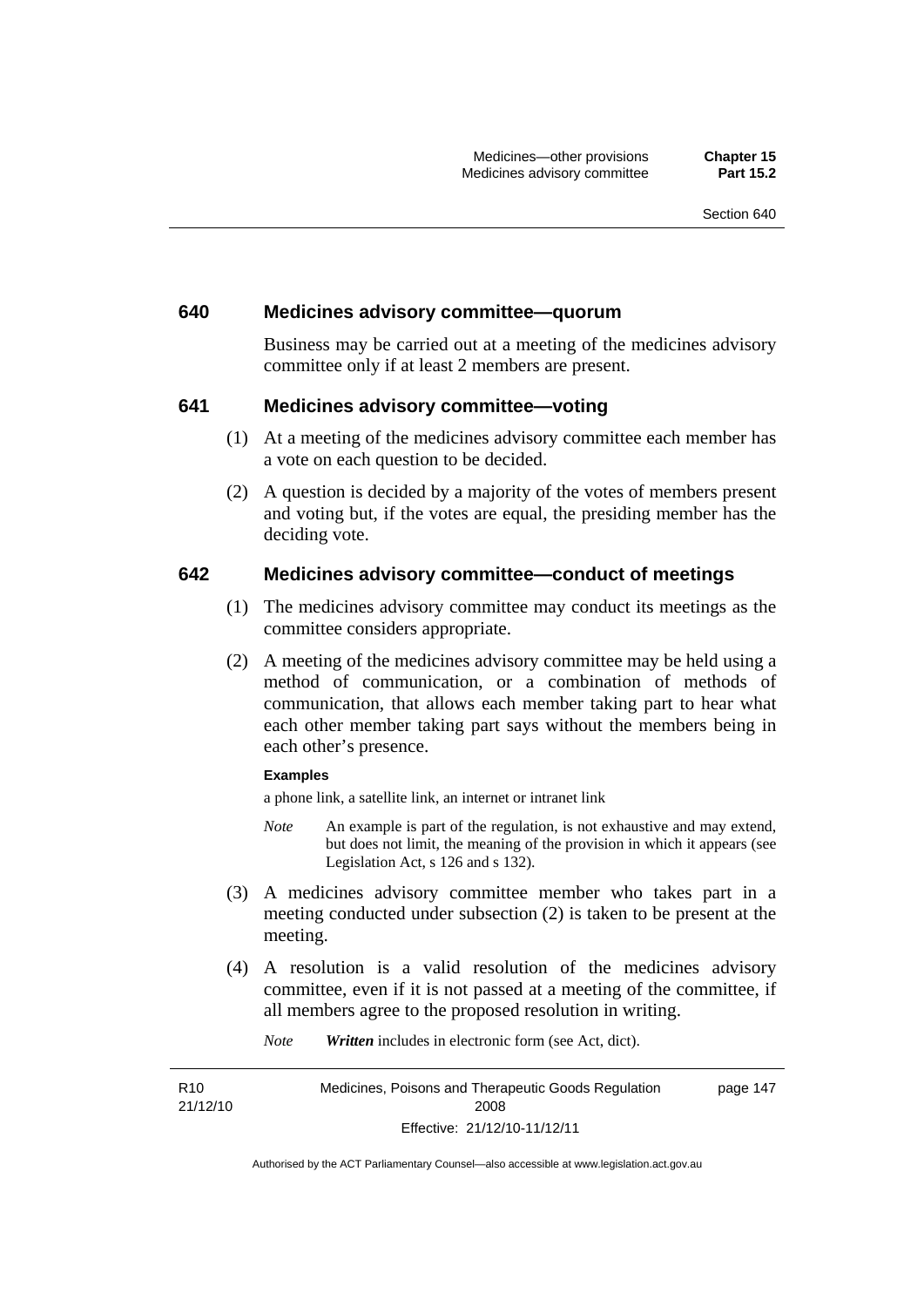(5) The medicines advisory committee must keep minutes of its meetings.

### **643 Medicines advisory committee—disclosure of interests by members**

- (1) If a medicines advisory committee member has a material interest in an issue being considered, or about to be considered, by the committee, the member must disclose the nature of the interest at a committee meeting as soon as possible after the relevant facts have come to the member's knowledge.
- (2) The disclosure must be recorded in the medicines advisory committee's minutes and, unless the committee otherwise decides, the member must not—
	- (a) be present when the medicines advisory committee considers the issue; or
	- (b) take part in a decision of the committee on the issue.

#### **Example**

David, Emile and Fiona are members of the medicines advisory committee. They have an interest in an issue being considered at a committee meeting and they disclose the interest as soon as they become aware of it. David's and Emile's interests are minor but Fiona has a direct financial interest in the issue.

The medicines advisory committee considers the disclosures and decides that because of the nature of the interests:

- David may be present when the committee considers the issue but not take part in the decision
- Emile may be present for the consideration and take part in the decision.

The medicines advisory committee does not make a decision allowing Fiona to be present or take part in the committee's decision. Accordingly, Fiona cannot be present for the consideration of the issue or take part in the decision.

*Note* An example is part of the regulation, is not exhaustive and may extend, but does not limit, the meaning of the provision in which it appears (see Legislation Act, s 126 and s 132).

page 148 Medicines, Poisons and Therapeutic Goods Regulation 2008 Effective: 21/12/10-11/12/11

R10 21/12/10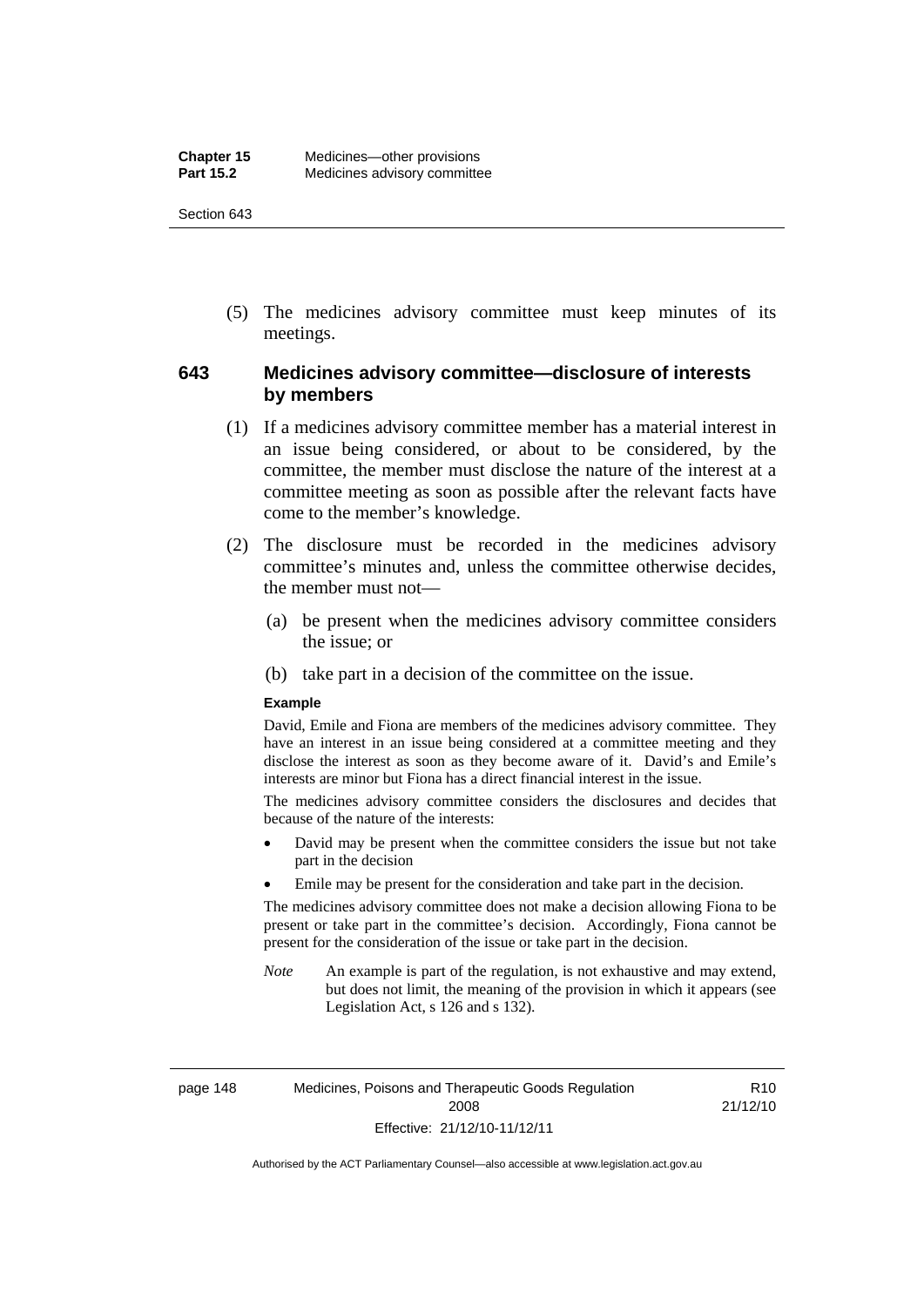- (3) Any other medicines advisory committee member who also has a material interest in the issue must not be present when the committee is considering its decision under subsection (2).
- (4) In deciding under subsection (2) whether a member may be present when the medicines advisory committee decides the issue or take part in a decision of the committee on the issue, and despite section 640 (Medicines advisory committee—quorum), the committee may consist of 1 member.

#### **Example**

if 2 members are present at a meeting and 1 member discloses a material interest, the other member may decide whether the member who made the disclosure can take part in a decision by the committee

(5) In this section:

*associate*, of a person, means—

- (a) the person's business partner; or
- (b) a close friend of the person; or
- (c) a family member of the person.

*executive officer*, of a corporation, means a person (however described) who is concerned with, or takes part in, the corporation's management (whether or not the person is a director of the corporation).

*indirect interest*—without limiting the kind of indirect interest a person may have, a person has an *indirect interest* in an issue if any of the following has an interest in the issue:

- (a) an associate of the person;
- (b) a corporation with not more than 100 members that the person, or an associate of the person, is a member of;
- (c) a subsidiary of a corporation mentioned in paragraph (b);

page 149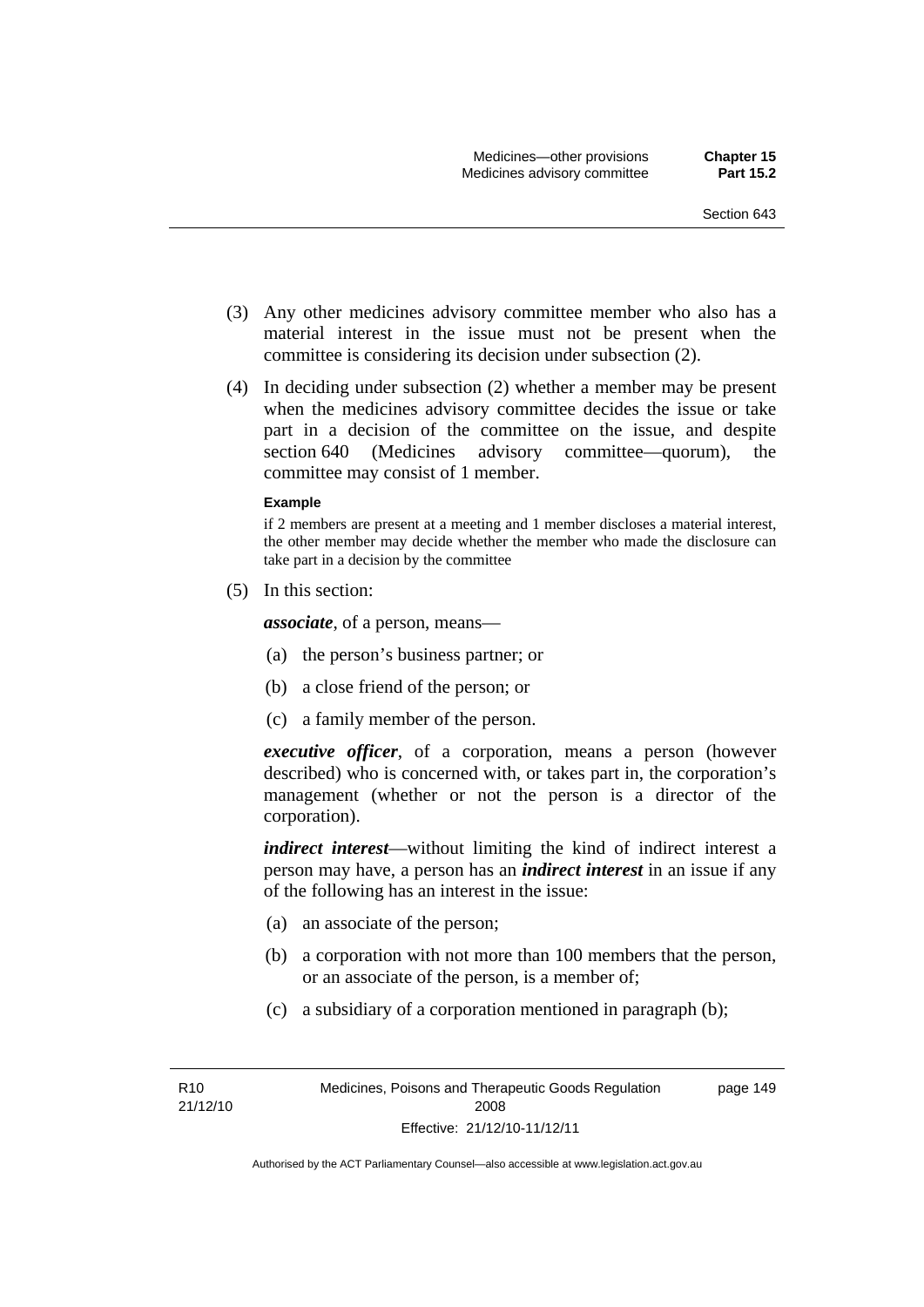- (d) a corporation that the person, or an associate of the person, is an executive officer of;
- (e) the trustee of a trust that the person, or an associate of the person, is a beneficiary of;
- (f) a member of a firm or partnership that the person, or an associate of the person, is a member of;
- (g) someone else carrying on a business if the person, or an associate of the person, has a direct or indirect right to participate in the profits of the business.

*material interest*—a medicines advisory committee member has a *material interest* in an issue if the member has—

- (a) a direct or indirect financial interest in the issue; or
- (b) a direct or indirect interest of any other kind if the interest could conflict with the proper exercise of the member's functions in relation to the committee's consideration of the issue.

#### **644 Medicines advisory committee—ending appointments**

- (1) The Minister may end the appointment of a medicines advisory committee member—
	- (a) if the member contravenes a territory law; or
	- (b) for misbehaviour; or
	- (c) if the member becomes bankrupt or executes a personal insolvency agreement; or
	- (d) if the member is convicted, in the ACT, of an offence punishable by imprisonment for at least 1 year; or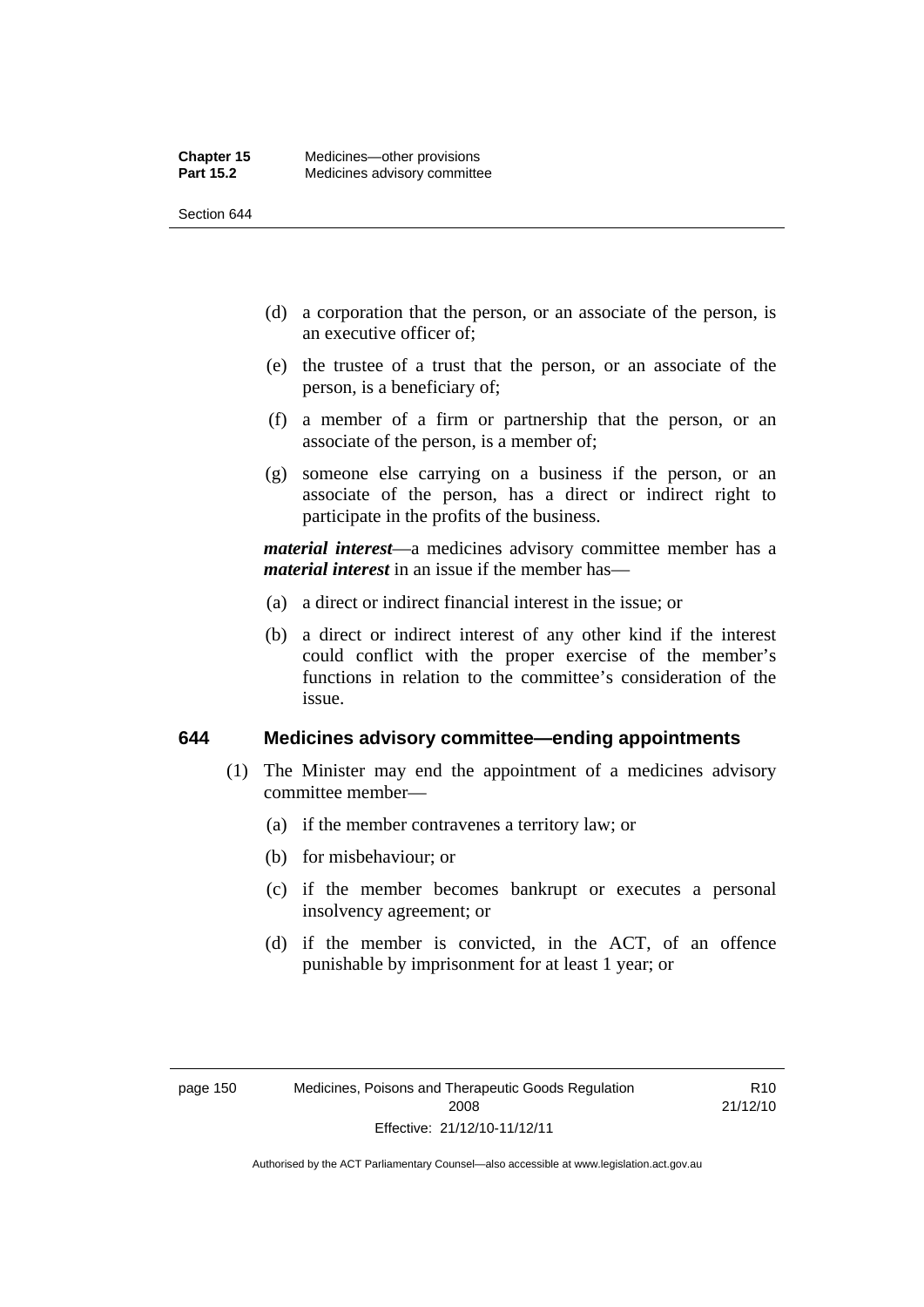- (e) if the member is convicted outside the ACT, in Australia or elsewhere, of an offence that, if it had been committed in the ACT, would be punishable by imprisonment for at least 1 year; or
- (f) if the member contravenes section 643 (Medicines advisory committee—disclosure of interests by members).
- *Note* A member's appointment also ends if the member resigns (see Legislation Act, s 210).
- (2) The Minister must end the appointment of a medicines advisory committee member—
	- (a) if the member ceases to be a doctor; or
	- (b) if, on 3 consecutive occasions, the member fails, without the chair's agreement, to make himself or herself available for a proposed meeting of the committee; or
	- (c) if the member fails to take all reasonable steps to avoid being placed in a position where a conflict of interest arises during the exercise of the member's functions; or
	- (d) for physical or mental incapacity, if the incapacity substantially affects the exercise of the member's functions.

R10 21/12/10 page 151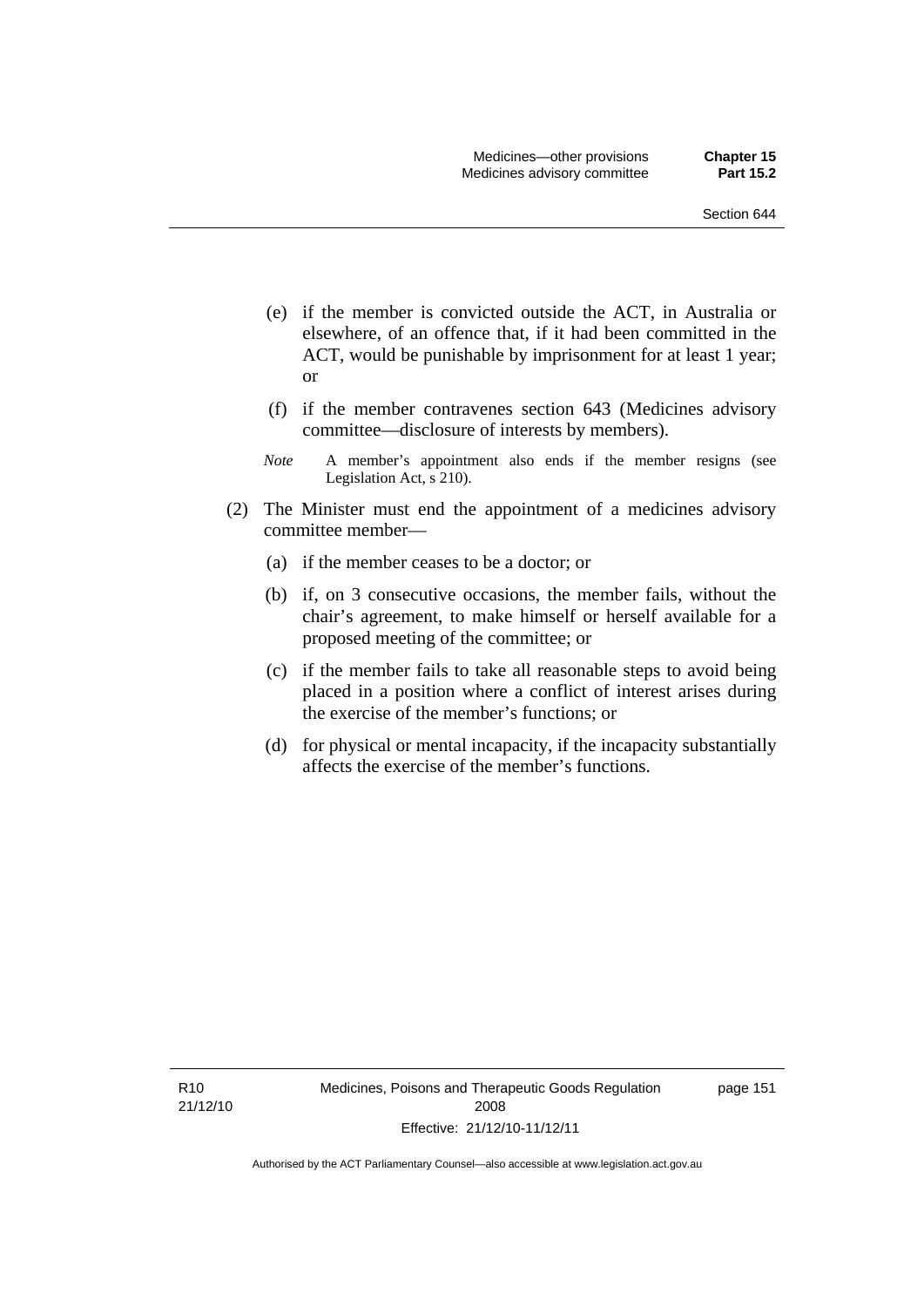**Chapter 15** Medicines—other provisions **Part 15.3 Other medicines provisions** 

Section 650

# **Part 15.3 Other medicines provisions**

### **650 Advertising controlled medicines—Act, s 66 (3) (b)**

A pricelist published by a pharmacist that includes a controlled medicine is prescribed if the pricelist complies with the *Price Information Code of Practice*, published by the Therapeutic Goods Administration, as in force from time to time.

*Note* The code is accessible at www.tga.gov.au/meds/vipicop.htm.

#### **651 Advertising other medicines**

- (1) A person commits an offence if—
	- (a) the person publishes an advertisement; and
	- (b) the advertisement promotes or encourages the use of a declared medicine.

Maximum penalty: 30 penalty units.

- (2) A person commits an offence if—
	- (a) the person publishes an advertisement; and
	- (b) the advertisement indicates that someone is willing or authorised to supply a declared medicine.

Maximum penalty: 30 penalty units.

- (3) This section does not apply to—
	- (a) an advertisement for a declared medicine in a publication published primarily for dentists, doctors, pharmacists or veterinary surgeons; or
	- (b) a pricelist published by a pharmacist that includes a declared medicine if the pricelist complies with the *Price Information Code of Practice*, published by the Therapeutic Goods Administration, as in force from time to time.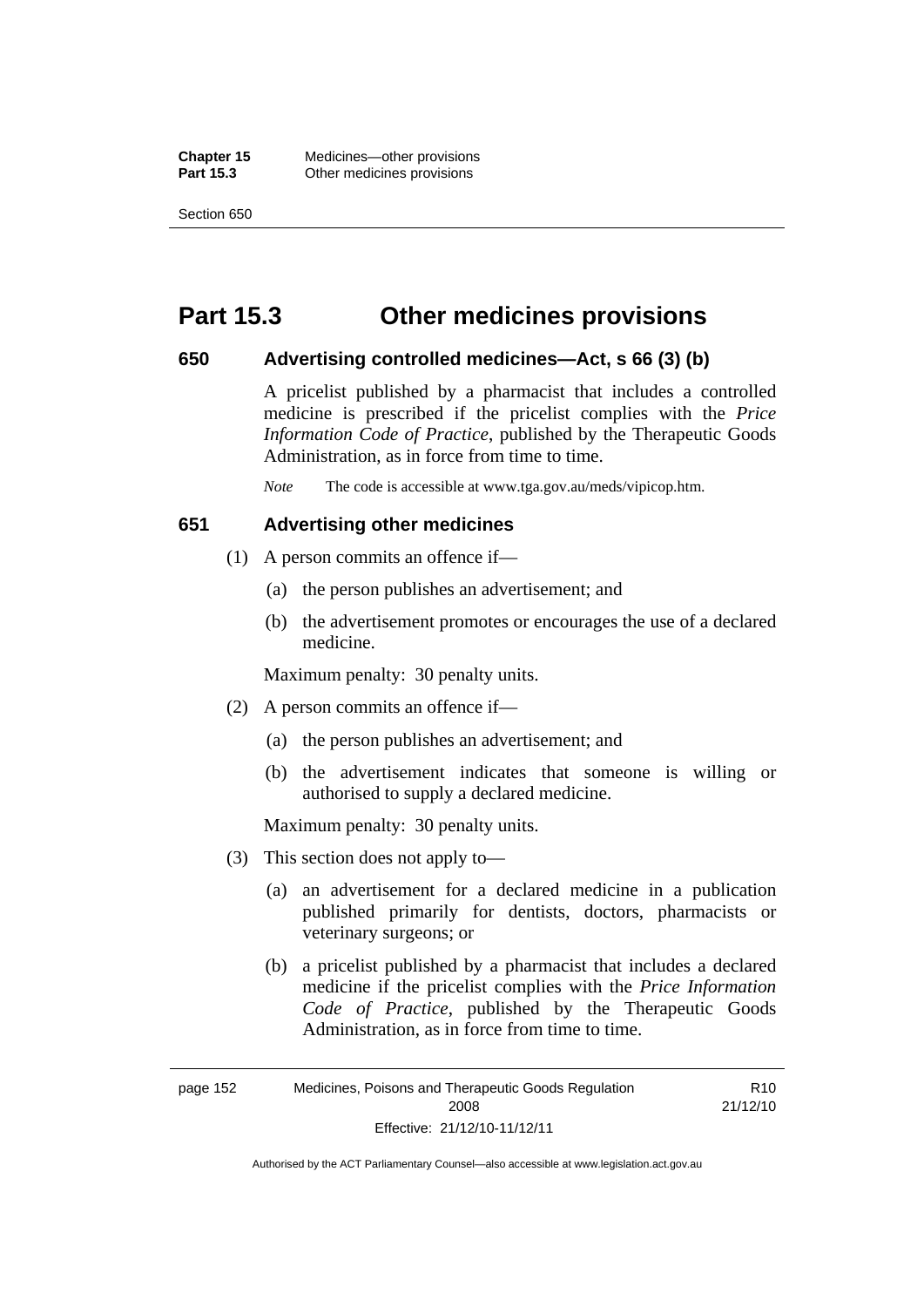(4) In this section:

*advertisement*—see the Act, section 66.

#### *declared medicine* means—

- (a) a pharmacist only medicine other than a pharmacist only medicine to which the medicines and poisons standard, appendix H applies; or
- (b) a prescription only medicine.

### **652 Prescribed institutions—Act, dict, def** *institution***, par (b)**

The following are prescribed:

- (a) a correctional centre;
- (b) a CYP detention place.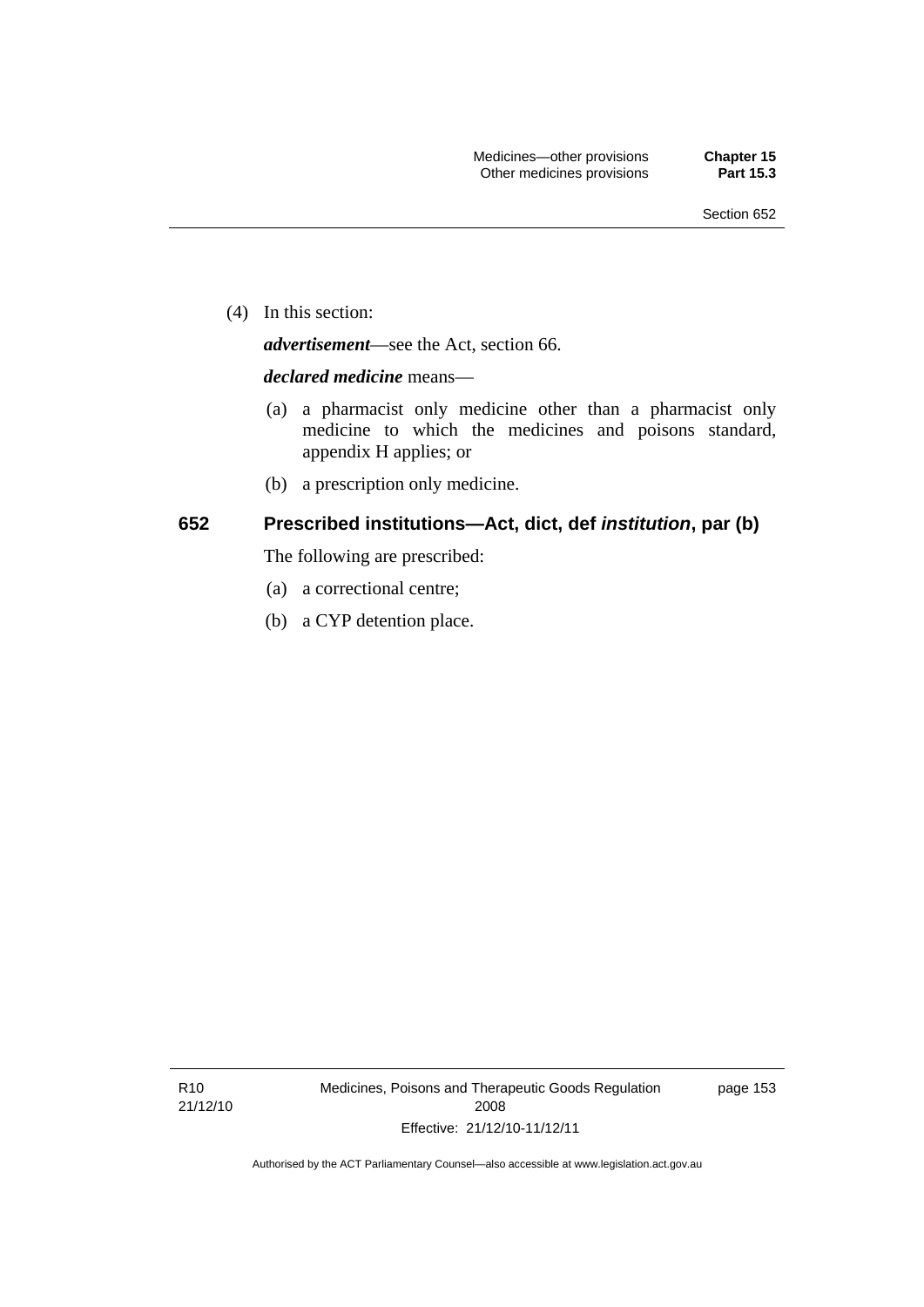# **Chapter 16 Low and moderate harm poisons**

# **Part 16.1** Preliminary

**660 Meaning of** *relevant law***—ch 16** 

In this chapter:

*relevant law* means—

- (a) a corresponding law; or
- (b) the *Agricultural and Veterinary Chemicals Act 1994* (Cwlth); or
- (c) the *Therapeutic Goods Act 1989* (Cwlth).
- *Note 1 Corresponding law* includes a law of a State that corresponds, or substantially corresponds, to the Act (see Act, dict).
- *Note 2 State* includes a territory (see Legislation Act, dict, pt 1).

page 154 Medicines, Poisons and Therapeutic Goods Regulation 2008 Effective: 21/12/10-11/12/11

R10 21/12/10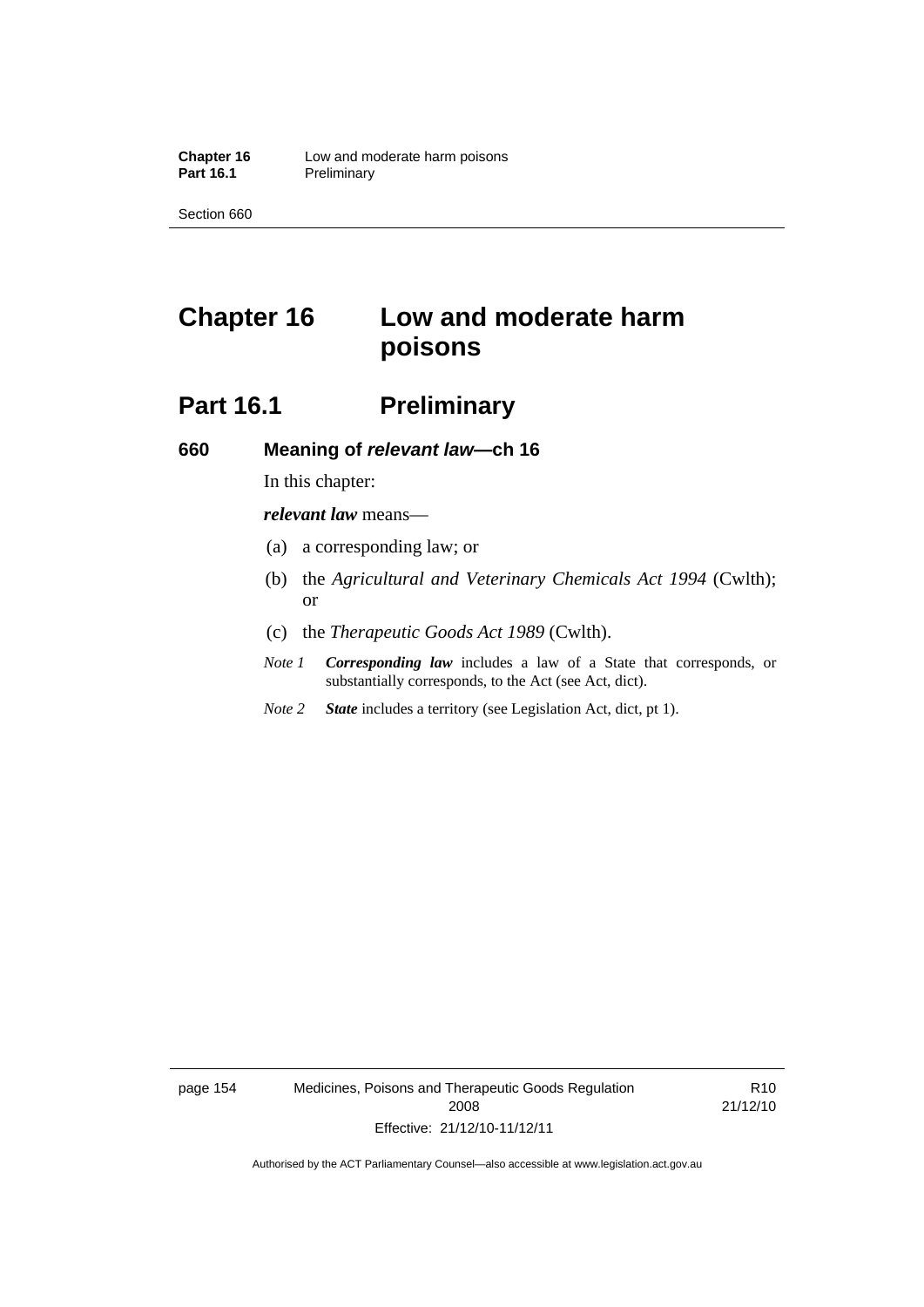# **Part 16.2 Authorisation to supply low and moderate harm poisons**

# **661 Authorisation to supply low and moderate harm poisons—Act, s 26 (1) (b) and (2) (b)**

Anyone is authorised to supply a low harm poison or moderate harm poison.

# **662 Authorisation condition for supplying low and moderate harm poisons—Act, s 44 (1) (b) and (2) (b)**

A person's authorisation under section 661 to supply a low harm poison or moderate harm poison is subject to the following conditions:

- (a) the poison is supplied in manufacturer's packs that comply with—
	- (i) section 665 (Packaging of supplied manufacturer's packs of low and moderate harm poisons—Act, s  $59(1)(c)$  (i) and  $(2)$  (c) (i)); or
	- (ii) an approval under the Act, section 193 (Approval of non-standard packaging and labelling);
- (b) the manufacturer's packs are labelled in accordance with—
	- (i) section 666 (Labelling of supplied manufacturer's packs of low and moderate harm poisons—Act, s  $60(1)(c)(i)$ and  $(2)$   $(c)$   $(i)$ ; or
	- (ii) an approval under the Act, section 193.

page 155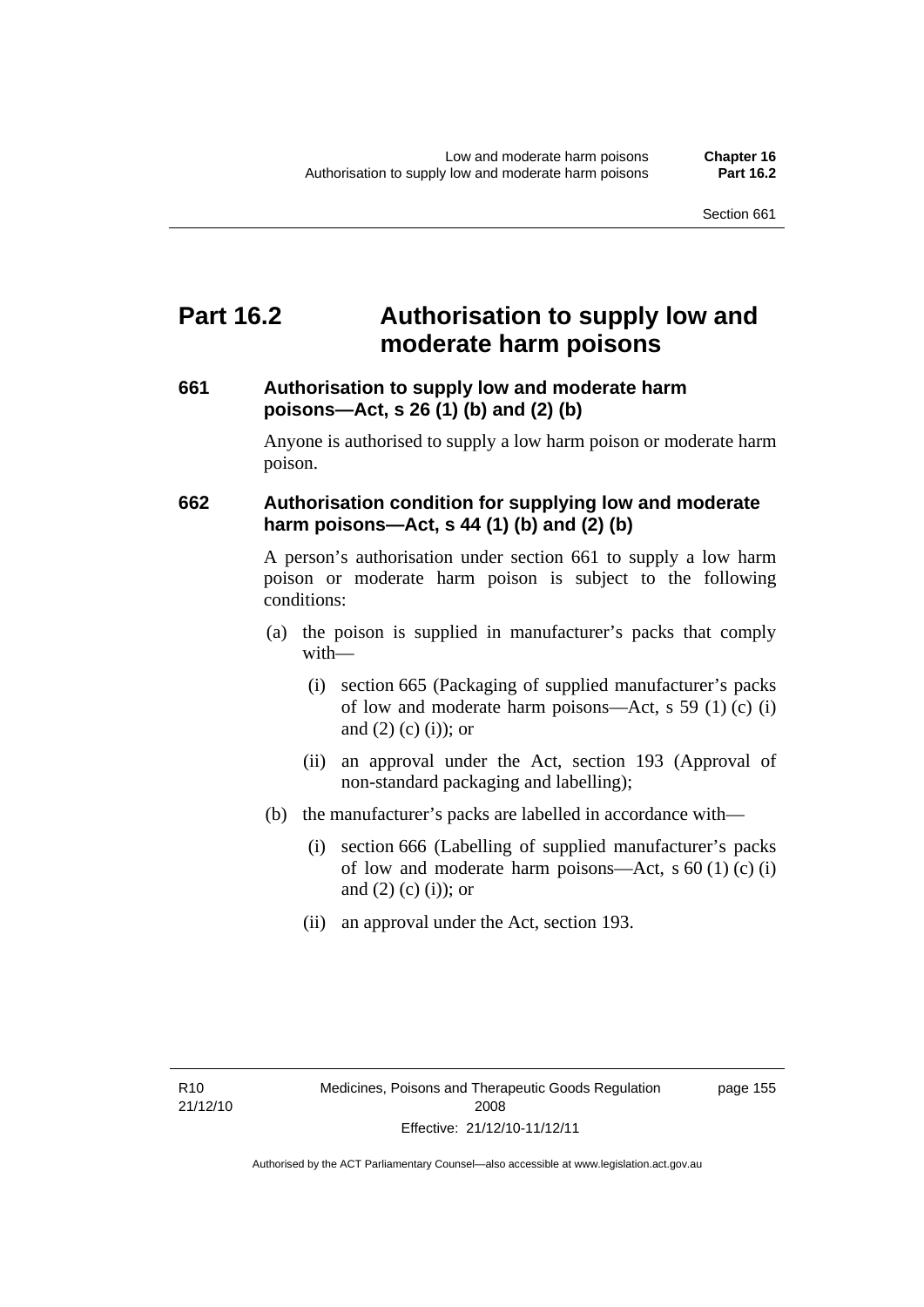# **Part 16.3 Authorisation to manufacture low and moderate harm poisons**

### **663 Authorisation to manufacture low and moderate harm poisons—Act, s 33 (b)**

A person is authorised to manufacture a low harm poison or moderate harm poison if the person is authorised to manufacture the poison under a relevant law.

# **664 Authorisation condition for manufacturing low and moderate harm poisons—Act, s 44 (1) (b) and (2) (b)**

A person's authorisation under section 663 to manufacture a low harm poison or moderate harm poison is subject to the condition that, if a condition or restriction applies to the person under the relevant law, the person manufactures the poison in accordance with the condition and restriction.

page 156 Medicines, Poisons and Therapeutic Goods Regulation 2008 Effective: 21/12/10-11/12/11

R10 21/12/10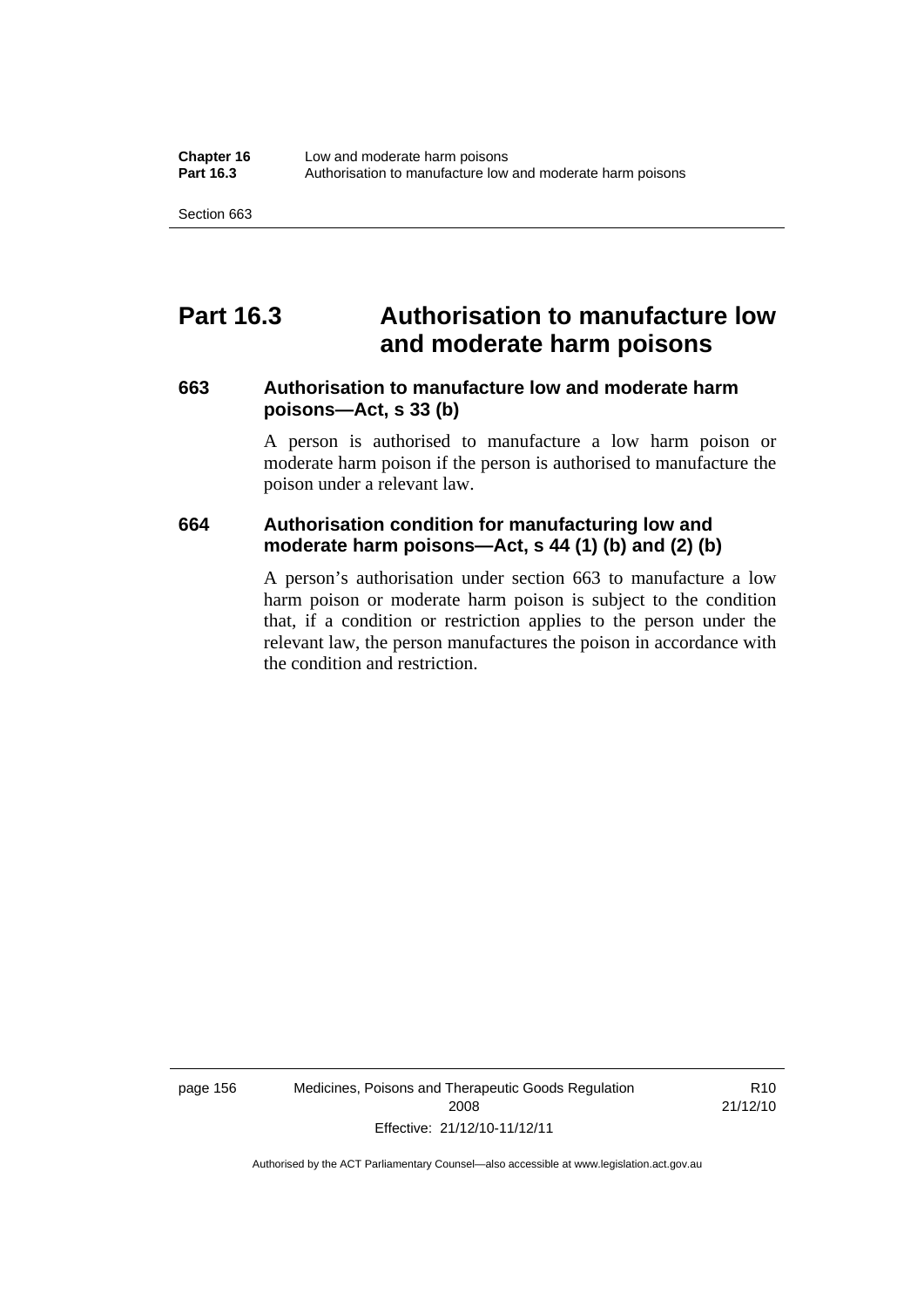### **Part 16.4 Packaging and labelling of low and moderate harm poisons**

#### **665 Packaging of supplied manufacturer's packs of low and moderate harm poisons—Act, s 59 (1) (c) (i) and (2) (c) (i)**

- (1) A manufacturer's pack of a supplied low harm poison or moderate harm poison must be packaged—
	- (a) in accordance with the medicines and poisons standard, paragraphs 21 to 27; or
	- (b) in a container in which the poison may be sold under a relevant law.
	- *Note* A manufacturer's pack of a low or moderate harm poison supplied may also be packaged in accordance with an approval under the Act, s 193 (Approval of non-standard packaging and labelling) (see Act, s 59 (1) (c) (ii) and (2) (c) (ii)).
- (2) However, if the poison is camphor or naphthalene for domestic use, it must also be packaged in a way that, in normal use, prevents—
	- (a) removal of the camphor or naphthalene from the packaging; or
	- (b) ingestion of the camphor or naphthalene.

#### **666 Labelling of supplied manufacturer's packs of low and moderate harm poisons—Act, s 60 (1) (c) (i) and (2) (c) (i)**

A manufacturer's pack of a supplied low harm poison or moderate harm poison must be labelled in accordance with—

- (a) the medicines and poisons standard, paragraphs 3 to 19; or
- (b) a relevant law.
- *Note* A manufacturer's pack of a low or moderate harm poison supplied may also be labelled in accordance with an approval under the Act, s 193 (Approval of non-standard packaging and labelling) (see Act, s 60 (1) (c) (ii) and (2) (c) (ii)).

 $R10$ 21/12/10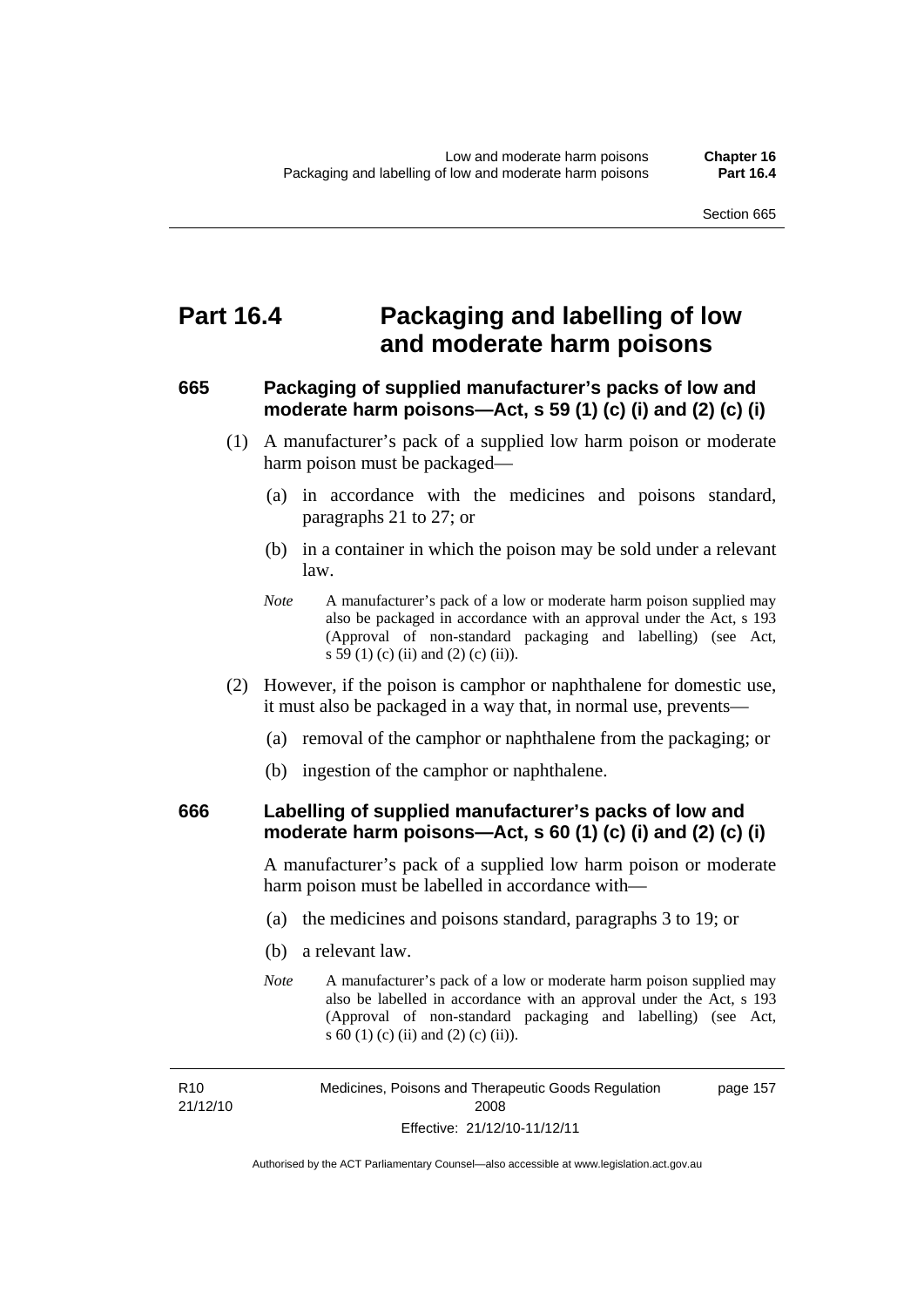# **Chapter 17 Dangerous poisons authorisations**

# **Part 17.1 Overview of dangerous poisons authorisations**

### **670 General overview of authorisations for dangerous poisons**

 (1) The Act requires that a person must not deal with a dangerous poison in a particular way unless the person is authorised to deal with the poison.

#### **Example**

the Act, s 35 about obtaining certain substances (which include dangerous poisons)

- *Note 1* The Act, s 19 sets out when a person *deals* with a dangerous poison.
- *Note 2* An example is part of the regulation, is not exhaustive and may extend, but does not limit, the meaning of the provision in which it appears (see Legislation Act, s 126 and s 132).
- (2) The Act, section 20 sets out when a person is authorised to deal with a dangerous poison.
- (3) This regulation authorises certain dealings with dangerous poisons.

*Note* An authorisation is not required to deal with the following:

- a substance excluded from the medicines and poisons standard by the standard, par  $1(2)$  (see s 6);
- a substance mentioned in the medicines and poisons standard, sch 7 if the schedule does not apply to the substance because of an exception in the standard.

R10 21/12/10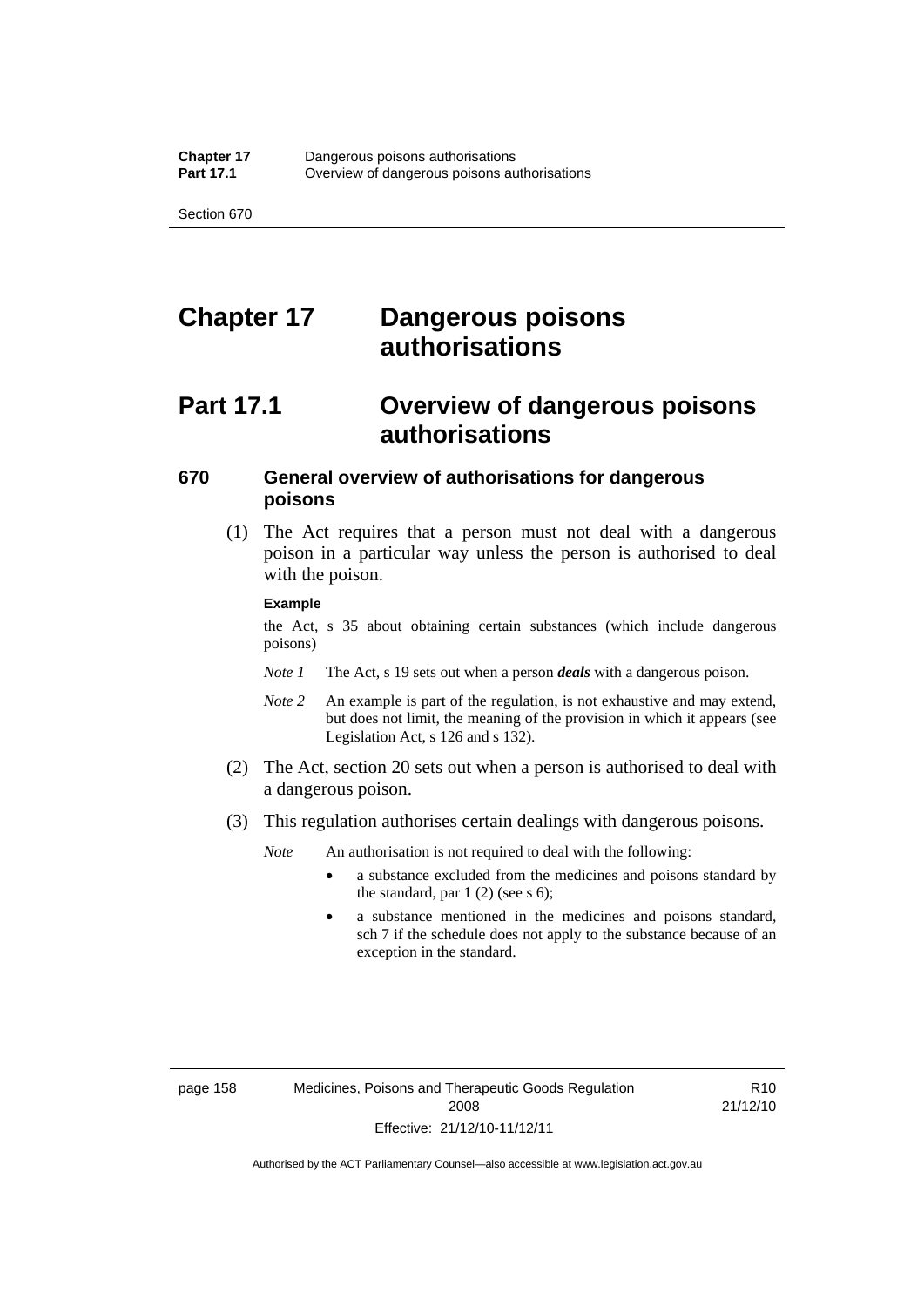(4) An authorisation under this regulation may be subject to limitations.

#### **Example**

a purchase order issued by a person mentioned in sch 4, col 2 must comply with s 721 (see s 690 (2) (c))

*Note* For the power to impose other restrictions, see the Act, ch 8.

#### **671 Overview of dangerous poisons authorisations under this regulation**

Dangerous poisons authorisations under this regulation are given by the following provisions:

- (a) section 675 (which is about authorisations under dangerous poisons manufacturers licences);
- (b) section 680 (which is about authorisations under dangerous poisons research and education program licences);
- (c) section 685 (which is about authorisations under dangerous poisons suppliers licences);
- (d) section 690 (which is about authorisations for manufacturing and other purposes);
- (e) section 692 (which is about authorisation to deliver dangerous poisons under purchase orders);
- (f) section 693 (which is about authorisation for commercial disposal operators for disposal of dangerous poisons);
- (g) section 695 (which is about authorisations for dangerous poisons research and education programs by scientifically qualified people).

page 159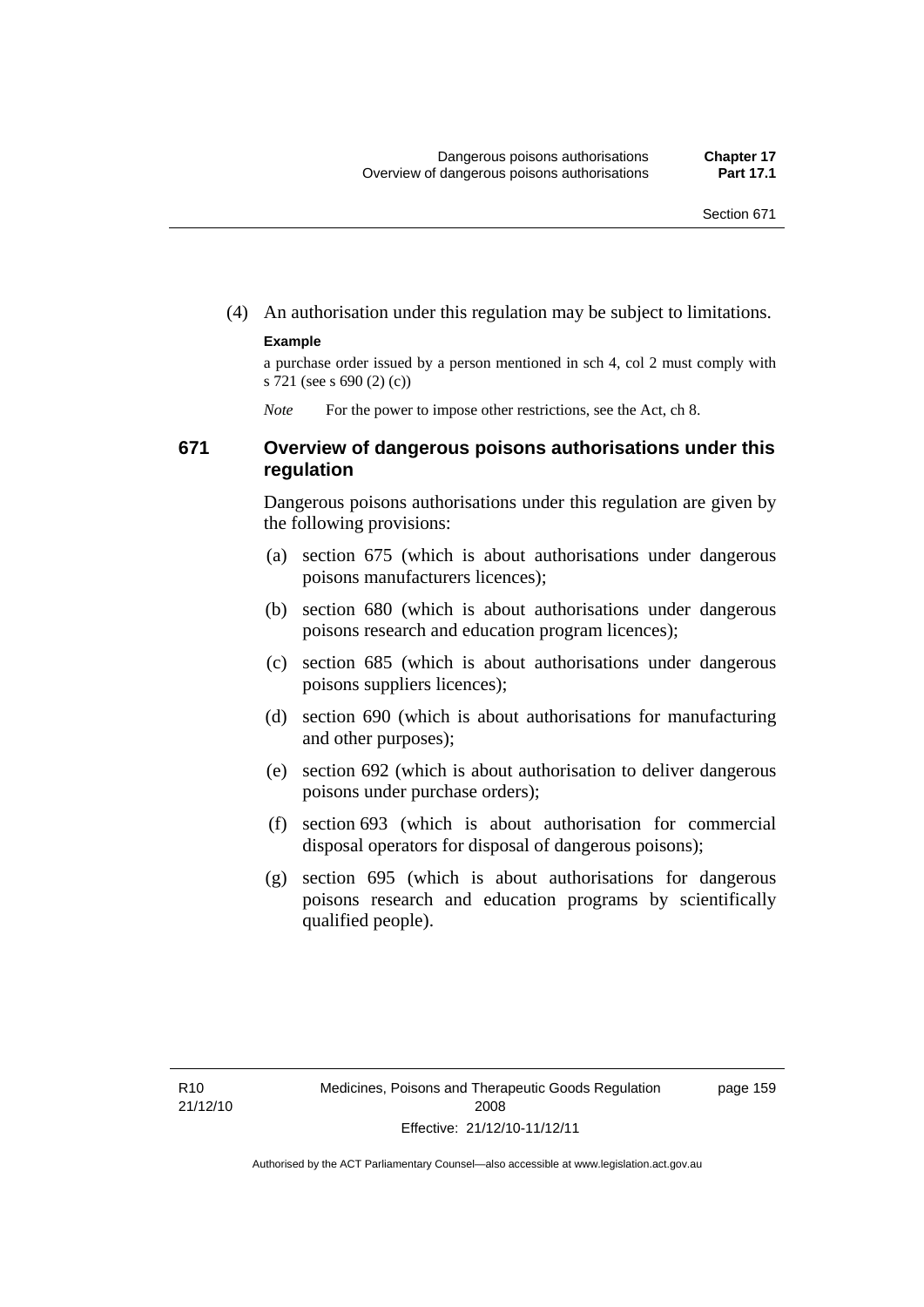#### **672 General overview of authorisation conditions for dangerous poisons**

 (1) The Act, section 44 requires a person who is authorised to deal with a dangerous poison to comply with any condition to which the authorisation is subject.

#### **Example**

Section 676 sets out the authorisation conditions for an authorised person to manufacture a dangerous poison.

- *Note* An example is part of the regulation, is not exhaustive and may extend, but does not limit, the meaning of the provision in which it appears (see Legislation Act, s 126 and s 132).
- (2) The conditions are additional to other restrictions on an authorised person's authority to deal with a dangerous poison.
	- *Note* Conditions may also be imposed under other provisions of the Act including, for example, s 89 which sets out conditions on licences.

page 160 Medicines, Poisons and Therapeutic Goods Regulation 2008 Effective: 21/12/10-11/12/11

R10 21/12/10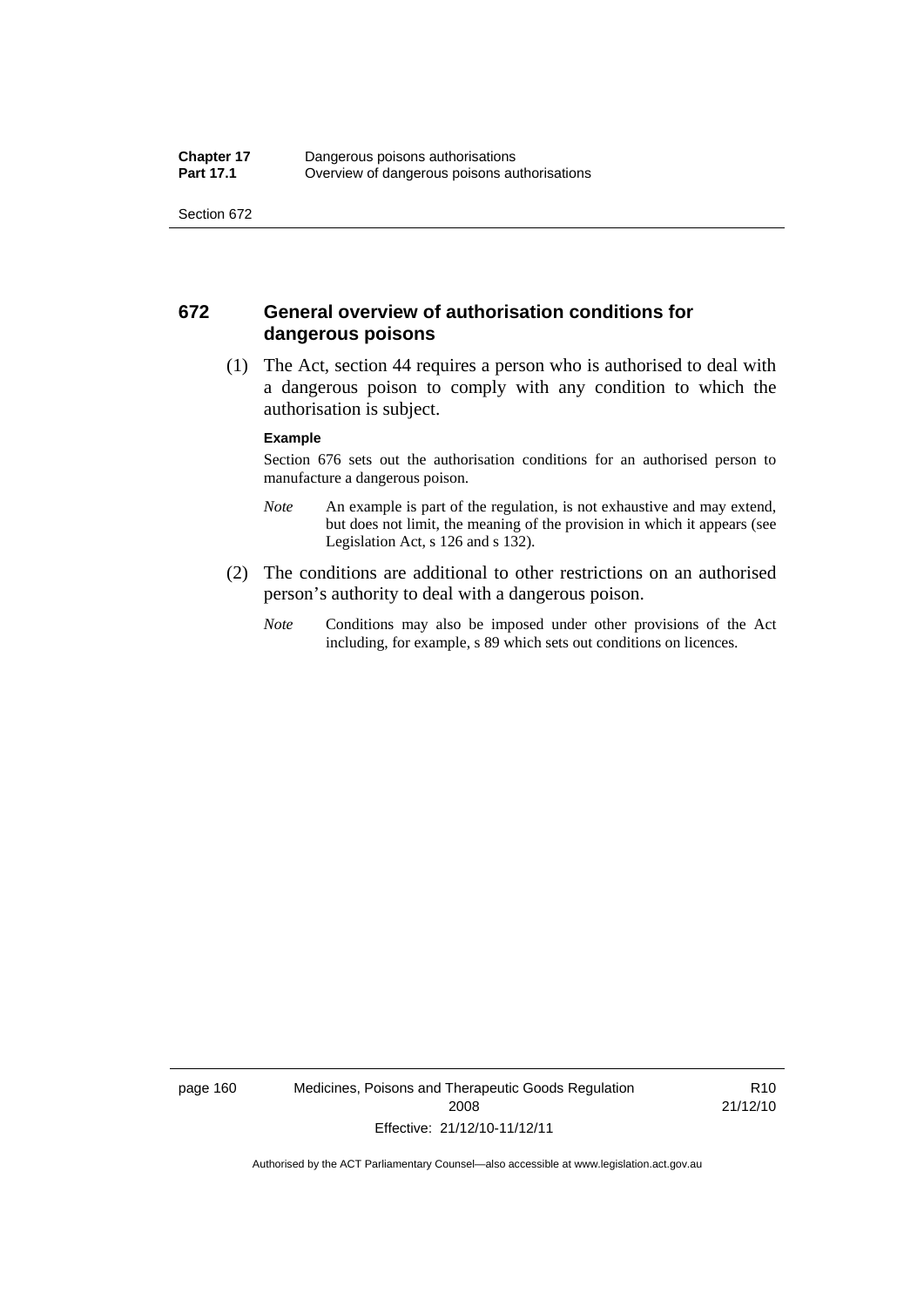### **Part 17.2 Authorisations under dangerous poisons licences**

### **Division 17.2.1 Dangerous poisons manufacturers licence authorisations**

*Note* For other provisions about dangerous poisons manufacturers licences, see pt 18.2.

#### **675 Authorisations under dangerous poisons manufacturers licences—Act, s 20 (1) (a)**

- (1) A dangerous poisons manufacturers licence authorises the holder to do any of the following in relation to a dangerous poison (the *licensed dangerous poison*) stated in the licence at the premises (the *licensed premises*) stated in the licence:
	- (a) manufacture the licensed dangerous poison;
	- (b) possess the licensed dangerous poison for sale by wholesale from the licensed premises;
	- (c) sell the licensed dangerous poison by wholesale (whether or not for resale) to—
		- (i) a person authorised to issue a purchase order for the dangerous poison; or
		- (ii) someone in another State who may obtain the dangerous poison by wholesale under the law of the other State; or
		- (iii) someone in another country who may lawfully obtain the dangerous poison by wholesale in the other country;
		- *Note* The dangerous poison must be sold on a purchase order in accordance with s 720 (see s 676).

R10 21/12/10 page 161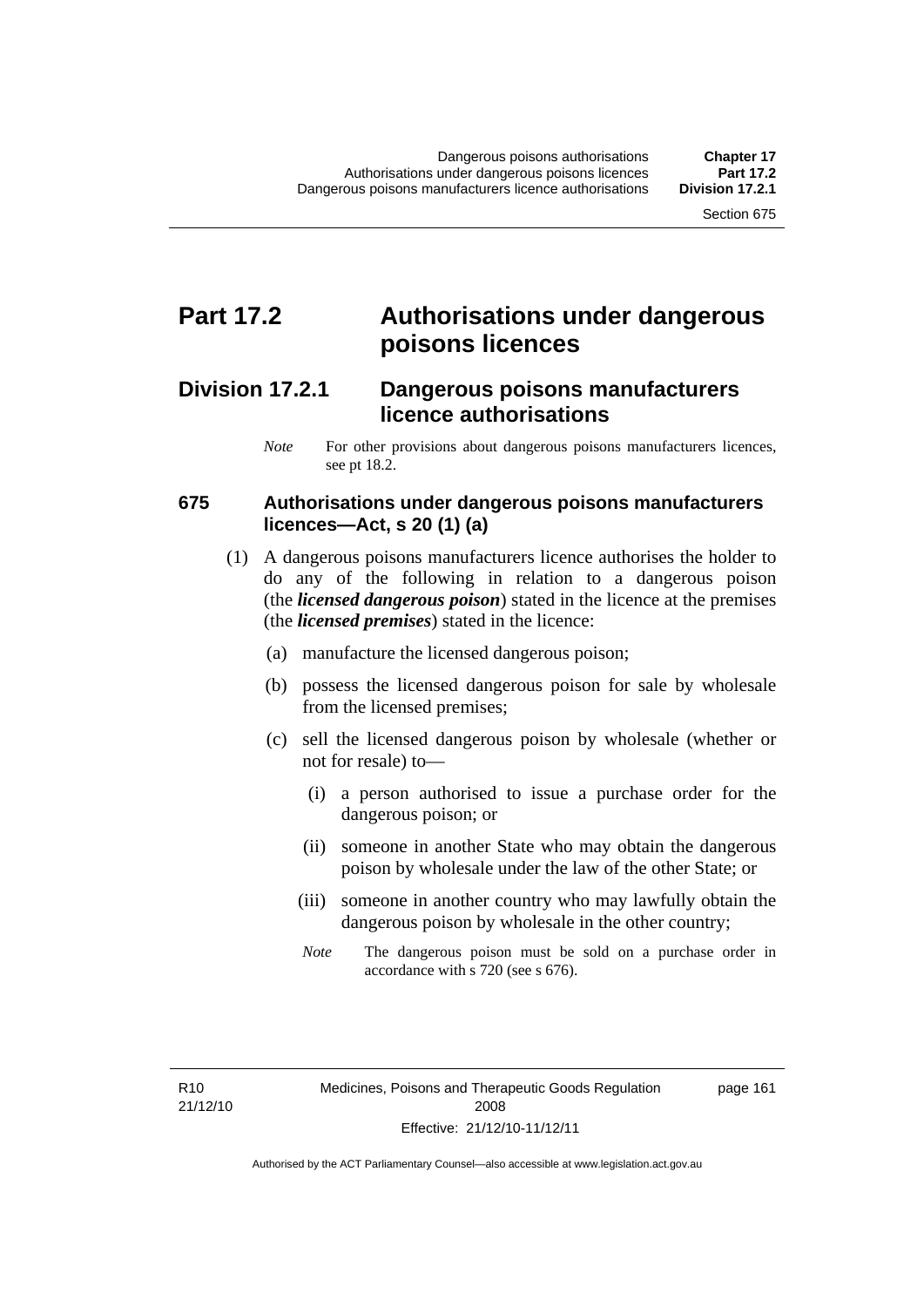- (d) obtain a dangerous poison, other than a licensed dangerous poison, for manufacturing a licensed dangerous poison at the licensed premises;
- (e) possess a dangerous poison, other than a licensed dangerous poison, at the licensed premises for manufacturing a licensed dangerous poison.
- (2) However, an authorisation under subsection (1) does not apply if the licence states that it does not apply.
- (3) Also, subsection (1) (c) (iii) does not apply in relation to a licensed dangerous poison that is a prohibited export under the *Customs Act 1901* (Cwlth).

#### **676 Authorisation conditions for dangerous poisons manufacturers licences—Act, s 44 (1) (b) and (2) (b)**

A licence-holder's authorisation under a dangerous poisons manufacturers licence is subject to the following conditions:

- (a) the dealings with a dangerous poison authorised by the licence will be carried out under the supervision of an individual approved under section 706 (1) (Restrictions on issuing of dangerous poisons manufacturers licences—Act, s 85 (1) (a));
- (b) a dangerous poison obtained under the licence is purchased on a complying purchase order;
- (c) a licensed dangerous poison will be supplied for a non-household (including a non-household garden) purpose only;
- (d) a dangerous poison sold under the licence will be sold on a purchase order in accordance with section 720 (Supplying dangerous poisons on purchase orders);

R10 21/12/10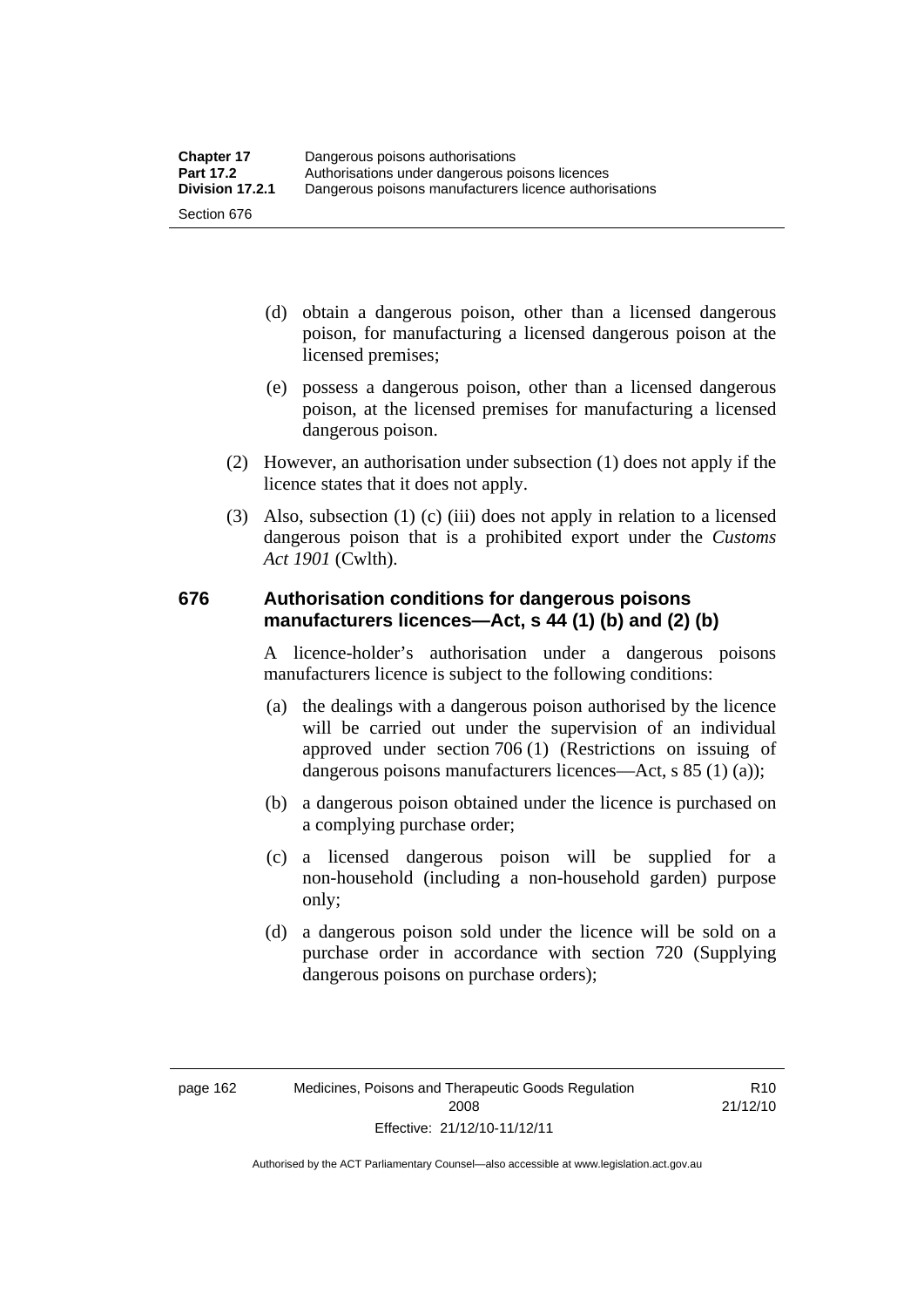- (e) if the supplier does not receive a document signed by the buyer acknowledging receipt of the dangerous poison within 7 days after the day the dangerous poison is delivered—the supplier must, within 24 hours after the end of the 7-day period, tell the chief health officer, in writing, of the failure to receive the document;
- (f) the following are kept at the supplier's business premises or, if the chief health officer approves in writing another place, the place approved by the chief health officer, for at least 2 years after the day the poison is supplied:
	- (i) the filled purchase order;
	- (ii) the delivery acknowledgement under paragraph (e) or section 720 (d) (ii);
	- (iii) the record for section 722;
- (g) if a dangerous poison sold under the licence is liquid containing paraquat—the poison is coloured blue or green and has an offensive smell.
- *Note* For licence conditions, see the Act, s 89.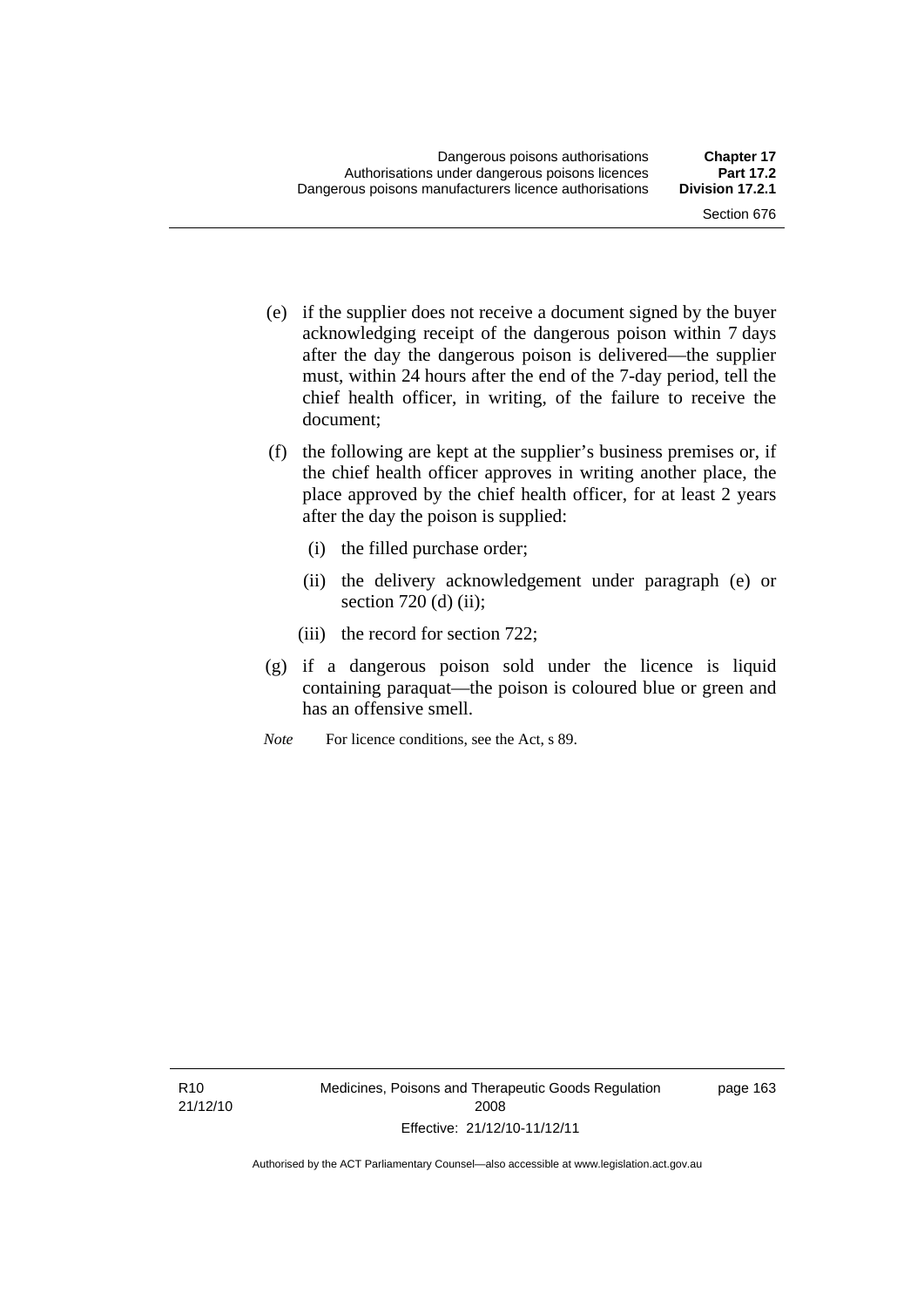### **Division 17.2.2 Dangerous poisons—research and education program licence authorisations**

- *Note 1* For authorisation for research and education programs by scientifically qualified people, see div 17.3.3.
- *Note 2* For other provisions about dangerous poisons research and education program licences, see pt 18.3.

#### **680 Authorisations under dangerous poisons research and education program licences—Act, s 20 (1) (a)**

A dangerous poisons research and education program licence authorises—

- (a) the licence-holder to—
	- (i) issue a purchase order for a dangerous poison (the *licensed dangerous poison*) stated in the licence for the program stated in the licence; and
	- (ii) obtain a licensed dangerous poison on a purchase order for the program; and
	- (iii) possess a licensed dangerous poison for the program at the premises to which the licence relates; and
	- (iv) supply a licensed dangerous poison to anyone taking part in the program for the program; and
- (b) the program supervisor, and anyone taking part in the program, to deal with the licensed dangerous poison as authorised by the licence at the premises stated in the licence.

R10 21/12/10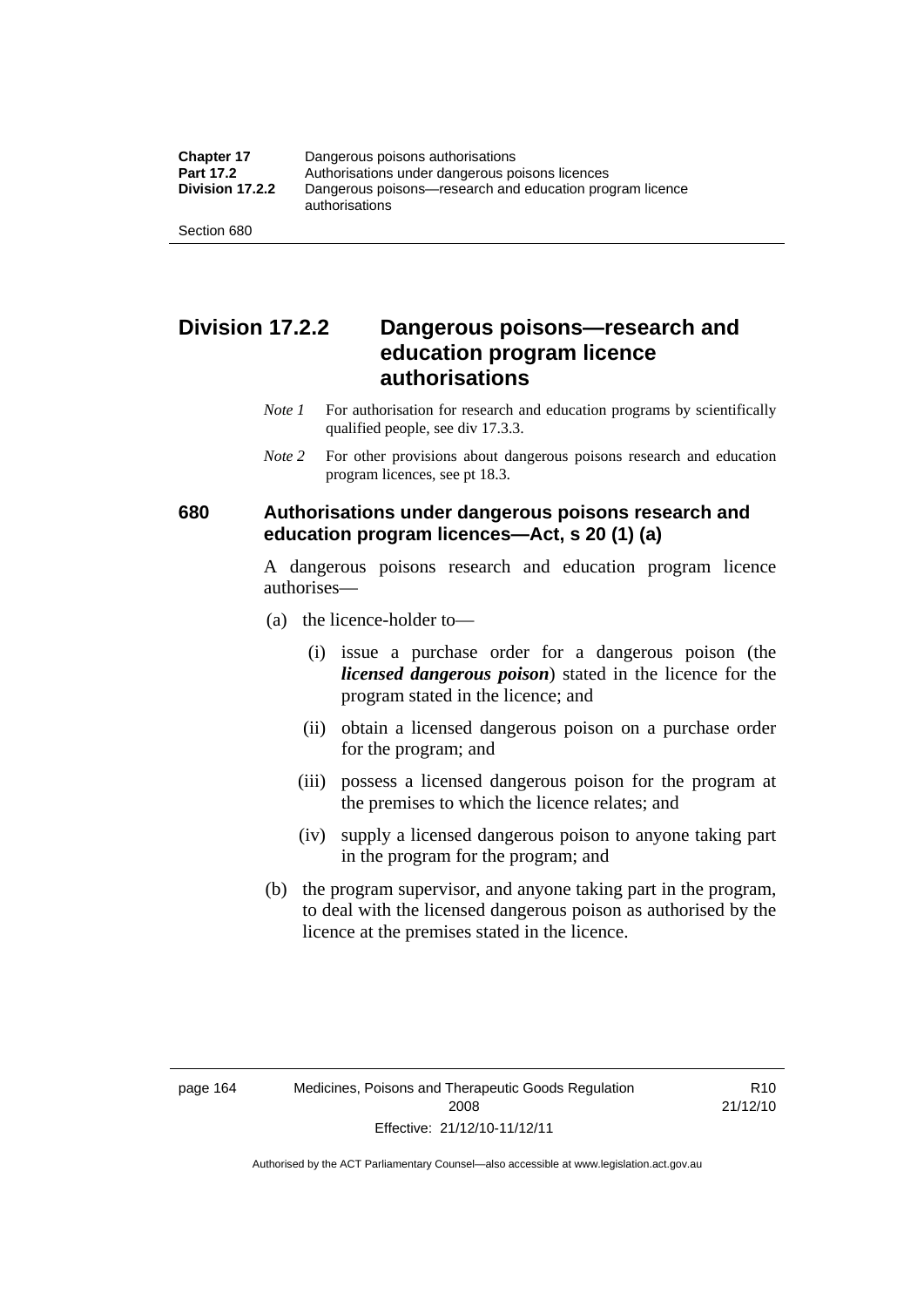**681 Authorisation condition for dangerous poisons research and education program licences—Act, s 44 (1) (b) and (2) (b)** 

> A licence-holder's authorisation to obtain a dangerous poison under a dangerous poisons research and education program licence is subject to the condition that the poison is purchased on a complying purchase order.

*Note* For licence conditions, see the Act, s 89.

R10 21/12/10 Medicines, Poisons and Therapeutic Goods Regulation 2008 Effective: 21/12/10-11/12/11

page 165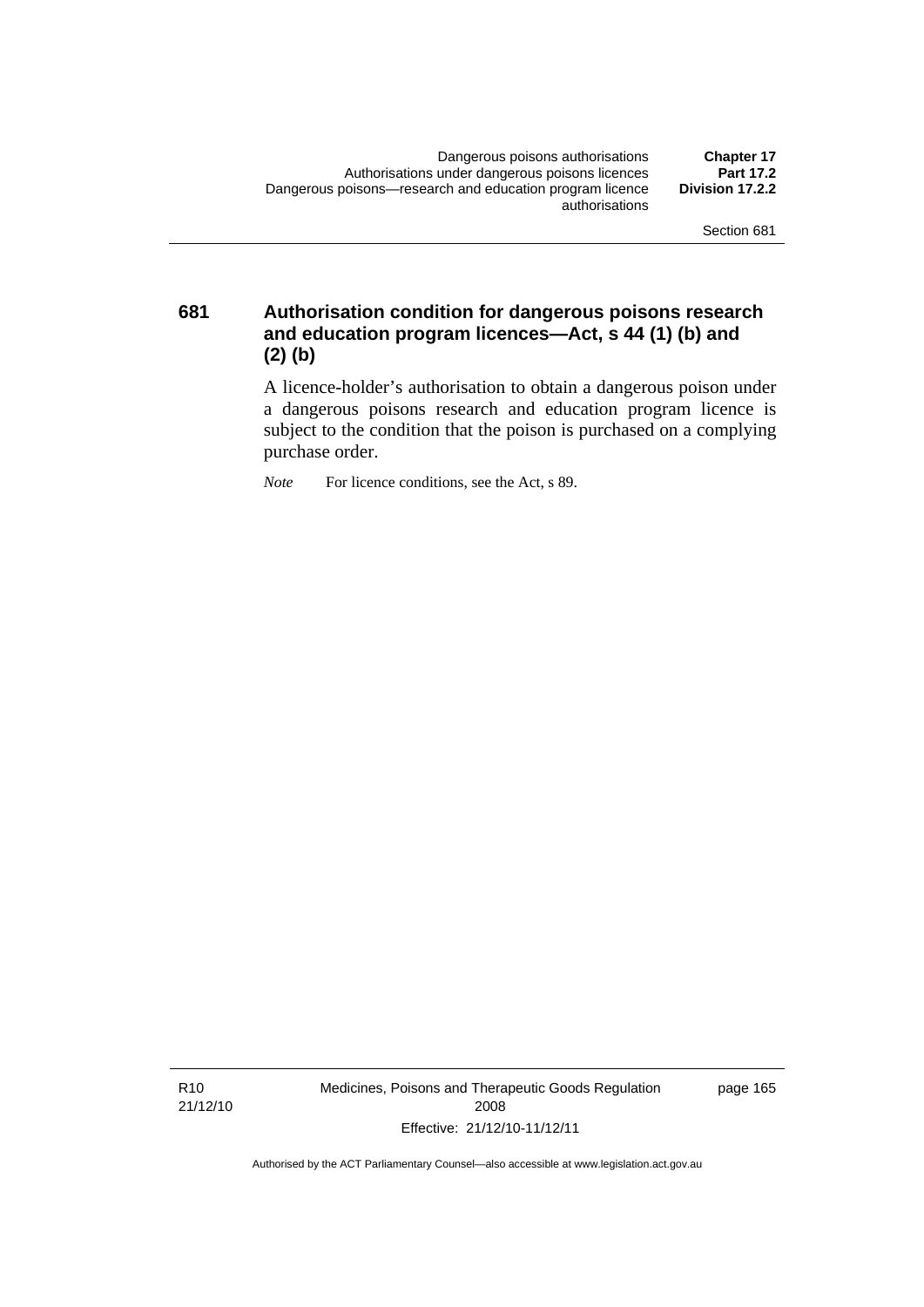### **Division 17.2.3 Dangerous poisons suppliers licence authorisations**

*Note* For other provisions about dangerous poisons suppliers licences, see pt 18.4.

#### **685 Authorisations under dangerous poisons suppliers licences—Act, s 20 (1) (b)**

- (1) A dangerous poisons suppliers licence authorises the holder to do any of the following in relation to a dangerous poison (the *licensed dangerous poison*) stated in the licence at the premises (the *licensed premises*) stated in the licence:
	- (a) issue a purchase order for a licensed dangerous poison;
	- (b) obtain a licensed dangerous poison on a purchase order for sale from the licensed premises;
	- (c) possess a licensed dangerous poison for sale from the licensed premises;
	- (d) sell a licensed dangerous poison on a purchase order to—
		- (i) someone authorised to issue a purchase order for the dangerous poison; or
		- (ii) someone in another State who may obtain the dangerous poison under the law of the other State; or
		- (iii) someone in another country who may lawfully obtain the dangerous poison in the other country.
		- *Note* The dangerous poison must be sold on a purchase order in accordance with s 720 (see s 686).
- (2) However, an authorisation under subsection (1) does not apply if the licence states that it does not apply.

page 166 Medicines, Poisons and Therapeutic Goods Regulation 2008 Effective: 21/12/10-11/12/11

R10 21/12/10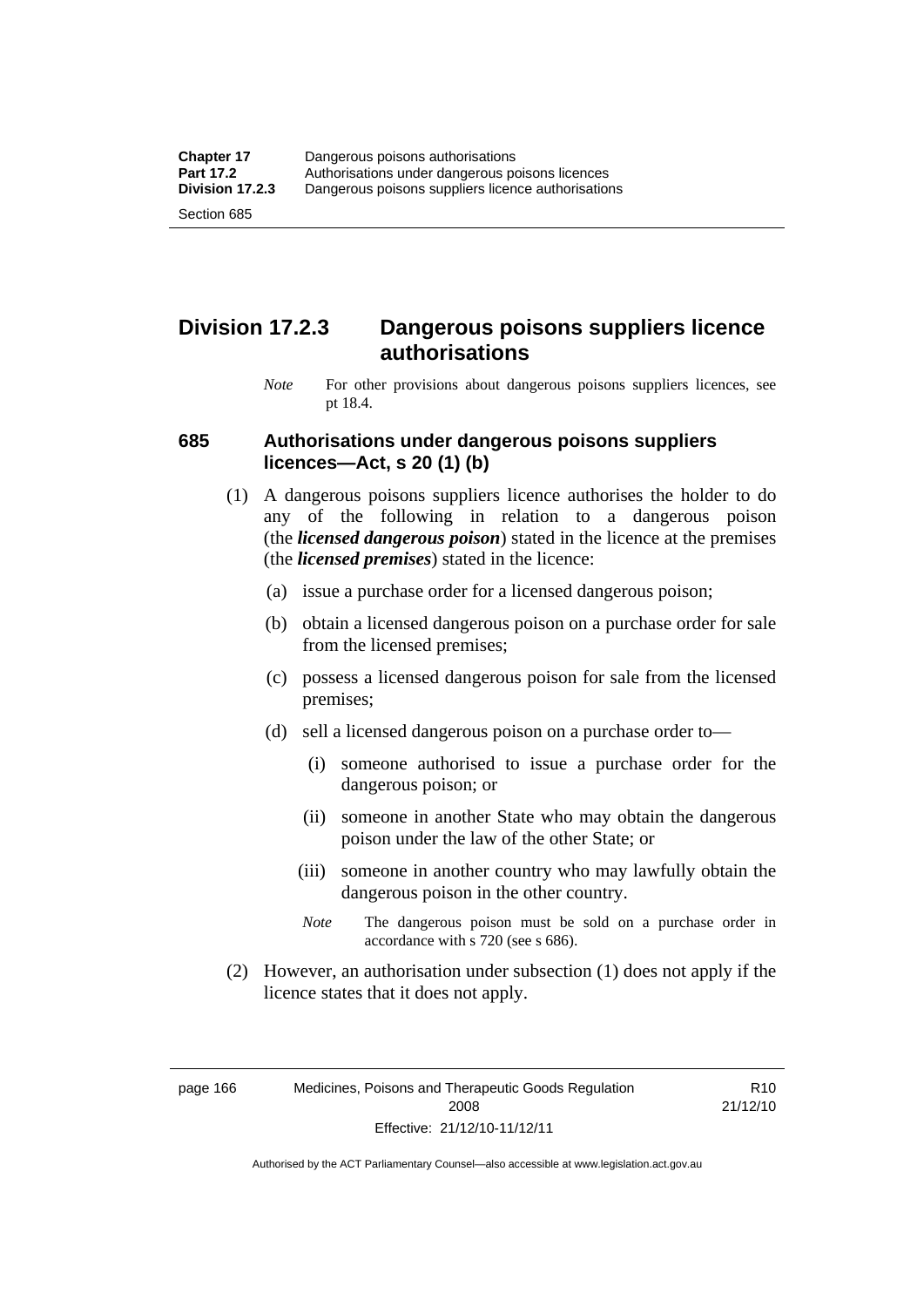(3) Also, subsection (1) (d) (iii) does not apply in relation to a licensed dangerous poison that is a prohibited export under the *Customs Act 1901* (Cwlth).

#### **686 Authorisation conditions for dangerous poisons suppliers licences—Act, s 44 (1) (b) and (2) (b)**

A licence-holder's authorisation under a dangerous poisons suppliers licence is subject to the following conditions:

- (a) the dealings with a dangerous poison authorised by the licence will be carried out under the supervision of an individual approved under section 716 (1) (Restrictions on issuing of dangerous poisons suppliers licences—Act, s 85 (1) (a));
- (b) a dangerous poison sold under the licence will be sold on a purchase order in accordance with section 720 (Supplying dangerous poisons on purchase orders);
- (c) a dangerous poison sold under the licence will be supplied for a non-household (including a non-household garden) purpose only;
- (d) if a dangerous poison sold under the licence is subject to the medicines and poisons standard, appendix J (Conditions for availability and use of Schedule 7 poisons), condition 3—the poison will be supplied only to a person who is allowed to use the poison under the condition;
	- *Note* Condition 3 relates to a dangerous poison that is not to be used except by or in accordance with the directions of an accredited government vermin control officer.
- (e) if the supplier does not receive a document signed by the buyer acknowledging receipt of the dangerous poison within 7 days after the day the dangerous poison is delivered—the supplier must, within 24 hours after the end of the 7-day period, tell the chief health officer, in writing, of the failure to receive the document;

R10 21/12/10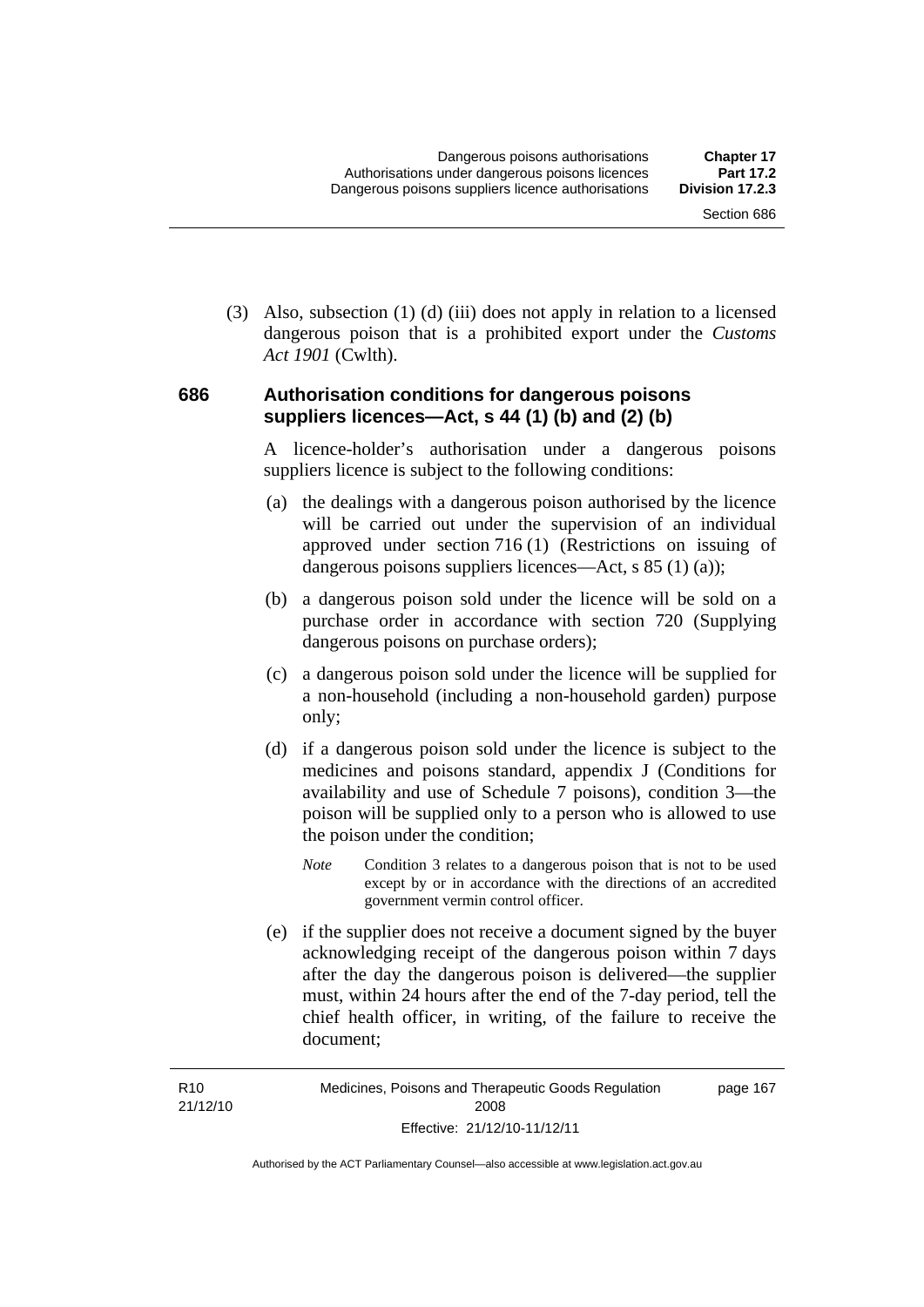- (f) the following are kept at the supplier's business premises or, if the chief health officer approves in writing another place, the place approved by the chief health officer, for at least 2 years after the day the poison is supplied:
	- (i) the filled purchase order;
	- (ii) the delivery acknowledgement under paragraph (e) or section 720 (d) (ii);
	- (iii) the record for section 722;
- (g) if a dangerous poison sold under the licence is liquid containing paraquat—the poison is coloured blue or green and has an offensive smell.
- *Note* For licence conditions, see the Act, s 89.

page 168 Medicines, Poisons and Therapeutic Goods Regulation 2008 Effective: 21/12/10-11/12/11

R10 21/12/10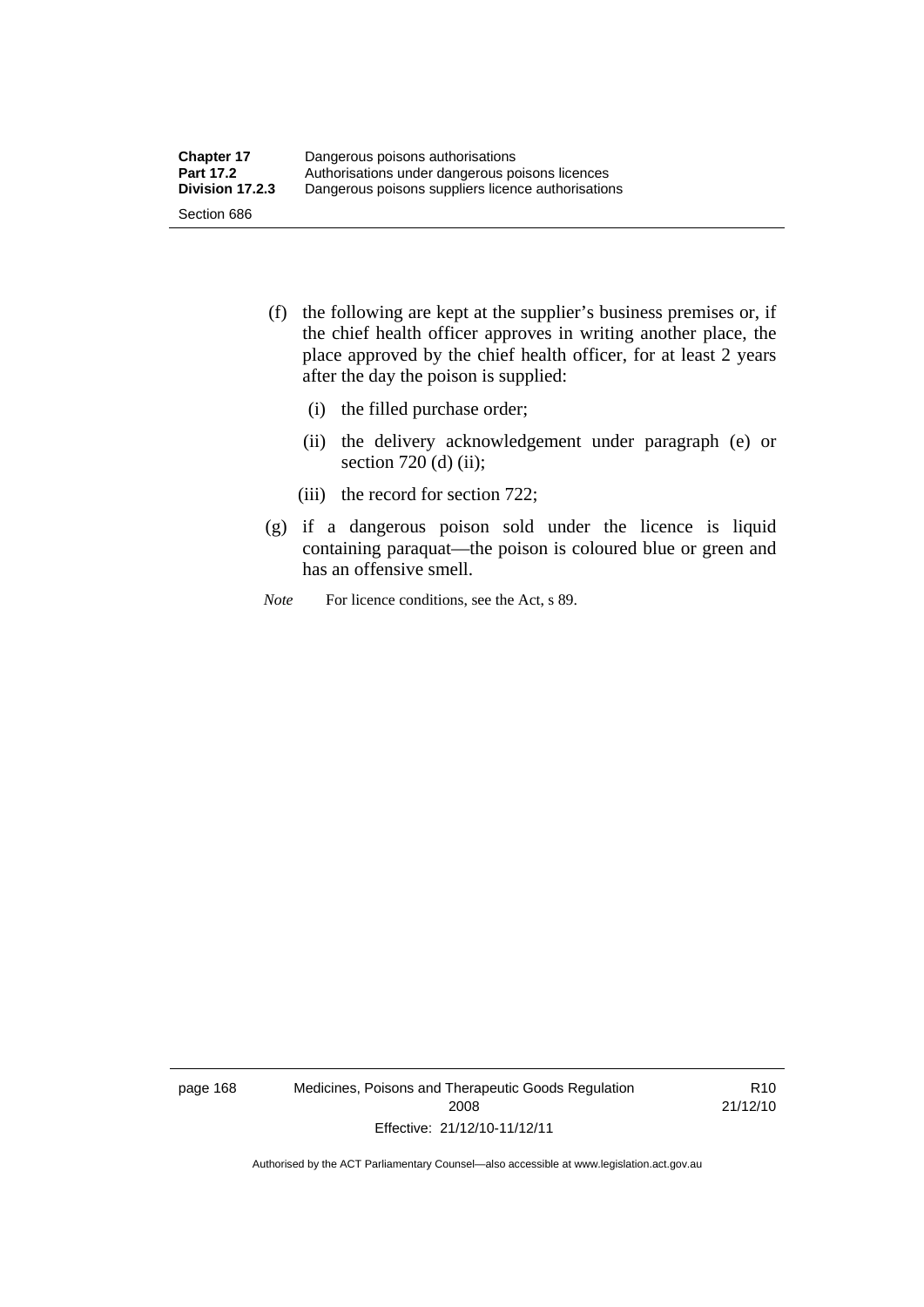### **Part 17.3 Other dangerous poisons authorisations**

### **Division 17.3.1 Authorisations for manufacturing etc purposes**

#### **690 Manufacturing etc authorisations for dangerous poisons—Act, s 20 (2) (a)**

(1) In this section:

*relevant dealing*, with a dangerous poison, means any of the following:

- (a) issuing a purchase order for the poison;
- (b) obtaining the poison;
- (c) possessing the poison;
- (d) issuing a purchase order for the poison;
- (e) discarding the poison.
- (2) A person mentioned in schedule 4 (Dangerous poisons manufacturing etc authorisations), column 2 is authorised for a relevant dealing with a dangerous poison mentioned in column 3 in relation to the person if—
	- (a) the poison is for a purpose mentioned in column 4 in relation to the person; and
	- (b) the dealing is consistent with any condition or restriction for the dealing mentioned in column 3; and
	- (c) if the dealing is issuing a purchase order for the poison—the purchase order complies with section 721 (General requirements for dangerous poisons purchase orders—Act, s 38 (2) (c)).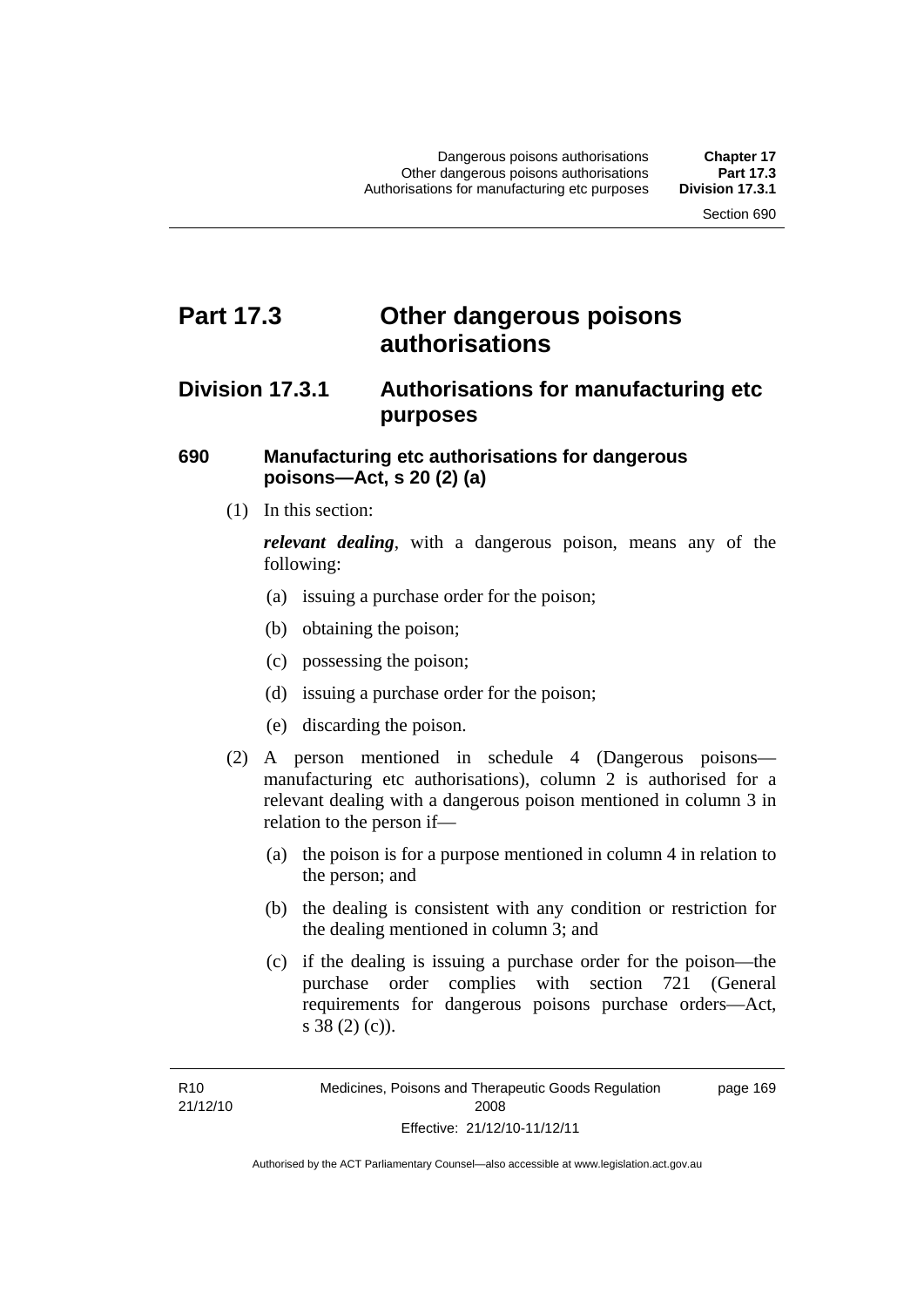*Note* A purchase order must be in writing (see Act, dict, def *purchase order*).

### **Division 17.3.2 Authorisations for delivery people and commercial disposal operators**

#### **692 Authorisations to deliver dangerous poisons under purchase orders—Act, s 26 (1) (b) and (2) (b), s 35 (1) (b), (2) (b) and s 36 (b)**

- (1) This section applies to an adult (the *delivery person*) who is—
	- (a) engaged to transport and deliver a dangerous poison supplied on a purchase order; or
	- (b) acting for a person mentioned in paragraph (a).
- (2) The delivery person is authorised to—
	- (a) obtain and possess the dangerous poison for the purpose of transporting and delivering the dangerous poison as engaged; and
	- (b) supply the dangerous poison to the entity named as the recipient in the purchase order or the entity's agent.

#### **Example—delivery person**

an employee of a courier service

- *Note 1 Entity* includes a person (see Legislation Act, dict, pt 1).
- *Note 2* An example is part of the regulation, is not exhaustive and may extend, but does not limit, the meaning of the provision in which it appears (see Legislation Act, s 126 and s 132).

### **693 Authorisation to supply dangerous poisons to commercial disposal operator for disposal—Act, s 26 (1) (b)**

A person is authorised to supply a dangerous poison for disposal to another person if the other person—

R10

page 170 Medicines, Poisons and Therapeutic Goods Regulation 2008 Effective: 21/12/10-11/12/11 21/12/10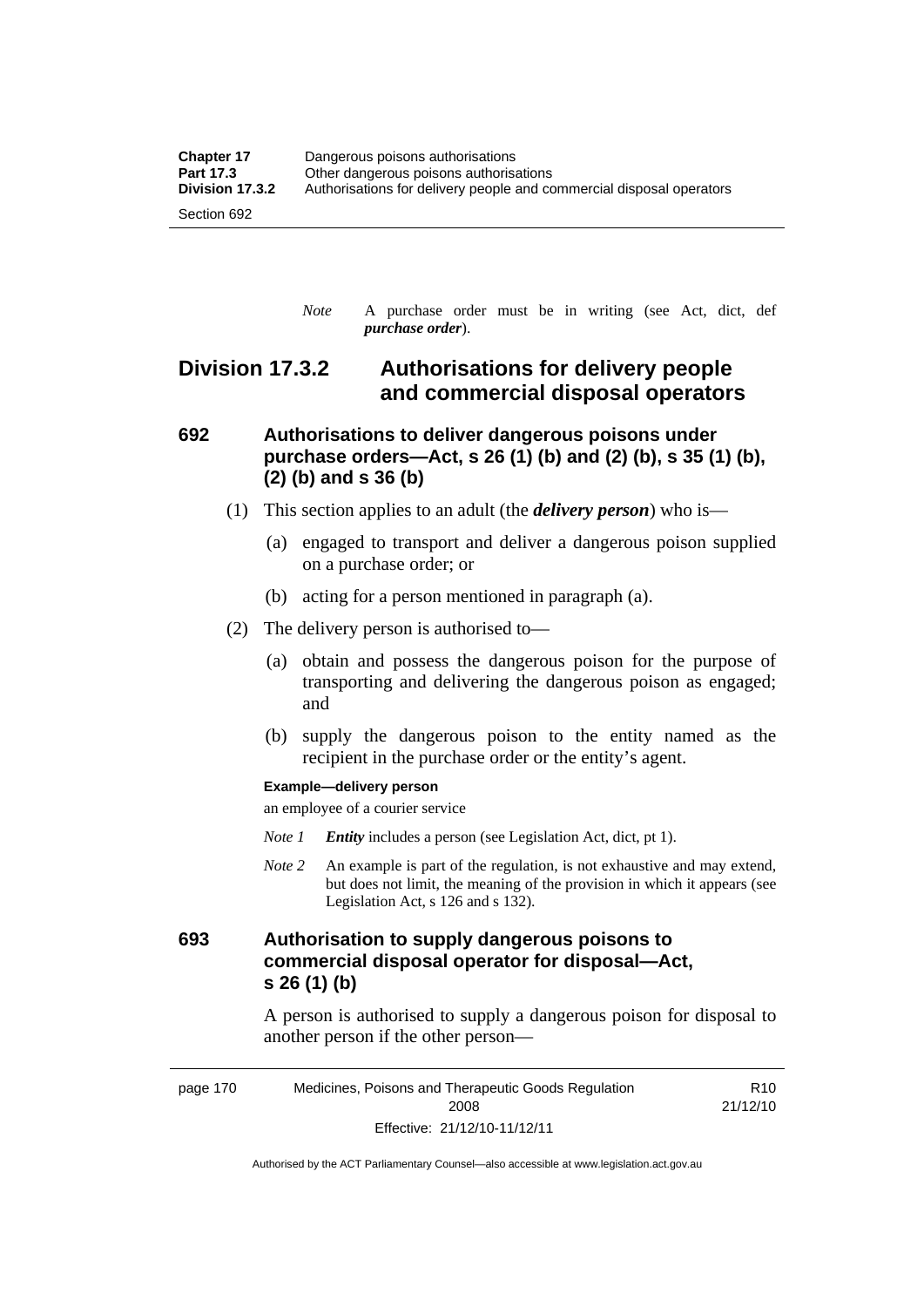- (a) holds an environmental authorisation for the disposal of the dangerous poison; or
- (b) is an adult acting for a person mentioned in paragraph (a).
- *Note* For related authorisations, see pt 9.1.

#### **694 Authorisations for commercial disposal operators—Act, s 26 (1) (b) and (2) (b), s 35 (1) (b) and (2) (b) and s 36 (b)**

- (1) This section applies to a person who—
	- (a) holds an environmental authorisation for the disposal of a dangerous poison; or
	- (b) is an adult acting for a person mentioned in paragraph (a).
- (2) The person is authorised to obtain and possess the dangerous poison for disposing of the poison as engaged.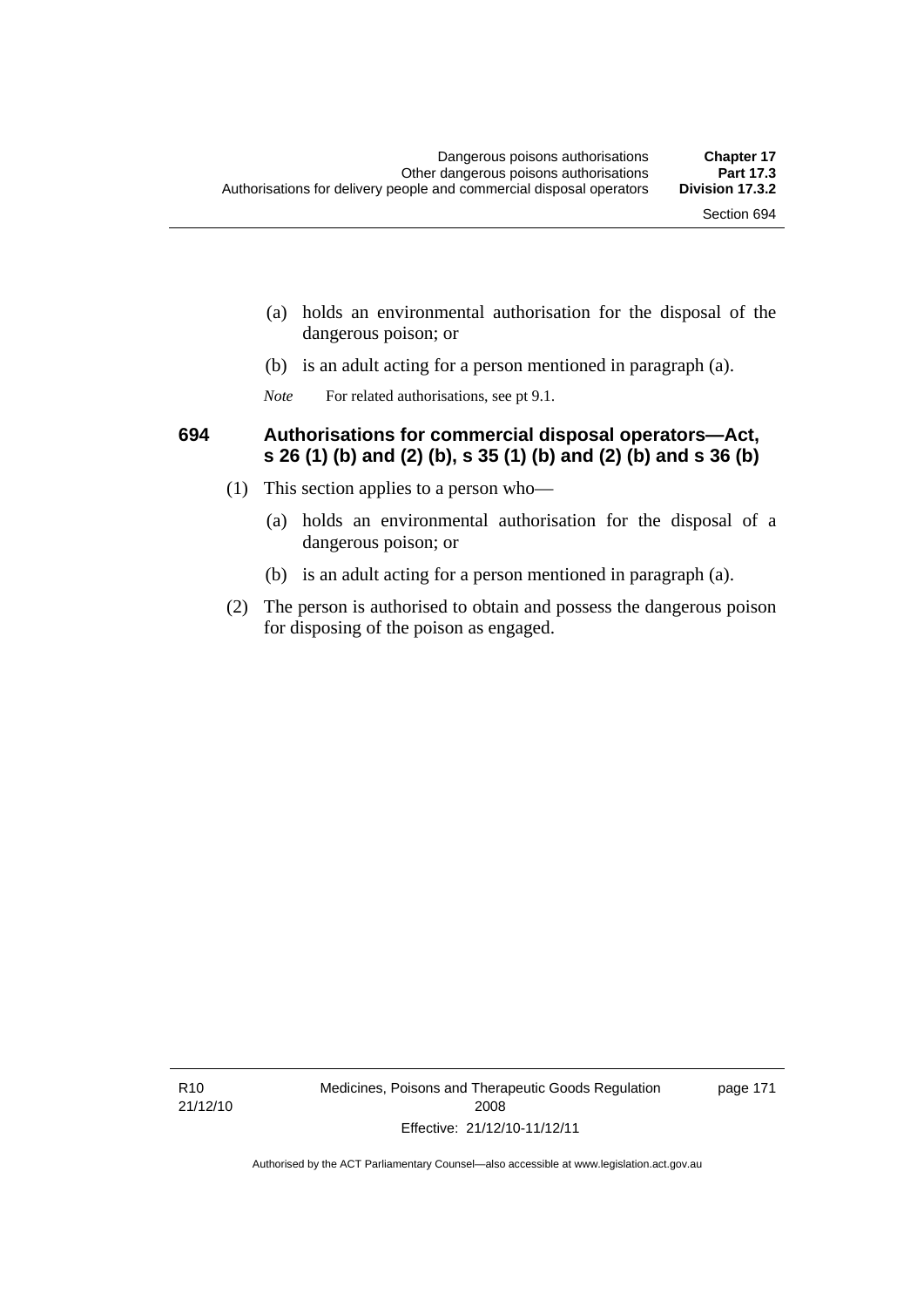| <b>Chapter 17</b> | Dangerous poisons authorisations                                                                           |  |
|-------------------|------------------------------------------------------------------------------------------------------------|--|
| Part 17.3         | Other dangerous poisons authorisations                                                                     |  |
| Division 17.3.3   | Authorisations for dangerous poisons research and education programs by<br>scientifically qualified people |  |
| Section 695       |                                                                                                            |  |

### **Division 17.3.3 Authorisations for dangerous poisons research and education programs by scientifically qualified people**

*Note* A licence is required for research and education programs in relation to an administration-related dealing for human use (see Act, s 20 (3)).

#### **695 Authorisations for dangerous poisons research and education—Act, s 26 (1) and (2) (b)**

- (1) A scientifically qualified person employed at a recognised research institution is authorised to do the following for the purposes of an authorised activity at the institution:
	- (a) issue a purchase order for a dangerous poison;
	- (b) obtain on a purchase order a dangerous poison;
	- (c) possess a dangerous poison;
	- (d) supply a dangerous poison to a person (a *relevant person*) who is taking part in the authorised activity at the institution.
	- *Note 1 Scientifically qualified person*—see the dictionary.
	- *Note 2 Recognised research institution*—see the Act, s 20 (5).
- (2) A relevant person is authorised to do the following in relation to a dangerous poison for the purposes of an authorised activity:
	- (a) obtain the poison from the scientifically qualified person for the activity;
	- (b) possess the poison for the purposes of the activity;
	- (c) supply the poison to the scientifically qualified person for the activity.

Authorised by the ACT Parliamentary Counsel—also accessible at www.legislation.act.gov.au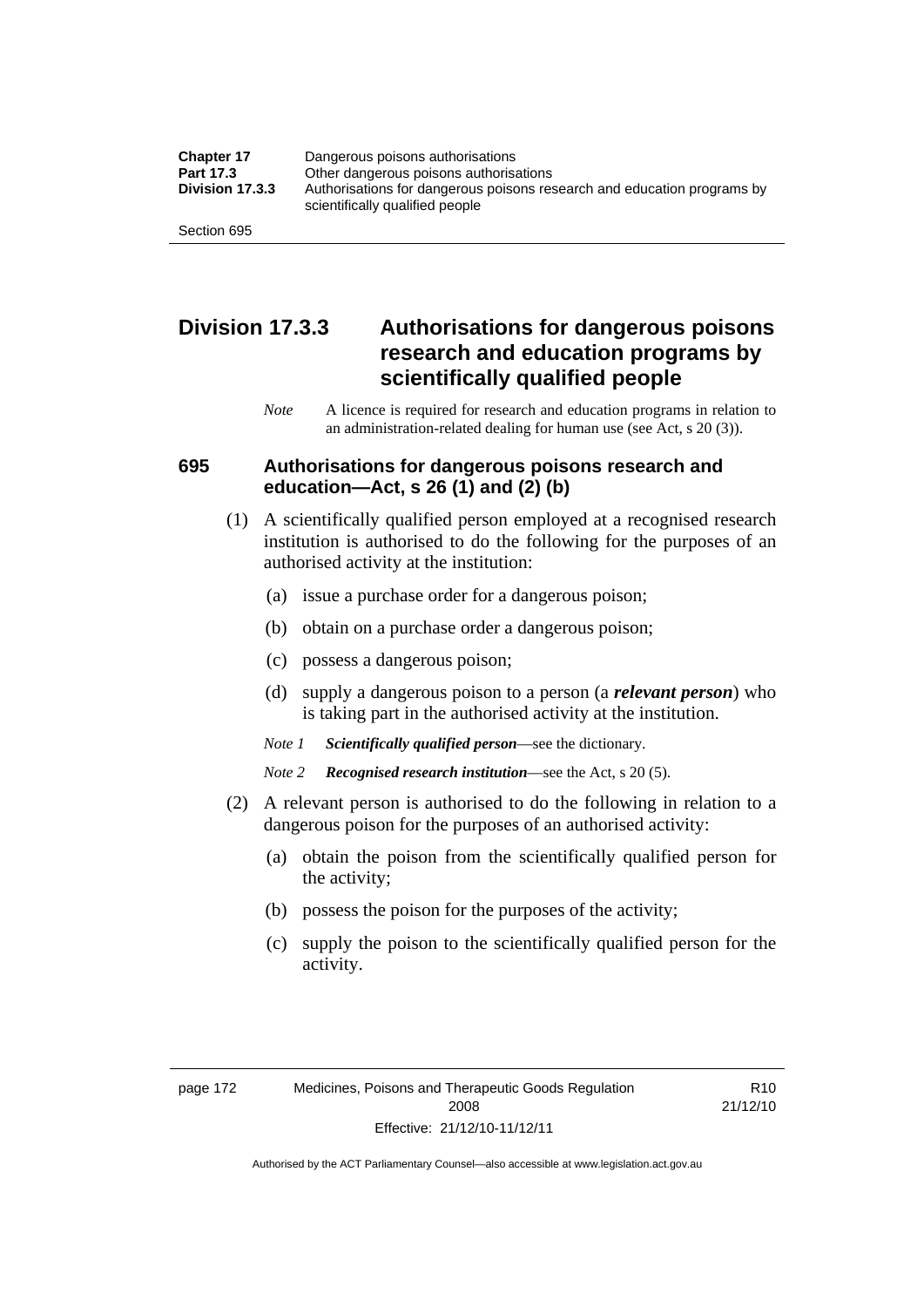(3) In this section:

*administration-related dealing*, in relation to a dangerous poison see the Act, section 20 (5).

*authorised activity*, in relation to a dangerous poison at a recognised research institution, means the conduct of any of the following if it does not involve an administration-related dealing of the poison for human use:

- (a) medical or scientific research in relation to the poison at the institution;
- (b) instruction involving the poison at the institution;
- (c) quality control or analysis of the poison at the institution.

### **696 Authorisation conditions for dangerous poisons research and education—Act, s 44 (1) (b) and (2) (b)**

A scientifically qualified person's authorisation under section 695 is subject to the following conditions:

- (a) the person has written approval for the conduct of the authorised activity from the person in charge of—
	- (i) the recognised research institution; or
	- (ii) a faculty or division of the institution;
- (b) a dangerous poison is purchased on a complying purchase order;
- (c) the purchase order is for an amount of the poison approved in writing by the person in charge;
- (d) the dangerous poison is obtained from someone who is authorised to supply the poison to the person.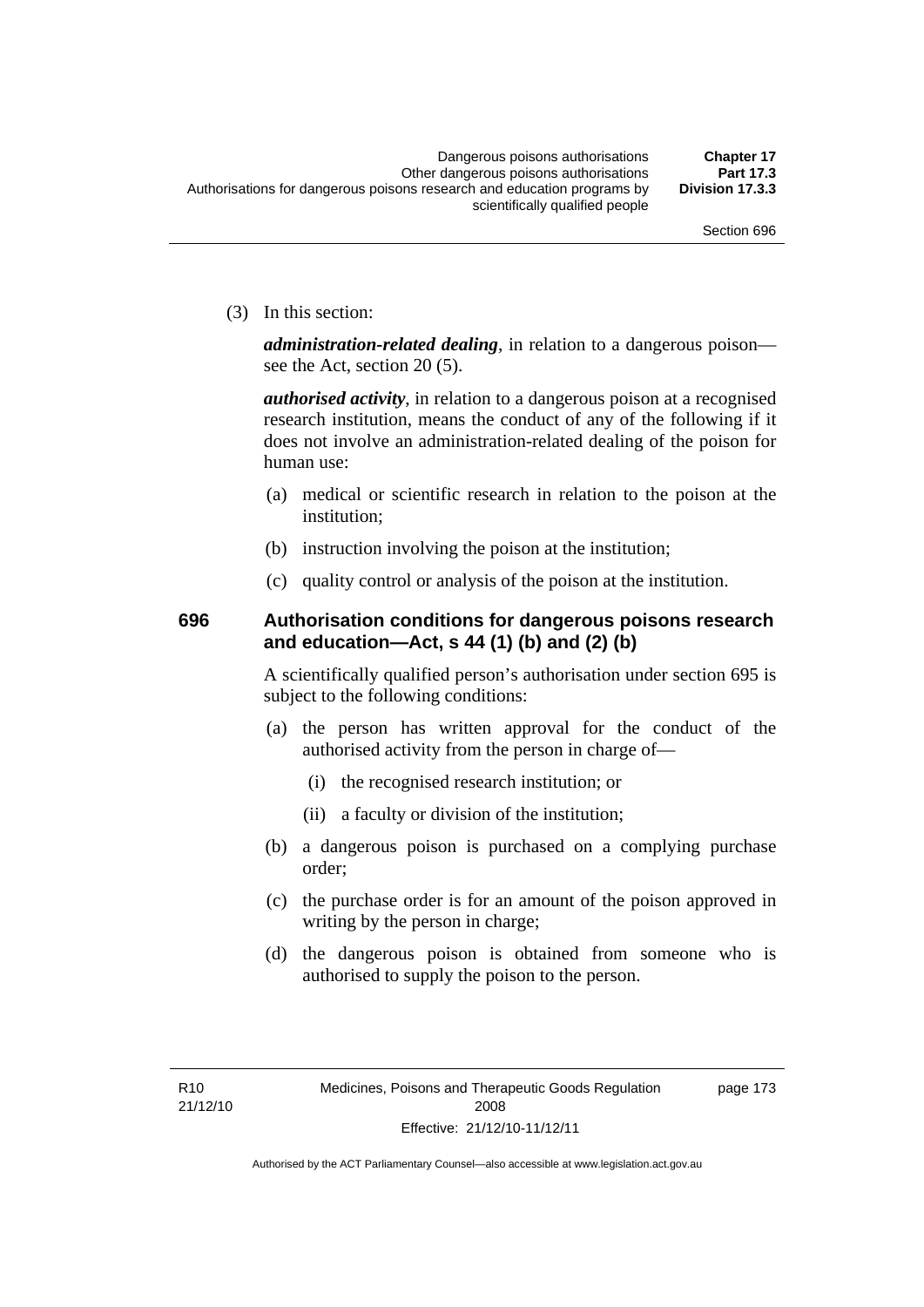# **Chapter 18 Dangerous poisons licences**

### **Part 18.1 Dangerous poisons licences generally**

### **700 Dangerous poisons licences that may be issued—Act, s 78 (2)**

The following licences for dangerous poisons may be issued:

- (a) a licence for the manufacture of a dangerous poison (a *dangerous poisons manufacturers licence*);
- (b) a licence for a program of research or education in relation to a dangerous poison (a *dangerous poisons research and education program licence*);
- (c) a licence for the supply of dangerous poisons (a *dangerous poisons suppliers licence*).
- *Note* Other dangerous poisons licences may also be issued (see Act, s 78 (3)).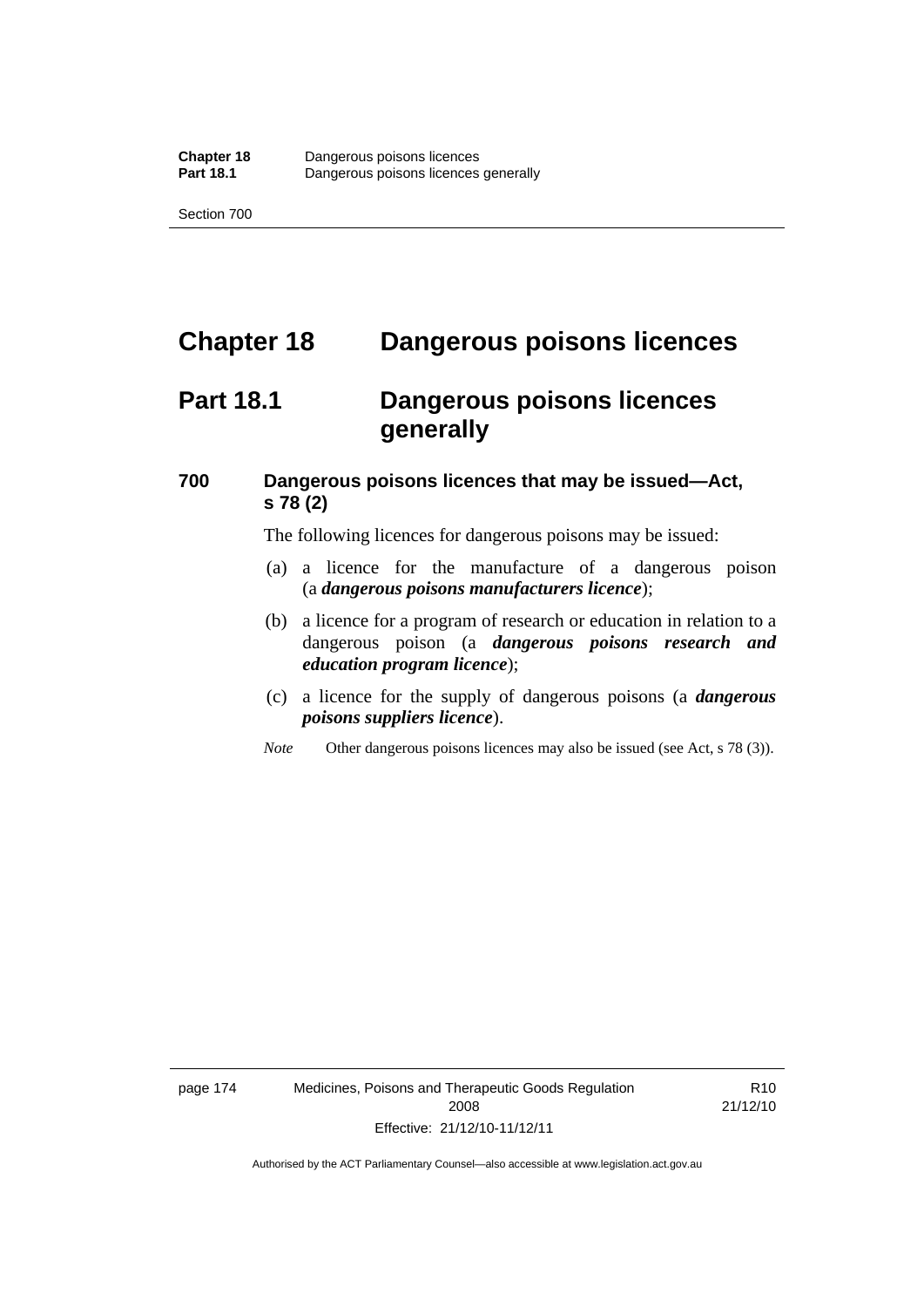### **Part 18.2 Dangerous poisons manufacturers licences**

#### **705 Applications for dangerous poisons manufacturers licences**

- (1) An application for a dangerous poisons manufacturers licence must be in writing, signed by the applicant, and include the following:
	- (a) the dangerous poisons to which the application relates;
	- (b) the full name of the applicant;
	- (c) the applicant's ABN (if any);
	- (d) if the applicant is a corporation—the corporation's ACN;
	- (e) the location of the premises where the applicant proposes to deal with the poisons under the licence;
	- (f) the security arrangements proposed for the premises;
	- (g) the name of an individual who is to supervise the dealings to be authorised under the licence.
	- *Note 1* If a form is approved under the Act, s 198 for this provision, the form must be used.

*Note* 2 A fee may be determined under the Act, s 197 for this provision.

- (2) The application must be accompanied by a plan of the premises that shows—
	- (a) each part of the premises where a process in the manufacture of the dangerous poisons is proposed to be carried out and the nature of the process; and
	- (b) where it is proposed to store the dangerous poisons to which the application relates and any other dangerous poisons obtained for the manufacture of those dangerous poisons; and

page 175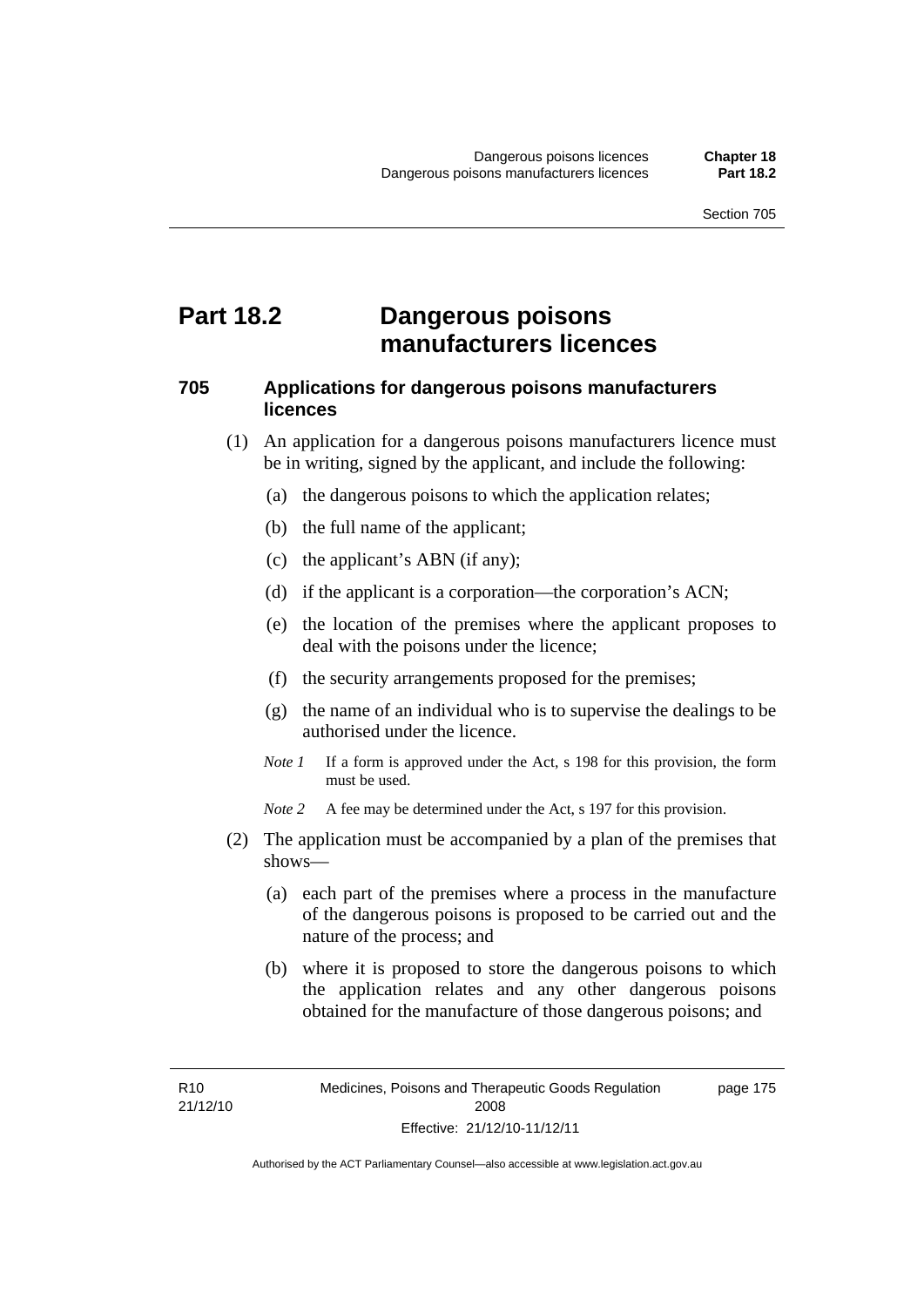(c) the location and nature of security devices.

#### **706 Restrictions on issuing of dangerous poisons manufacturers licences—Act, s 85 (1) (a)**

- (1) The chief health officer must not issue a dangerous poisons manufacturers licence to a person unless dealings with dangerous poisons under the licence will be supervised by an individual nominated by the applicant and approved, in writing, by the chief health officer.
- (2) The chief health officer must not approve the nominated individual unless satisfied that the individual—
	- (a) is a suitable person to hold a dangerous poisons manufacturers licence; and
	- (b) has qualifications in chemistry, pharmacy or pharmacology or experience appropriate for the manufacture of dangerous poisons.
	- *Note* For changes of nominated individuals, see the Act, s 93.
- (3) In this section:

*suitable person*, to hold a licence—see the Act, section 81.

#### **707 Additional information for dangerous poisons manufacturers licences—Act, s 88 (1) (k)**

The name of the person approved under section 706 (1) to supervise the dealings with dangerous poisons authorised by the licence is prescribed for a dangerous poisons manufacturers licence.

R10 21/12/10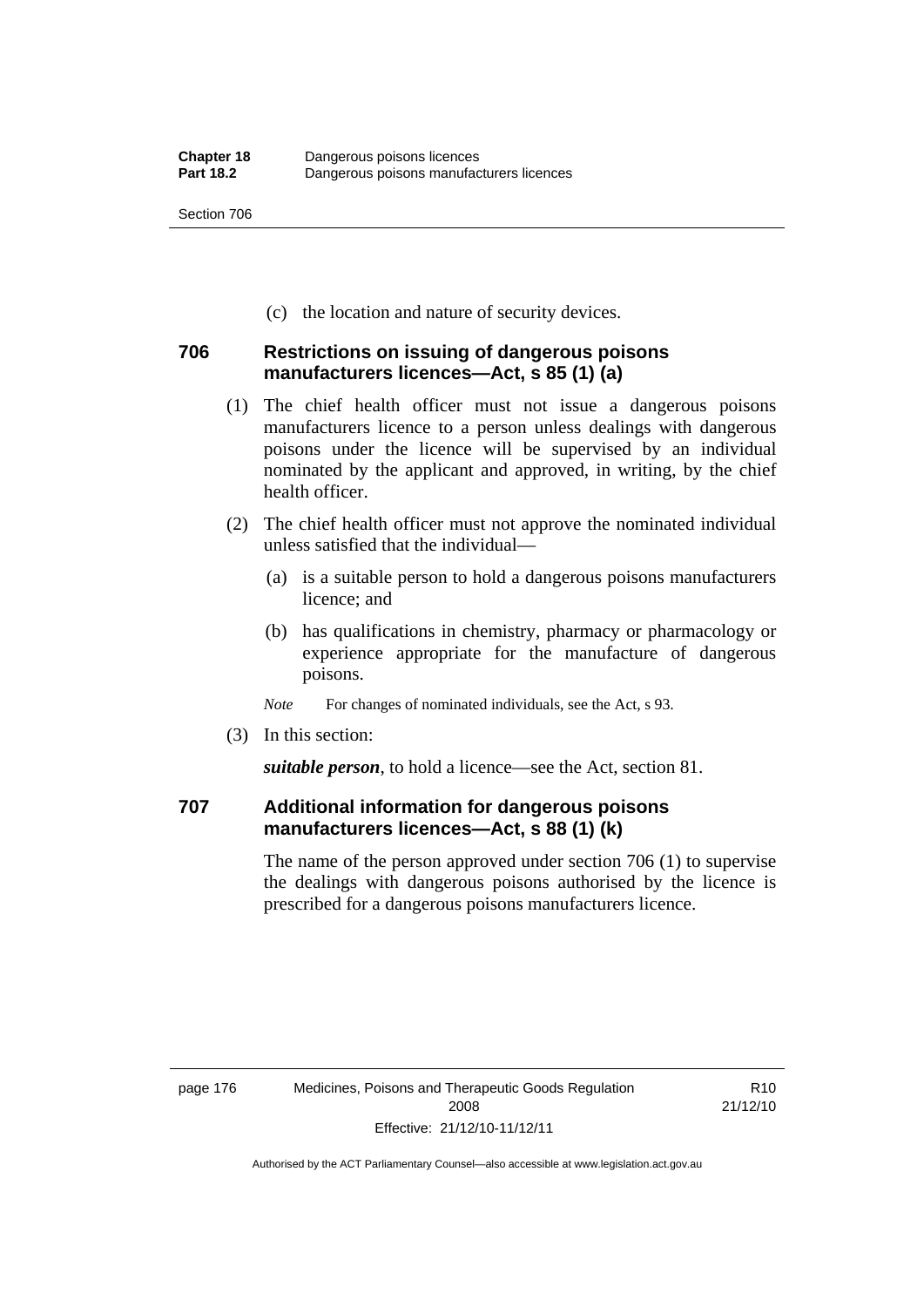### **Part 18.3 Dangerous poisons research and education program licences**

#### **710 Applications for dangerous poisons research and education program licences**

- (1) An application for a dangerous poisons research and education program licence for a dangerous poison must be in writing, signed by the applicant, and include the following:
	- (a) the full name, address and academic, professional or other relevant qualifications of—
		- (i) the person who is to supervise the program; and
		- (ii) the person who is to conduct the program;
	- (b) the name of the recognised research institution at or under which the program is proposed to be conducted;

*Note Recognised research institution*—see the Act, s 20 (5).

- (c) whether the program will be conducted at, or under the authority of, the recognised research institution;
- (d) the premises where the program will be conducted;
- (e) the dangerous poison, and the form and strength of the poison, for which the licence is sought;
- (f) the maximum quantity of the dangerous poison that would be possessed under the licence at any time;
- (g) a description of the program, including an explanation of why the program cannot be carried out satisfactorily without the use of the dangerous poison;
- (h) the supervision arrangements for the program;

page 177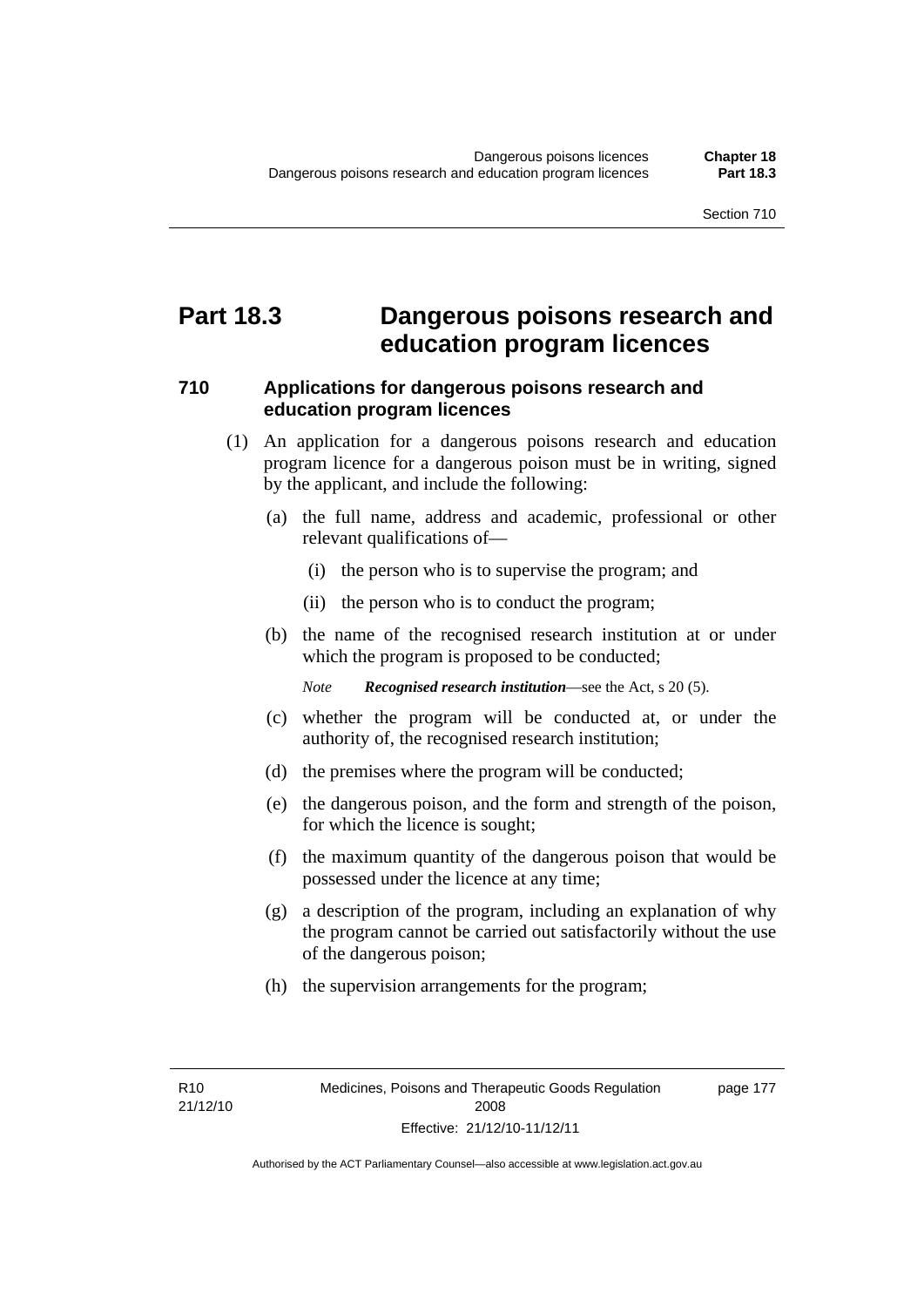- (i) the period for which the licence is sought.
- *Note 1* If a form is approved under the Act, s 198 for this provision, the form must be used.
- *Note* 2 A fee may be determined under the Act, s 197 for this provision.
- (2) The application must be accompanied by a written approval of the program by the person in charge of—
	- (a) the recognised research institution; or
	- (b) a faculty or division of the institution.

#### **711 Restrictions on issuing of dangerous poisons research and education program licences—Act, s 85 (1) (a)**

The chief health officer must not issue a dangerous poisons research and education program licence to a person unless—

- (a) the program to which the licence relates will be conducted at, or under the authority of, a recognised research institution; and
- (b) the program is approved by a person mentioned in section 710 (2); and
- (c) satisfied that the program—
	- (i) cannot be carried out without the use of the dangerous poison to which the licence application relates; and
	- (ii) will be adequately supervised.

R10 21/12/10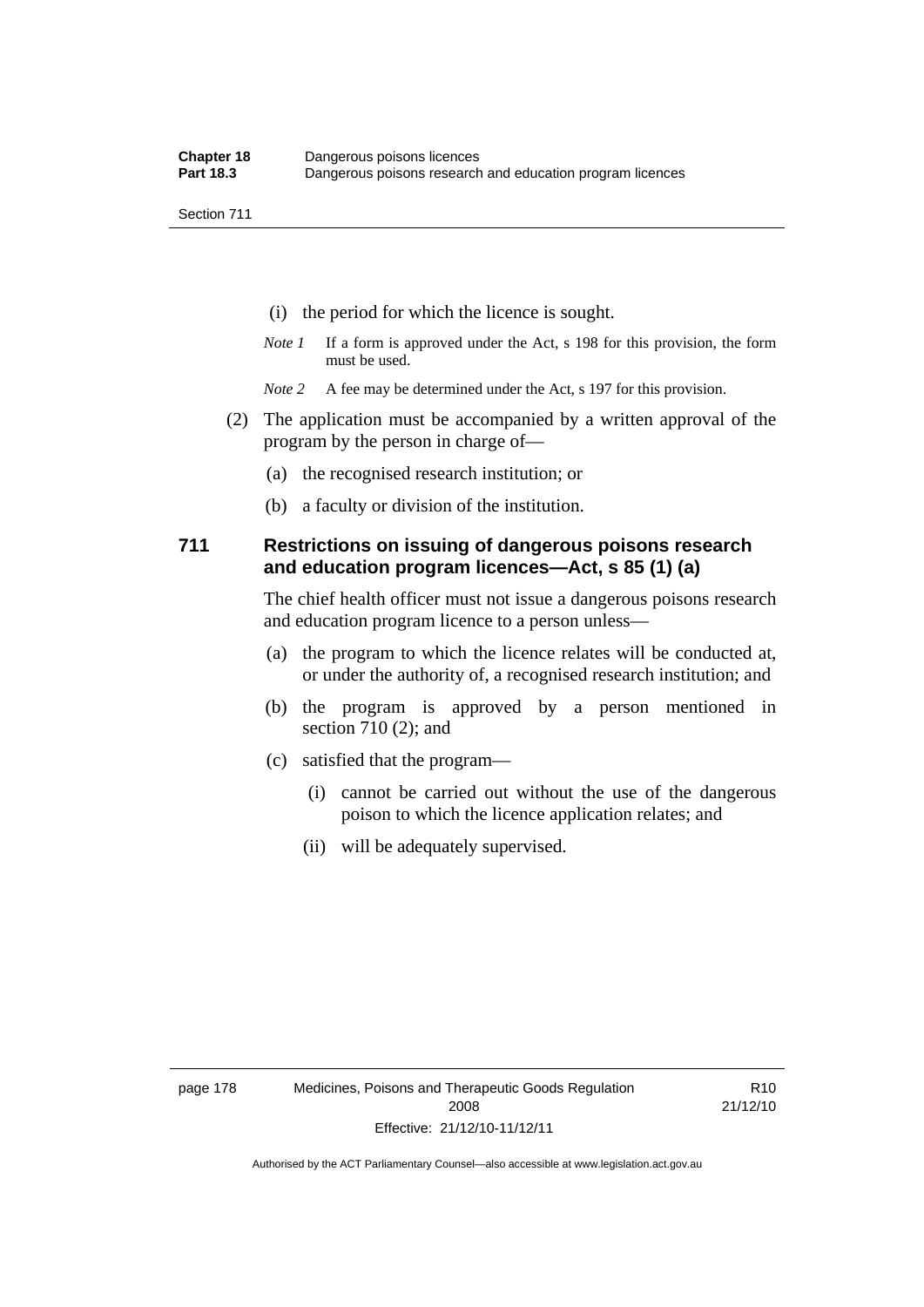#### **712 Additional information for dangerous poisons research and education licences—Act, s 88 (1) (k)**

The following additional information is prescribed for a dangerous poisons research and education licence:

- (a) the research or education program for which the licence is issued;
- (b) the name of the program's supervisor;
- (c) the dealings with a dangerous poison authorised by the licence;
- (d) the premises where the program will be conducted;
- (e) the maximum quantity of the dangerous poison that may be possessed at any time for the program;
- (f) the total quantity of the dangerous poison that may be possessed for the program during the period of the licence;
- (g) the form and strength of the dangerous poison that may be obtained and possessed for the program.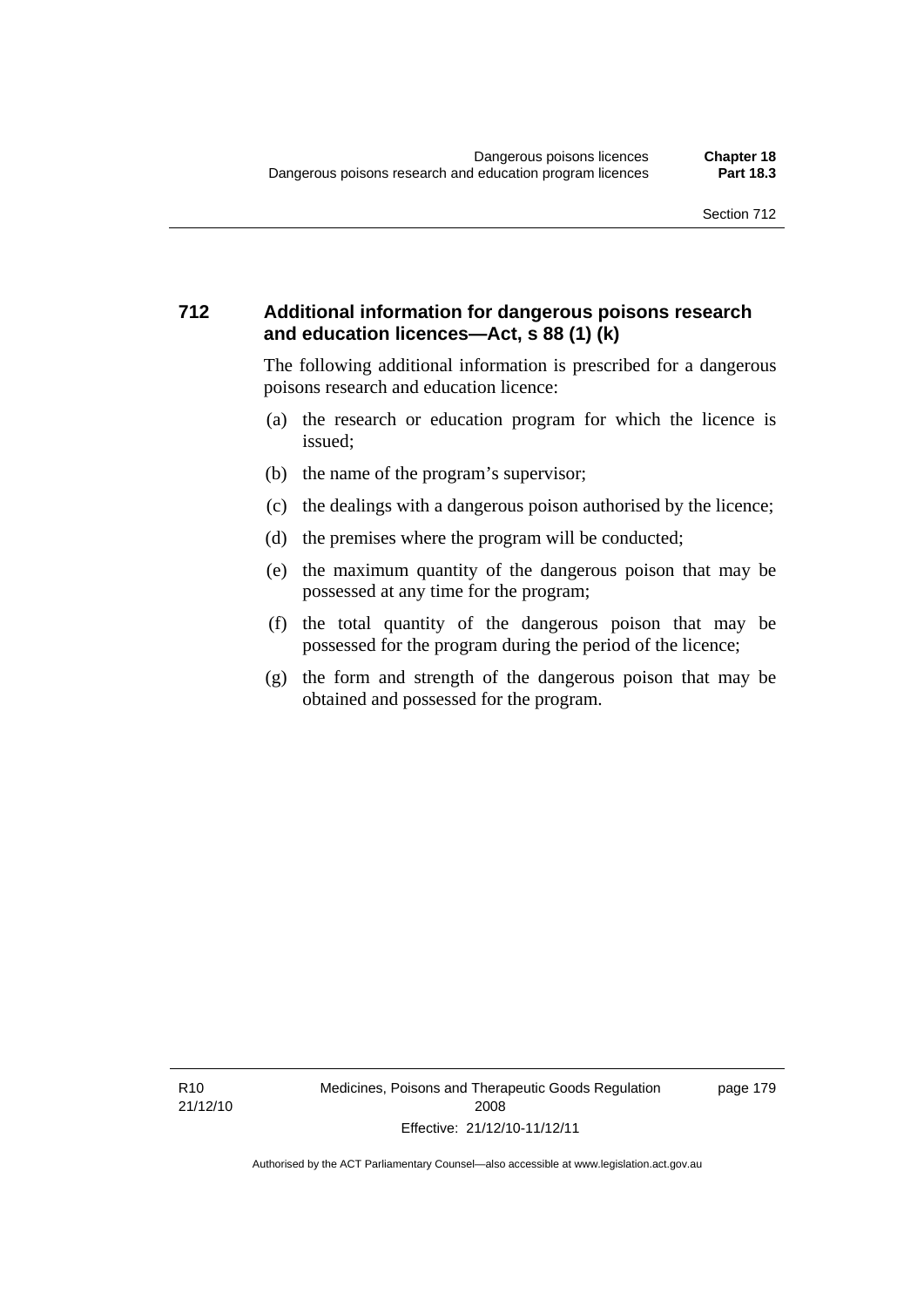# **Part 18.4 Dangerous poisons suppliers licences**

#### **715 Applications for dangerous poisons suppliers licences**

- (1) An application for a dangerous poisons suppliers licence must be in writing, signed by the applicant, and include the following:
	- (a) the dangerous poisons to which the application relates;
	- (b) the full name of the applicant;
	- (c) the applicant's ABN (if any);
	- (d) if the applicant is a corporation—the corporation's ACN;
	- (e) the location of the premises where the applicant proposes to deal with the poisons under the licence;
	- (f) the security arrangements proposed for the premises;
	- (g) the name of an individual who is to supervise the dealings to be authorised under the licence.
	- *Note 1* If a form is approved under the Act, s 198 for this provision, the form must be used.
	- *Note* 2 A fee may be determined under the Act, s 197 for this provision.
- (2) The application must be accompanied by a plan of the premises that shows—
	- (a) where it is proposed to store the dangerous poisons; and
	- (b) the location and nature of security devices.

#### **716 Restrictions on issuing of dangerous poisons suppliers licences—Act, s 85 (1) (a)**

(1) The chief health officer must not issue a dangerous poisons suppliers licence to a person unless dealings with dangerous poisons

 $R10$ 21/12/10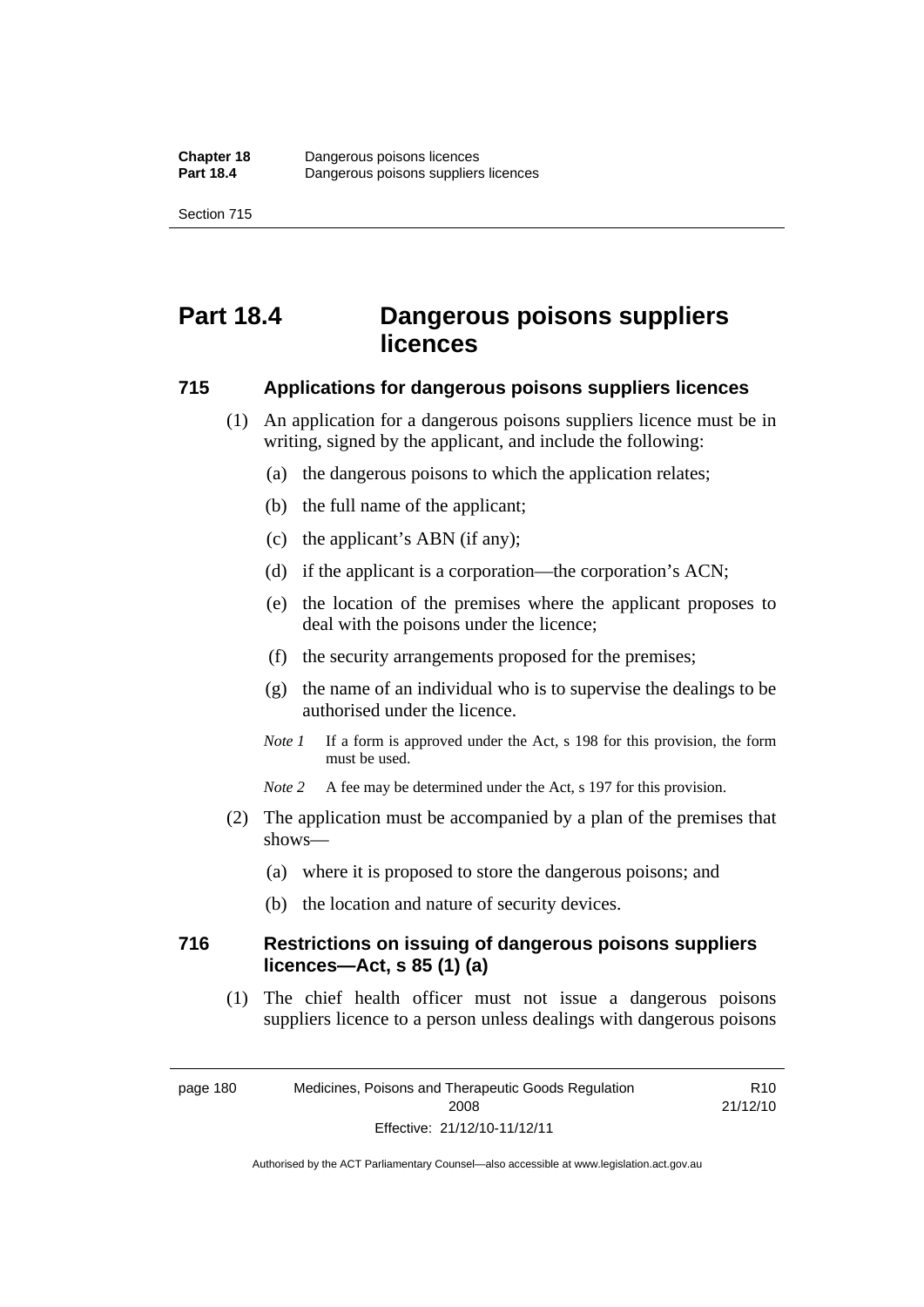under the licence will be supervised by an individual nominated by the applicant and approved, in writing, by the chief health officer.

- (2) The chief health officer must not approve the nominated individual unless satisfied that the individual—
	- (a) is a suitable person to hold a dangerous poisons suppliers licence; and
	- (b) has qualifications in chemistry, pharmacy or pharmacology or experience appropriate for the sale of dangerous poisons.

*Note* For changes of nominated individuals, see the Act, s 93.

(3) In this section:

*suitable person*, to hold a licence—see the Act, section 81.

#### **717 Additional information for dangerous poisons suppliers licences—Act, s 88 (1) (k)**

The name of the person approved under section 716 (1) to supervise the dealings with dangerous poisons authorised by the licence is prescribed for a dangerous poisons suppliers licence.

R10 21/12/10 Medicines, Poisons and Therapeutic Goods Regulation 2008 Effective: 21/12/10-11/12/11

page 181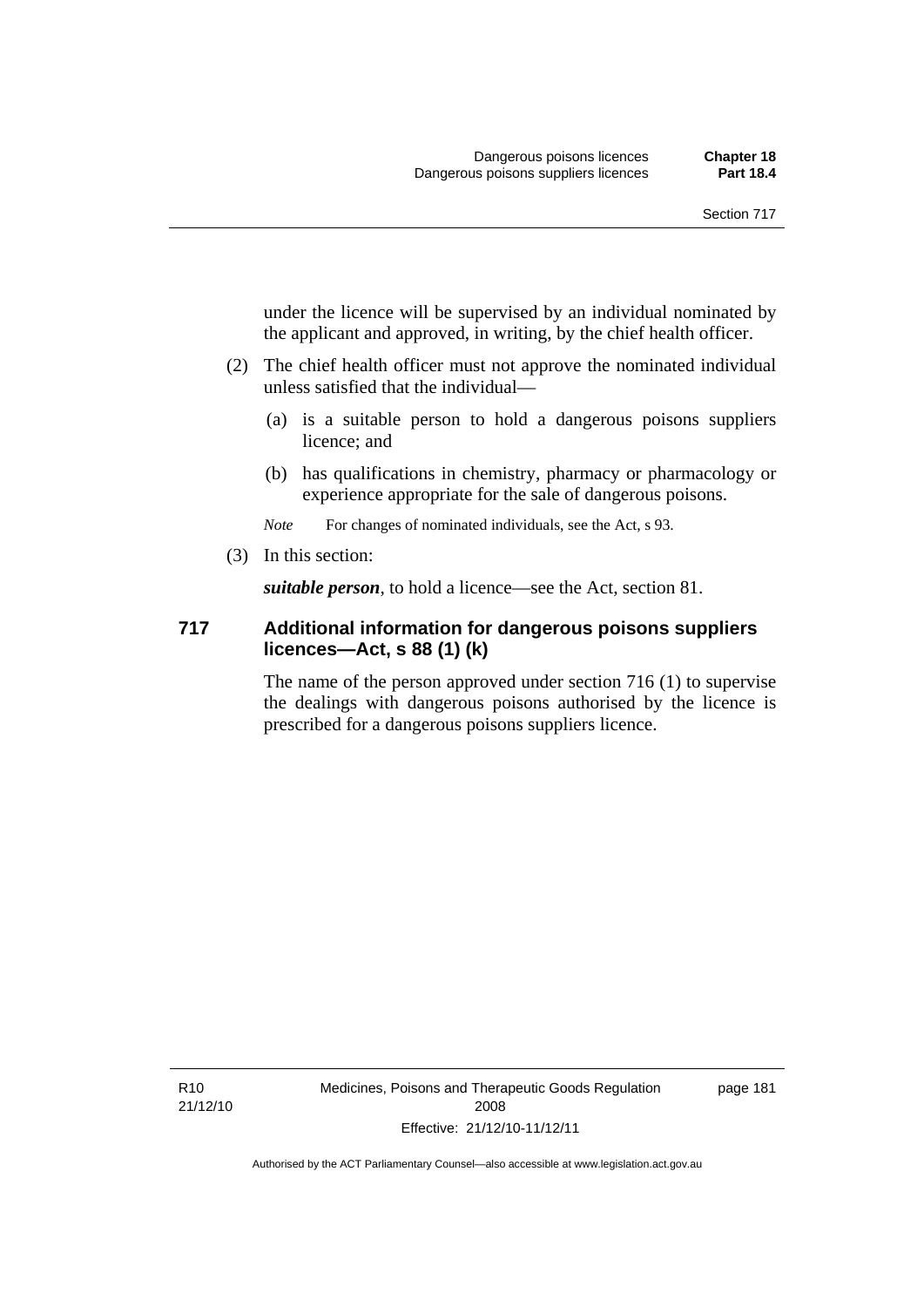# **Chapter 19 Dangerous poisons—other provisions**

## **Part 19.1 Dangerous poisons purchase orders**

#### **720 Supplying dangerous poisons on purchase orders**

The following are the requirements for the supply of a dangerous poison on a purchase order:

- (a) the dangerous poison is supplied in manufacturer's packs that comply with—
	- (i) section 731 (Packaging of supplied manufacturer's packs of dangerous poisons—Act, s 59 (1) (c) (i) and (2) (c) (i)); or
	- (ii) an approval under the Act, section 193 (Approval of non-standard packaging and labelling);
- (b) the manufacturer's packs are labelled in accordance with—
	- (i) section 732 (Labelling of supplied manufacturer's packs of dangerous poisons—Act,  $s$  60 (1) (c) (i) and (2) (c) (i)); or
	- (ii) an approval under the Act, section 193;
- (c) the manufacturer's packs are securely wrapped and packed;
- (d) if the dangerous poison is delivered in person by the supplier to the buyer—
	- (i) the poison is delivered to an adult; and
	- (ii) the delivery is acknowledged by the adult signing and dating a copy of the purchase order;

page 182 Medicines, Poisons and Therapeutic Goods Regulation 2008 Effective: 21/12/10-11/12/11 R10 21/12/10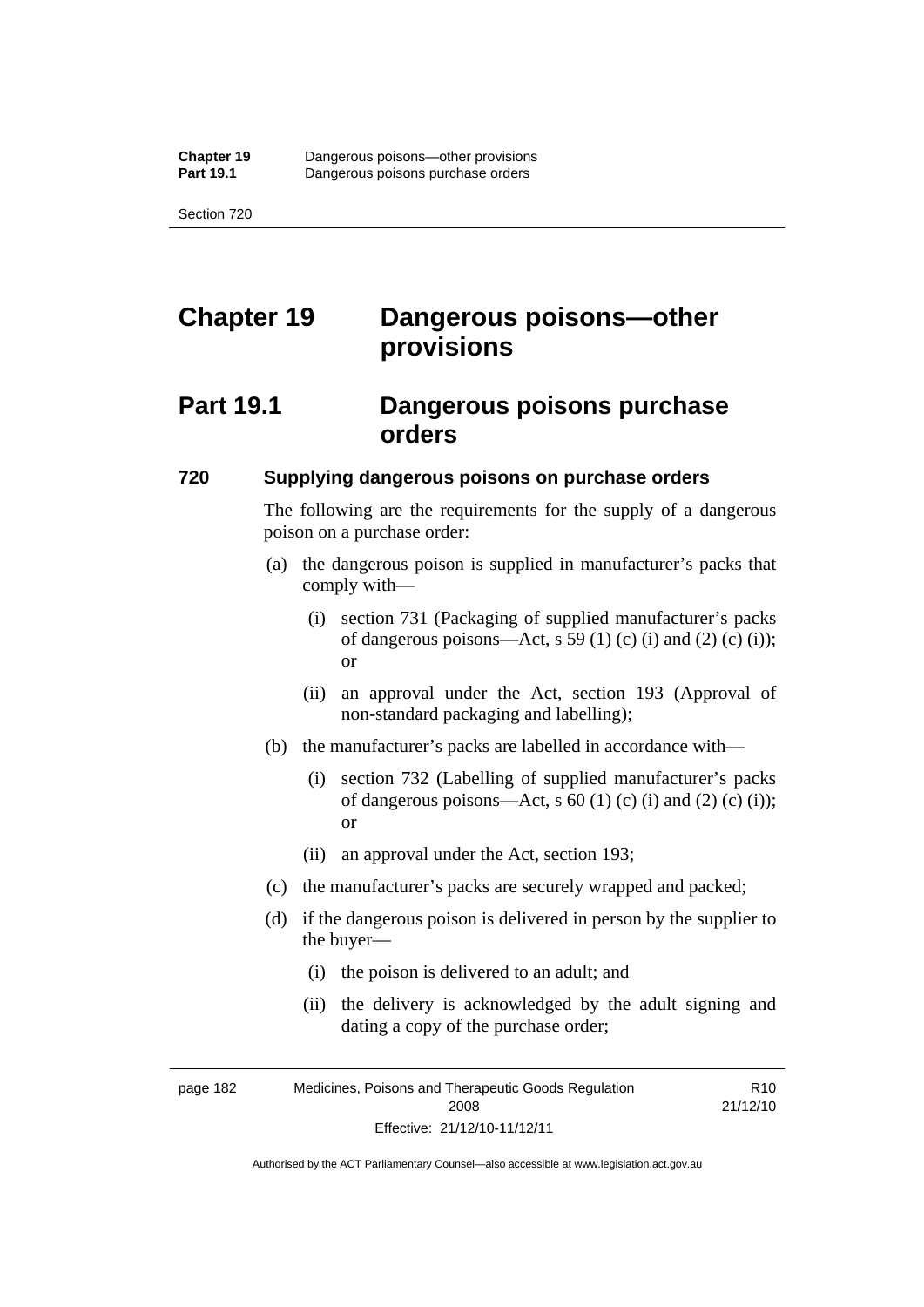(e) if the dangerous poison is not delivered in person by the supplier to the buyer—the poison is delivered to the buyer by a person whose procedures require the delivery of the poison to be signed for by the buyer or an adult employee of the buyer.

#### **721 General requirements for dangerous poisons purchase orders—Act, s 38 (2) (c)**

- (1) A purchase order for a dangerous poison must be—
	- (a) signed by the person (the *issuer*) issuing the order; and
		- *Note* The purchase order must be signed with the issuer's usual signature (see Act, dict, def *signs*).
	- (b) if the issuer amends the order—initialled and dated by the issuer beside the amendment.
- (2) A purchase order for a dangerous poison must include the following:
	- (a) the issuer's name and business address and telephone number;
	- (b) the issuer's authority to issue the order;
	- (c) the dangerous poison, and the form, strength and quantity of the poison, to be supplied on the order.

#### **722 Recording supply of dangerous poisons on purchase orders**

A person who supplies a dangerous poison to someone else on a purchase order must make a written record of the following information:

- (a) the date of the order;
- (b) the issuer's authority to issue the order;
- (c) the name, and the business address and telephone number, of the person to whom the dangerous poison is supplied;

 $R10$ 21/12/10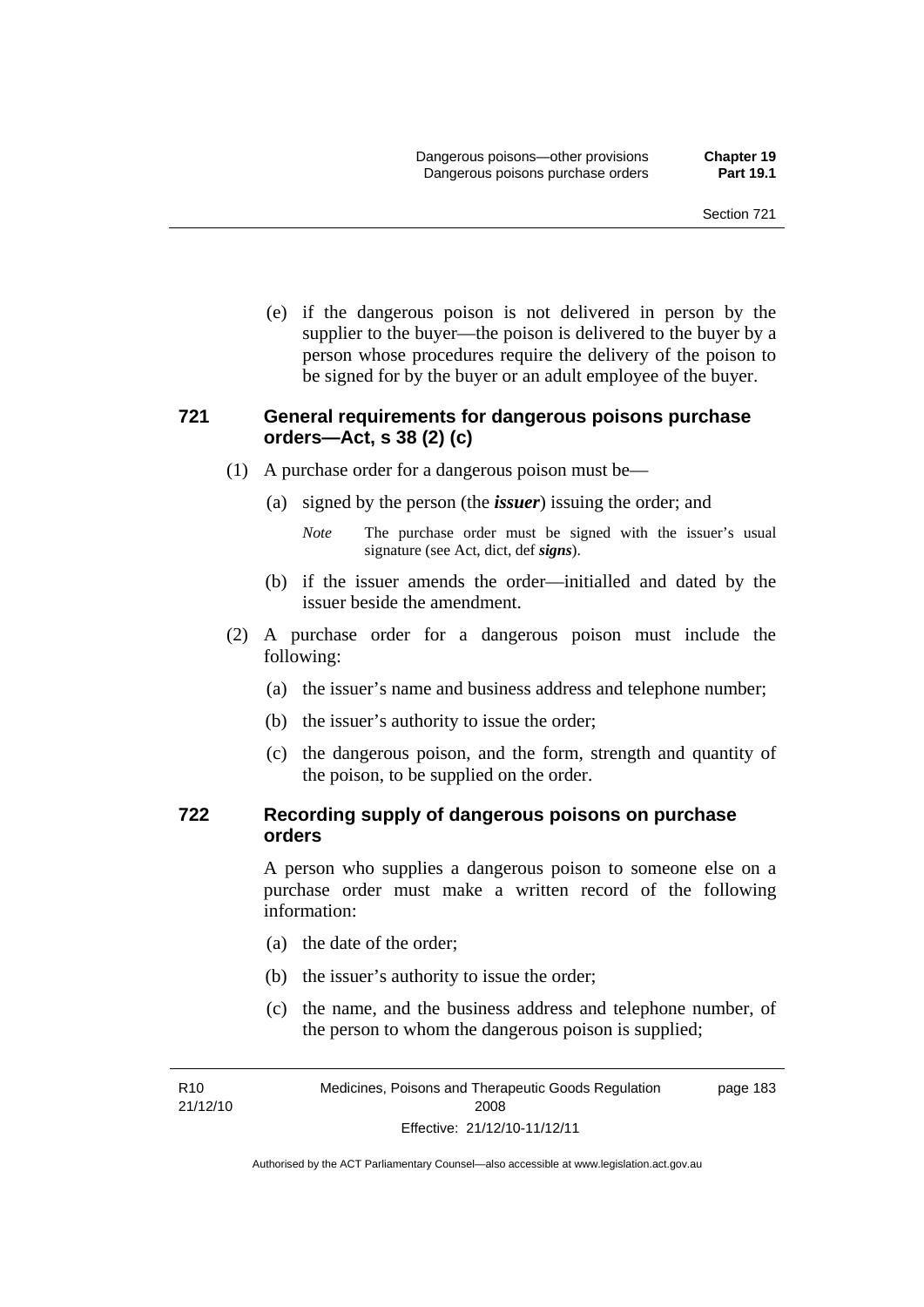- (d) the date the order is supplied;
- (e) the dangerous poison, and the form, strength and quantity of the poison, supplied.
- *Note Written* includes in electronic form (see Act, dict).

page 184 Medicines, Poisons and Therapeutic Goods Regulation 2008 Effective: 21/12/10-11/12/11

R10 21/12/10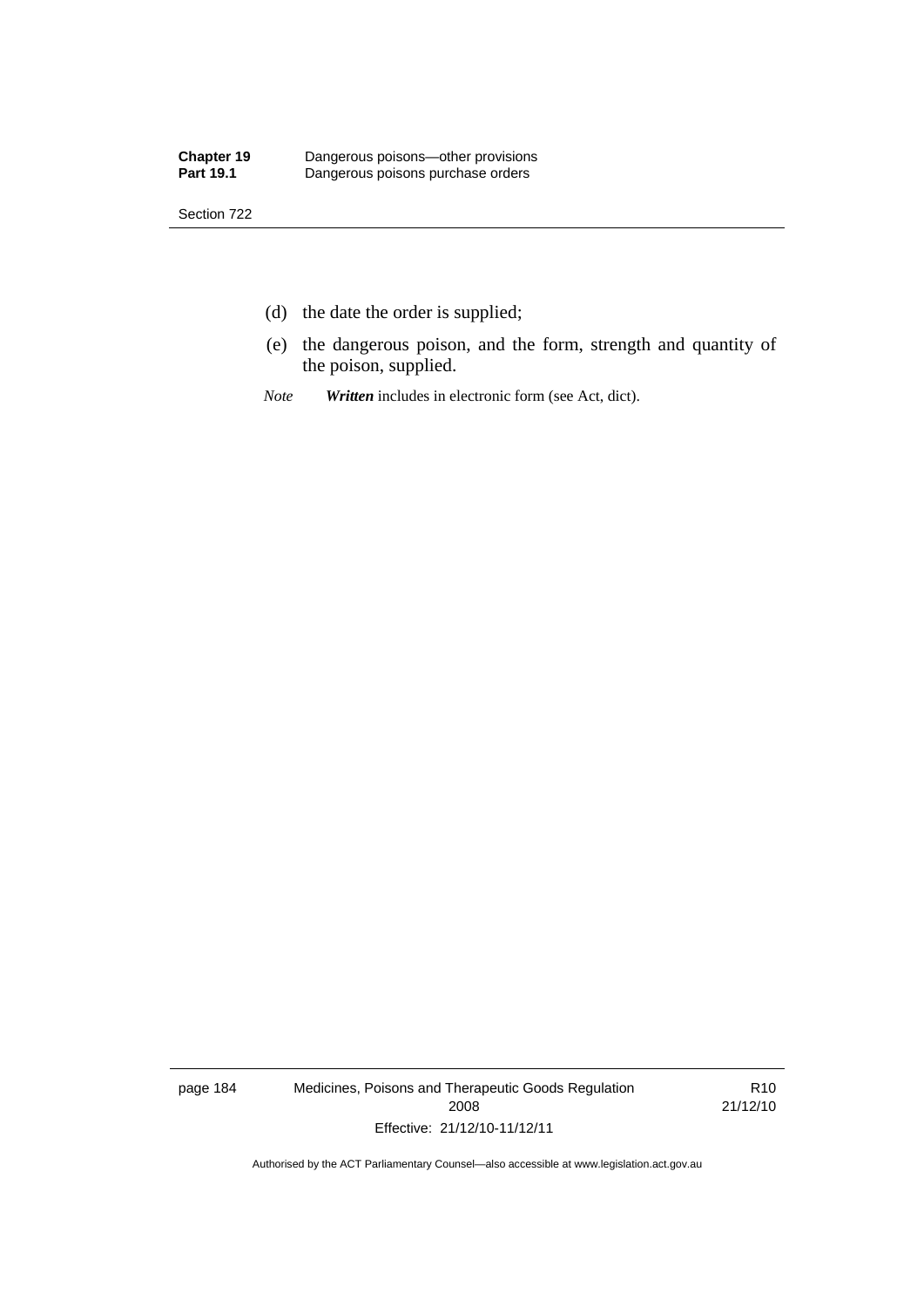# **Part 19.2 Wholesale supply of dangerous poisons under corresponding laws**

#### **725 Conditions for wholesalers supplying dangerous poisons under corresponding laws—Act, s 20 (4) (c)**

The following conditions apply to a person who supplies dangerous poisons by wholesale under a corresponding law:

- (a) the person must not supply a dangerous poison to someone else (the *buyer*) unless—
	- (i) the buyer is authorised to possess the poison; and
	- (ii) the supply is in accordance with section 686 (Authorisation conditions for dangerous poisons suppliers licences—Act, s 44 (1) (b) and (2) (b));
- (b) the poison is supplied for a non-household (including a non-household garden) purpose only;
- (c) if the poison is liquid containing paraquat—the poison is coloured blue or green and has an offensive smell.
- *Note 1* A purchase order must be in writing (see Act, dict, def *purchase order*).
- *Note* 2 See pt 19.1 for other requirements in relation to supply of dangerous poisons on purchase orders.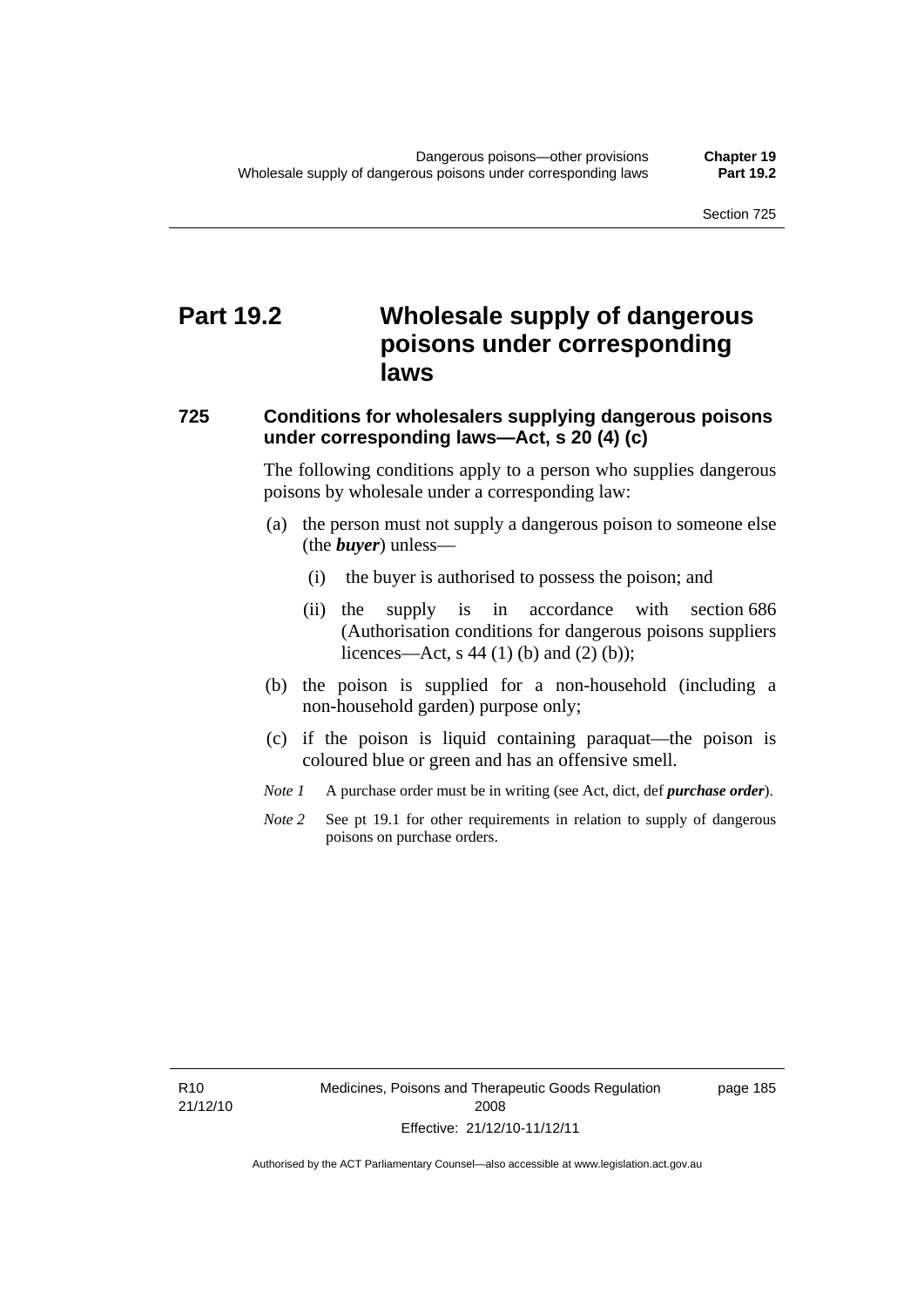# **Part 19.3 Packaging and labelling of dangerous poisons**

#### **730 Meaning of** *relevant law***—pt 19.3**

In this part:

*relevant law* means—

- (a) a corresponding law; or
- (b) the *Agricultural and Veterinary Chemicals Act 1994* (Cwlth); or
- (c) the *Therapeutic Goods Act 1989* (Cwlth).
- *Note 1 Corresponding law* includes a law of a State that corresponds, or substantially corresponds, to the Act (see Act, dict).

*Note 2 State* includes a territory (see Legislation Act, dict, pt 1).

#### **731 Packaging of supplied manufacturer's packs of dangerous poisons—Act, s 59 (1) (c) (i) and (2) (c) (i)**

A manufacturer's pack of a supplied dangerous poison must be packaged—

- (a) in accordance with the medicines and poisons standard, paragraphs 21 to 27; or
- (b) in a container in which the poison may be sold under a relevant law.
- *Note* A manufacturer's pack of a dangerous poison supplied may also be packaged in accordance with an approval under the Act, s 193 (Approval of non-standard packaging and labelling) (see Act, s 59 (1)  $(c)$  (ii) and (2) (c) (ii)).

R10 21/12/10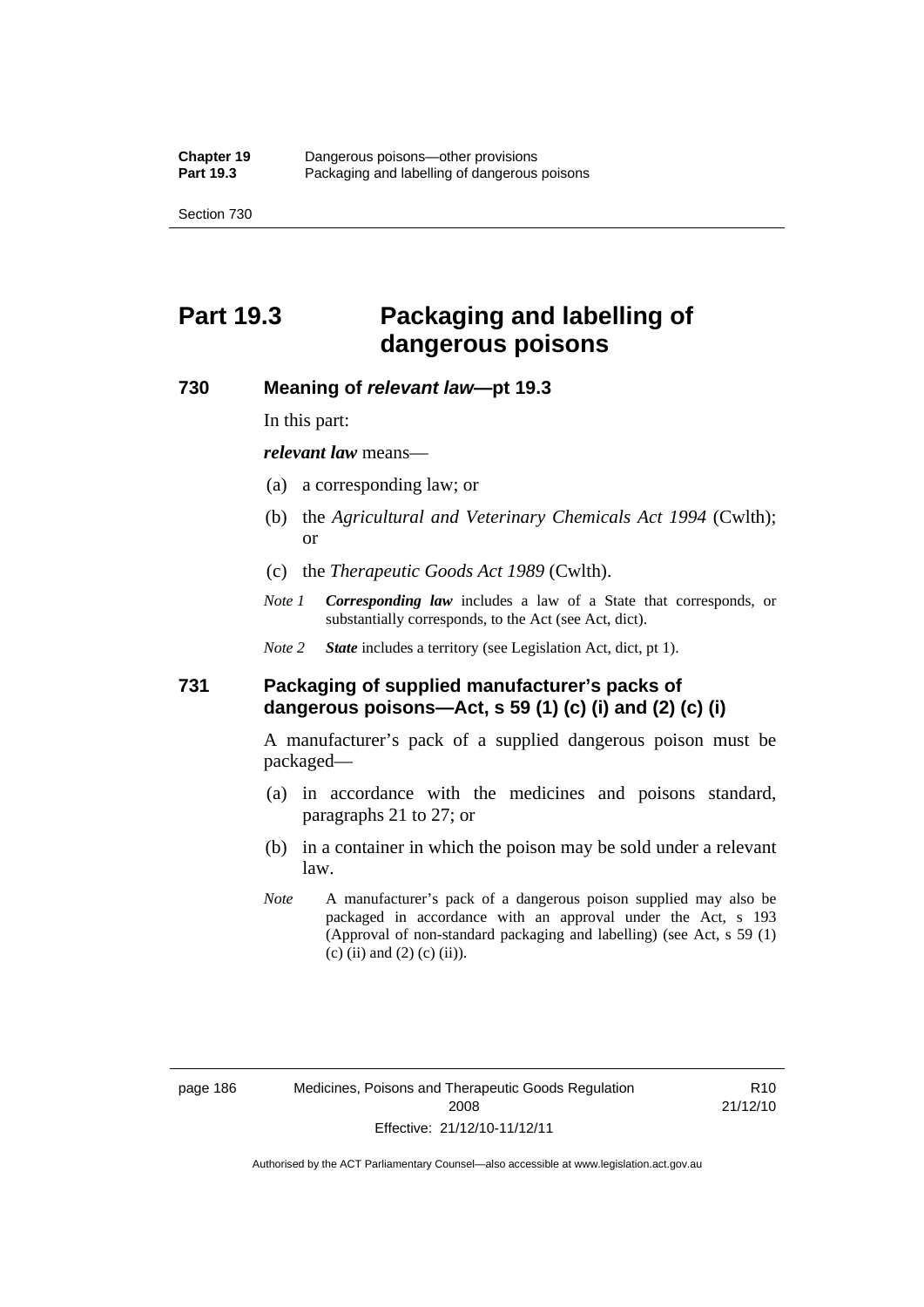#### **732 Labelling of supplied manufacturer's packs of dangerous poisons—Act, s 60 (1) (c) (i) and (2) (c) (i)**

A manufacturer's pack of a supplied dangerous poison must be labelled in accordance with—

- (a) the medicines and poisons standard, paragraphs 3 to 19; or
- (b) a relevant law.
- *Note* A manufacturer's pack of a dangerous poison supplied may also be labelled in accordance with an approval under the Act, s 193 (Approval of non-standard packaging and labelling) (see Act, s 60 (1) (c) (ii) and  $(2)$  (c) (ii)).

R10 21/12/10 Medicines, Poisons and Therapeutic Goods Regulation 2008 Effective: 21/12/10-11/12/11

page 187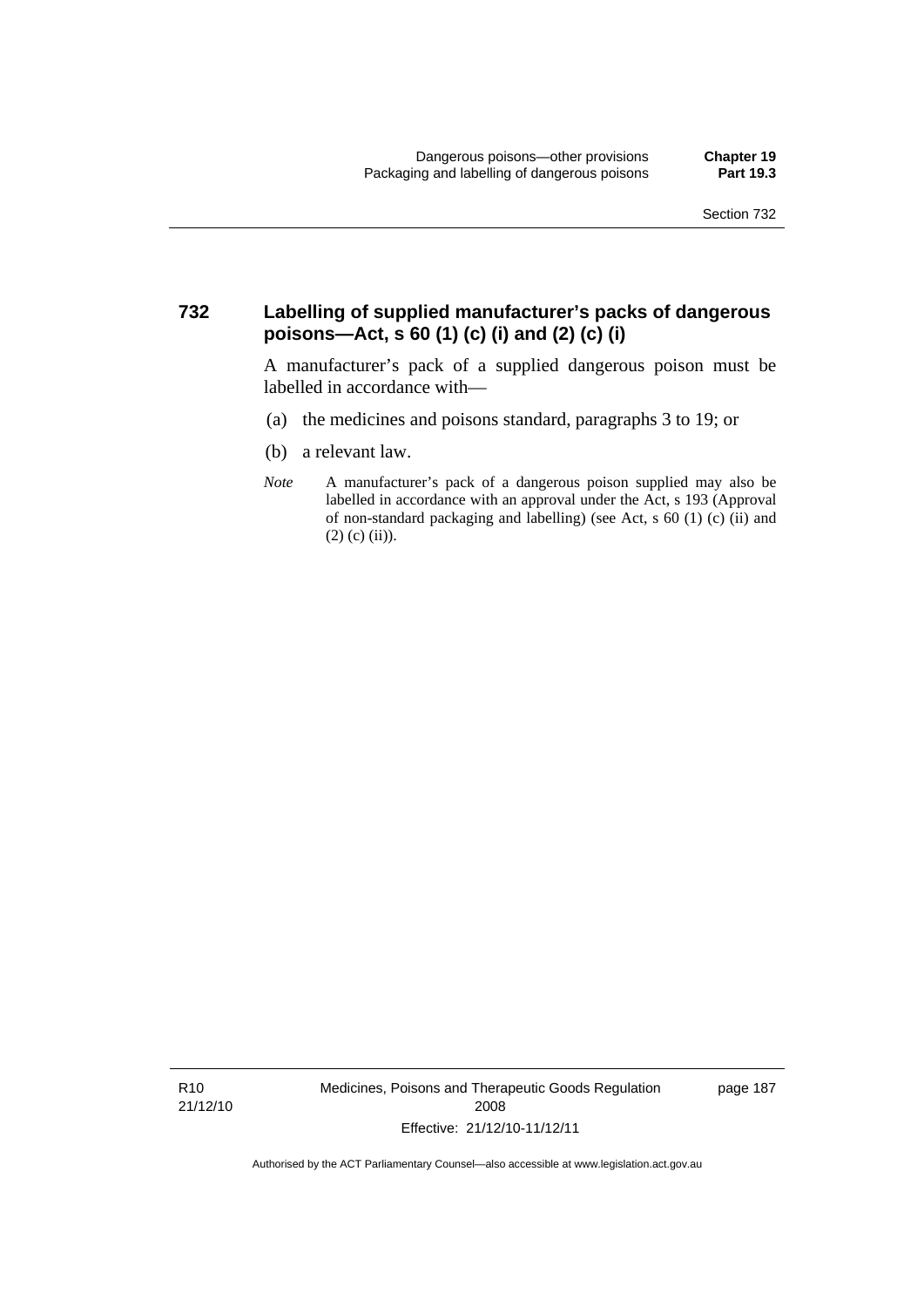### **Part 19.4 Storage of dangerous poisons**

#### **735 Storage of dangerous poisons—Act, s 61 (b) and (c)**

- (1) A person mentioned in table 740, column 2 who possesses a dangerous poison is prescribed.
- (2) The dangerous poison must be kept—
	- (a) in a part of the premises to which the public does not have access; and
	- (b) so that only the prescribed person, or a person under the supervision of the prescribed person, has access to the poison.

page 188 Medicines, Poisons and Therapeutic Goods Regulation 2008 Effective: 21/12/10-11/12/11

R10 21/12/10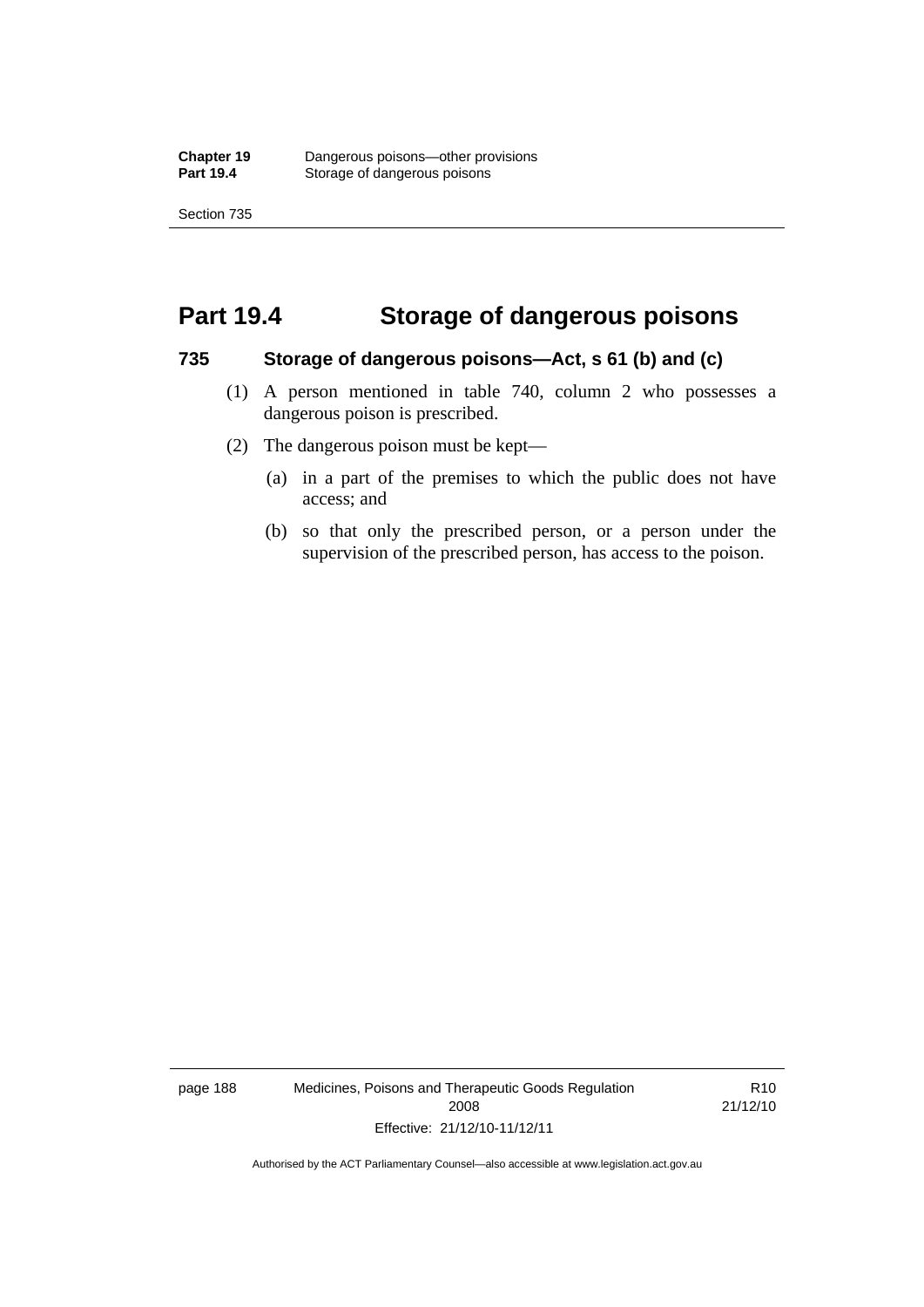## **Part 19.5 Dangerous poisons registers**

### **740 Keeping of dangerous poisons registers by certain people—Act, s 48 and s 50 (1) (b) and (2) (b)**

- (1) A person mentioned in table 740, column 2 who possesses a dangerous poison must keep a dangerous poisons register.
- (2) A person to whom subsection (1) applies must keep a dangerous poisons register for a dangerous poison at the place prescribed in table 740, column 3 for the person.

| column 1<br>item | column <sub>2</sub><br>prescribed person                                                                        | column 3<br>place where register to be kept                  |
|------------------|-----------------------------------------------------------------------------------------------------------------|--------------------------------------------------------------|
| 1                | approved analyst                                                                                                | the analyst's laboratory                                     |
| $\overline{2}$   | dangerous poisons<br>manufacturers<br>licence-holder                                                            | the licensed premises under s 675                            |
| 3                | dangerous poisons<br>suppliers licence-holder                                                                   | the licensed premises under s 685                            |
| $\overline{4}$   | medicines and poisons<br>inspector (other than<br>police officer)                                               | the place directed in writing by the<br>chief health officer |
| 5                | person mentioned in<br>sch 4, col 2                                                                             | the person's business premises                               |
| 6                | supervisor of program<br>under dangerous poisons<br>research and education<br>program licence                   | the premises where program is being<br>conducted             |
| 7                | supervisor of program<br>under dangerous poisons<br>research and education<br>authorisation under<br>div 17.3.3 | the premises where program is being<br>conducted             |

**Table 740 Keeping dangerous poisons registers** 

R10 21/12/10 Medicines, Poisons and Therapeutic Goods Regulation 2008 Effective: 21/12/10-11/12/11

page 189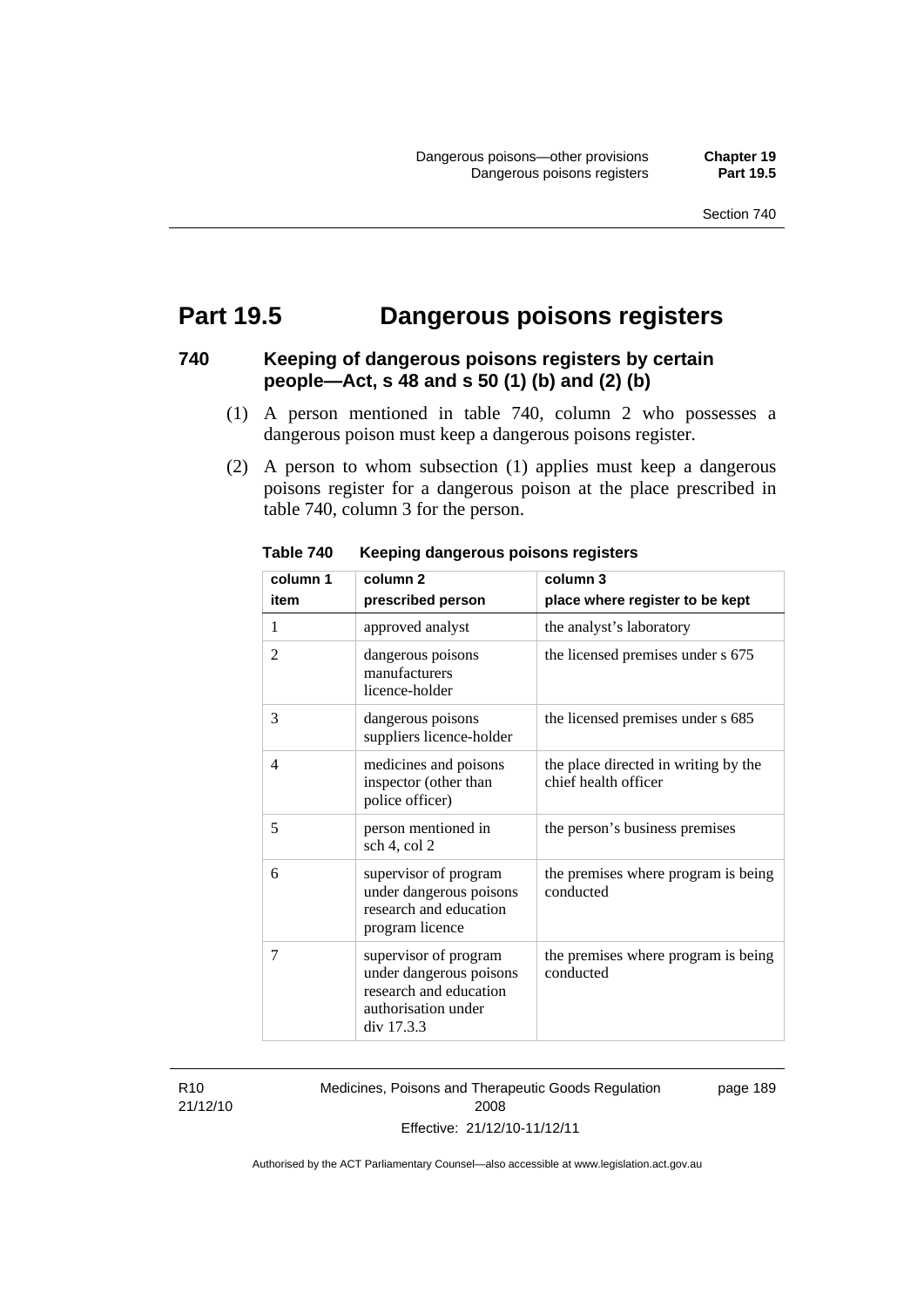#### **741 Form of dangerous poisons registers—Act, s 49 (1) (b)**

- (1) Each page in a dangerous poisons register must relate to a single form and strength of a dangerous poison.
- (2) If a dangerous poisons register is kept electronically, a separate record must be used for each form and strength of dangerous poison kept.

#### **742 Making entries in dangerous poisons registers— Act, s 51 (1) (b)**

- (1) The following details for a dealing with a dangerous poison are prescribed:
	- (a) the nature of the dealing;
	- (b) the date of the dealing;
	- (c) the poison, and the form, strength and quantity of the poison, dealt with;
	- (d) if the dealing is receiving the poison—the name and address of the supplier;
	- (e) if the dealing is supplying the poison—the name and address of the person to whom it is supplied;
	- (f) if the poison is supplied on a purchase order—the date of the purchase order;
	- (g) the quantity of the poison held after the dealing.
- (2) A dealing with a dangerous poison must be entered in the dangerous poisons register the person must keep.

#### **743 Prescribed witnesses for discarding of dangerous poisons—Act, s 54 (a) and (b)**

 (1) An adult is prescribed as a witness in relation to the disposal of a dangerous poison.

page 190 Medicines, Poisons and Therapeutic Goods Regulation 2008 Effective: 21/12/10-11/12/11 R10 21/12/10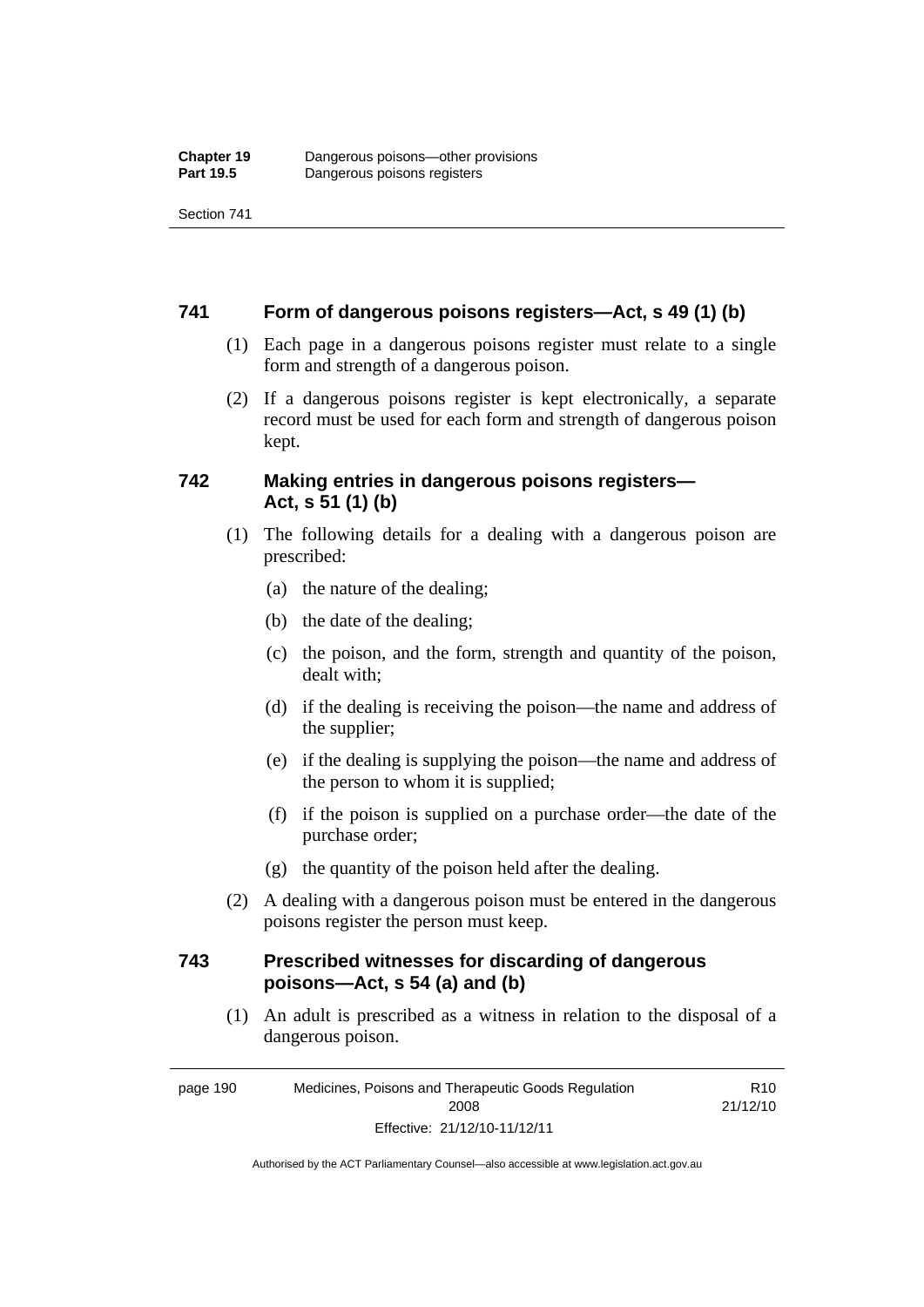- (2) However, a person mentioned in subsection (1) must not be a prescribed witness to the discarding of a dangerous poison if the person is—
	- (a) related to, a close friend of or employed by the person discarding the poison; or
	- (b) the supervisor of the person discarding the poison; or
	- (c) supervised by the person discarding the poison.

#### **744 Changes to entries in dangerous poisons registers—Act, s 55 (2) (b)**

- (1) An entry in a paper-based dangerous poisons register may be amended by the person who made the entry by—
	- (a) the person signing and dating a marginal note or footnote that gives the date of the amendment and the amended details; and
	- (b) if the entry relates to disposing of a dangerous poison—
		- (i) the amendment being witnessed by a person mentioned in section 743; and
		- (ii) the witness signing the amendment as witness.
- (2) An entry in an electronic dangerous poisons register may be amended by the person who made the entry by the person attaching or linking, by electronic means, a document that includes—
	- (a) the person's signature, the date and the amended details; and
	- (b) if the entry relates to disposing of a dangerous poison—
		- (i) the amendment being witnessed by a person mentioned in section 743; and
		- (ii) the witness signing the amendment as witness.

 $R10$ 21/12/10 page 191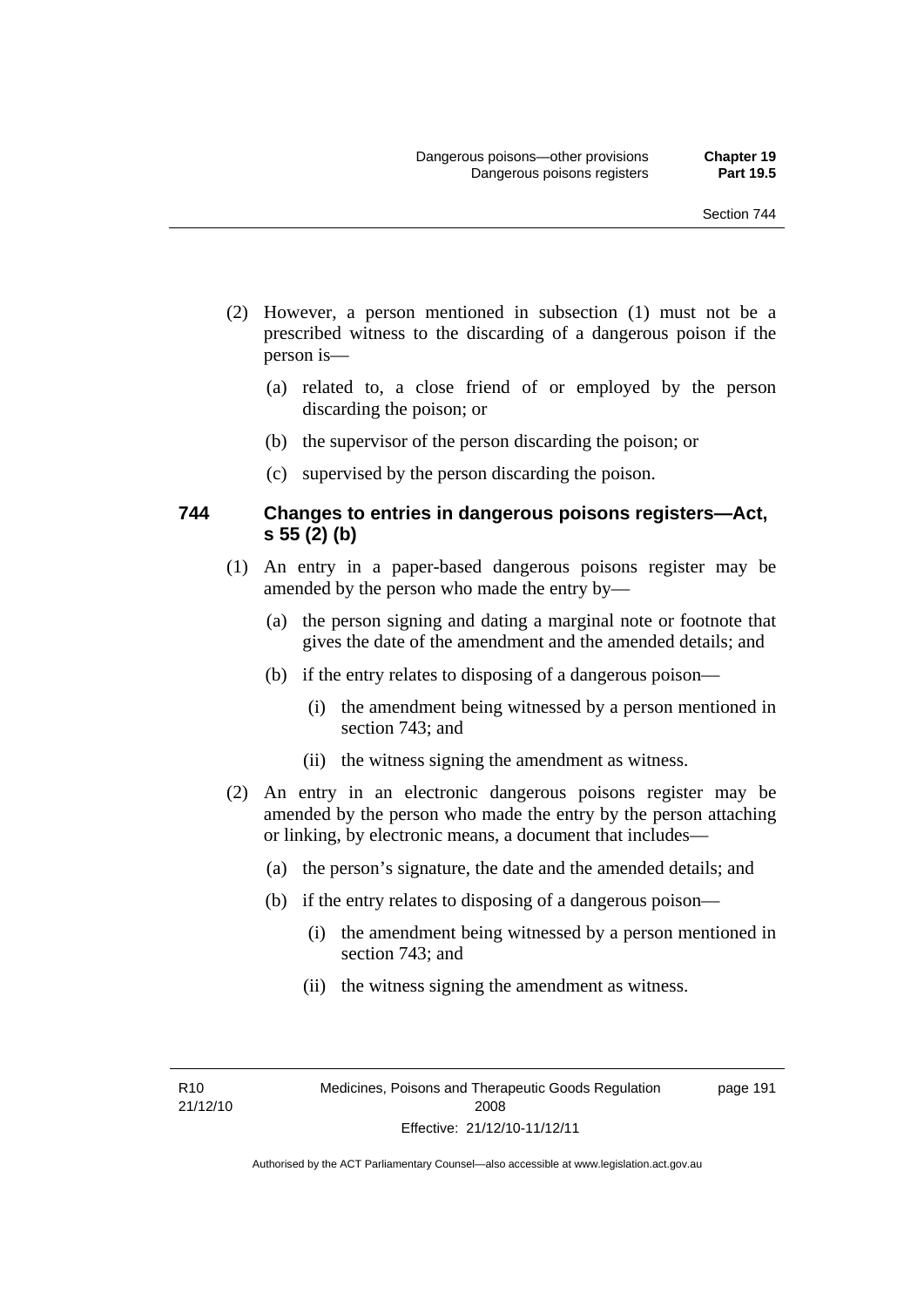**Chapter 20** Paints

# **Chapter 20 Paints**

#### **750 Manufacture, supply and use of paints containing white lead—Act, s 70 (1) (b), (2) (b) and (3) (b)**

A paint containing basic lead carbonate (white lead) may be manufactured, supplied or used for application as a mirror backing if the paint—

- (a) contains not more than 15% lead in the non-volatile content of the paint; and
- (b) is applied not more than 40µm thick; and
- (c) is covered by a paint that does not contain lead.
- *Note* µm is the symbol for micron (see *National Measurement Regulations 1999* (Cwlth), sch 1, pt 4).

#### **751 Manufacture, supply and use of paints for certain purposes—Act, s 71 (1) and (3)**

- (1) A first schedule paint must not be manufactured, supplied or used for application to—
	- (a) a roof or other surface to be used for the collection or storage of potable water; or
	- (b) furniture; or
	- (c) a fence, wall, post, gate or building (including the interior of a building), other than a building that is used only for industrial purposes or mining or as an oil terminal; or
	- (d) premises used for the manufacture, processing, preparation, packing or serving of products intended for human or animal consumption.
	- *Note First schedule paint*—see the medicines and poisons standard, par 1 (1).

R10

page 192 Medicines, Poisons and Therapeutic Goods Regulation 2008 Effective: 21/12/10-11/12/11 21/12/10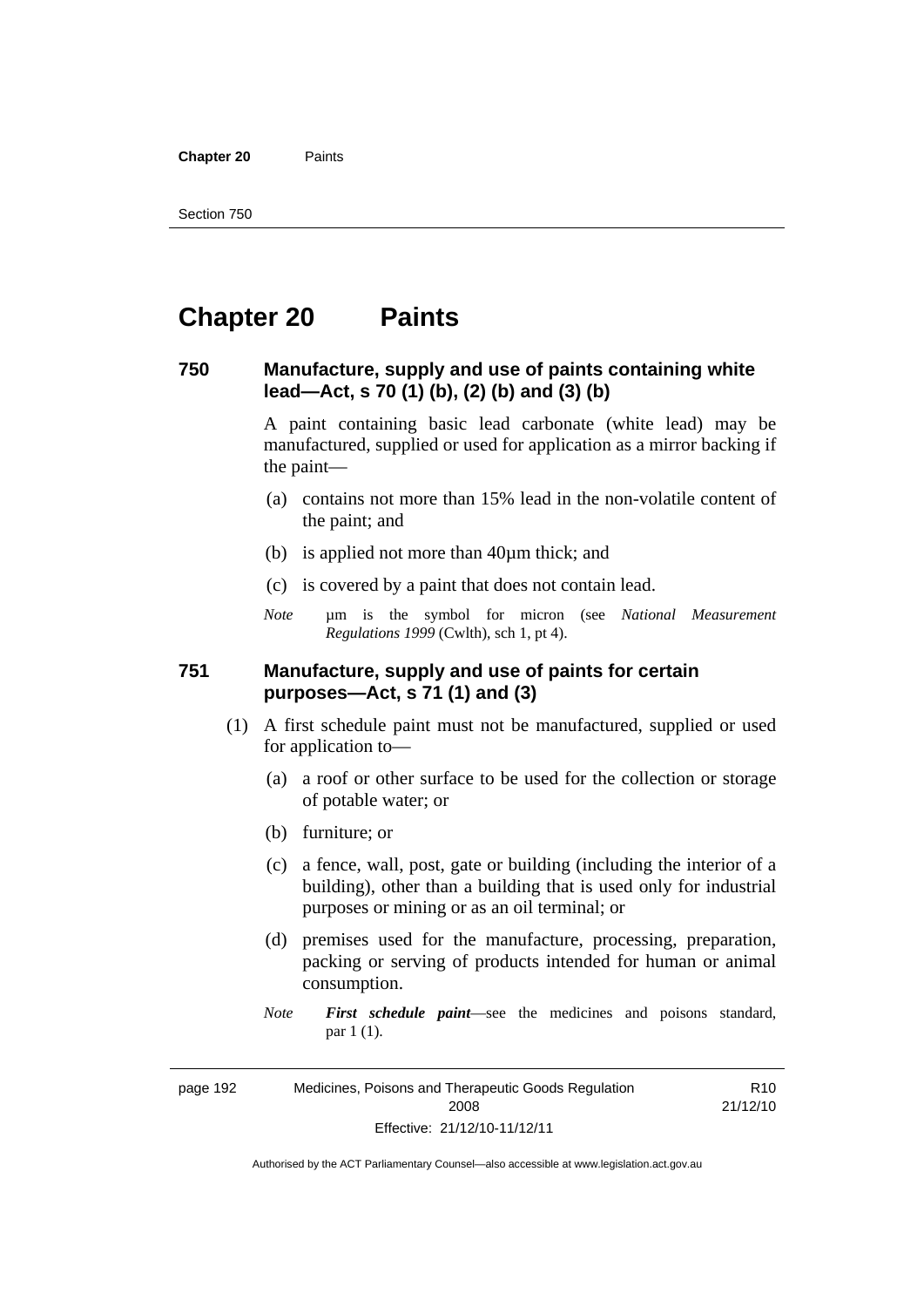- (2) A third schedule paint must not be manufactured, supplied or used for application to—
	- (a) a roof or other surface to be used for the collection or storage of potable water; or
	- (b) furniture; or
	- (c) a fence, wall, post, gate, building (including the interior of a building), bridge, pylon, pipeline, storage tank or similar structure; or
	- (d) premises, equipment or utensils used for the manufacture, processing, preparation, packing or serving of products intended for human or animal consumption.
	- *Note Third schedule paint*—see the medicines and poisons standard, par 1 (1).

### **752 Manufacture, supply and use of paints for toys—Act, s 72 (b)**

A paint that complies with the specification for coating materials in AS/NZS ISO 8124.3:2003 (*Safety of toys - Migration of certain elements*), as in force from time to time, may be manufactured, supplied or used for application to toys.

### **753 Manufacture, supply and use of paints containing pesticides—Act, s 73 (b)**

- (1) The following pesticides are prescribed:
	- (a) an algicide;
	- (b) an antifouling agent;
	- (c) a bactericide;
	- (d) a fungicide.
	- *Note Pesticide*—see the medicines and poisons standard, par 1 (1).

 $R10$ 21/12/10 Medicines, Poisons and Therapeutic Goods Regulation 2008 Effective: 21/12/10-11/12/11

page 193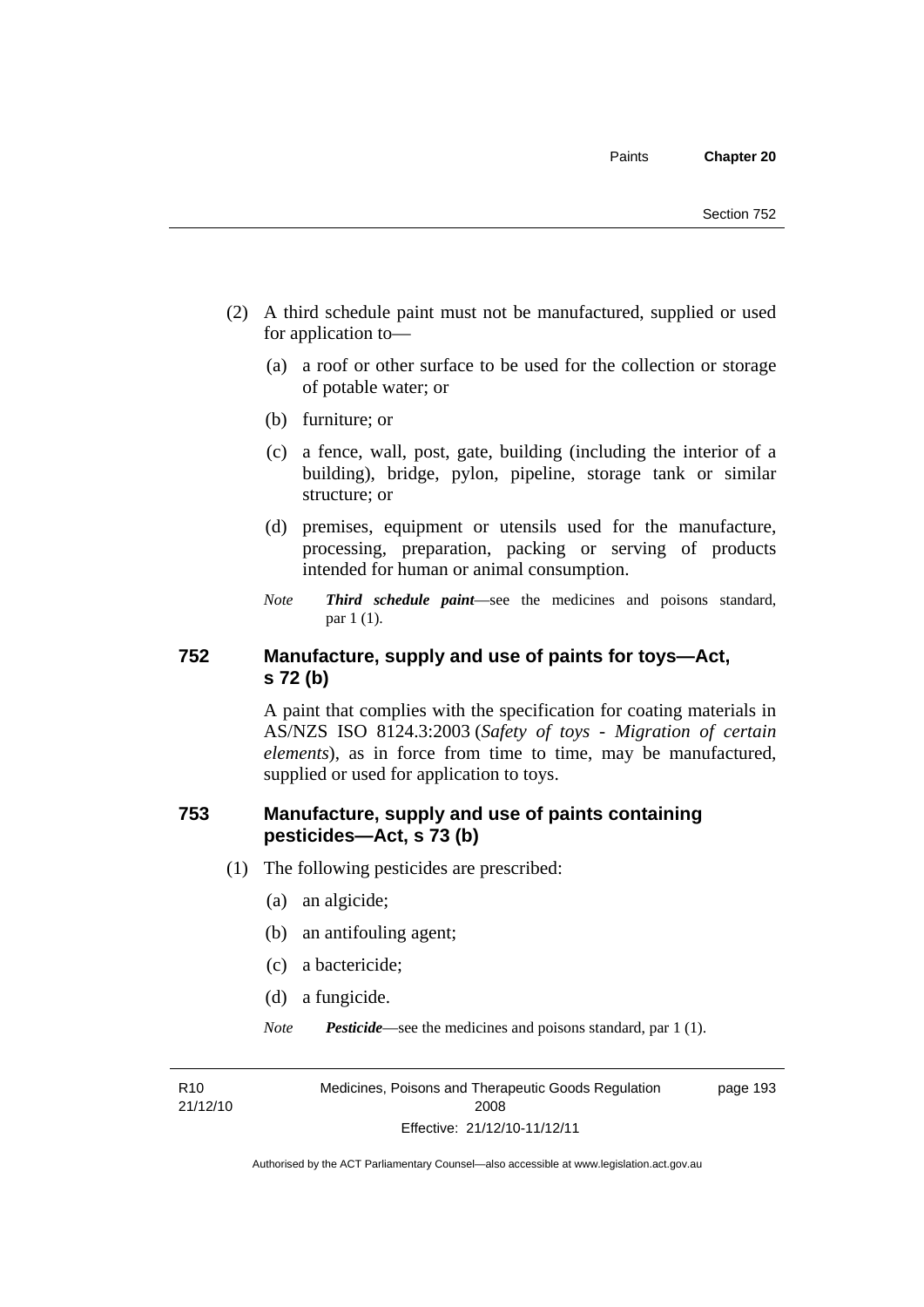#### **Chapter 20** Paints

Section 753

 (2) However, subsection (1) does not apply in relation to a paint for human therapeutic use.

page 194 Medicines, Poisons and Therapeutic Goods Regulation 2008 Effective: 21/12/10-11/12/11

R10 21/12/10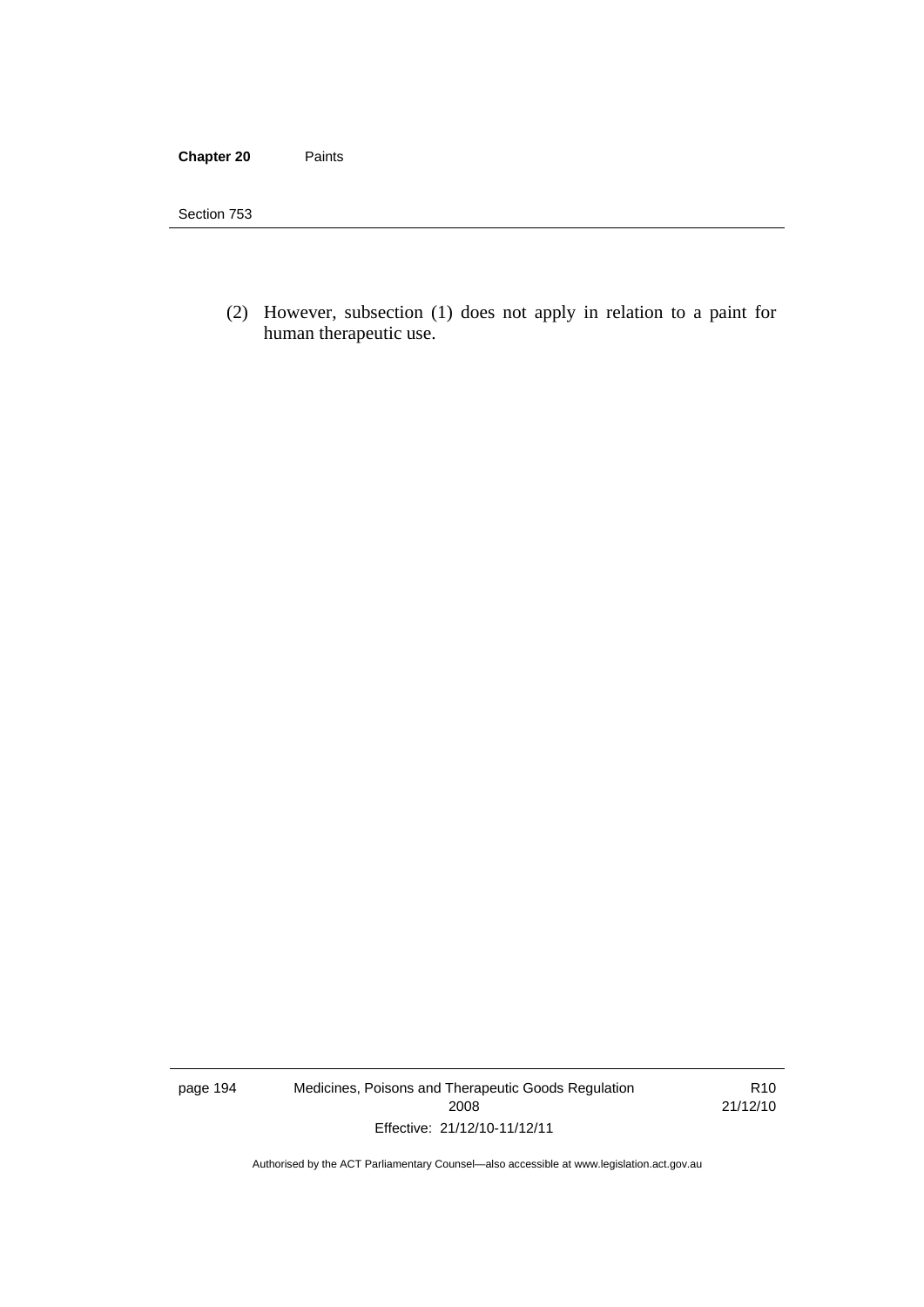# **Chapter 21 Prohibited and appendix C substances**

### **Part 21.1** Preliminary

**760 Meaning of** *prohibited substance***—ch 21** 

In this chapter:

*prohibited substance* includes an appendix C substance.

*Note Appendix C substance* and *prohibited substance*—see the Act, s 13.

#### **761 Prohibited substances licences—Act, s 78 (2)**

A licence for a program of research or education in relation to a prohibited substance (a *prohibited substances research and education program licence*) may be issued.

*Note* Other prohibited substances licences may also be issued (see Act, s 78 (3)).

R10 21/12/10 Medicines, Poisons and Therapeutic Goods Regulation 2008 Effective: 21/12/10-11/12/11

page 195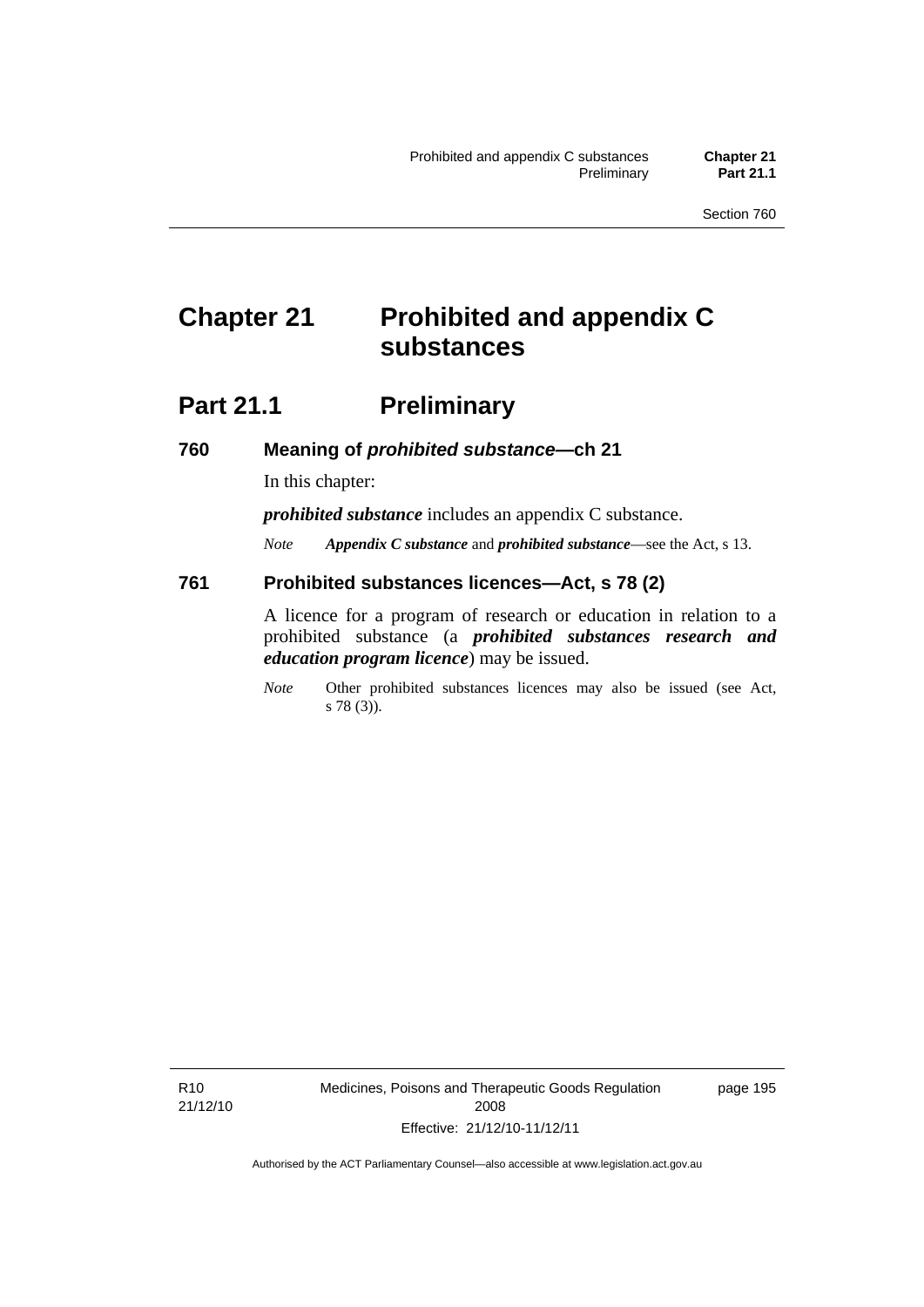### **Part 21.2 Prohibited substances research and education program licences**

### **Division 21.2.1 Issue of prohibited substances research and education program licences**

### **765 Applications for prohibited substances research and education program licences**

- (1) An application for a prohibited substances research and education program licence for a prohibited substance must be in writing, signed by the applicant, and include the following:
	- (a) the full name, address and academic, professional or other relevant qualifications of—
		- (i) the person who is to supervise the program; and
		- (ii) the person who is to conduct the program;
	- (b) the name of the recognised research institution at or under which the program is proposed to be conducted;
		- *Note Recognised research institution*—see the Act, s 20 (5).
	- (c) whether the program will be conducted at, or under the authority of, the recognised research institution;
	- (d) the premises where the program will be conducted;
	- (e) the prohibited substance, and the form and strength of the substance, for which the licence is sought;
	- (f) the maximum quantity of the prohibited substance that would be possessed under the licence at any time;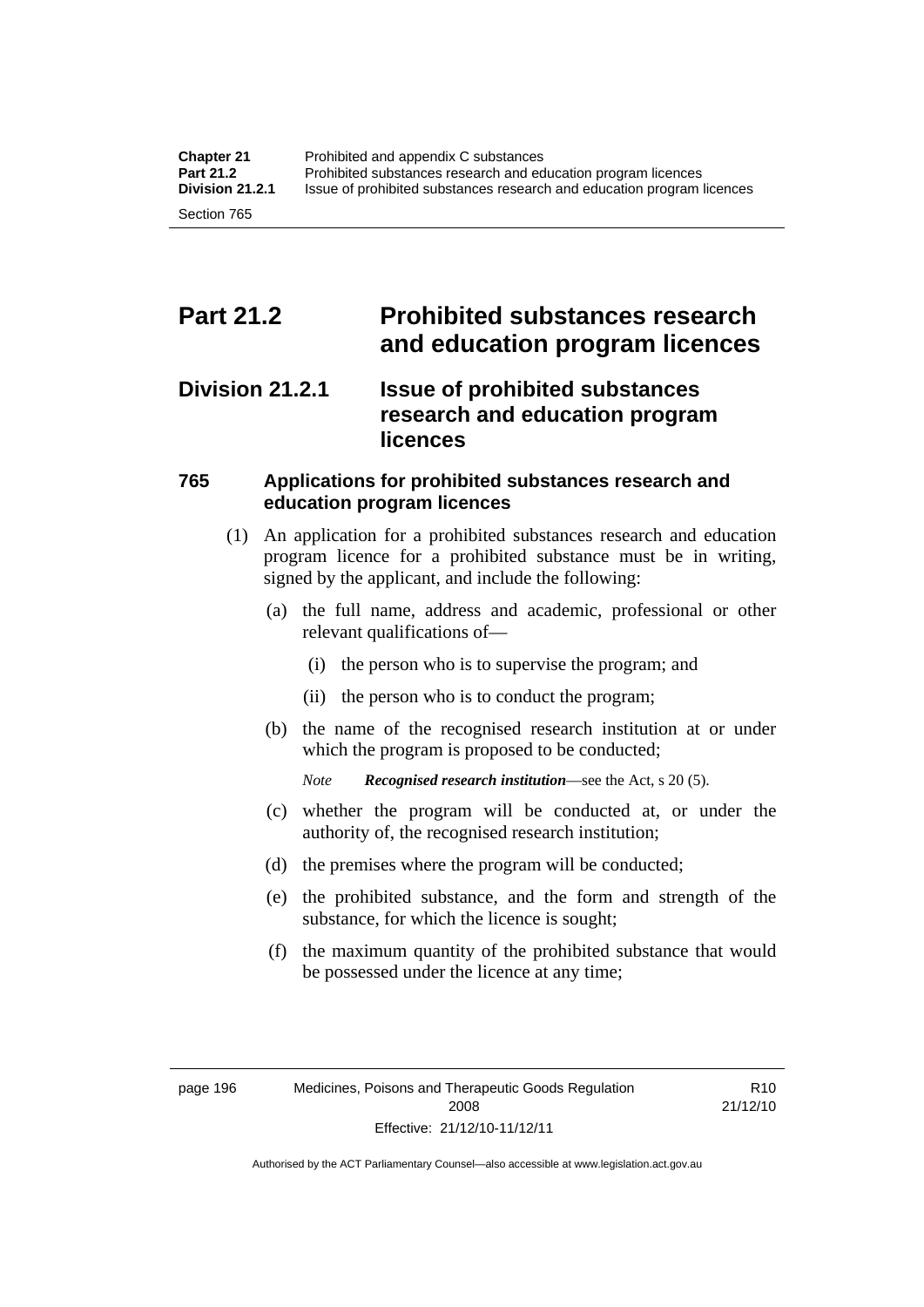- (g) a description of the program, including an explanation of why the program cannot be carried out satisfactorily without the use of the prohibited substance;
- (h) the supervision arrangements for the program;
- (i) the period for which the licence is sought.
- *Note 1* If a form is approved under the Act, s 198 for this provision, the form must be used.
- *Note* 2 A fee may be determined under the Act, s 197 for this provision.
- (2) The application must be accompanied by a written approval of the program by the person in charge of—
	- (a) the recognised research institution; or
	- (b) a faculty or division of the institution.

#### **766 Restrictions on issuing of prohibited substances research and education program licences— Act, s 85 (1) (a)**

The chief health officer must not issue a prohibited substances research and education program licence to a person unless—

- (a) the program to which the licence relates will be conducted at, or under the authority of, a recognised research institution; and
- (b) the program is approved by a person mentioned in section 765 (2); and
- (c) satisfied that the program—
	- (i) cannot be carried out without the use of the prohibited substance to which the licence application relates; and
	- (ii) will be adequately supervised.

page 197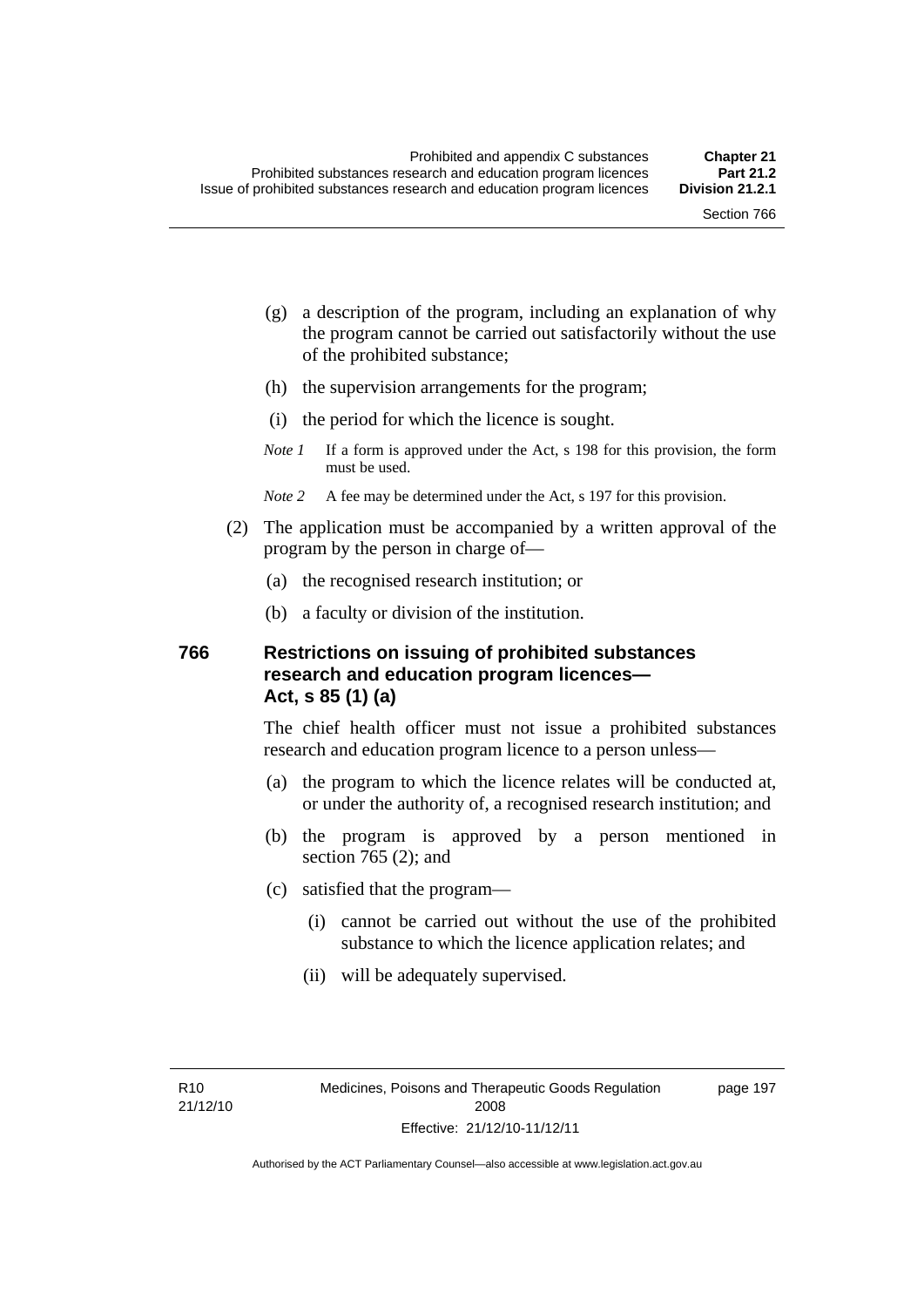### **767 Additional information for prohibited substances research program and education licences— Act, s 88 (1) (k)**

The following additional information is prescribed for a prohibited substances research and education licence:

- (a) the research or education program for which the licence is issued;
- (b) the name of the program's supervisor;
- (c) the dealings with a prohibited substance authorised by the licence;
- (d) the premises where the program will be conducted;
- (e) the maximum quantity of the prohibited substance that may be possessed at any time for the program;
- (f) the total quantity of the prohibited substance that may be possessed for the program during the period of the licence;
- (g) the form and strength of the prohibited substance that may be obtained and possessed for the program.

### **Division 21.2.2 Prohibited substances research and education program authorisations**

### **768 Authorisations under prohibited substances research and education program licences—Act, s 20 (1) (a)**

A prohibited substances research and education program licence authorises—

- (a) the licence-holder to—
	- (i) issue a purchase order for a prohibited substance (the *licensed prohibited substance*) stated in the licence for the program stated in the licence; and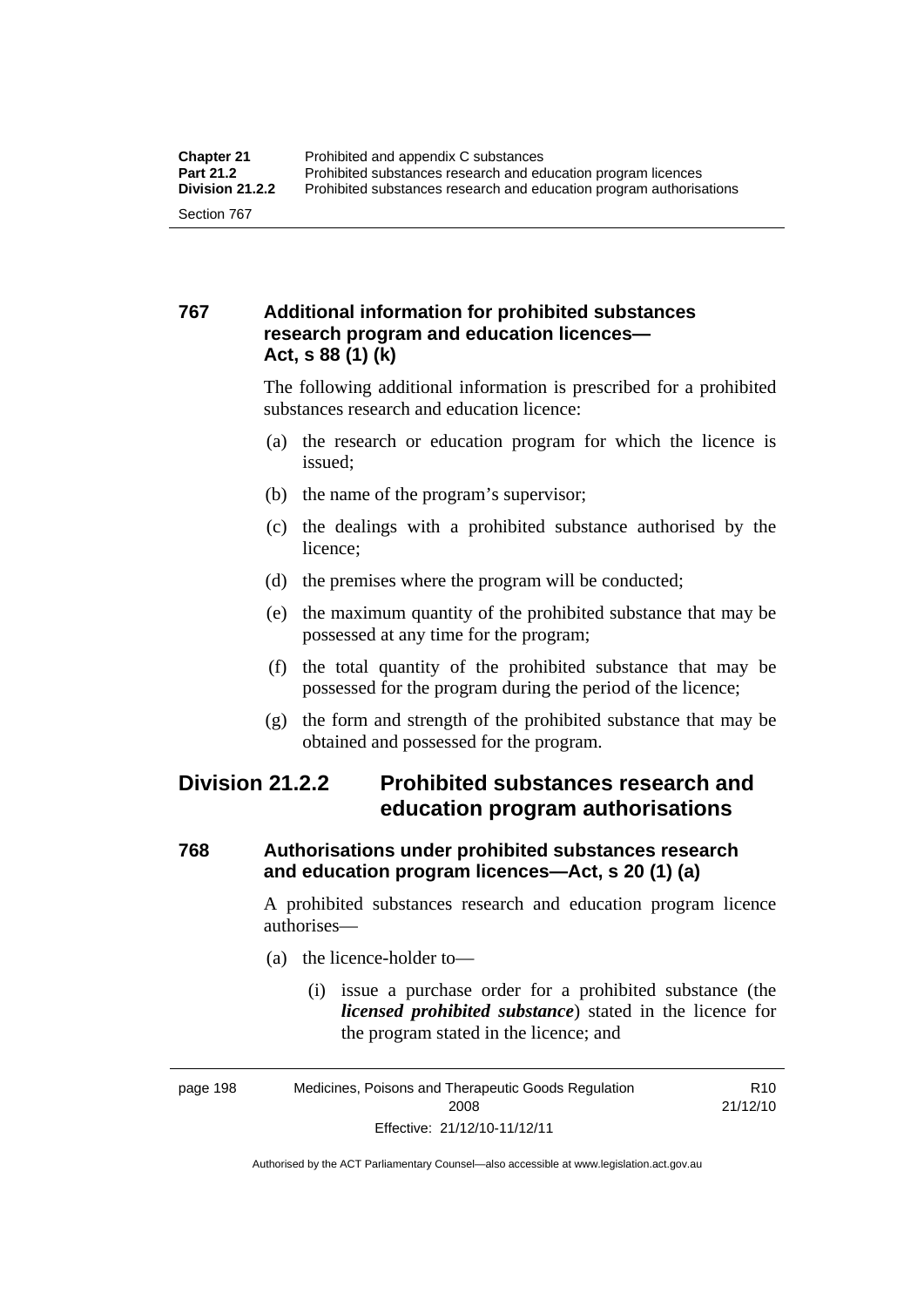- (ii) obtain a licensed prohibited substance on a purchase order for the program; and
- (iii) possess a licensed prohibited substance for the program at the premises to which the licence relates; and
- (iv) supply a licensed prohibited substance to anyone taking part in the program for the program; and
- (b) the program supervisor, and anyone taking part in the program, to deal with the licensed prohibited substance as authorised by the licence at the premises stated in the licence.

#### **769 Authorisation condition for prohibited substances research and education program licences—Act, s 44 (1) (b) and (2) (b)**

A licence-holder's authorisation to obtain a prohibited substance under a prohibited substances research and education program licence is subject to the condition that the substance is obtained on a complying purchase order.

*Note* For licence conditions, see the Act, s 89.

R10 21/12/10 Medicines, Poisons and Therapeutic Goods Regulation 2008 Effective: 21/12/10-11/12/11

page 199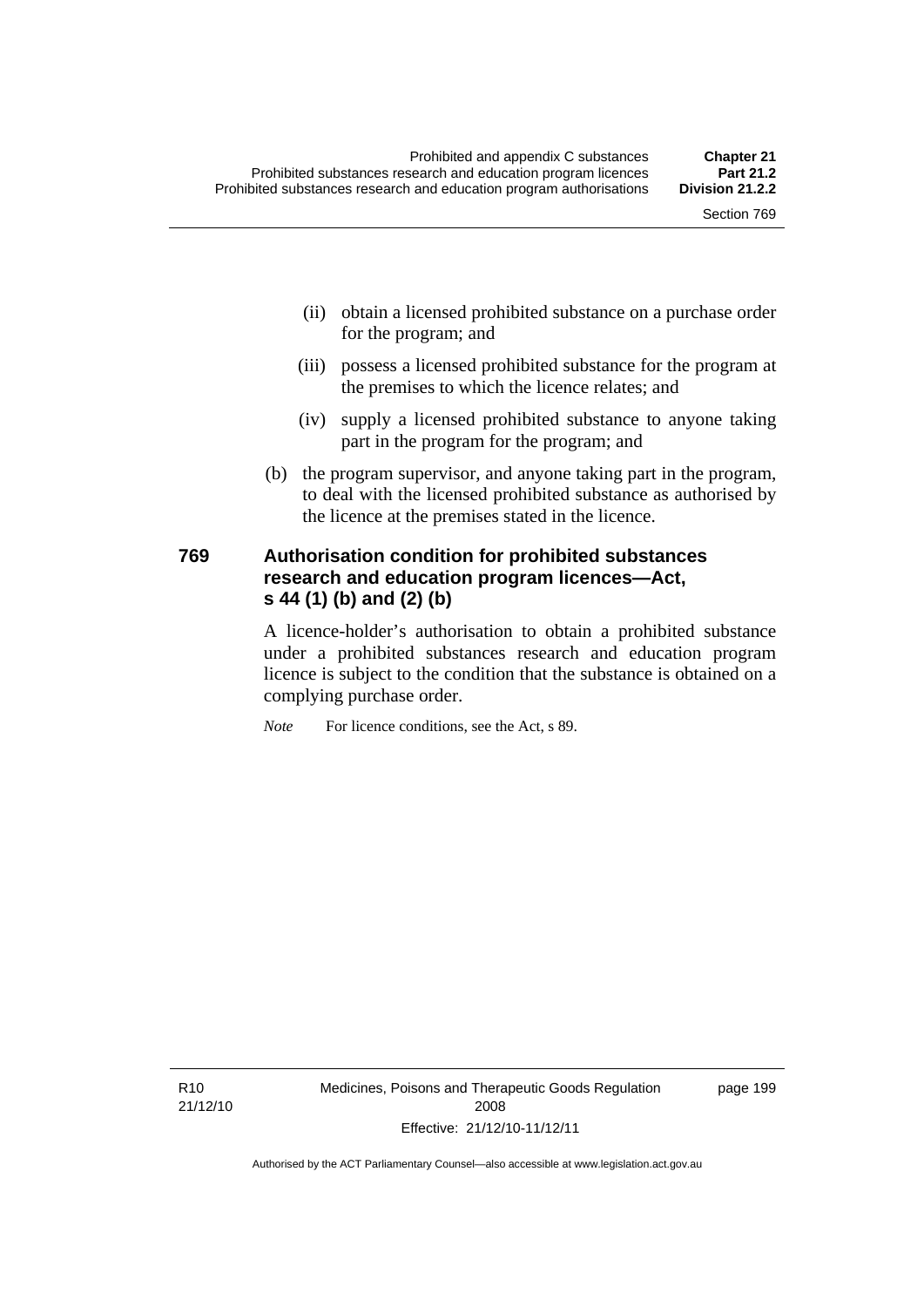### **Division 21.2.3 Other provisions—prohibited substances research and education program licences**

#### **770 Approvals of dealings for prohibited substances research and education program licences—Act, s 20 (1) (c)**

(1) In this section:

*relevant dealing*, with a prohibited substance for a prohibited substances research and education program licence, means any of the following:

- (a) obtaining the substance;
- (b) possessing the substance;
- (c) issuing a purchase order for the substance;
- (d) supplying the substance on a complying purchase order to the licence-holder.
- (2) The chief health officer may approve a person for a relevant dealing with a prohibited substance to which a prohibited substances research and education program licence relates.
- (3) An approval—
	- (a) must be in writing; and
	- (b) may be conditional; and
	- (c) may apply for a stated period or until a stated event happens.

R10 21/12/10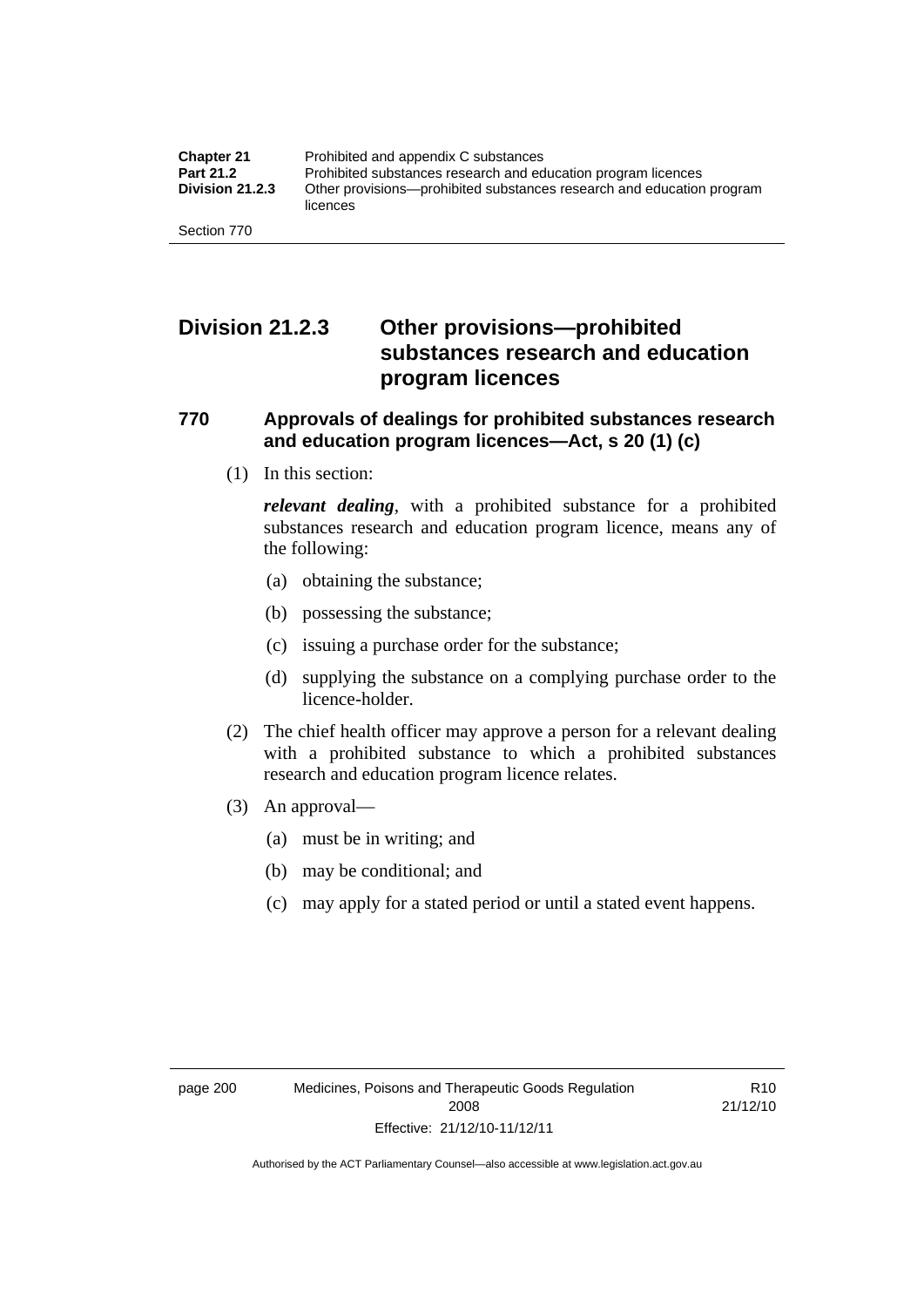### **771 Authorisation condition for approval-holders—Act, s 44 (1) (b) and (2) (b)**

An approval-holder's authorisation under section 770 is subject to the condition that the following are kept at the approval-holder's business premises or, if the chief health officer approves in writing another place, the place approved by the chief health officer, for at least 2 years after the day a prohibited substance is supplied:

- (a) the filled purchase order;
- (b) the record for section 773.

#### **772 General requirements for prohibited substances purchase orders—Act, s 38 (2) (c)**

- (1) A purchase order for a prohibited substance must be—
	- (a) signed by the person (the *issuer*) issuing the order; and
		- *Note* The purchase order must be signed with the issuer's usual signature (see Act, dict, def *signs*).
	- (b) if the issuer amends the order—initialled and dated by the issuer beside the amendment.
- (2) A purchase order for a prohibited substance must include the following:
	- (a) the issuer's name and business address and telephone number;
	- (b) the issuer's authority to issue the order;
	- (c) the prohibited substance, and the form, strength and quantity of the substance, to be supplied on the order.

page 201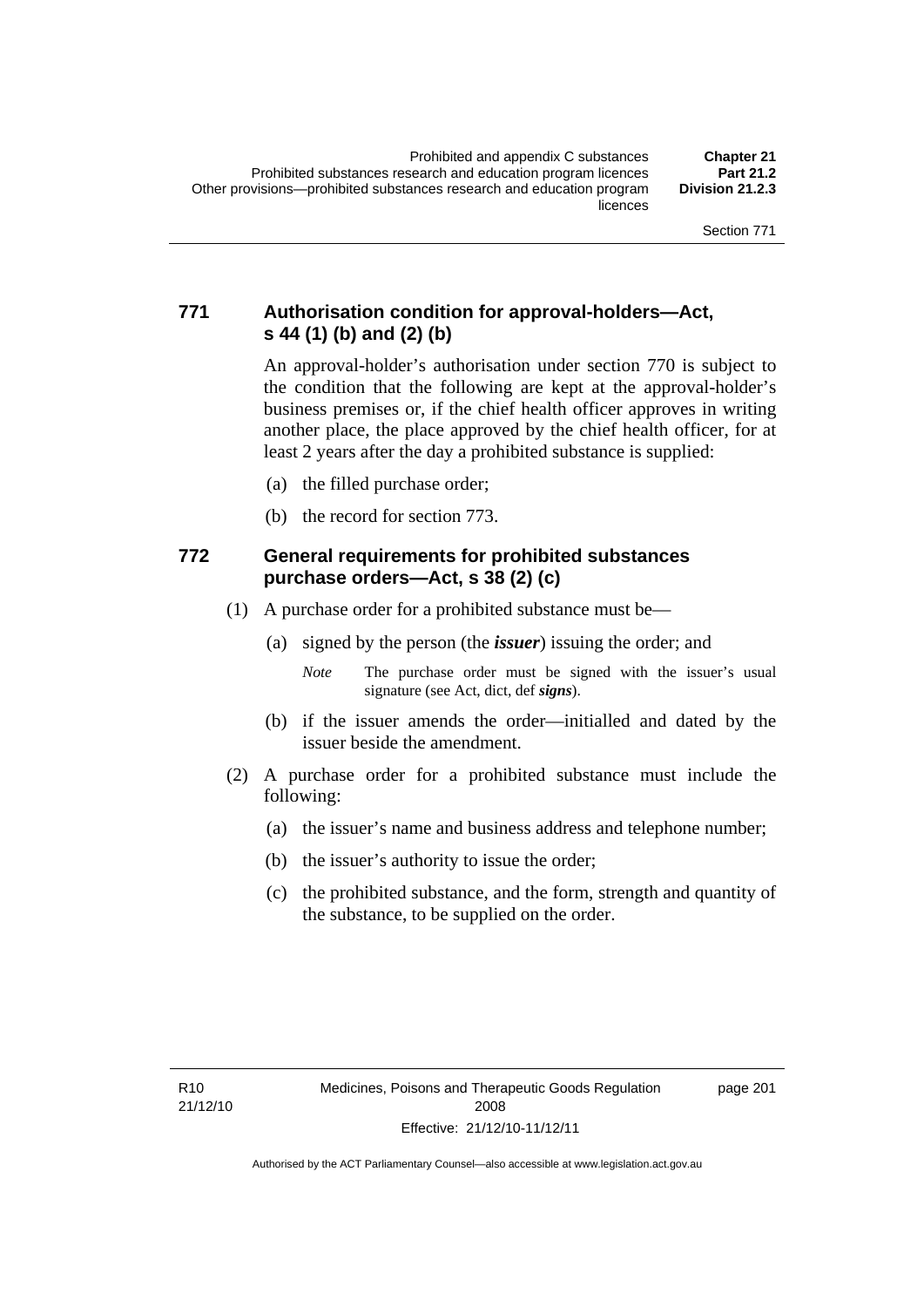| <b>Chapter 21</b>      | Prohibited and appendix C substances                                              |
|------------------------|-----------------------------------------------------------------------------------|
| <b>Part 21.2</b>       | Prohibited substances research and education program licences                     |
| <b>Division 21.2.3</b> | Other provisions—prohibited substances research and education program<br>licences |
| Section 773            |                                                                                   |

#### **773 Recording supply of prohibited substances on purchase orders**

A person who supplies a prohibited substance to someone else on a purchase order must make a written record of the following information:

- (a) the date of the order;
- (b) the issuer's authority to issue the order;
- (c) the name, and the business address and telephone number, of the person to whom the prohibited substance is supplied;
- (d) the date the order is supplied;
- (e) the prohibited substance, and the form, strength and quantity of the substance, supplied.

*Note Written* includes in electronic form (see Act, dict).

#### **774 Information for CHO about supplied prohibited substances research and education program licences— Act, s 31 (1) (a) (ii), (1) (b), (2) (a) (ii), (2) (b) and (4)**

- (1) This section applies if a person supplies a prohibited substance to a prohibited substances research and education program licence-holder.
- (2) The person must, not later than 7 days after the end of the month when the prohibited substance is supplied, give the chief health officer the following information in writing:
	- (a) the person's name, business address and telephone number;
	- (b) the name of the person who issued the supply authority;
	- (c) the date of the supply authority;
	- (d) the name and address of the person to whom the substance is supplied;

R10 21/12/10

page 202 Medicines, Poisons and Therapeutic Goods Regulation 2008 Effective: 21/12/10-11/12/11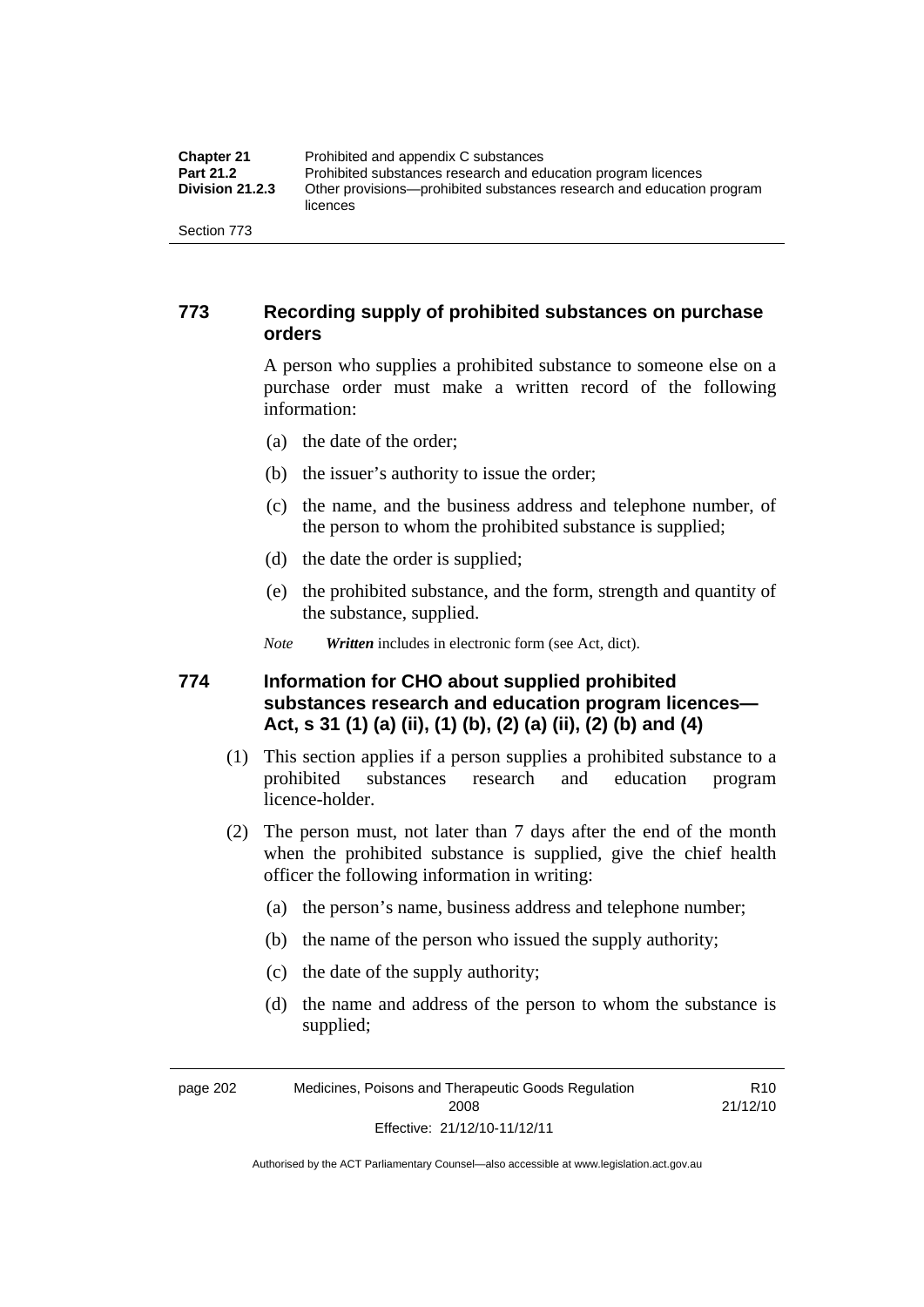- (e) the date of supply;
- (f) the substance, and the form, strength and quantity of the substance, supplied.

R10 21/12/10 Medicines, Poisons and Therapeutic Goods Regulation 2008 Effective: 21/12/10-11/12/11

page 203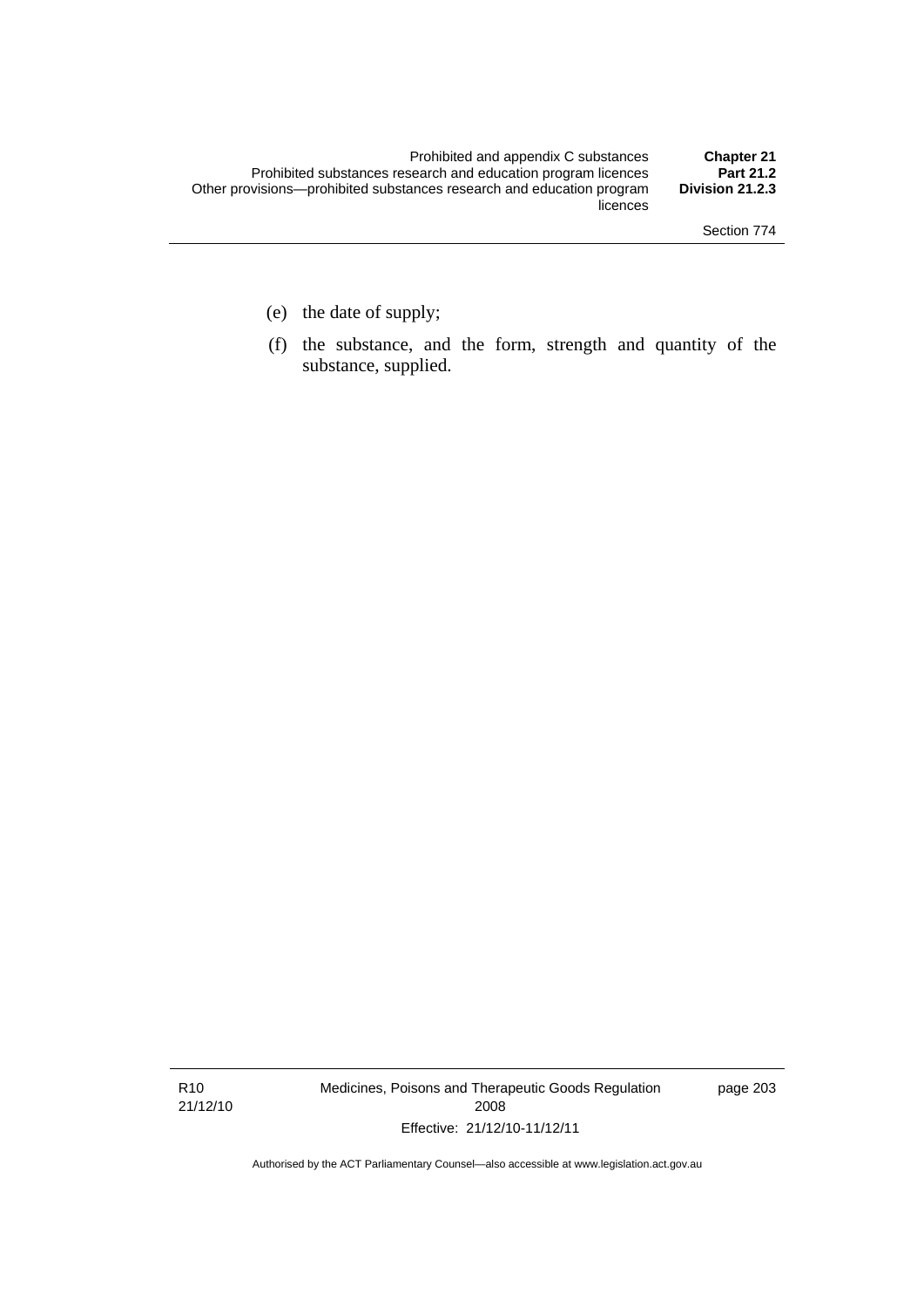Section 775

### **Part 21.3 Prohibited substances registers**

#### **775 Keeping of prohibited substances registers by certain people—Act, s 48 and s 50 (1) (b) and (2) (b)**

- (1) A person mentioned in table 775, column 2 who possesses a prohibited substance must keep a prohibited substances register.
- (2) A person to whom subsection (1) applies must keep a prohibited substances register for a prohibited substance at the place prescribed in table 775, column 3 for the person.

| column 1<br>item | column 2<br>prescribed person                                                                        | column 3<br>place where register to be kept                  |
|------------------|------------------------------------------------------------------------------------------------------|--------------------------------------------------------------|
|                  | approved analyst                                                                                     | the analyst's laboratory                                     |
| 2                | medicines and poisons<br>inspector (other than<br>police officer)                                    | the place directed in writing by the<br>chief health officer |
| 3                | supervisor of program<br>under prohibited<br>substances research and<br>education program<br>licence | the premises where program is being<br>conducted             |

**Table 775 Keeping prohibited substances registers** 

#### **776 Form of prohibited substances registers—Act, s 49 (1) (b)**

- (1) Each page in a prohibited substances register must relate to a single form and strength of a prohibited substance.
- (2) If a prohibited substances register is kept electronically, a separate record must be used for each form and strength of prohibited substance kept.

R10 21/12/10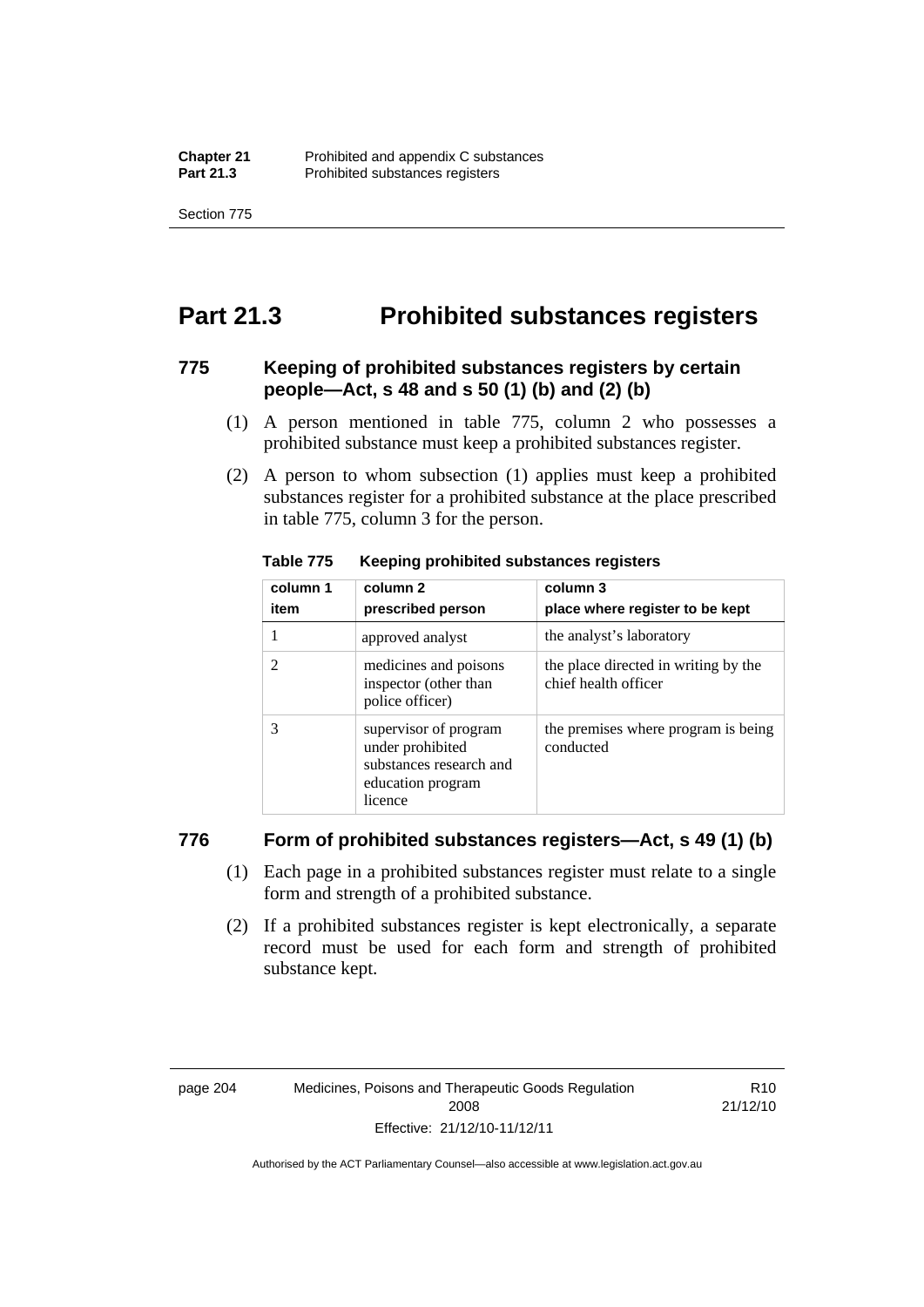### **777 Making entries in prohibited substances registers— Act, s 51 (1) (b)**

- (1) The following details for a dealing with a prohibited substance are prescribed:
	- (a) the nature of the dealing;
	- (b) the date of the dealing;
	- (c) the prohibited substance, and the form, strength and quantity of the substance, dealt with;
	- (d) if the dealing is receiving the substance—the name and address of the supplier;
	- (e) if the dealing is supplying the substance—the name and address of the person to whom it is supplied;
	- (f) the quantity of the substance held after the dealing.
- (2) A dealing with a prohibited substance must be entered in the prohibited substances register the person must keep.

#### **778 Prescribed witnesses for discarding of prohibited substances—Act, s 54 (a) and (b)**

- (1) The following people are prescribed as witnesses in relation to the disposal of a prohibited substance:
	- (a) an approved analyst;
	- (b) a medicines and poisons inspector.

*Note Approved analyst*—see the dictionary.

- (2) However, a person mentioned in subsection (1) must not be a prescribed witness to the discarding of a prohibited substance if the person is—
	- (a) related to, a close friend of or employed by the person discarding the substance; or

 $R10$ 21/12/10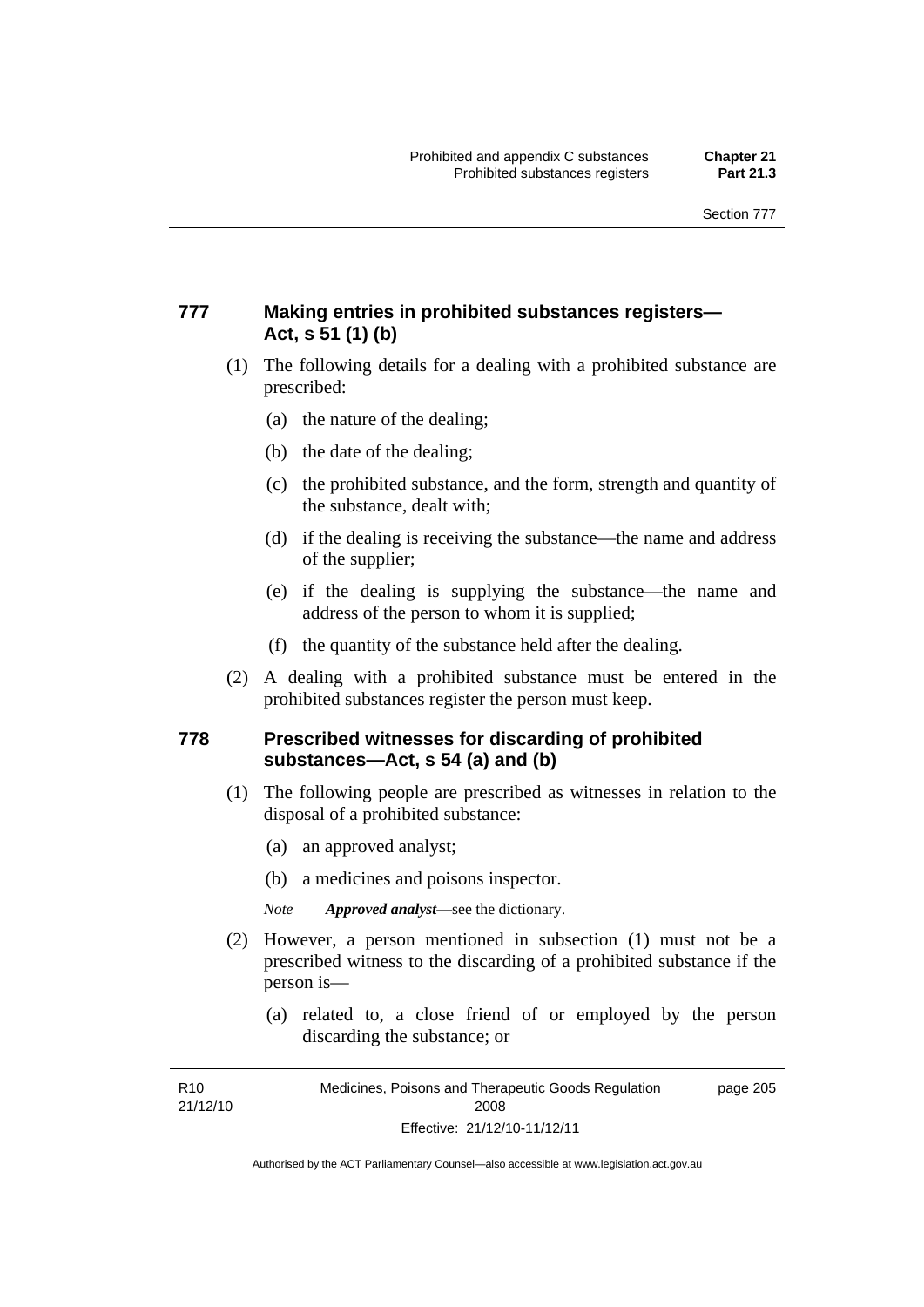Section 779

- (b) the supervisor of the person discarding the substance; or
- (c) supervised by the person discarding the substance.

#### **779 Changes to entries in prohibited substances registers— Act, s 55 (2) (b)**

- (1) An entry in a paper-based prohibited substances register may be amended by the person who made the entry by—
	- (a) the person signing and dating a marginal note or footnote that gives the date of the amendment and the amended details; and
	- (b) if the entry relates to disposing of a prohibited substance—
		- (i) the amendment being witnessed by a person mentioned in section 743; and
		- (ii) the witness signing the amendment as witness.
- (2) An entry in an electronic prohibited substances register may be amended by the person who made the entry by the person attaching or linking, by electronic means, a document that includes—
	- (a) the person's signature, the date and the amended details; and
	- (b) if the entry relates to disposing of a prohibited substance—
		- (i) the amendment being witnessed by a person mentioned in section 743; and
		- (ii) the witness signing the amendment as witness.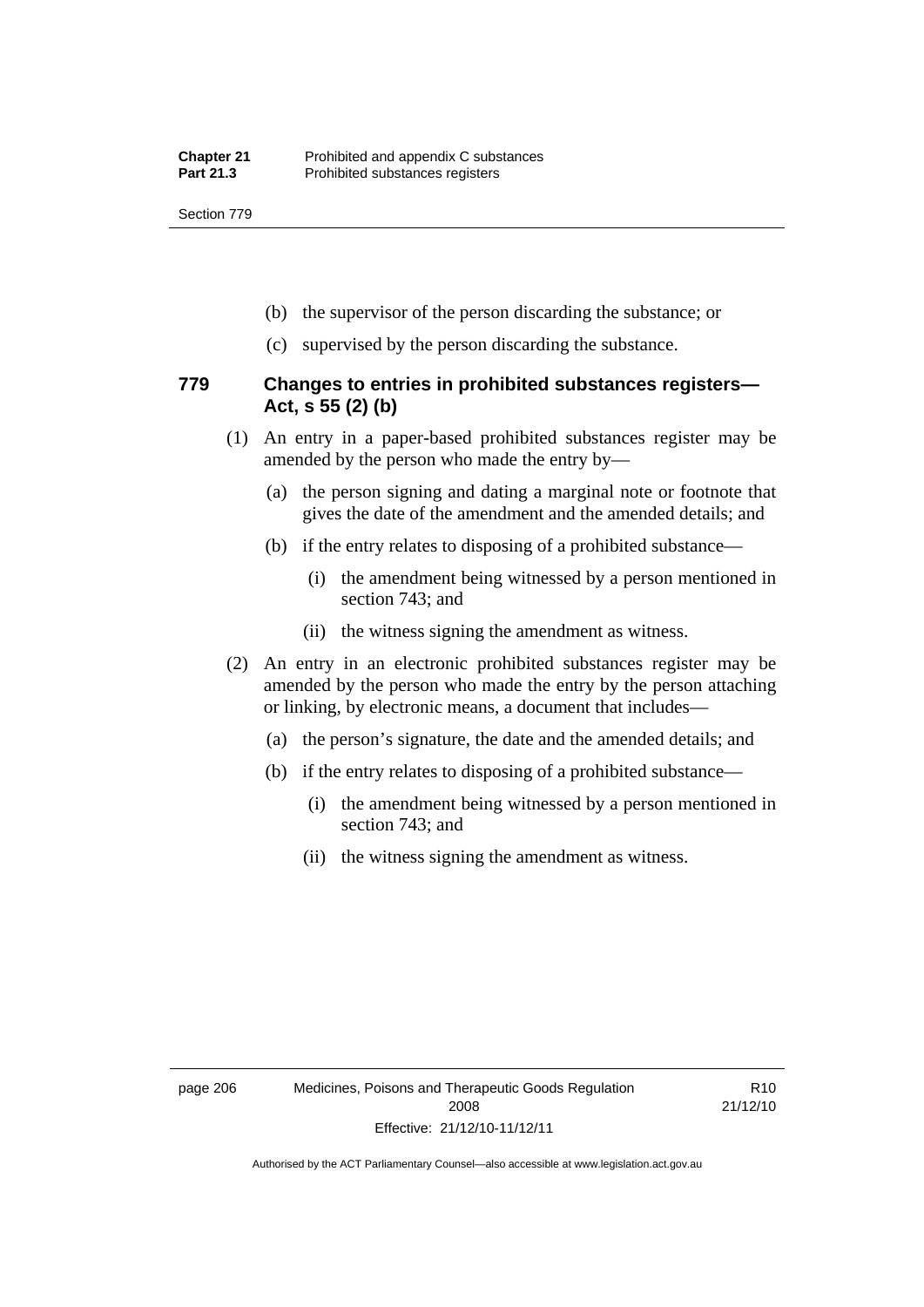# **Chapter 22 Therapeutic goods**

#### **800 Definitions—ch 22**

In this chapter:

*optical device* means any of the following:

- (a) corrective contact lenses;
- (b) corrective lenses for spectacles;
- (c) non-corrective contact lenses commonly known as plano contact lenses.

*prescription*, in relation to an optical device, means a written direction (other than a purchase order) to a person who is authorised to supply the optical device to dispense the optical device.

### **801 Prescribed regulated therapeutic goods—Act, s 14, def**  *regulated therapeutic good***, par (b)**

Optical devices are prescribed.

#### **802 Authorisation to supply optical devices—Act, s 74 (1) (b) and (2) (b)**

 (1) To the extent necessary to practise optometry and, if employed, within the scope of employment, an optometrist is authorised to supply optical devices on prescription issued by an optometrist or doctor.

*Note Supply* includes dispense (see Act, s 24).

 (2) To the extent necessary to practise as an optician and, if employed, within the scope of employment, an optician is authorised to supply optical devices on prescription issued by an optometrist or doctor.

page 207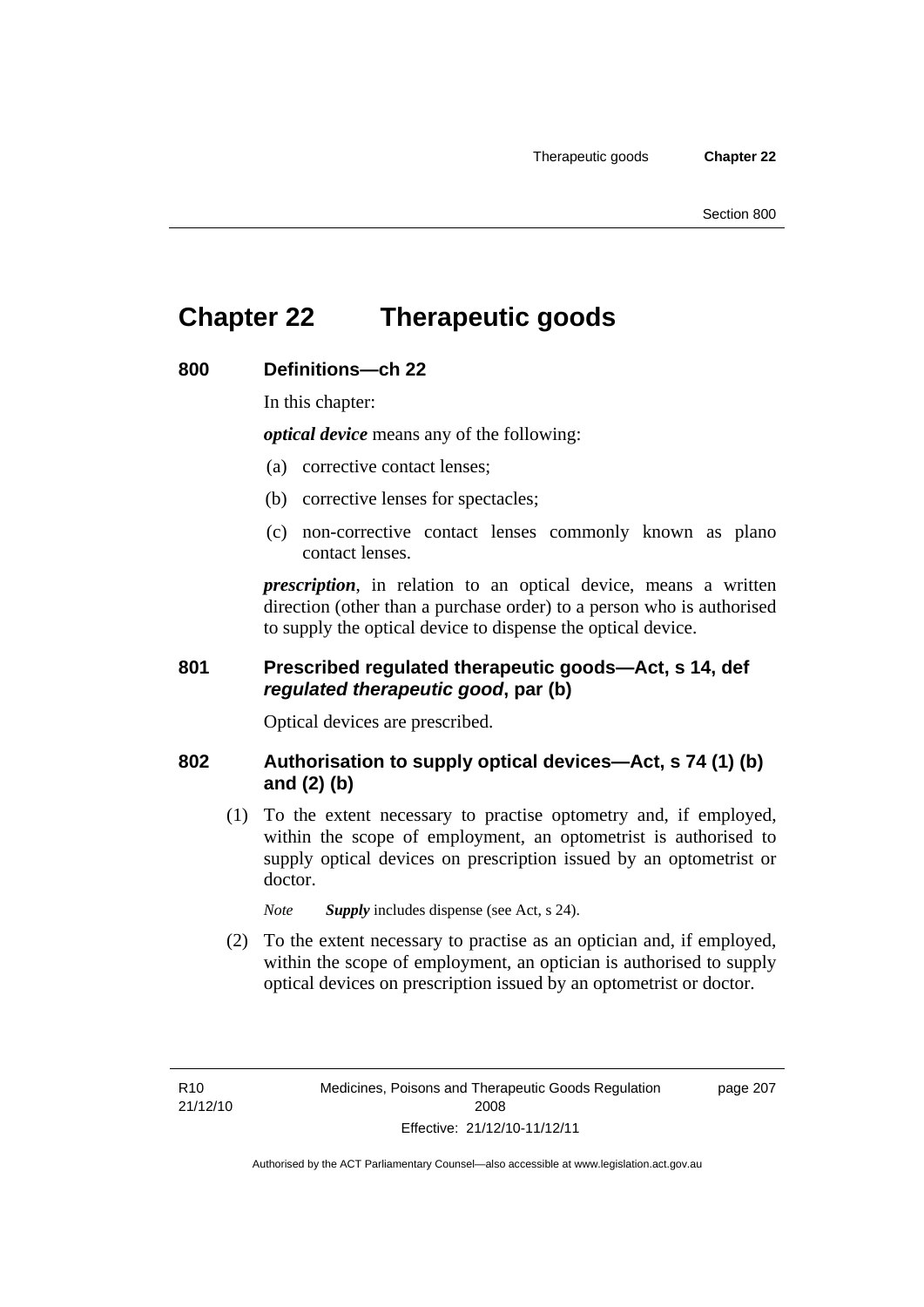#### **Chapter 22** Therapeutic goods

 (3) Within the scope of employment, an employee of an optometrist is authorised to sell and deliver optical devices supplied under subsection  $(1)$  or  $(2)$ .

#### **803 Authorisation conditions for supplying optical devices— Act, s 75 (1) (b)**

An optometrist's, and optician's, authorisation under section 802 in relation to optical devices is subject to the following conditions:

- (a) the optical devices are supplied on a written prescription by an optometrist or doctor;
- (b) if the prescription is for contact lenses (whether corrective or plano)—the prescription is issued not more than 1 year before the date the lenses are supplied;
- (c) if the prescription is for corrective lenses for spectacles—the prescription is issued not more than 2 years before the date the lenses are supplied.

page 208 Medicines, Poisons and Therapeutic Goods Regulation 2008 Effective: 21/12/10-11/12/11

R10 21/12/10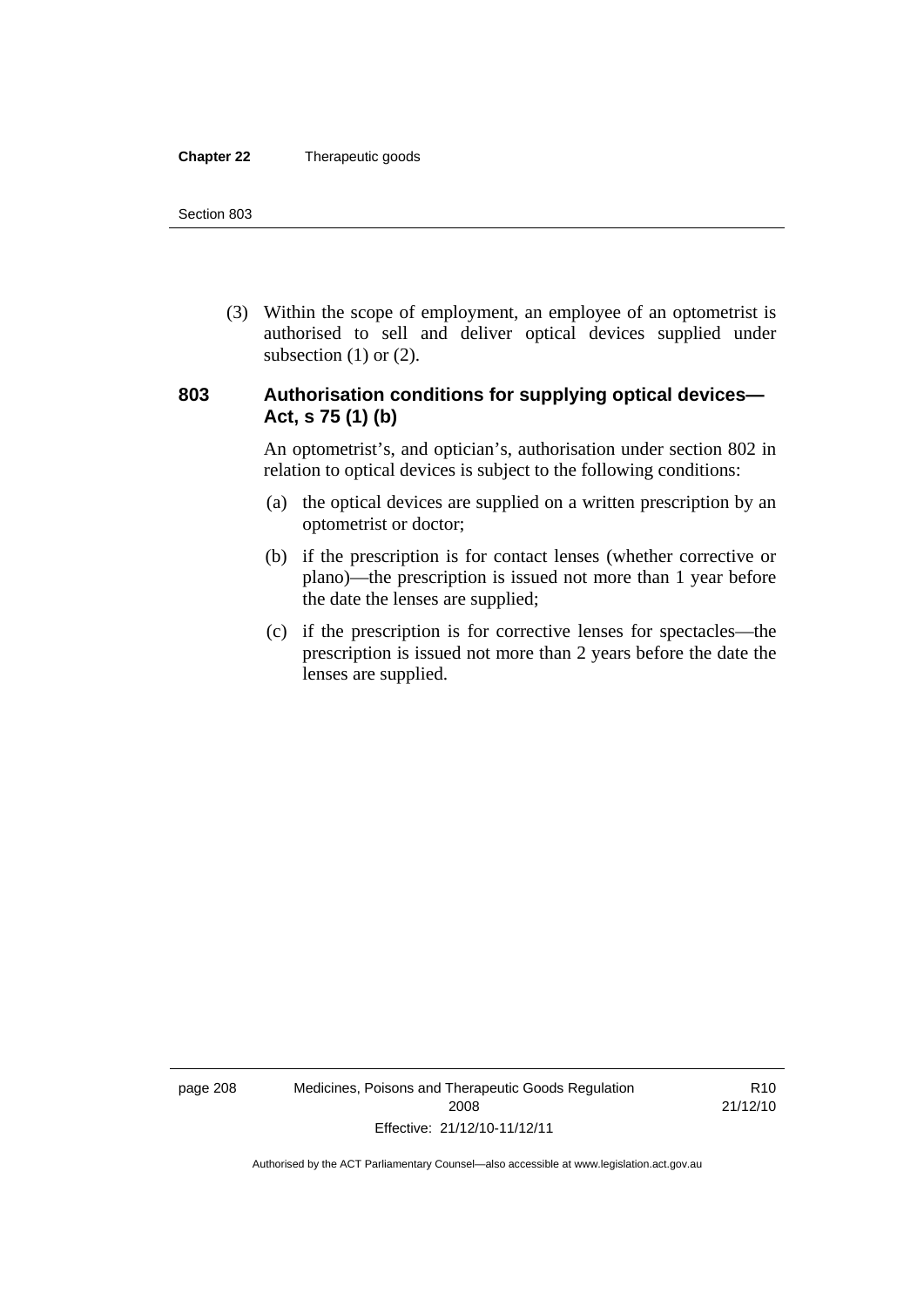# **Chapter 23 Notification and review of decisions**

#### **850 Meaning of** *reviewable decision—***ch 23**

In this chapter:

*reviewable decision* means a decision mentioned in table 850, column 3 under a provision of this regulation mentioned in column 2 in relation to the decision.

| column 1 | column <sub>2</sub>        | column 3                                                                                                  | column 4                   |
|----------|----------------------------|-----------------------------------------------------------------------------------------------------------|----------------------------|
| item     | section                    | decision                                                                                                  | entity                     |
| 1        | $120(1)$ (h)               | refuse approval of other<br>premises                                                                      | applicant for<br>approval  |
| 2        | 130(e)                     | refuse approval of other<br>premises                                                                      | applicant for<br>approval  |
| 3        | 140(e)                     | refuse approval of other<br>premises                                                                      | applicant for<br>approval  |
| 4        | 150(1)(c)                  | refuse approval of other<br>premises                                                                      | applicant for<br>approval  |
| 5        | 160(f)                     | refuse approval of other<br>premises                                                                      | applicant for<br>approval  |
| 6        | 171(d)                     | refuse approval of other<br>premises                                                                      | applicant for<br>approval  |
| 7        | 175(1)(a)(ii)<br>and $(b)$ | amend pseudoephedrine<br>record in way other than in<br>accordance with<br>application/refuse application | applicant for<br>amendment |
| 8        | 252(1)(d)                  | refuse approval of other<br>premises                                                                      | applicant for<br>approval  |

**Table 850 Reviewable decisions—chief health officer** 

R10 21/12/10 Medicines, Poisons and Therapeutic Goods Regulation 2008 Effective: 21/12/10-11/12/11

page 209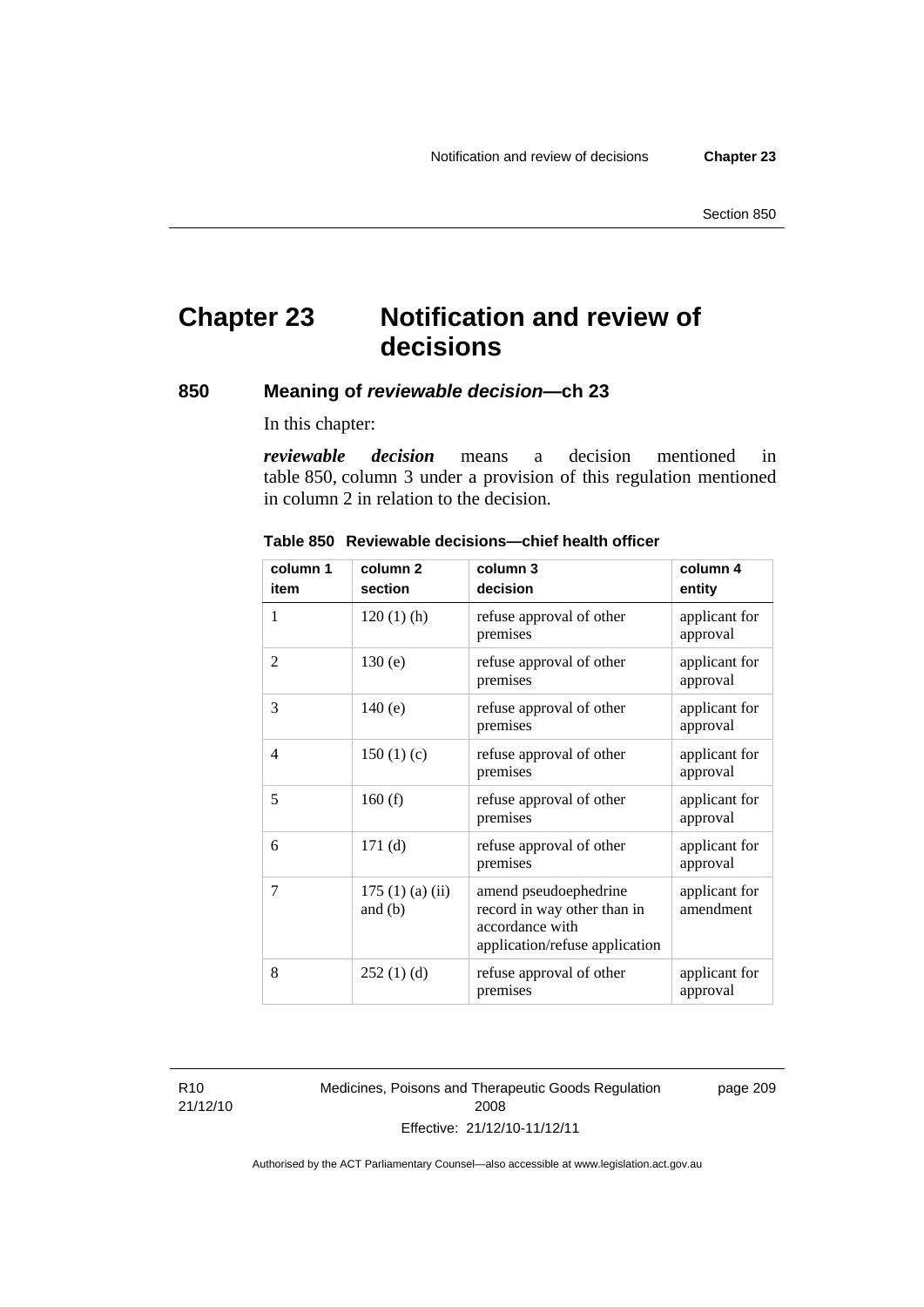#### **Chapter 23** Notification and review of decisions

#### Section 851

| column 1<br>item | column <sub>2</sub><br>section | column 3<br>decision                                                                         | column 4<br>entity        |
|------------------|--------------------------------|----------------------------------------------------------------------------------------------|---------------------------|
| 9                | 531(2)                         | refuse approval to store a<br>controlled medicine in a safe<br>or strongroom                 | applicant for<br>approval |
| 10               | 616(1)                         | refuse approval of nominated<br>individual for medicines<br>wholesales licence               | applicant for<br>licence  |
| 11               | 676(f)                         | refuse approval of other<br>premises                                                         | applicant for<br>approval |
| 12               | 686(f)                         | refuse approval of other<br>premises                                                         | applicant for<br>approval |
| 13               | 706(1)                         | refuse approval of nominated<br>individual for dangerous<br>poisons manufacturers<br>licence | applicant for<br>licence  |
| 14               | 716(1)                         | refuse approval of nominated<br>individual for dangerous<br>poisons suppliers licence        | applicant for<br>licence  |
| 15               | 771                            | refuse approval of other<br>premises                                                         | applicant for<br>approval |

*Note* For ACAT review of other decisions in relation to licences, see the Act, ch 9 and sch 1.

#### **851 Reviewable decision notices**

If a person makes a reviewable decision, the person must give a reviewable decision notice to each entity mentioned in table 850, column 4 in relation to the decision.

- *Note 1* The person must also take reasonable steps to give a reviewable decision notice to any other person whose interests are affected by the decision (see *ACT Civil and Administrative Tribunal Act 2008*, s 67A).
- *Note* 2 The requirements for reviewable decision notices are prescribed under the *ACT Civil and Administrative Tribunal Act 2008*.

page 210 Medicines, Poisons and Therapeutic Goods Regulation 2008 Effective: 21/12/10-11/12/11

R10 21/12/10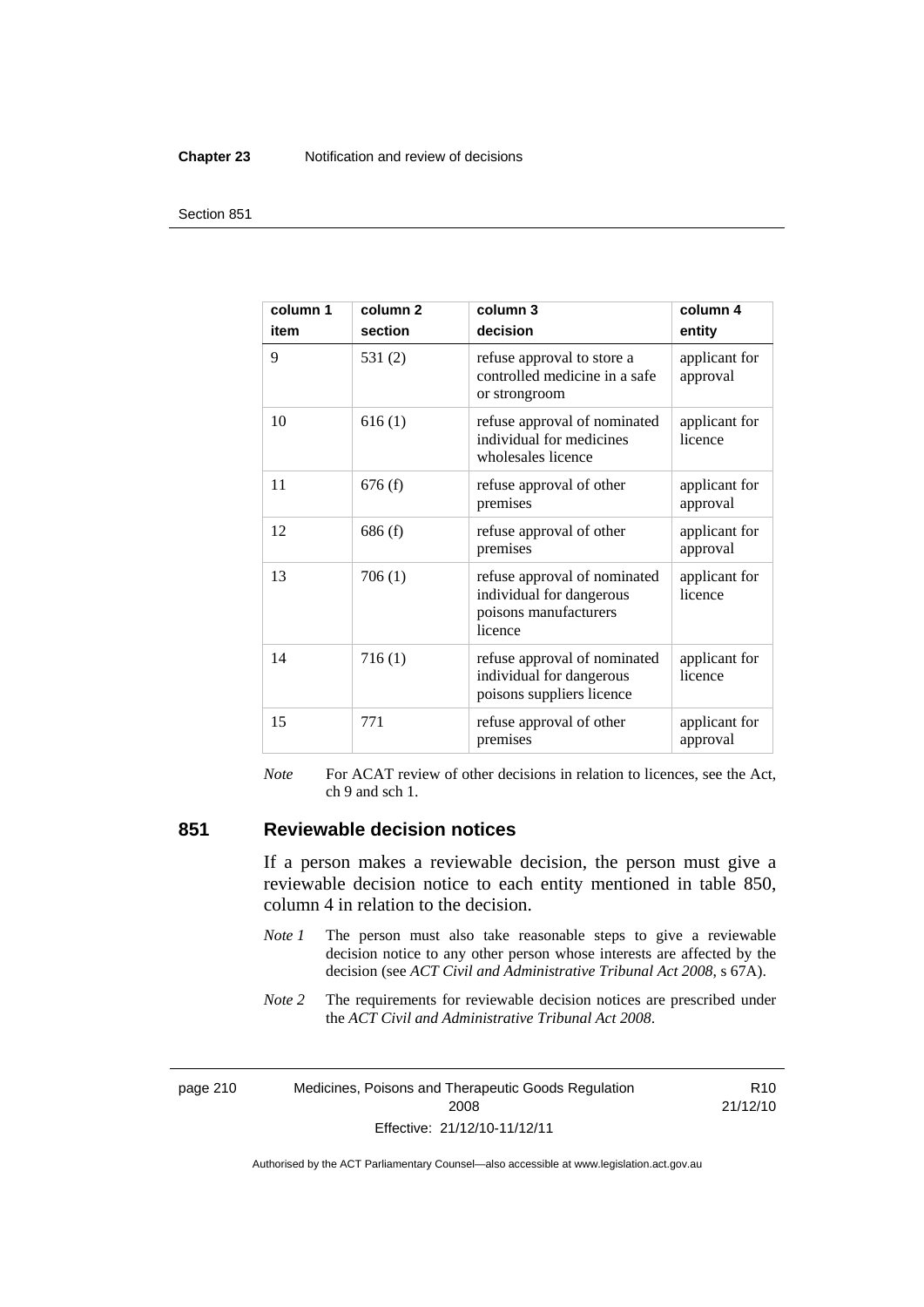### **852 Applications for review**

The following may apply to the ACAT for a review of a reviewable decision:

- (a) an entity mentioned in table 850, column 4 in relation to the decision;
- (b) any other person whose interests are affected by the decision.
- *Note* If a form is approved under the *ACT Civil and Administrative Tribunal Act 2008* for the application, the form must be used.

R10 21/12/10 Medicines, Poisons and Therapeutic Goods Regulation 2008 Effective: 21/12/10-11/12/11

page 211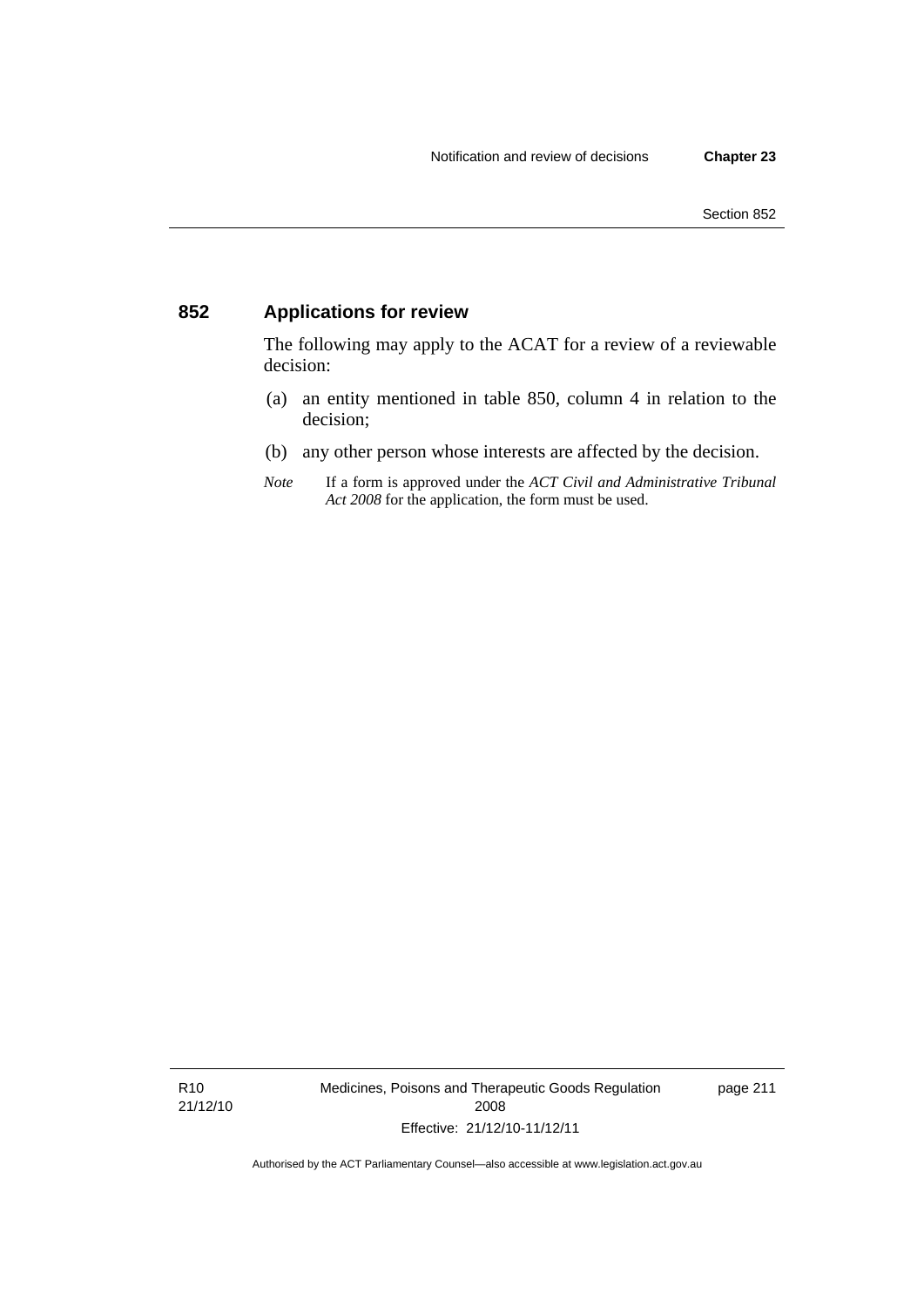**Chapter 24** Miscellaneous

### **Chapter 24 Miscellaneous**

#### **860 Authorisations for public employees—Act, s 26 (1) (b), (2) (b), s 35 (1) (b), (2) (b) and s 36 (b)**

 (1) This section applies to a public employee who is exercising a function under the Act.

- (2) To the extent necessary to exercise the function and within the scope of employment, the public employee is authorised to do any of the following:
	- (a) obtain a regulated substance;
	- (b) possess a regulated substance;
	- (c) supply a regulated substance or regulated therapeutic good to a person for discarding if the person is authorised to obtain the substance or good;

#### **Example—person authorised to obtain**

a person who holds an environmental authorisation for the disposal of the substance (see, eg s 693)

- *Note* An example is part of the regulation, is not exhaustive and may extend, but does not limit, the meaning of the provision in which it appears (see Legislation Act, s 126 and s 132).
- (d) supply a regulated substance or regulated therapeutic good, for law enforcement purposes, to—
	- (i) someone else who is authorised to obtain the substance or good; or
	- (ii) a law enforcement officer.

*Note Public employee*—see the Legislation Act, dictionary, pt 1.

page 212 Medicines, Poisons and Therapeutic Goods Regulation 2008 Effective: 21/12/10-11/12/11

R10 21/12/10

*Note Function* includes authority, duty and power (see Legislation Act, dict, pt 1).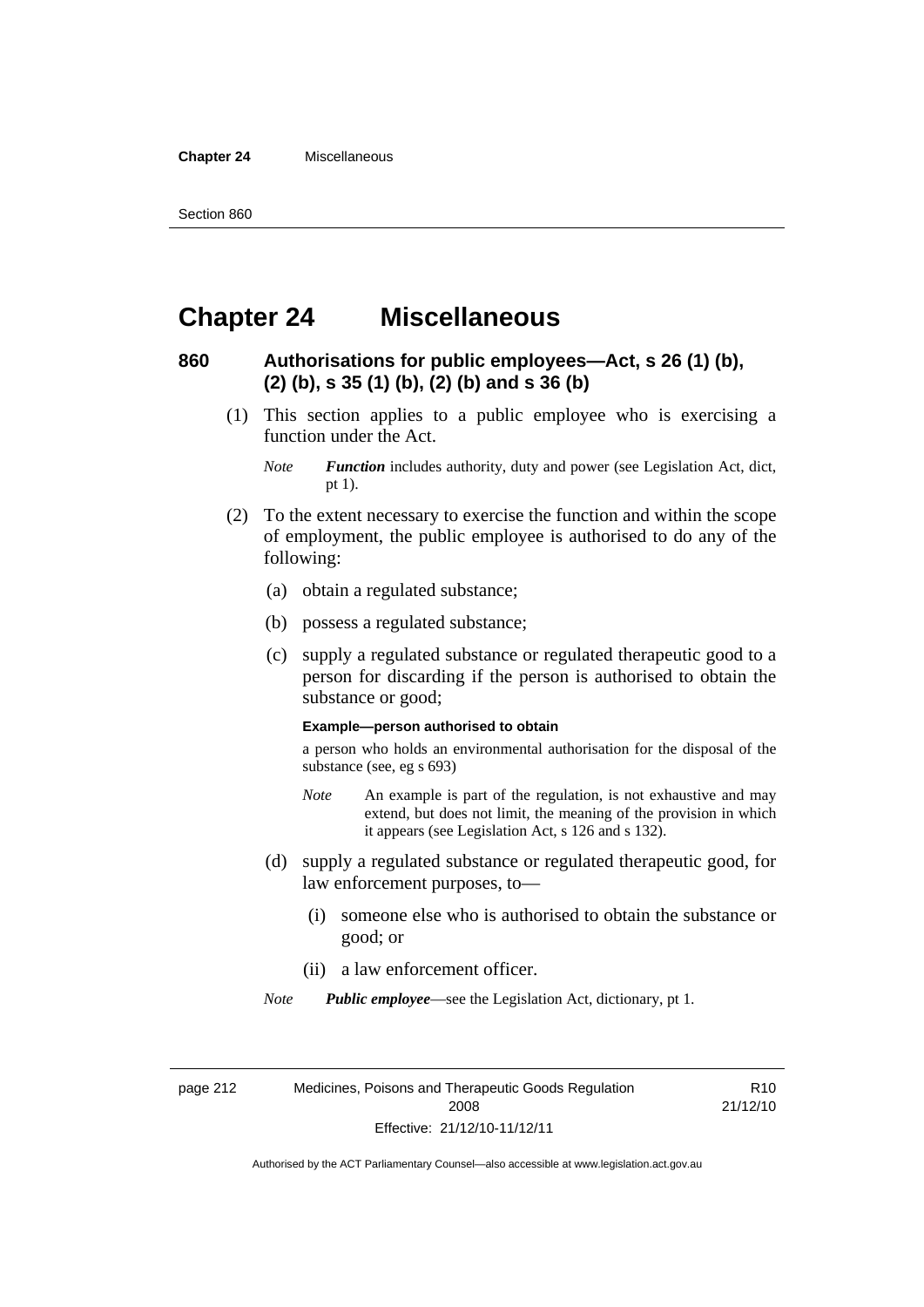(3) In this section:

*law enforcement officer*—see the Criminal Code, section 700.

### **861 Other authorisations for public employees— Act, s 20 (1) (a), (2) (a) and s 74 (1) (b)**

- (1) A public employee is authorised to deal with a regulated substance, or regulated therapeutic good, in accordance with a permit issued by the chief health officer to the employee.
- (2) The permit must be in writing and include the following information:
	- (a) the dealings with regulated substances or regulated therapeutic goods authorised by the permit;
	- (b) the regulated substances or regulated therapeutic goods to which the permit relates;
	- (c) the public employee or employees authorised under the permit;
	- (d) any condition included in the permit by the chief health officer to which the permit is subject;
	- (e) a unique identifying number;
	- (f) when the permit ends.
- (3) For subsection (2) (c), the permit may identify a public employee authorised under the permit by—
	- (a) naming the employee; or
	- (b) nominating the occupant of a position (however described), at a particular time or from time to time.
- (4) In this section:

*public employee* includes a police officer.

 $R10$ 21/12/10 page 213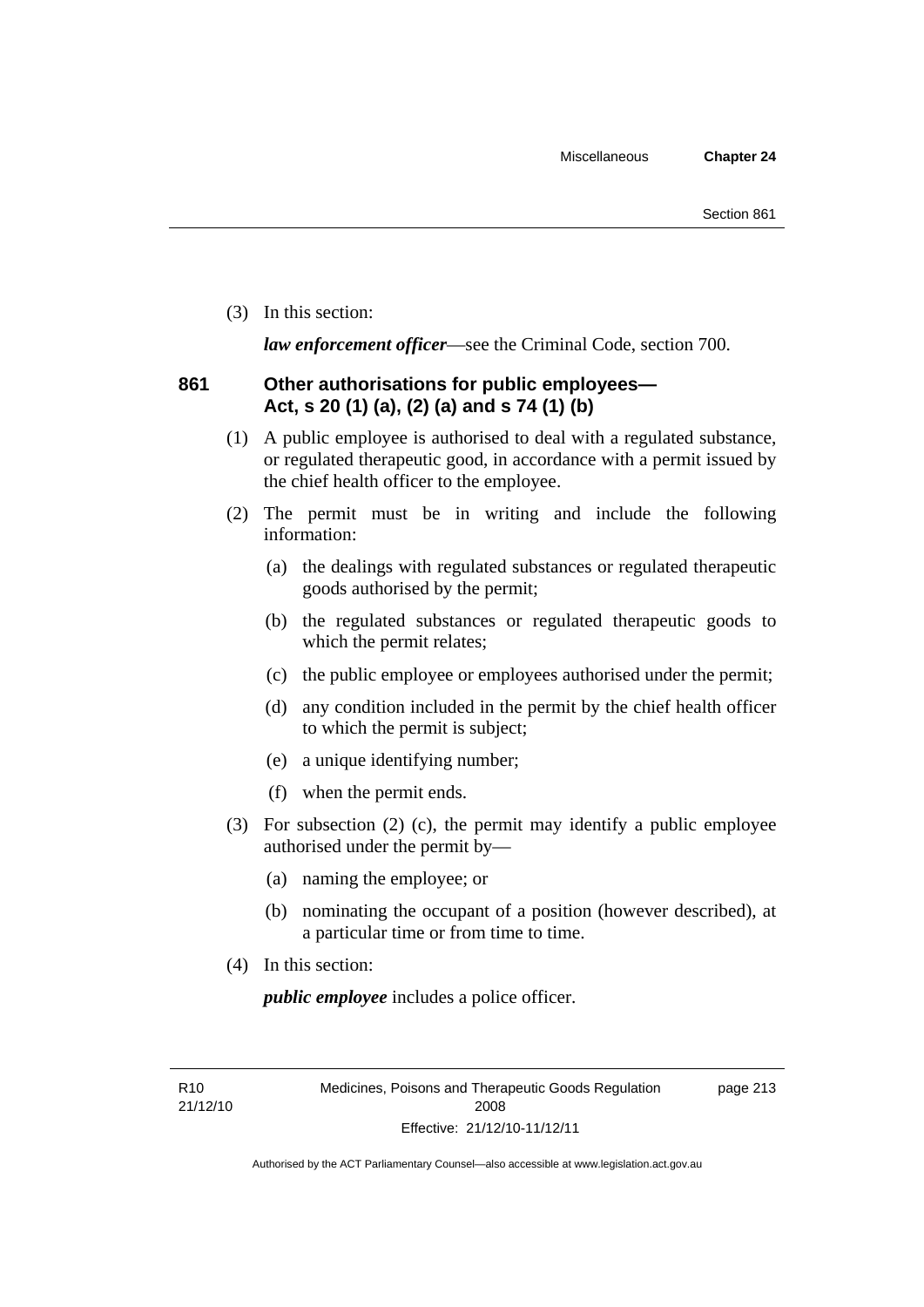#### **Chapter 24** Miscellaneous

#### **862 Certain containers not to be used for human-use substances—Act, s 63 (1) (b)**

A container of a kind mentioned in the medicines and poisons standard, paragraph 21, 22 or 23 is prescribed.

#### **863 Displacement of Legislation Act, s 47 (6)**

The Legislation Act, section 47 (6) does not apply to AS/NZS ISO 8124.3:2003 (*Safety of toys - Migration of certain elements*).

- *Note 1* The text of an applied, adopted or incorporated instrument, whether applied as in force at a particular time or from time to time, is taken to be a notifiable instrument if the operation of the Legislation Act, s 47 (5) or (6) is not disapplied (see s 47 (7)).
- *Note 2* A reference to an Act includes a reference to the statutory instruments made or in force under the Act, including any regulation (see Legislation Act, s 104).

page 214 Medicines, Poisons and Therapeutic Goods Regulation 2008 Effective: 21/12/10-11/12/11

R10 21/12/10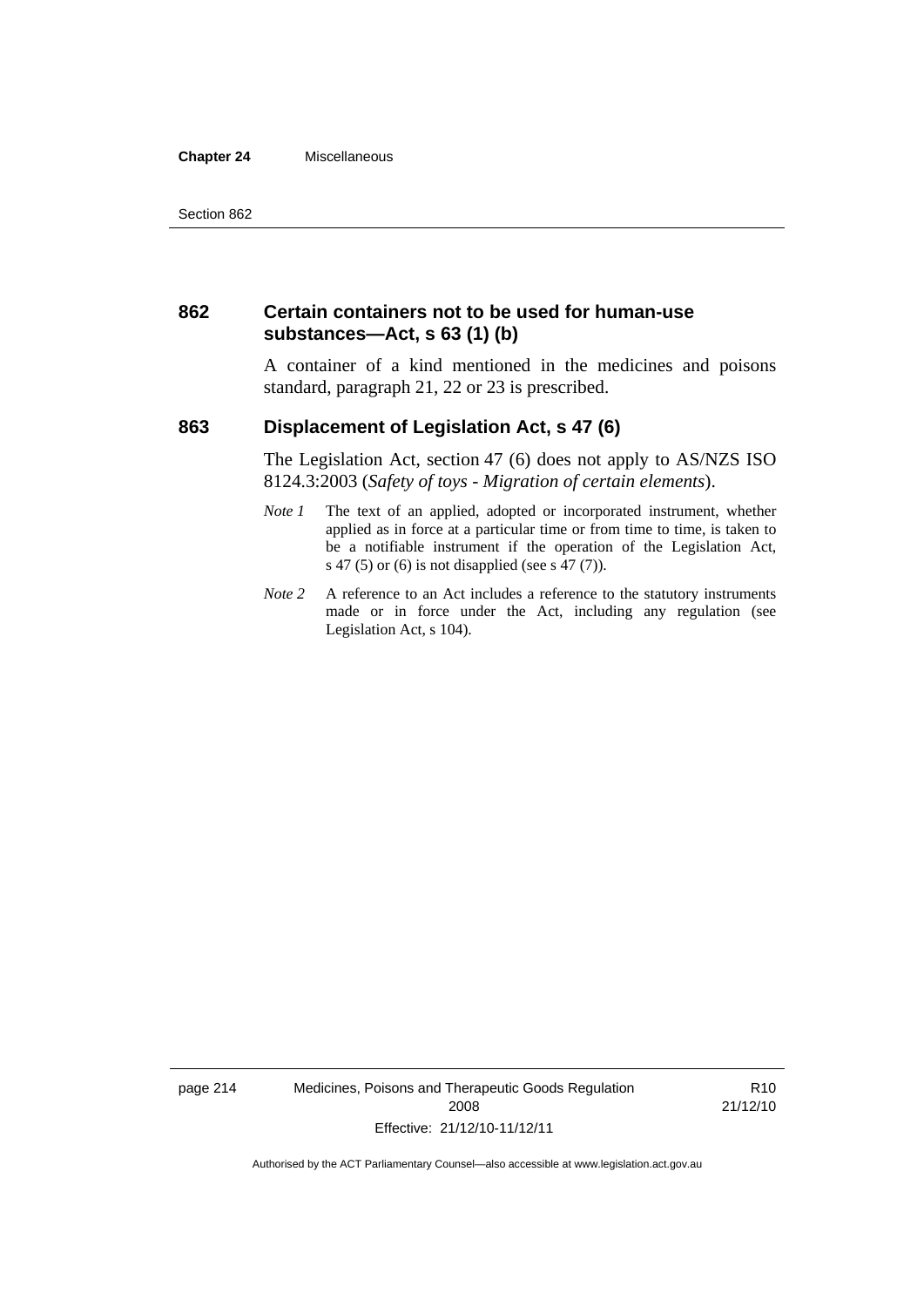# **Schedule 1 Medicines—health-related occupations authorisations**

(see s 30, s 50, s 60, s 110, s 350, s 370 and s 380)

# **Part 1.1 Ambulance services and officers**

| column 1<br>item                           | column 2<br>person authorised                               | column 3<br>authorisation                                              |
|--------------------------------------------|-------------------------------------------------------------|------------------------------------------------------------------------|
| 1                                          | ambulance officer employed by<br>Commonwealth, Territory or | within scope of employment, do any of<br>the following:                |
|                                            | <b>State</b>                                                | obtain medicines;<br>(a)                                               |
|                                            |                                                             | possess medicines;<br>(b)                                              |
|                                            |                                                             | administer medicines.<br>(c)                                           |
| 2                                          | person in charge of ambulance<br>service operated by        | within scope of employment, do any of<br>the following:                |
| Commonwealth, Territory or<br><b>State</b> |                                                             | issue purchase orders for medicines;<br>(a)                            |
|                                            |                                                             | obtain medicines mentioned in<br>(b)<br>par(a);                        |
|                                            |                                                             | possess medicines mentioned in<br>(c)<br>par(a);                       |
|                                            |                                                             | supply medicines to ambulance<br>(d)<br>officers in ambulance service. |

R10 21/12/10 Medicines, Poisons and Therapeutic Goods Regulation 2008 Effective: 21/12/10-11/12/11

page 215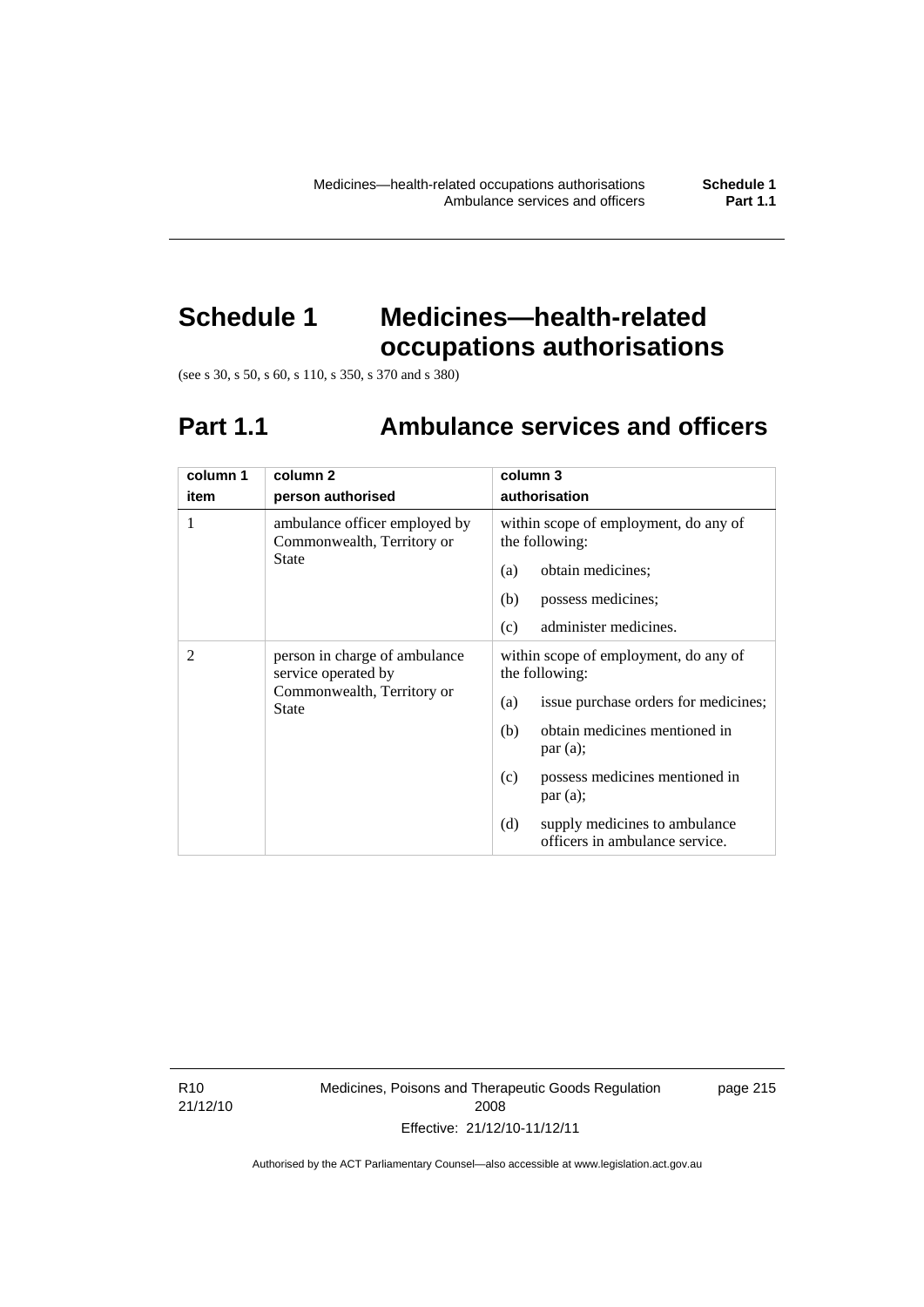### **Part 1.2 Dentists, dental hygienists and dental therapists**

| column 1<br>item | column 2<br>person authorised | column 3<br>authorisation                                                                                                      |
|------------------|-------------------------------|--------------------------------------------------------------------------------------------------------------------------------|
| 1                | dentist                       | to the extent necessary to practise dentistry<br>and, if employed, within the scope of<br>employment, do any of the following: |
|                  |                               | issue purchase orders and requisitions<br>(a)<br>for medicines;                                                                |
|                  |                               | obtain medicines;<br>(b)                                                                                                       |
|                  |                               | possess medicines;<br>(c)                                                                                                      |
|                  |                               | (d)<br>administer medicines;                                                                                                   |
|                  |                               | prescribe medicines;<br>(e)                                                                                                    |
|                  |                               | (f)<br>supply medicines to patients during<br>consultations if labelled in accordance<br>with $s$ 161;                         |
|                  |                               | supply medicines for administration to<br>(g)<br>patients at dental surgery to people<br>authorised to administer them.        |

*Note Dentist* does not include a trainee dentist (see dict).

page 216 Medicines, Poisons and Therapeutic Goods Regulation 2008 Effective: 21/12/10-11/12/11

R10 21/12/10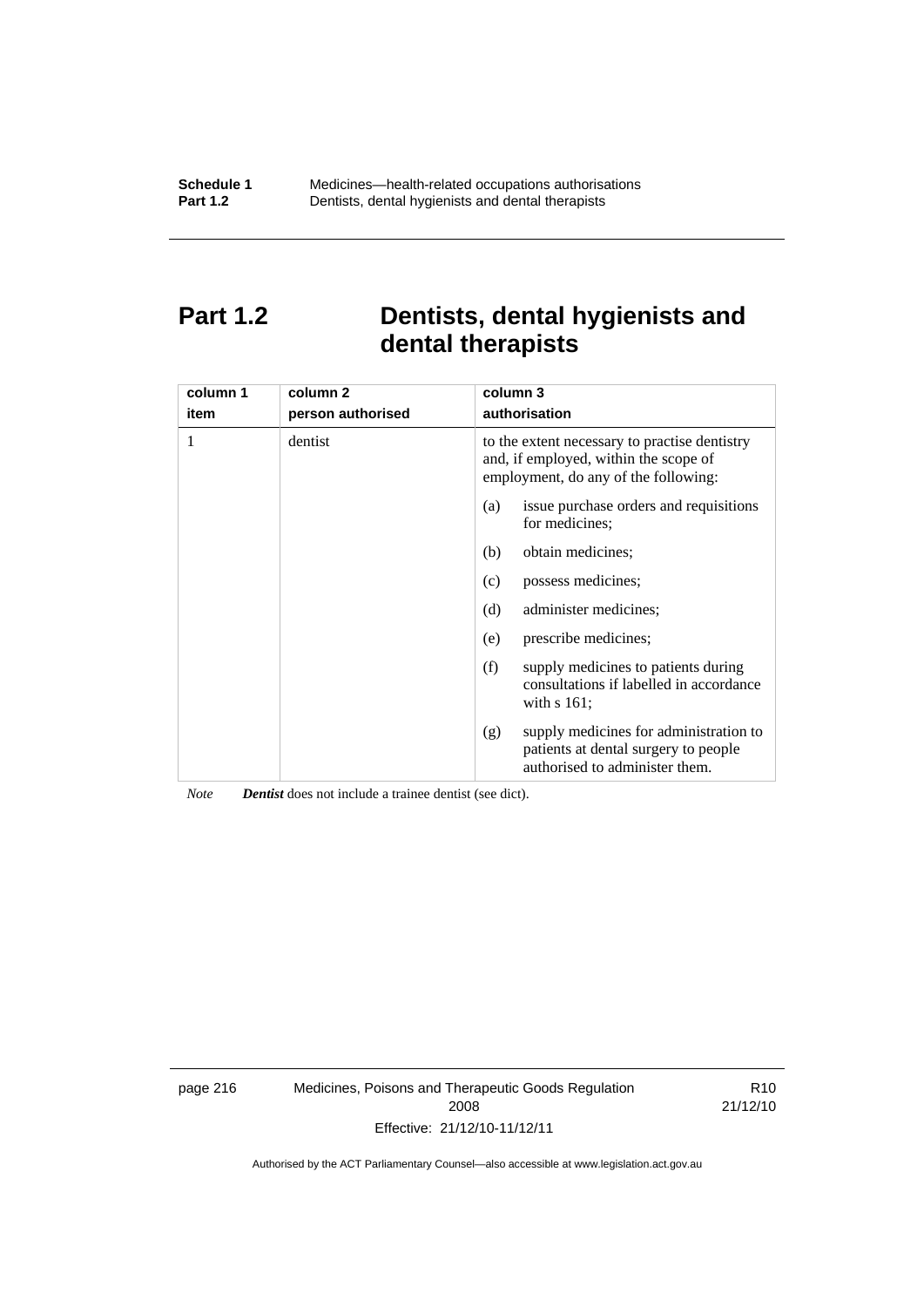| column 1<br>item | column <sub>2</sub><br>person authorised | column 3<br>authorisation                                                                                                                                    |
|------------------|------------------------------------------|--------------------------------------------------------------------------------------------------------------------------------------------------------------|
| $\overline{2}$   | trainee dentist                          | to the extent necessary to practise dentistry or<br>undertake training, and under supervision of<br>dentist, do any of the following:                        |
|                  |                                          | obtain medicines from health<br>(a)<br>practitioner authorised to possess<br>them;                                                                           |
|                  |                                          | possess medicines;<br>(b)                                                                                                                                    |
|                  |                                          | administer medicines in accordance<br>(c)<br>with prescription (whether or not<br>issued by themself or dentist);                                            |
|                  |                                          | (d)<br>prescribe medicines for administration<br>at institution or dental surgery.                                                                           |
| 3                | dental hygienist                         | within the scope of employment, to the<br>extent necessary to practice as dental<br>hygienist, and under supervision of dentist,<br>do any of the following: |
|                  |                                          | obtain medicines from dentist<br>(a)<br>authorised to possess them;                                                                                          |
|                  |                                          | possess medicines mentioned in<br>(b)<br>par(a);                                                                                                             |
|                  |                                          | administer medicines mentioned in<br>(c)<br>par (a) in accordance with dentist's<br>prescription.                                                            |

R10 21/12/10 Medicines, Poisons and Therapeutic Goods Regulation 2008 Effective: 21/12/10-11/12/11

page 217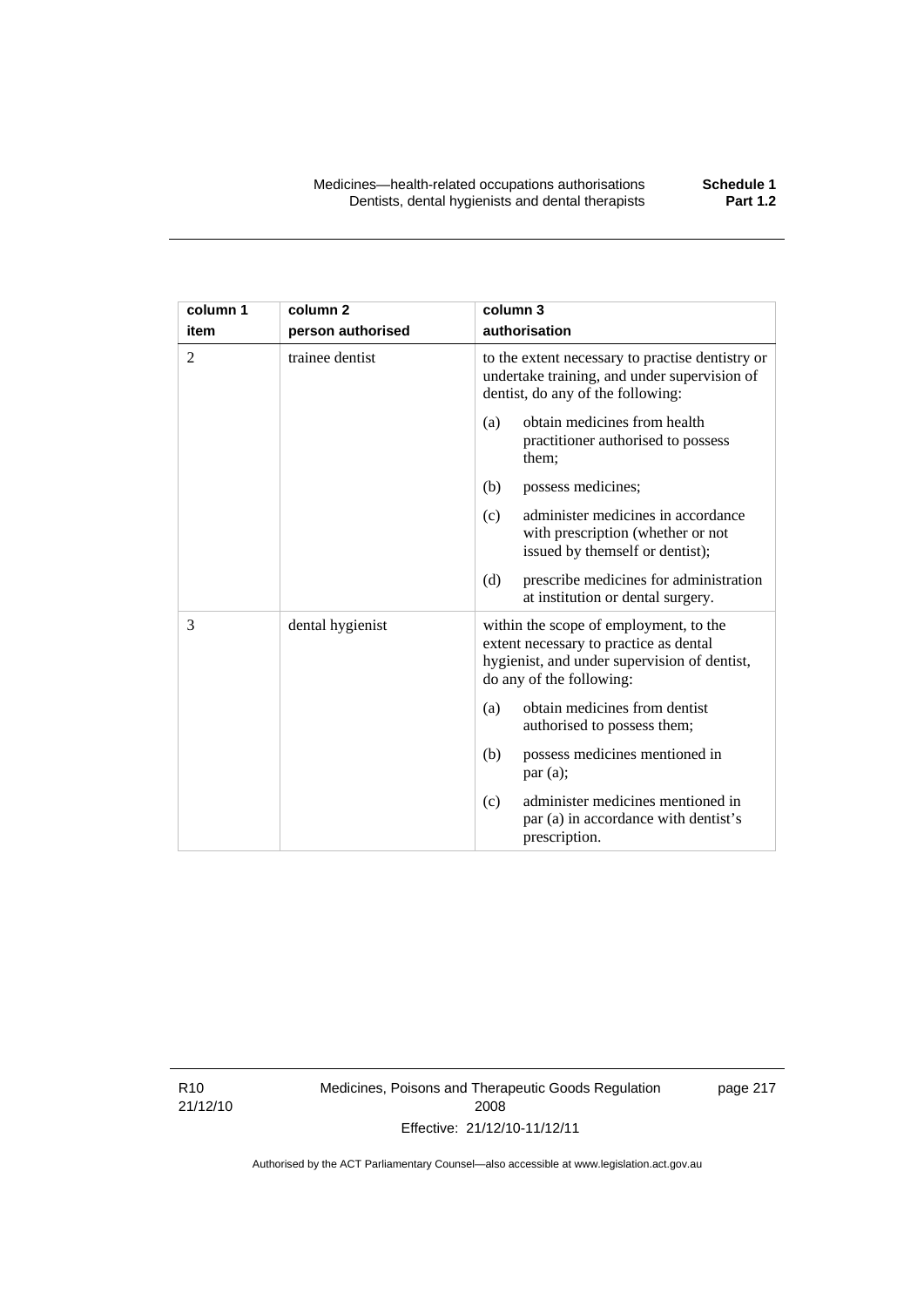#### **Schedule 1** Medicines—health-related occupations authorisations<br>**Part 1.2** Dentists, dental hygienists and dental therapists **Part 1.2** Dentists, dental hygienists and dental therapists

| column 1<br>item | column <sub>2</sub><br>person authorised | column 3<br>authorisation                                                                                                                                    |
|------------------|------------------------------------------|--------------------------------------------------------------------------------------------------------------------------------------------------------------|
| $\overline{4}$   | dental therapist                         | within the scope of employment, to the<br>extent necessary to practice as dental<br>therapist, and under supervision of dentist, do<br>any of the following: |
|                  |                                          | issue purchase orders and requisitions<br>(a)<br>for medicines for topical dental use<br>and for local anaesthetics;                                         |
|                  |                                          | obtain medicines mentioned in par (a);<br>(b)                                                                                                                |
|                  |                                          | possess medicines mentioned in<br>(c)<br>par(a);                                                                                                             |
|                  |                                          | administer medicines mentioned in<br>(d)<br>par(a).                                                                                                          |

page 218 Medicines, Poisons and Therapeutic Goods Regulation 2008 Effective: 21/12/10-11/12/11

R10 21/12/10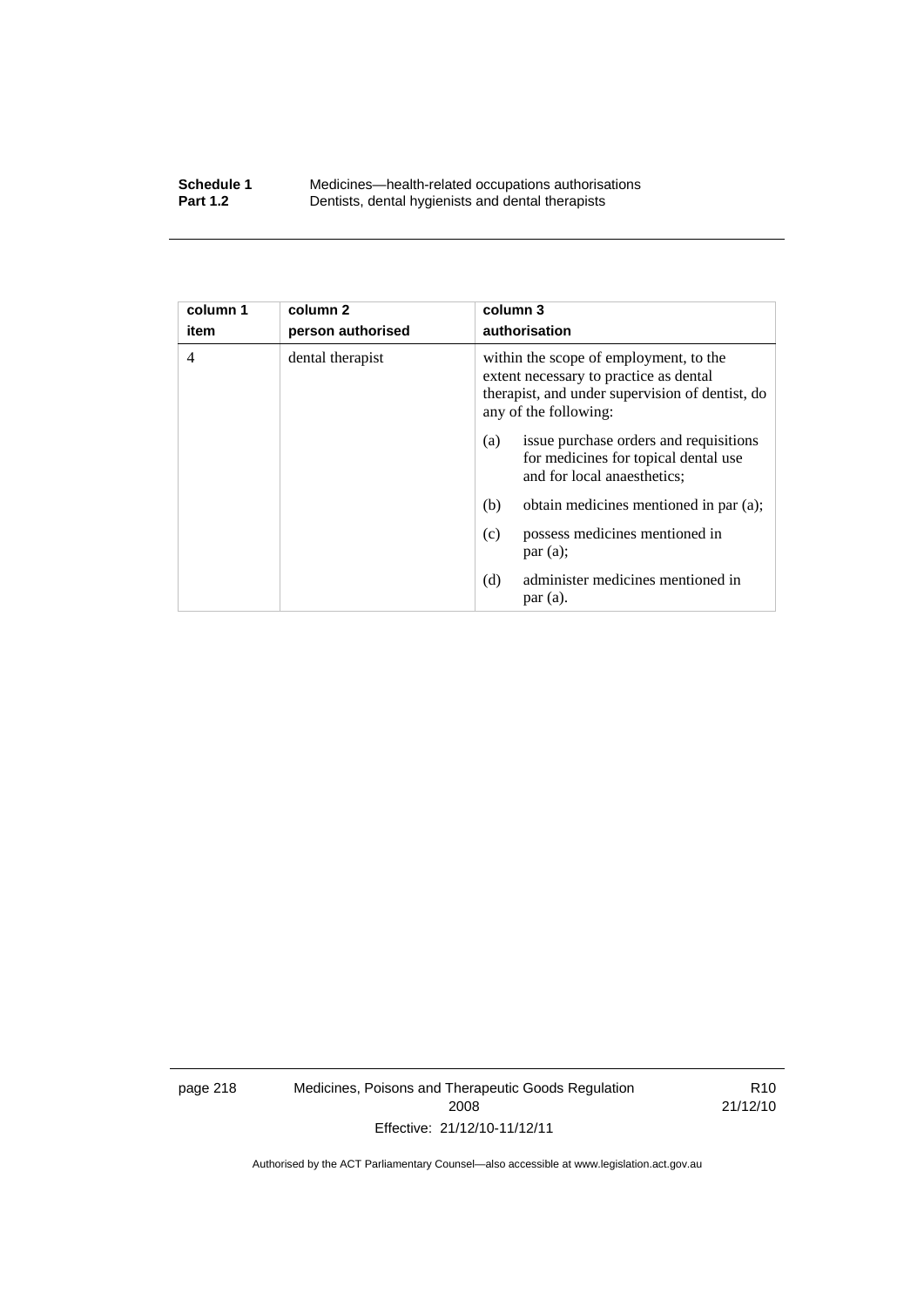# **Part 1.3 Doctors**

| column 1<br>item | column <sub>2</sub><br>person authorised | column 3    | authorisation                                                                                                                 |
|------------------|------------------------------------------|-------------|-------------------------------------------------------------------------------------------------------------------------------|
| 1                | doctor                                   |             | to the extent necessary to practise medicine<br>and, if employed, within the scope of<br>employment, do any of the following: |
|                  |                                          | (a)         | issue purchase orders and requisitions<br>for medicines;                                                                      |
|                  |                                          | (b)         | obtain medicines;                                                                                                             |
|                  |                                          | (c)         | possess medicines;                                                                                                            |
|                  |                                          | (d)         | administer medicines;                                                                                                         |
|                  |                                          | (e)         | prescribe medicines;                                                                                                          |
|                  |                                          | (f)         | supply medicines to patients during<br>consultations;                                                                         |
|                  |                                          | (g)         | supply medicines for administration to<br>patients to people authorised to<br>administer them;                                |
|                  |                                          | (h)         | supply medicines dispensed for patient<br>to another health practitioner on<br>patient's transfer within institution;         |
|                  |                                          | (i)         | supply medicines dispensed for patient<br>to patient on patient's discharge from<br>institution;                              |
|                  |                                          | (j)         | supply medicines to patients during<br>consultations if labelled in accordance<br>with s 161.                                 |
|                  |                                          | <b>Note</b> | For authorisation to issue standing<br>orders for administration of medicines at<br>institutions, see s 75.                   |

*Note Doctor* does not include an intern doctor (see dict).

R10 21/12/10 Medicines, Poisons and Therapeutic Goods Regulation 2008 Effective: 21/12/10-11/12/11

page 219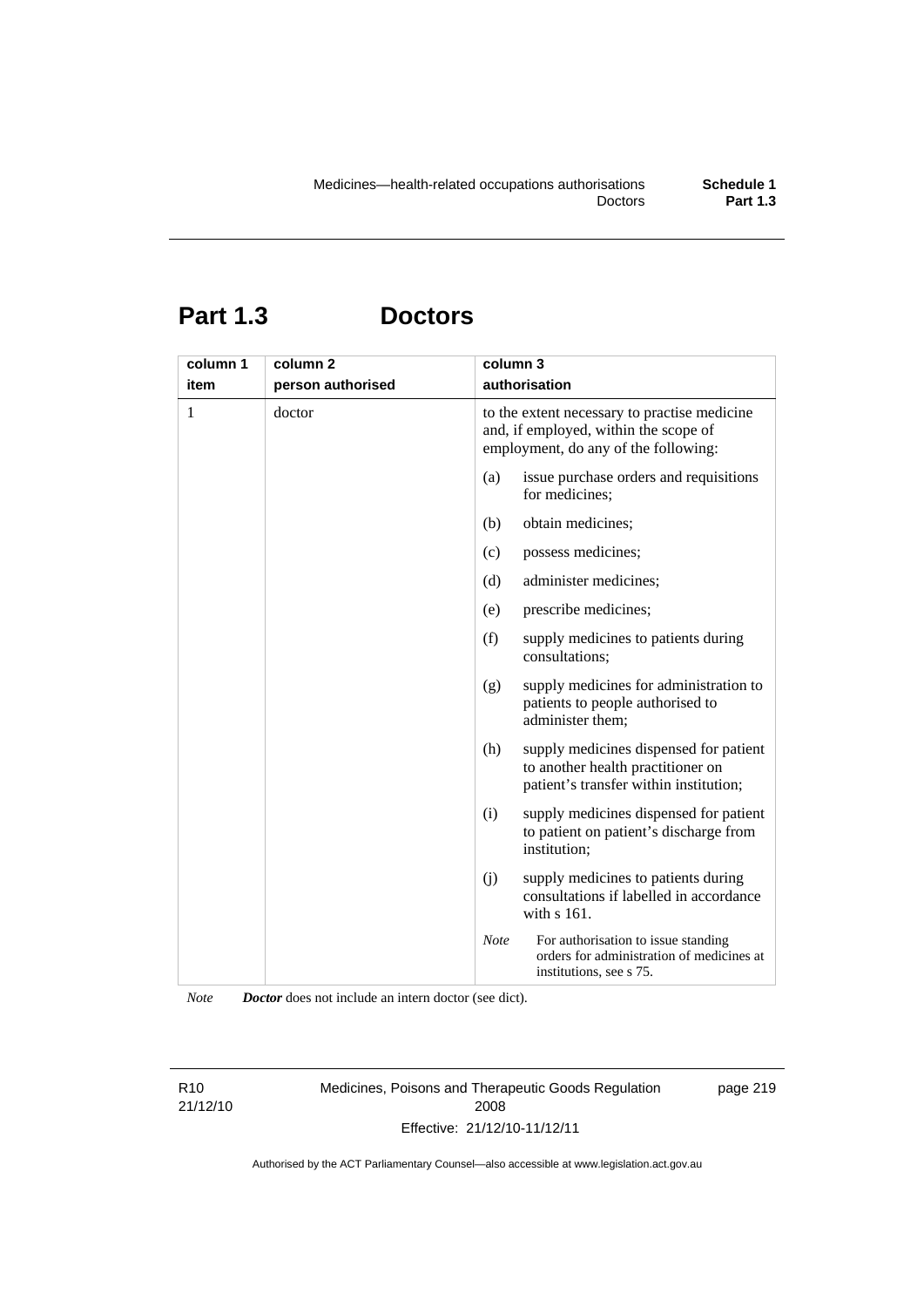| Schedule 1      | Medicines—health-related occupations authorisations |
|-----------------|-----------------------------------------------------|
| <b>Part 1.3</b> | <b>Doctors</b>                                      |

| column 1       | column <sub>2</sub> | column 3                                                                                                                                                      |
|----------------|---------------------|---------------------------------------------------------------------------------------------------------------------------------------------------------------|
| item           | person authorised   | authorisation                                                                                                                                                 |
| $\overline{2}$ | intern doctor       | to the extent necessary to practise medicine<br>or undertake training or supervised practice,<br>and under supervision of doctor, do any of<br>the following: |
|                |                     | obtain medicines from health<br>(a)<br>practitioner authorised to possess<br>them;                                                                            |
|                |                     | (b)<br>possess medicines;                                                                                                                                     |
|                |                     | administer medicines in accordance<br>(c)<br>with prescription (whether or not<br>issued by themself or another<br>prescriber);                               |
|                |                     | prescribe medicines for administration<br>(d)<br>at institution or surgery;                                                                                   |
|                |                     | (e)<br>supply medicines dispensed for patient<br>to another health practitioner on<br>patient's transfer within institution;                                  |
|                |                     | (f)<br>supply medicines dispensed for patient<br>to patient on patient's discharge from<br>institution.                                                       |

page 220 Medicines, Poisons and Therapeutic Goods Regulation 2008 Effective: 21/12/10-11/12/11

R10 21/12/10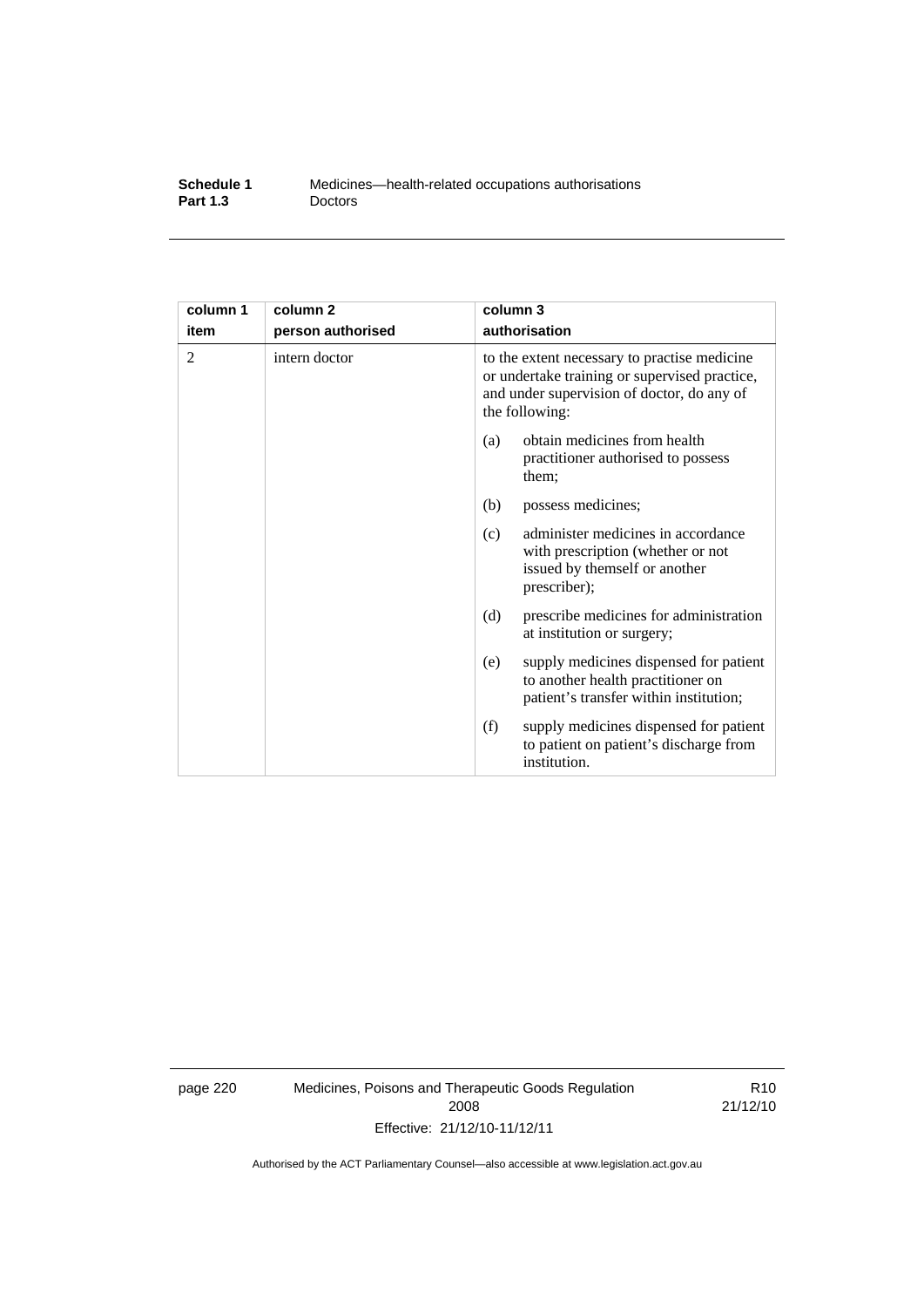# Part 1.4 **Health professionals at institutions**

| column 1<br>item | column 2<br>person authorised                                            | column 3<br>authorisation                                                                                                                                                                                    |
|------------------|--------------------------------------------------------------------------|--------------------------------------------------------------------------------------------------------------------------------------------------------------------------------------------------------------|
|                  | health practitioner or health<br>professional employed at<br>institution | within the scope of employment, do any of<br>the following for the delivery of medicines<br>within the institution to a health practitioner<br>or health professional authorised to obtain<br>the medicines: |
|                  |                                                                          | obtain the medicines;<br>(a)                                                                                                                                                                                 |
|                  |                                                                          | possess the medicines;<br>(b)                                                                                                                                                                                |
|                  |                                                                          | supply the medicines.<br>(c)                                                                                                                                                                                 |

R10 21/12/10 Medicines, Poisons and Therapeutic Goods Regulation 2008 Effective: 21/12/10-11/12/11

page 221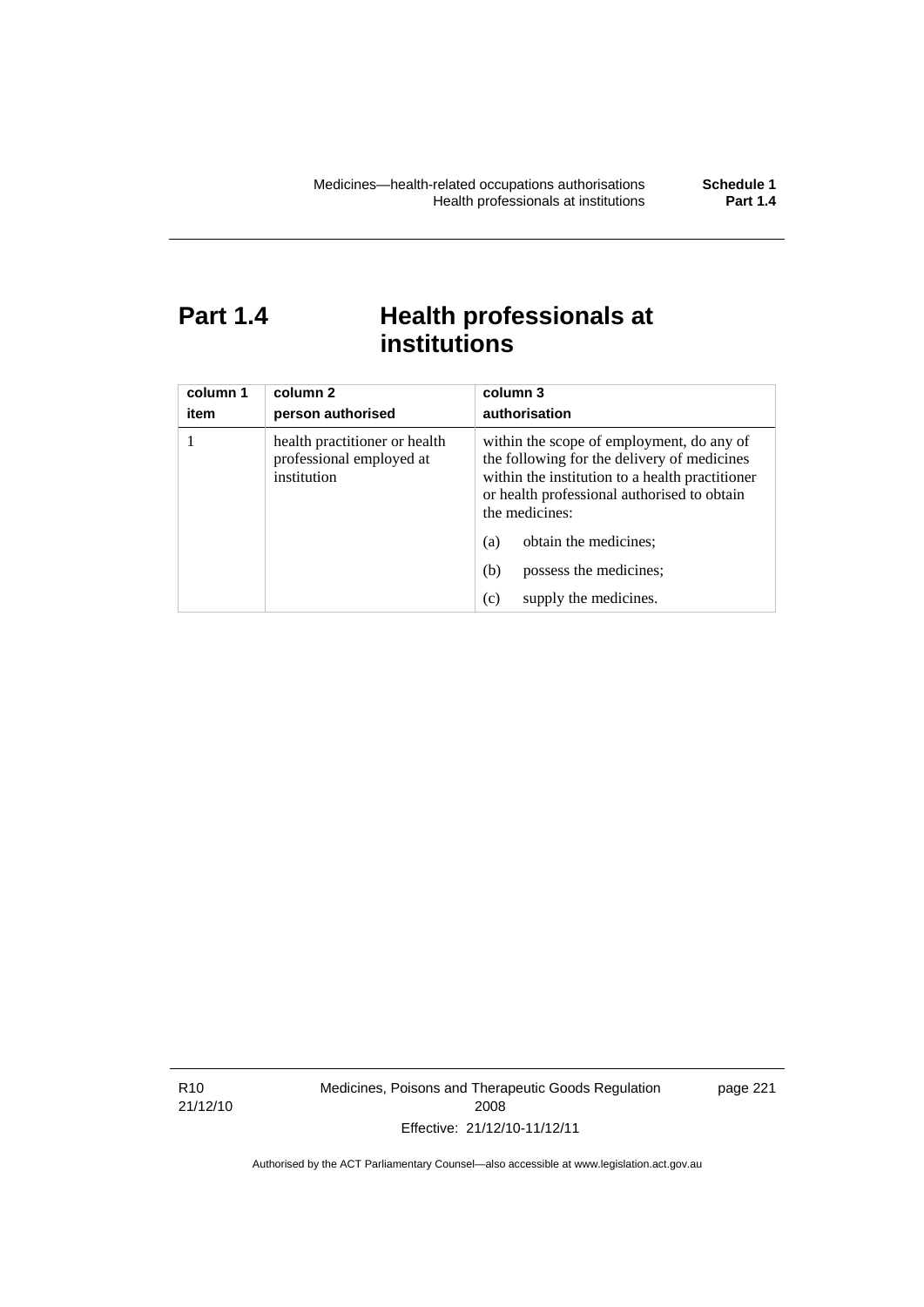### **Part 1.5 Midwives**

| column 1 | column <sub>2</sub> | column 3                                                                                                                       |  |
|----------|---------------------|--------------------------------------------------------------------------------------------------------------------------------|--|
| item     | person authorised   | authorisation                                                                                                                  |  |
| 1        | midwife             | to the extent necessary to practise midwifery<br>and, if employed, within the scope of<br>employment, do any of the following: |  |
|          |                     | issue requisitions for medicines;<br>(a)                                                                                       |  |
|          |                     | obtain medicines on requisition;<br>(b)                                                                                        |  |
|          |                     | possess medicines;<br>(c)                                                                                                      |  |
|          |                     | administer medicines in accordance<br>(d)<br>with prescription or standing order;                                              |  |
|          |                     | supply medicines in accordance with a<br>(e)<br>standing order issued by chief health<br>officer or a requisition;             |  |
|          |                     | (f)<br>supply medicines dispensed for patient<br>to another health practitioner on<br>patient's transfer within institution;   |  |
|          |                     | supply medicines dispensed for patient<br>(g)<br>to patient on patient's discharge from<br>institution.                        |  |

page 222 Medicines, Poisons and Therapeutic Goods Regulation 2008 Effective: 21/12/10-11/12/11

R10 21/12/10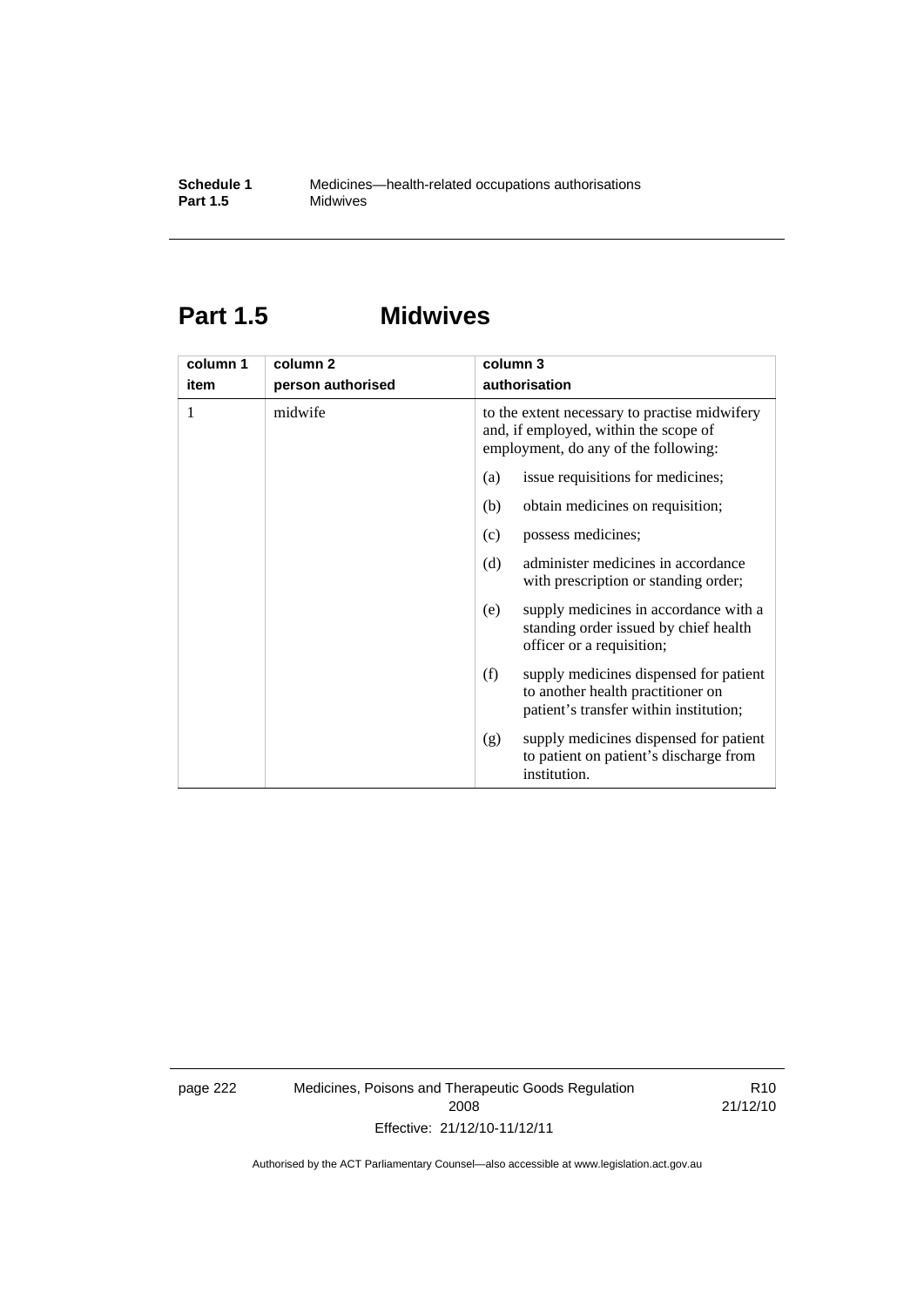| column 1<br>item | column <sub>2</sub> | column 3 | authorisation                                                                                                                                                                                                    |
|------------------|---------------------|----------|------------------------------------------------------------------------------------------------------------------------------------------------------------------------------------------------------------------|
|                  | person authorised   |          |                                                                                                                                                                                                                  |
| $\overline{2}$   | eligible midwife    |          | to the extent necessary to practise midwifery<br>and, if employed, within the scope of<br>employment, do any of the following:                                                                                   |
|                  |                     | (a)      | issue requisitions for medicines;                                                                                                                                                                                |
|                  |                     | (b)      | obtain medicines;                                                                                                                                                                                                |
|                  |                     | (c)      | possess medicines;                                                                                                                                                                                               |
|                  |                     | (d)      | if the midwife is an authorised<br>midwife-prescribe medicines listed<br>on the pharmaceutical benefits<br>scheme for prescribing by an<br>authorised midwife (see National<br>Health Act 1953 (Cwlth), s 93AA); |
|                  |                     | (e)      | supply medicines to which par (d)<br>applies to patients during<br>consultations if labelled in<br>accordance with s 161;                                                                                        |
|                  |                     | (f)      | administer medicines to which<br>par (d) applies in accordance with<br>prescription issued by themself;                                                                                                          |
|                  |                     | (g)      | administer medicines in accordance<br>with prescription issued by another<br>prescriber, or standing order;                                                                                                      |
|                  |                     | (h)      | supply medicines in accordance with<br>a standing order issued by chief<br>health officer or a requisition;                                                                                                      |
|                  |                     | (i)      | supply medicines dispensed for<br>patient to another health<br>professional on patient's transfer<br>within institution;                                                                                         |
|                  |                     | (i)      | supply medicines dispensed for<br>patient to patient on patient's<br>discharge from institution.                                                                                                                 |

R10 21/12/10 Medicines, Poisons and Therapeutic Goods Regulation 2008 Effective: 21/12/10-11/12/11

page 223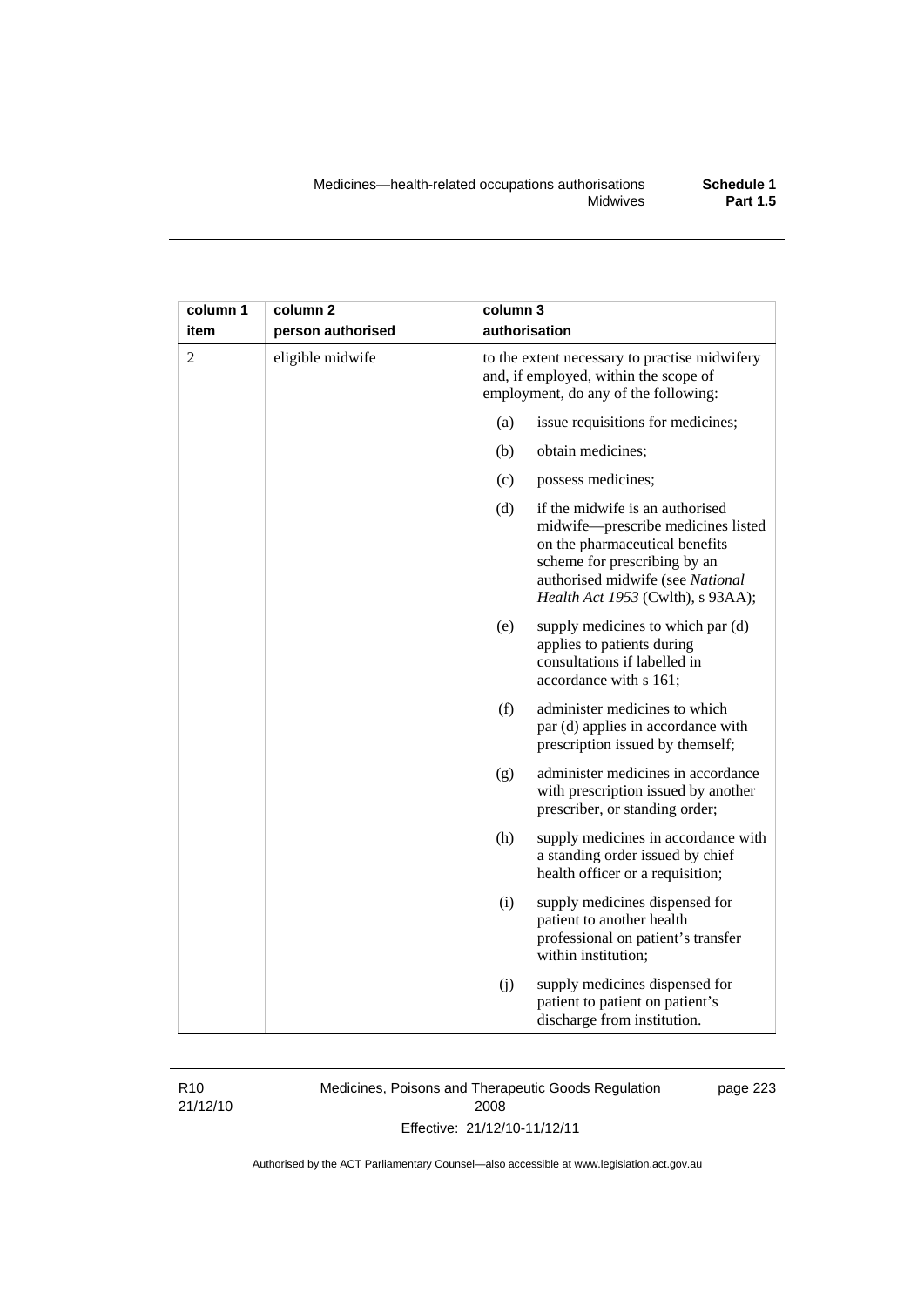### **Part 1.6 Nurses**

| column 1<br>item | column 2<br>person authorised | column 3<br>authorisation                                                                                                    |  |
|------------------|-------------------------------|------------------------------------------------------------------------------------------------------------------------------|--|
| 1                | nurse                         | to the extent necessary to practise nursing<br>and, if employed, within the scope of<br>employment, do any of the following: |  |
|                  |                               | issue requisitions for medicines;<br>(a)                                                                                     |  |
|                  |                               | obtain medicines on requisition;<br>(b)                                                                                      |  |
|                  |                               | possess medicines;<br>(c)                                                                                                    |  |
|                  |                               | (d)<br>administer medicines in accordance<br>with prescription or standing order;                                            |  |
|                  |                               | supply medicines in accordance with a<br>(e)<br>standing order issued by chief health<br>officer or a requisition;           |  |
|                  |                               | (f)<br>supply medicines dispensed for patient<br>to another health practitioner on<br>patient's transfer within institution; |  |
|                  |                               | supply medicines dispensed for patient<br>(g)<br>to patient on patient's discharge from<br>institution.                      |  |

*Note Nurse* does not include enrolled nurse (see Legislation Act, dict, pt 1).

page 224 Medicines, Poisons and Therapeutic Goods Regulation 2008 Effective: 21/12/10-11/12/11

R10 21/12/10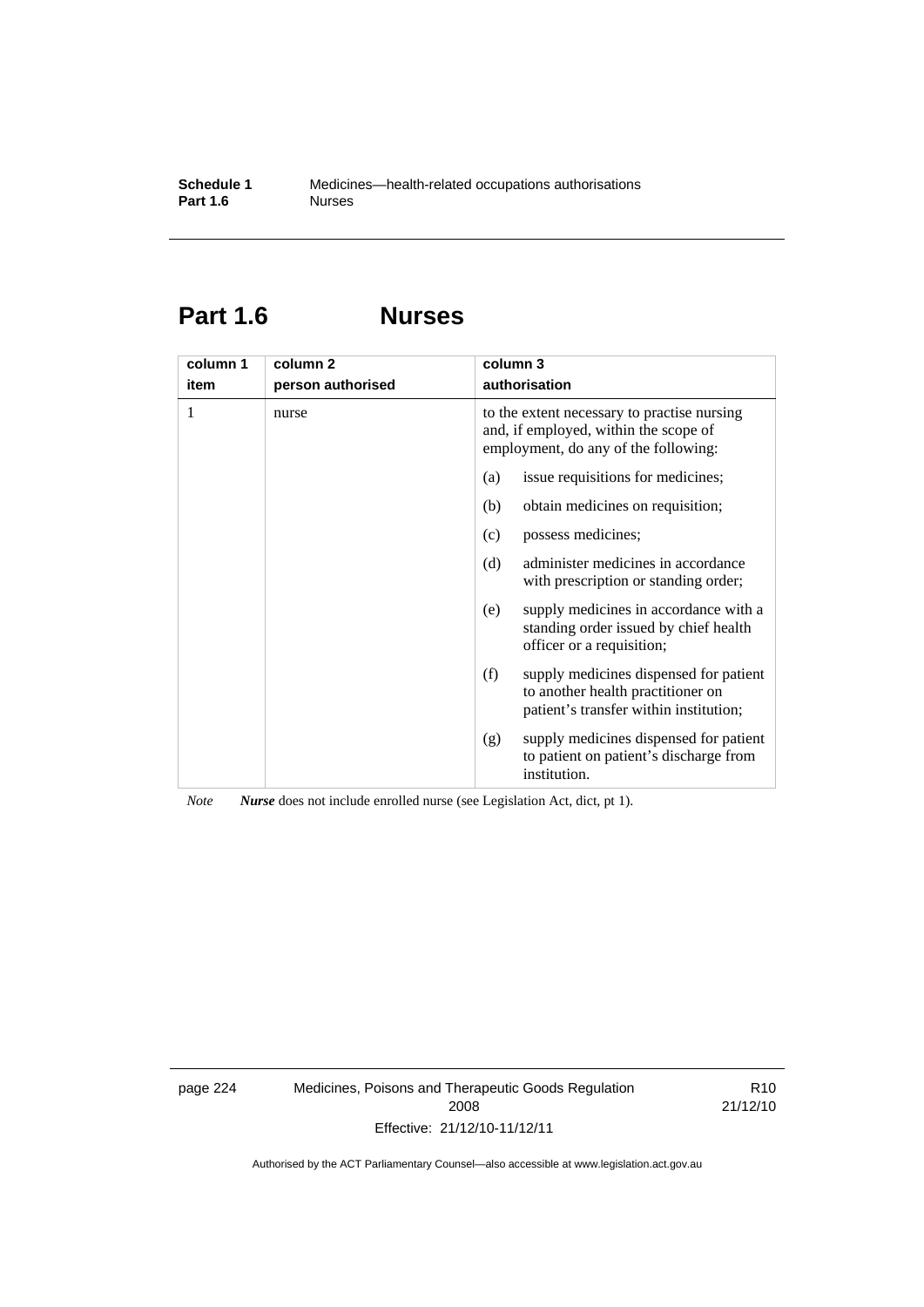| column 1<br>item | column <sub>2</sub> | column 3<br>authorisation                                                                                                                                                                                                                                   |  |
|------------------|---------------------|-------------------------------------------------------------------------------------------------------------------------------------------------------------------------------------------------------------------------------------------------------------|--|
|                  | person authorised   |                                                                                                                                                                                                                                                             |  |
| $\overline{2}$   | trainee nurse       | if successfully completed pharmacology<br>units of nursing studies, to the extent<br>necessary to practise nursing as trainee nurse<br>or undertake training, and under supervision<br>of nurse, nurse practitioner or midwife, do<br>any of the following: |  |
|                  |                     | obtain medicines from health<br>(a)<br>practitioner authorised to possess<br>them;                                                                                                                                                                          |  |
|                  |                     | (b)<br>possess medicines;                                                                                                                                                                                                                                   |  |
|                  |                     | administer medicines to patients in<br>(c)<br>accordance with prescription.                                                                                                                                                                                 |  |
| 3                | enrolled nurse      | to the extent necessary to practise nursing as<br>enrolled nurse and, if employed, within the<br>scope of employment, do any of the<br>following:                                                                                                           |  |
|                  |                     | obtain medicines from health<br>(a)<br>practitioner authorised to possess<br>them;                                                                                                                                                                          |  |
|                  |                     | (b)<br>possess medicines;                                                                                                                                                                                                                                   |  |
|                  |                     | administer medicines in accordance<br>(c)<br>with prescription.                                                                                                                                                                                             |  |

R10 21/12/10 Medicines, Poisons and Therapeutic Goods Regulation 2008 Effective: 21/12/10-11/12/11

page 225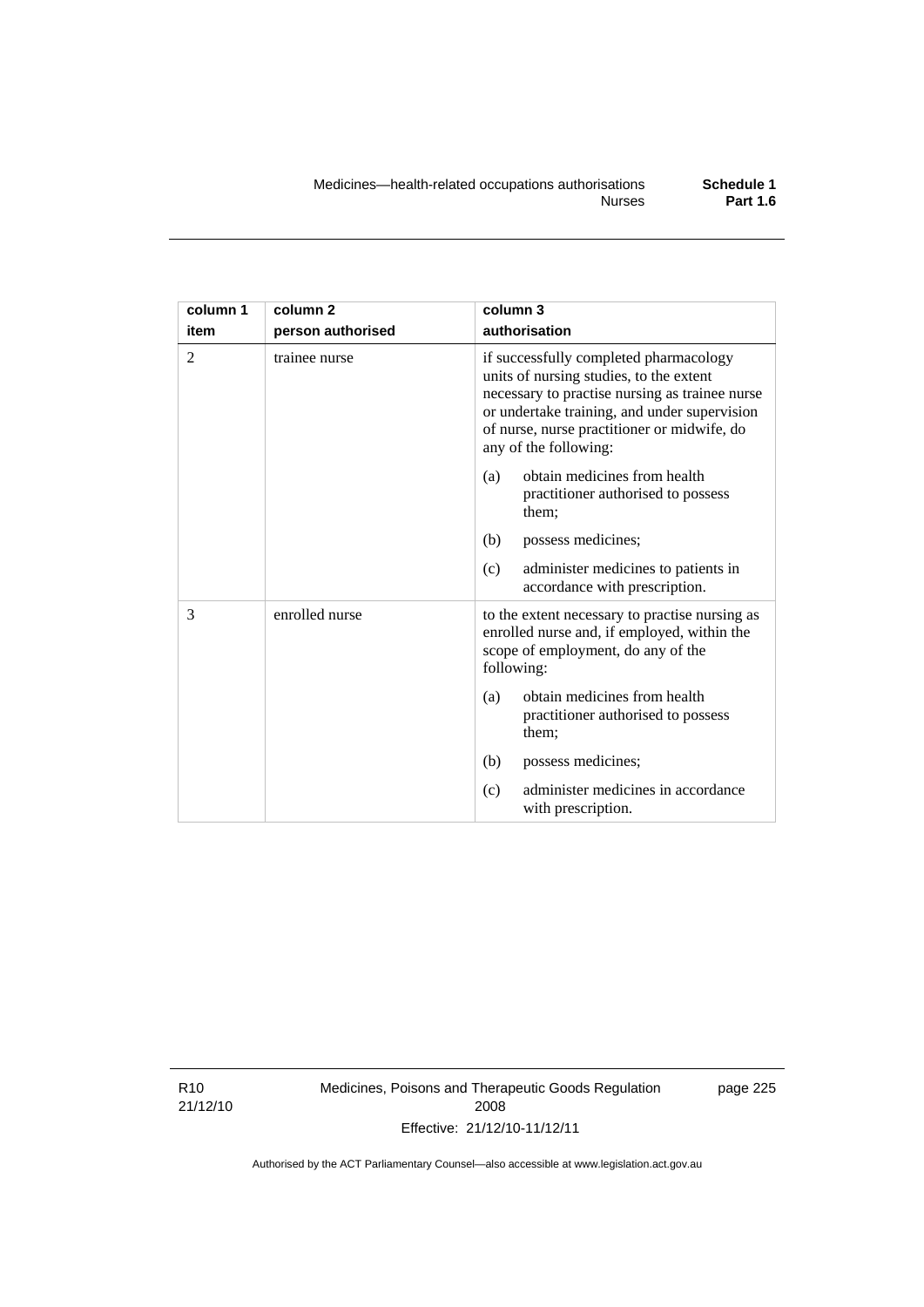#### **Schedule 1** Medicines—health-related occupations authorisations<br>**Part 1.6** Murses **Part 1.6**

| column 1<br>item | column <sub>2</sub><br>person authorised | column 3<br>authorisation                                                                                                                         |
|------------------|------------------------------------------|---------------------------------------------------------------------------------------------------------------------------------------------------|
| 4                | nurse practitioner                       | to the extent necessary to practise nursing<br>and, if employed, within the scope of<br>employment, do any of the following:                      |
|                  |                                          | issue requisitions for medicines;<br>(a)                                                                                                          |
|                  |                                          | obtain medicines;<br>(b)                                                                                                                          |
|                  |                                          | possess medicines;<br>(c)                                                                                                                         |
|                  |                                          | (d)<br>prescribe medicines in accordance<br>with approved scope of practice under<br>the Health Regulation 2004, s 11;                            |
|                  |                                          | supply medicines to which par (d)<br>(e)<br>applies to patients during consultations<br>if labelled in accordance with s 161;                     |
|                  |                                          | administer medicines in accordance<br>(f)<br>with prescription (whether or not<br>issued by themself or another<br>prescriber) or standing order; |
|                  |                                          | supply medicines in accordance with a<br>(g)<br>standing order issued by chief health<br>officer or a requisition;                                |
|                  |                                          | (h)<br>supply medicines dispensed for patient<br>to another health practitioner on<br>patient's transfer within institution;                      |
|                  |                                          | (i)<br>supply medicines dispensed for patient<br>to patient on patient's discharge from<br>institution.                                           |

page 226 Medicines, Poisons and Therapeutic Goods Regulation 2008 Effective: 21/12/10-11/12/11

R10 21/12/10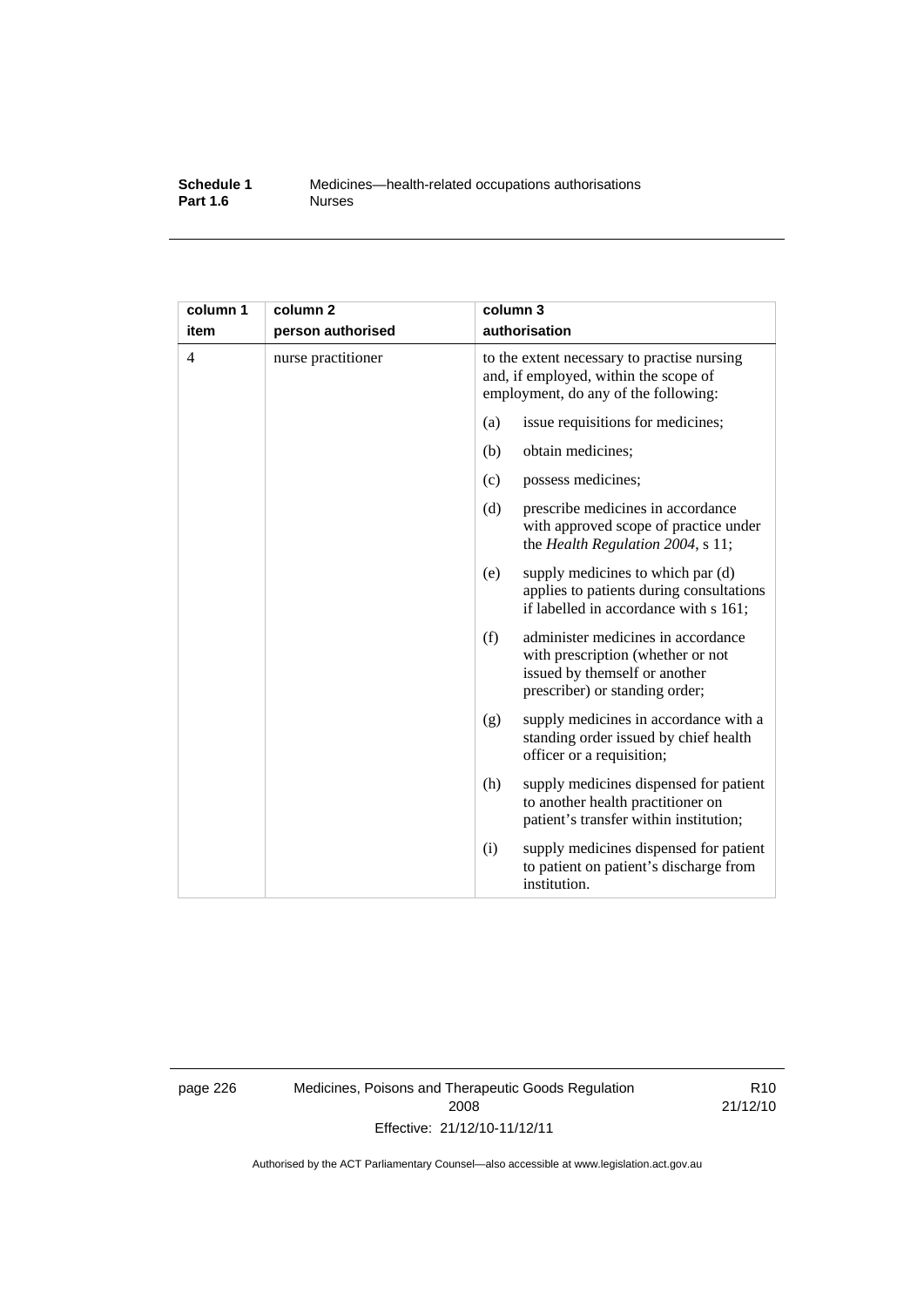# **Part 1.7 Opioid dependency treatment centres operated by Territory**

| column 1       | column <sub>2</sub>                                                                | column 3                                                                                                                                                                                                |
|----------------|------------------------------------------------------------------------------------|---------------------------------------------------------------------------------------------------------------------------------------------------------------------------------------------------------|
| item           | person authorised                                                                  | authorisation                                                                                                                                                                                           |
| $\mathbf{1}$   | person in charge of opioid<br>dependency treatment centre<br>operated by Territory | to the extent necessary to treat patients of<br>centre and within the scope of employment,<br>do any of the following:                                                                                  |
|                |                                                                                    | issue purchase orders and requisitions<br>(a)<br>for buprenorphine and methadone;                                                                                                                       |
|                |                                                                                    | (b)<br>obtain buprenorphine and methadone<br>on purchase orders and requisitions;                                                                                                                       |
|                |                                                                                    | supply buprenorphine and methadone<br>(c)<br>to health practitioners at centre for<br>patients of centre.                                                                                               |
| $\overline{2}$ | doctor or nurse at opioid<br>dependency treatment centre<br>operated by Territory  | to the extent necessary to treat patients of<br>centre and within the scope of employment,<br>supply buprenorphine and methadone to<br>patients of centre for self-administration<br>outside centre if- |
|                |                                                                                    | supply is in accordance with<br>(a)<br>prescription; and                                                                                                                                                |
|                |                                                                                    | (b)<br>medicine is labelled as if dispensed<br>medicine; and                                                                                                                                            |
|                |                                                                                    | (c)<br>labelled medicine checked by another<br>health practitioner before supply.                                                                                                                       |
|                |                                                                                    | For authorisation of doctor to issue<br>Note 1<br>standing orders for administration of<br>medicines at centre, see s 75.                                                                               |
|                |                                                                                    | Note 2<br>For labelling of dispensed medicines, see<br>s 123.                                                                                                                                           |

R10 21/12/10 Medicines, Poisons and Therapeutic Goods Regulation 2008 Effective: 21/12/10-11/12/11

page 227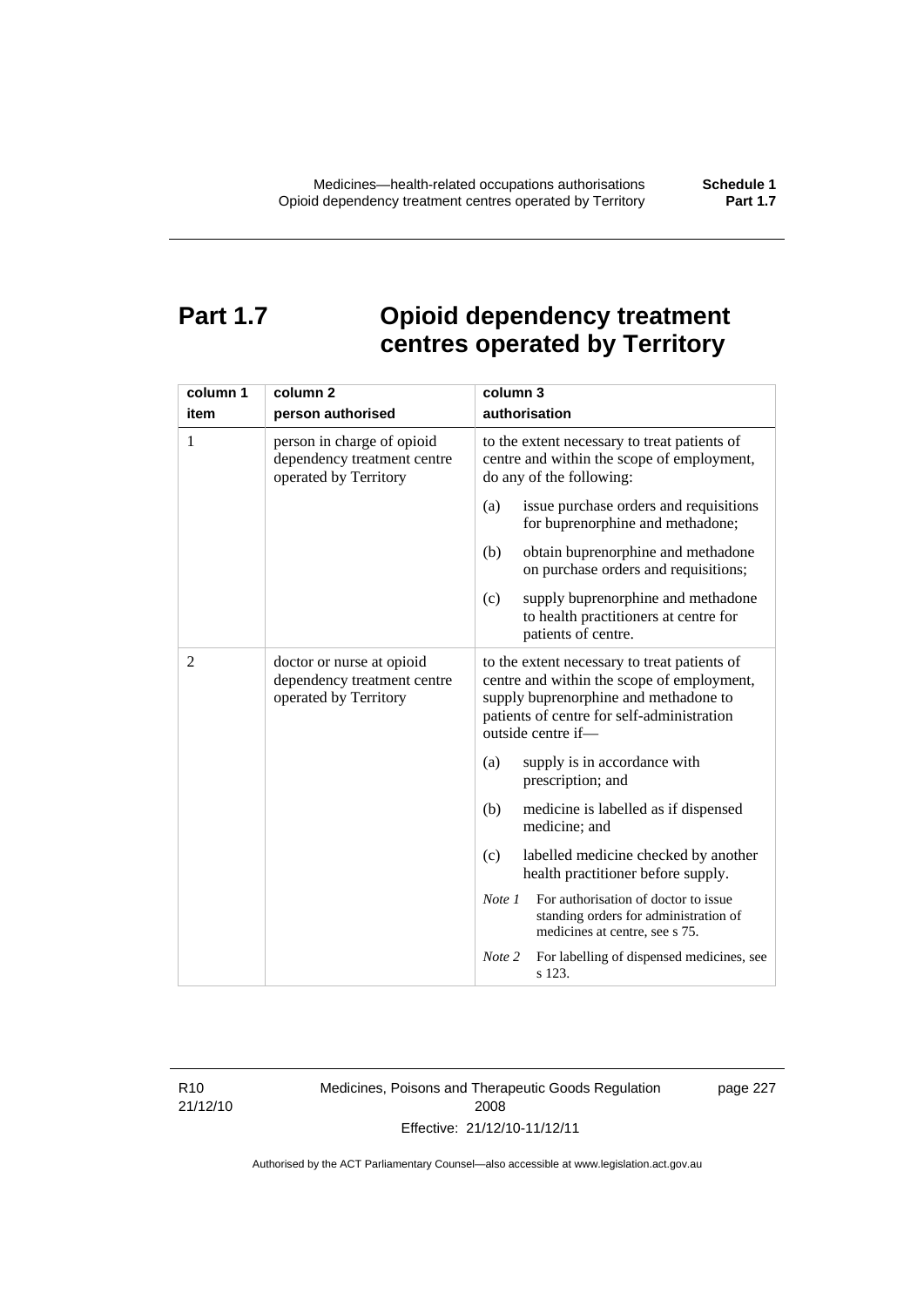# **Part 1.8 Optometrists**

| column 1<br>item | column <sub>2</sub><br>person authorised | column 3<br>authorisation                                                                                                                                                                                                                                                                                                                                                                                                                                                                                                                                                                                                     |
|------------------|------------------------------------------|-------------------------------------------------------------------------------------------------------------------------------------------------------------------------------------------------------------------------------------------------------------------------------------------------------------------------------------------------------------------------------------------------------------------------------------------------------------------------------------------------------------------------------------------------------------------------------------------------------------------------------|
| 1                | optometrist                              | to the extent necessary to practise optometry<br>and, if employed, within the scope of<br>employment, do any of the following:                                                                                                                                                                                                                                                                                                                                                                                                                                                                                                |
|                  |                                          | deal as follows with optometry<br>(a)<br>medicines mentioned in sch 2,<br>table 2.1, col 2 for a purpose<br>mentioned in col 3 for the medicine:<br>(i)<br>issue purchase orders or<br>requisitions for the medicines;<br>obtain the medicines;<br>(ii)<br>possess the medicines;<br>(iii)<br>administer the medicines;<br>(iv)<br>(b)<br>if holder of optometrist restricted<br>medicines authority issued by<br>Optometry Board of Australia to treat<br>ocular condition, deal with optometry<br>medicines mentioned in sch 2, table<br>2.2, col 2 for treatment of condition to<br>which the medicine relates under col 3 |
|                  |                                          | for the medicine as follows:                                                                                                                                                                                                                                                                                                                                                                                                                                                                                                                                                                                                  |
|                  |                                          | (i)<br>issue purchase orders or<br>requisitions for the medicines;                                                                                                                                                                                                                                                                                                                                                                                                                                                                                                                                                            |
|                  |                                          | obtain the medicines;<br>(ii)                                                                                                                                                                                                                                                                                                                                                                                                                                                                                                                                                                                                 |
|                  |                                          | possess the medicines;<br>(iii)                                                                                                                                                                                                                                                                                                                                                                                                                                                                                                                                                                                               |
|                  |                                          | administer the medicines;<br>(iv)                                                                                                                                                                                                                                                                                                                                                                                                                                                                                                                                                                                             |
|                  |                                          | prescribe the medicines;<br>(v)                                                                                                                                                                                                                                                                                                                                                                                                                                                                                                                                                                                               |
|                  |                                          | supply medicines to which<br>(vi)<br>subpar (v) applies to patients<br>during consultations if labelled<br>in accordance with s 161.                                                                                                                                                                                                                                                                                                                                                                                                                                                                                          |

page 228 Medicines, Poisons and Therapeutic Goods Regulation 2008 Effective: 21/12/10-11/12/11

R10 21/12/10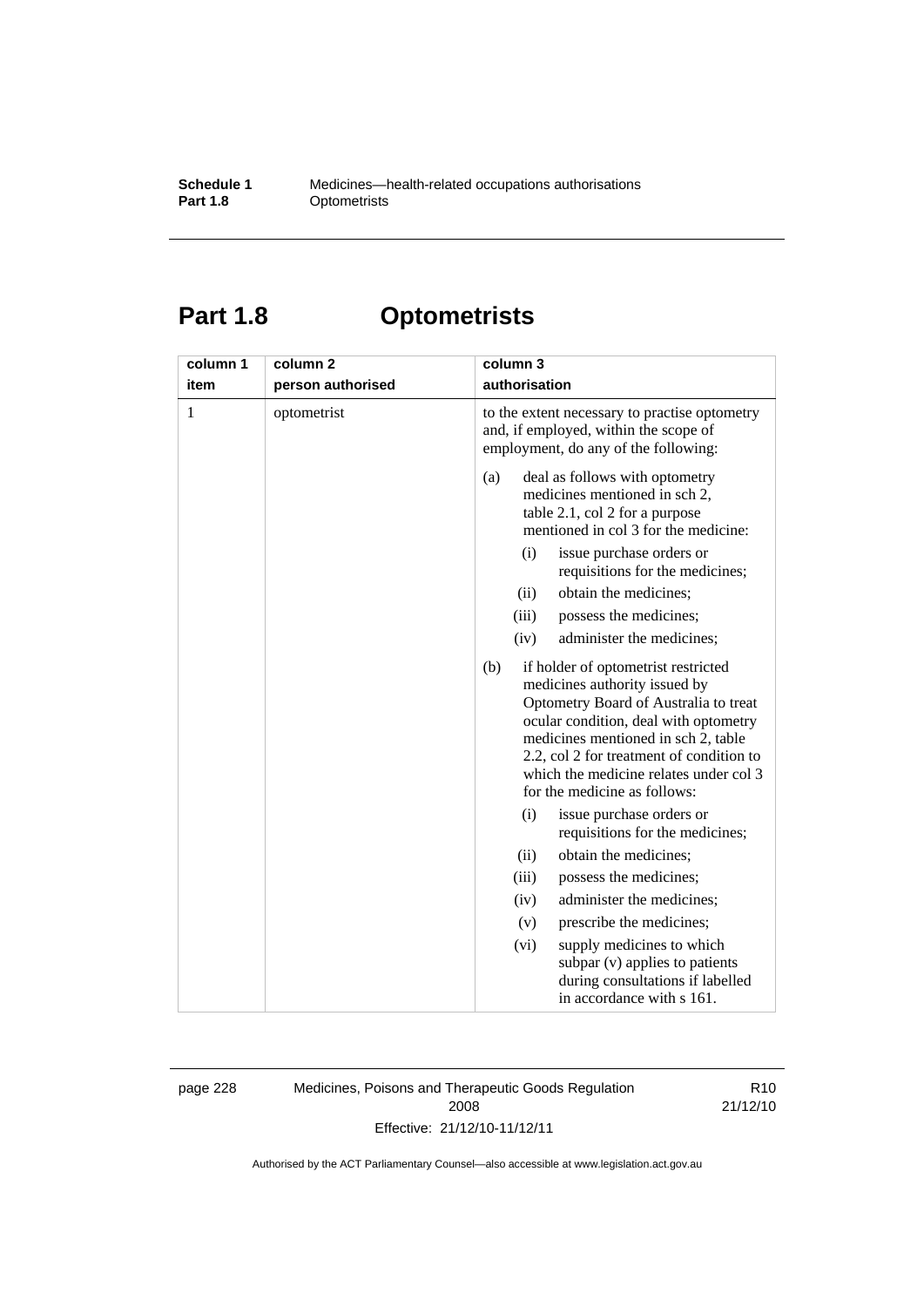**Part 1.9 Pharmacists and employees** 

| column 1 | column <sub>2</sub> | column 3                                                                                                                                       |  |
|----------|---------------------|------------------------------------------------------------------------------------------------------------------------------------------------|--|
| item     | person authorised   | authorisation                                                                                                                                  |  |
| 1        | pharmacist          | to the extent necessary to practise pharmacy<br>and, if employed, within the scope of<br>employment, do any of the following:                  |  |
|          |                     | issue purchase orders and requisitions<br>(a)<br>for medicines;                                                                                |  |
|          |                     | obtain medicines;<br>(b)                                                                                                                       |  |
|          |                     | possess medicines;<br>(c)                                                                                                                      |  |
|          |                     | (d)<br>dispense medicines;                                                                                                                     |  |
|          |                     | administer medicines;<br>(e)                                                                                                                   |  |
|          |                     | (f)<br>manufacture medicines to dispense or<br>supply them on requisition;                                                                     |  |
|          |                     | supply pharmacy medicines;<br>(g)                                                                                                              |  |
|          |                     | if pharmacist at institution—supply<br>(h)<br>pharmacist only medicines without<br>prescription;                                               |  |
|          |                     | if pharmacist at community<br>(i)<br>pharmacy—supply pharmacist only<br>medicines without prescription but in<br>accordance with the Act, s 7; |  |
|          |                     | supply medicines on purchase order,<br>(j)<br>requisition or standing order.                                                                   |  |

*Note 1 Manufacture*—see the Act, dictionary.

*Note 2 Pharmacist* does not include an intern pharmacist (see dict).

R10 21/12/10 Medicines, Poisons and Therapeutic Goods Regulation 2008 Effective: 21/12/10-11/12/11

page 229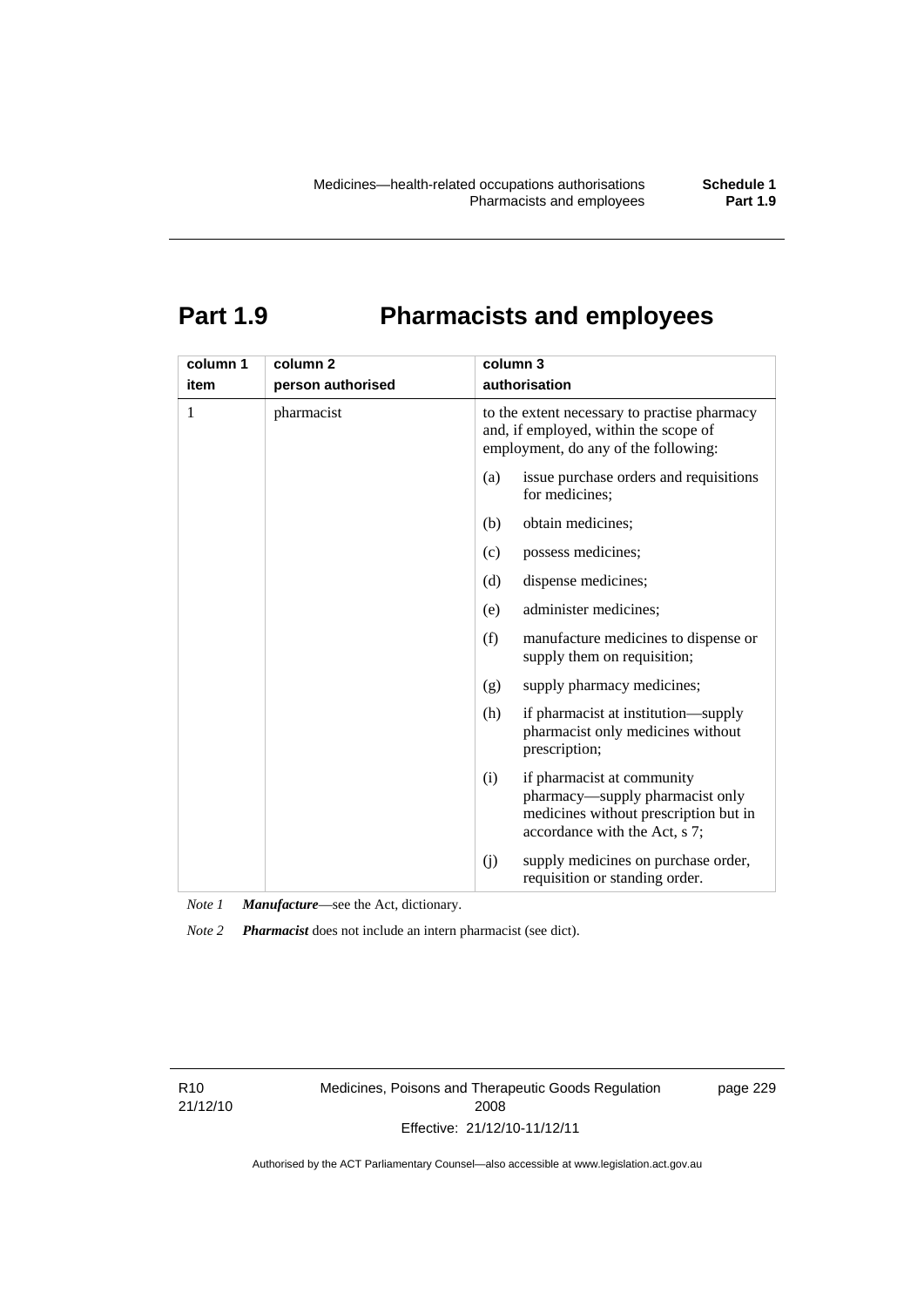### **Schedule 1** Medicines—health-related occupations authorisations<br>**Part 1.9** Pharmacists and employees Pharmacists and employees

| column 1 | column <sub>2</sub> |                                                                                                                           | column 3      |                                                                                                                                                   |
|----------|---------------------|---------------------------------------------------------------------------------------------------------------------------|---------------|---------------------------------------------------------------------------------------------------------------------------------------------------|
| item     | person authorised   |                                                                                                                           | authorisation |                                                                                                                                                   |
| 2        | intern pharmacist   | to the extent necessary to practise pharmacy<br>or undertake training or supervised practice,<br>do any of the following: |               |                                                                                                                                                   |
|          |                     | (a)                                                                                                                       |               | under direct supervision of pharmacist<br>do 1 or more of the following:                                                                          |
|          |                     |                                                                                                                           | (i)           | administer medicines;                                                                                                                             |
|          |                     |                                                                                                                           | (ii)          | if intern pharmacist at<br>institution-supply pharmacist<br>only medicines without<br>prescription;                                               |
|          |                     |                                                                                                                           | (iii)         | if intern pharmacist at<br>community pharmacy—supply<br>pharmacist only medicines<br>without prescription but in<br>accordance with the Act, s 7; |
|          |                     |                                                                                                                           | (iv)          | to obtain, possess and supply<br>medicines for the purpose of<br>assisting pharmacist to dispense<br>them;                                        |
|          |                     | (b)                                                                                                                       |               | under supervision of pharmacist, do<br>1 or more of the following:                                                                                |
|          |                     |                                                                                                                           | (i)           | obtain medicines;                                                                                                                                 |
|          |                     |                                                                                                                           | (ii)          | possess medicines;                                                                                                                                |
|          |                     |                                                                                                                           | (iii)         | supply pharmacy medicines;                                                                                                                        |
|          |                     |                                                                                                                           | (iv)          | supply medicines on requisition.                                                                                                                  |

page 230 Medicines, Poisons and Therapeutic Goods Regulation 2008 Effective: 21/12/10-11/12/11

R10 21/12/10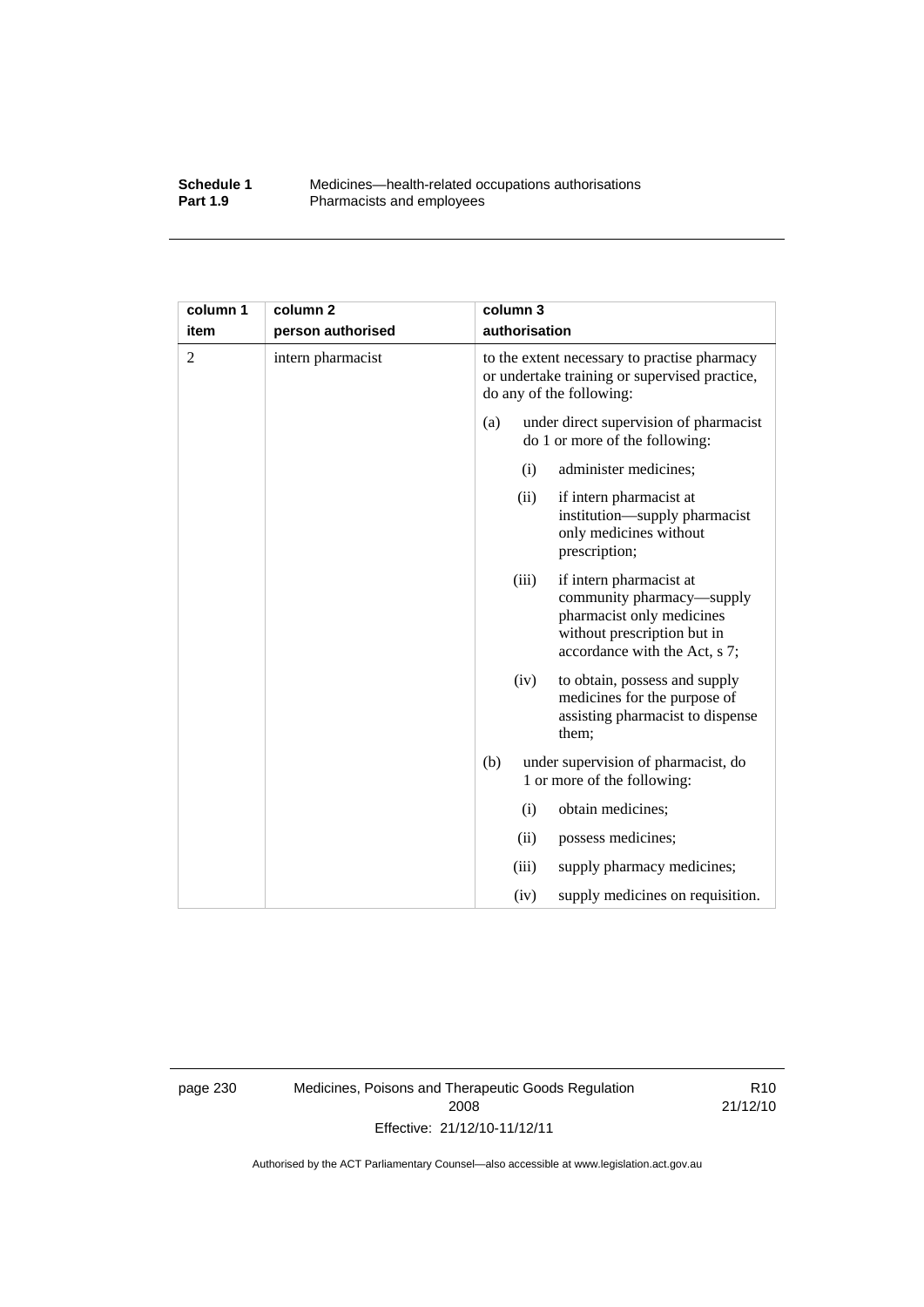| column 1<br>item | column <sub>2</sub><br>person authorised              | column 3<br>authorisation                                                                                                                                        |  |
|------------------|-------------------------------------------------------|------------------------------------------------------------------------------------------------------------------------------------------------------------------|--|
| 3                | employee assisting pharmacist<br>employed at hospital | within the scope of employment and under<br>direct supervision of pharmacist, do any of<br>the following:                                                        |  |
|                  |                                                       | obtain medicines;<br>(a)                                                                                                                                         |  |
|                  |                                                       | (b)<br>possess medicines;                                                                                                                                        |  |
|                  |                                                       | (c)<br>to obtain, possess and supply<br>medicines for the purpose of assisting<br>pharmacist to dispense them;                                                   |  |
|                  |                                                       | (d)<br>supply medicines on requisition.                                                                                                                          |  |
| 4                | employee at a community                               | within the scope of employment and—                                                                                                                              |  |
|                  | pharmacy                                              | (a)<br>under supervision of pharmacist,<br>supply                                                                                                                |  |
|                  |                                                       | (i)<br>pharmacy medicines; or                                                                                                                                    |  |
|                  |                                                       | (ii)<br>pharmacist only medicines<br>supplied in person to customer<br>by pharmacist if supply is for<br>purpose of sale of medicine; or                         |  |
|                  |                                                       | (iii)<br>medicines dispensed at the<br>pharmacy if the delivery or sale<br>is to the person for whom the<br>medicine is prescribed or the<br>person's agent; and |  |
|                  |                                                       | (b)<br>under supervision of pharmacist,<br>obtain and possess medicines for<br>purpose of par (a); and                                                           |  |
|                  |                                                       | (c)<br>under direct supervision of pharmacist,<br>do any of the following for purpose of<br>assisting pharmacist to dispense<br>medicines:                       |  |
|                  |                                                       | (i)<br>obtain the medicines;                                                                                                                                     |  |
|                  |                                                       | (ii)<br>possess the medicines.                                                                                                                                   |  |

R10 21/12/10 Medicines, Poisons and Therapeutic Goods Regulation 2008 Effective: 21/12/10-11/12/11

page 231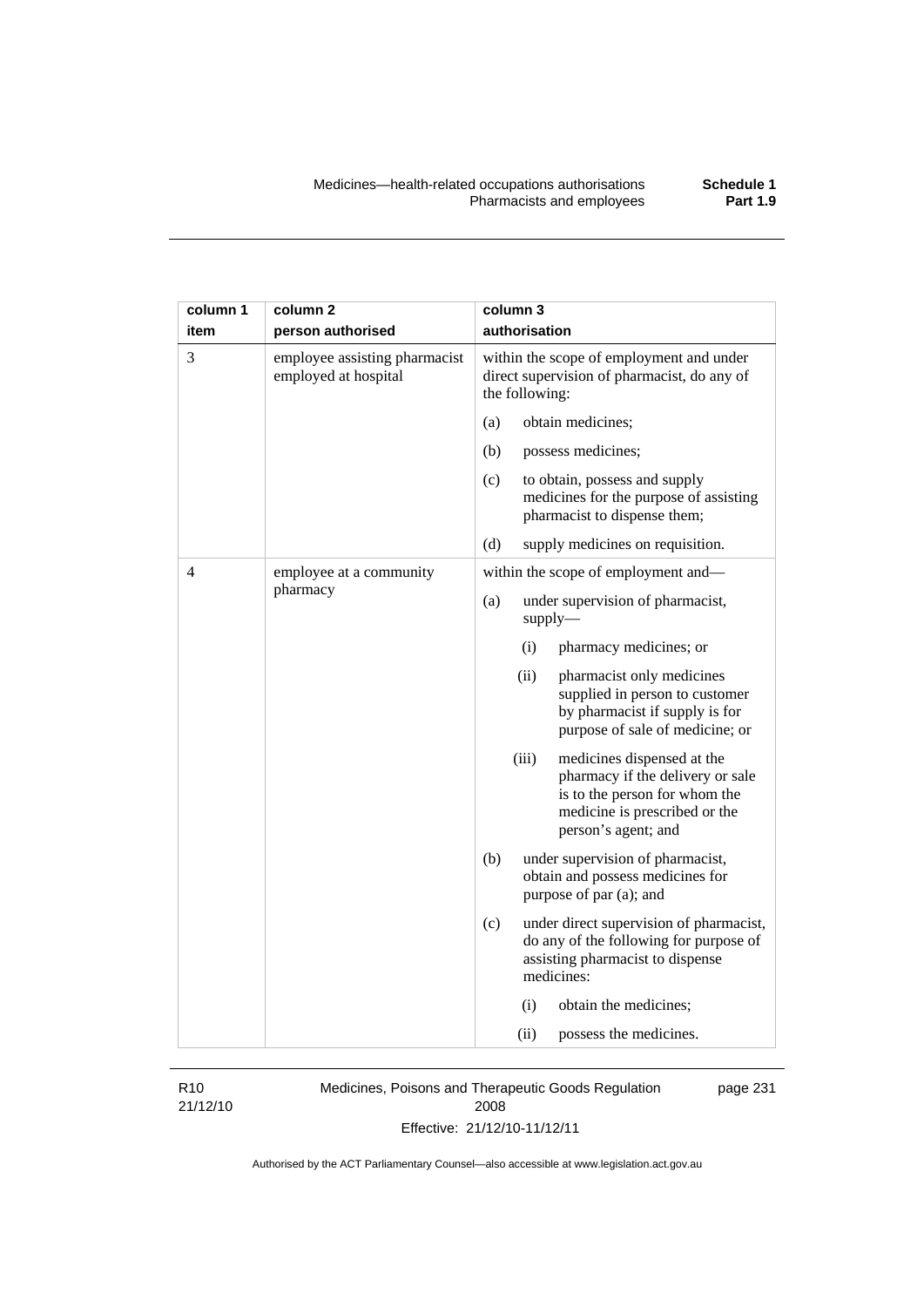# **Part 1.10 Podiatrists**

| column 1<br>item | column 2<br>person authorised | column 3<br>authorisation                                                                                                     |  |
|------------------|-------------------------------|-------------------------------------------------------------------------------------------------------------------------------|--|
| 1                | podiatrist                    | to the extent necessary to practise podiatry<br>and, if employed, within the scope of<br>employment, do any of the following: |  |
|                  |                               | issue purchase orders and requisitions<br>(a)<br>for adrenaline and local anaesthetics;                                       |  |
|                  |                               | obtain adrenaline and local<br>(b)<br>anaesthetics;                                                                           |  |
|                  |                               | possess adrenaline and local<br>(c)<br>anaesthetics;                                                                          |  |
|                  |                               | administer adrenaline and local<br>(d)<br>anaesthetics.                                                                       |  |

page 232 Medicines, Poisons and Therapeutic Goods Regulation 2008 Effective: 21/12/10-11/12/11

R10 21/12/10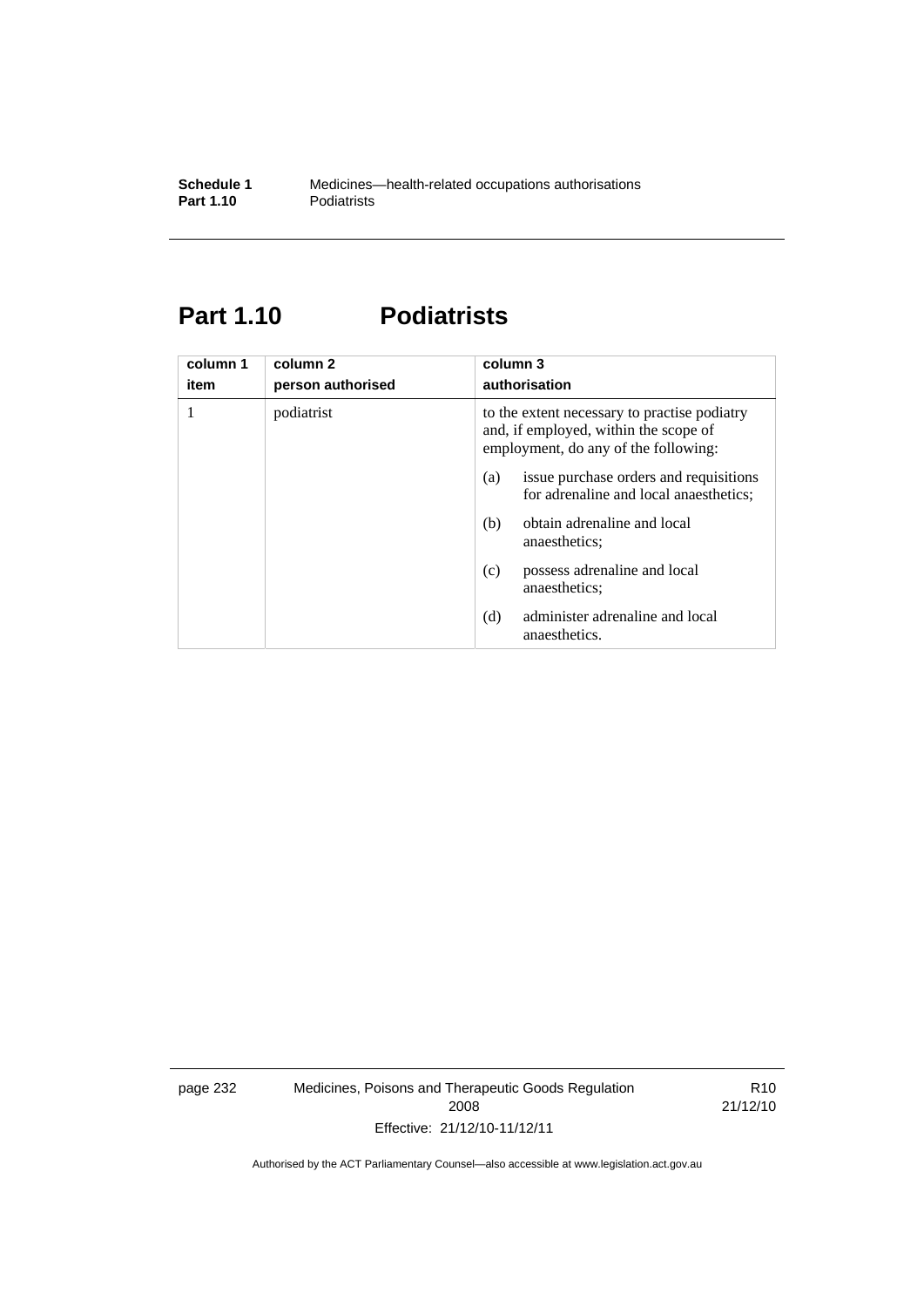# **Part 1.11 Residential care facilities**

| column 1 | column <sub>2</sub>                                                                                                                                               | column 3                                                                                                                                                                                                                                                                                                                                                                                                                                                                                                                          |  |
|----------|-------------------------------------------------------------------------------------------------------------------------------------------------------------------|-----------------------------------------------------------------------------------------------------------------------------------------------------------------------------------------------------------------------------------------------------------------------------------------------------------------------------------------------------------------------------------------------------------------------------------------------------------------------------------------------------------------------------------|--|
| item     | person authorised                                                                                                                                                 | authorisation                                                                                                                                                                                                                                                                                                                                                                                                                                                                                                                     |  |
| 1        | director of nursing<br>for residential aged care<br>facility without pharmacy<br>medical superintendent<br>for residential aged care<br>facility without pharmacy | within the scope of employment, do any of<br>the following:<br>issue purchase orders for following<br>(a)<br>medicines for emergency<br>administration to residents at facility<br>under direction of prescriber:<br>pharmacy medicines, pharmacist<br>(i)<br>only medicines and prescription<br>only medicines;<br>(ii)<br>not more than 5 ampoules, each<br>of 1mL or less, of morphine<br>sulfate, at a concentration of<br>30mg or less of morphine sulfate<br>per mL;<br>obtain the medicines mentioned in<br>(b)<br>par(a); |  |
|          |                                                                                                                                                                   | possess the medicines mentioned in<br>(c)                                                                                                                                                                                                                                                                                                                                                                                                                                                                                         |  |
|          |                                                                                                                                                                   | par(a);                                                                                                                                                                                                                                                                                                                                                                                                                                                                                                                           |  |
|          |                                                                                                                                                                   | (d)<br>supply medicines mentioned in par (a)<br>to health practitioner at facility for<br>administration to residents.                                                                                                                                                                                                                                                                                                                                                                                                            |  |
|          |                                                                                                                                                                   | Note 1<br>No authorisation is required for certain<br>dealings with residents' own medicines,<br>see s 371.                                                                                                                                                                                                                                                                                                                                                                                                                       |  |
|          |                                                                                                                                                                   | For the administration of medicines by<br>Note 2<br>staff, see s 361.                                                                                                                                                                                                                                                                                                                                                                                                                                                             |  |
|          |                                                                                                                                                                   | Note 3<br>For authorisation of doctor to issue.<br>standing orders for administration of<br>medicines at facility, see s 75.                                                                                                                                                                                                                                                                                                                                                                                                      |  |

R10 21/12/10 Medicines, Poisons and Therapeutic Goods Regulation 2008 Effective: 21/12/10-11/12/11

page 233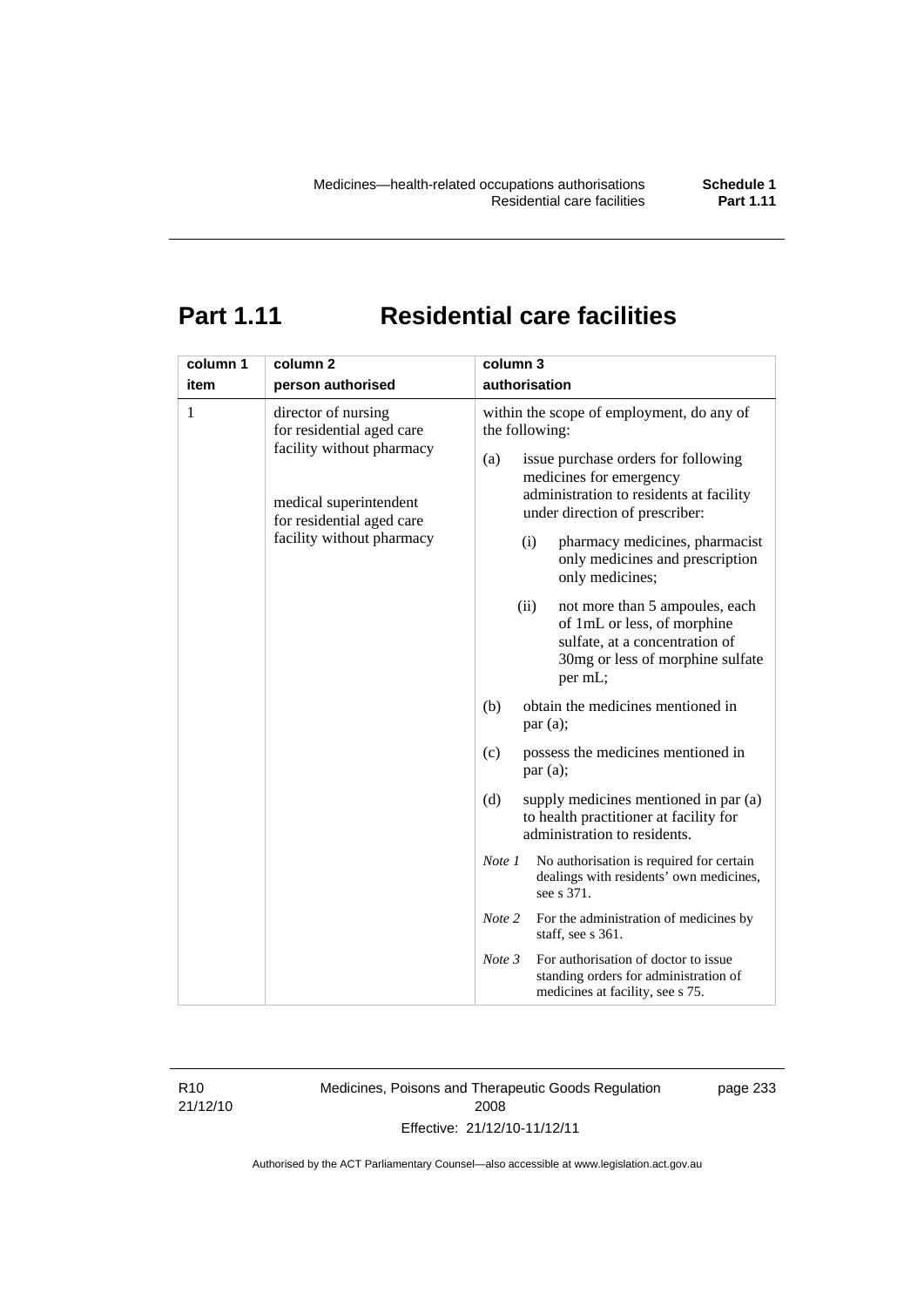### **Schedule 1** Medicines—health-related occupations authorisations<br>**Part 1.11** Residential care facilities **Residential care facilities**

| column 1                                                                               | column 2                                                                               | column 3                                                                                                                                           |  |
|----------------------------------------------------------------------------------------|----------------------------------------------------------------------------------------|----------------------------------------------------------------------------------------------------------------------------------------------------|--|
| item                                                                                   | person authorised                                                                      | authorisation                                                                                                                                      |  |
| 2                                                                                      | director of nursing<br>for residential disability care<br>facility without pharmacy    | within the scope of employment, do any of<br>the following:<br>issue purchase orders for medicines<br>(a)<br>(other than controlled medicines) for |  |
| medical superintendent<br>for residential disability care<br>facility without pharmacy | emergency administration to residents<br>at facility under direction of<br>prescriber; |                                                                                                                                                    |  |
|                                                                                        |                                                                                        | (b)<br>obtain the medicines;                                                                                                                       |  |
|                                                                                        |                                                                                        | possess the medicines;<br>(c)                                                                                                                      |  |
|                                                                                        |                                                                                        | (d)<br>supply the medicines to health<br>practitioner at facility for<br>administration to residents.                                              |  |
|                                                                                        |                                                                                        | See the notes to item 1.<br><b>Note</b>                                                                                                            |  |

page 234 Medicines, Poisons and Therapeutic Goods Regulation 2008 Effective: 21/12/10-11/12/11

R10 21/12/10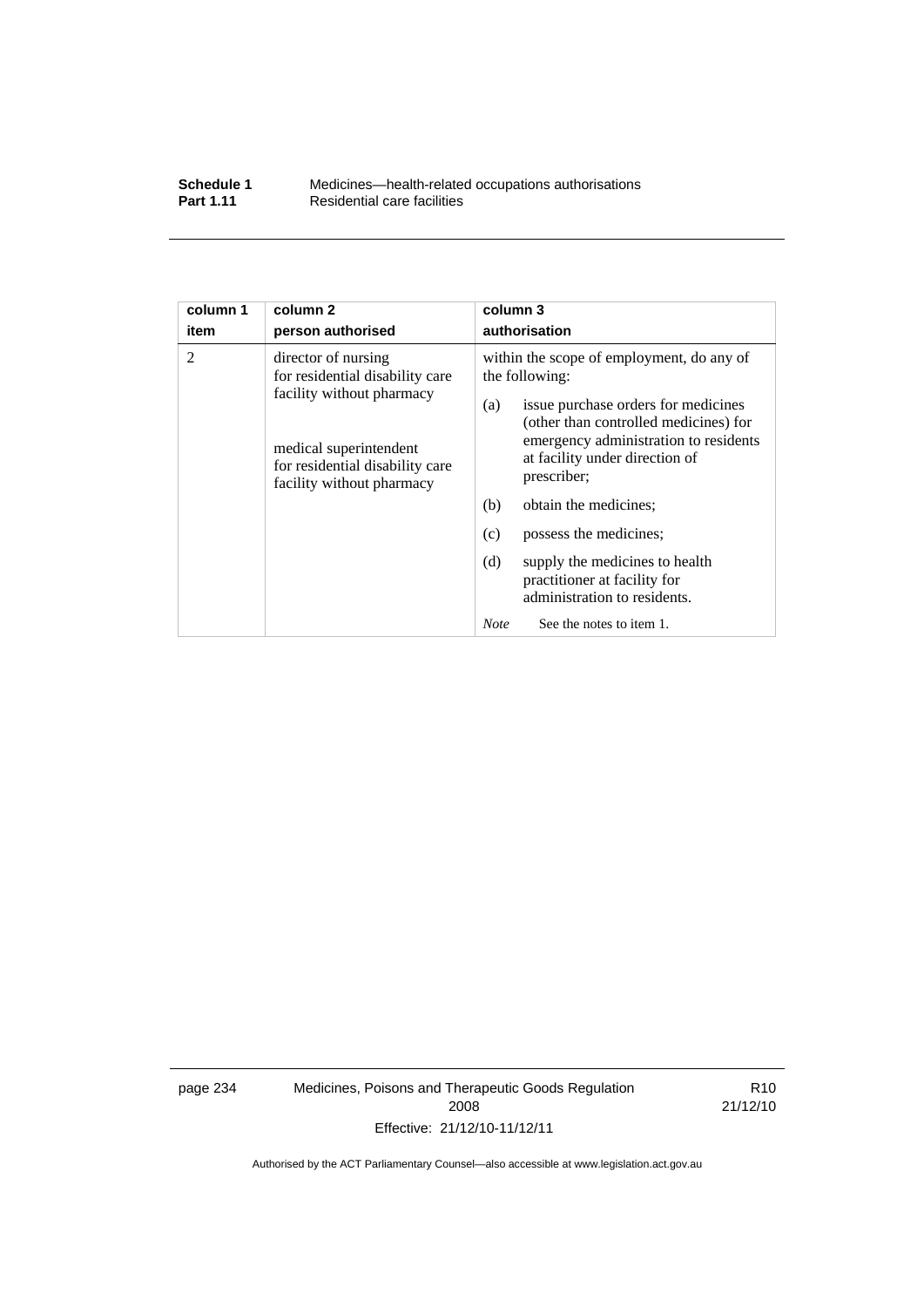# **Part 1.12 Sales representatives for medicines manufacturers and wholesalers**

| column 1 | column <sub>2</sub>                                                                                                                                                                                                                                                                                                                                            | column 3                                                                                                                                                                                                                                                                                                                                                                                                                                                                                          |
|----------|----------------------------------------------------------------------------------------------------------------------------------------------------------------------------------------------------------------------------------------------------------------------------------------------------------------------------------------------------------------|---------------------------------------------------------------------------------------------------------------------------------------------------------------------------------------------------------------------------------------------------------------------------------------------------------------------------------------------------------------------------------------------------------------------------------------------------------------------------------------------------|
| item     | person authorised                                                                                                                                                                                                                                                                                                                                              | authorisation                                                                                                                                                                                                                                                                                                                                                                                                                                                                                     |
| 1        | representative of person<br>authorised (however described)<br>under corresponding law to<br>manufacture medicines<br>representative of medicines<br>wholesalers licence-holder<br>representative of person<br>authorised to supply medicines<br>under the Act, $s$ 20 (4) (which is<br>about wholesalers who do not<br>have a place of business in the<br>ACT) | for purpose of supplying medicines (other<br>than controlled medicines) under<br>medicines Australia code of conduct, and<br>within the scope of employment, do any of<br>the following:<br>obtain manufacturer's packs of<br>(a)<br>medicines (other than controlled<br>medicines) from manufacturer or<br>wholesaler;<br>(b)<br>possess medicines obtained under<br>par(a);<br>supply manufacturer's packs of<br>(c)<br>medicines in accordance with<br>medicines Australia code of<br>conduct. |

R10 21/12/10 Medicines, Poisons and Therapeutic Goods Regulation 2008 Effective: 21/12/10-11/12/11

page 235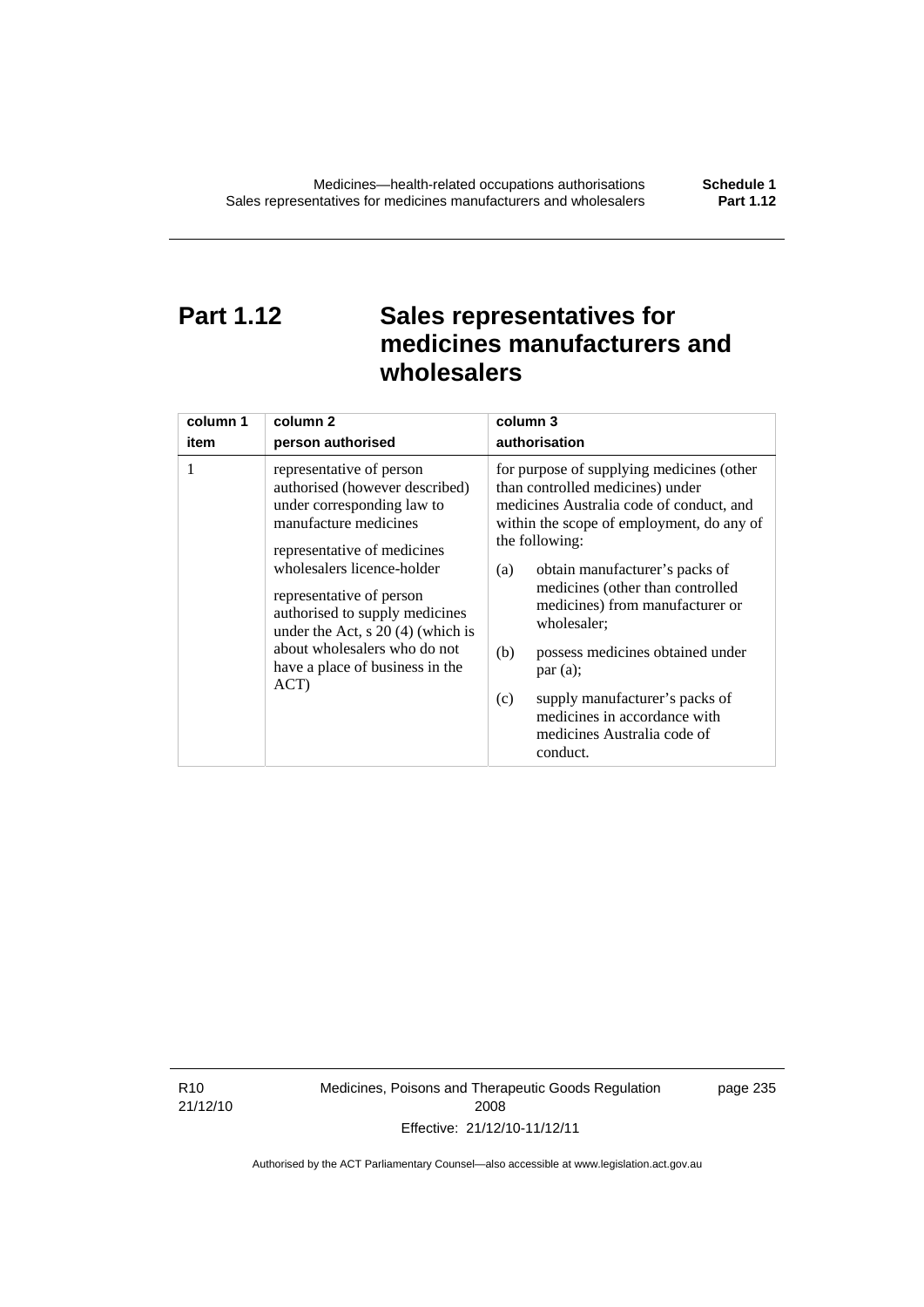# **Part 1.13 Veterinary surgeons and employees**

| column 1 | column <sub>2</sub> | column 3                                                                                                                                                                                          |
|----------|---------------------|---------------------------------------------------------------------------------------------------------------------------------------------------------------------------------------------------|
| item     | person authorised   | authorisation                                                                                                                                                                                     |
| 1        | veterinary surgeon  | to the extent necessary to practise<br>veterinary medicine and, if employed,<br>within the scope of employment, do any of<br>the following:                                                       |
|          |                     | (a)<br>issue purchase orders for medicines;                                                                                                                                                       |
|          |                     | obtain medicines;<br>(b)                                                                                                                                                                          |
|          |                     | possess medicines;<br>(c)                                                                                                                                                                         |
|          |                     | (d)<br>administer medicines;                                                                                                                                                                      |
|          |                     | prescribe medicines;<br>(e)                                                                                                                                                                       |
|          |                     | (f)<br>$supply$ —                                                                                                                                                                                 |
|          |                     | pharmacy medicines if labelled<br>(i)<br>with words to the effect of 'for<br>animal treatment only'; or                                                                                           |
|          |                     | pharmacist only medicines<br>(ii)<br>supplied in person by<br>veterinary surgeon, or trainee<br>veterinary surgeon, if labelled<br>with words to the effect of 'for<br>animal treatment only'; or |
|          |                     | medicines to custodians of<br>(iii)<br>animals during consultations if<br>labelled in accordance with<br>s 161.                                                                                   |

*Note 1 Veterinary surgeon* does not include a trainee veterinary surgeon (see dict).

*Note 2 Custodian*, of an animal—see the dictionary.

page 236 Medicines, Poisons and Therapeutic Goods Regulation 2008 Effective: 21/12/10-11/12/11

R10 21/12/10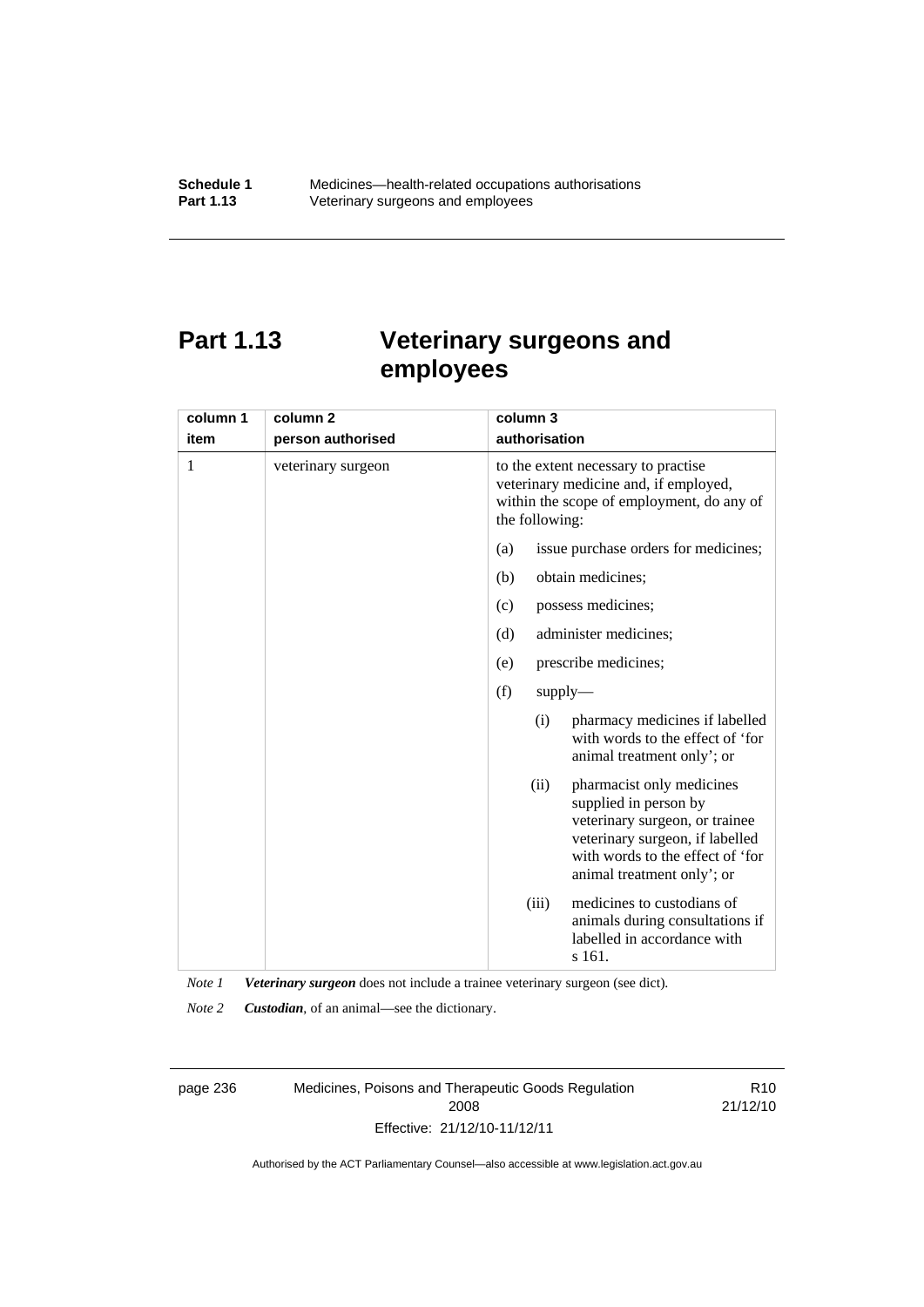| column 1<br>item | column 2<br>person authorised | column 3<br>authorisation                                                                                                                                                                         |
|------------------|-------------------------------|---------------------------------------------------------------------------------------------------------------------------------------------------------------------------------------------------|
| 2                | trainee veterinary surgeon    | to the extent necessary to practise<br>veterinary medicine or undertake training,<br>and under supervision of veterinary<br>surgeon, do any of the following:                                     |
|                  |                               | obtain medicines;<br>(a)                                                                                                                                                                          |
|                  |                               | (b)<br>possess medicines;                                                                                                                                                                         |
|                  |                               | administer medicines in accordance<br>(c)<br>with prescription (whether or not<br>issued themself or by veterinary<br>surgeon);                                                                   |
|                  |                               | (d)<br>$supply$ —                                                                                                                                                                                 |
|                  |                               | pharmacy medicines if labelled<br>(i)<br>with words to the effect of 'for<br>animal treatment only'; or                                                                                           |
|                  |                               | pharmacist only medicines<br>(ii)<br>supplied in person by<br>veterinary surgeon, or trainee<br>veterinary surgeon, if labelled<br>with words to the effect of 'for<br>animal treatment only'; or |
|                  |                               | (iii)<br>medicines supplied in person<br>by a veterinary surgeon at the<br>surgery if labelled in<br>accordance with s 161;                                                                       |
|                  |                               | (e)<br>prescribe medicines for<br>administration at veterinary surgery.                                                                                                                           |

R10 21/12/10 Medicines, Poisons and Therapeutic Goods Regulation 2008 Effective: 21/12/10-11/12/11

page 237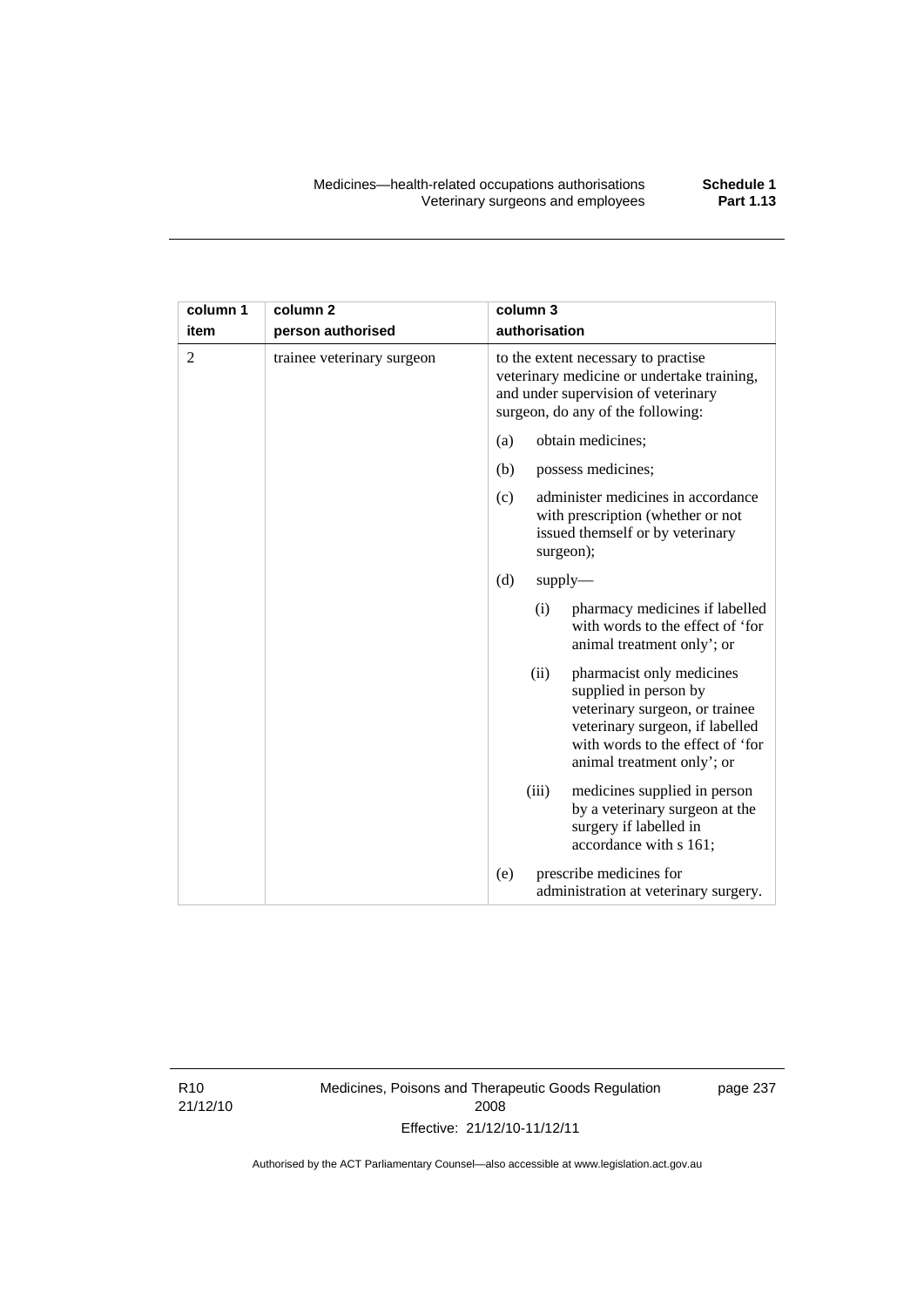### **Schedule 1** Medicines—health-related occupations authorisations<br>**Part 1.13** Veterinary surgeons and employees Veterinary surgeons and employees

| column 1 | column <sub>2</sub>                                                                            | column 3                                                                                                   |                                                                                                                                                                                 |
|----------|------------------------------------------------------------------------------------------------|------------------------------------------------------------------------------------------------------------|---------------------------------------------------------------------------------------------------------------------------------------------------------------------------------|
| item     | person authorised                                                                              |                                                                                                            | authorisation                                                                                                                                                                   |
| 3        | veterinary surgeon's employee<br>public employee assisting<br>veterinary surgeon who is public | within the scope of employment and under<br>supervision of veterinary surgeon, do any<br>of the following: |                                                                                                                                                                                 |
|          | employee                                                                                       | (a)                                                                                                        | obtain medicines from veterinary<br>surgeon authorised to possess them;                                                                                                         |
|          |                                                                                                | (b)                                                                                                        | possess medicines mentioned in<br>par(a);                                                                                                                                       |
|          |                                                                                                | (c)                                                                                                        | administer medicines mentioned in<br>par (a) in accordance with veterinary<br>surgeon's prescription;                                                                           |
|          |                                                                                                | (d)                                                                                                        | supply pharmacy medicines if<br>labelled with words to the effect of<br>'for animal treatment only';                                                                            |
|          |                                                                                                | (e)                                                                                                        | supply pharmacist only medicines<br>supplied in person by veterinary<br>surgeon, or trainee veterinary<br>surgeon, if supply is for purpose of<br>sale or delivery of medicine; |
|          |                                                                                                | (f)                                                                                                        | supply medicines supplied in person<br>by a veterinary surgeon at the place<br>of employment if labelled in<br>accordance with s 161.                                           |

page 238 Medicines, Poisons and Therapeutic Goods Regulation 2008 Effective: 21/12/10-11/12/11

R10 21/12/10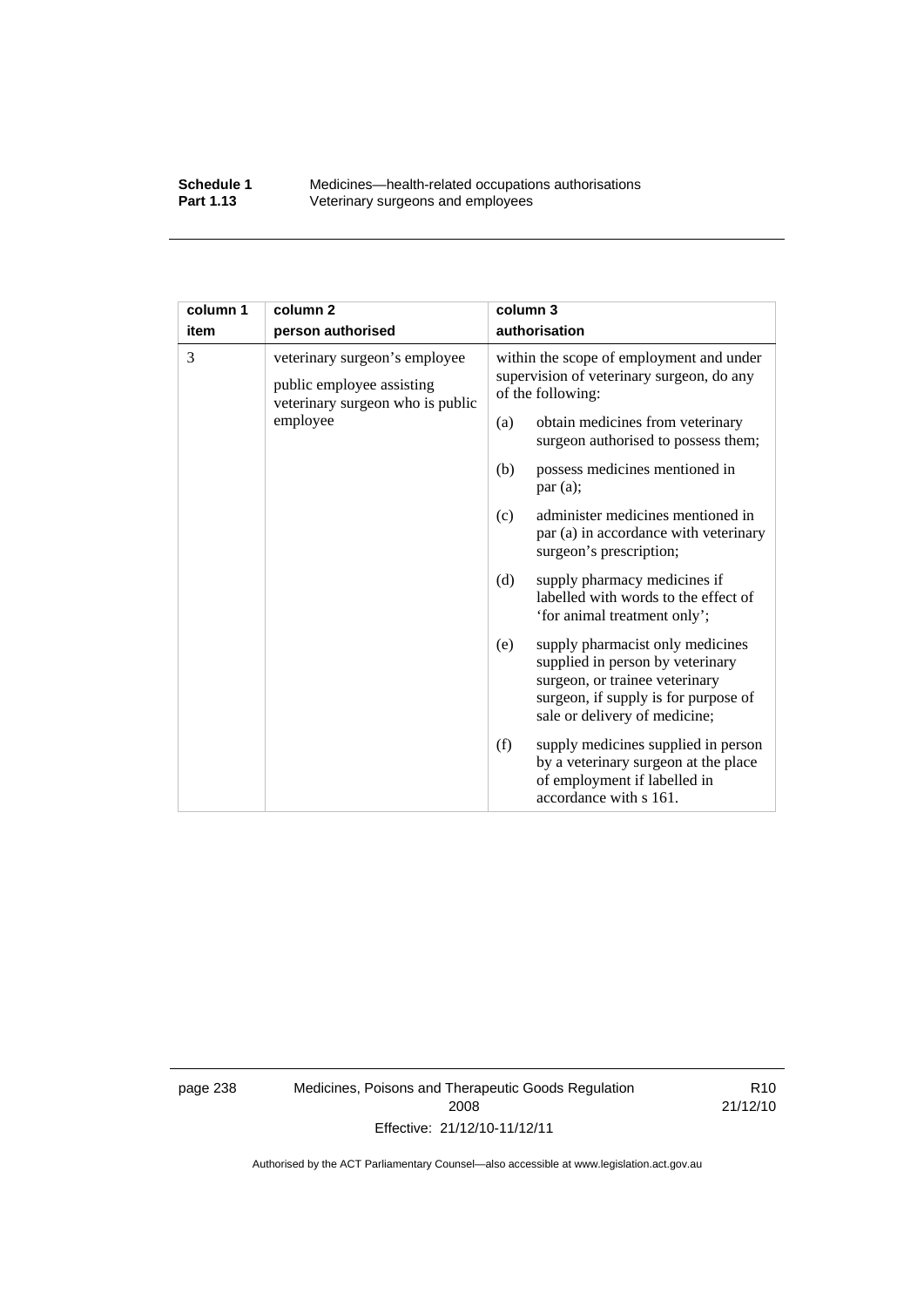# **Schedule 2 Optometry medicines**

(see sch 1)

|  | Table 2.1 General optometry medicines |
|--|---------------------------------------|
|--|---------------------------------------|

| column 1<br>item | column 2<br>optometry medicines | column 3<br>prescribed purpose                          |
|------------------|---------------------------------|---------------------------------------------------------|
|                  | cycloplegic medicines           | paralysing accommodation of eye                         |
|                  | local anaesthetics              | tonometry<br>fitting contact lens                       |
|                  | miotic medicines                | instilling into eye after use of<br>mydriatic substance |
|                  | mydriatic medicines             | enlarging pupil                                         |

### **Table 2.2 Restricted optometry medicines**

| column 1<br>item | column <sub>2</sub><br>optometry medicines                                           | column 3<br>condition to which medicines<br>relate                             |
|------------------|--------------------------------------------------------------------------------------|--------------------------------------------------------------------------------|
| 1                | Chloramphenicol<br>Gramicidin<br>Framycetin<br>Neomycin<br>Polymyxin<br>Tetracycline | topical ocular antiinfective agents<br>(antibacterial, antiviral)              |
| $\mathfrak{D}$   | Cromoglycate<br>Ketotifen<br>Levocabastine<br>Lodoxamide<br>Olopatadine              | topical ocular antiallergy agents<br>(antihistamine, mast cell<br>stabilisers) |

R10 21/12/10 Medicines, Poisons and Therapeutic Goods Regulation 2008 Effective: 21/12/10-11/12/11

page 239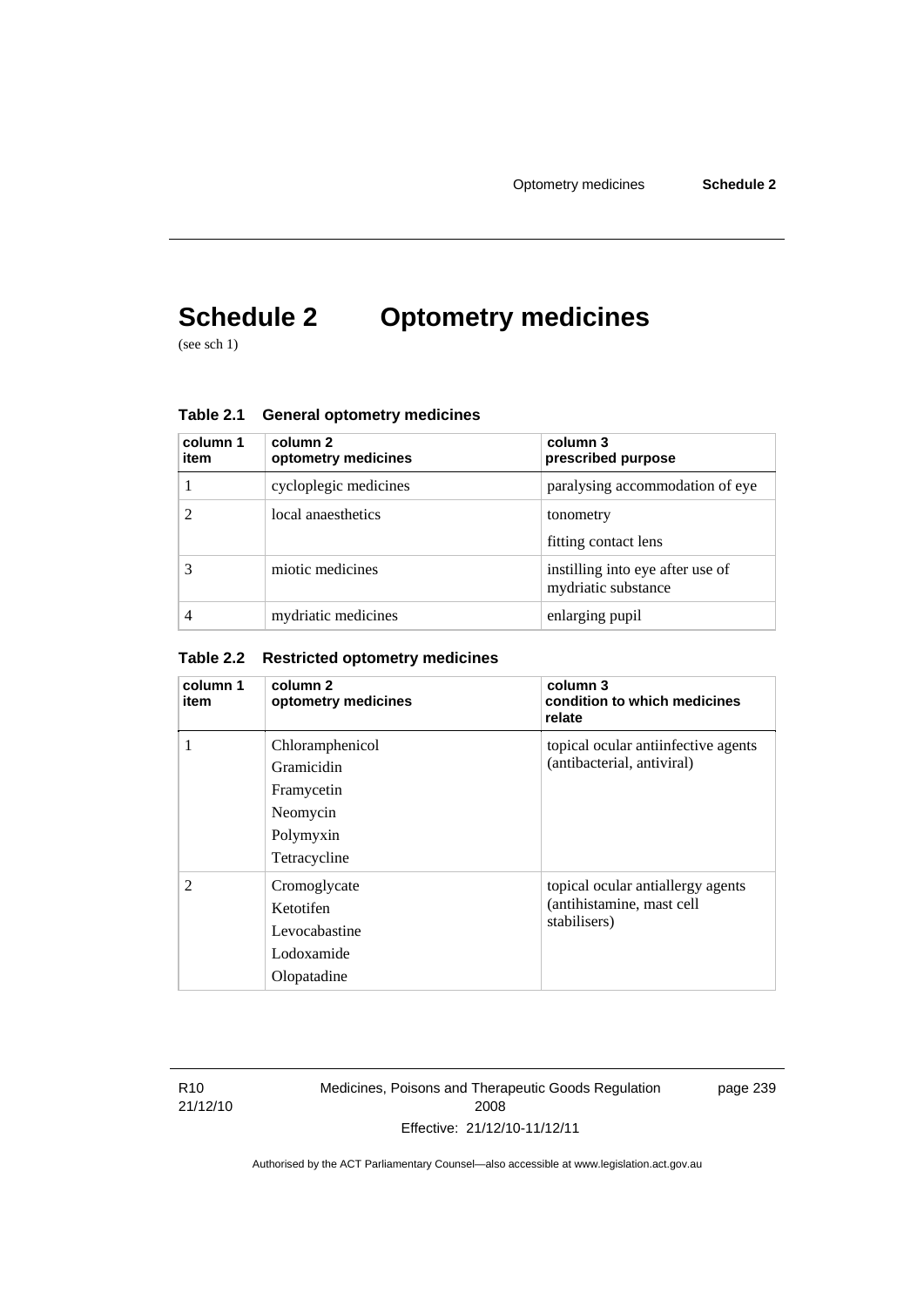### **Schedule 2** Optometry medicines

| column 1<br>item | column <sub>2</sub><br>optometry medicines                                                                                                                                                                     | column 3<br>condition to which medicines<br>relate                                                                       |
|------------------|----------------------------------------------------------------------------------------------------------------------------------------------------------------------------------------------------------------|--------------------------------------------------------------------------------------------------------------------------|
| 3                | Diclofenac<br>Flurbiprofen<br>Ketorolac                                                                                                                                                                        | topical ocular non-steroidal<br>antiinflammatory agents (NSAIDS)                                                         |
| $\overline{4}$   | Fluorometholone<br>Hydrocortisone                                                                                                                                                                              | topical ocular steroid preparations                                                                                      |
| 5                | Apraclonidine<br><b>Betaxolol</b><br>Bimatoprost<br><b>Brimonidine</b><br><b>Brinzolamide</b><br>Carbachol<br>Dipivefrine<br>Dorzolamide<br>Latanoprost<br>Levobunolol<br>Pilocarpine<br>Timolol<br>Travoprost | topical glaucoma preparations in<br>accordance with shared care model<br>endorsed by the Optometry Board<br>of Australia |
| 6                | Atropine<br>Cyclopentolate<br>Homatropine<br>Phenylephrine<br>Tropicamide                                                                                                                                      | mydriatics and cycloplegics                                                                                              |
| 7                | Amethocaine<br>Oxybuprocaine<br>Proxymetacaine                                                                                                                                                                 | topical local anaesthetics                                                                                               |

page 240 Medicines, Poisons and Therapeutic Goods Regulation 2008 Effective: 21/12/10-11/12/11

R10 21/12/10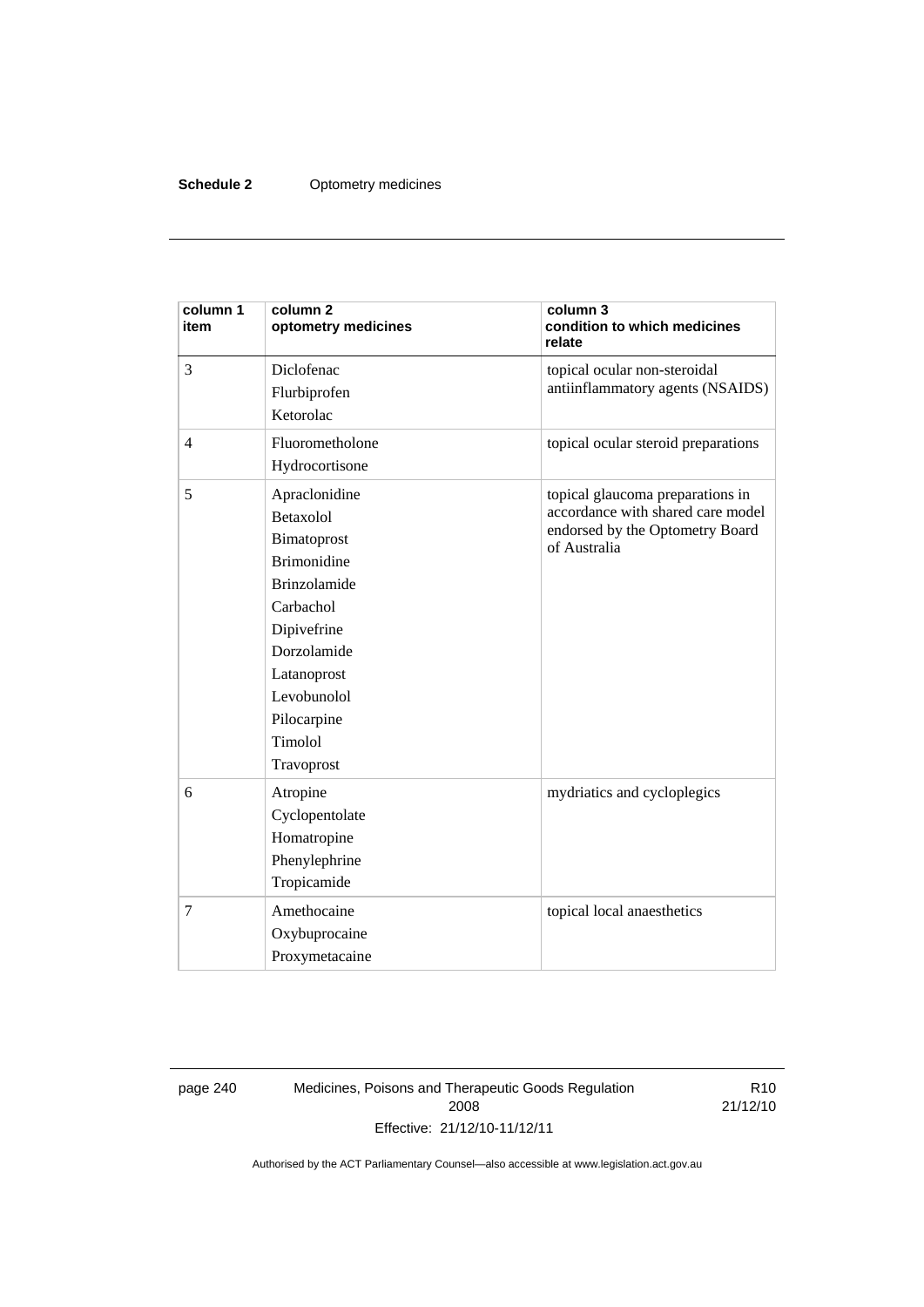# **Schedule 3 Designated appendix D medicines—standing approvals**

(see s 31, s 33, s 41, s 160, s 591, s 592 and s 593)

# **Part 3.1 Approval conditions**

# **3.1 Definitions—sch 3**

In this schedule:

*condition 1*, for a doctor prescribing or supplying a designated appendix D medicine to a woman of child-bearing age, means the doctor must ensure that the possibility of pregnancy by the woman has been excluded prior to commencement of treatment.

*condition 2*, for a doctor prescribing or supplying a designated appendix D medicine to a woman of child-bearing age, means the doctor must advise the woman to avoid becoming pregnant during, or for a period of 1 month after the completion of, treatment.

*condition 3*, for a doctor prescribing or supplying a designated appendix D medicine to a woman of child-bearing age, means the doctor must advise the woman to avoid becoming pregnant during, or for a period of 3 months after the completion of, treatment.

*condition 4*, for a doctor prescribing or supplying a designated appendix D medicine to a woman of child-bearing age, means the doctor must advise the woman to avoid becoming pregnant during, or for a period of 24 months after the completion of, treatment.

R10 21/12/10 page 241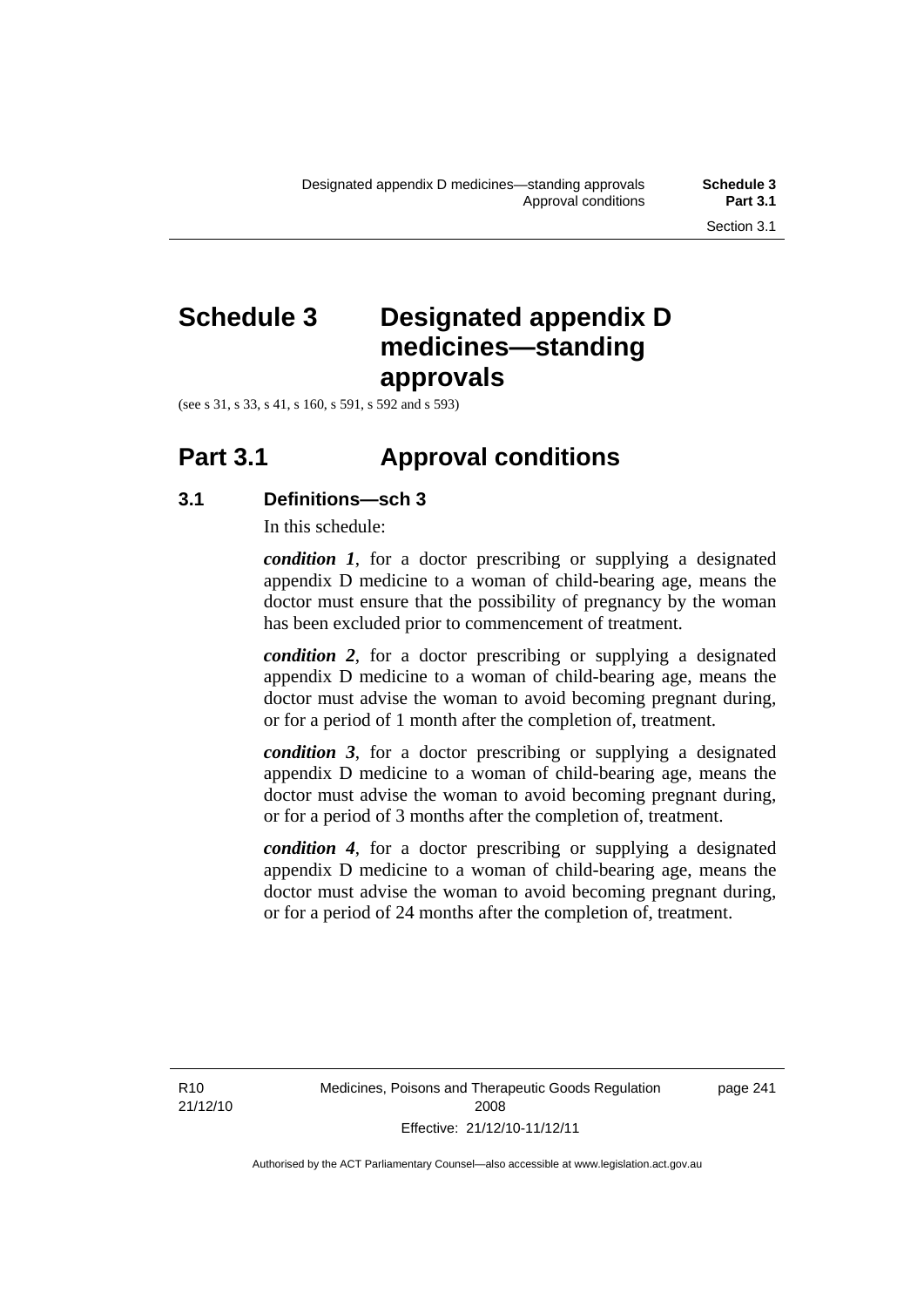### **Schedule 3 Designated appendix D medicines—standing approvals Part 3.2** Standing approvals for designated appendix D medicine Standing approvals for designated appendix D medicines

# **Part 3.2 Standing approvals for designated appendix D medicines**

| column 1       | column 2                                                  | column 3                                                                               | column 4            |
|----------------|-----------------------------------------------------------|----------------------------------------------------------------------------------------|---------------------|
| item<br>doctor |                                                           | medicine                                                                               | conditions (if any) |
| 1              | specialist practising                                     | acitretin for human use                                                                | conditions 1 and 4  |
|                | in specialist area of<br>dermatology                      | alefacept for human use                                                                |                     |
|                |                                                           | bexarotene for human use                                                               | conditions 1 and 2  |
|                |                                                           | etretinate for human use                                                               | conditions 1 and 4  |
|                |                                                           | isotretinoin for human oral use                                                        | conditions 1 and 2  |
|                |                                                           | thalidomide for human use                                                              | conditions 1 and 2  |
| 2              | specialist practising                                     | clomiphene for human use                                                               |                     |
|                | in specialist area of<br>endocrinology,<br>gynaecology or | cyclofenil for human use                                                               |                     |
|                |                                                           | dinoprost for human use                                                                |                     |
|                | obstetrics                                                | dinoprostone for human use                                                             |                     |
|                |                                                           | follitropin alpha (recombinant human<br>follicle-stimulating hormone) for<br>human use |                     |
|                |                                                           | follitropin beta (recombinant human<br>follicle-stimulating hormone) for<br>human use  |                     |
|                |                                                           | luteinising hormone for human use                                                      |                     |
|                |                                                           | urofollitropin (human<br>follicle-stimulating hormone) for<br>human use                |                     |

page 242 Medicines, Poisons and Therapeutic Goods Regulation 2008 Effective: 21/12/10-11/12/11

R10 21/12/10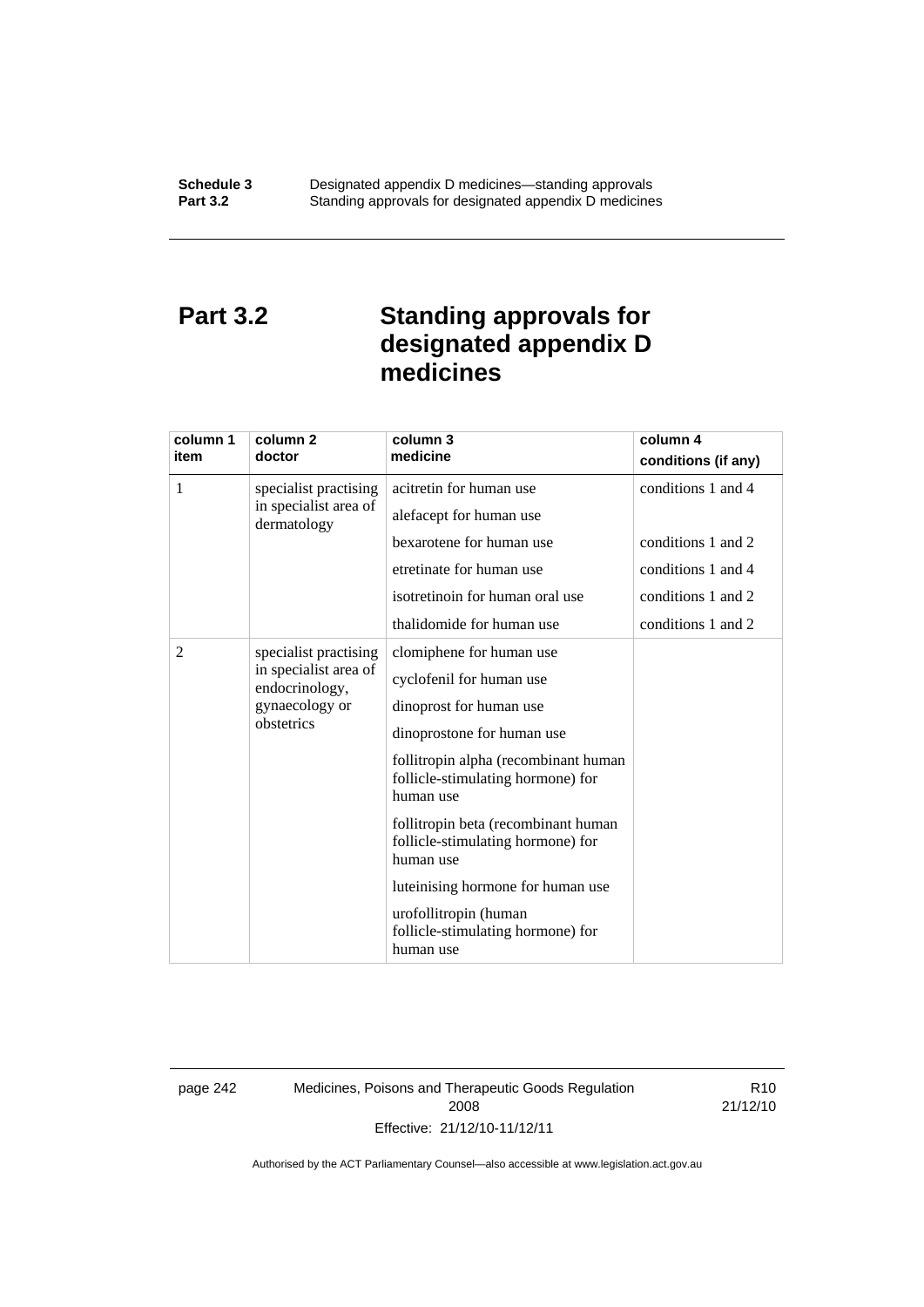Designated appendix D medicines—standing approvals **Schedule 3** Standing approvals for designated appendix D medicines

| column 1<br>item | column <sub>2</sub><br>doctor                                                                                                                                  | column 3<br>medicine            | column 4<br>conditions (if any) |
|------------------|----------------------------------------------------------------------------------------------------------------------------------------------------------------|---------------------------------|---------------------------------|
| 3                | specialist practising<br>in specialist area of<br>mental health                                                                                                | clozapine for human use         |                                 |
|                  | doctor employed by<br>Territory and<br>working under<br>supervision of chief<br>psychiatrist under<br><b>Mental Health</b><br>(Treatment and<br>Care) Act 1994 |                                 |                                 |
| 4                | specialist physician                                                                                                                                           | ambrisentan for human use       | conditions 1 and 3              |
|                  |                                                                                                                                                                | acitretin for human use         | conditions 1 and 4              |
|                  |                                                                                                                                                                | etretinate for human use        | conditions 1 and 4              |
|                  |                                                                                                                                                                | bexarotene for human use        | conditions 1 and 2              |
|                  |                                                                                                                                                                | bosentan for human use          | conditions 1 and 3              |
|                  |                                                                                                                                                                | isotretinoin for human oral use | conditions 1 and 2              |
|                  |                                                                                                                                                                | lenalidomide for human use      | conditions 1 and 2              |
|                  |                                                                                                                                                                | sitaxentan for human use        | conditions 1 and 3              |
|                  |                                                                                                                                                                | teriparatide for human use      |                                 |
|                  |                                                                                                                                                                | thalidomide for human use       | conditions 1 and 2              |
|                  |                                                                                                                                                                | tretinoin for human oral use    | conditions 1 and 2              |

*Note Specialist* includes a doctor training in a specialist area—see the dictionary.

R10 21/12/10 Medicines, Poisons and Therapeutic Goods Regulation 2008 Effective: 21/12/10-11/12/11

page 243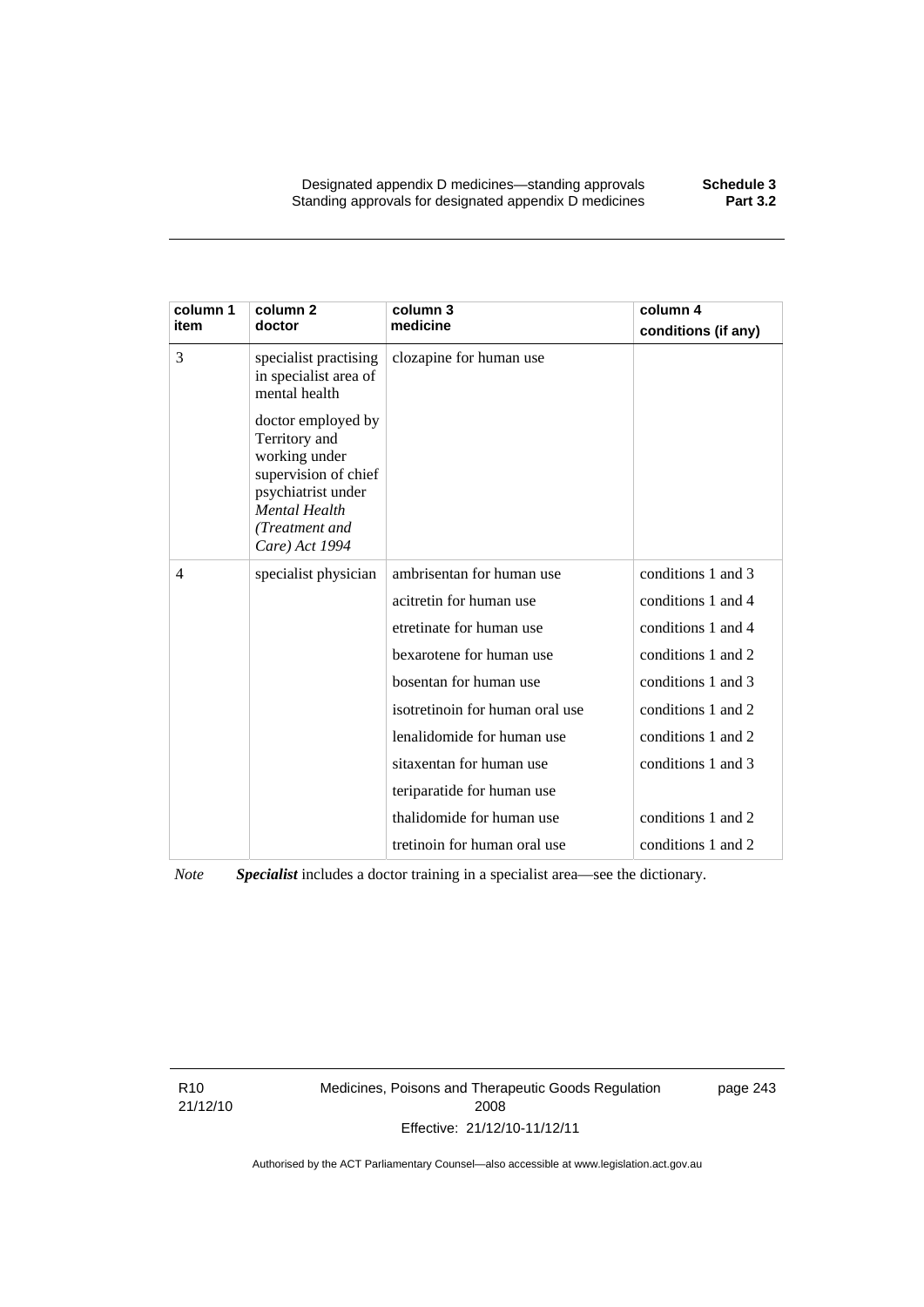# **Schedule 4 Dangerous poisons manufacturing etc authorisations**

(see s 690)

| column 1<br>item | column <sub>2</sub><br>people                                             | column 3<br>dangerous poison | column 4<br>prescribed purpose                                         |
|------------------|---------------------------------------------------------------------------|------------------------------|------------------------------------------------------------------------|
| 1                | manufacturers of glass                                                    | arsenic                      | manufacturing glass                                                    |
|                  | metallurgists                                                             |                              | manufacturing alloys                                                   |
| $\overline{2}$   | manufacturers of dyes or<br>pharmaceuticals                               | benzene                      | manufacturing dyes or<br>pharmaceuticals                               |
|                  | manufacturers of lacquers,<br>linoleum, protective cloths<br>or varnishes |                              | manufacturing lacquers,<br>linoleum, protective<br>cloths or varnishes |
| 3                | manufacturers of<br>chemicals or<br>pharmaceuticals                       | carbon tetrachloride         | manufacturing<br>chemicals or<br>pharmaceuticals                       |
|                  | manufacturers of lacquers,<br>paints or varnishes                         |                              | manufacturing lacquers,<br>paints or varnishes                         |
| $\overline{4}$   | managers of swimming<br>pools, other than domestic<br>swimming pools      | chlorine                     | purifying water in pools                                               |
|                  | manufacturers of<br>chemicals, plastics or<br>synthetic rubber            |                              | manufacturing<br>chemicals, plastics or<br>synthetic rubber            |
|                  | metallurgists                                                             |                              | cleaning metals                                                        |
|                  | people working at sewage<br>treatment centres                             |                              | treating sewage at<br>treatment centres                                |
|                  | people working at water<br>treatment centres                              |                              | purifying water at<br>treatment centres                                |
| 5                | electroplaters                                                            | cyanides                     | electroplating                                                         |

page 244 Medicines, Poisons and Therapeutic Goods Regulation 2008 Effective: 21/12/10-11/12/11

R10 21/12/10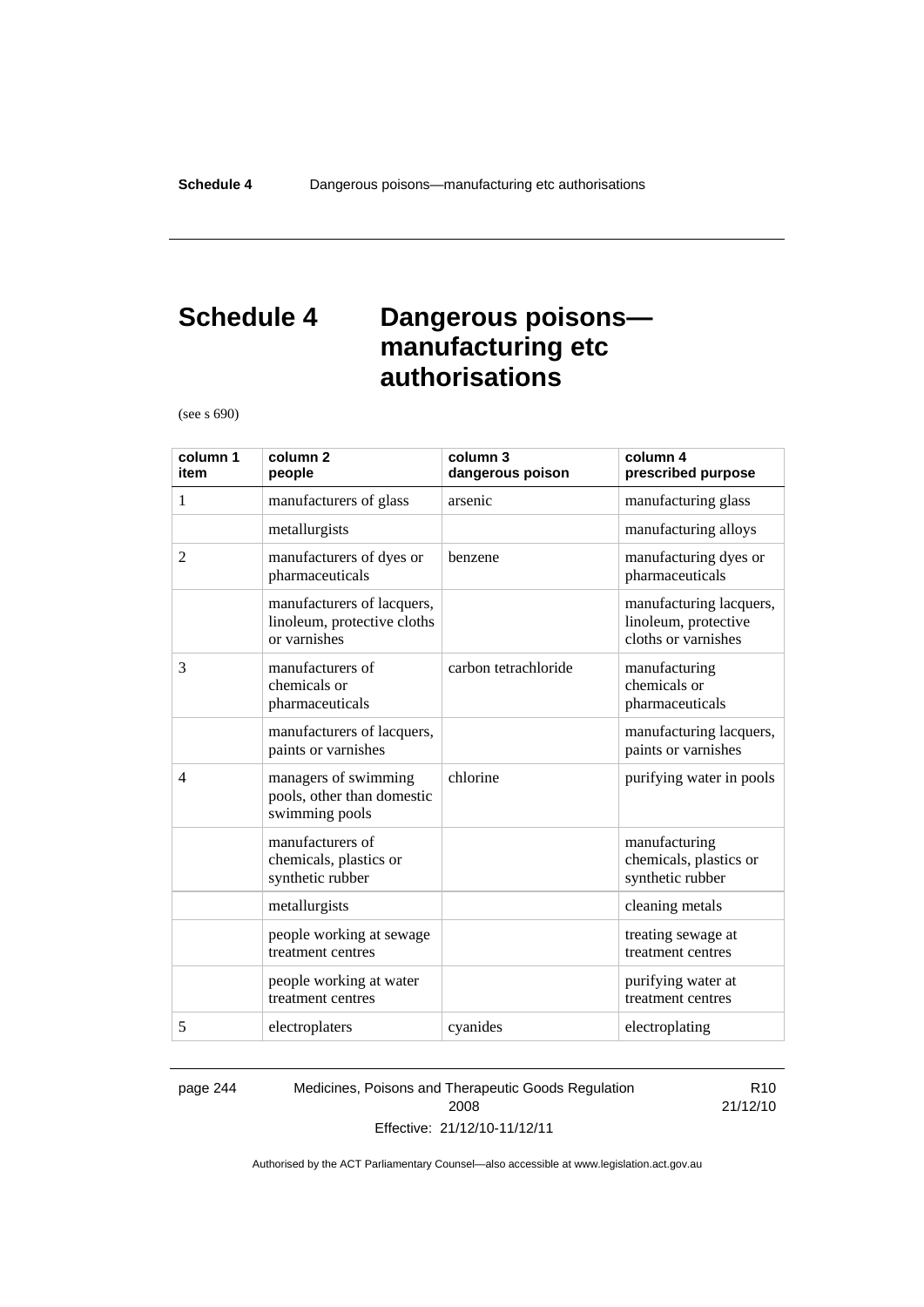| column 1<br>item | column <sub>2</sub><br>people                                   | column 3<br>dangerous poison                      | column 4<br>prescribed purpose                                  |
|------------------|-----------------------------------------------------------------|---------------------------------------------------|-----------------------------------------------------------------|
|                  | jewellers                                                       |                                                   | manufacturing gold<br>jewellery                                 |
|                  | miners                                                          |                                                   | extracting or processing<br>gold                                |
| 6                | manufacturers of lacquers,<br>paints or varnishes               | epichlorohydrin                                   | manufacturing lacquers,<br>paints or varnishes                  |
| 7                | manufacturers of<br>chemicals or detergents                     | ethylene oxide                                    | manufacturing<br>chemicals or detergents                        |
|                  | sterilising technologists                                       |                                                   | sterilising surgical<br>instruments                             |
| 8                | glass workers                                                   | hydrofluoric acid                                 | etching glass                                                   |
|                  | masons                                                          |                                                   | cleaning building<br>materials                                  |
|                  | metal workers                                                   |                                                   | cleaning or etching<br>metals                                   |
|                  | miners                                                          |                                                   | extracting or processing<br>gold                                |
|                  | potters                                                         |                                                   | cleaning ceramics                                               |
| 9                | manufacturers of lamps,<br>mirrors or scientific<br>instruments | mercury                                           | manufacturing of lamps,<br>mirrors or scientific<br>instruments |
|                  | manufacturers of mercury<br>salts or organic<br>compounds       |                                                   | manufacturing mercury<br>salts or organic<br>compounds          |
|                  | miners                                                          |                                                   | extracting metals from<br>ores                                  |
| 10               | manufacturers of plastics                                       | 4, 4'-methylenebis<br>[2-chloroaniline]<br>(MOCA) | manufacturing plastics                                          |

R10 21/12/10 Medicines, Poisons and Therapeutic Goods Regulation 2008 Effective: 21/12/10-11/12/11

page 245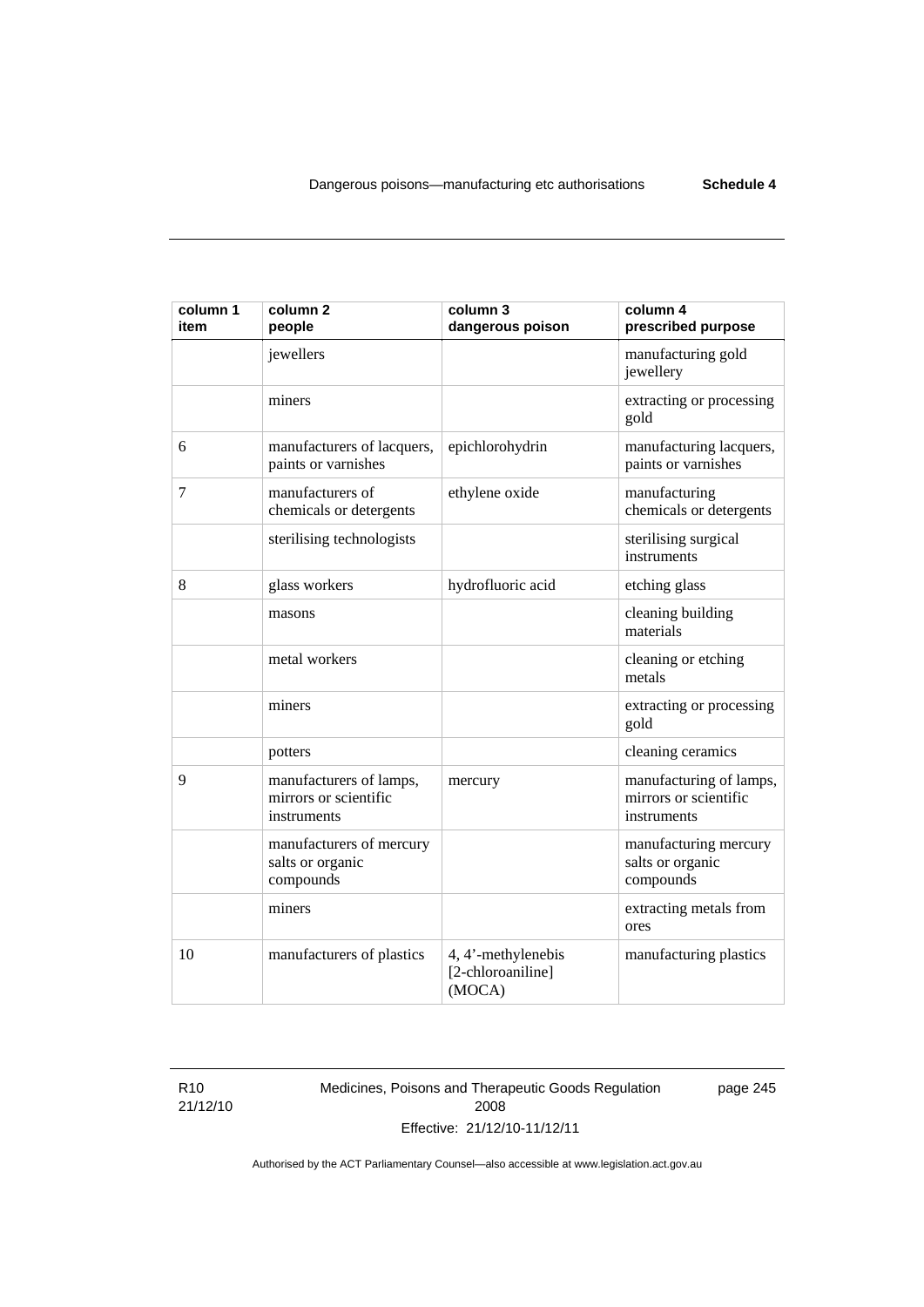### **Schedule 4** Dangerous poisons—manufacturing etc authorisations

| column 1<br>item | column 2<br>people                                                                   | column 3<br>dangerous poison | column 4<br>prescribed purpose                                                    |
|------------------|--------------------------------------------------------------------------------------|------------------------------|-----------------------------------------------------------------------------------|
| 11               | manufacturers of<br>detergents, lubricants or<br>organic compounds                   | propylene oxide              | manufacturing<br>detergents, lubricants or<br>organic compounds                   |
| 12               | manufacturers of organic<br>compounds, paints, rust<br>removers or varnishes         | tetrachloroethane            | manufacturing organic<br>compounds, paints, rust<br>removers or varnishes         |
| 13               | manufacturers of dyes                                                                | ortho-tolidine               | manufacturing dyes                                                                |
| 14               | manufacturers of<br>disinfectants, household<br>cleaners or industrial<br>deodorants | trichloroisocyanuric acid    | manufacturing<br>disinfectants, household<br>cleaners or industrial<br>deodorants |

page 246 Medicines, Poisons and Therapeutic Goods Regulation 2008 Effective: 21/12/10-11/12/11

R10 21/12/10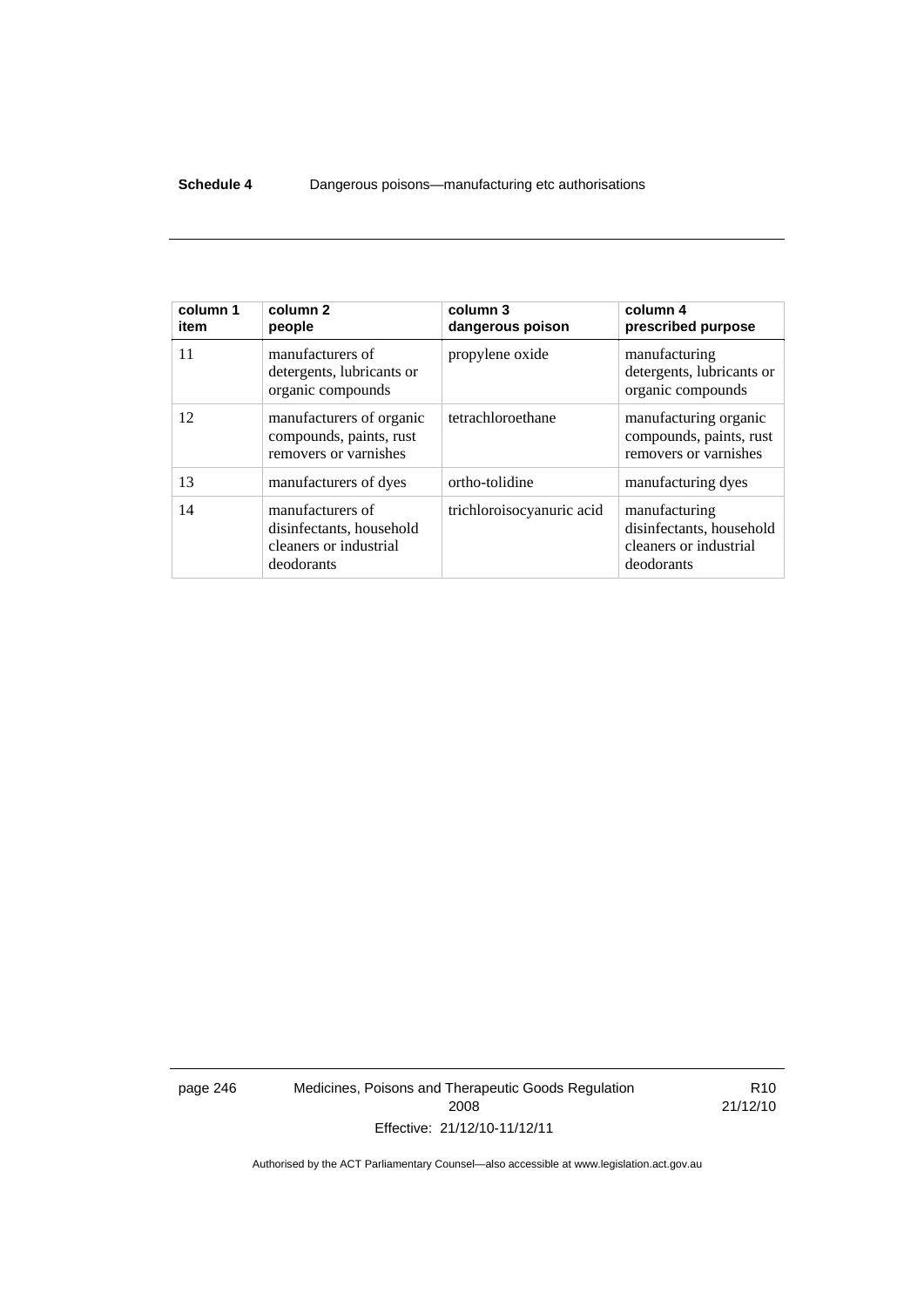# **Schedule 5 Requirements for storage receptacles**

(see s 531 and s 533)

# **Part 5.1 Medicines cabinets**

# **5.1 Medicines cabinets—general requirements**

A medicines cabinet must be constructed to prevent ready access to the cabinet's contents by cutting, sawing or unbolting.

# **5.2 Medicines cabinets—body requirements**

- (1) The body of a medicines cabinet must be constructed of a single layer of black mild steel plate at least 10mm thick and with continuous welding of all joints.
- (2) The body must have, for installation—
	- (a) 4 suitably sized holes in the cabinet's back plate; or
	- (b) 2 suitably sized holes in the back plate and 2 suitably sized holes in the cabinet's base.

# **5.3 Medicines cabinets—door requirements**

- (1) The door of a medicines cabinet must be constructed of black mild steel plate at least 10mm thick.
- (2) When the medicines cabinet door is closed, the door must—
	- (a) fit flush with the cabinet; and
	- (b) have a clearance around the door of not more than 1.5mm.
- (3) The door must be fitted with a fixed locking bar, welded to the inside face of the door near the hinge edge, that engages in a rebate in the cabinet when closed.
- (4) The hinges on the door must be—

 $R10$ 21/12/10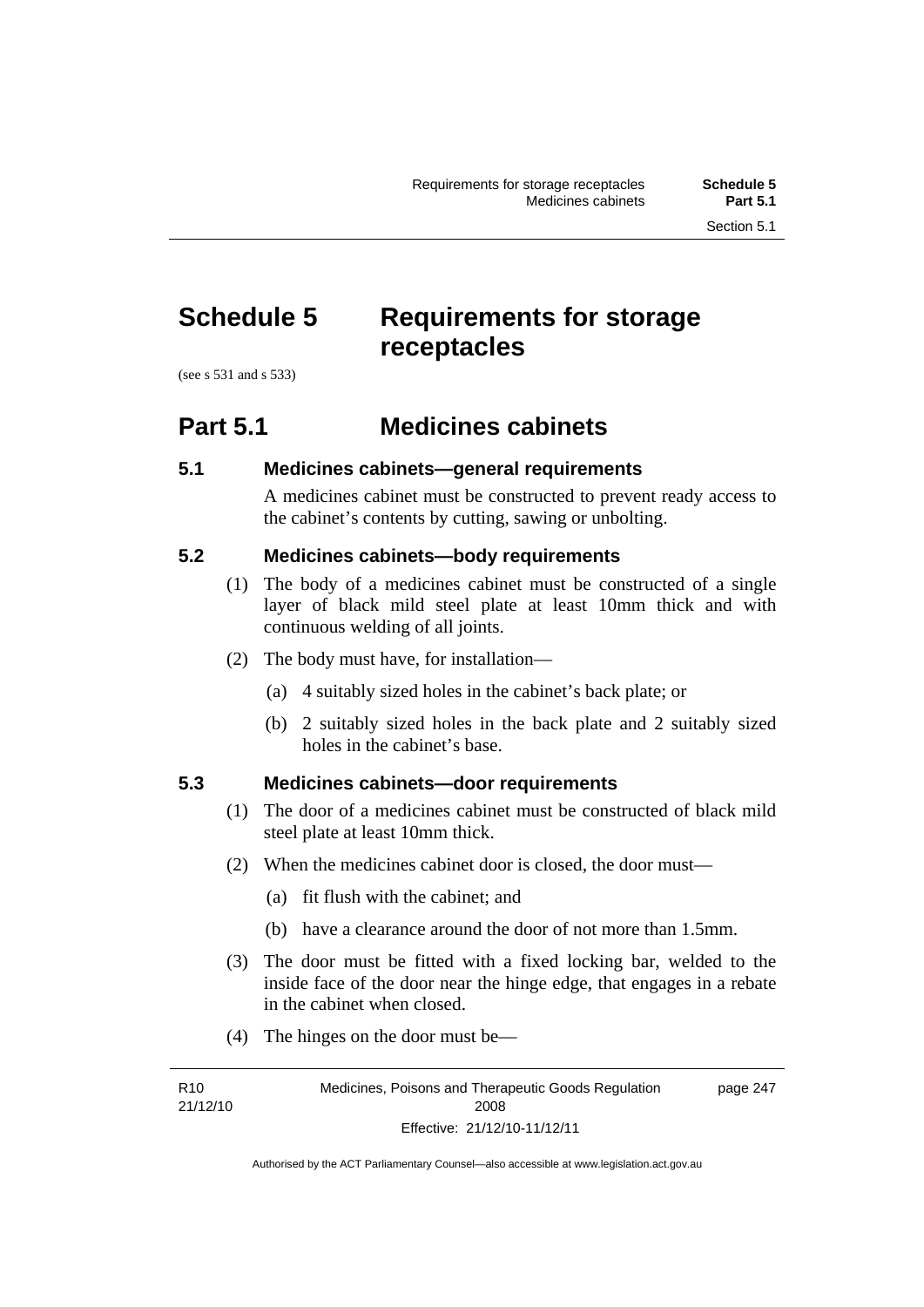- (a) constructed of heavy duty steel; and
- (b) continuous welded to the door and body of the cabinet.

# **5.4 Medicines cabinets—lock requirements**

- (1) A medicines cabinet lock must be—
	- (a) a 6-lever pick-proof lock; or
	- (b) a lock mechanism of a level of security equal to, or greater than, a 6-lever pick-proof lock.
- (2) The lock must be securely attached to the inside face of the door.

### **5.5 Medicines cabinets—mounting requirements**

- (1) A medicines cabinet must be—
	- (a) embedded in a floor of reinforced concrete of at least 10mpa compressive strength; or
	- (b) securely fixed to a wall or floor (or both) in accordance with this section.
- (2) If the wall and floor are brick or concrete, the medicines cabinet must be fixed to the wall or floor (or both) by at least 4 expanding bolts.
- (3) If the wall is timber, but the floor is brick or concrete, the medicines cabinet must be fixed—
	- (a) to the floor by at least 4 expanding bolts; and
	- (b) to the wall by at least 2 coach screws into the studs as close to the top of the wall face as is possible.
- (4) If the wall and floor are timber, the medicines cabinet must be fixed to the timber frame of the wall or floor in a way that will ensure that the cabinet cannot be removed from the floor or wall within 30 minutes.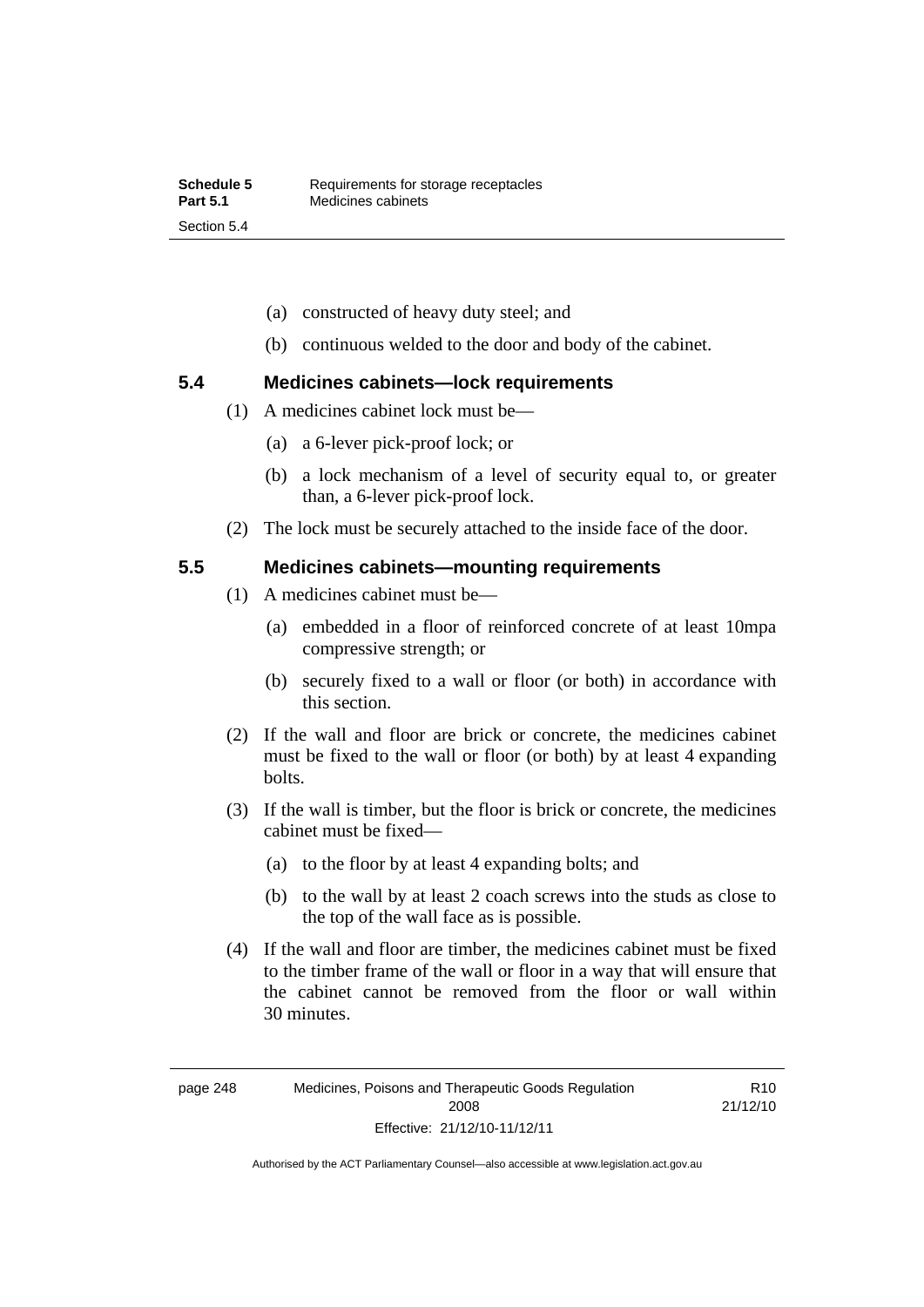(5) The bolts and coach screws must be at least 10mm in diameter.

# **Part 5.2 Safes, strong rooms and vaults**

# **5.6 Requirements for safes**

- (1) A safe must be constructed to prevent ready access to the safe's contents by cutting, sawing or unbolting.
- (2) When locked, a safe must reasonably be expected to resist attempts to gain entry by tools, torch or explosives for at least 30 minutes.
- $(3)$  A safe—
	- (a) may be freestanding if it weighs more than 350kg; or
	- (b) must be securely attached to, or embedded in, a concrete floor or a concrete or brick wall in a way that will ensure that the cabinet cannot be removed from the floor or wall within 30 minutes.

# **5.7 Requirements for strong rooms**

- (1) The walls, floor and ceiling of a strong room must be brick or concrete.
- (2) The strong room must be fitted with a door.
- (3) When locked, the strong room must reasonably be expected to resist attempts to gain entry by tools, torch or explosives for at least 1 hour.

# **5.8 Requirements for vaults**

- (1) The walls, floor and ceiling of a vault must be reinforced concrete.
- (2) The vault must be fitted with a door.
- (3) When locked, the vault must reasonably be expected to resist attempts to gain entry by tools, torch or explosives for at least 1 hour.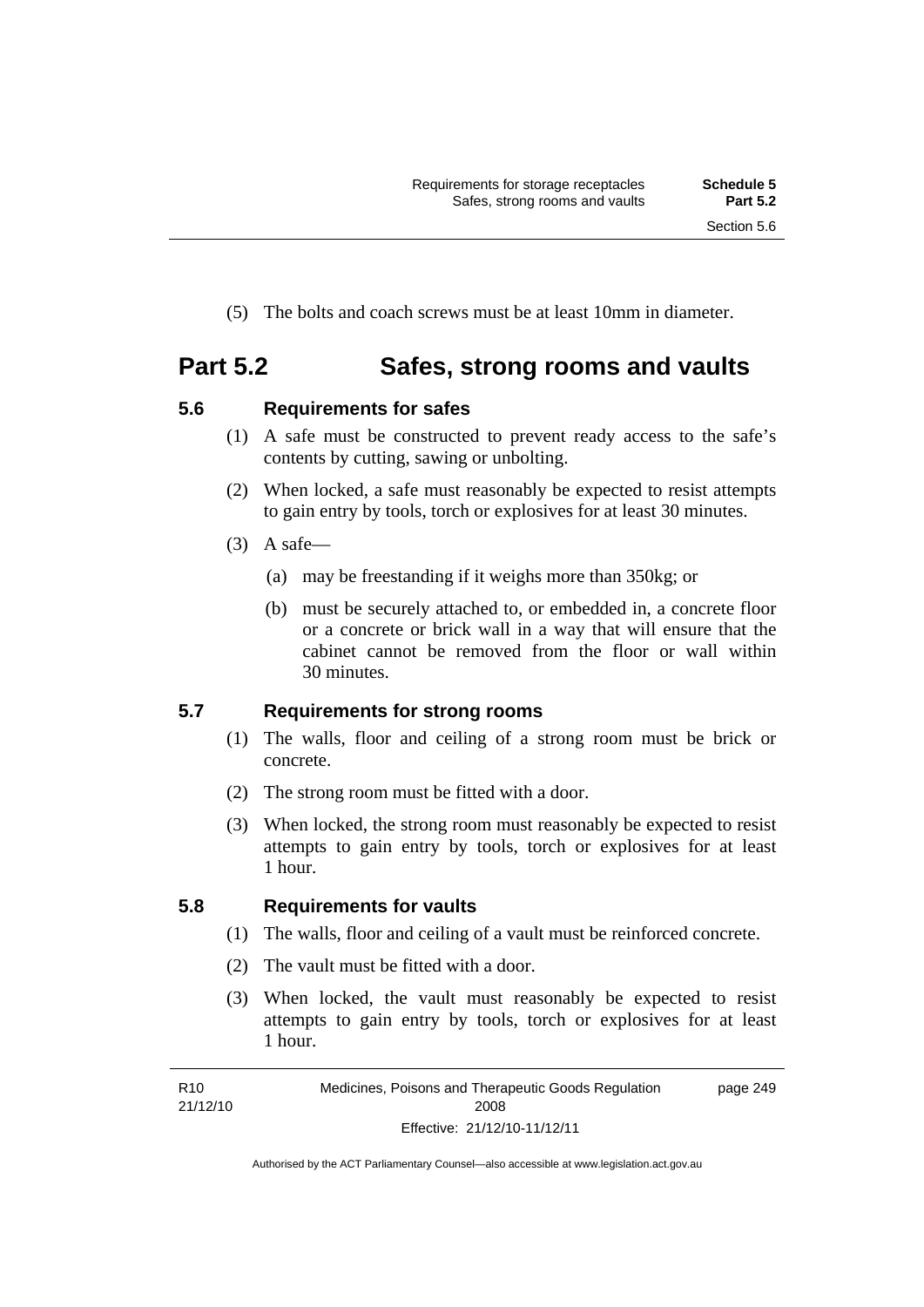Dictionary

page 250 Medicines, Poisons and Therapeutic Goods Regulation 2008 Effective: 21/12/10-11/12/11

R10 21/12/10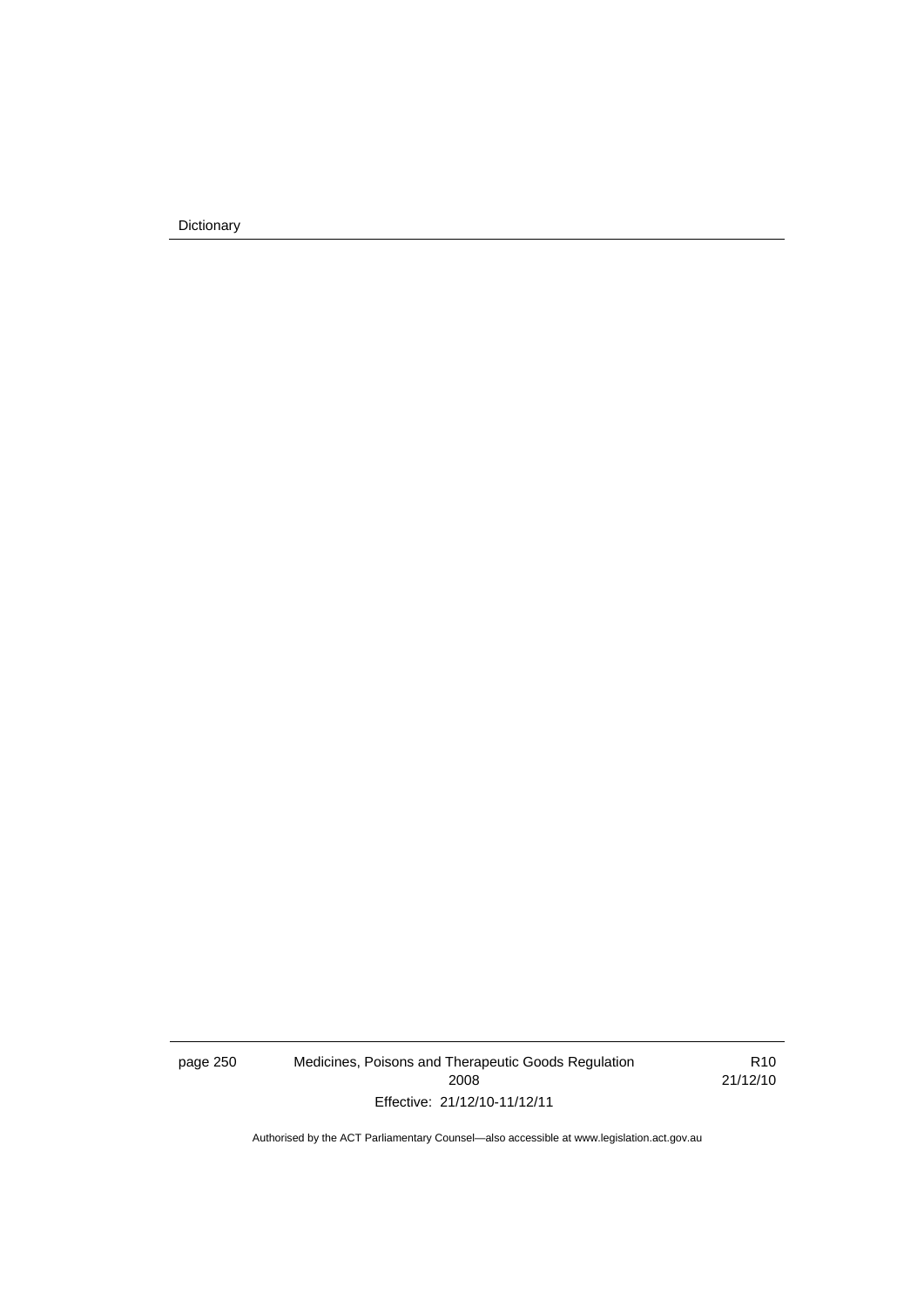# **Dictionary**

(see s 3)

- *Note 1* The Legislation Act contains definitions and other provisions relevant to this regulation.
- *Note 2* For example, the Legislation Act, dict, pt 1, defines the following terms:
	- child
		- correctional centre
		- doctor
		- enrolled nurse
		- home address
		- nurse
		- nurse practitioner
		- optometrist
		- public employee
		- reviewable decision notice.

*Note 3* Terms used in this regulation have the same meaning that they have in the *Medicines, Poisons and Therapeutic Goods Act 2008* (see Legislation Act, s 148). For example, the following terms are defined in the *Medicines, Poisons and Therapeutic Goods Act 2008*, dictionary:

- controlled medicine (see s 11)
- dangerous poison (see s 12)
- deals, with a regulated substance (see s 19)
- deals, with a regulated therapeutic good (see s 21)
- health practitioner
- hospital
- institution
- medicines and poisons standard (see s 15)
- prescription only medicine (see s 11)
- prohibited substance (see s 13)
- purchase order
- regulated substance (see s 10)

R10 21/12/10 Medicines, Poisons and Therapeutic Goods Regulation 2008 Effective: 21/12/10-11/12/11

page 251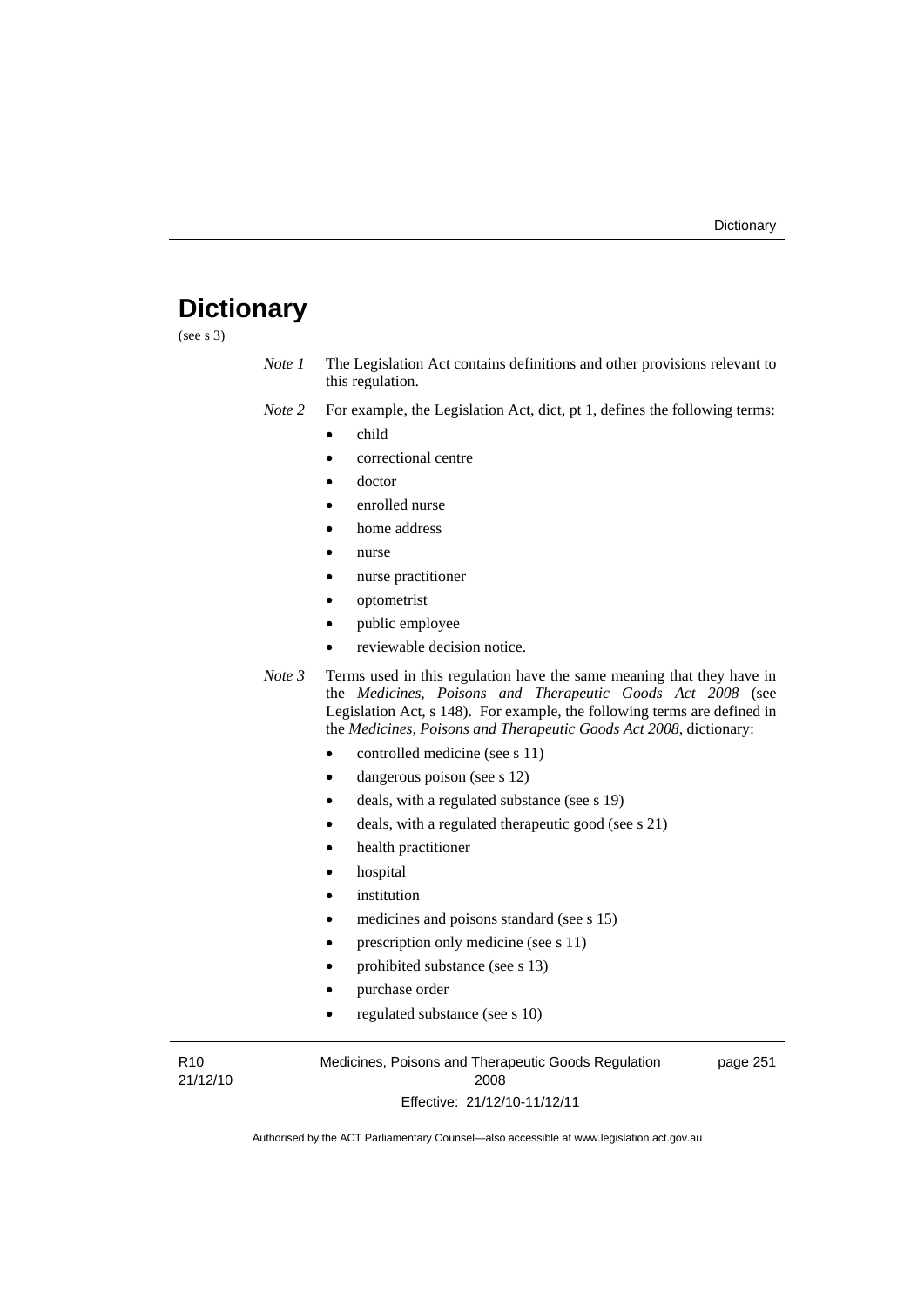- residential aged care facility
- signs
- supply (see s 24)
- supply authority (see s 23)
- ward
- written.

*appendix D medicines approval*—see section 590.

# *approved analyst* means—

- (a) an analyst appointed under the *Public Health Act 1997*, section 15 who is authorised under that Act to exercise a function under the Act; or
- (b) an analyst appointed or authorised under another territory law or a law of the Commonwealth, a State or another Territory.

*Australian code of good wholesaling practice for therapeutic goods for human use* means the *Australian Code of Good Wholesaling Practice for Therapeutic Goods for Human Use*  prepared by the National Coordinating Committee on Therapeutic Goods, as in force from time to time.

*Note* The code is accessible at www.tga.gov.au.

*authorised midwife*—see the *National Health Act 1953* (Cwlth), section 84 (1), definition of *authorised midwife***.**

*bioequivalent*—a form of a substance is the *bioequivalent* of another form of the substance if the forms are physiologically equivalent in their clinical effect.

*CHO* means chief health officer.

*community pharmacy* means a pharmacy at a place other than an institution.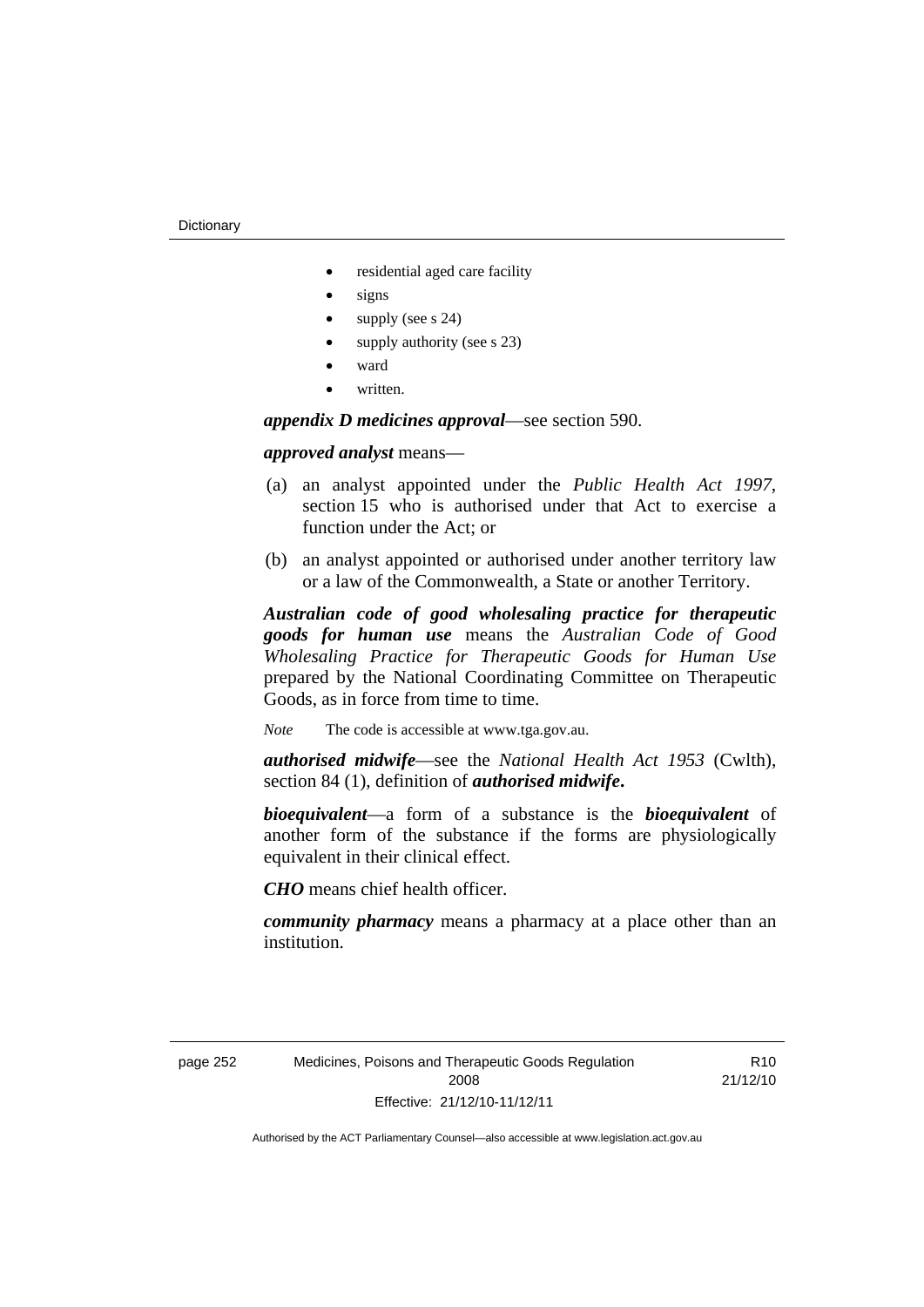*complying purchase order* means—

- (a) for a medicine—a purchase order that complies with section 62; or
- (b) for a dangerous poison—a purchase order that complies with section 721; or
- (c) for an appendix C substance or prohibited substance—see section 772.

*condition 1*, for a doctor prescribing or supplying a designated appendix D medicine to a woman of child-bearing age, for schedule 3 (Designated appendix D medicines—standing approvals)—see schedule 3, section 3.1.

*condition 2*, for a doctor prescribing or supplying a designated appendix D medicine to a woman of child-bearing age, for schedule 3—see schedule 3, section 3.1.

*condition 3*, for a doctor prescribing or supplying a designated appendix D medicine to a woman of child-bearing age, for schedule 3—see schedule 3, section 3.1.

*condition 4*, for a doctor prescribing or supplying a designated appendix D medicine to a woman of child-bearing age, for schedule 3—see schedule 3, section 3.1.

*controlled medicines approval*—see section 550.

*controlled medicines register* means a register for controlled medicines.

*controlled medicines research and education program licence* see section 600.

*custodian*, of an animal, means—

- (a) an adult who has lawful custody of the animal; or
- (b) if the animal is owned by a child or a person with a guardian a parent or guardian of the child or person.

R10 21/12/10 Medicines, Poisons and Therapeutic Goods Regulation 2008 Effective: 21/12/10-11/12/11 page 253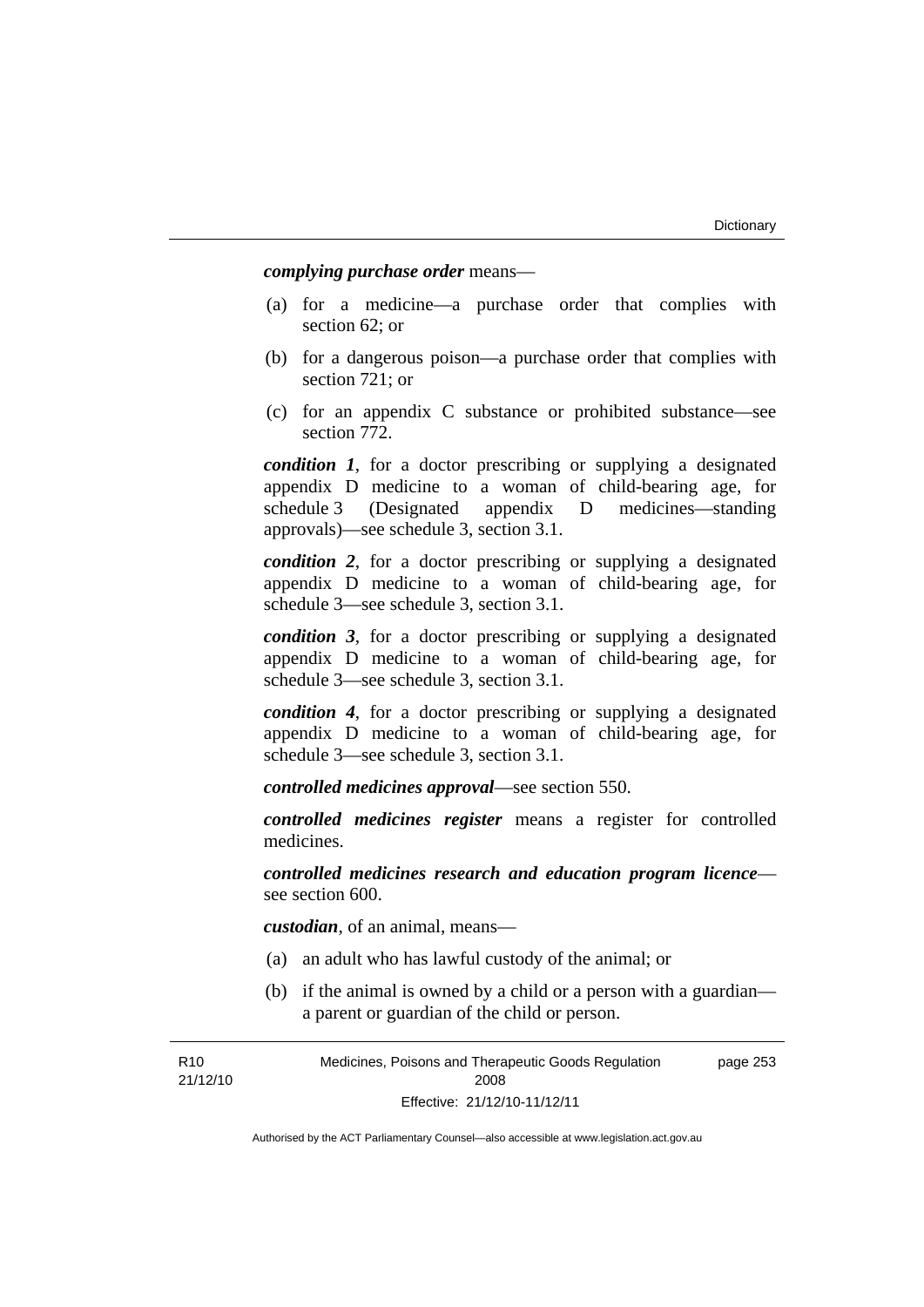*CYP authorised person*—see the *Children and Young People Act 2008*, dictionary, definition of *authorised person*.

*CYP detention place* means a detention place under the *Children and Young People Act 2008*.

*dangerous poisons manufacturers licence*—see section 700.

*dangerous poisons register* means a register for dangerous poisons.

*dangerous poisons research and education program licence*—see section 700.

*dangerous poisons suppliers licence*—see section 700.

*day hospital* means a facility where a person is admitted for surgical or medical treatment and discharged on the same day.

*dentist* does not include a trainee dentist.

*Note* See the definition of *trainee*.

*designated appendix D medicine* means a medicine listed in schedule 3, (Designated appendix D medicines—standing approvals), part 3.2, column 3.

*Note* The medicines are included in the medicines and poisons standard, appendix D.

*designated prescriber*, for part 13.1 (Controlled medicines approvals)—see section 551.

*designated prescription only medicine*, for part 4.3 (Authorisation to supply without prescription in emergencies)—see section 250.

*detainee*—see the *Corrections Management Act 2007*, section 6.

*disability care* means care that is provided to a person with a disability in a residential facility in which the person is also provided with accommodation that includes—

 (a) appropriate staff to meet the nursing and personal care needs of the person; and

R10 21/12/10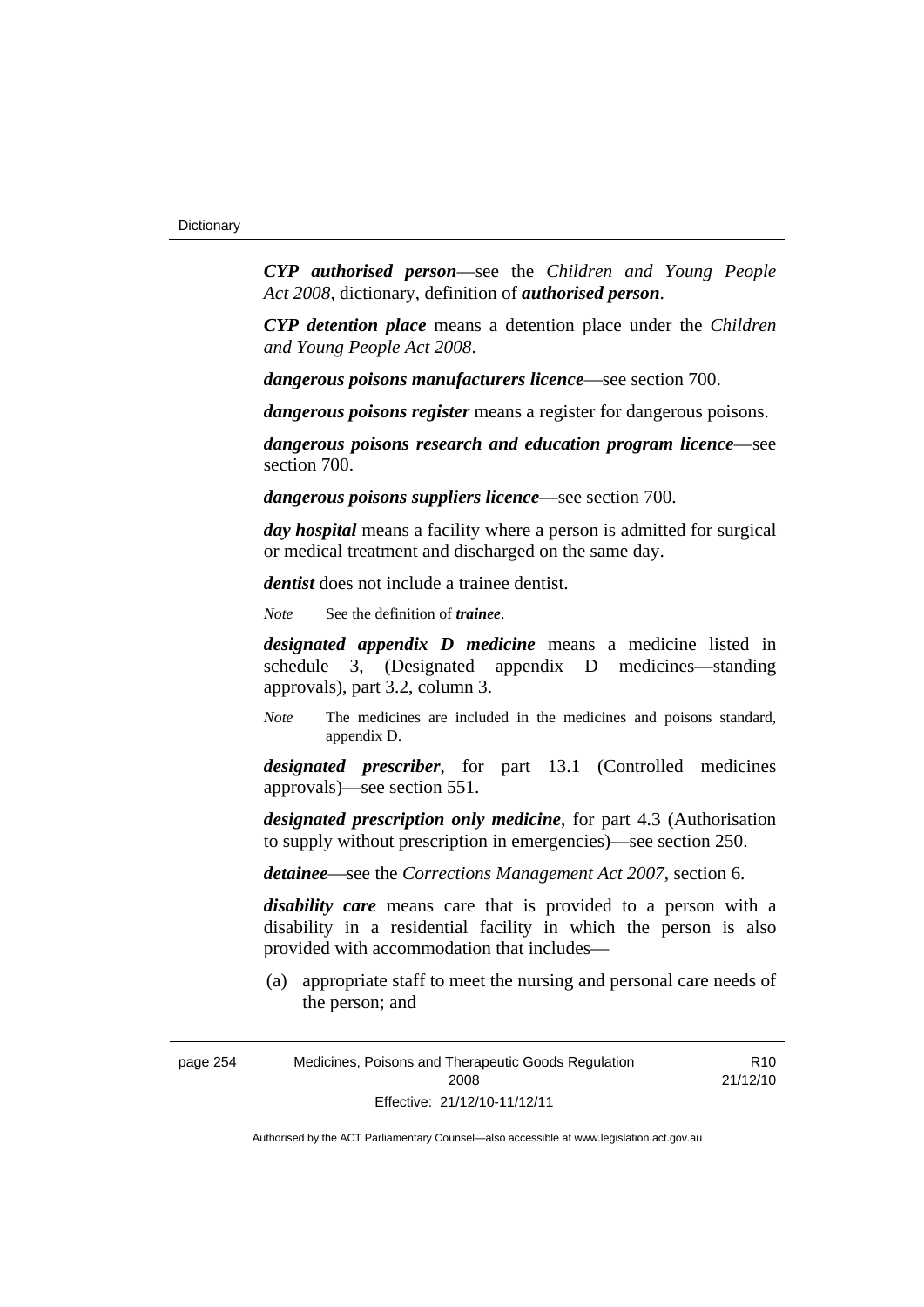- (b) meals and cleaning services; and
- (c) furnishings, furniture and equipment for the provision of the care and accommodation.

*doctor* does not include an intern doctor.

*Note* See the definition of *intern*.

*eligible midwife*—see the *National Health Act 1953* (Cwlth), section 84AAE**.**

*endorsement*, for division 13.1.4 (Endorsements to treat drug-dependency)—see section 580.

*environmental authorisation* means—

- (a) an environmental authorisation under the *Environment Protection Act 1997*; or
- (b) an authorisation (however described) under a Commonwealth or State law that corresponds to the environmental authorisation mentioned in paragraph (a).

*first-aid kit* includes a portable bag or container of medicines and other medical supplies kept by a person for health care or emergency treatment.

*first-aid kit licence*—see section 600.

*health profession* means—

- (a) a health profession under the *Health Practitioner Regulation National Law (ACT)*, section 5 (Definitions); and
- (b) includes a health profession under the *Health Professionals Act 2004*, dictionary.

*health professional* means a person who is registered under the *Health Professionals Act 2004*.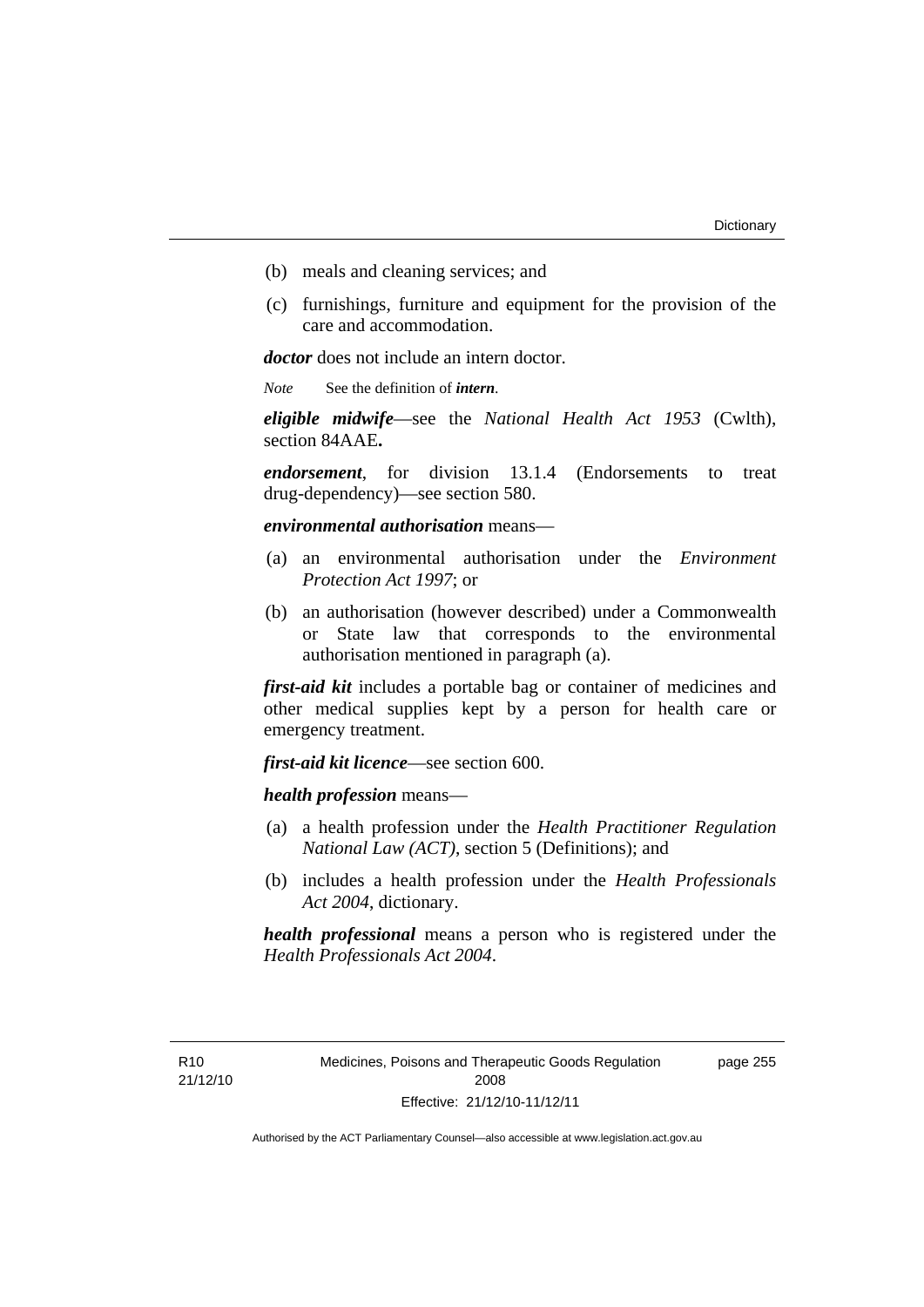*in-patient*, at an institution, includes—

- (a) a patient being treated at an emergency department of the institution; and
- (b) for a correctional centre—a detainee; and
- (c) for a CYP detention place—a young detainee.
- *Note* A correctional centre and a CYP detention place is an institution (see s 652).

*intern*, in relation to a doctor or pharmacist, means—

- (a) for a doctor—a person holding limited or provisional registration to practise in the medical profession under the *Health Practitioner Regulation National Law (ACT)*, for the purpose of undertaking a period of supervised practice that the person has started; and
- (b) for a pharmacist—a person holding limited or provisional registration to practise in the pharmacy profession under the *Health Practitioner Regulation National Law (ACT)*, for the purpose of undertaking a period of supervised practice or course of training, or both, to allow the person to be registered to practice without supervision.

*key*, for chapter 11 (Storage of medicines)—see section 511.

*manufacturer's pack* means a primary pack for a medicine that is supplied by a manufacturer.

*Note* See the definition of *primary pack*.

*medical records* includes—

- (a) for a person at an institution—the person's clinical records and a medication chart for the person at the institution; and
- (b) for a person who is not at an institution and is being treated by a prescriber—any record the prescriber keeps about the person.

| page 256 | Medicines, Poisons and Therapeutic Goods Regulation |
|----------|-----------------------------------------------------|
|          | 2008                                                |
|          | Effective: 21/12/10-11/12/11                        |

R10 21/12/10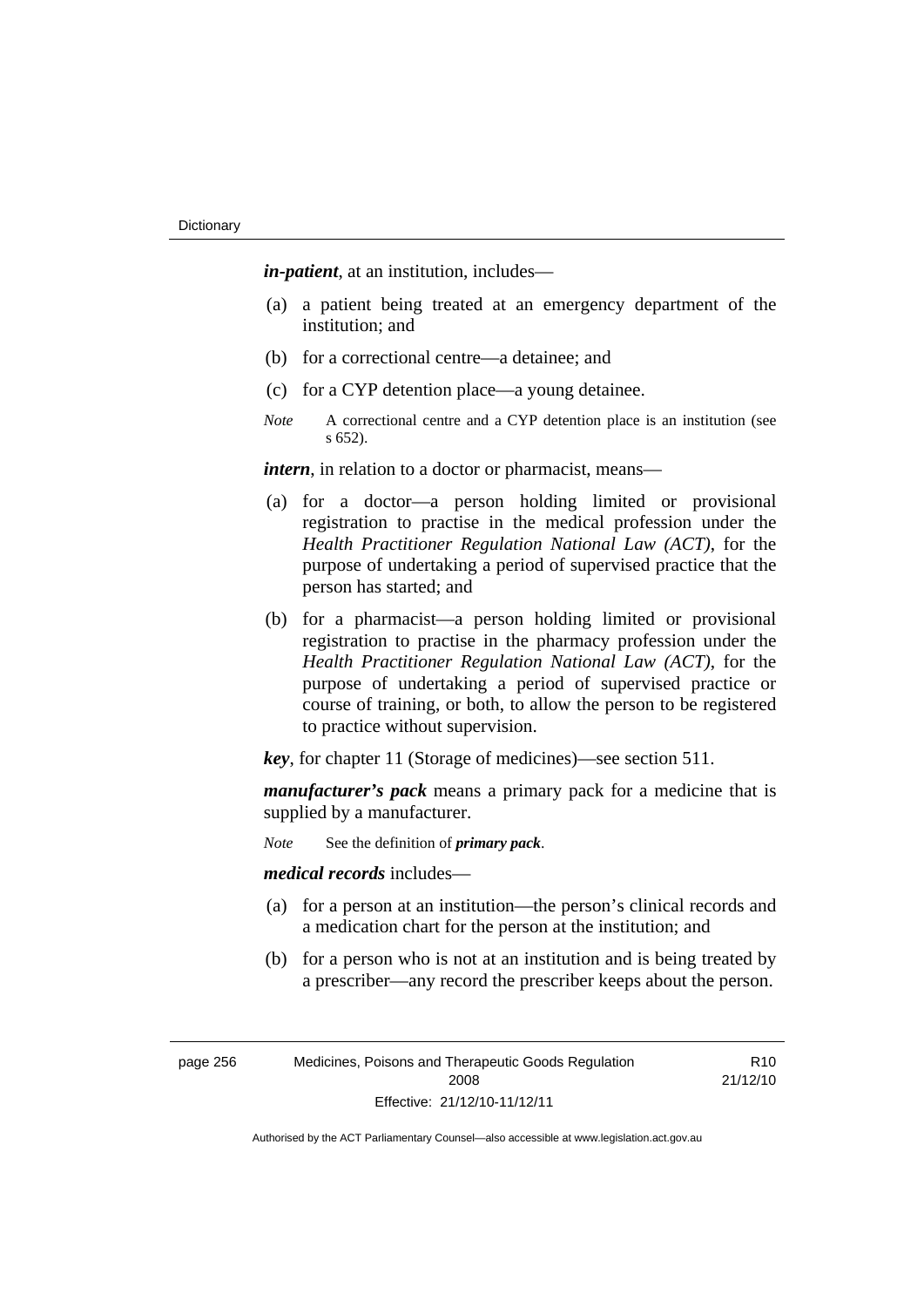*medicines Australia code of conduct* means the *Medicines Australia Code of Conduct*, authorised by the Australian Competition and Consumer Commission, as in force from time to time.

*Note* The code is accessible at www.medicinesaustralia.com.au.

*medicines wholesalers licence*—see section 600.

*nurse practitioner*, for chapter 11 and chapter 12, does not include a person holding limited or provisional registration to practise as a nurse practitioner.

*opioid dependency treatment guidelines* means the guidelines approved under section 630 (Guidelines for treatment of opioid dependency).

*opioid dependency treatment licence*—see section 600.

*optical device*, for chapter 22 (Therapeutic goods)—see section 800.

*personal custody*, of a key by a person, for part 11.4 (Additional storage requirements for controlled medicines)—see section 530.

*pharmaceutical benefits scheme* means the scheme for the supply of pharmaceutical benefits established under the *National Health Act 1953* (Cwlth), part 7.

*pharmacist* does not include an intern pharmacist.

*Note* See the definition of *intern*.

*pharmacy medicines rural communities licence*—see section 600.

*prescribed person*, for chapter 11 (Storage of medicines)—see section 510.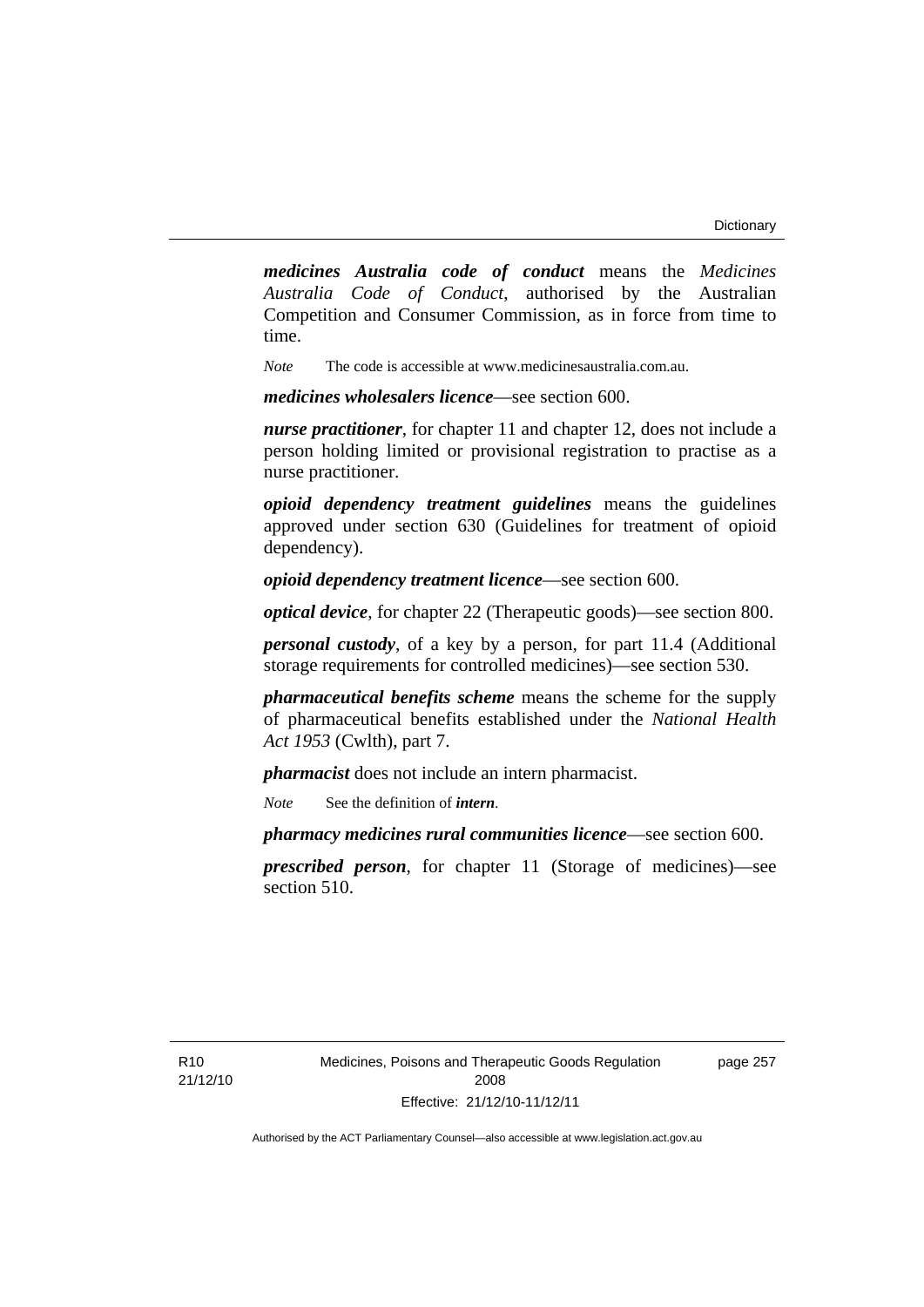*prescriber*, in relation to a medicine, means a person in relation to whom prescribing the medicine is included in schedule 1, column 3 in relation to the person.

*prescription*, in relation to an optical device, for chapter 22 (Therapeutic Goods)—see section 800.

*Note Prescription*, in relation to a medicine—see the Act, dictionary.

*primary pack* means the pack in which a regulated substance and its immediate container or immediate wrapper or measure pack are presented for sale or supply.

*Note* This is the same as the definition in the medicines and poisons standard, par 1 (l), and is included because of its relationship to the meaning of *manufacturer's pack*. Other terms defined in the standard have the same meaning in this regulation, see the Act, s 16 (1).

*prohibited substance*, for chapter 21 (Prohibited and appendix C substances)—see section 760.

*prohibited substances register* means a register for prohibited substances.

*prohibited substances research and education program licence* see section 761.

*pseudoephedrine record*—see section 171 (c).

*recognised research institution*—see the Act, section 20 (5).

*relevant expiry date*, for a medicine, means—

- (a) if the medicine is from 1 batch—the expiry date for the batch; or
- (b) if the medicine is from more than 1 batch—the expiry date that is closest to the date of dispensing.

### *relevant law*—

 (a) for chapter 16 (Low and moderate harm poisons)—see section 660; and

| page 258 | Medicines, Poisons and Therapeutic Goods Regulation | R <sub>10</sub> |
|----------|-----------------------------------------------------|-----------------|
|          | 2008                                                | 21/12/10        |
|          | Effective: 21/12/10-11/12/11                        |                 |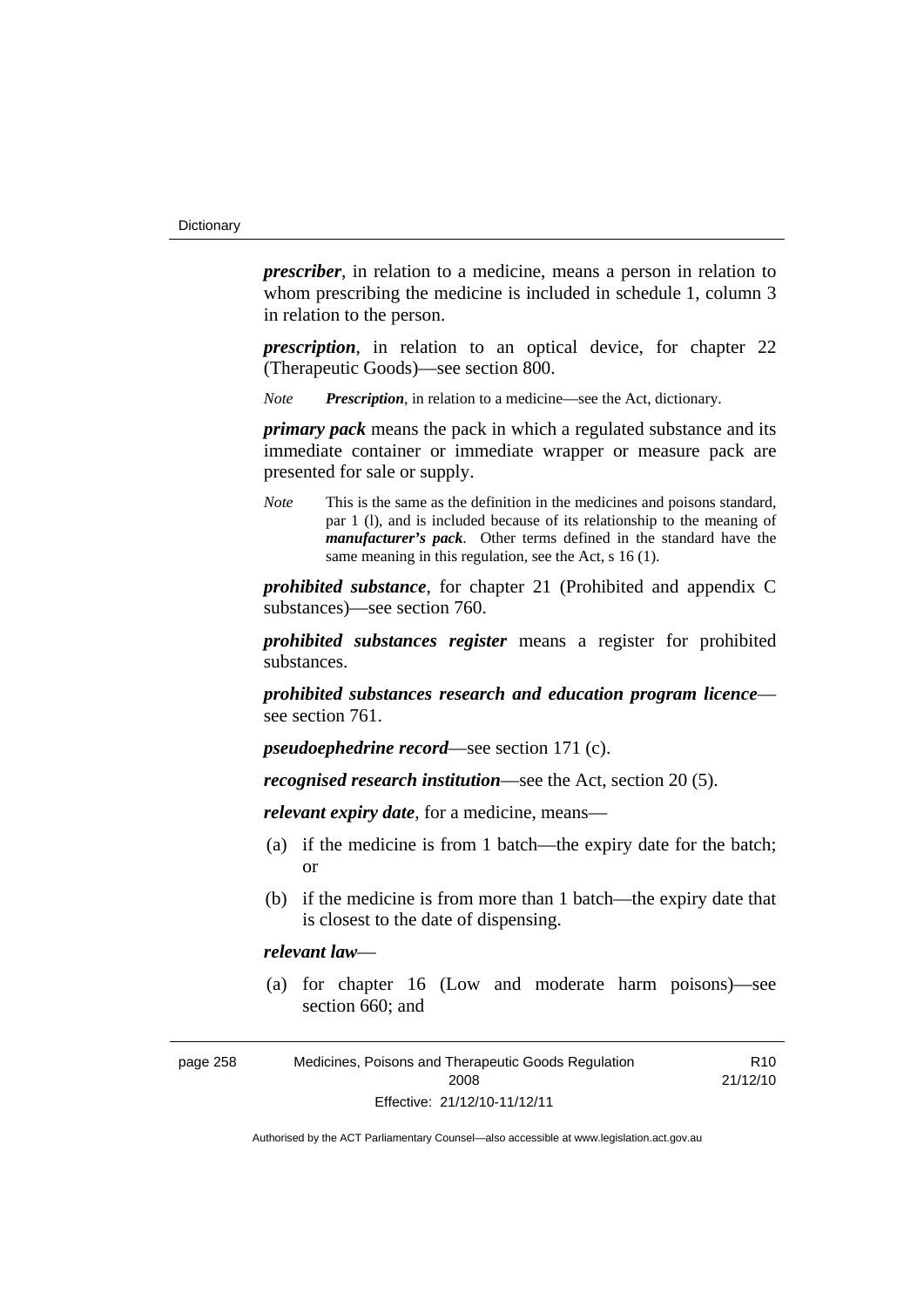(b) for part 19.3 (Packaging and labelling of dangerous poisons) see section 730.

*requisition* includes issue a requisition.

*reviewable decision*, for chapter 23 (Notification and review of decisions)—see section 850.

*retail sale*, for division 4.2.7 (Selling pseudoephedrine by retail) see section 170.

*schedule 1*—a reference to *schedule 1* includes a reference to a provision of the schedule.

*scientifically qualified person* means—

- (a) a dentist, doctor, pharmacist, or veterinary surgeon; or
- (b) a person who has been awarded a doctorate for scientific studies by the person.
- *Note Dentist*, *doctor*, *pharmacist* and *veterinary surgeon* does not include an intern or trainee (see defs of these terms).

*scope of employment* includes scope of engagement as a contractor.

*specialist* means—

- (a) a person holding specialist registration to practise in the medical profession under the *Health Practitioner Regulation National Law (ACT)*; or
- (b) a person holding limited or provisional registration to practise in the medical profession under the *Health Practitioner Regulation National Law (ACT)*, for the purpose of undertaking a period of supervised practice under the supervision of a person mentioned in paragraph (a), the successful completion of which means that the person is eligible for specialist registration under that Law.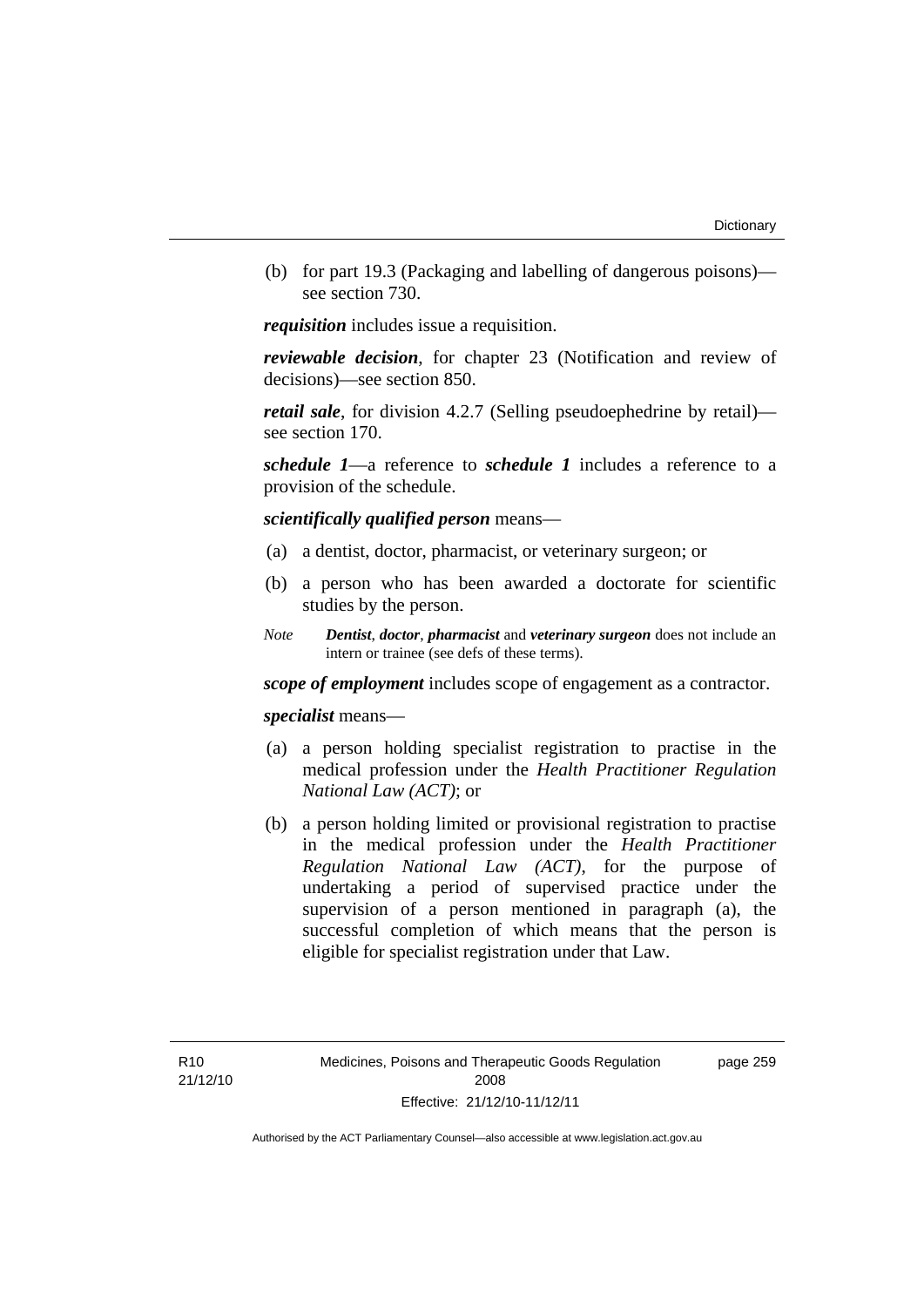*specialist area*, for a health profession, means—

- (a) a recognised speciality under the *Health Practitioner Regulation National Law (ACT)*; or
- (b) a specialist area under the *Health Professionals Regulation 2004*.

*terminal illness*—a person has a *terminal illness* if a specialist diagnoses the person as having a terminal illness and estimates the person's life expectancy to be less than 1 year.

*Note Specialist* includes a doctor training in a specialist area (see def *specialist*).

*trainee*, in relation to a health practitioner (other than a doctor or pharmacist) means a person holding limited or provisional registration to practise in a health profession under the *Health Practitioner Regulation National Law (ACT)*, for the purpose of undertaking a period of supervised practice or course of training, or both, to allow the person to be registered to practice without supervision.

#### **Examples—references to trainee**

trainee dentist, trainee nurse and trainee veterinary surgeon

- *Note 1* For doctors and pharmacists, see the definition of *intern*.
- *Note 2* An example is part of the regulation, is not exhaustive and may extend, but does not limit, the meaning of the provision in which it appears (see Legislation Act, s 126 and s 132).

*veterinary surgeon* does not include a trainee veterinary surgeon.

*Note* See the definition of *trainee*.

*walk-in centre* means a non-residential facility operated by the Territory for the treatment and care for people with minor illness or injury.

*young detainee*—see the *Children and Young People Act 2008*, section 95.

page 260 Medicines, Poisons and Therapeutic Goods Regulation 2008 Effective: 21/12/10-11/12/11

R10 21/12/10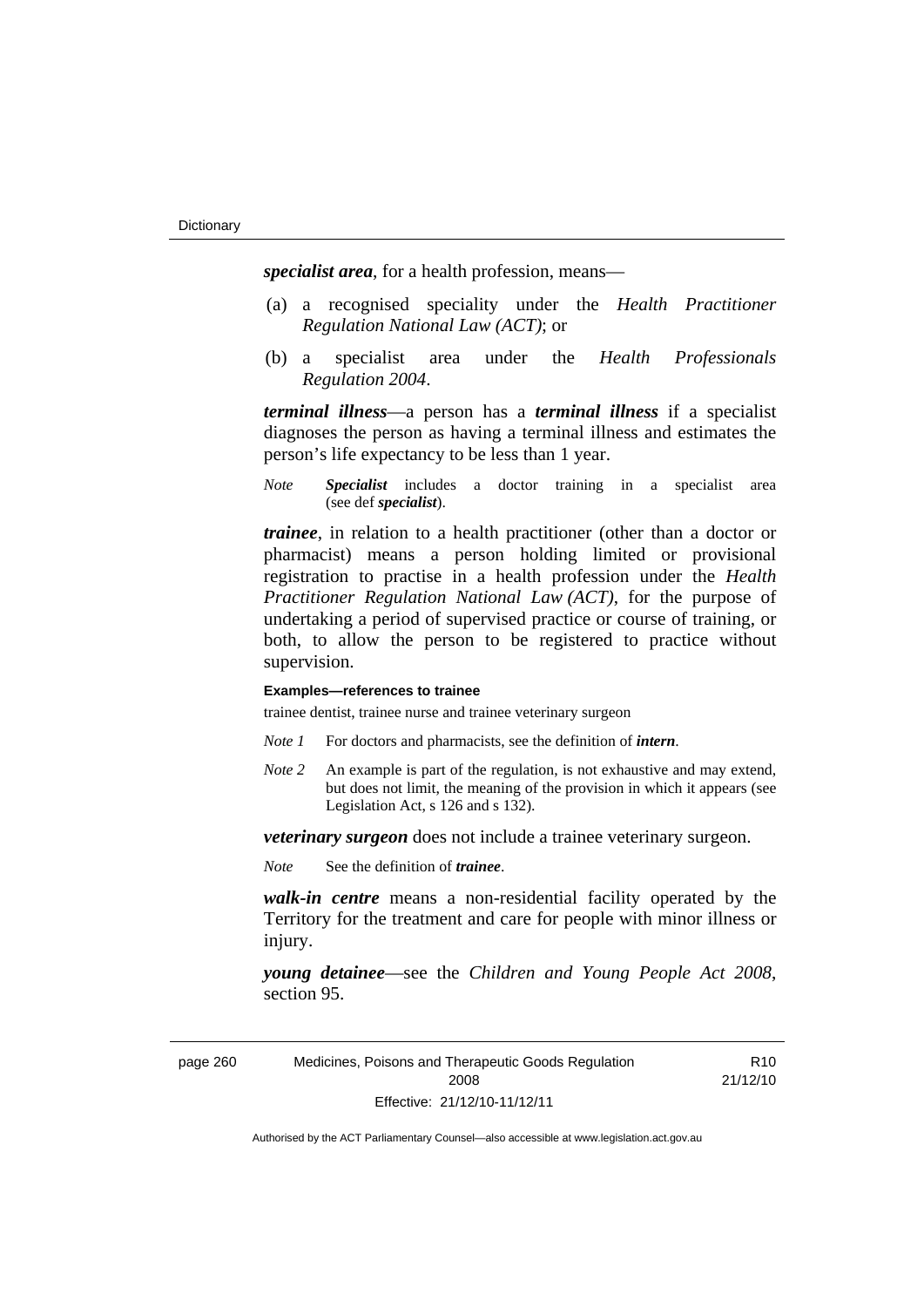# **Endnotes**

# **1 About the endnotes**

Amending and modifying laws are annotated in the legislation history and the amendment history. Current modifications are not included in the republished law but are set out in the endnotes.

Not all editorial amendments made under the *Legislation Act 2001*, part 11.3 are annotated in the amendment history. Full details of any amendments can be obtained from the Parliamentary Counsel's Office.

Uncommenced amending laws and expiries are listed in the legislation history and the amendment history. These details are underlined. Uncommenced provisions and amendments are not included in the republished law but are set out in the last endnote.

If all the provisions of the law have been renumbered, a table of renumbered provisions gives details of previous and current numbering.

The endnotes also include a table of earlier republications.

# **2 Abbreviation key**

R10 21/12/10 Medicines, Poisons and Therapeutic Goods Regulation 2008 Effective: 21/12/10-11/12/11

page 261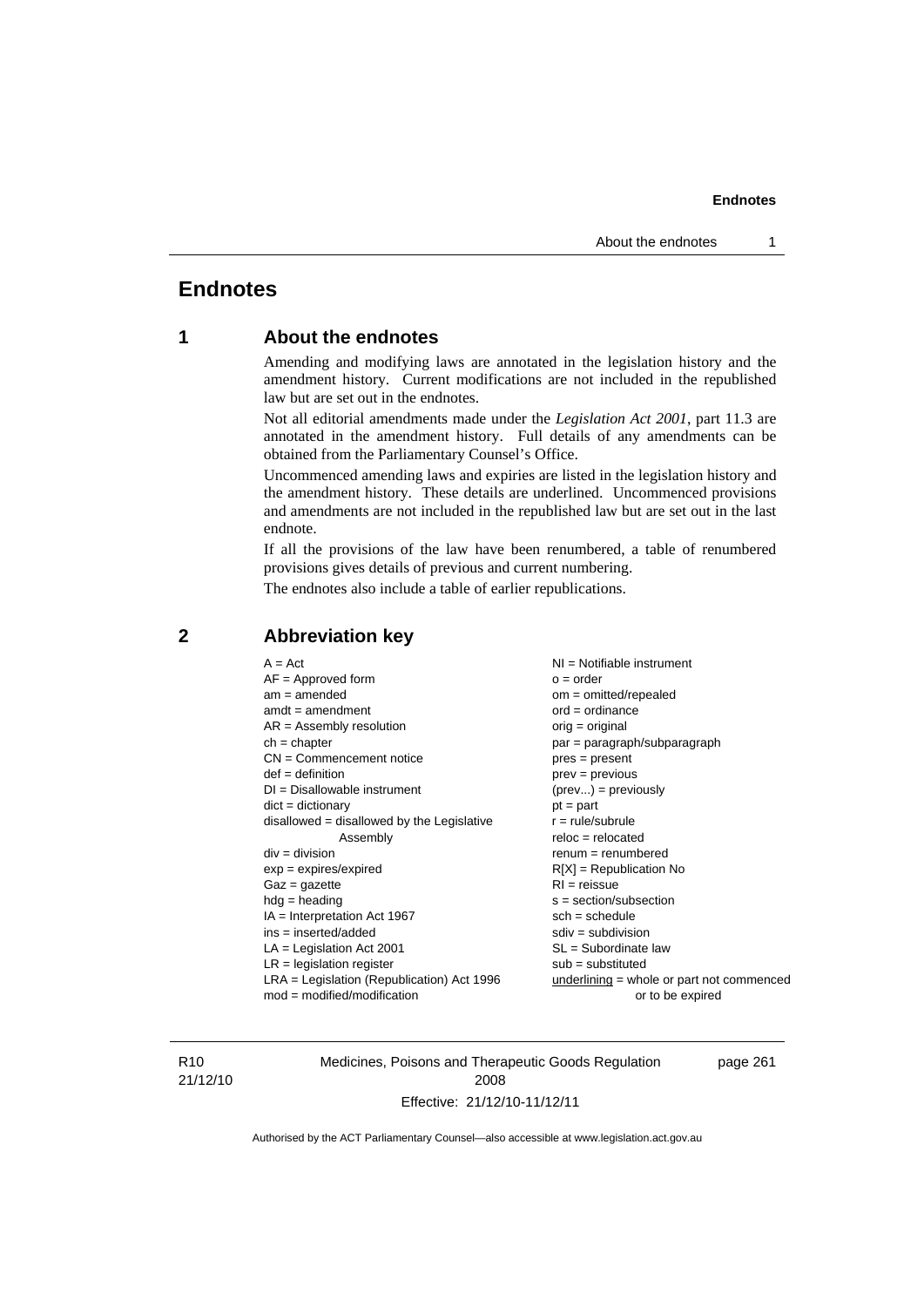| Legislation history<br>-3 |
|---------------------------|
|---------------------------|

### **3 Legislation history**

### **Medicines, Poisons and Therapeutic Goods Regulation 2008 SL2008-42**

notified LR 15 September 2008 s 1, s 2 commenced 15 September 2008 (LA s 75 (1)) remainder commenced 14 February 2009 (s 2 and see Medicines, Poisons and Therapeutic Goods Act 2008 A2008-26, s 2 and LA s 79)

as amended by

### **Medicines, Poisons and Therapeutic Goods Amendment Regulation 2009 (No 1) SL2009-27**

notified LR 5 June 2009 s 1, s 2 commenced 5 June 2009 (LA s 75 (1)) remainder commenced 6 June 2009 (s 2)

#### **Statute Law Amendment Act 2009 (No 2) A2009-49 sch 3 pt 3.51**  notified LR 26 November 2009

s 1, s 2 commenced 26 November 2009 (LA s 75 (1)) sch 3 pt 3.51 commenced 17 December 2009 (s 2)

#### **Medicines, Poisons and Therapeutic Goods Amendment Regulation 2010 (No 1) SL2010-1**

notified LR 21 January 2010 s 1, s 2 commenced 21 January 2010 (LA s 75 (1)) remainder commenced 22 January 2010 (s 2)

### **Medicines, Poisons and Therapeutic Goods Amendment Regulation 2010 (No 2) SL2010-2**

notified LR 21 January 2010 s 1, s 2 commenced 21 January 2010 (LA s 75 (1)) remainder commenced 22 January 2010 (s 2)

### **Health Practitioner Regulation National Law (ACT) Act 2010 A2010-10 sch 2 pt 2.15**

notified LR 31 March 2010 s 1, s 2 commenced 31 March 2010 (LA s 75 (1)) sch 2 pt 2.15 commenced 1 July 2010 (s 2 (1) (a))

page 262 Medicines, Poisons and Therapeutic Goods Regulation 2008 Effective: 21/12/10-11/12/11

R10 21/12/10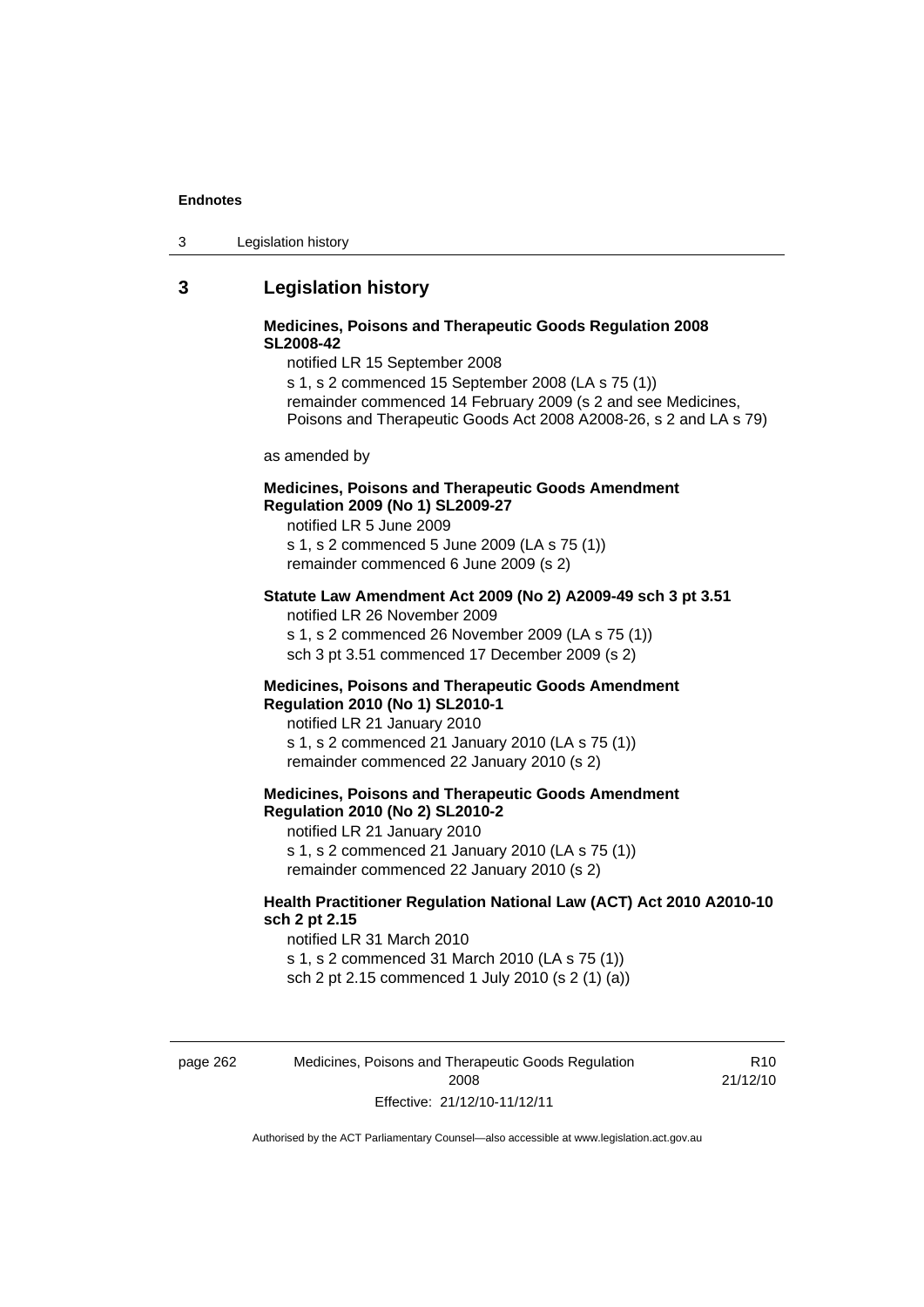### **Medicines, Poisons and Therapeutic Goods Amendment Regulation 2010 (No 3) SL2010-16**

notified LR 10 May 2010

s 1, s 2 commenced 10 May 2010 (LA s 75 (1)) sch 1 commenced 1 July 2010 (s 2 (2) and see Health Practitioner Regulation National Law (ACT) Act 2010 A2010-10 s 2 (1) (a)) remainder commenced 11 May 2010 (s 2 (1))

#### **Medicines, Poisons and Therapeutic Goods Amendment Regulation 2010 (No 4) SL2010-20**

notified LR 3 June 2010

s 1, s 2 commenced 3 June 2010 (LA s 75 (1)) remainder commenced 1 July 2010 (s 2 and see Health Practitioner Regulation National Law (ACT) Act 2010 A2010-10 s 2 (1) (a))

### **Liquor (Consequential Amendments) Act 2010 A2010-43 sch 1 pt 1.14**

notified LR 8 November 2010

s 1, s 2 commenced 8 November 2010 (LA s 75 (1)) sch 1 pt 1.14 commenced 1 December 2010 (s 2 (4) and see Liquor Act 2010 A2010-35, s 2 (3) (as am by A2010-43 amdt 1.19) and CN2010-14)

### **Medicines, Poisons and Therapeutic Goods Amendment Regulation 2010 (No 5) SL2010-45**

notified LR 22 November 2010 s 1, s 2 commenced 22 November 2010 (LA s 75 (1)) remainder commenced 23 November 2010 (s 2)

#### **Justice and Community Safety Legislation Amendment Act 2010 (No 4) A2010-50 sch 1 pt 1.6**

notified LR 14 December 2010 s 1, s 2 commenced 14 December 2010 (LA s 75 (1)) sch 1 pt 1.6 commenced 21 December 2010 (s 2 (1))

### **4 Amendment history**

#### **Commencement**

s 2 om LA s 89 (4)

**General overview of authorisations for medicines**  s 10 am A2010-10 amdt 2.85

R10 21/12/10 Medicines, Poisons and Therapeutic Goods Regulation 2008 Effective: 21/12/10-11/12/11

page 263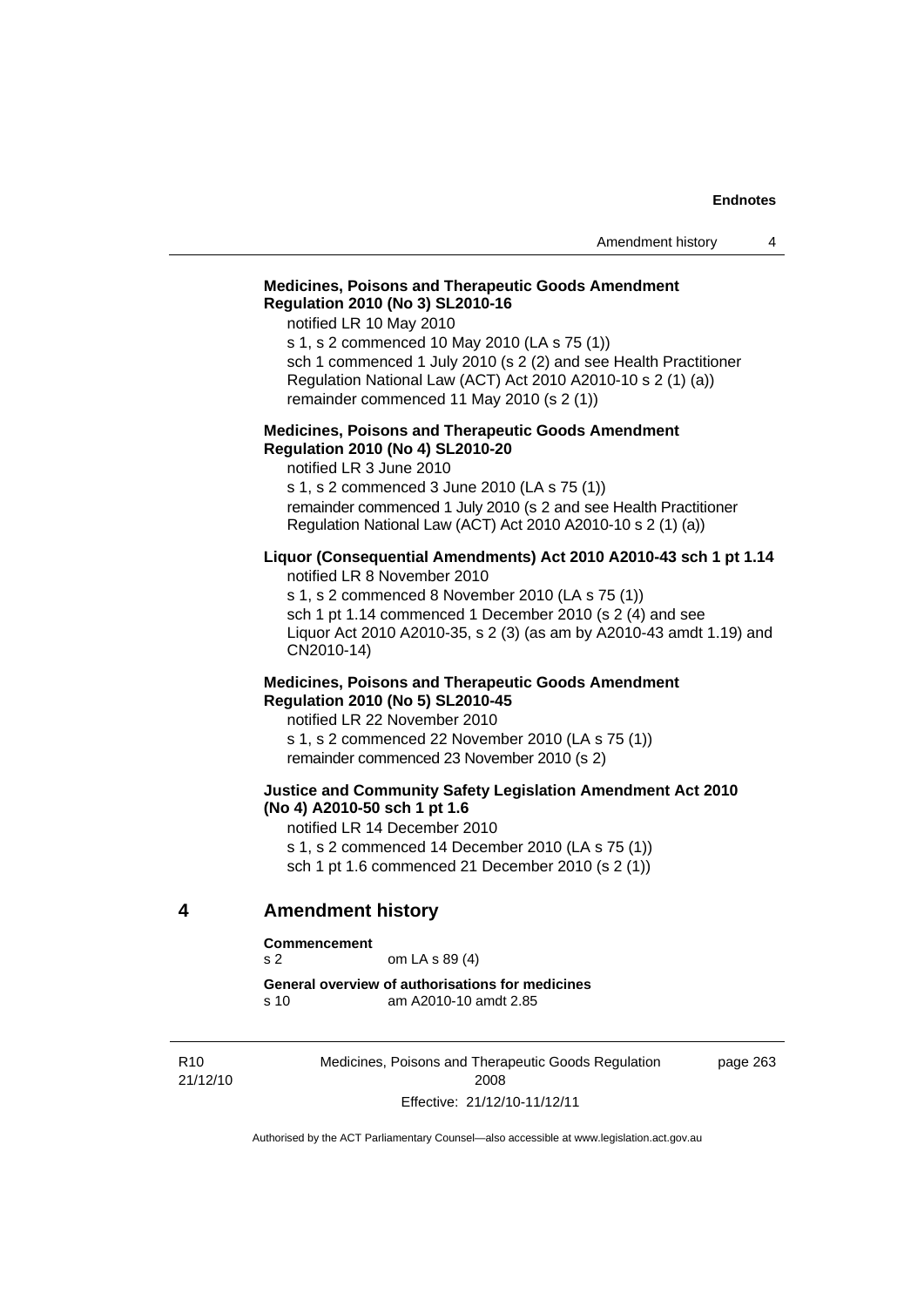4 Amendment history

|          | Overview of medicines authorisations under this regulation<br>am SL2010-2 s 4; pars renum R4 LA<br>s 11                                                                |
|----------|------------------------------------------------------------------------------------------------------------------------------------------------------------------------|
|          | Relationship with registration laws<br>pt $2.2$ hdg<br>sub A2010-10 amdt 2.86                                                                                          |
|          | Medicines authorisations subject to Health Practitioner Regulation National<br>Law (ACT) restrictions<br>s 20<br>sub A2010-10 amdt 2.86                                |
|          | Medicines authorisations subject to Health Professionals Act restrictions<br>ins A2010-10 amdt 2.86<br>s <sub>21</sub>                                                 |
|          | Authorisation under sch 1 to prescribe medicines—Act, s 40 (1) (b), (2) (b)<br>and $(3)$ $(b)$<br>s 30<br>am SL2010-45 s 4                                             |
|          | <b>Particulars for prescriptions</b><br>s 41<br>am SL2010-1 s 4; SL2010-45 s 5; pars renum R8 LA                                                                       |
|          | Standing orders for walk-in centre<br>div 3.4.3 hdg<br>ins SL2010-2 s 5                                                                                                |
|          | Authorisation of CHO to issue standing orders for supply and administration<br>of medicines at walk-in centre-Act, s 42 (b)<br>ins SL2010-2 s 5<br>s 77                |
|          | Particulars for CHO standing orders for supply and administration of<br>medicines at walk-in centre<br>ins SL2010-2 s 5<br>s 78                                        |
|          | Authorisation under sch 1 to supply medicines—Act, s 26 (1) (b) and (2) (b)<br>s 110<br>am A2010-10 amdt 2.87                                                          |
|          | How medicines are dispensed<br>s 121<br>am A2010-10 amdt 2.88, amdt 2.89                                                                                               |
|          | Labelling dispensed medicines—Act, s 60 (1) (c) (i) and (2) (c) (i)<br>s 123<br>am SL2010-45 s 6; pars renum R8 LA                                                     |
|          | Labelling medicines supplied during consultations<br>s 161<br>am SL2010-45 s 7; pars renum R8 LA                                                                       |
|          | Required information for pseudoephedrine sales records<br>s 173<br>am A2010-43 amdt 1.57                                                                               |
|          | Authorisation for self-administration etc of medicines-Act, s 37 (2) (b)<br>and (3) (b)<br>s 360<br>am SL2010-45 s 8                                                   |
|          | Authorisations to deliver medicines under supply authorities-Act,<br>s 26 (1) (b), (2) (b), s 35 (1) (b), (2) (b) and s 36 (b)<br>s 400<br>am A2010-10 amdts 2.90-2.92 |
| page 264 | Medicines, Poisons and Therapeutic Goods Regulation<br>R <sub>10</sub><br>2008<br>21/12/10                                                                             |

Effective: 21/12/10-11/12/11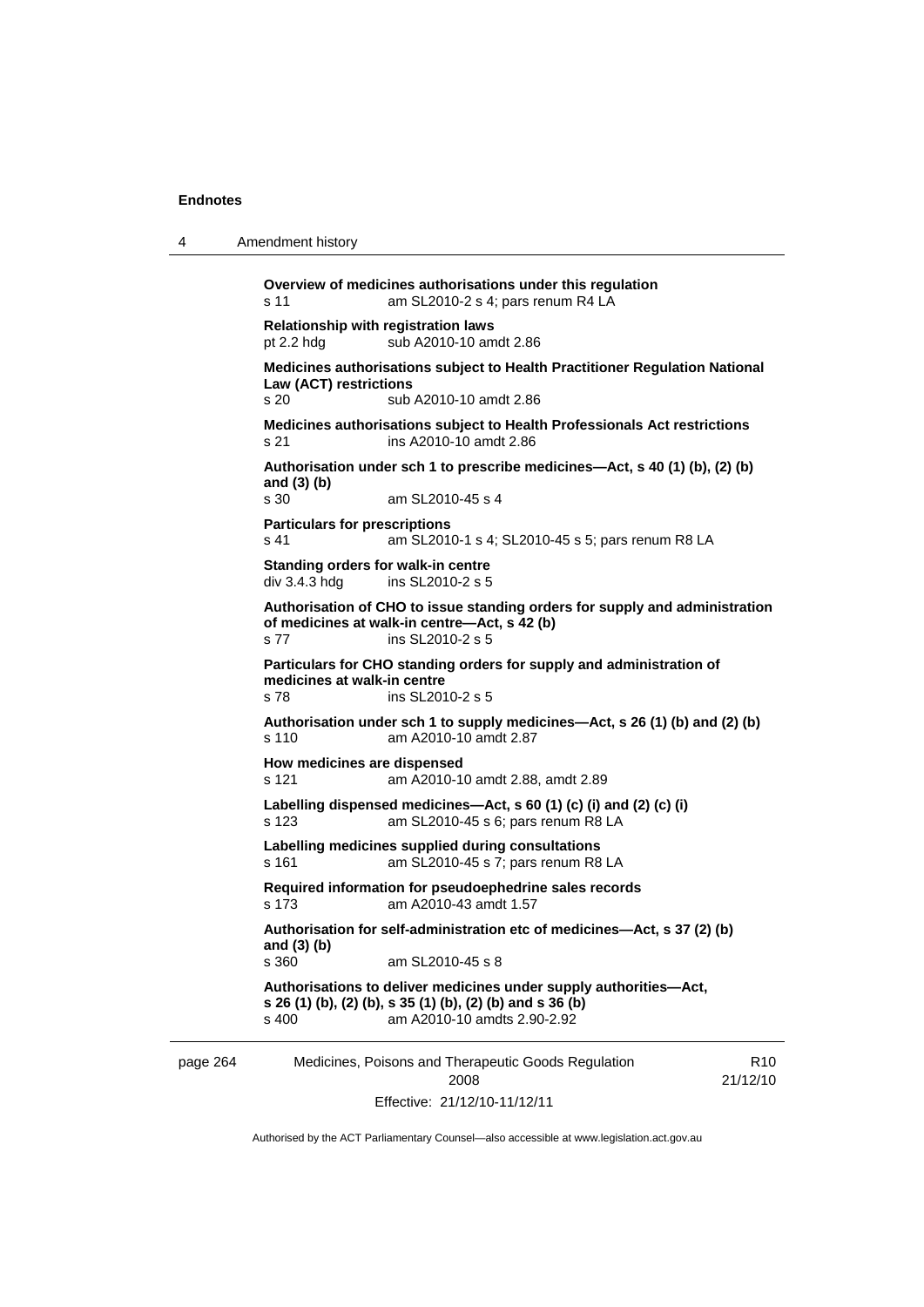```
When pharmacy medicines and pharmacist only medicines to be supplied in 
manufacturer's packs—Act, s 59 (1) (c) (i) and (2) (c) (i) 
s 500 am A2010-10 amdt 2.93 
Meaning of prescribed person—ch 11 
s 510 am SL2010-16 s 4, s 5, amdt 1.1; SL2010-45 s 9 
Storage of controlled medicines for certain health-related occupations—Act, 
s 61 (b) and (c) 
s 532 am SL2010-16 s 6, s 7, amdt 1.1 
Storage of controlled medicines by certain other prescribed people—
Act, s 61 (b) and (c) 
s 533 am SL2010-16 s 8 
Keeping of controlled medicines registers by certain people—Act, s 48 (a) 
and s 50 (1) (b) and (2) (b) 
s 540 table 540 am SL2010-16 s 9 
Keeping of controlled medicines registers by first-aid kit holders—Act, 
s 48 (a) and s 50 (1) (b) and (2) (b) 
s 541 am SL2010-16 s 10, s 11, amdt 1.1 
Prescribed witnesses for administration of controlled medicines—Act, 
s 53 (a) and (b) 
s 544 am SL2010-20 s 4 
Standing interim approval to prescribe buprenorphine and methadone for 
patients of certain institutions 
                 sub SL2010-1 s 5
s 557 am SL2010-1 s 6; pars renum R4 LA 
Restrictions on CHO power to approve applications for approvals 
s 563 am SL2010-1 s 7 
First-aid kit licences 
pt 14.3 note am A2010-10 amdt 2.104 
Additional information for first-aid kit licences—Act, s 88 (1) (k) 
s 612 am A2009-49 amdt 3.121 
Meaning of reviewable decision—ch 23 
s 850 am SL2009-27 s 4 
Reviewable decision notices 
s 851 sub SL2009-27 s 5
Applications for review 
s 852 sub SL2009-27 s 5
```
R10 21/12/10 Medicines, Poisons and Therapeutic Goods Regulation 2008 Effective: 21/12/10-11/12/11

page 265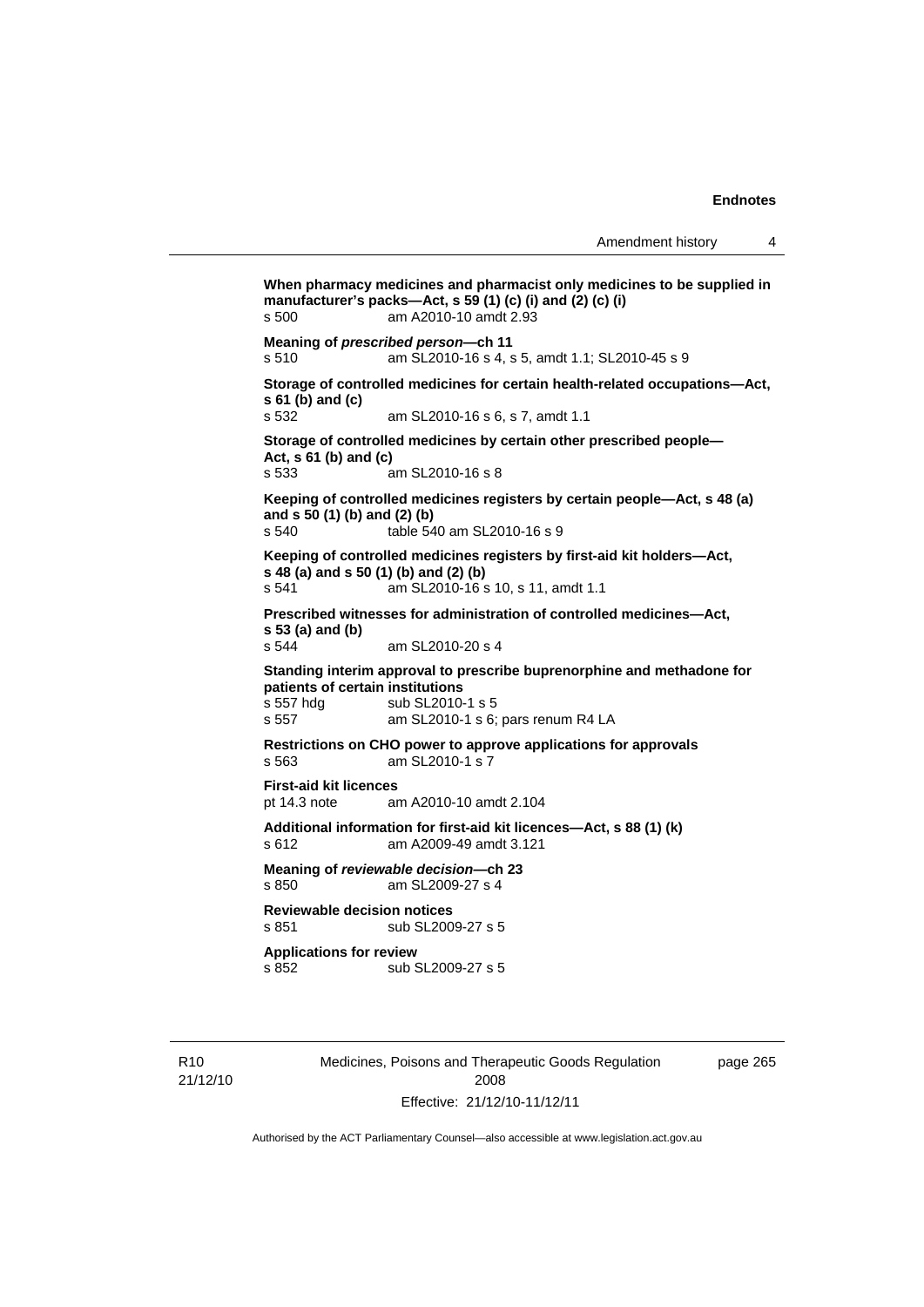4 Amendment history

**Other authorisations for public employees—Act, s 20 (1) (a), (2) (a) and s 74 (1) (b)**  s 861 am SL2010-45 s 10 **Legislation amended—sch 6**  s 864 om LA s 89 (3) **Transitional**  ch 30 hdg exp 31 March 2010 (s 1008) **Definitions—ch 30**  s 1000 exp 31 March 2010 (s 1008) def *DODA* exp 31 March 2010 (s 1008) def *PADA* exp 31 March 2010 (s 1008) **DODA wholesaler's licences—Act, s 520 (2)**  s 1001 exp 31 March 2010 (s 1008) **Poisons Act licences—Act, s 520 (2)**  s 1002 exp 31 March 2010 (s 1008) **PADA licences—Act, s 520 (2)**  s 1003 exp 31 March 2010 (s 1008) **DODA authorisations—Act, s 522 (2)**  s 1004 exp 31 March 2010 (s 1008) **PADA authorisations—Act, s 522 (2)**  s 1005 exp 31 March 2010 (s 1008) **Public Health (Prohibited Drugs) Act authorisations—Act, s 522 (2)**  s 1006 exp 31 March 2010 (s 1008) **DODA approvals to prescribe drugs of dependence—Act, s 531 (2)**  s 1007 exp 31 March 2010 (s 1008) **Expiry—ch 30**  s 1008 exp 31 March 2010 (s 1008) **Modification of Act**  ch 31 hdg ins SL2009-27 s 6 om A2010-50 amdt 1.13 **Modification of Act, ch 14—Act, s 501 (2)**  s 1100 ins SL2009-27 s 6 om A2010-50 amdt 1.13 **Expiry—ch 31**  s 1110 ins SL2009-27 s 6 om A2010-50 amdt 1.13 **Dentists, dental hygienists and dental therapists**  sch 1 pt 1.2 am A2010-10 amdt 2.104

page 266 Medicines, Poisons and Therapeutic Goods Regulation 2008 Effective: 21/12/10-11/12/11

R10 21/12/10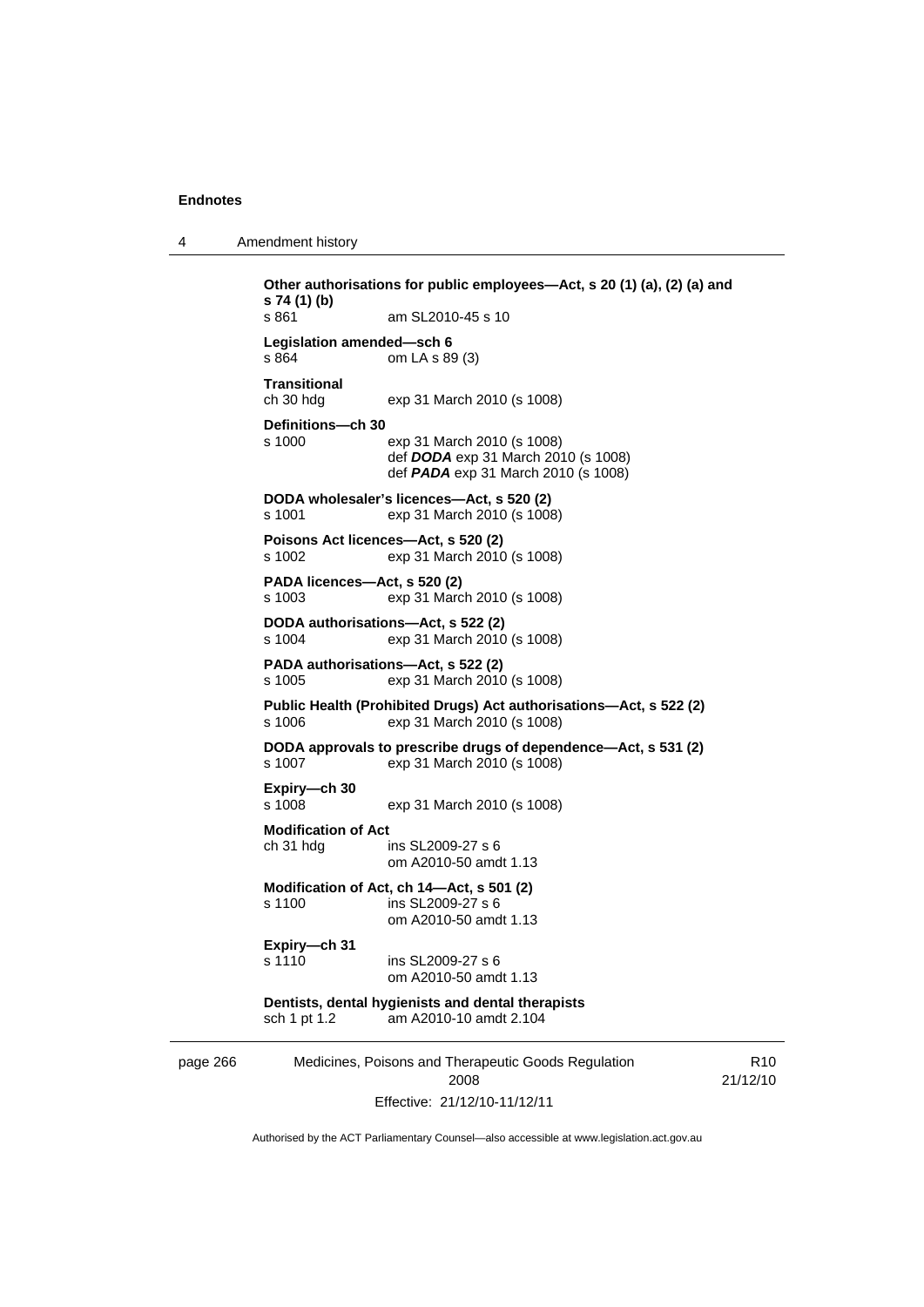| <b>Doctors</b><br>sch 1 pt 1.3      | am A2010-10 amdt 2.104                                                                  |
|-------------------------------------|-----------------------------------------------------------------------------------------|
|                                     |                                                                                         |
| sch 1 pt 1.4                        | Health practitioners and health professionals at institutions<br>sub A2010-10 amdt 2.94 |
|                                     |                                                                                         |
| <b>Midwives</b>                     |                                                                                         |
| sch 1 pt 1.5                        | am A2010-10 amdt 2.104; SL2010-45 s 11                                                  |
| <b>Nurses</b>                       |                                                                                         |
| sch 1 pt 1.6                        | am SL2010-16 s 12; A2010-10 amdt 2.104; SL2010-20 s 5;                                  |
|                                     | items renum R7 LA                                                                       |
|                                     | Opioid dependency treatment centres operated by Territory                               |
| sch 1 pt 1.7                        | am A2010-10 amdt 2.104                                                                  |
| <b>Optometrists</b>                 |                                                                                         |
| sch 1 pt 1.8                        | am A2010-10 amdt 2.95                                                                   |
| <b>Residential care facilities</b>  |                                                                                         |
| sch 1 pt 1.11                       | am A2010-10 amdt 2.104                                                                  |
|                                     |                                                                                         |
| <b>Optometry medicines</b>          |                                                                                         |
| sch 2                               | am A2010-10 amdt 2.96                                                                   |
|                                     | Designated appendix D medicines-standing approvals                                      |
| sch $3$                             | am SL 2010-45 s 12                                                                      |
|                                     | <b>Health Professionals Regulation 2004</b>                                             |
| sch 6                               | om LA s 89 (3)                                                                          |
| <b>Modification-Crimes Act 1900</b> |                                                                                         |
| sch 10                              | ins SL2009-27 s 7                                                                       |
|                                     | om A2010-50 amdt 1.14                                                                   |
| <b>Dictionary</b>                   |                                                                                         |
| dict                                | am SL2009-27 s 8; A2009-49 amdt 3.122; A2010-10                                         |
|                                     | amdt 2.97, amdt 2.98                                                                    |
|                                     | def <i>authorised midwife</i> ins SL2010-45 s 13                                        |
|                                     | def eligible midwife ins SL2010-45 s 13                                                 |
|                                     | def enrolled nurse om SL2010-20 s 6                                                     |
|                                     | def enrolled nurse (medications) sub A2010-10 amdt 2.99<br>om SL2010-20 s 7             |
|                                     | def health profession sub A2010-10 amdt 2.100                                           |
|                                     | def <i>intern</i> sub A2010-10 amdt 2.101                                               |
|                                     | def nurse practitioner ins SL2010-16 s 13<br>am SL2010-16 amdt 1.1                      |
|                                     | def pharmaceutical benefits scheme ins SL2010-45 s 13                                   |
|                                     | def specialist sub A2010-10 amdt 2.102                                                  |
|                                     |                                                                                         |
|                                     |                                                                                         |
|                                     |                                                                                         |

R10 21/12/10 Medicines, Poisons and Therapeutic Goods Regulation 2008 Effective: 21/12/10-11/12/11

page 267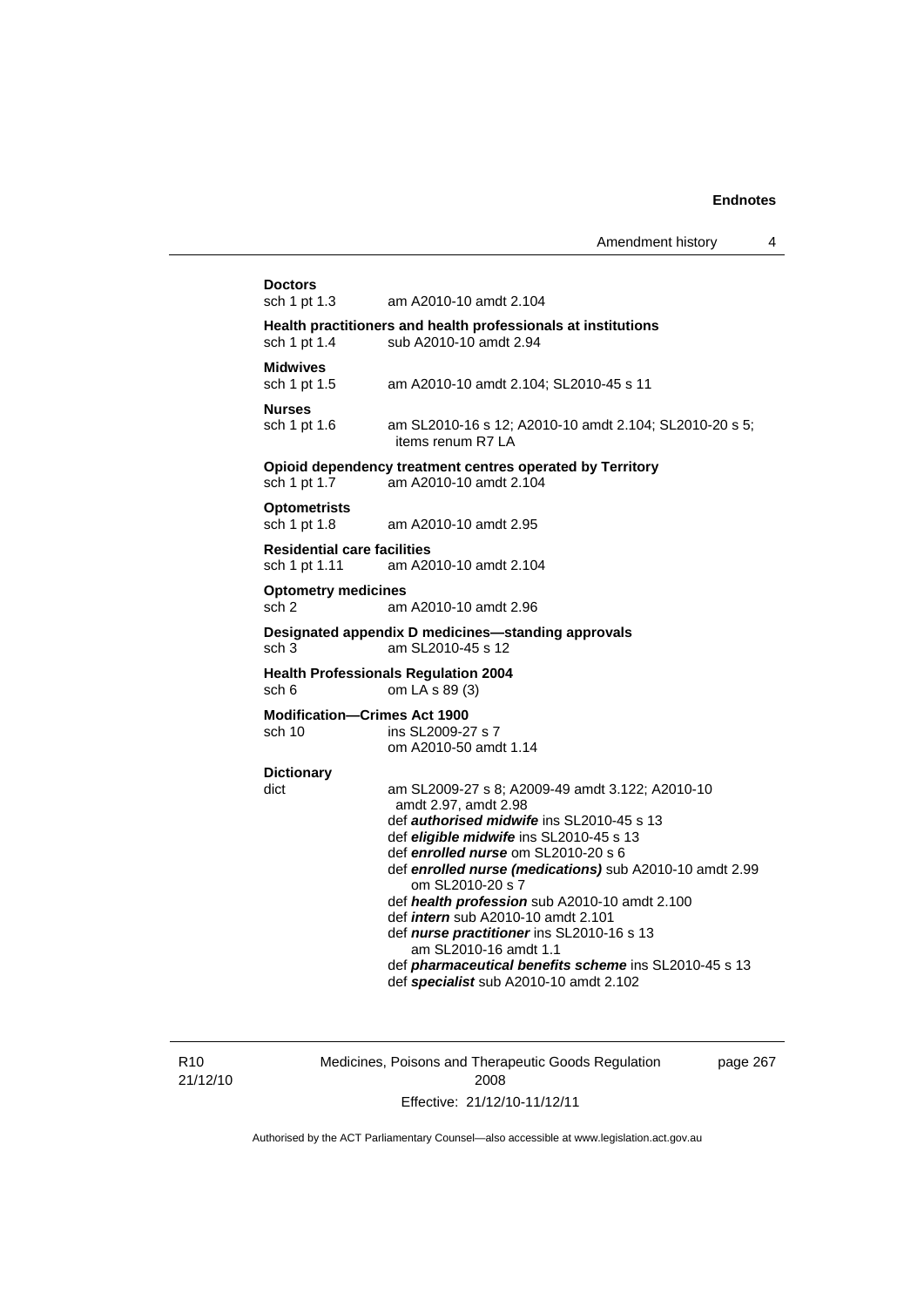5 Earlier republications

 def *specialist area* sub A2010-10 amdt 2.102 def *trainee* am A2010-10 amdt 2.103 def *walk-in centre* ins SL2010-2 s 6

# **5 Earlier republications**

Some earlier republications were not numbered. The number in column 1 refers to the publication order.

Since 12 September 2001 every authorised republication has been published in electronic pdf format on the ACT legislation register. A selection of authorised republications have also been published in printed format. These republications are marked with an asterisk (\*) in column 1. Electronic and printed versions of an authorised republication are identical.

| <b>Republication</b><br>No and date | <b>Effective</b>             | Last<br>amendment<br>made by | <b>Republication</b><br>for                              |
|-------------------------------------|------------------------------|------------------------------|----------------------------------------------------------|
| R1<br>14 Feb 2009                   | 14 Feb 2009-<br>5 June 2009  | not amended                  | new regulation                                           |
| R2<br>6 June 2009                   | 6 June 2009-<br>16 Dec 2009  | SL2009-27                    | amendments by<br>SL2009-27                               |
| R3<br>17 Dec 2009                   | 17 Dec 2009-<br>21 Jan 2010  | A2009-49                     | amendments by<br>A2009-49                                |
| R4<br>22 Jan 2010                   | 22 Jan 2010-<br>31 Mar 2010  | SL2010-2                     | amendments by<br>SL2010-1 and<br>SL2010-2                |
| R5<br>1 Apr 2010                    | 1 Apr 2010–<br>10 May 2010   | A2010-10                     | commenced expiry                                         |
| R6<br>11 May 2010                   | 11 May 2010-<br>30 June 2010 | SL2010-16                    | amendments by<br>SL2010-16                               |
| R7<br>1 July 2010                   | 1 July 2010-<br>22 Nov 2010  | SL2010-20                    | amendments by<br>A2010-10,<br>SL2010-16 and<br>SL2010-20 |
| R <sub>8</sub><br>23 Nov 2010       | 23 Nov 2010-<br>30 Nov 2010  | SL2010-45                    | amendments by<br>SL2010-45                               |

page 268 Medicines, Poisons and Therapeutic Goods Regulation 2008 Effective: 21/12/10-11/12/11

R10 21/12/10